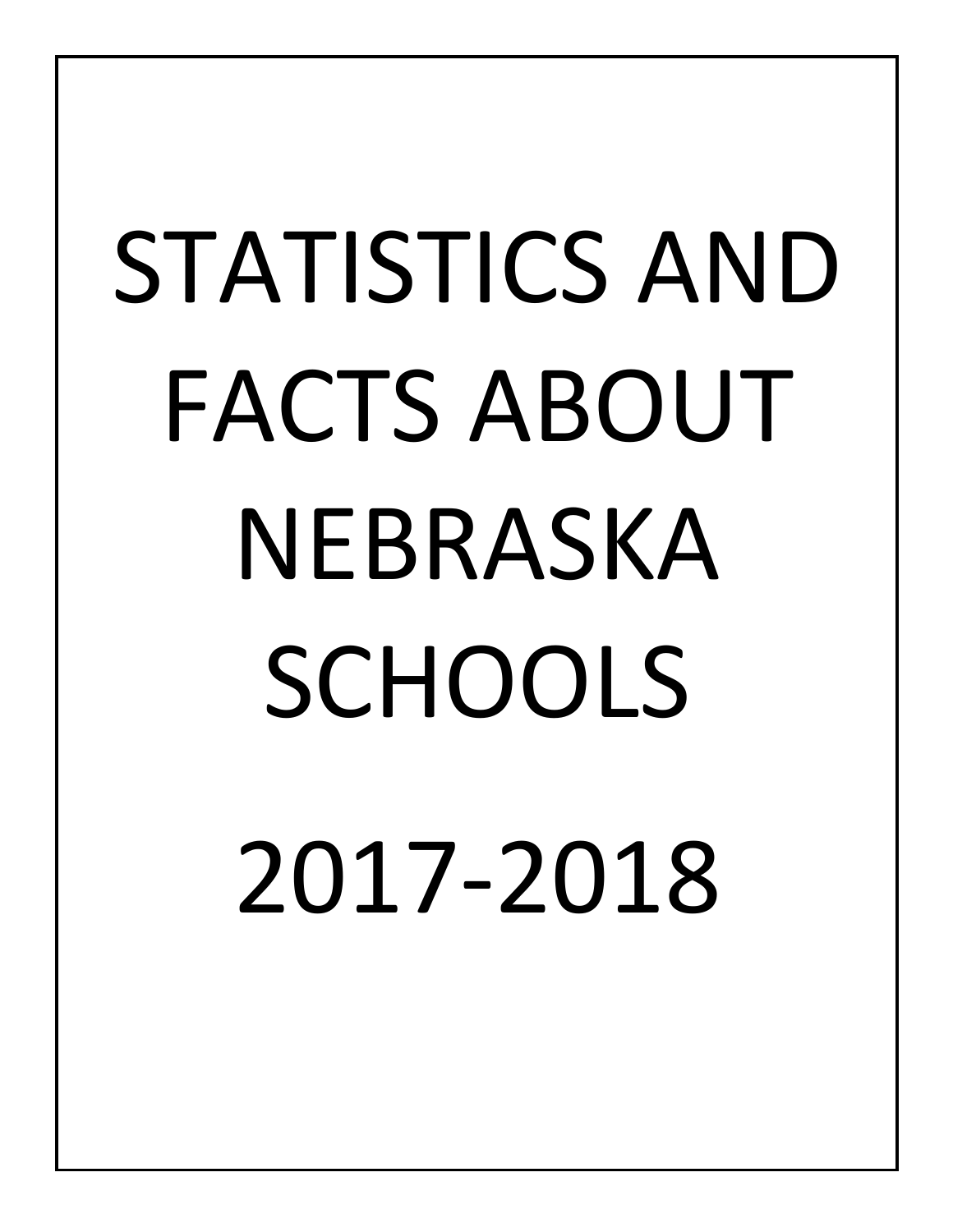# **TABLE OF CONTENTS**

| <b>TABLE</b>       | <b>DESCRIPTION</b>                                                                                                                |                |
|--------------------|-----------------------------------------------------------------------------------------------------------------------------------|----------------|
| TABLE 1            | Number of All Districts/Systems, Membership and FTE of Teachers and Total FTE of<br>Certificated Staff by Type of District/System | $\mathbf{1}$   |
| TABLE <sub>2</sub> | Number of Public Districts, Membership and FTE of Teachers and Total FTE of Certificated<br><b>Staff by Class of District</b>     | $\overline{2}$ |
| TABLE 3            | Nebraska Operating School Districts/Systems and Number of Schools                                                                 | 3              |
| TABLE 4            | Nebraska Operating School Districts/Systems and Number of Schools - Public Districts Only -<br>by Class of District               | 4              |
| TABLE <sub>5</sub> | Fall Membership in Approved/Accredited School Districts/Systems by Grade and Type                                                 | 5              |
| TABLE 6            | Fall Membership in Public School Districts by Grade and Class                                                                     | 6              |
| TABLE <sub>7</sub> | Fall Membership in Public School Districts by Grade and Kind of School                                                            | $\overline{7}$ |
| TABLE <sub>8</sub> | Nebraska Fall Membership by Grade in Approved/Accredited Public, Non Public and State<br><b>Operated Districts/Systems</b>        | 8              |
| <b>TABLE 11</b>    | Public District Ranking by Membership                                                                                             | 32             |
| TABLE 14           | Nebraska District/System Ranking by Membership                                                                                    | 40             |
| TABLE 15           | Nebraska District/System Ranking by Membership - State Operated                                                                   | 47             |
| TABLE 16           | Fall Membership by Race and Gender in Approved/Accredited Public, Non Public and State<br><b>Operated Districts/Systems</b>       | 48             |
| TABLE 19           | Full-Time Equivalency (FTE) of Certificated Personnel by Assignment and Gender - Public<br><b>Districts</b>                       | 73             |
| TABLE 20           | Full-Time Equivalency (FTE) of Certificated Personnel by Assignment and Gender -<br><b>Educational Service Units (ESUs)</b>       | 75             |
| TABLE 21           | Full-Time Equivalency (FTE) of Certificated Personnel by Assignment and Gender - Non Public                                       | 77             |
| TABLE 22           | Full-Time Equivalency (FTE) of Certificated Personnel by Assignment and Gender - State<br>Operated                                | 79             |
| TABLE 23           | Full-Time Equivalency (FTE) of Certificated Personnel by Assignment and Gender - Statewide                                        | 81             |
| TABLE 26           | Full-Time Equivalency (FTE) of Certificated Personnel by Assignment and Gender - Interim<br>Program Schools                       | 83             |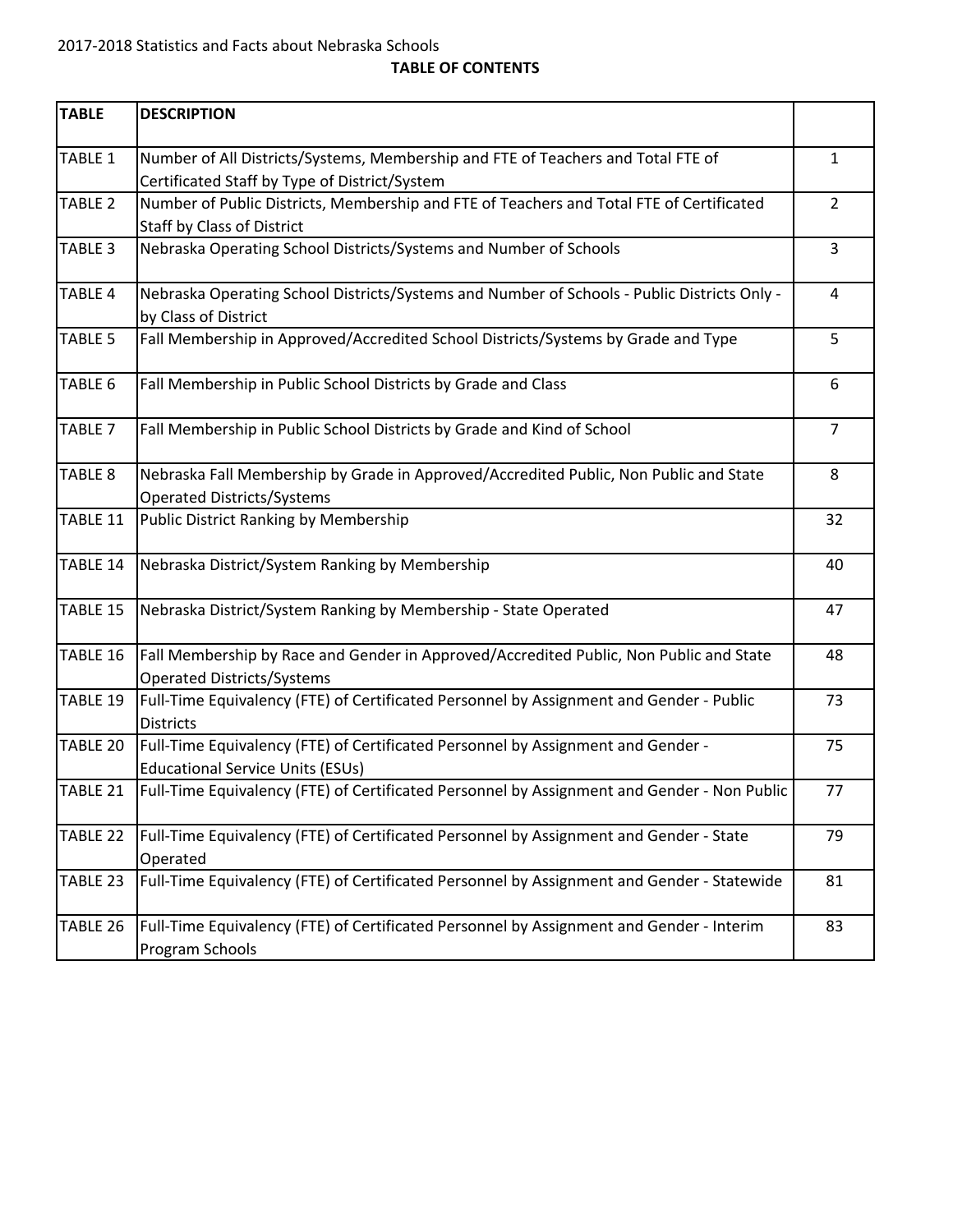## **Number of All Districts/Systems, Membership and FTE of Teachers and Total FTE of Certificated Staff by Type of District/System** *2017‐2018*

|                                | Number of         | <b>Number of Operating</b> |                         |                              |       | <b>Total FTE of</b>       |
|--------------------------------|-------------------|----------------------------|-------------------------|------------------------------|-------|---------------------------|
| Type of District/System        | Districts/Systems | Districts/Systems          | <b>Total Membership</b> | <b>Total FTE of Teachers</b> |       | <b>Certificated Staff</b> |
| <b>INTERIM PROGRAM SCHOOLS</b> | 13                | 13                         | $\Lambda$               | 55.96                        | ****  | 63.74 ****                |
| <b>ESU</b>                     | 17                | 17                         | $\boldsymbol{\wedge}$   | 94.23                        | $***$ | 468.78<br>***             |
| <b>PUBLIC</b>                  | 251               | 244                        | 323,391                 | 23,767.92                    |       | 35,621.72                 |
| <b>STATE OPERATED</b>          | 5                 | 5.                         | 375                     | 71.45                        |       | 85.05                     |
| <b>NON PUBLIC</b>              | 191               | 191                        | 37,839                  | 2,551.60                     |       | 2,996.29                  |
| <b>STATEWIDE TOTAL</b>         | 477               | 470                        | 361,605                 | 26,485.20                    |       | 39,171.84                 |

\*\* FTE of all teachers employed by the ESU

\*\*\* FTE of all staff employed by the ESU

\*\*\*\* FTE of staff at Interim Program Schools are not included in State Total

^ No Count Taken ‐ Students reported at Resident District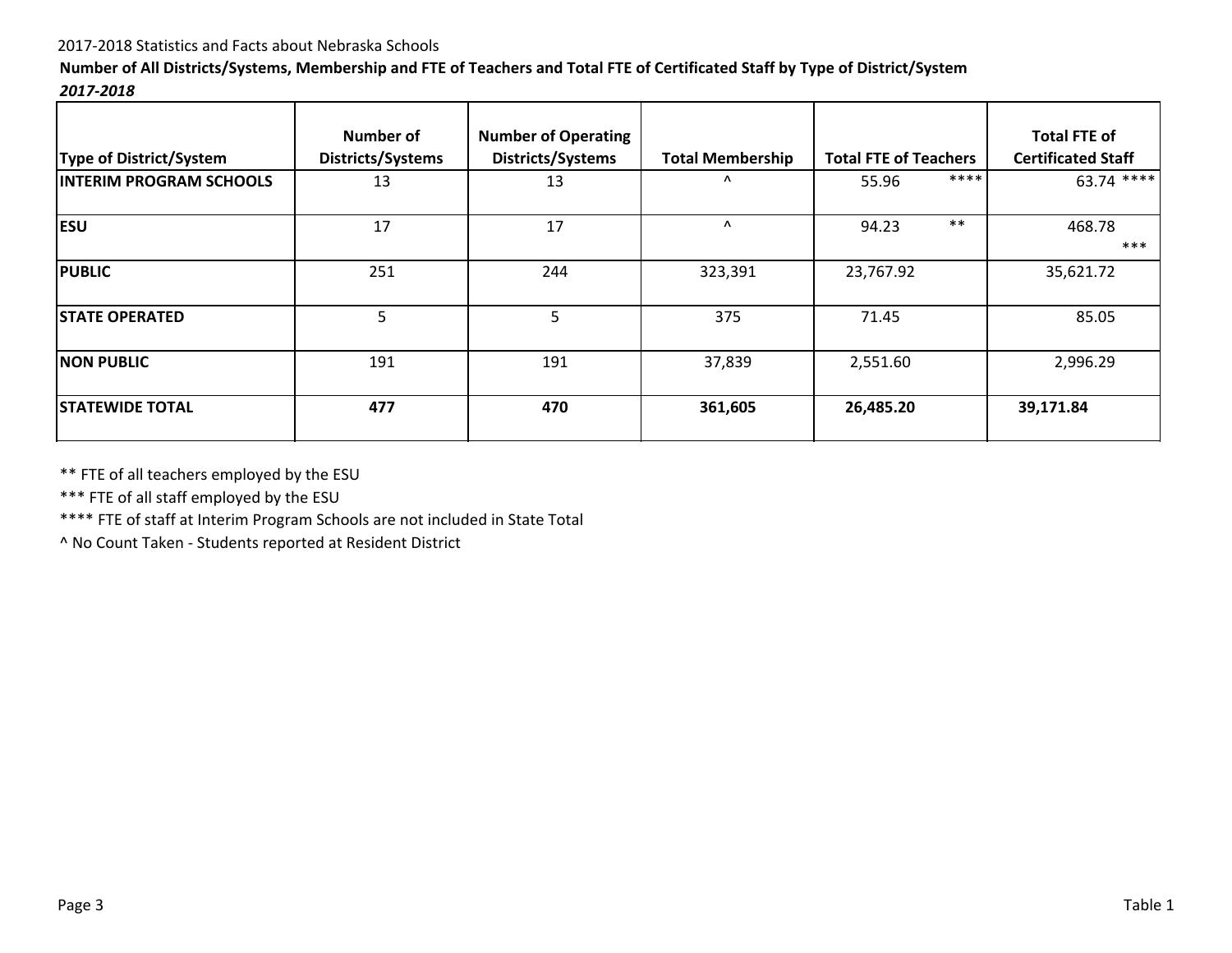# **Number of Public Districts, Membership and FTE. of Teachers and Total FTE. of Certificated Staff by Class of District**

|                          | Number of         | <b>Number of Operating</b> |                         |                              | <b>Total FTE of</b>       |
|--------------------------|-------------------|----------------------------|-------------------------|------------------------------|---------------------------|
| <b>Class of District</b> | Districts/Systems | Districts/Systems          | <b>Total Membership</b> | <b>Total FTE of Teachers</b> | <b>Certificated Staff</b> |
| <b>CLASS 2</b>           | 21                | 18                         | 3,013                   | 356.18                       | 514.90                    |
| <b>CLASS 3</b>           | 228               | 224                        | 225,805                 | 16,601.31                    | 25,381.60                 |
| <b>CLASS 4</b>           |                   |                            | 41,737                  | 3,086.58                     | 4,440.32                  |
| <b>CLASS 5</b>           |                   |                            | 52,836                  | 3,723.85                     | 5,284.90                  |
| <b>PUBLIC TOTAL</b>      | 251               | 244                        | 323,391                 | 23,767.92                    | 35,621.72                 |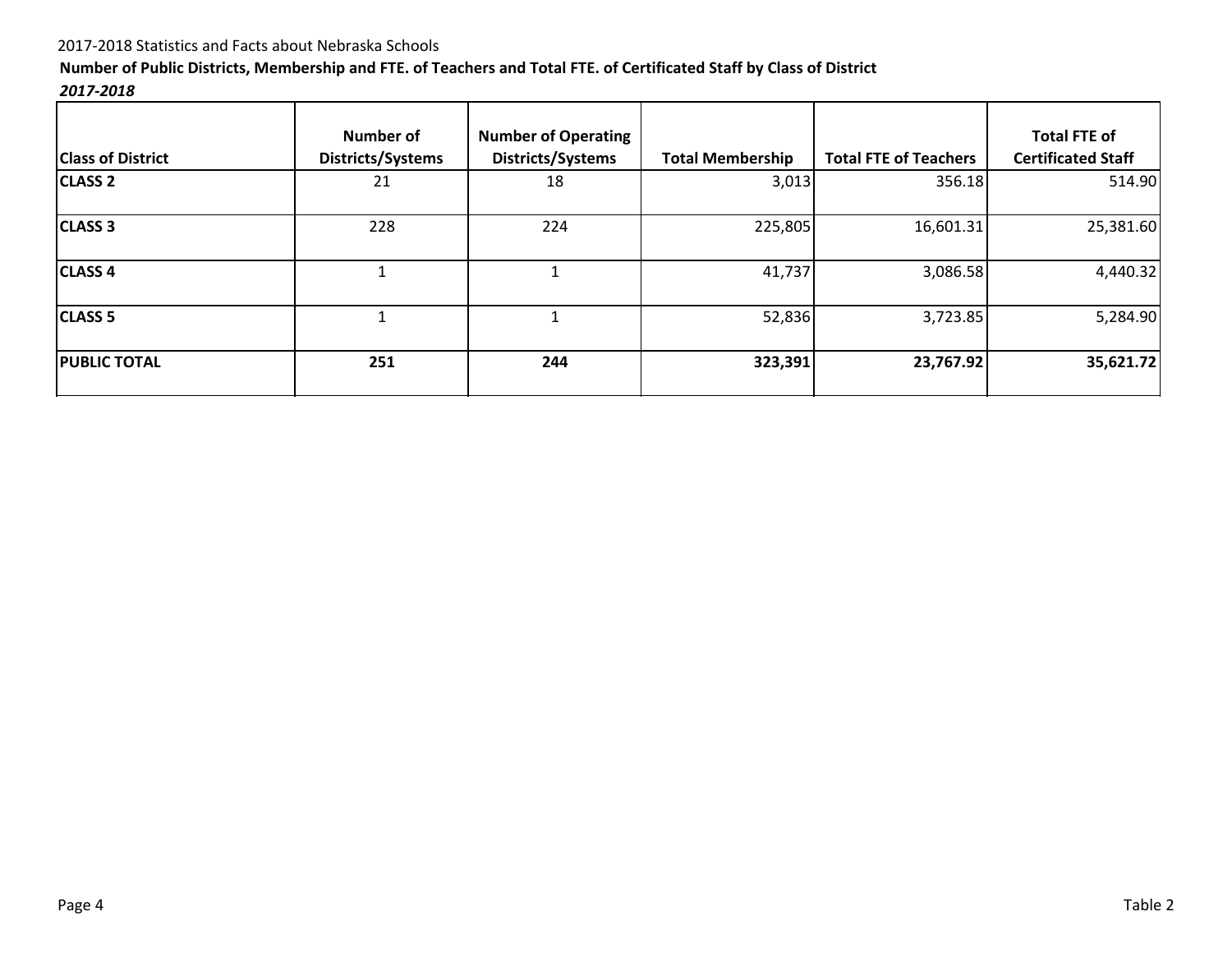## **Nebraska Operating School Districts/Systems and Number of Schools**

|                                | <b>Number of Operating</b> |             |              |             |           |                | <b>Total Number</b> |
|--------------------------------|----------------------------|-------------|--------------|-------------|-----------|----------------|---------------------|
| Type of District/System        | Districts/Systems          | <b>PreK</b> | Elem         | <b>MS</b>   | <b>HS</b> | Sec            | of Schools          |
|                                |                            |             |              |             |           |                |                     |
| <b>ESU</b>                     | 17                         | 8           | 0            | $\mathbf 0$ | 0         | 0              | 8                   |
|                                |                            |             |              |             |           |                |                     |
| <b>INTERIM PROGRAM SCHOOLS</b> | 13                         | 0           | 0            | $\mathbf 0$ | 0         | 0              | 0                   |
|                                |                            |             |              |             |           |                |                     |
| <b>PUBLIC</b>                  | 244                        | 64          | 547          | 129         | 102       | 162            | 1,004               |
|                                |                            |             |              |             |           |                |                     |
| <b>STATE OPERATED</b>          | 5                          | 0           | $\mathbf{1}$ | 0           | 3         | $\overline{2}$ | 6                   |
|                                |                            |             |              |             |           |                |                     |
| <b>NON PUBLIC</b>              | 191                        | 3           | 166          | 16          | 28        | 15             | 228                 |
|                                |                            |             |              |             |           |                |                     |
| <b>STATEWIDE TOTAL</b>         | 470                        | 75          | 714          | 145         | 133       | 179            | 1,246               |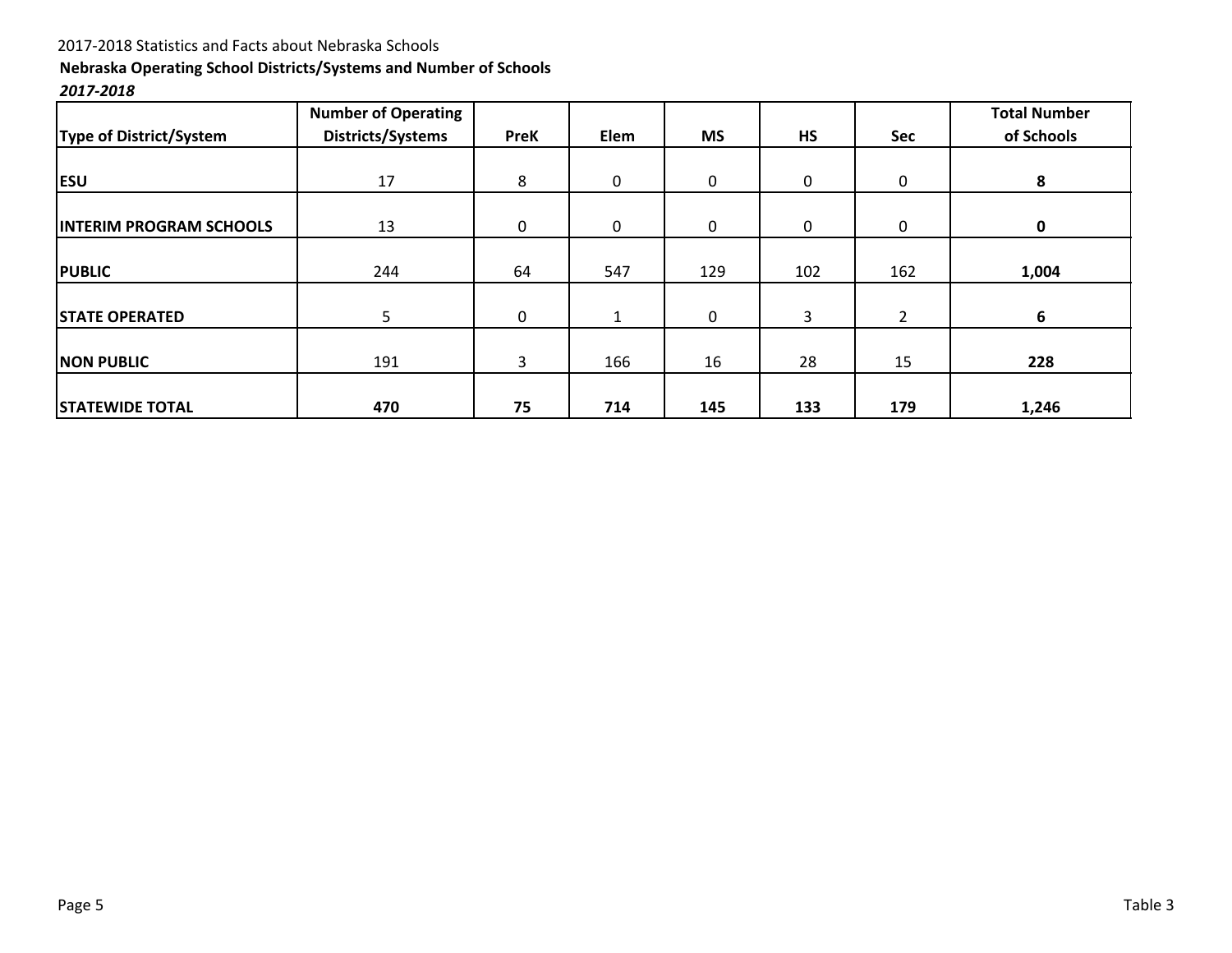## **Nebraska Operating School Districts/Systems and Number of Schools ‐ Public Districts Only ‐ by Class of District**

|                          | <b>Number of Operating</b> |             |      |           |           |     | <b>Total Number</b> |
|--------------------------|----------------------------|-------------|------|-----------|-----------|-----|---------------------|
| <b>Class of District</b> | Districts/Systems          | <b>PreK</b> | Elem | <b>MS</b> | <b>HS</b> | Sec | of Schools          |
|                          |                            |             |      |           |           |     |                     |
| <b>CLASS 2</b>           | 18                         |             | 20   |           |           | 17  | 40                  |
|                          |                            |             |      |           |           |     |                     |
| <b>CLASS 3</b>           | 224                        | 50          | 426  | 103       | 88        | 145 | 812                 |
|                          |                            |             |      |           |           |     |                     |
| <b>CLASS 4</b>           |                            |             | 39   | 12        | 61        |     | 64                  |
|                          |                            |             |      |           |           |     |                     |
| <b>CLASS 5</b>           |                            |             | 62   | 12        |           |     | 88                  |
|                          |                            |             |      |           |           |     |                     |
| <b>PUBLIC TOTAL</b>      | 244                        | 64          | 547  | 129       | 102       | 162 | 1,004               |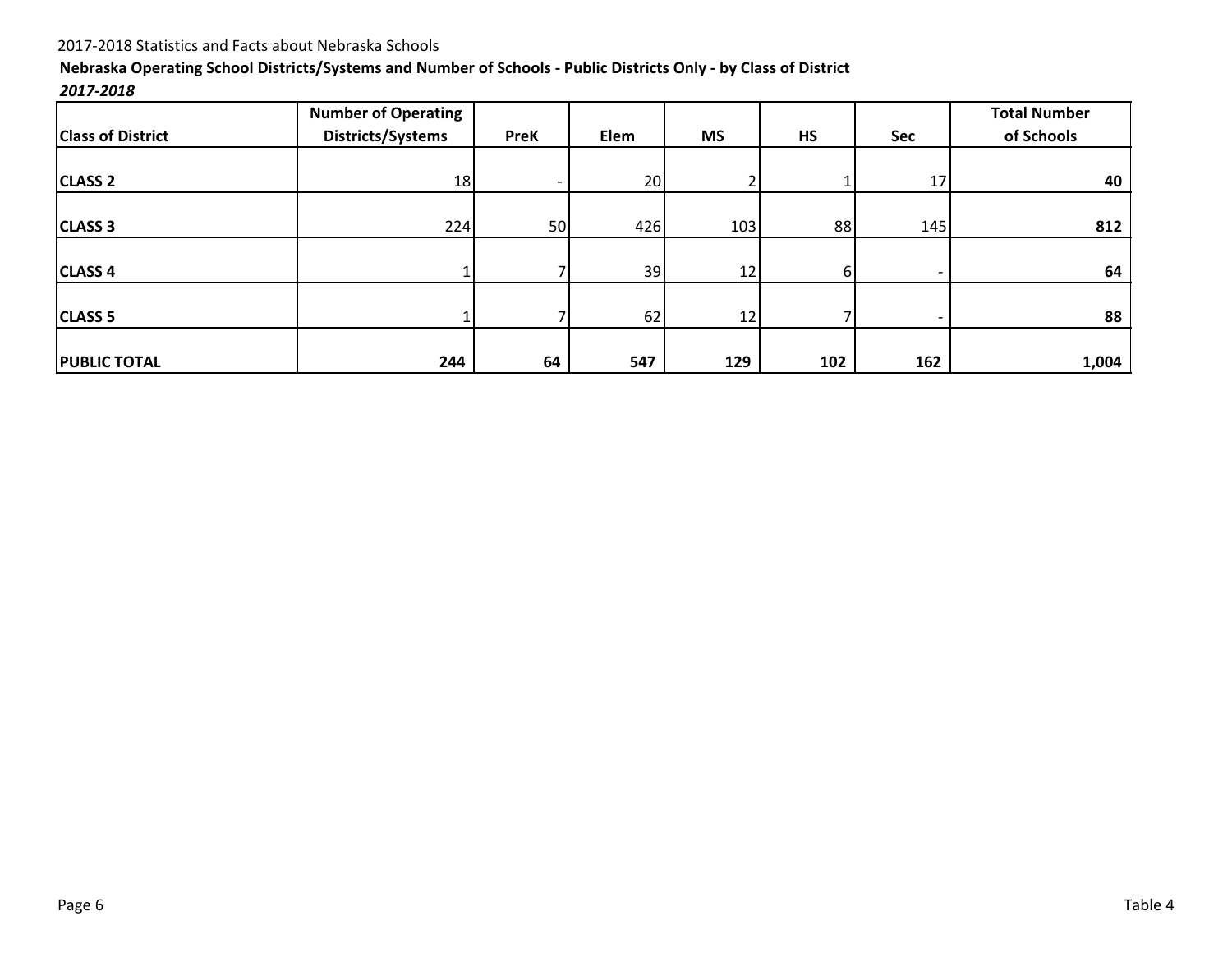# **Fall Membership in Approved/Accredited School Districts/Systems by Grade and Type**

| Type of<br>District/             | Number of<br><b>Operating</b><br>Districts/ |           |       |       |       |       |       |       | <b>Grade Level</b> |       |       |       |       |       |       |                                                                                                           |
|----------------------------------|---------------------------------------------|-----------|-------|-------|-------|-------|-------|-------|--------------------|-------|-------|-------|-------|-------|-------|-----------------------------------------------------------------------------------------------------------|
| System                           | <b>Systems</b>                              | <b>PK</b> | К     |       |       |       |       |       | 6                  |       | 8     | 9     | 10    | 11    | 12    | <b>TOTAL</b>                                                                                              |
| <b>PUBLIC</b>                    | 244                                         |           |       |       |       |       |       |       |                    |       |       |       |       |       |       | 17,513 23,232 22,892 23,559 24,173 24,169 22,553 23,661 23,357 23,721 23,820 23,686 22,929 24,126 323,391 |
| <b>STATE</b><br><b>OPERATED</b>  | 5.                                          |           |       |       | 01    |       | ΩI    |       | 01                 | 01    |       | 12    | 61    | 78    | 223   | 375                                                                                                       |
| <b>NON PUBLIC</b>                | 191                                         | 3,421     | 2,929 | 2,854 | 2,798 | 2,829 | 2,821 | 2,688 | 2,705              | 2,767 | 2,706 | 2,305 | 2,277 | 2,399 | 2,340 | 37,839                                                                                                    |
| <b>STATEWIDE</b><br><b>TOTAL</b> | 440                                         |           |       |       |       |       |       |       |                    |       |       |       |       |       |       | 20,934 26,161 25,746 26,357 27,002 26,990 25,241 26,366 26,124 26,428 26,137 26,024 25,406 26,689 361,605 |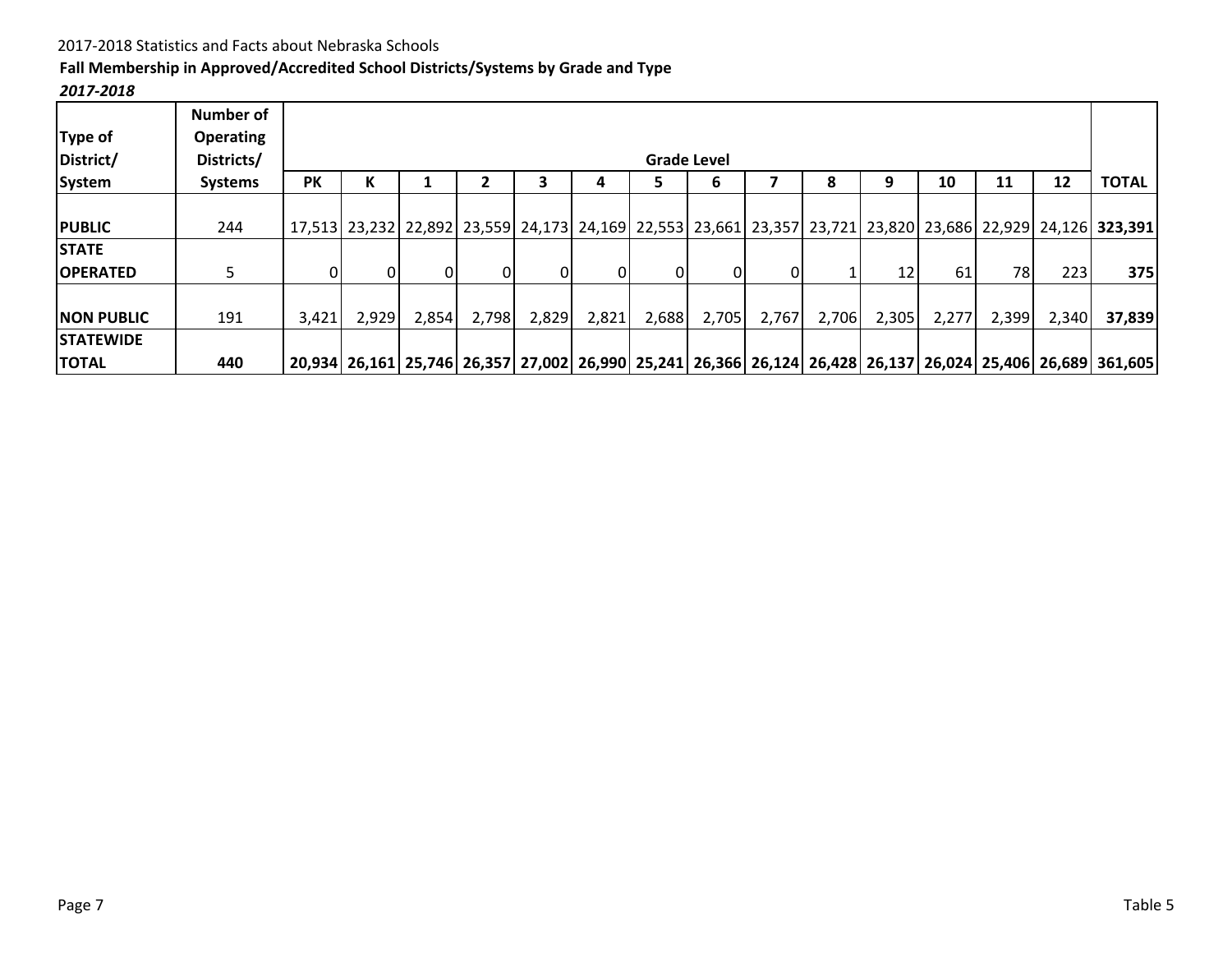## **Fall Membership in Public School Districts by Grade and Class**

|                          | Number of        |           |       |       |       |       |       |       |                    |       |       |       |       |       |       |                                                                                                           |
|--------------------------|------------------|-----------|-------|-------|-------|-------|-------|-------|--------------------|-------|-------|-------|-------|-------|-------|-----------------------------------------------------------------------------------------------------------|
|                          | <b>Operating</b> |           |       |       |       |       |       |       |                    |       |       |       |       |       |       |                                                                                                           |
|                          | Districts/       |           |       |       |       |       |       |       | <b>Grade Level</b> |       |       |       |       |       |       |                                                                                                           |
| <b>Class of District</b> | <b>Systems</b>   | <b>PK</b> | К     |       |       | 3     | 4     | 5.    | 6                  |       | 8     | 9     | 10    | 11    | 12    | <b>TOTAL</b>                                                                                              |
|                          |                  |           |       |       |       |       |       |       |                    |       |       |       |       |       |       |                                                                                                           |
| <b>CLASS 2</b>           | 18               | 213       | 235   | 209   | 198   | 209   | 192   | 218   | 221                | 220   | 208   | 222   | 216   | 223   | 229   | 3,013                                                                                                     |
|                          |                  |           |       |       |       |       |       |       |                    |       |       |       |       |       |       |                                                                                                           |
| <b>CLASS 3</b>           | 224              |           |       |       |       |       |       |       |                    |       |       |       |       |       |       | 12,923 15,811 15,716 16,111 16,480 16,511 15,758 16,437 16,358 16,692 16,943 16,878 16,306 16,881 225,805 |
|                          |                  |           |       |       |       |       |       |       |                    |       |       |       |       |       |       |                                                                                                           |
| <b>CLASS 4</b>           |                  | 1,723     | 3,080 | 3,142 | 3,111 | 3,260 | 3,227 | 2,871 | 3,068              | 3,020 | 3,136 | 3,069 | 2,929 | 2,930 | 3,171 | 41,737                                                                                                    |
|                          |                  |           |       |       |       |       |       |       |                    |       |       |       |       |       |       |                                                                                                           |
| <b>CLASS 5</b>           |                  | 2,654     | 4,106 | 3,825 | 4,139 | 4,224 | 4,239 | 3,706 | 3,935              | 3,759 | 3,685 | 3,586 | 3,663 | 3,470 | 3,845 | 52,836                                                                                                    |
|                          |                  |           |       |       |       |       |       |       |                    |       |       |       |       |       |       |                                                                                                           |
| <b>PUBLIC TOTAL</b>      | 244              |           |       |       |       |       |       |       |                    |       |       |       |       |       |       | 17,513 23,232 22,892 23,559 24,173 24,169 22,553 23,661 23,357 23,721 23,820 23,686 22,929 24,126 323,391 |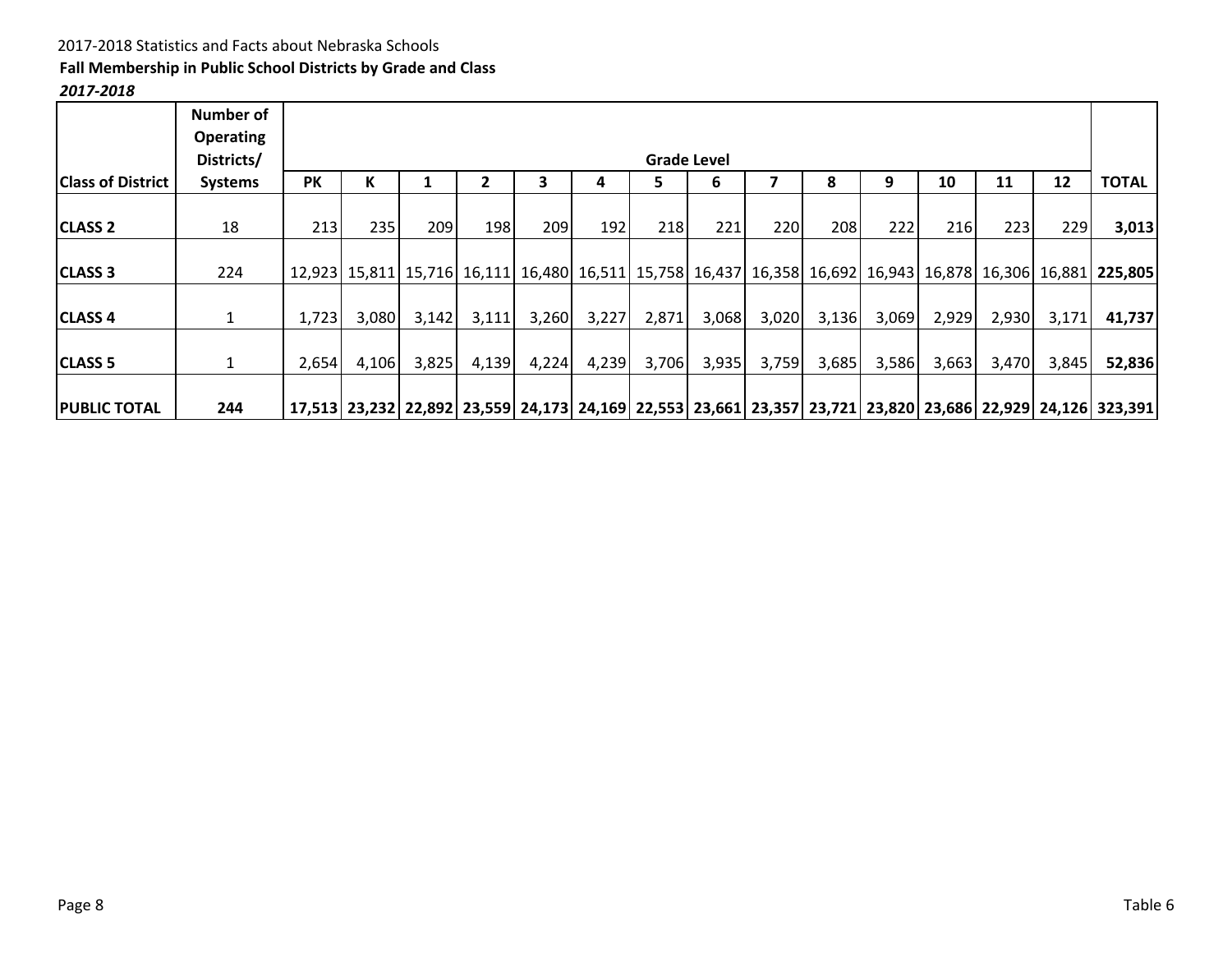## **Fall Membership in Public School Districts by Grade and Type of School**

|                                | Number of      |           |   |                                                              |    |                |     |                | <b>Grade Level</b> |                      |       |       |       |                               |       |                                                                                                           |
|--------------------------------|----------------|-----------|---|--------------------------------------------------------------|----|----------------|-----|----------------|--------------------|----------------------|-------|-------|-------|-------------------------------|-------|-----------------------------------------------------------------------------------------------------------|
| <b>Type of School</b>          | <b>Schools</b> | <b>PK</b> | К |                                                              | 2  | 3              | 4   | 5.             | 6                  |                      | 8     | 9     | 10    | 11                            | 12    | <b>TOTAL</b>                                                                                              |
| <b>PREK ONLY</b>               | 64             | 4,670     | 0 | 0                                                            | 01 | $\overline{0}$ | 01  | 0              | 0                  | 0                    | 01    | 01    | 01    | 01                            |       | 4,670                                                                                                     |
| <b>ELEMENTARY</b>              | 547            |           |   | 12,843   23,232   22,892   23,559   24,173   24,061   20,846 |    |                |     |                | 9,003              | 240                  | 232   |       |       |                               |       | 0 161,081                                                                                                 |
| <b>MIDDLE</b><br><b>SCHOOL</b> | 129            |           |   | 0                                                            | 0  | 0              | 108 | 1,707          |                    | 14,658 19,498 19,777 |       | 01    | 01    | 01                            | 0     | 55,748                                                                                                    |
| <b>HIGH SCHOOL</b>             | 102            |           |   | 0                                                            | 0  | 01             | 01  | 0              | 01                 | 01                   |       |       |       | 0 19,635 19,610 18,965 19,960 |       | 78,170                                                                                                    |
| <b>SECONDARY</b>               | 162            |           |   | 0                                                            | 0  | 01             | 01  | $\overline{0}$ |                    | $0 \mid 3,619$       | 3,712 | 4,185 | 4,076 | 3,964                         | 4,166 | 23,722                                                                                                    |
| <b>PUBLIC TOTAL</b>            | 1,004          |           |   |                                                              |    |                |     |                |                    |                      |       |       |       |                               |       | 17,513 23,232 22,892 23,559 24,173 24,169 22,553 23,661 23,357 23,721 23,820 23,686 22,929 24,126 323,391 |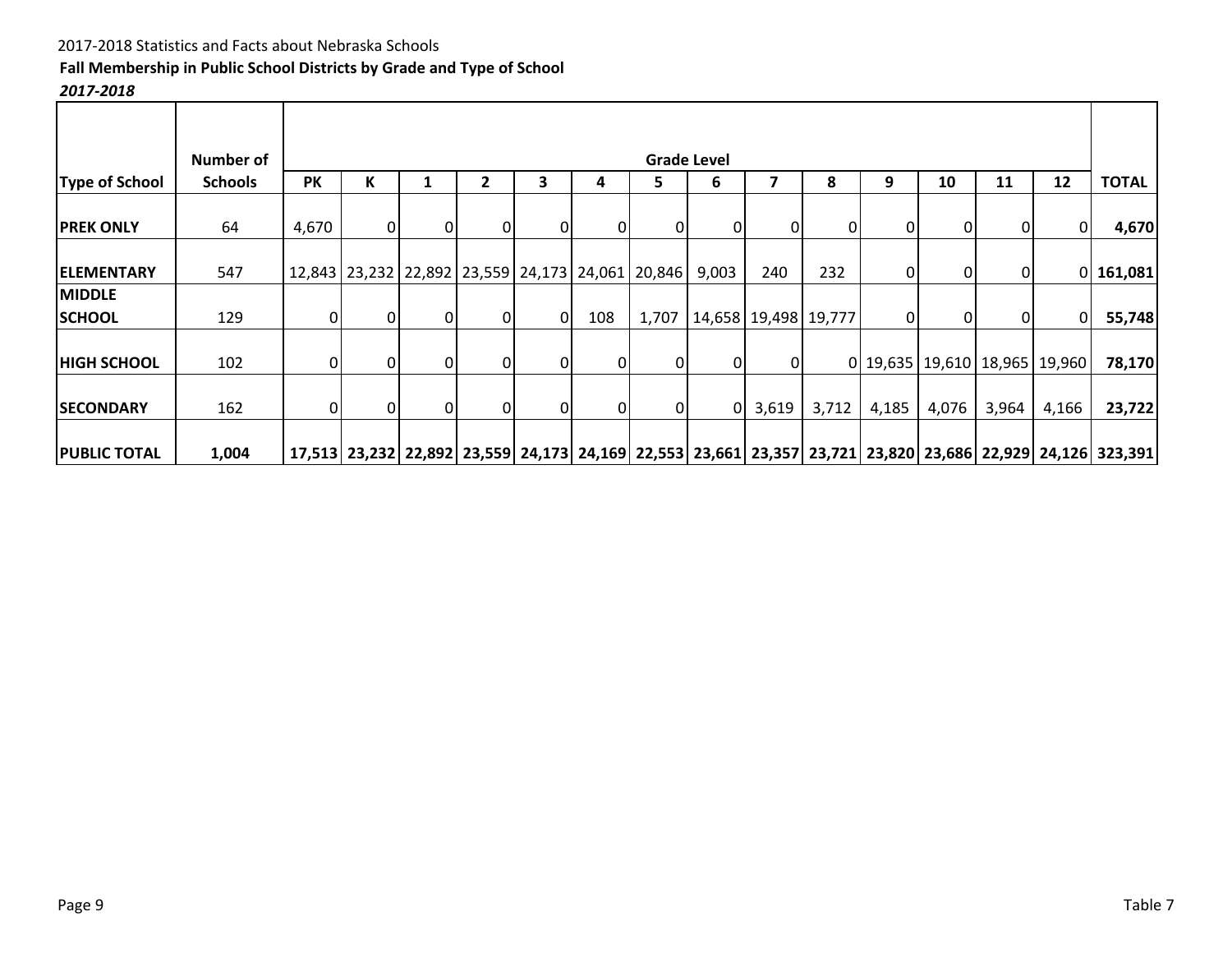| <b>District</b> | . .<br><b>District Name</b>           | $\cdot$ , $\cdot$ , $\cdot$<br>Class<br>Grade Level |                |                |                |                 |                |                |                 |                |                         |          |                | <b>Total</b>   |          |                |       |
|-----------------|---------------------------------------|-----------------------------------------------------|----------------|----------------|----------------|-----------------|----------------|----------------|-----------------|----------------|-------------------------|----------|----------------|----------------|----------|----------------|-------|
| Code            |                                       |                                                     | PK             | K              | 1              | $\overline{2}$  | 3              | 4              | 5               | 6              | $\overline{\mathbf{z}}$ | 8        | 9              | 10             | 11       | 12             |       |
| 01-0003         | <b>KENESAW PUBLIC SCHOOLS</b>         | 3                                                   | 19             | 20             | 13             | 25              | 17             | 19             | 13              | 24             | 20                      | 21       | 17             | 19             | 17       | 27             | 271   |
| 01-0018         | <b>HASTINGS PUBLIC SCHOOLS</b>        | 3                                                   | 244            | 258            | 278            | 277             | 251            | 276            | 227             | 298            | 272                     | 260      | 264            | 277            | 258      | 300            | 3,740 |
| 01-0090         | ADAMS CENTRAL PUBLIC SCHOOLS          | 3                                                   | 57             | 67             | 59             | 62              | 54             | 50             | 54              | 70             | 67                      | 76       | 79             | 86             | 68       | 72             | 921   |
|                 | 01-0123 SILVER LAKE PUBLIC SCHOOLS    | 3                                                   | 34             | 18             | 14             | 22              | 19             | 18             | 21              | 22             | 23                      | 10       | 16             | 11             | 15       | 12             | 255   |
|                 | <b>PUBLIC TOTAL</b>                   |                                                     | 354            | 363            | 364            | 386             | 341            | 363            | 315             | 414            | 382                     | 367      | 376            | 393            | 358      | 411            | 5,187 |
| 01-0701         | <b>CHRIST LUTHERAN ELEMENTARY SCH</b> | <b>NP</b>                                           | 0              | $\overline{7}$ | 9              | 10 <sup>1</sup> | $\overline{7}$ | 5              | 5               | 3              | 6                       |          | 0              | $\mathbf 0$    | $\Omega$ | $\Omega$       | 56    |
| 01-0702         | <b>HASTINGS CATHOLIC SCHOOLS</b>      | <b>NP</b>                                           | 0              | 35             | 29             | 39              | 36             | 38             | 41              | 40             | 40                      | 40       | 30             | 33             | 30       | 43             | 474   |
|                 | 01-0705 ZION LUTHERAN ELEMENTARY SCH  | <b>NP</b>                                           | 25             | 9              | 10             | 6               | $\overline{7}$ | 3              |                 | $\overline{2}$ | $\overline{2}$          |          | 0              | $\mathbf 0$    | $\Omega$ | $\overline{0}$ | 70    |
|                 | <b>NON PUBLIC TOTAL</b>               |                                                     | 25             | 51             | 48             | 55              | 50             | 46             | 51              | 45             | 48                      | 45       | 30             | 33             | 30       | 43             | 600   |
|                 | <b>ADAMS COUNTY TOTAL</b>             |                                                     | 379            | 414            | 412            | 441             | 391            | 409            | 366             | 459            | 430                     | 412      | 406            | 426            | 388      | 454            | 5,787 |
|                 |                                       |                                                     |                |                |                |                 |                |                |                 |                |                         |          |                |                |          |                |       |
| 02-0009         | <b>NELIGH-OAKDALE SCHOOLS</b>         | 3                                                   | 46             | 32             | 25             | 27              | 25             | 26             | 21              | 31             | 24                      | 28       | 24             | 23             | 25       | 26             | 383   |
|                 | 02-0018 ELGIN PUBLIC SCHOOLS          | 3                                                   | 29             | 14             | 12             | 9               | 15             | 9              | 16              | $\overline{7}$ | 14                      | 10       |                | 8              | 11       | 11             | 170   |
| 02-2001         | <b>INEBRASKA UNIFIED DISTRICT 1</b>   | 3                                                   | 41             | 35             | 28             | 29              | 39             | 29             | 42              | 26             | 24                      | 31       | 32             | 25             | 38       | 29             | 448   |
|                 | <b>PUBLIC TOTAL</b>                   |                                                     | 116            | 81             | 65             | 65              | 79             | 64             | 79              | 64             | 62                      | 69       | 61             | 56             | 74       | 66             | 1,001 |
| 02-0701         | <b>ST BONIFACE ELEMENTARY SCHOOL</b>  | <b>NP</b>                                           | 11             | 8              |                | 8               | 9              | 13             | 8               |                | 0                       | $\Omega$ | $\mathbf 0$    | $\mathbf 0$    | $\Omega$ | $\Omega$       | 69    |
| 02-0702         | <b>POPE JOHN XXIII HIGH SCHOOL</b>    | <b>NP</b>                                           | 0              | $\Omega$       | $\Omega$       | $\mathbf 0$     | $\overline{0}$ | $\mathbf 0$    | 0               | οI             | 14                      | 5        | 12             | 10             | 5        | 16             | 62    |
|                 | <b>NON PUBLIC TOTAL</b>               |                                                     | 11             | 8              | 5              | 8               | 9 <sub>l</sub> | 13             | 8               | $\overline{7}$ | 14                      | 5        | 12             | 10             | 5        | 16             | 131   |
|                 | <b>ANTELOPE COUNTY TOTAL</b>          |                                                     | 127            | 89             | <b>70</b>      | 73              | 88             | 77             | 87              | 71             | 76                      | 74       | 73             | 66             | 79       | 82             | 1,132 |
| 03-0500         | <b>ARTHUR COUNTY SCHOOLS</b>          | 2                                                   | $\Omega$       | 11             | 8              | 12              | 10             | 9              | 8               | $\overline{7}$ | 9                       | 9        | 8              | -7             | 7        | 61             | 111   |
|                 | <b>PUBLIC TOTAL</b>                   |                                                     | 0              | 11             | 8              | 12              | 10             | 9              | 8               | $\overline{7}$ | 9                       | 9        | 8              | $\overline{7}$ | 7        | 6 <sup>1</sup> | 111   |
|                 | <b>ARTHUR COUNTY TOTAL</b>            |                                                     | $\mathbf{0}$   | 11             | 81             | 12              | 10             | 9              | 8               | $\overline{7}$ | 9                       | 9        | 8              | $\overline{7}$ | 7        | 6 <sup>1</sup> | 111   |
|                 |                                       |                                                     |                |                |                |                 |                |                |                 |                |                         |          |                |                |          |                |       |
| 04-0001         | <b>BANNER COUNTY PUBLIC SCHOOLS</b>   | 3                                                   | 9              | 14             | 9              | 14              | $\overline{7}$ | 9              | 10 <sup>1</sup> | 15             | 8                       | 12       | 11             | 9              | 9        | 14             | 150   |
|                 | <b>PUBLIC TOTAL</b>                   |                                                     |                | 14             | 9              | 14              | 7              | 9              | 10              | 15             | 8                       | 12       | 11             | 9              | 9        | 14             | 150   |
|                 | <b>BANNER COUNTY TOTAL</b>            |                                                     |                | 14             | $\overline{9}$ | 14              | $\overline{7}$ | 9              | 10              | 15             | 8                       | 12       | 11             | 9              | 9        | 14             | 150   |
|                 |                                       |                                                     |                |                |                |                 |                |                |                 |                |                         |          |                |                |          |                |       |
|                 | 05-0071 SANDHILLS PUBLIC SCHOOLS      | $\mathbf{a}$                                        |                | $\overline{5}$ | $6 \mid$       | $6 \mid$        | 8              | $\overline{4}$ | $\overline{9}$  | 4              | 5 <sup>1</sup>          | 11       | 9l             | $\overline{4}$ | 6        | 11             | 90    |
|                 | <b>PUBLIC TOTAL</b>                   |                                                     | $\overline{2}$ | 5 <sub>l</sub> | 6 <sup>1</sup> | 6 <sup>1</sup>  | 8 <sup>1</sup> | 4              | 9               | 41             | 5 <sub>5</sub>          | 11       | $\overline{9}$ | 4              | 6        | 11             | 90    |
|                 | <b>BLAINE COUNTY TOTAL</b>            |                                                     |                | 5              | 6              | 6 <sup>1</sup>  | 8              | 4              | 9               |                | 5                       | 11       | q              | Δ              | 6        | 11             | 90    |
|                 |                                       |                                                     |                |                |                |                 |                |                |                 |                |                         |          |                |                |          |                |       |
| 06-0001         | <b>BOONE CENTRAL SCHOOLS</b>          | 3                                                   | 59             | 43             | 32             | 54              | 35             | 36             | 34              | 40             | 38                      | 39       | 47             | 53             | 47       | 42             | 599   |
|                 | 06-0017 ST EDWARD PUBLIC SCHOOLS      | 3                                                   | 14             | 11             | 11             | 12              | 12             | 13             | 10              | 17             | 18                      | 12       | 9 <sub>l</sub> | 8              | 15       | 11             | 173   |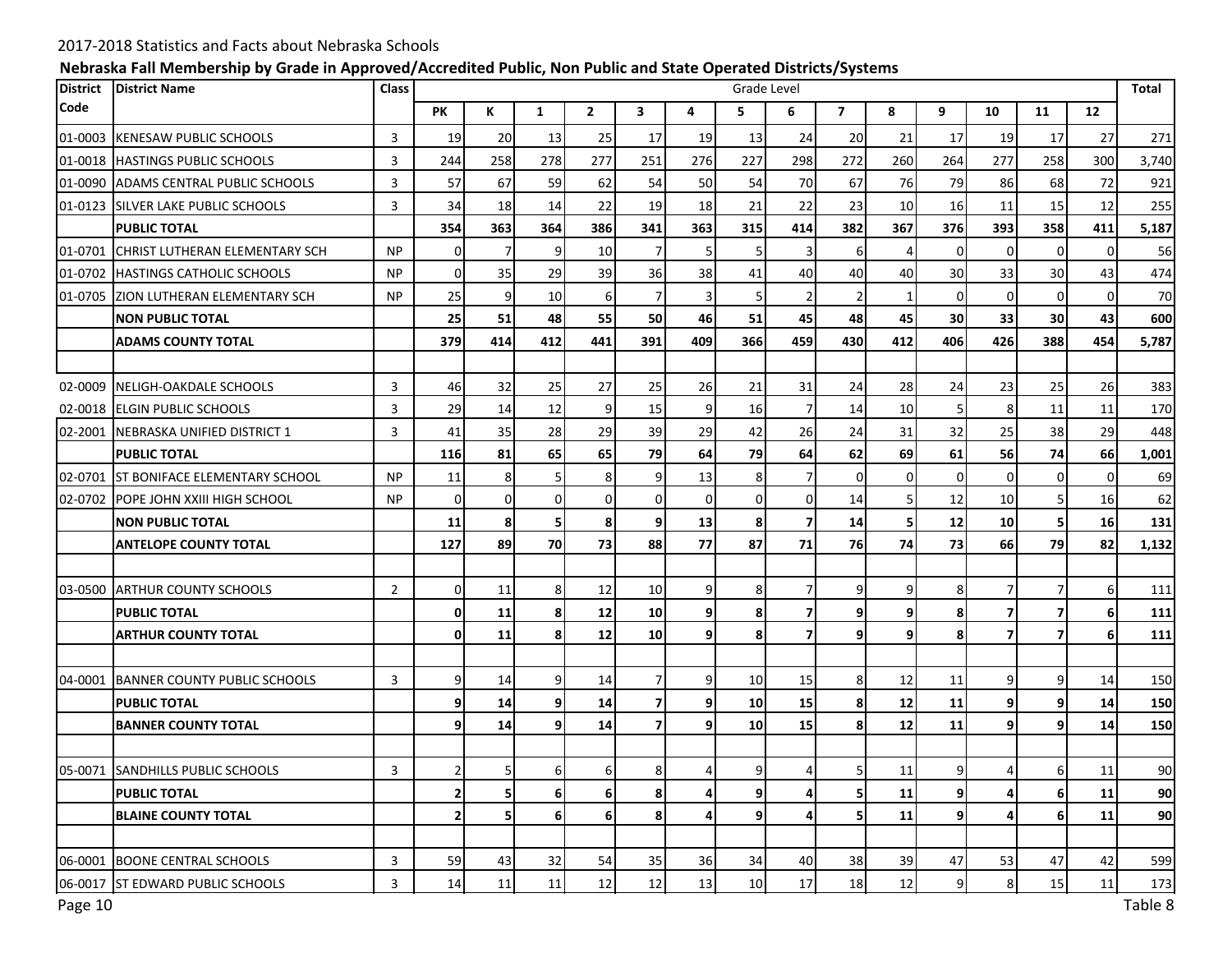| <b>District</b> | . .<br><b>District Name</b>                  | <b>Class</b>   |           |     |              |                 |     |     |             | Grade Level |                |     |              |             |                |                | <b>Total</b> |
|-----------------|----------------------------------------------|----------------|-----------|-----|--------------|-----------------|-----|-----|-------------|-------------|----------------|-----|--------------|-------------|----------------|----------------|--------------|
| Code            |                                              |                | <b>PK</b> | К   | $\mathbf{1}$ | $\overline{2}$  | 3   | 4   | 5           | 6           | $\overline{7}$ | 8   | 9            | 10          | 11             | 12             |              |
| 06-0075         | <b>RIVERSIDE PUBLIC SCHOOLS</b>              | 3              | 39        | 16  | 19           | 15              | 17  | 13  | 23          | 15          | 14             | 19  | 10           | 14          | 7              | 17             | 238          |
|                 | <b>PUBLIC TOTAL</b>                          |                | 112       | 70  | 62           | 81              | 64  | 62  | 67          | 72          | 70             | 70  | 66           | 75          | 69             | 70             | 1,010        |
| 06-0701         | <b>ST MICHAEL'S ELEMENTARY SCHOOL</b>        | <b>NP</b>      | 0         | 8   | 13           | $\overline{9}$  | 20  | 10  | 12          | 12          | 13             | 18  | $\Omega$     | $\Omega$    | $\Omega$       | $\Omega$       | 115          |
|                 | <b>NON PUBLIC TOTAL</b>                      |                | 0         | 8   | 13           | 9 <sub>l</sub>  | 20  | 10  | 12          | 12          | 13             | 18  | $\mathbf{0}$ | $\mathbf 0$ | $\mathbf{0}$   | 0              | 115          |
|                 | <b>BOONE COUNTY TOTAL</b>                    |                | 112       | 78  | 75           | 90              | 84  | 72  | 79          | 84          | 83             | 88  | 66           | 75          | 69             | 84             | 1,125        |
|                 |                                              |                |           |     |              |                 |     |     |             |             |                |     |              |             |                |                |              |
| 07-0006         | ALLIANCE PUBLIC SCHOOLS                      | 3              | 69        | 92  | 82           | 94              | 105 | 108 | 88          | 98          | 83             | 95  | 121          | 119         | 109            | 127            | 1,390        |
| 07-0010         | <b>HEMINGFORD PUBLIC SCHOOLS</b>             | 3              | 25        | 37  | 25           | 31              | 29  | 41  | 28          | 23          | 40             | 23  | 31           | 40          | 25             | 29             | 427          |
|                 | <b>PUBLIC TOTAL</b>                          |                | 94        | 129 | 107          | 125             | 134 | 149 | 116         | 121         | 123            | 118 | 152          | 159         | 134            | 156            | 1,817        |
| 07-0701         | <b>ST AGNES ELEMENTARY SCHOOL</b>            | <b>NP</b>      | 12        | 14  | 14           | 10              | 17  | 14  | 16          | 11          | 8              | 22  | 0            | 0           | $\overline{0}$ | $\overline{0}$ | 138          |
|                 | 07-0705 IIMMANUEL EVANGELICAL LUTHERAN SCHOO | <b>NP</b>      | 0         | 15  | 18           | 14              | 13  | 10  | 8           |             | 0              | 0   | 0            | 0           | $\Omega$       | $\overline{0}$ | 83           |
|                 | <b>NON PUBLIC TOTAL</b>                      |                | 12        | 29  | 32           | 24              | 30  | 24  | 24          | 16          | 8              | 22  | 0            | 0           | $\mathbf{0}$   | 0              | 221          |
|                 | <b>BOX BUTTE COUNTY TOTAL</b>                |                | 106       | 158 | 139          | 149             | 164 | 173 | 140         | 137         | 131            | 140 | 152          | 159         | 134            | 156            | 2,038        |
|                 |                                              |                |           |     |              |                 |     |     |             |             |                |     |              |             |                |                |              |
| 08-0051         | <b>BOYD COUNTY SCHOOLS</b>                   | 3              | 36        | 27  | 23           | 18              | 28  | 27  | 21          | 26          | 15             | 23  | 26           | 24          | 26             | 22             | 342          |
|                 | <b>PUBLIC TOTAL</b>                          |                | 36        | 27  | 23           | 18              | 28  | 27  | 21          | 26          | 15             | 23  | 26           | 24          | 26             | 22             | 342          |
|                 | <b>BOYD COUNTY TOTAL</b>                     |                | 36        | 27  | 23           | 18 <sup>1</sup> | 28  | 27  | 21          | 26          | 15             | 23  | 26           | 24          | 26             | 22             | 342          |
|                 |                                              |                |           |     |              |                 |     |     |             |             |                |     |              |             |                |                |              |
| 09-0010         | <b>AINSWORTH COMMUNITY SCHOOLS</b>           | 3              | 35        | 27  | 25           | 31              | 31  | 24  | 26          | 33          | 33             | 42  | 42           | 29          | 23             | 42             | 443          |
|                 | <b>PUBLIC TOTAL</b>                          |                | 35        | 27  | 25           | 31              | 31  | 24  | 26          | 33          | 33             | 42  | 42           | 29          | 23             | 42             | 443          |
|                 | <b>BROWN COUNTY TOTAL</b>                    |                | 35        | 27  | 25           | 31              | 31  | 24  | 26          | 33          | 33             | 42  | 42           | 29          | 23             | 42             | 443          |
|                 |                                              |                |           |     |              |                 |     |     |             |             |                |     |              |             |                |                |              |
| 10-0002         | <b>GIBBON PUBLIC SCHOOLS</b>                 | 3              | 44        | 37  | 49           | 30              | 46  | 44  | 47          | 47          | 45             | 41  | 48           | 39          | 36             | 47             | 600          |
| 10-0007         | <b>KEARNEY PUBLIC SCHOOLS</b>                | 3              | 308       | 491 | 454          | 467             | 482 | 460 | 449         | 420         | 375            | 412 | 408          | 362         | 346            | 381            | 5,815        |
| 10-0009         | <b>ELM CREEK PUBLIC SCHOOLS</b>              | 3              | 44        | 23  | 29           | 25              | 38  | 16  | 21          | 24          | 30             | 19  | 32           | 27          | 20             | 25             | 373          |
| 10-0019         | <b>SHELTON PUBLIC SCHOOLS</b>                | 3              | 34        | 19  | 13           | 23              | 18  | 12  | 17          | 15          | 20             | 28  | 21           | 23          | 25             | 24             | 292          |
| 10-0069         | RAVENNA PUBLIC SCHOOLS                       | 3              | 41        | 26  | 40           | 28              | 31  | 26  | 24          | 26          | 27             | 31  | 46           | 33          | 41             | 33             | 453          |
|                 | 10-0105 PLEASANTON PUBLIC SCHOOLS            | 3              | 28        | 24  | 12           | 18              | 21  | 18  | 20          | 23          | 12             | 20  | 23           | 19          | 21             | 20             | 279          |
|                 | 10-0119 AMHERST PUBLIC SCHOOLS               | $\overline{2}$ | 20        | 30  | 23           | 22              | 28  | 22  | 26          | 46          | 31             | 28  | 28           | 30          | 28             | 30             | 392          |
|                 | <b>PUBLIC TOTAL</b>                          |                | 519       | 650 | 620          | 613             | 664 | 598 | 604         | 601         | 540            | 579 | 606          | 533         | 517            | 560            | 8,204        |
|                 | 10-0701 KEARNEY CATHOLIC SCHOOLS             | <b>NP</b>      | O         | 0   | 0            | $\overline{0}$  | 0   | 0   | $\mathbf 0$ | 52          | 45             | 60  | 53           | 38          | 49             | 47             | 344          |
|                 | 10-0702 ZION LUTHERAN ELEMENTARY SCH         | <b>NP</b>      | 75        | 13  | 12           | 16              | 19  | 13  | 7           | 13          | 5              | 5   | 0            | $\mathbf 0$ | $\Omega$       | $\overline{0}$ | 178          |
|                 | 10-0709 FAITH CHRISTIAN SCH/KEARNEY          | <b>NP</b>      | $\Omega$  | 17  | 11           | $\overline{7}$  | 16  | 12  | 11          | 5           | $\overline{2}$ | 2   | $\Omega$     | 0           | $\Omega$       | $\overline{0}$ | 83           |
|                 | <b>NON PUBLIC TOTAL</b>                      |                | 75        | 30  | 23           | 23              | 35  | 25  | 18          | 70          | 52             | 67  | 53           | 38          | 49             | 47             | 605          |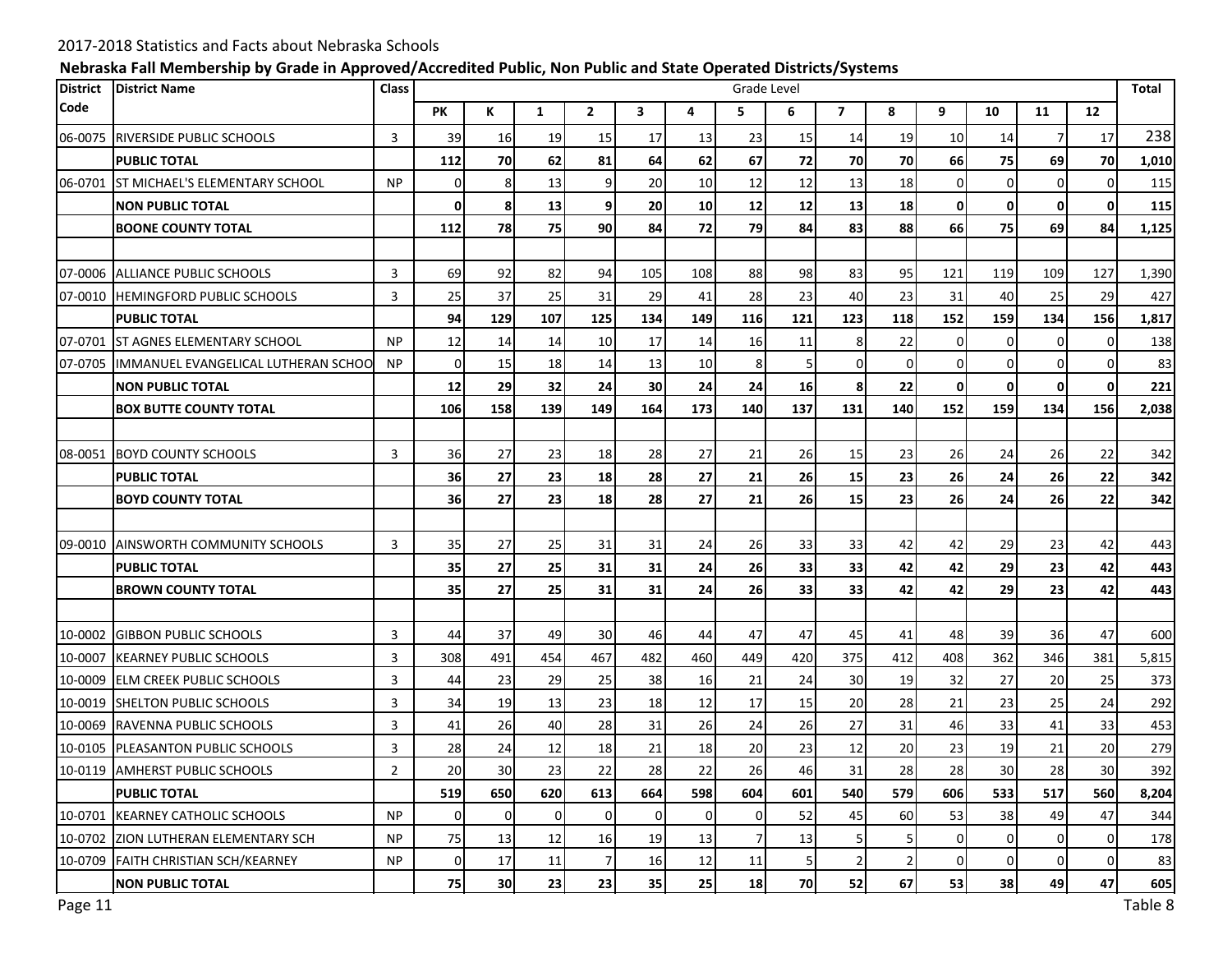| <b>District</b> | . .<br><b>District Name</b>                | <b>Class</b> |                |             |             |                |                |     |              | Grade Level    |                |              |                 |             |                |                   | <b>Total</b> |
|-----------------|--------------------------------------------|--------------|----------------|-------------|-------------|----------------|----------------|-----|--------------|----------------|----------------|--------------|-----------------|-------------|----------------|-------------------|--------------|
| Code            |                                            |              | <b>PK</b>      | ĸ           | 1           | $\overline{2}$ | 3              | 4   | 5            | 6              | $\overline{7}$ | 8            | 9               | 10          | 11             | $12 \overline{ }$ |              |
| 10-0600         | <b>KEARNEY WEST HIGH SCHOOL</b>            | <b>SO</b>    | 0              | $\mathbf 0$ | $\mathbf 0$ | $\overline{0}$ | $\mathbf 0$    | 0   | 0            | $\overline{0}$ | 0              | $\Omega$     | 10              | 19          | 27             | 34                | 90           |
|                 | <b>STATE OPERATED TOTAL</b>                |              | $\Omega$       | $\mathbf 0$ | $\mathbf 0$ | $\mathbf{0}$   | 0              | 0   | $\mathbf{0}$ | 0              | 0              | $\mathbf{0}$ | 10 <sup>1</sup> | 19          | 27             | 34                | 90           |
|                 | <b>BUFFALO COUNTY TOTAL</b>                |              | 594            | 680         | 643         | 636            | 699            | 623 | 622          | 671            | 592            | 646          | 669             | 590         | 593            | 641               | 8,899        |
|                 |                                            |              |                |             |             |                |                |     |              |                |                |              |                 |             |                |                   |              |
| 11-0001         | TEKAMAH-HERMAN COMMUNITY SCHS              | 3            | 32             | 42          | 31          | 31             | 45             | 34  | 43           | 33             | 41             | 37           | 36              | 48          | 42             | 46                | 541          |
| 11-0014         | <b>OAKLAND CRAIG PUBLIC SCHOOLS</b>        | 3            | 35             | 27          | 24          | 32             | 19             | 37  | 38           | 30             | 38             | 31           | 32              | 31          | 34             | 26                | 434          |
| 11-0020         | LYONS-DECATUR NORTHEAST SCHS               | 3            | 30             | 18          | 24          | 17             | 24             | 22  | 24           | 27             | 18             | 15           | 15              | 12          | 12             | 13                | 271          |
|                 | <b>PUBLIC TOTAL</b>                        |              | 97             | 87          | 79          | 80             | 88             | 93  | 105          | 90             | 97             | 83           | 83              | 91          | 88             | 85                | 1,246        |
|                 | <b>BURT COUNTY TOTAL</b>                   |              | 97             | 87          | 79          | <b>80</b>      | 88             | 93  | 105          | 90             | 97             | 83           | 83              | 91          | 88             | 85                | 1,246        |
|                 |                                            |              |                |             |             |                |                |     |              |                |                |              |                 |             |                |                   |              |
| 12-0056         | <b>DAVID CITY PUBLIC SCHOOLS</b>           | 3            | 55             | 39          | 44          | 53             | 52             | 53  | 44           | 37             | 44             | 43           | 42              | 45          | 42             | 56                | 649          |
| 12-0502         | <b>LEAST BUTLER PUBLIC SCHOOLS</b>         | 3            | 25             | 23          | 25          | 20             | 16             | 13  | 18           | 19             | 26             | 21           | 29              | 26          | 18             | 27                | 306          |
|                 | <b>PUBLIC TOTAL</b>                        |              | 80             | 62          | 69          | 73             | 68             | 66  | 62           | 56             | 70             | 64           | 71              | 71          | 60             | 83                | 955          |
| 12-0701         | <b>AQUINAS ST MARYS CATHOLIC SCHS</b>      | <b>NP</b>    | 47             | 41          | 30          | 26             | 25             | 33  | 37           | 29             | 31             | 38           | 44              | 35          | 55             | 44                | 515          |
|                 | <b>NON PUBLIC TOTAL</b>                    |              | 47             | 41          | 30          | 26             | 25             | 33  | 37           | 29             | 31             | 38           | 44              | 35          | 55             | 44                | 515          |
|                 | <b>BUTLER COUNTY TOTAL</b>                 |              | 127            | 103         | 99          | 99             | 93             | 99  | 99           | 85             | 101            | 102          | 115             | 106         | 115            | 127               | 1,470        |
|                 |                                            |              |                |             |             |                |                |     |              |                |                |              |                 |             |                |                   |              |
| 13-0001         | PLATTSMOUTH COMMUNITY SCHOOLS              | 3            | 164            | 88          | 90          | 99             | 97             | 129 | 105          | 126            | 102            | 139          | 140             | 141         | 143            | 132               | 1,695        |
| 13-0022         | <b>WEEPING WATER PUBLIC SCHOOLS</b>        | 3            | 33             | 8           | 25          | 15             | 19             | 19  | 23           | 26             | 26             | 21           | 28              | 23          | 25             | 24                | 315          |
| 13-0032         | LOUISVILLE PUBLIC SCHOOLS                  | 3            | 40             | 39          | 58          | 49             | 52             | 54  | 47           | 46             | 47             | 47           | 47              | 41          | 54             | 43                | 664          |
| 13-0056         | <b>CONESTOGA PUBLIC SCHOOLS</b>            | 3            | 43             | 38          | 51          | 52             | 46             | 58  | 54           | 48             | 57             | 51           | 54              | 57          | 48             | 48                | 705          |
| 13-0097         | <b>ELMWOOD-MURDOCK PUBLIC SCHOOLS</b>      | 3            | 53             | 47          | 33          | 35             | 29             | 29  | 28           | 32             | 24             | 28           | 22              | 32          | 33             | 36                | 461          |
|                 | <b>PUBLIC TOTAL</b>                        |              | 333            | 220         | 257         | 250            | 243            | 289 | 257          | 278            | 256            | 286          | 291             | 294         | 303            | 283               | 3,840        |
| 13-0701         | <b>ST JOHN THE BAPTIST ELEMENTARY</b>      | <b>NP</b>    | 40             | 17          | 19          | 23             | 13             | 18  | 11           | 10             | 16             | 11           | 0               | 0           | 0              | 0                 | 178          |
|                 | <b>NON PUBLIC TOTAL</b>                    |              | 40             | 17          | 19          | 23             | 13             | 18  | 11           | 10             | 16             | 11           | 0               | $\mathbf 0$ | 0              | Ω                 | 178          |
|                 | <b>CASS COUNTY TOTAL</b>                   |              | 373            | 237         | 276         | 273            | 256            | 307 | 268          | 288            | 272            | 297          | 291             | 294         | 303            | 283               | 4,018        |
|                 |                                            |              |                |             |             |                |                |     |              |                |                |              |                 |             |                |                   |              |
| 14-0008         | <b>HARTINGTON NEWCASTLE PUBLIC SCHOOLS</b> | 3            | 35             | 37          | 32          | 20             | 27             | 20  | 19           | 21             | 25             | 22           | 16              | 25          | 24             | 30                | 353          |
|                 | 14-0045 RANDOLPH PUBLIC SCHOOLS            | 3            | 17             | 10          | 21          | 22             | 20             | 16  | 13           | 17             | 14             | 14           | 21              | 19          | 18             | 17                | 239          |
|                 | 14-0054 LAUREL-CONCORD-COLERIDGE SCHOOL    | 3            | 48             | 35          | 25          | 33             | 41             | 39  | 39           | 33             | 32             | 36           | 30              | 26          | 31             | 37                | 485          |
|                 | 14-0101 WYNOT PUBLIC SCHOOLS               | 3            | 14             | 16          | 9           | 13             | 13             | 18  | 11           | 15             | 11             | 13           | 15              | 12          | 11             | 15                | 186          |
|                 | <b>PUBLIC TOTAL</b>                        |              | 114            | 98          | 87          | 88             | 101            | 93  | 82           | 86             | 82             | 85           | 82              | 82          | 84             | 99                | 1,263        |
| 14-0701         | HOLY TRINITY ELEMENTARY SCHOOL             | <b>NP</b>    | 35             | 21          | 15          | 24             | 18             | 23  | 25           | 23             | $\Omega$       | $\mathbf 0$  | $\overline{0}$  | 0           | $\overline{0}$ | $\mathbf 0$       | 184          |
|                 | 14-0702 CEDAR CATHOLIC HIGH SCHOOL         | <b>NP</b>    | $\overline{0}$ | $\mathbf 0$ | $\mathbf 0$ | $\overline{0}$ | $\overline{0}$ | 0   | $\mathbf 0$  | $\overline{0}$ | 31             | 28           | 29              | 37          | 24             | 39                | 188          |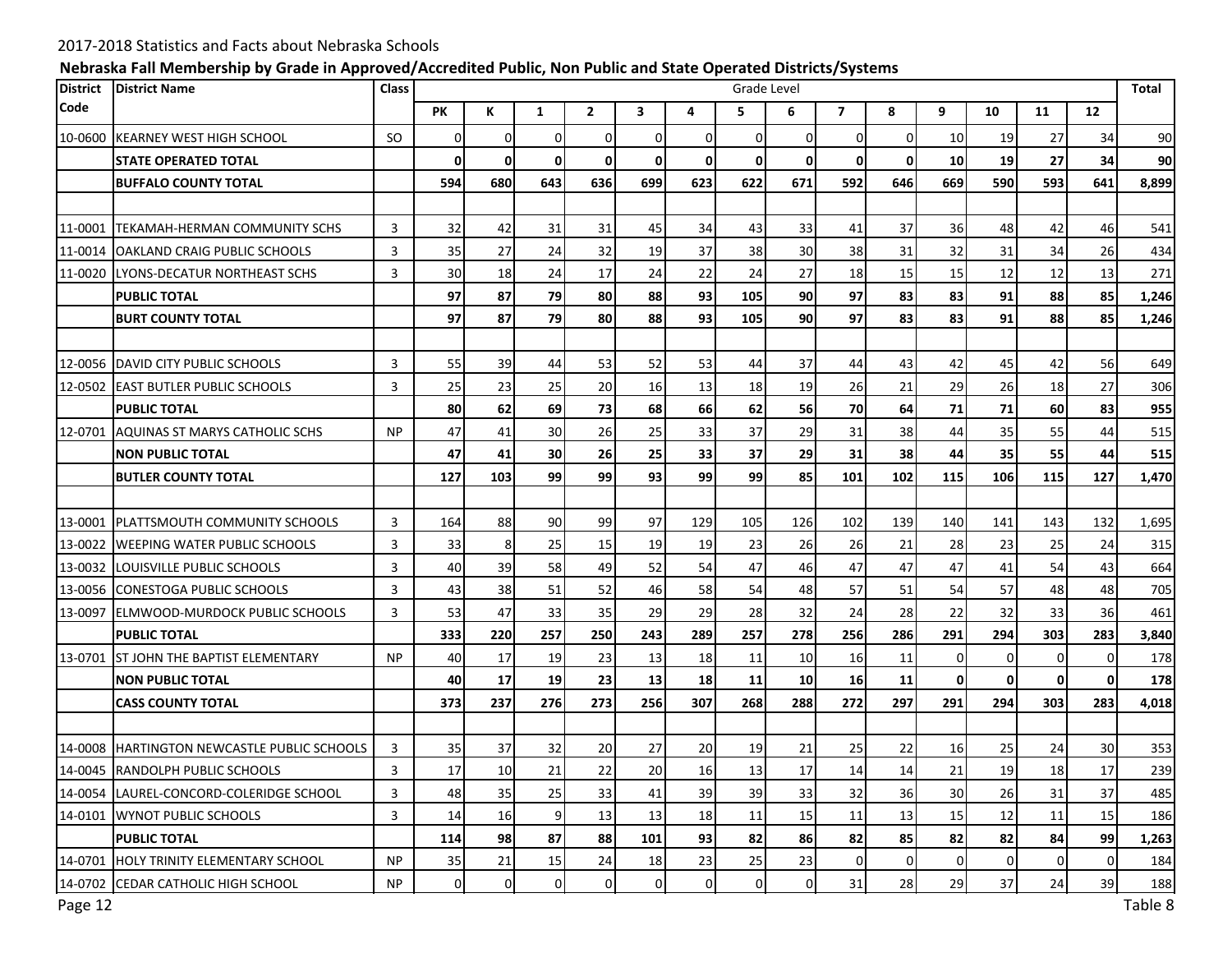| <b>District</b> | . .<br><b>District Name</b>          | <b>Class</b>   |              |     |              |                |                |     |                | Grade Level    | . .            |          |                |             |          |                   | <b>Total</b> |
|-----------------|--------------------------------------|----------------|--------------|-----|--------------|----------------|----------------|-----|----------------|----------------|----------------|----------|----------------|-------------|----------|-------------------|--------------|
| Code            |                                      |                | <b>PK</b>    | ĸ   | 1            | $\overline{2}$ | 3              | 4   | 5              | 6              | $\overline{7}$ | 8        | 9              | 10          | 11       | $12 \overline{ }$ |              |
| 14-0703         | <b>WEST CATHOLIC ELEMENTARY SCH</b>  | <b>NP</b>      | 0            | 3   | $\mathbf{1}$ | 5 <sub>l</sub> | $\mathbf 0$    | 5   |                |                | 0              | $\Omega$ | $\Omega$       | 0           | $\Omega$ | 0                 | 21           |
| 14-0704         | <b>EAST CATHOLIC ELEMENTARY SCH</b>  | <b>NP</b>      | $\Omega$     | 11  | 1            | 8 <sup>1</sup> | 6              | 6   | 4              |                | 0              | $\Omega$ | $\Omega$       | $\mathbf 0$ | $\Omega$ | $\Omega$          | 41           |
|                 | <b>NON PUBLIC TOTAL</b>              |                | 35           | 35  | 17           | 37             | 24             | 34  | 31             | 33             | 31             | 28       | 29             | 37          | 24       | 39                | 434          |
|                 | <b>CEDAR COUNTY TOTAL</b>            |                | 149          | 133 | 104          | 125            | 125            | 127 | 113            | 119            | 113            | 113      | 111            | 119         | 108      | 138               | 1,697        |
|                 |                                      |                |              |     |              |                |                |     |                |                |                |          |                |             |          |                   |              |
| 15-0010         | <b>CHASE COUNTY SCHOOLS</b>          | 3              | 8            | 55  | 48           | 50             | 61             | 37  | 61             | 49             | 43             | 45       | 47             | 51          | 36       | 54                | 645          |
|                 | 15-0536 WAUNETA-PALISADE PUBLIC SCHS | 3              | 38           | 15  | 15           | 18             | 18             | 15  | 23             | 15             | 21             | 17       | 13             | 16          | 18       | 15                | 257          |
|                 | <b>PUBLIC TOTAL</b>                  |                | 46           | 70  | 63           | 68             | 79             | 52  | 84             | 64             | 64             | 62       | 60             | 67          | 54       | 69                | 902          |
|                 | <b>CHASE COUNTY TOTAL</b>            |                | 46           | 70  | 63           | 68             | 79             | 52  | 84             | 64             | 64             | 62       | 60             | 67          | 54       | 69                | 902          |
|                 |                                      |                |              |     |              |                |                |     |                |                |                |          |                |             |          |                   |              |
| 16-0006         | VALENTINE COMMUNITY SCHOOLS          | 3              | 9            | 42  | 40           | 41             | 37             | 32  | 40             | 47             | 53             | 53       | 50             | 48          | 41       | 39                | 572          |
| 16-0030         | CODY-KILGORE PUBLIC SCHS             | $\overline{2}$ | 11           | 10  | 15           | 8 <sup>1</sup> | 15             | 12  | 17             | 15             | $\overline{7}$ | 8        | 13             | 13          | 16       | 18                | 178          |
|                 | <b>PUBLIC TOTAL</b>                  |                | 20           | 52  | 55           | 49             | 52             | 44  | 57             | 62             | 60             | 61       | 63             | 61          | 57       | 57                | 750          |
| 16-0701         | ZION LUTHERAN ELEMENTARY SCH         | <b>NP</b>      | 28           | 4   | 5            | $\overline{2}$ | 2              | 7   | 5              | $\overline{0}$ | 0              |          | $\overline{0}$ | 0           | 0        | 0                 | 54           |
|                 | <b>NON PUBLIC TOTAL</b>              |                | 28           | 4   | 5            | $\overline{2}$ | $\overline{2}$ | 7   | 5 <sub>l</sub> | $\mathbf{0}$   | 0              |          | $\mathbf{0}$   | $\mathbf 0$ | 0        | 0                 | 54           |
|                 | <b>CHERRY COUNTY TOTAL</b>           |                | 48           | 56  | 60           | 51             | 54             | 51  | 62             | 62             | 60             | 62       | 63             | 61          | 57       | 57                | 804          |
|                 |                                      |                |              |     |              |                |                |     |                |                |                |          |                |             |          |                   |              |
| 17-0001         | <b>SIDNEY PUBLIC SCHOOLS</b>         | 3              | 78           | 89  | 97           | 99             | 111            | 92  | 92             | 94             | 99             | 98       | 92             | 88          | 103      | 100               | 1,332        |
| 17-0003         | LEYTON PUBLIC SCHOOLS                | 3              |              | 4   | 11           | 11             | 13             | 11  | 16             | 20             | 22             | 19       | 16             | 17          | 13       | 11                | 186          |
| 17-0009         | POTTER-DIX PUBLIC SCHOOLS            | 3              |              | 16  | 12           | 12             | 12             | 21  | 13             | 12             | 14             | 12       | 17             | 9           | 14       | 10                | 181          |
|                 | <b>PUBLIC TOTAL</b>                  |                | 87           | 109 | 120          | 122            | 136            | 124 | 121            | 126            | 135            | 129      | 125            | 114         | 130      | 121               | 1,699        |
|                 | <b>CHEYENNE COUNTY TOTAL</b>         |                | 87           | 109 | 120          | 122            | 136            | 124 | 121            | 126            | 135            | 129      | 125            | 114         | 130      | 121               | 1,699        |
| 18-0002         | <b>SUTTON PUBLIC SCHOOLS</b>         | 3              | 21           | 23  | 38           | 27             | 31             | 23  | 30             | 23             | 34             | 40       | 28             | 31          | 38       | 23                | 410          |
|                 | 18-0011 HARVARD PUBLIC SCHOOLS       | 3              | 31           | 17  | 17           | 20             | 25             | 15  | 10             | 18             | 16             | 18       | 24             | 21          | 23       | 21                | 276          |
|                 | <b>PUBLIC TOTAL</b>                  |                | 52           | 40  | 55           | 47             | 56             | 38  | 40             | 41             | 50             | 58       | 52             | 52          | 61       | 44                | 686          |
| 18-0701         | <b>SUTTON CHRISTIAN SCHOOL</b>       | <b>NP</b>      | 0            |     | 4            | 1              | 3              | 1   | 5              | $\overline{2}$ | 0              | $\Omega$ | $\overline{0}$ | 0           | $\Omega$ | 0                 | 19           |
|                 | <b>NON PUBLIC TOTAL</b>              |                | $\mathbf{0}$ | З   |              | 1              | 3              | 1   | 5              | 2              | 0              | 0        | 0              | $\mathbf 0$ | 0        | 0                 | 19           |
|                 | <b>CLAY COUNTY TOTAL</b>             |                | 52           | 43  | 59           | 48             | 59             | 39  | 45             | 43             | 50             | 58       | 52             | 52          | 61       | 44                | 705          |
|                 |                                      |                |              |     |              |                |                |     |                |                |                |          |                |             |          |                   |              |
| 19-0039         | <b>LEIGH COMMUNITY SCHOOLS</b>       | 3              | 37           | 16  | 13           | 14             | 22             | 16  | 19             | 18             | 16             | 16       | 14             | 12          | 11       | 11                | 235          |
|                 | 19-0058 CLARKSON PUBLIC SCHOOLS      | 3              | 19           | 12  | 16           | 13             | 12             | 14  | 14             | 13             | 14             | 21       | 16             | 13          | 14       | 9                 | 200          |
| 19-0070         | HOWELLS-DODGE CONSOLIDATED SCHOOLS   | 3              | 23           | 14  | 12           | 10             | 16             | 15  | 9              | $\overline{7}$ | 25             | 24       | 29             | 23          | 27       | 25                | 259          |
|                 | 19-0123 SCHUYLER COMMUNITY SCHOOLS   | 3              | 221          | 142 | 136          | 131            | 168            | 146 | 130            | 146            | 147            | 131      | 146            | 162         | 138      | 127               | 2,071        |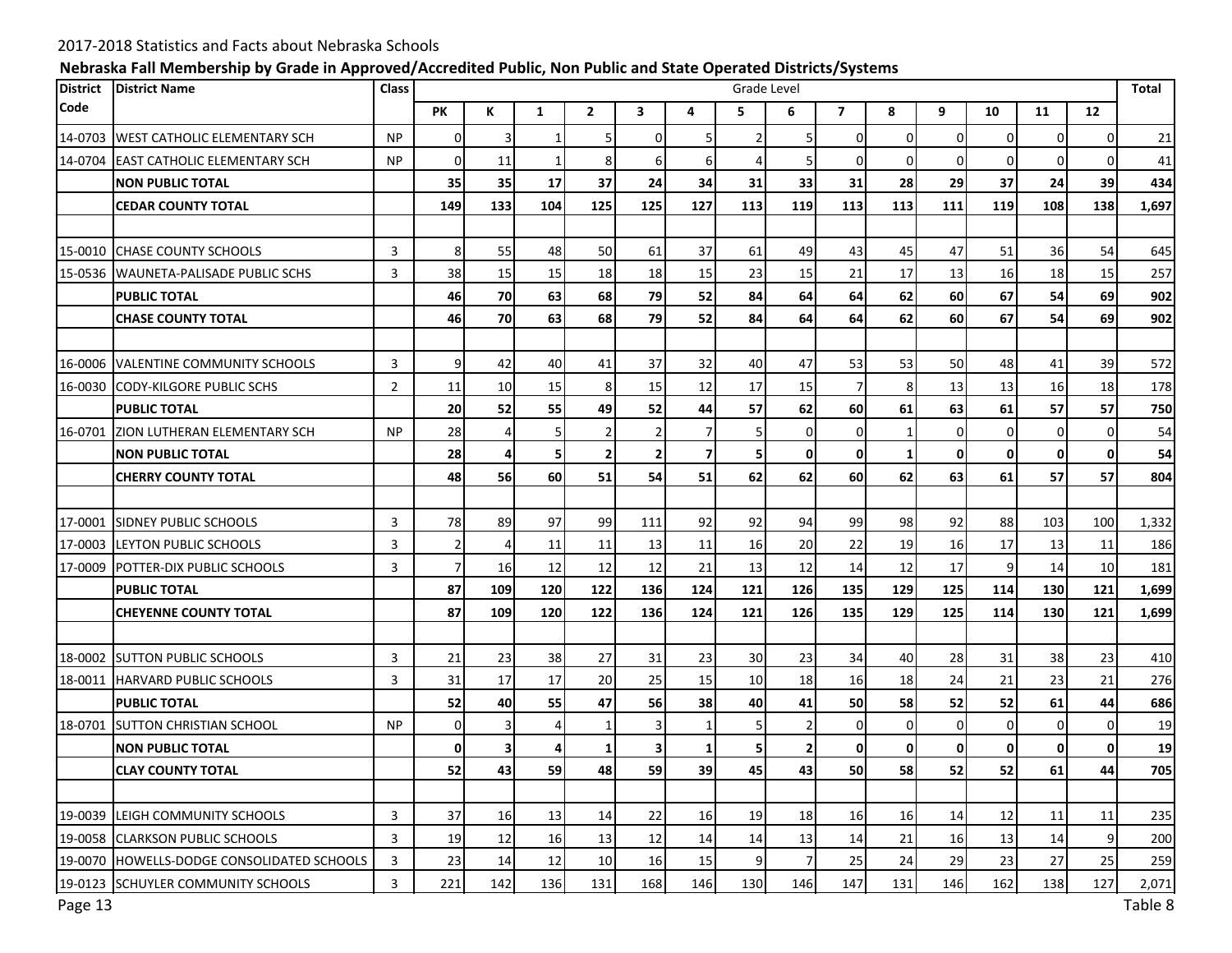| <b>District</b> | <b>District Name</b>                          | <b>Class</b> |           |             |                |                 |                |                |                | Grade Level |                |                |                |             |                |                | Total |
|-----------------|-----------------------------------------------|--------------|-----------|-------------|----------------|-----------------|----------------|----------------|----------------|-------------|----------------|----------------|----------------|-------------|----------------|----------------|-------|
| Code            |                                               |              | <b>PK</b> | K           | $\mathbf{1}$   | $\overline{2}$  | 3              | 4              | 5              | 6           | $\overline{7}$ | 8              | 9              | 10          | 11             | 12             |       |
|                 | <b>PUBLIC TOTAL</b>                           |              | 300       | 184         | 177            | 168             | 218            | 191            | 172            | 184         | 202            | 192            | 205            | 210         | 190            | 172            | 2,765 |
| 19-0703         | <b>ST JOHN NEUMANN ELEMENTARY SCH</b>         | <b>NP</b>    | $\Omega$  | $\mathbf 0$ | $\overline{3}$ | $\overline{4}$  | $\overline{3}$ | 3              | $\overline{3}$ | 5           | $\mathbf 0$    | $\overline{0}$ | $\overline{0}$ | $\Omega$    | $\overline{0}$ | $\Omega$       | 21    |
|                 | 19-0704 HOWELLS COMMUNITY CATHOLIC SCHOOL     | <b>NP</b>    | $\Omega$  | $\mathbf 0$ | 12             | 4               | 10             | $\overline{7}$ | 9              |             | $\mathbf 0$    | $\Omega$       | $\overline{0}$ | 0           | 0              | $\overline{0}$ | 49    |
|                 | <b>NON PUBLIC TOTAL</b>                       |              | 0         | $\mathbf 0$ | 15             | 8               | 13             | 10             | 12             | 12          | $\mathbf 0$    | $\mathbf{0}$   | 0              | $\mathbf 0$ | 0              | 0              | 70    |
|                 | <b>COLFAX COUNTY TOTAL</b>                    |              | 300       | 184         | 192            | 176             | 231            | 201            | 184            | 196         | 202            | 192            | 205            | 210         | 190            | 172            | 2,835 |
|                 |                                               |              |           |             |                |                 |                |                |                |             |                |                |                |             |                |                |       |
| 20-0001         | <b>WEST POINT PUBLIC SCHOOLS</b>              | 3            | 42        | 46          | 42             | 43              | 50             | 50             | 49             | 40          | 49             | 69             | 67             | 72          | 60             | 72             | 751   |
| 20-0020         | <b>BANCROFT-ROSALIE COMM SCHOOLS</b>          | 3            | 30        | 19          | 20             | 23              | 14             | 21             | 17             | 25          | 28             | 14             | 24             | 18          | 17             | 23             | 293   |
|                 | 20-0030 WISNER-PILGER PUBLIC SCHOOLS          | 3            | 34        | 24          | 25             | 21              | 33             | 27             | 38             | 35          | 37             | 27             | 31             | 35          | 28             | 31             | 426   |
|                 | <b>PUBLIC TOTAL</b>                           |              | 106       | 89          | 87             | 87              | 97             | 98             | 104            | 100         | 114            | 110            | 122            | 125         | 105            | 126            | 1,470 |
| 20-0703         | <b>ST PAUL LUTHERAN ELEM SCHOOL</b>           | <b>NP</b>    | 41        | 10          | 8              | 12              | 11             | 12             | 8              | 8           | 14             | 9              | $\Omega$       | $\Omega$    | 0              | $\Omega$       | 133   |
| 20-0710         | <b>IGUARDIAN ANGELS CENTRAL CATHOLIC SCHO</b> | <b>NP</b>    | 27        | 34          | 24             | 18              | 27             | 23             | 35             | 22          | 26             | 27             | 38             | 27          | 25             | 20             | 373   |
|                 | <b>NON PUBLIC TOTAL</b>                       |              | 68        | 44          | 32             | 30 <sup>1</sup> | 38             | 35             | 43             | 30          | 40             | 36             | 38             | 27          | 25             | 20             | 506   |
|                 | <b>CUMING COUNTY TOTAL</b>                    |              | 174       | 133         | 119            | 117             | 135            | 133            | 147            | 130         | 154            | 146            | 160            | 152         | 130            | 146            | 1,976 |
|                 |                                               |              |           |             |                |                 |                |                |                |             |                |                |                |             |                |                |       |
|                 | 21-0015 ANSELMO-MERNA PUBLIC SCHOOLS          | 3            | 13        | 29          | 19             | 18              | 25             | 20             | 16             | 20          | 21             | 24             | 18             | 15          | 18             | 17             | 273   |
| 21-0025         | <b>BROKEN BOW PUBLIC SCHOOLS</b>              | 3            | 99        | 49          | 61             | 65              | 56             | 64             | 50             | 63          | 58             | 65             | 69             | 46          | 52             | 64             | 861   |
| 21-0044         | <b>ANSLEY PUBLIC SCHOOLS</b>                  | 3            | 17        | 15          | 14             | 14              | 11             | 13             | 11             | 12          | 11             | 12             | 17             | 17          | 13             | 13             | 190   |
| 21-0084         | <b>SARGENT PUBLIC SCHOOLS</b>                 | 3            | 16        | 10          | 13             | 13              | $\overline{9}$ | 17             | 12             | 16          | 20             | 8              | 13             | 19          | 8              | 19             | 193   |
| 21-0089         | <b>ARNOLD PUBLIC SCHOOLS</b>                  | 3            |           | 15          | 15             | 13              | 12             | 10             | 11             | 20          | 8              | 11             | 21             | 10          | 13             | 8              | 169   |
|                 | 21-0180 CALLAWAY PUBLIC SCHOOLS               | 3            | 17        | 19          | 16             | 9               | 11             | 20             | 18             | 13          | 17             | 22             | 12             | 16          | 17             | 15             | 222   |
|                 | <b>PUBLIC TOTAL</b>                           |              | 164       | 137         | 138            | 132             | 124            | 144            | 118            | 144         | 135            | 142            | 150            | 123         | 121            | 136            | 1,908 |
|                 | <b>CUSTER COUNTY TOTAL</b>                    |              | 164       | 137         | 138            | 132             | 124            | 144            | 118            | 144         | 135            | 142            | 150            | 123         | 121            | 136            | 1,908 |
|                 |                                               |              |           |             |                |                 |                |                |                |             |                |                |                |             |                |                |       |
| 22-0011         | <b>SO SIOUX CITY COMMUNITY SCHS</b>           | 3            | 226       | 291         | 245            | 261             | 280            | 282            | 256            | 290         | 272            | 277            | 269            | 305         | 290            | 306            | 3,850 |
| 22-0031         | <b>HOMER COMMUNITY SCHOOLS</b>                | 3            | 24        | 28          | 26             | 28              | 22             | 37             | 24             | 19          | 39             | 29             | 34             | 26          | 19             | 27             | 382   |
|                 | <b>PUBLIC TOTAL</b>                           |              | 250       | 319         | 271            | 289             | 302            | 319            | 280            | 309         | 311            | 306            | 303            | 331         | 309            | 333            | 4,232 |
|                 | 22-0701 ST MICHAEL ELEMENTARY SCHOOL          | <b>NP</b>    | 13        | 15          | 15             | 19              | 17             | 13             | 20             | 14          | 16             | 24             | 0              | 0           | 0              | $\overline{0}$ | 166   |
|                 | <b>NON PUBLIC TOTAL</b>                       |              | 13        | 15          | 15             | 19              | 17             | 13             | 20             | 14          | 16             | 24             | Οl             | 0l          | $\mathbf{0}$   | 0l             | 166   |
|                 | <b>DAKOTA COUNTY TOTAL</b>                    |              | 263       | 334         | 286            | 308             | 319            | 332            | 300            | 323         | 327            | 330            | 303            | 331         | 309            | 333            | 4,398 |
|                 |                                               |              |           |             |                |                 |                |                |                |             |                |                |                |             |                |                |       |
| 23-0002         | <b>CHADRON PUBLIC SCHOOLS</b>                 | 3            | 28        | 81          | 64             | 71              | 75             | 61             | 59             | 69          | 73             | 76             | 74             | 68          | 66             | 51             | 916   |
|                 | 23-0071 CRAWFORD PUBLIC SCHOOLS               | 3            | 26        | 16          | 17             | 14              | 16             | 17             | 11             | 16          | 7              | 17             | 13             | 17          | 20             | 20             | 227   |
|                 | <b>PUBLIC TOTAL</b>                           |              | 54        | 97          | 81             | 85              | 91             | 78             | 70             | 85          | 80             | 93             | 87             | 85          | 86             | 71             | 1,143 |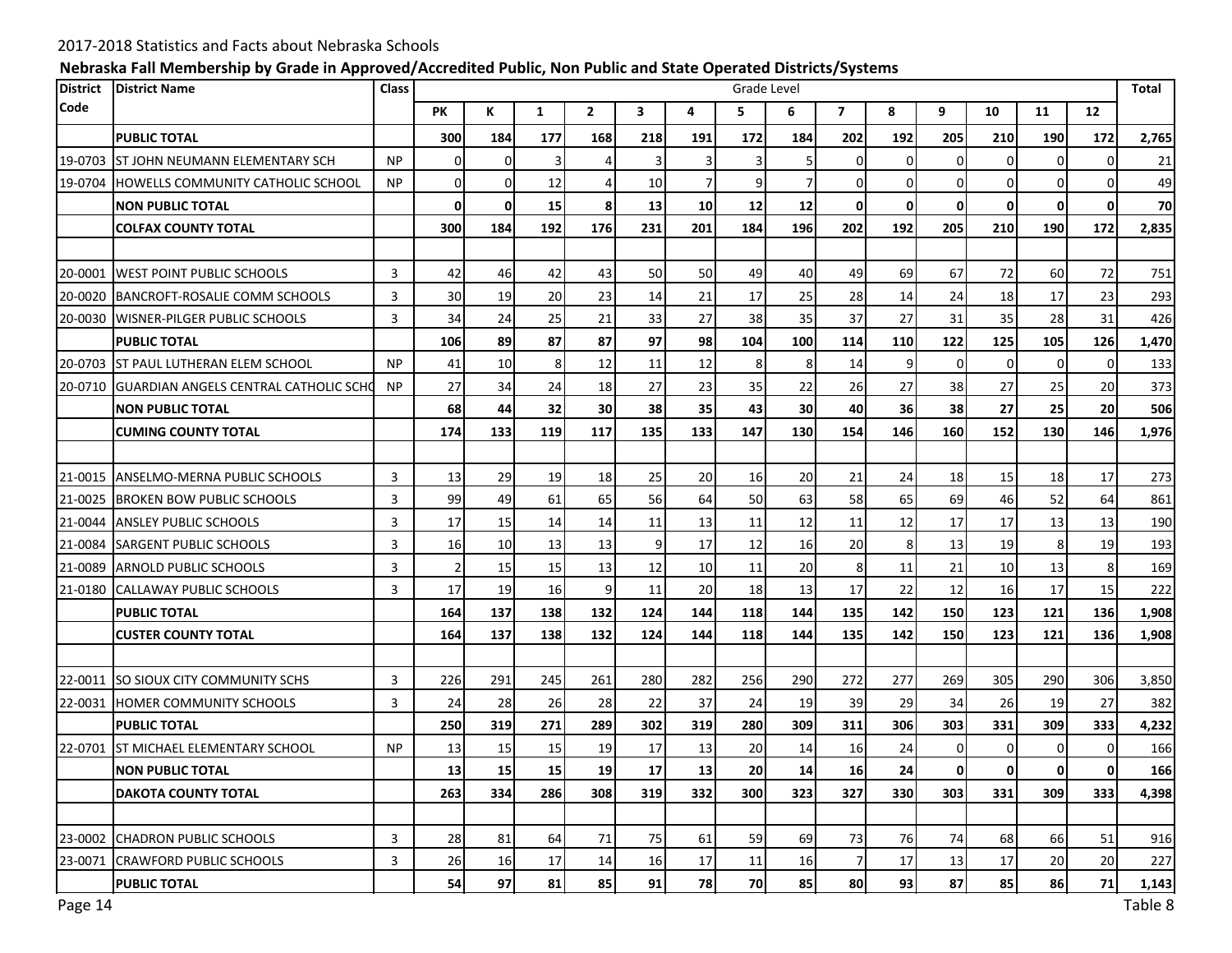| <b>District</b> | <b>District Name</b>                    | <b>Class</b> |                |             |              |                |                         |              |                | Grade Level    |                          |             |                 |             |                |                | <b>Total</b>   |
|-----------------|-----------------------------------------|--------------|----------------|-------------|--------------|----------------|-------------------------|--------------|----------------|----------------|--------------------------|-------------|-----------------|-------------|----------------|----------------|----------------|
| Code            |                                         |              | <b>PK</b>      | К           | $\mathbf{1}$ | $\overline{2}$ | 3                       | 4            | 5              | 6              | $\overline{\phantom{a}}$ | 8           | 9               | 10          | 11             | 12             |                |
| 23-0701         | PRAIRIE VIEW S D A SCHOOL               | <b>NP</b>    | $\Omega$       | $\mathbf 0$ | 0            | 0              | $\mathbf 0$             | 0            | $\Omega$       |                | $\mathbf 0$              | 1           | $\overline{0}$  | $\mathbf 0$ | 0              | $\overline{0}$ | $\overline{2}$ |
| 23-0704         | <b>TRUNK BUTTE CHRISTIAN SCHOOL</b>     | <b>NP</b>    |                |             | 0            | $\Omega$       |                         | 0            |                |                | $\mathbf 0$              | $\Omega$    | $\Omega$        | $\Omega$    | 0              | $\overline{0}$ | 10             |
| 23-0705         | <b>COLLEGE HEIGHTS ACADEMY</b>          | <b>NP</b>    | 6              |             | 0            |                | $\overline{2}$          | $\mathbf{1}$ |                |                | $\mathbf 0$              | $\Omega$    | $\overline{0}$  | 0           | 0              | $\Omega$       | 13             |
|                 | <b>NON PUBLIC TOTAL</b>                 |              | 8              | Δ           | 0            |                | $\overline{\mathbf{3}}$ | 1            | 3              |                | $\mathbf 0$              |             | $\mathbf{0}$    | $\mathbf 0$ | 0              | $\mathbf{0}$   | 25             |
| 23-0601         | <b>PINE RIDGE JOB CORPS</b>             | <b>SO</b>    | $\Omega$       | 0           | 0            | $\overline{0}$ | $\overline{0}$          | $\mathbf 0$  | $\overline{0}$ | 0              | $\mathbf 0$              | $\Omega$    | $\overline{0}$  | 10          | 13             | 77             | 100            |
|                 | <b>STATE OPERATED TOTAL</b>             |              | 0              | $\Omega$    | 0            | 0              | $\mathbf{0}$            | 0            | $\mathbf{0}$   | 0              | $\mathbf 0$              | $\mathbf 0$ | 0               | 10          | 13             | 77             | 100            |
|                 | <b>DAWES COUNTY TOTAL</b>               |              | 62             | 101         | 81           | 86             | 94                      | 79           | 73             | 89             | 80                       | 94          | 87              | 95          | 99             | 148            | 1,268          |
| 24-0001         | LEXINGTON PUBLIC SCHOOLS                | 3            | 258            | 210         | 223          | 230            | 200                     | 172          | 186            | 238            | 227                      | 223         | 216             | 230         | 214            | 224            | 3,051          |
| 24-0004         | <b>OVERTON PUBLIC SCHOOLS</b>           | 3            | 32             | 22          | 20           | 24             | 20                      | 24           | 20             | 21             | 20                       | 25          | 24              | 25          | 18             | 27             | 322            |
| 24-0011         | <b>COZAD COMMUNITY SCHOOLS</b>          | 3            | 59             | 67          | 66           | 57             | 72                      | 57           | 67             | 66             | 77                       | 80          | 69              | 71          | 77             | 66             | 951            |
| 24-0020         | <b>IGOTHENBURG PUBLIC SCHOOLS</b>       | 3            | 24             | 57          | 52           | 66             | 63                      | 69           | 72             | $70\,$         | 69                       | 64          | 76              | 78          | 73             | 81             | 914            |
| 24-0101         | SUMNER-EDDYVILLE-MILLER SCHS            | 3            | 16             | 14          | 12           | 10             | $\overline{7}$          | 14           | 16             | 18             | 17                       | 15          | 13              | 17          | 14             | 15             | 198            |
|                 | <b>PUBLIC TOTAL</b>                     |              | 389            | 370         | 373          | 387            | 362                     | 336          | 361            | 413            | 410                      | 407         | 398             | 421         | 396            | 413            | 5,436          |
|                 | <b>DAWSON COUNTY TOTAL</b>              |              | 389            | 370         | 373          | 387            | 362                     | 336          | 361            | 413            | 410                      | 407         | 398             | 421         | 396            | 413            | 5,436          |
|                 |                                         |              |                |             |              |                |                         |              |                |                |                          |             |                 |             |                |                |                |
| 25-0025         | <b>CREEK VALLEY SCHOOLS</b>             | 3            | 10             | 13          | 14           | 14             | 14                      | 17           | 17             | 13             | 15                       | 20          | 16              | 18          | 12             | 14             | 207            |
|                 | 25-0095 SOUTH PLATTE PUBLIC SCHOOLS     | 3            | $\Omega$       | 12          | 15           | 14             | 11                      | 10           | 20             | 19             | 16                       | 13          | 14              | 11          | 12             | 12             | 179            |
|                 | <b>PUBLIC TOTAL</b>                     |              | 10             | 25          | 29           | 28             | 25                      | 27           | 37             | 32             | 31                       | 33          | 30              | 29          | 24             | 26             | 386            |
|                 | <b>DEUEL COUNTY TOTAL</b>               |              | 10             | 25          | 29           | 28             | 25                      | 27           | 37             | 32             | 31                       | 33          | 30 <sup>l</sup> | 29          | 24             | 26             | 386            |
| 26-0001         | <b>PONCA PUBLIC SCHOOLS</b>             | 3            | 22             | 33          | 38           | 24             | 35                      | 31           | 35             | 36             | 23                       | 42          | 32              | 39          | 35             | 43             | 468            |
|                 | 26-0070 ALLEN CONSOLIDATED SCHOOLS      | 3            |                | 8           | 12           | 8              | 10                      | 14           | 16             | 9              | 11                       | 16          | 18              | 12          | 21             | 17             | 179            |
|                 | 26-0561 EMERSON-HUBBARD PUBLIC SCHOOLS  | 3            | 20             | 18          | 15           | 20             | 31                      | 25           | 21             | 21             | 19                       | 18          | 16              | 12          | 17             | 20             | 273            |
|                 | <b>PUBLIC TOTAL</b>                     |              | 49             | 59          | 65           | 52             | 76                      | 70           | 72             | 66             | 53                       | 76          | 66              | 63          | 73             | 80             | 920            |
|                 | <b>DIXON COUNTY TOTAL</b>               |              | 49             | 59          | 65           | 52             | 76                      | 70           | 72             | 66             | 53                       | 76          | 66              | 63          | 73             | 80             | 920            |
|                 | 27-0001 FREMONT PUBLIC SCHOOLS          | 3            | 268            | 304         | 329          | 345            | 354                     | 342          | 290            | 352            | 332                      | 338         | 370             | 395         | 374            | 343            | 4,736          |
|                 | 27-0062 SCRIBNER-SNYDER COMMUNITY SCHS  | 3            | 19             | 14          | 16           | 16             | 12                      | 17           | 11             | 13             | 14                       | 14          | 13              | 14          | 16             | 16             | 205            |
|                 | 27-0594 LOGAN VIEW PUBLIC SCHOOLS       | 3            | 10             | 38          | 40           | 40             | 41                      | 46           | 39             | 47             | 41                       | 42          | 46              | 46          | 36             | 45             | 557            |
|                 | 27-0595 INORTH BEND CENTRAL PUBLIC SCHS | 3            | 40             | 37          | 47           | 48             | 47                      | 46           | 39             | 52             | 47                       | 43          | 58              | 39          | 44             | 48             | 635            |
|                 | <b>PUBLIC TOTAL</b>                     |              | 337            | 393         | 432          | 449            | 454                     | 451          | 379            | 464            | 434                      | 437         | 487             | 494         | 470            | 452            | 6,133          |
| 27-0701         | <b>ARCHBISHOP BERGAN SCHOOL</b>         | <b>NP</b>    | 0              | 0           | 0            | $\overline{0}$ | $\overline{0}$          | 0            | $\mathbf 0$    | $\overline{0}$ | 29                       | 37          | 22              | 26          | 29             | 25             | 168            |
|                 | 27-0702 TRINITY LUTHERAN ELEM SCHOOLS   | <b>NP</b>    | $\overline{0}$ | 13          | 15           | 17             | 14                      | 16           | 20             | 10             | 14                       | 13          | $\overline{0}$  | $\mathbf 0$ | $\overline{0}$ | $\mathbf{0}$   | 132            |
| Page 15         |                                         |              |                |             |              |                |                         |              |                |                |                          |             |                 |             |                |                | Table 8        |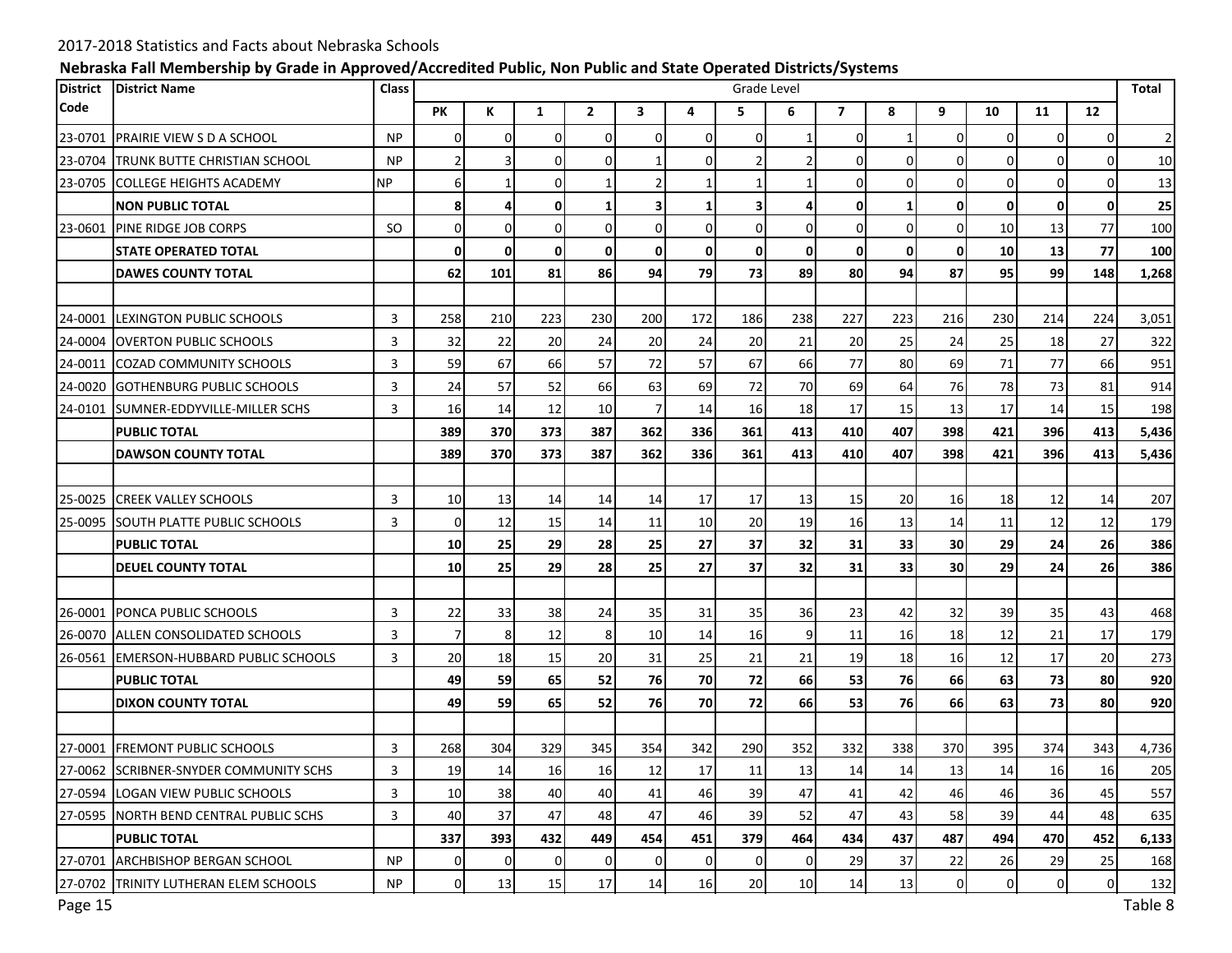| <b>District</b> | <b>District Name</b>                   | <b>Class</b> |              |                |                         |                |                |          |                | Grade Level    |                |                |                |              |          |                   | <b>Total</b> |
|-----------------|----------------------------------------|--------------|--------------|----------------|-------------------------|----------------|----------------|----------|----------------|----------------|----------------|----------------|----------------|--------------|----------|-------------------|--------------|
| Code            |                                        |              | <b>PK</b>    | ĸ              | 1                       | $\overline{2}$ | 3              | 4        | 5              | 6              | $\overline{7}$ | 8              | 9              | 10           | 11       | $12 \overline{ }$ |              |
| 27-0704         | <b>ST WENCESLAUS ELEM SCHOOL</b>       | <b>NP</b>    | 12           | 4              | 6                       | $\overline{3}$ | $\Delta$       | 8        |                | 4              | 0              | 0              | 0              | 0            | 0        | O                 | 44           |
| 27-0706         | ARCHBISHOP BERGAN ELEMENTARY           | <b>NP</b>    | 42           | 40             | 34                      | 31             | 48             | 38       | 27             | 42             | 0              | $\Omega$       | $\Omega$       | $\Omega$     | $\Omega$ | $\Omega$          | 302          |
|                 | <b>NON PUBLIC TOTAL</b>                |              | 54           | 57             | 55                      | 51             | 66             | 62       | 50             | 56             | 43             | 50             | 22             | 26           | 29       | 25                | 646          |
|                 | <b>DODGE COUNTY TOTAL</b>              |              | 391          | 450            | 487                     | 500            | 520            | 513      | 429            | 520            | 477            | 487            | 509            | 520          | 499      | 477               | 6,779        |
|                 |                                        |              |              |                |                         |                |                |          |                |                |                |                |                |              |          |                   |              |
| 28-0001         | OMAHA PUBLIC SCHOOLS                   | 5            | 2654         | 4106           | 3825                    | 4139           | 4224           | 4239     | 3706           | 3935           | 3759           | 3685           | 3586           | 3663         | 3470     | 3845              | 52,836       |
| 28-0010         | <b>ELKHORN PUBLIC SCHOOLS</b>          | 3            | 346          | 736            | 788                     | 675            | 738            | 779      | 697            | 716            | 728            | 707            | 657            | 647          | 567      | 566               | 9,347        |
| 28-0015         | DOUGLAS CO WEST COMMUNITY SCHS         | 3            | 92           | 67             | 52                      | 74             | 78             | 57       | 64             | 59             | 53             | 79             | 65             | 74           | 67       | 77                | 958          |
| 28-0017         | MILLARD PUBLIC SCHOOLS                 | 3            | 704          | 1706           | 1712                    | 1765           | 1795           | 1754     | 1710           | 1796           | 1745           | 1895           | 1833           | 1874         | 1875     | 1854              | 24,018       |
| 28-0054         | <b>RALSTON PUBLIC SCHOOLS</b>          | 3            | 187          | 235            | 240                     | 245            | 260            | 235      | 222            | 221            | 223            | 246            | 256            | 263          | 293      | 281               | 3,407        |
| 28-0059         | BENNINGTON PUBLIC SCHOOLS              | 3            | 50           | 272            | 233                     | 243            | 234            | 216      | 206            | 227            | 202            | 206            | 155            | 154          | 142      | 131               | 2,671        |
| 28-0066         | <b>IWESTSIDE COMMUNITY SCHOOLS</b>     | 3            | 130          | 397            | 420                     | 414            | 414            | 478      | 440            | 449            | 466            | 494            | 488            | 499          | 476      | 501               | 6,066        |
|                 | <b>PUBLIC TOTAL</b>                    |              | 4,163        | 7,519          | 7,270                   | 7,555          | 7,743          | 7,758    | 7,045          | 7,403          | 7,176          | 7,312          | 7,040          | 7,174        | 6,890    | 7,255             | 99,303       |
| 28-0702         | <b>JESUIT ACADEMY</b>                  | <b>NP</b>    | 0            | 0              | $\mathbf 0$             | $\overline{0}$ | $\mathbf 0$    | 15       | 15             | 16             | 16             | 11             | 0              | 0            | 0        | O                 | 73           |
| 28-0703         | <b>BOYS TOWN SCHOOLS</b>               | <b>NP</b>    | $\Omega$     | 0              | $\Omega$                | $\Omega$       | $\mathbf 0$    | 1        |                | $\overline{2}$ | 10             | 24             | 43             | 65           | 98       | 103               | 349          |
| 28-0706         | <b>BROWNELL TALBOT SCHOOLS</b>         | <b>NP</b>    | 33           | 23             | 26                      | 21             | 29             | 36       | 24             | 26             | 36             | 34             | 30             | 45           | 36       | 33                | 432          |
| 28-0707         | <b>PHOENIX ACADEMY DAY SCHOOL</b>      | <b>NP</b>    | $\Omega$     | 3              | 8                       | 11             | 15             | 13       | 12             | 33             | 12             | 19             | $\overline{0}$ | 0            | $\Omega$ | 0                 | 126          |
| 28-0708         | <b>ST STEPHEN THE MARTYR SCHOOL</b>    | <b>NP</b>    | 105          | 74             | 66                      | 69             | 81             | 78       | 71             | 66             | 90             | 69             | $\overline{0}$ | 0            | $\Omega$ | 0                 | 769          |
| 28-0709         | ALL SAINTS CATHOLIC SCHOOL             | <b>NP</b>    | 13           | 10             | 10                      | 11             | 10             | 20       | 15             | 16             | 22             | 21             | 0              | 0            | 0        |                   | 148          |
| 28-0711         | <b>CHILDREN'S ROOM</b>                 | <b>NP</b>    | 57           | 14             | 16                      | $6 \mid$       | 8              | 15       | 5              | $\overline{2}$ | 0              | $\Omega$       | $\Omega$       | 0            | $\Omega$ | 0                 | 123          |
| 28-0712         | CHRIST THE KING CATHOLIC SCH           | <b>NP</b>    | 23           | 36             | 41                      | 34             | 43             | 44       | 37             | 41             | 41             | 46             | $\Omega$       | 0            | $\Omega$ | $\Omega$          | 386          |
| 28-0713         | CREIGHTON PREPARATORY SCHOOL           | <b>NP</b>    | $\Omega$     | $\mathbf 0$    | $\mathbf 0$             | $\Omega$       | $\overline{0}$ | 0        | $\Omega$       | $\overline{0}$ | $\overline{0}$ | $\Omega$       | 269            | 250          | 245      | 244               | 1,008        |
|                 | 28-0716 DUCHESNE ACADEMY               | <b>NP</b>    | $\mathbf 0$  | $\mathbf{0}$   | $\mathbf 0$             | $\overline{0}$ | $\overline{0}$ | $\Omega$ | $\Omega$       | $\overline{0}$ | 0              | $\Omega$       | 87             | 86           | 77       | 79                | 329          |
| 28-0718         | <b>GETHSEMANE LUTHERAN ELEMENTARY</b>  | <b>NP</b>    | $\Omega$     | $\overline{7}$ | 5                       | 8 <sup>1</sup> | 11             | 11       | 9              |                | 13             | 11             | 0              | 0            | $\Omega$ | O                 | 82           |
| 28-0719         | <b>GOOD SHEPHERD ELEMENTARY SCH</b>    | <b>NP</b>    | 31           | 8              | 4                       | 11             | 5              | 11       | 5              | $\overline{7}$ | 10             |                | $\Omega$       | 0            | 0        |                   | 99           |
| 28-0720         | <b>HOLY CROSS CATHOLIC SCHOOL</b>      | <b>NP</b>    | 75           | 38             | 36                      | 28             | 44             | 39       | 42             | 41             | 47             | 27             | $\overline{0}$ | $\mathbf 0$  | $\Omega$ | $\Omega$          | 417          |
| 28-0722         | <b>HOLY NAME ELEMENTARY SCHOOL</b>     | <b>NP</b>    | 23           | 30             | 29                      | 24             | 25             | 29       | 14             | 24             | 18             | 23             | $\overline{0}$ | 0            | $\Omega$ | 0                 | 239          |
| 28-0723         | <b>ST PATRICK'S CATHOLIC SCHOOL</b>    | <b>NP</b>    | 131          | 88             | 79                      | 72             | 77             | 63       | 90             | 65             | 83             | 86             | 0              | $\mathbf 0$  | 01       | 0                 | 834          |
|                 | 28-0725 MADONNA SCHOOL                 | <b>NP</b>    | $\Omega$     | ΩI             | $\overline{\mathbf{3}}$ | 1 <sup>1</sup> | 2 <sup>1</sup> | 3        | 8              | 10             | $\mathsf{q}$   | 20             | $\Omega$       | $\mathbf{0}$ | οI       | $\Omega$          | 56           |
|                 | 28-0726 MARIAN HIGH SCHOOL             | <b>NP</b>    | $\Omega$     | $\mathbf 0$    | $\mathbf 0$             | $\overline{0}$ | $\overline{0}$ | 0        | $\overline{0}$ | $\overline{0}$ | $\overline{0}$ | $\overline{0}$ | 187            | 176          | 178      | 148               | 689          |
| 28-0727         | <b>IMARY OUR QUEEN ELEM SCHOOL</b>     | <b>NP</b>    | 53           | 50             | 51                      | 56             | 56             | 56       | 42             | 61             | 60             | 49             | 0              | 0            | 0        | 0                 | 534          |
|                 | 28-0728 OMAHA MEMORIAL SCHOOL OF S D A | <b>NP</b>    | $\Omega$     | 1              | $\overline{3}$          | $\overline{9}$ | 2              | 3        | 4              | $6 \mid$       | $\overline{2}$ | $\overline{0}$ | $\overline{0}$ | 0            | 0        | 0                 | 30           |
|                 | 28-0729 ST VINCENT DE PAUL ELEMENTARY  | <b>NP</b>    | 103          | 89             | 79                      | 85             | 87             | 84       | 86             | 84             | 90             | 89             | $\overline{0}$ | $\mathbf 0$  | $\Omega$ | $\Omega$          | 876          |
|                 | 28-0730 MERCY HIGH SCHOOL              | <b>NP</b>    | $\mathbf{0}$ | $\overline{0}$ | $\mathbf 0$             | $\overline{0}$ | $\overline{0}$ | 0        | $\overline{0}$ | $\mathsf{O}$   | $\overline{0}$ | $\overline{0}$ | 99             | 99           | 68       | 84                | 350          |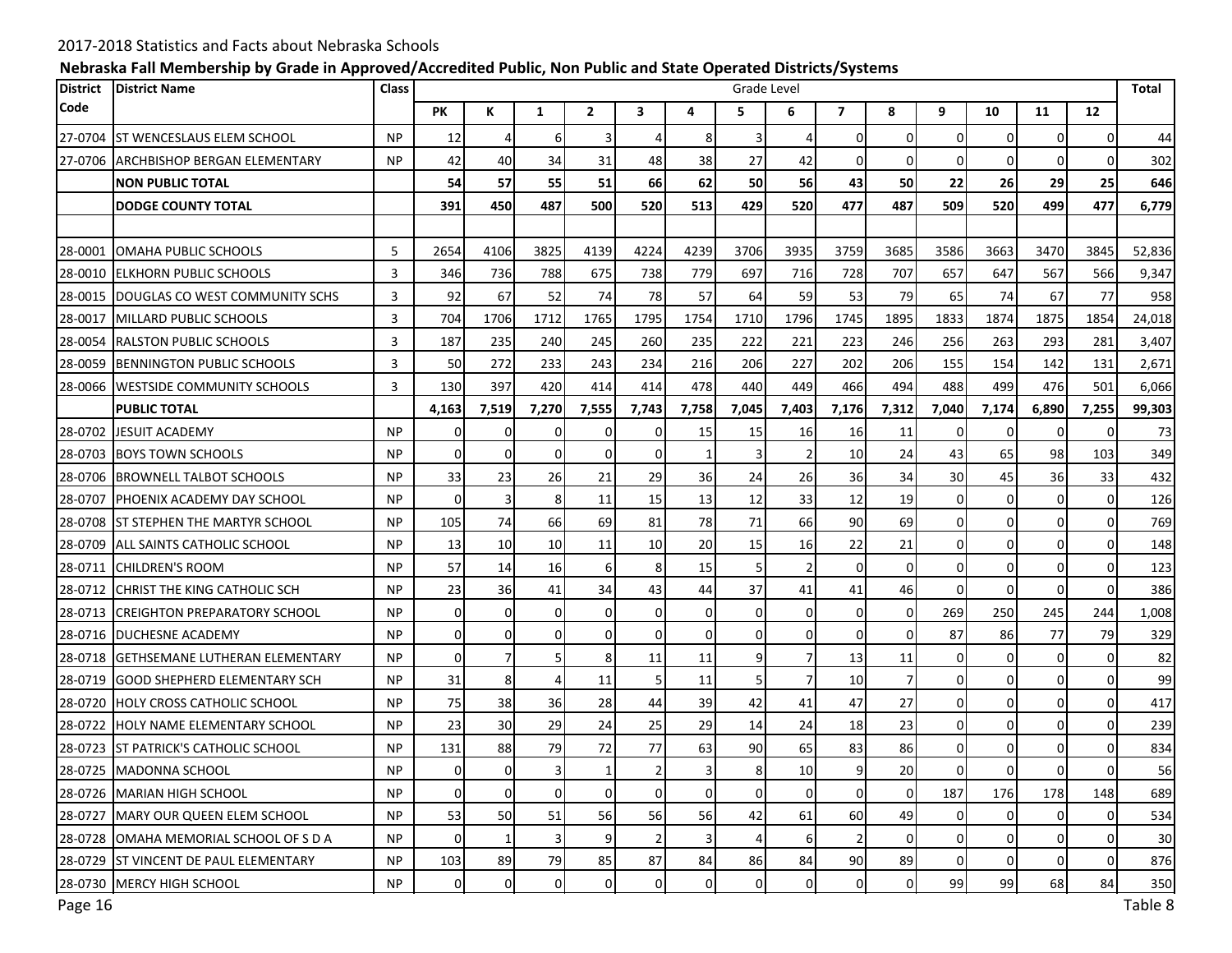| <b>District</b> | <b>District Name</b>                          | Class     |              |                         |                |                |                |                |                | Grade Level    |                |                |                |              |                |                | Total  |
|-----------------|-----------------------------------------------|-----------|--------------|-------------------------|----------------|----------------|----------------|----------------|----------------|----------------|----------------|----------------|----------------|--------------|----------------|----------------|--------|
| Code            |                                               |           | <b>PK</b>    | K                       | $\mathbf{1}$   | $\overline{2}$ | 3              | 4              | 5              | 6              | 7              | 8              | 9              | 10           | 11             | 12             |        |
| 28-0731         | MONTESSORI EDUCATIONAL CNTRS                  | <b>NP</b> | 0            | $\Omega$                | 6              | 8              | -1             | -1             |                | 0              | $\mathbf 0$    | $\Omega$       | $\Omega$       | $\Omega$     | $\Omega$       | $\Omega$       | 17     |
| 28-0733         | <b>IMT MICHAEL BENEDICTINE H S</b>            | <b>NP</b> | $\Omega$     | 0                       | 0              | $\Omega$       | $\Omega$       | $\mathbf 0$    | $\overline{0}$ | $\Omega$       | $\mathbf 0$    | $\Omega$       | 59             | 67           | 54             | 58             | 238    |
|                 | 28-0736 JOUR LADY OF LOURDES ELEM SCH         | NP        | 46           | 30                      | 26             | 40             | 30             | 26             | 34             | 30             | 37             | 23             | $\overline{0}$ | $\Omega$     | 0              | $\Omega$       | 322    |
|                 | 28-0737 MONTESSORI LEARN CTR OF DUNDEE        | NP        | 31           | $\mathbf 0$             | 0              | 0              | οI             | 0              | 0              | $\overline{0}$ | $\mathbf 0$    | 0              | $\Omega$       | 0            | 0              | $\overline{0}$ | 31     |
|                 | 28-0740   RONCALLI CATHOLIC HIGH SCHOOL       | <b>NP</b> | $\Omega$     | 0                       | 0              | 0              | $\overline{0}$ | 0              | $\overline{0}$ | 0              | $\mathbf 0$    | $\Omega$       | 94             | 79           | 122            | 89             | 384    |
|                 | 28-0741 SACRED HEART ELEMENTARY SCHOOL        | NP        | 0            | 14                      | 13             | 11             | 18             | 18             | 14             | 16             | 10             | 12             | $\overline{0}$ | O            | O              | $\Omega$       | 126    |
|                 | 28-0744 PRIMROSE SCHOOL OF LEGACY             | <b>NP</b> | $\Omega$     | 11                      | 0              | $\overline{0}$ | $\overline{0}$ | $\mathbf 0$    | $\overline{0}$ | 0              | $\mathbf 0$    | $\Omega$       | $\overline{0}$ | O            | 0              | $\overline{0}$ | 11     |
|                 | 28-0746 IST BERNARD ELEMENTARY SCHOOL         | <b>NP</b> | 17           | 23                      | 12             | 10             | 16             | 15             | 19             | 23             | 11             | 13             | $\overline{0}$ | $\Omega$     | 0              | $\Omega$       | 159    |
|                 | 28-0748 ST CECILIA CATHEDRAL SCHOOL           | <b>NP</b> | 31           | 31                      | 31             | 41             | 28             | 47             | 31             | 37             | 32             | 24             | $\Omega$       | 0            | $\Omega$       | $\Omega$       | 333    |
|                 | 28-0749 SKUTT CATHOLIC HIGH SCHOOL            | NP        | $\Omega$     | 0                       | 0              | $\overline{0}$ | $\overline{0}$ | 0              | $\overline{0}$ | $\overline{0}$ | $\mathbf 0$    | $\Omega$       | 186            | 182          | 203            | 203            | 774    |
|                 | 28-0751 ST GERALD ELEMENTARY SCHOOL           | <b>NP</b> | 20           | 30                      | 36             | 29             | 41             | 57             | 34             | 53             | 40             | 43             | $\overline{0}$ | $\Omega$     | 0              | $\overline{0}$ | 383    |
|                 | 28-0752 ST JAMES-SETON ELEMENTARY SCH         | <b>NP</b> | 50           | 40                      | 46             | 48             | 38             | 61             | 42             | 54             | 67             | 70             | $\overline{0}$ | C            | 0              | $\overline{0}$ | 516    |
|                 | 28-0753 ST JOAN OF ARC ELEMENTARY SCH         | NP        | $\Omega$     | 14                      | 12             | 11             | 15             | 12             | 12             | 15             | $\overline{7}$ | 8              | $\overline{0}$ | $\mathsf{C}$ | $\Omega$       | $\Omega$       | 106    |
| 28-0754         | CONCORDIA LUTHERAN SCHOOLS OF OMAHA           | <b>NP</b> | $\Omega$     | 26                      | 16             | 23             | 27             | 21             | 24             | 42             | 35             | 44             | 76             | 75           | 82             | 83             | 574    |
|                 | 28-0755 ST MARGARET MARY ELEM SCHOOL          | NP        | $\Omega$     | 61                      | 61             | 56             | 63             | 52             | 64             | 59             | 64             | 54             | $\overline{0}$ | $\Omega$     | 0              | $\overline{0}$ | 534    |
|                 | 28-0757 IST PAUL LUTHERAN ELEM SCHOOL         | <b>NP</b> | 12           | 8                       |                | 4              | $\overline{4}$ | 6              | 4              | $6 \mid$       | 3              | 4              | $\overline{0}$ | 0            | 0              | $\overline{0}$ | 53     |
|                 | 28-0759 STS PETER & PAUL ELEM SCHOOL          | <b>NP</b> | 23           | 32                      | 38             | 25             | 20             | 37             | 21             | 27             | 28             | 28             | $\overline{0}$ | 0            | 0              | $\overline{0}$ | 279    |
|                 | 28-0760 ST PHILIP NERI ELEM SCHOOL            | NP        | $\Omega$     | 16                      | 9              | 15             | 17             | 19             | 19             | 15             | 9              | 13             | $\overline{0}$ | $\Omega$     |                | $\Omega$       | 132    |
|                 | 28-0761 ST PIUS X / ST LEO ELEMENTARY         | NP        | 67           | 69                      | 70             | 57             | 63             | 61             | 71             | 87             | 66             | 88             | $\overline{0}$ | $\sqrt{ }$   | O              | $\Omega$       | 699    |
|                 | 28-0763 ST ROBERT BELLARMINE ELEM             | <b>NP</b> | 60           | 48                      | 58             | 55             | 62             | 49             | 61             | 58             | 64             | 56             | $\overline{0}$ | $\Omega$     | 0              | $\Omega$       | 571    |
|                 | 28-0765 ST THOMAS MORE ELEM SCHOOL            | <b>NP</b> | 87           | 58                      | 46             | 42             | 51             | 43             | 30             | 33             | 28             | 44             | $\overline{0}$ | 0            | 0              | $\Omega$       | 462    |
|                 | 28-0766 ALLELUIA! KINDERGARTEN AND PRESCHOOLS | <b>NP</b> | 44           | 0                       | 0              | $\mathbf{0}$   | $\overline{0}$ | 0              | $\Omega$       | $\overline{0}$ | $\mathbf 0$    | $\Omega$       | $\Omega$       | $\Omega$     | 0              | $\Omega$       | 44     |
| 28-0767         | OMAHA CHRISTIAN ACADEMY                       | <b>NP</b> | 34           | 26                      | 16             | 18             | 11             | 24             | 16             | 10             | 27             | 15             | 16             | 15           | 26             | 15             | 269    |
|                 | 28-0768 LEGACY PRIMARY SCHOOL                 | <b>NP</b> | $\Omega$     | 17                      | 4              |                | 3              | 0              | $\Omega$       | 0              | 0              | $\Omega$       | $\overline{0}$ | $\Omega$     | 0              | $\overline{0}$ | 27     |
|                 | 28-0775   NELSON MANDELA ELEMENTARY           | <b>NP</b> | ŋ            | 58                      | 42             | 42             | 37             | 0              | $\Omega$       | 0              | 0              | 0              | 0              | O            | O              | $\Omega$       | 179    |
|                 | 28-0776 FRIEDEL JEWISH ACADEMY                | <b>NP</b> | $\Omega$     | 8                       | 5              | 8 <sup>1</sup> | 5              | $\overline{7}$ | $\overline{7}$ | $\Omega$       | $\mathbf 0$    | $\Omega$       | $\overline{0}$ | $\mathbf 0$  | 0              | $\Omega$       | 40     |
| 28-0780         | LIFEGATE CHRISTIAN SCHOOL                     | <b>NP</b> | $\Omega$     | 44                      | 39             | 43             | 38             | 32             | 37             | 27             | 36             | 31             | $\overline{0}$ | $\mathbf 0$  | 0              | $\Omega$       | 327    |
|                 | 28-0782 LA BELLA VITA MONTESSORI SCHOOL, LLC  | NP        | 0            | 6                       |                | 0              |                | 0              |                | $\overline{0}$ | 0              | 0              | 01             | 0            | 0              | $\Omega$       | 10     |
|                 | 28-0790 MONTESSORI PARENT'S CO-OP             | <b>NP</b> | 40           | $\overline{\mathbf{a}}$ | $\overline{4}$ | $6 \mid$       |                | $\overline{3}$ | ΩI             | ΩI             | $\Omega$       | οI             | ΩI             | ΩI           | $\Omega$       | $\Omega$       | 57     |
|                 | 28-0791 ST WENCESLAUS SCHOOL                  | <b>NP</b> | 124          | 84                      | 93             | 83             | 74             | 72             | 87             | 69             | 88             | 73             | $\overline{0}$ | 0            | 0              | $\overline{0}$ | 847    |
|                 | 28-0796 OMAHA STREET SCHOOL                   | <b>NP</b> | 0            | 0                       | 0              | $\overline{0}$ | 0              | 0              | $\mathbf 0$    | 0              | 0              | $\overline{0}$ |                | 5            | 9              |                | 22     |
|                 | <b>NON PUBLIC TOTAL</b>                       |           | 1,333        | 1,228                   | 1,142          | 1,124          | 1,160          | 1,184          | 1,111          | 1,168          | 1,211          | 1,179          | 1,149          | 1,144        | 1,198          | 1,144          | 16,475 |
| 28-0602         | NE CORRECTIONAL YOUTH FACILITY                | <b>SO</b> | 0            | 0                       | 0              | $\overline{0}$ | $\overline{0}$ | 0              | 0              | $\mathbf 0$    | 0              | 0              | $\overline{0}$ | 2            | 6              | 53             | 61     |
|                 | <b>STATE OPERATED TOTAL</b>                   |           | $\mathbf{0}$ | $\mathbf{0}$            | $\mathbf{0}$   | $\mathbf{0}$   | οl             | $\mathbf 0$    | $\mathbf{0}$   | $\mathbf{0}$   | 0              | οl             | $\mathbf{0}$   | 2            | 6 <sup>1</sup> | 53             | 61     |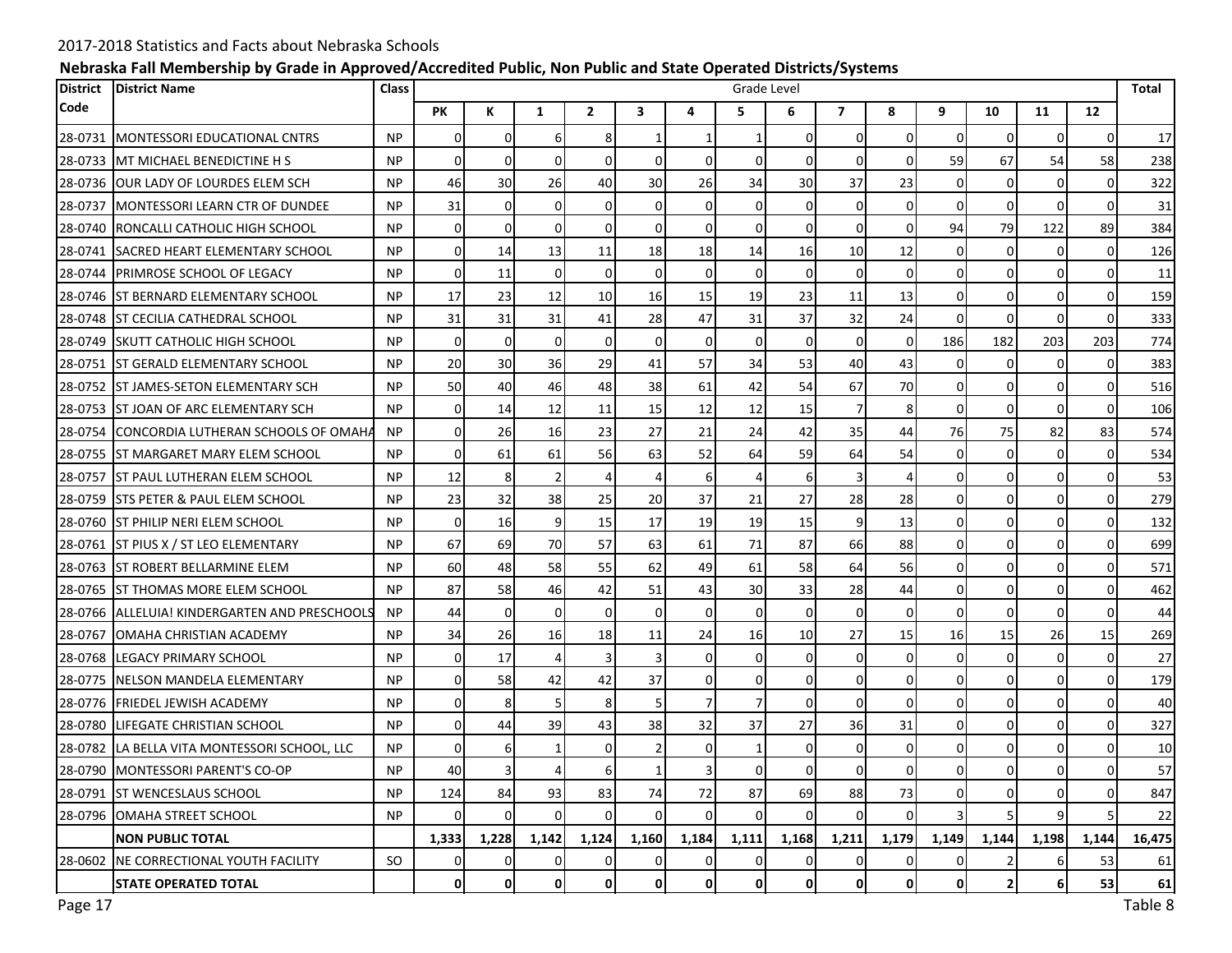| <b>District</b> | <b>District Name</b>                   | <b>Class</b> |           |                 |              |                |                |                |                | Grade Level  |                          |             |              |                         |       |                | Total   |
|-----------------|----------------------------------------|--------------|-----------|-----------------|--------------|----------------|----------------|----------------|----------------|--------------|--------------------------|-------------|--------------|-------------------------|-------|----------------|---------|
| Code            |                                        |              | <b>PK</b> | ĸ               | $\mathbf{1}$ | $\overline{2}$ | 3              | 4              | 5              | 6            | $\overline{\phantom{a}}$ | 8           | 9            | 10                      | 11    | 12             |         |
|                 | <b>DOUGLAS COUNTY TOTAL</b>            |              | 5,496     | 8,747           | 8,412        | 8,679          | 8,903          | 8,942          | 8,156          | 8,571        | 8,387                    | 8,491       | 8,189        | 8,320                   | 8,094 | 8,452          | 115,839 |
|                 |                                        |              |           |                 |              |                |                |                |                |              |                          |             |              |                         |       |                |         |
| 29-0117         | <b>DUNDY CO STRATTON PUBLIC SCHS</b>   | 3            | 21        | 23              | 17           | 26             | 19             | 27             | 16             | 21           | 26                       | 21          | 26           | 27                      | 19    | 32             | 321     |
|                 | <b>PUBLIC TOTAL</b>                    |              | 21        | 23              | 17           | 26             | 19             | 27             | 16             | 21           | 26                       | 21          | 26           | 27                      | 19    | 32             | 321     |
|                 | <b>DUNDY COUNTY TOTAL</b>              |              | 21        | 23              | 17           | 26             | 19             | 27             | 16             | 21           | 26                       | 21          | 26           | 27                      | 19    | 32             | 321     |
|                 |                                        |              |           |                 |              |                |                |                |                |              |                          |             |              |                         |       |                |         |
| 30-0001         | <b>EXETER-MILLIGAN PUBLIC SCHOOLS</b>  | 3            | 22        | 10 <sup>1</sup> | 14           | 14             | 11             | 14             | 11             | 13           | 9                        | 15          | 14           | 10                      | 14    | 18             | 189     |
| 30-0025         | <b>FILLMORE CENTRAL PUBLIC SCHS</b>    | 3            | 62        | 36              | 28           | 39             | 41             | 46             | 37             | 48           | 39                       | 33          | 44           | 37                      | 48    | 46             | 584     |
|                 | 30-0054 SHICKLEY PUBLIC SCHOOLS        | 3            | 32        | 8               | 10           | $\overline{4}$ | 17             | 10             | 12             | 11           | 6                        | 12          | 13           | 12                      | 7     | 11             | 165     |
|                 | <b>PUBLIC TOTAL</b>                    |              | 116       | 54              | 52           | 57             | 69             | 70             | 60             | 72           | 54                       | 60          | 71           | 59                      | 69    | 75             | 938     |
| 30-0701         | <b>GRACE LUTHERAN ELEMENTARY SCH</b>   | <b>NP</b>    | 6         | 3               | 1            |                | 1              | $\overline{2}$ |                | 3            |                          | $\mathbf 1$ | 0            | $\Omega$                | 0     | $\overline{0}$ | 21      |
|                 | <b>NON PUBLIC TOTAL</b>                |              | 6         | 3               | 1            | $1\vert$       | 1              | $\overline{2}$ | $\overline{2}$ | $\mathbf{3}$ | 1                        | 1           | $\mathbf{0}$ | $\mathbf 0$             | 0     | 0              | 21      |
|                 | 30-0600 GENEVA NORTH SCHOOL            | <b>SO</b>    | $\Omega$  | $\mathbf 0$     | $\mathbf 0$  | $\Omega$       | $\overline{0}$ | 0              | $\Omega$       | $\Omega$     | $\mathbf 0$              | 1           | $\mathbf{1}$ | $\overline{2}$          | 10    | $6 \mid$       | 20      |
|                 | <b>STATE OPERATED TOTAL</b>            |              | 0         | $\Omega$        | $\mathbf{0}$ | $\mathbf{0}$   | 0              | 0              | 0              | $\mathbf{0}$ | $\mathbf 0$              | 1           | 1            | $\overline{\mathbf{2}}$ | 10    | 6 <sup>1</sup> | 20      |
|                 | <b>FILLMORE COUNTY TOTAL</b>           |              | 122       | 57              | 53           | 58             | <b>70</b>      | 72             | 62             | 75           | 55                       | 62          | 72           | 61                      | 79    | 81             | 979     |
|                 |                                        |              |           |                 |              |                |                |                |                |              |                          |             |              |                         |       |                |         |
|                 | 31-0506 FRANKLIN PUBLIC SCHOOLS        | 3            | 31        | 15              | 20           | 21             | 23             | 21             | 18             | 21           | 14                       | 15          | 30           | 27                      | 21    | 31             | 308     |
|                 | <b>PUBLIC TOTAL</b>                    |              | 31        | 15              | 20           | 21             | 23             | 21             | 18             | 21           | 14                       | 15          | 30           | 27                      | 21    | 31             | 308     |
|                 | <b>FRANKLIN COUNTY TOTAL</b>           |              | 31        | 15              | 20           | 21             | 23             | 21             | 18             | 21           | 14                       | 15          | 30           | 27                      | 21    | 31             | 308     |
|                 |                                        |              |           |                 |              |                |                |                |                |              |                          |             |              |                         |       |                |         |
|                 | 32-0046   MAYWOOD PUBLIC SCHOOLS       | 3            | 16        | 13              | 14           | 8              | 17             | 13             | 13             | 13           | 12                       | 14          | 5            | 20                      | 5     | 7 <sup>1</sup> | 170     |
|                 | 32-0095 EUSTIS-FARNAM PUBLIC SCHOOLS   | 3            |           | 8               | 13           | $\overline{9}$ | 11             | 18             | 9              |              | 11                       | 10          | 16           | 14                      | 15    | 13             | 157     |
|                 | 32-0125 MEDICINE VALLEY PUBLIC SCHOOLS | 3            | 29        | 17              | 12           | 10             | 20             | 10             | 19             | 17           | 15                       | 12          | 9            | 14                      | 16    | 24             | 224     |
|                 | <b>PUBLIC TOTAL</b>                    |              | 48        | 38              | 39           | 27             | 48             | 41             | 41             | 37           | 38                       | 36          | 30           | 48                      | 36    | 44             | 551     |
|                 | <b>FRONTIER COUNTY TOTAL</b>           |              | 48        | 38              | 39           | 27             | 48             | 41             | 41             | 37           | 38                       | 36          | 30           | 48                      | 36    | 44             | 551     |
|                 |                                        |              |           |                 |              |                |                |                |                |              |                          |             |              |                         |       |                |         |
|                 | 33-0018 ARAPAHOE PUBLIC SCHOOLS        | 3            | 35        | 31              | 26           | 26             | 21             | 24             | 27             | 25           | 25                       | 30          | 24           | 20                      | 22    | 24             | 360     |
|                 | 33-0021 CAMBRIDGE PUBLIC SCHOOLS       | 3            | 31        | 24              | 16           | 15             | 21             | 26             | 24             | 20           | 22                       | 27          | 21           | 32                      | 31    | 24             | 334     |
|                 | 33-0540 SOUTHERN VALLEY SCHOOLS        | 3            | 25        | 21              | 20           | 26             | 24             | 26             | 25             | 32           | 25                       | 31          | 29           | 38                      | 38    | 39             | 399     |
|                 | <b>PUBLIC TOTAL</b>                    |              | 91        | 76              | 62           | 67             | 66             | 76             | 76             | 77           | 72                       | 88          | 74           | 90                      | 91    | 87             | 1,093   |
|                 | <b>FURNAS COUNTY TOTAL</b>             |              | 91        | 76              | 62           | 67             | 66             | 76             | 76             | 77           | 72                       | 88          | 74           | 90                      | 91    | 87             | 1,093   |
|                 |                                        |              |           |                 |              |                |                |                |                |              |                          |             |              |                         |       |                |         |
| 34-0001         | SOUTHERN SCHOOL DIST 1                 | 3            | 43        | 25              | 23           | 20             | 40             | 29             | 26             | 28           | 34                       | 27          | 30           | 36                      | 22    | 31             | 414     |
|                 | 34-0015 BEATRICE PUBLIC SCHOOLS        | 3            | 227       | 129             | 128          | 109            | 129            | 138            | 136            | 171          | 154                      | 148         | 172          | 154                     | 174   | 161            | 2,130   |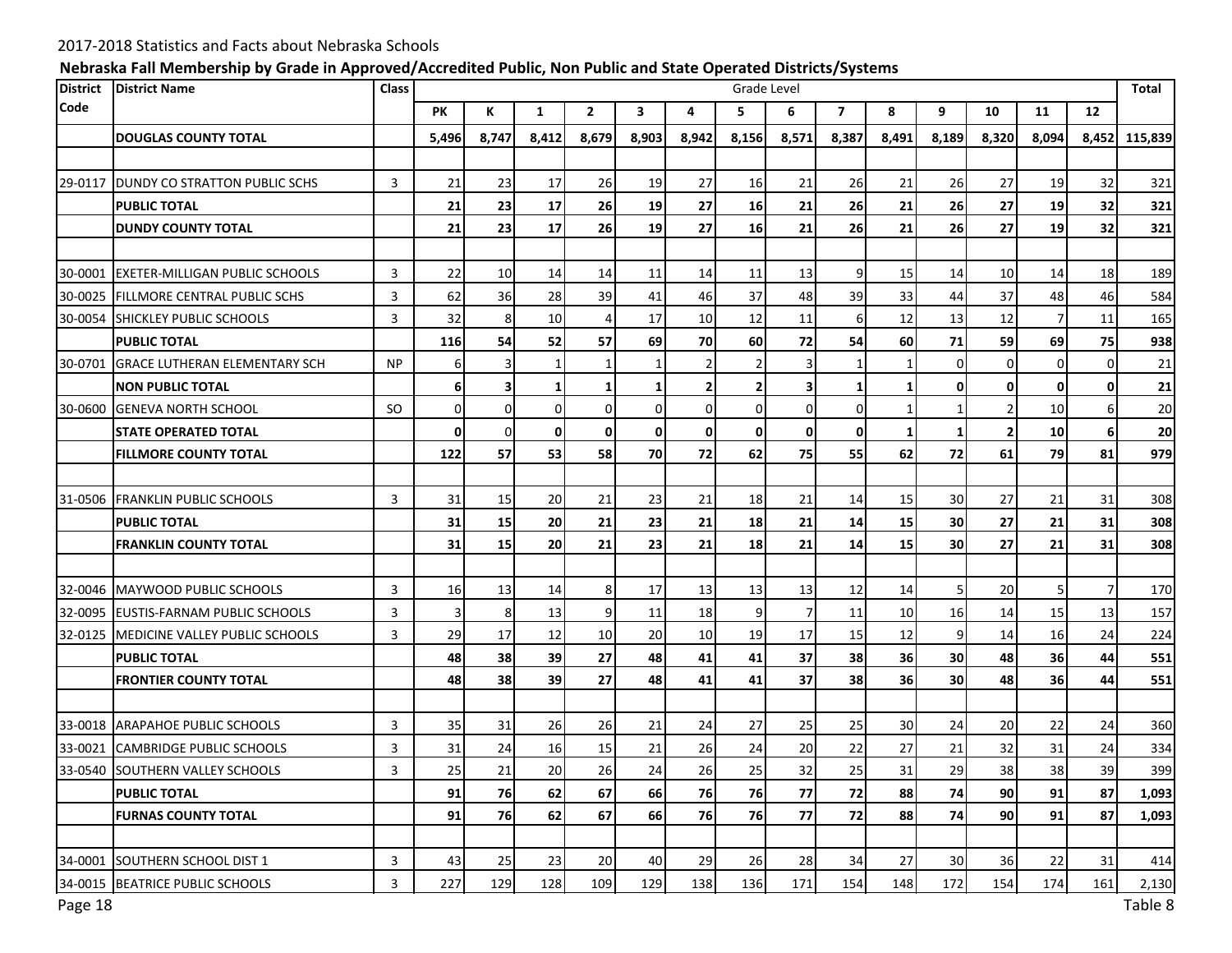| <b>District</b> | . .<br><b>District Name</b>            | <b>Class</b> |                |     |                |                |                 |     |                 | Grade Level    | . .            |              |                |              |     |                | <b>Total</b> |
|-----------------|----------------------------------------|--------------|----------------|-----|----------------|----------------|-----------------|-----|-----------------|----------------|----------------|--------------|----------------|--------------|-----|----------------|--------------|
| Code            |                                        |              | <b>PK</b>      | K   | $\mathbf{1}$   | $\overline{2}$ | 3               | 4   | 5               | 6              | $\overline{7}$ | 8            | 9              | 10           | 11  | 12             |              |
|                 | 34-0034 FREEMAN PUBLIC SCHOOLS         | 3            | 29             | 36  | 29             | 30             | 35              | 36  | 35              | 23             | 34             | 26           | 35             | 29           | 38  | 30             | 445          |
|                 | 34-0100 DILLER-ODELL PUBLIC SCHOOLS    | 3            | 17             | 16  | 20             | 17             | 18              | 19  | 19              | 22             | 15             | 20           | 13             | 18           | 26  | 20             | 260          |
|                 | <b>PUBLIC TOTAL</b>                    |              | 316            | 206 | 200            | 176            | 222             | 222 | 216             | 244            | 237            | 221          | 250            | 237          | 260 | 242            | 3,249        |
|                 | 34-0701 ST JOSEPH ELEMENTARY SCHOOL    | <b>NP</b>    | 36             | 12  | 17             | 8              | $\overline{7}$  | 8   | 9               | $\overline{0}$ | 0              | $\Omega$     | $\overline{0}$ | 0            | 0   | $\overline{0}$ | 97           |
|                 | 34-0702 ST PAUL'S LUTHERAN ELEM SCHOOL | <b>NP</b>    | 56             | 12  | 15             | 10             | 18              | 13  | 10              | $\overline{0}$ | $\mathbf 0$    | $\Omega$     | $\overline{0}$ | $\Omega$     | 0   | $\overline{0}$ | 134          |
|                 | <b>NON PUBLIC TOTAL</b>                |              | 92             | 24  | 32             | 18             | 25              | 21  | 19              | 0              | $\mathbf 0$    | $\mathbf{0}$ | $\mathbf{0}$   | $\mathbf 0$  | 0   | 0              | 231          |
|                 | <b>GAGE COUNTY TOTAL</b>               |              | 408            | 230 | 232            | 194            | 247             | 243 | 235             | 244            | 237            | 221          | 250            | 237          | 260 | 242            | 3,480        |
| 35-0001         | <b>GARDEN COUNTY SCHOOLS</b>           | 3            | 14             | 19  | 20             | 17             | 20              | 21  | 13              | 19             | 22             | 16           | 12             | 21           | 19  | 17             | 250          |
|                 | <b>PUBLIC TOTAL</b>                    |              | 14             | 19  | 20             | 17             | 20              | 21  | 13              | 19             | 22             | 16           | 12             | 21           | 19  | 17             | 250          |
|                 | <b>GARDEN COUNTY TOTAL</b>             |              | 14             | 19  | 20             | 17             | 20              | 21  | 13              | 19             | 22             | 16           | 12             | 21           | 19  | 17             | 250          |
|                 |                                        |              |                |     |                |                |                 |     |                 |                |                |              |                |              |     |                |              |
|                 | 36-0100 BURWELL PUBLIC SCHOOLS         | 3            | 26             | 22  | 17             | 16             | 27              | 23  | 22              | 20             | 29             | 23           | 32             | 23           | 26  | 26             | 332          |
|                 | <b>PUBLIC TOTAL</b>                    |              | 26             | 22  | 17             | 16             | 27              | 23  | 22              | 20             | 29             | 23           | 32             | 23           | 26  | 26             | 332          |
|                 | <b>GARFIELD COUNTY TOTAL</b>           |              | 26             | 22  | 17             | 16             | 27              | 23  | 22              | 20             | 29             | 23           | 32             | 23           | 26  | 26             | 332          |
|                 | 37-0030 ELWOOD PUBLIC SCHOOLS          | 3            | 13             | 14  | 17             | 17             | 12              | 14  | 12              | 17             | 16             | 16           | 25             | 14           | 21  | 13             | 221          |
|                 | <b>PUBLIC TOTAL</b>                    |              | 13             | 14  | 17             | 17             | 12              | 14  | 12              | 17             | 16             | 16           | 25             | 14           | 21  | 13             | 221          |
|                 | <b>GOSPER COUNTY TOTAL</b>             |              | 13             | 14  | 17             | 17             | 12              | 14  | 12              | 17             | 16             | 16           | 25             | 14           | 21  | 13             | 221          |
| 38-0011         | <b>HYANNIS AREA SCHOOLS</b>            | 3            |                | 11  | 15             |                | 8               | 13  | 10              | 11             | 10             | 20           | 15             | 9            | 15  | 14             | 160          |
|                 | <b>PUBLIC TOTAL</b>                    |              | $\overline{2}$ | 11  | 15             | 7              | 8               | 13  | 10              | ${\bf 11}$     | 10             | 20           | 15             | 9            | 15  | 14             | 160          |
|                 | <b>GRANT COUNTY TOTAL</b>              |              | $\overline{2}$ | 11  | 15             | $\overline{7}$ | 8 <sup>1</sup>  | 13  | 10              | 11             | 10             | <b>20</b>    | 15             | $\mathbf{9}$ | 15  | 14             | 160          |
|                 | 39-0060 CENTRAL VALLEY PUBLIC SCHOOLS  | 3            | 41             | 19  | 23             | 25             | 16              | 18  | 16              | 19             | 22             | 21           | 21             | 19           | 17  | 16             | 293          |
|                 | <b>PUBLIC TOTAL</b>                    |              | 41             | 19  | 23             | 25             | 16              | 18  | 16              | 19             | 22             | 21           | 21             | 19           | 17  | 16             | 293          |
| 39-0702         | <b>SPALDING ACADEMY</b>                | <b>NP</b>    |                | 6   | $\overline{2}$ |                | 4               | 7   | 3               | 4              | 6              | 3            | 8              | 8            | 8   | 8              | 81           |
|                 | <b>NON PUBLIC TOTAL</b>                |              |                | 6   | 2              |                | 4               | 7   | 3               |                | 6              | 3            | 8              | 8            | 8   | 8              | 81           |
|                 | <b>GREELEY COUNTY TOTAL</b>            |              | 48             | 25  | 25             | 32             | 20 <sup>1</sup> | 25  | 19 <sup>1</sup> | 23             | 28             | 24           | 29             | 27           | 25  | 24             | 374          |
|                 |                                        |              |                |     |                |                |                 |     |                 |                |                |              |                |              |     |                |              |
|                 | 40-0002 GRAND ISLAND PUBLIC SCHOOLS    | 3            | 590            | 695 | 759            | 794            | 814             | 804 | 735             | 716            | 743            | 689          | 684            | 680          | 585 | 609            | 9,897        |
| 40-0082         | NORTHWEST PUBLIC SCHOOLS               | 3            | 40             | 95  | 79             | 90             | 77              | 81  | 92              | $70\,$         | 78             | 73           | 199            | 177          | 193 | 173            | 1,517        |
|                 | 40-0083 WOOD RIVER RURAL SCHOOLS       | 3            | 39             | 33  | 39             | 41             | 43              | 41  | 36              | 44             | 36             | 42           | 37             | 40           | 47  | 36             | 554          |
|                 | 40-0126 DONIPHAN-TRUMBULL PUBLIC SCHS  | 3            | 16             | 26  | 27             | 24             | 37              | 35  | 36              | 32             | 46             | 39           | 34             | 44           | 33  | 36             | 465          |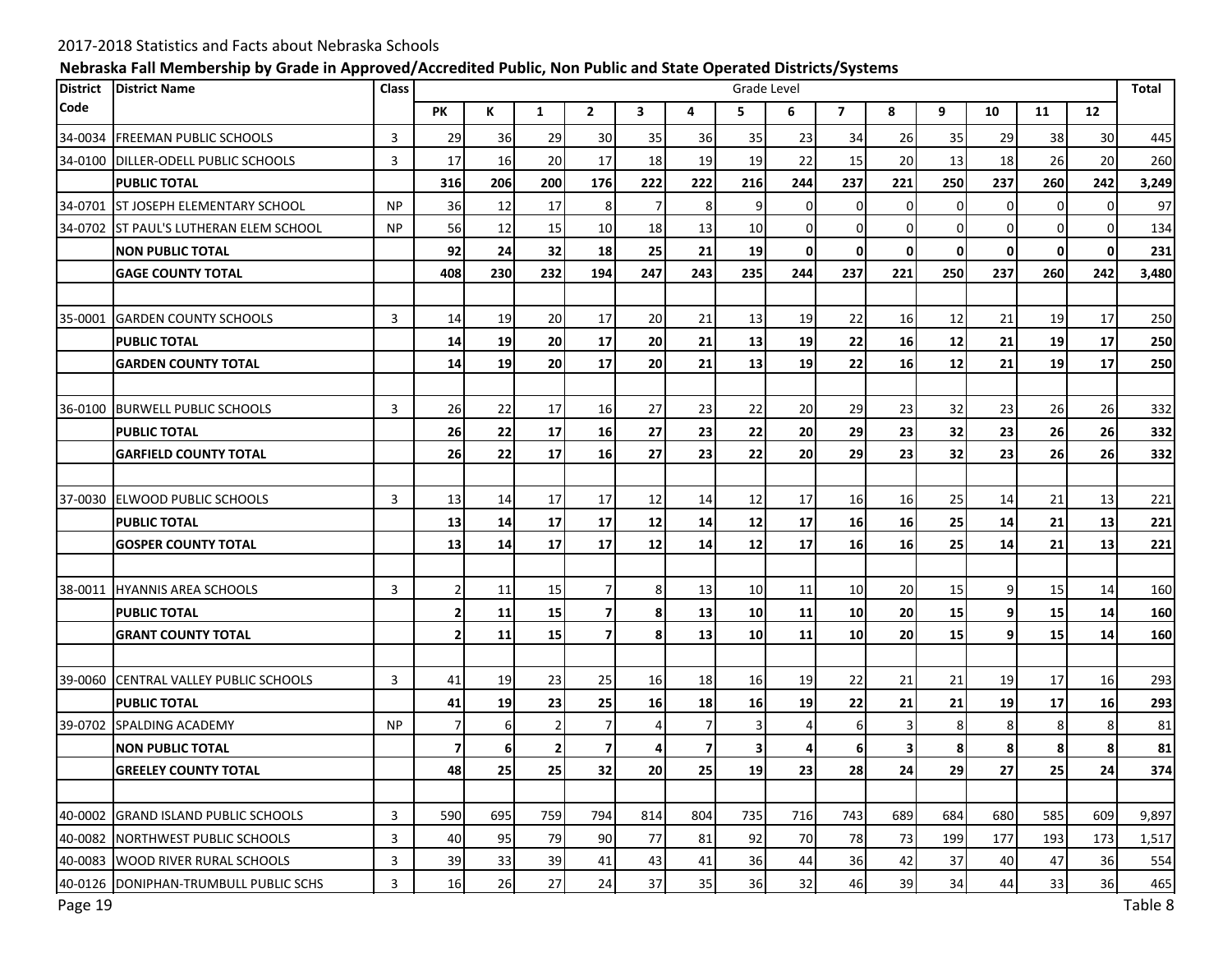| <b>District</b> | . .<br><b>District Name</b>                 | <b>Class</b>   |                 |             |              |                |                |             |                | Grade Level    | . .            |          |                |             |          |                | <b>Total</b> |
|-----------------|---------------------------------------------|----------------|-----------------|-------------|--------------|----------------|----------------|-------------|----------------|----------------|----------------|----------|----------------|-------------|----------|----------------|--------------|
| Code            |                                             |                | <b>PK</b>       | K           | $\mathbf{1}$ | $\overline{2}$ | 3              | 4           | 5              | 6              | $\overline{7}$ | 8        | 9              | 10          | 11       | 12             |              |
|                 | <b>PUBLIC TOTAL</b>                         |                | 685             | 849         | 904          | 949            | 971            | 961         | 899            | 862            | 903            | 843      | 954            | 941         | 858      | 854            | 12,433       |
| 40-0701         | <b>CENTRAL CATHOLIC SCHOOLS</b>             | <b>NP</b>      | $\Omega$        | $\mathbf 0$ | 0            | $\Omega$       | $\overline{0}$ | $\mathbf 0$ | $\overline{0}$ | 38             | 40             | 35       | 44             | 36          | 46       | 40             | 279          |
| 40-0704         | <b>TRINITY LUTHERAN ELEM SCHOOL</b>         | <b>NP</b>      | 30              | 19          | 23           | 17             | 18             | 18          | 11             | 17             | 14             | 13       | $\overline{0}$ | $\sqrt{ }$  | 0        | $\Omega$       | 180          |
|                 | 40-0705 PLATTE VALLEY SDA ELEMENTARY SCHOOL | <b>NP</b>      | $\overline{0}$  |             |              |                | 1              |             |                |                |                |          | $\overline{0}$ | $\Omega$    | 0        | $\overline{0}$ | 13           |
| 40-0707         | NEW HOPE CHRISTIAN ELEM SCHOOL              | <b>NP</b>      | $\Omega$        | 5           |              |                | $\overline{7}$ | 1           | 6              |                | $\mathbf{1}$   | $\Omega$ | $\overline{0}$ | 0           | 0        | $\overline{0}$ | 29           |
|                 | 40-0708 GRAND ISLAND CHRISTIAN SCHOOL       | <b>NP</b>      |                 | 6           |              |                | $\overline{0}$ | 1           | $\Omega$       | $\Omega$       | $\mathbf 0$    | $\Omega$ | $\Omega$       | $\Omega$    | $\Omega$ | $\overline{0}$ | 15           |
| 40-0711         | <b>HEARTLAND LUTHERAN HIGH SCHOOL</b>       | <b>NP</b>      | $\Omega$        | 0           | 0            | $\overline{0}$ | $\overline{0}$ | 0           | $\overline{0}$ | $\overline{0}$ | $\mathbf 0$    | $\Omega$ | 16             | 20          | 12       | 13             | 61           |
|                 | <b>NON PUBLIC TOTAL</b>                     |                | 35              | 31          | 27           | 26             | 26             | 22          | 18             | 60             | 56             | 49       | 60             | 56          | 58       | 53             | 577          |
|                 | <b>HALL COUNTY TOTAL</b>                    |                | 720             | 880         | 931          | 975            | 997            | 983         | 917            | 922            | 959            | 892      | 1,014          | 997         | 916      | 907            | 13,010       |
|                 |                                             |                |                 |             |              |                |                |             |                |                |                |          |                |             |          |                |              |
| 41-0002         | <b>GILTNER PUBLIC SCHOOLS</b>               | 2              | 0               | 9           | 11           | 12             | 13             | 18          | 11             | 17             | $\overline{7}$ | 12       | 14             | 15          | 17       | 21             | 177          |
| 41-0091         | <b>HAMPTON PUBLIC SCHOOLS</b>               | 3              | 17              | 13          | 10           | $\overline{9}$ | 9              | 6           | 9              | 13             | 10             | 16       | 13             | 11          | 17       | 12             | 165          |
|                 | 41-0504 AURORA PUBLIC SCHOOLS               | 3              | 62              | 85          | 74           | 98             | 88             | 91          | 99             | 83             | 91             | 97       | 108            | 88          | 101      | 86             | 1,251        |
|                 | <b>PUBLIC TOTAL</b>                         |                | 79              | 107         | 95           | 119            | 110            | 115         | 119            | 113            | 108            | 125      | 135            | 114         | 135      | 119            | 1,593        |
| 41-0701         | IIMMANUEL LUTHERAN ELEM SCHOOL              | <b>NP</b>      | $\Omega$        | 3           | 3            | $\mathbf{0}$   | 3              | 0           |                |                | 1              | 1        | $\overline{0}$ | $\Omega$    | 0        | $\overline{0}$ | 14           |
|                 | 41-0702 HAMPTON LUTHERAN ELEM SCHOOL        | <b>NP</b>      | $\overline{0}$  | 5           | 3            |                | $\overline{4}$ | 6           |                | 5              | $\mathbf 0$    | $\Omega$ | $\overline{0}$ | $\Omega$    | 0        | $\Omega$       | 29           |
|                 | <b>NON PUBLIC TOTAL</b>                     |                | 0               | 8           | 6            |                | $\overline{ }$ | 6           | 4              | 7              | 1              | 1        | $\mathbf{0}$   | $\mathbf 0$ | 0        | $\mathbf{0}$   | 43           |
|                 | <b>HAMILTON COUNTY TOTAL</b>                |                | 79              | 115         | 101          | 122            | 117            | 121         | 123            | 120            | 109            | 126      | 135            | 114         | 135      | 119            | 1,636        |
|                 |                                             |                |                 |             |              |                |                |             |                |                |                |          |                |             |          |                |              |
|                 | 42-0002 ALMA PUBLIC SCHOOLS                 | 3              |                 | 27          | 29           | 28             | 24             | 22          | 22             | 34             | 23             | 24       | 23             | 23          | 25       | 25             | 336          |
|                 | <b>PUBLIC TOTAL</b>                         |                |                 | 27          | 29           | 28             | 24             | 22          | 22             | 34             | 23             | 24       | 23             | 23          | 25       | 25             | 336          |
|                 | <b>HARLAN COUNTY TOTAL</b>                  |                |                 | 27          | 29           | 28             | 24             | 22          | 22             | 34             | 23             | 24       | 23             | 23          | 25       | 25             | 336          |
|                 | 43-0079 HAYES CENTER PUBLIC SCHOOLS         | 3              | 17              | 4           | 14           | 4              | 15             | 6           | 10             | 5              | 6              | 4        | 11             | 10          | 3        | 6              | 115          |
|                 | <b>PUBLIC TOTAL</b>                         |                | 17              | Δ           | 14           | 4              | 15             | 6           | 10             | 5              | 6              | 4        | 11             | 10          | 3        | 6 <sup>1</sup> | 115          |
|                 | <b>HAYES COUNTY TOTAL</b>                   |                | 17              | Δ           | 14           | 4              | 15             | 6           | 10             |                | 6              | 4        | 11             | 10          | 3        | 6 <sup>1</sup> | 115          |
|                 |                                             |                |                 |             |              |                |                |             |                |                |                |          |                |             |          |                |              |
| 44-0070         | <b>HITCHCOCK CO SCH SYSTEM</b>              | 3              | 10              | 17          | 20           | 21             | 23             | 25          | 15             | 21             | 20             | 25       | 23             | 28          | 23       | 21             | 292          |
|                 | <b>PUBLIC TOTAL</b>                         |                | 10 <sup>1</sup> | 17          | 20           | 21             | 23             | 25          | 15             | 21             | 20             | 25       | 23             | 28          | 23       | 21             | 292          |
|                 | <b>HITCHCOCK COUNTY TOTAL</b>               |                | 10              | 17          | 20           | 21             | 23             | 25          | 15             | 21             | 20             | 25       | 23             | 28          | 23       | 21             | 292          |
|                 |                                             |                |                 |             |              |                |                |             |                |                |                |          |                |             |          |                |              |
|                 | 45-0007 O'NEILL PUBLIC SCHOOLS              | 3              | 42              | 65          | 70           | 48             | 68             | 65          | 54             | 65             | 67             | 55       | 55             | 63          | 55       | 60             | 832          |
|                 | 45-0029 EWING PUBLIC SCHOOLS                | $\overline{2}$ | 14              | 16          | 11           | 11             | 11             | 8           | 15             | 7              | 9              | 7        | 7              | 18          | 7        | 8              | 149          |
|                 | 45-0044 STUART PUBLIC SCHOOLS               | 3              | 25              | 11          | 9            | 18             | $\overline{4}$ | $10\,$      | 22             | 10             | 15             | 12       | $\overline{7}$ | 11          | 13       | 9              | 176          |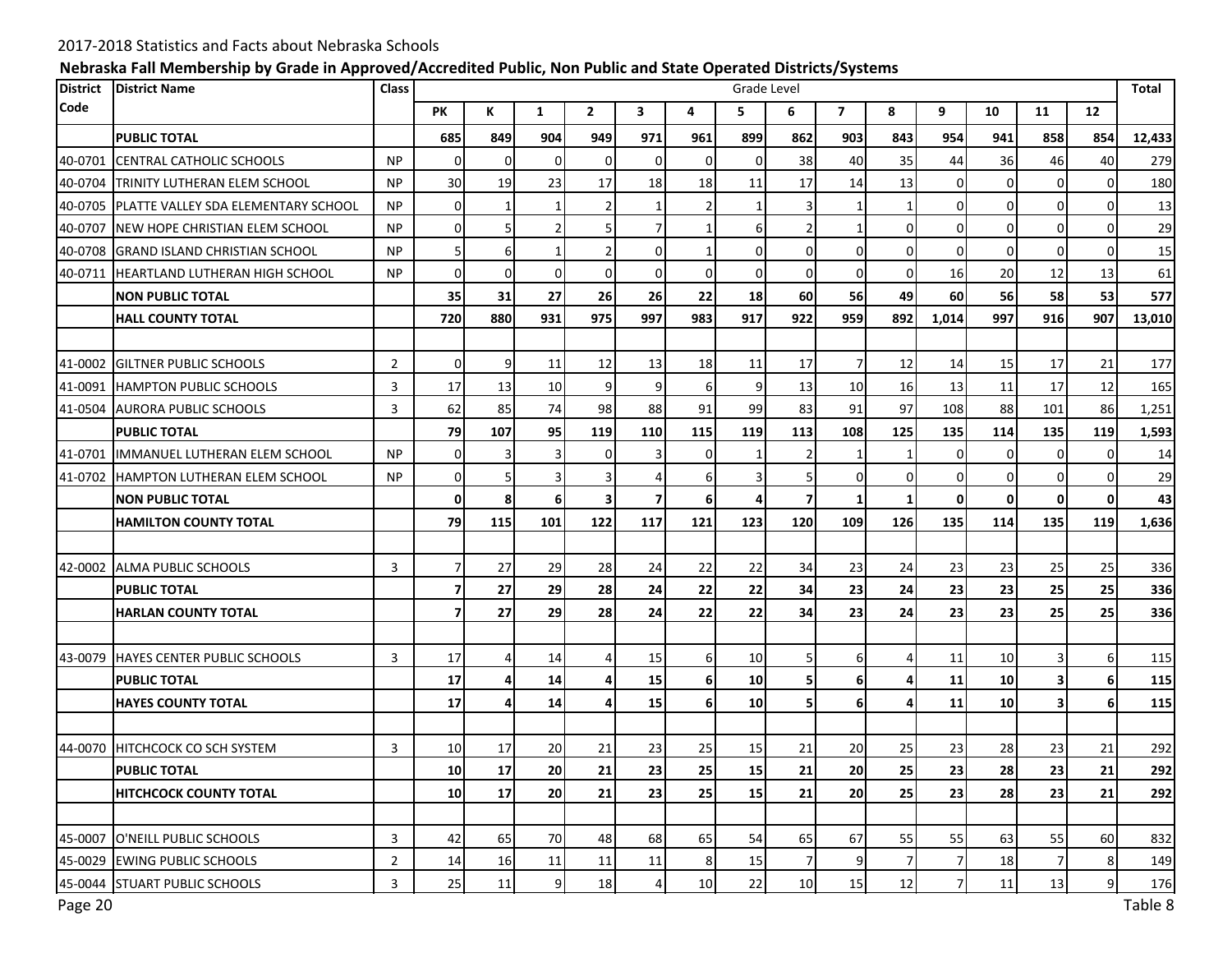| <b>District</b> | . .<br><b>District Name</b>            | <b>Class</b>   |                |              |                |                |              |                |                | Grade Level | . .            |                  |                 |              |                |                | <b>Total</b> |
|-----------------|----------------------------------------|----------------|----------------|--------------|----------------|----------------|--------------|----------------|----------------|-------------|----------------|------------------|-----------------|--------------|----------------|----------------|--------------|
| Code            |                                        |                | PК             | Κ            | 1              | $\overline{2}$ | 3            | 4              | 5              | 6           | $\overline{7}$ | 8                | 9               | 10           | 11             | 12             |              |
| 45-0137         | <b>CHAMBERS PUBLIC SCHOOLS</b>         | $\overline{2}$ |                | 11           | 12             | 10             | 9            | 4              | 8              | 8           | $\overline{7}$ | 10               | 13              | 6            | 11             | $\overline{7}$ | 118          |
| 45-0239         | <b>IWEST HOLT PUBLIC SCHOOLS</b>       | 3              | 33             | 35           | 34             | 41             | 36           | 35             | 33             | 36          | 37             | 19               | 31              | 28           | 20             | 27             | 445          |
|                 | <b>PUBLIC TOTAL</b>                    |                | 116            | 138          | 136            | 128            | 128          | 122            | 132            | 126         | 135            | 103              | 113             | 126          | 106            | 111            | 1,720        |
| 45-0701         | <b>ST MARY'S SCHOOLS</b>               | <b>NP</b>      | $\overline{0}$ | 13           | 17             | 13             | 19           | 14             | 8              | 19          | 12             | 17               | 10              | 11           | 16             | 11             | 180          |
|                 | 45-0703 ST JOSEPH'S ELEMENTARY SCHOOL  | <b>NP</b>      | 8              | 7            | 7              |                | 5            | 4              | 3              |             | 3              | $\overline{3}$   | $\overline{0}$  | 0            | 0              | $\overline{0}$ | 44           |
|                 | <b>NON PUBLIC TOTAL</b>                |                | 8              | 20           | 24             | 14             | 24           | 18             | 11             | 22          | 15             | 20               | 10 <sup>1</sup> | 11           | 16             | 11             | 224          |
|                 | <b>HOLT COUNTY TOTAL</b>               |                | 124            | 158          | 160            | 142            | 152          | 140            | 143            | 148         | 150            | 123              | 123             | 137          | 122            | 122            | 1,944        |
|                 |                                        |                |                |              |                |                |              |                |                |             |                |                  |                 |              |                |                |              |
| 46-0001         | <b>MULLEN PUBLIC SCHOOLS</b>           | 3              | 5 <sup>1</sup> | 11           | 8              | 9              | 13           | 8              | 12             | 10          | 9              | 12               | 10 <sup>1</sup> | 13           | 21             | 13             | 154          |
|                 | <b>PUBLIC TOTAL</b>                    |                | 5 <sub>l</sub> | 11           | 8              | 9              | 13<br>13     | 8              | 12             | 10<br>10    | 9 <sub>l</sub> | 12               | 10 <sup>1</sup> | 13<br>13     | 21             | 13<br>13       | 154          |
|                 | <b>HOOKER COUNTY TOTAL</b>             |                | 5 <sub>l</sub> | 11           | 8              | 9              |              | 8              | 12             |             | 9              | 12               | 10              |              | 21             |                | 154          |
| 47-0001         | <b>ST PAUL PUBLIC SCHOOLS</b>          | 3              | 37             | 54           | 40             | 49             | 52           | 56             | 50             | 61          | 56             | 49               | 58              | 43           | 39             | 42             | 686          |
| 47-0100         | <b>CENTURA PUBLIC SCHOOLS</b>          | 3              | 34             | 32           | 28             | 28             | 34           | 40             | 33             | 36          | 43             | 40               | 38              | 40           | 45             | 31             | 502          |
|                 | 47-0103 ELBA PUBLIC SCHOOLS            | $\overline{2}$ | 21             | 8            | $\overline{4}$ | 6              | 5            | 4              | 5              | 7           | 9              | $6 \overline{6}$ | $\overline{7}$  | -7           | 8              | 11             | 108          |
|                 | <b>PUBLIC TOTAL</b>                    |                | 92             | 94           | 72             | 83             | 91           | 100            | 88             | 104         | 108            | 95               | 103             | 90           | 92             | 84             | 1,296        |
|                 | <b>HOWARD COUNTY TOTAL</b>             |                | 92             | 94           | 72             | 83             | 91           | 100            | 88             | 104         | 108            | 95               | 103             | 90           | 92             | 84             | 1,296        |
|                 |                                        |                |                |              |                |                |              |                |                |             |                |                  |                 |              |                |                |              |
| 48-0008         | <b>FAIRBURY PUBLIC SCHOOLS</b>         | 3              | 116            | 56           | 72             | 60             | 62           | 66             | 59             | 56          | 72             | 52               | 75              | 56           | 74             | 58             | 934          |
| 48-0300         | <b>TRI COUNTY PUBLIC SCHOOLS</b>       | 3              | 31             | 33           | 29             | 29             | $20\,$       | 24             | 25             | 40          | 30             | 30               | 36              | 27           | 25             | 24             | 403          |
| 48-0303         | <b>MERIDIAN PUBLIC SCHOOLS</b>         | 3              | 14             | 17           | 9              | 18             | 13           | 17             | 15             | 12          | 16             | 19               | 18              | 19           | 23             | 24             | 234          |
|                 | <b>PUBLIC TOTAL</b>                    |                | 161            | 106          | 110            | 107            | 95           | 107            | 99             | 108         | 118            | 101              | 129             | 102          | 122            | 106            | 1,571        |
|                 | 48-0702 ST PAUL'S LUTHERAN ELEM SCHOOL | <b>NP</b>      | 21             | 8            | 6              | 9              | 10           | 6              | 7              | 11          | 0              | $\Omega$         | $\overline{0}$  | $\Omega$     | 0              | $\overline{0}$ | 78           |
|                 | <b>NON PUBLIC TOTAL</b>                |                | 21             | 8            | 6              | 9              | 10           | 6              | 7              | 11          | 0              | $\mathbf{0}$     | 0               | $\mathbf{0}$ | 0              | 0              | 78           |
|                 | JEFFERSON COUNTY TOTAL                 |                | 182            | 114          | 116            | 116            | 105          | 113            | 106            | 119         | 118            | 101              | 129             | 102          | 122            | 106            | 1,649        |
| 49-0033         | <b>STERLING PUBLIC SCHOOLS</b>         | 3              | 29             | 10           | 9              | 12             | 11           | 8              | 13             | 19          | 14             | 17               | 16              | 11           | 19             | 10             | 198          |
| 49-0050         | JOHNSON CO CENTRAL PUBLIC SCHS         | 3              | 35             | 36           | 28             | 43             | 47           | 40             | 34             | 40          | 40             | 40               | 33              | 42           | 39             | 41             | 538          |
|                 | <b>PUBLIC TOTAL</b>                    |                | 64             | 46           | 37             | 55             | 58           | 48             | 47             | 59          | 54             | 57               | 49              | 53           | 58             | 51             | 736          |
|                 | 49-0702 IST ANDREW ELEMENTARY SCHOOL   | <b>NP</b>      | 8              | $\mathbf{1}$ | 3              | 2              | $\mathbf{1}$ | $\overline{3}$ | $\overline{0}$ | 4           | $\overline{0}$ | $\overline{0}$   | $\overline{0}$  | $\mathbf 0$  | $\overline{0}$ | $\overline{0}$ | 22           |
|                 | <b>NON PUBLIC TOTAL</b>                |                | 8              | 1            | 3              | $\overline{2}$ | 1            | 3              | 0              |             | 0              | $\mathbf 0$      | $\mathbf{0}$    | $\mathbf 0$  | 0              | $\mathbf{0}$   | 22           |
|                 | <b>JOHNSON COUNTY TOTAL</b>            |                | 72             | 47           | 40             | 57             | 59           | 51             | 47             | 63          | 54             | 57               | 49              | 53           | 58             | 51             | 758          |
|                 |                                        |                |                |              |                |                |              |                |                |             |                |                  |                 |              |                |                |              |
|                 | 50-0001 WILCOX-HILDRETH PUBLIC SCHOOLS | 3              | 21             | 13           | 14             | $24\,$         | 10           | 16             | 22             | 14          | 13             | $11\,$           | 18              | 9            | 21             | $17\,$         | 223          |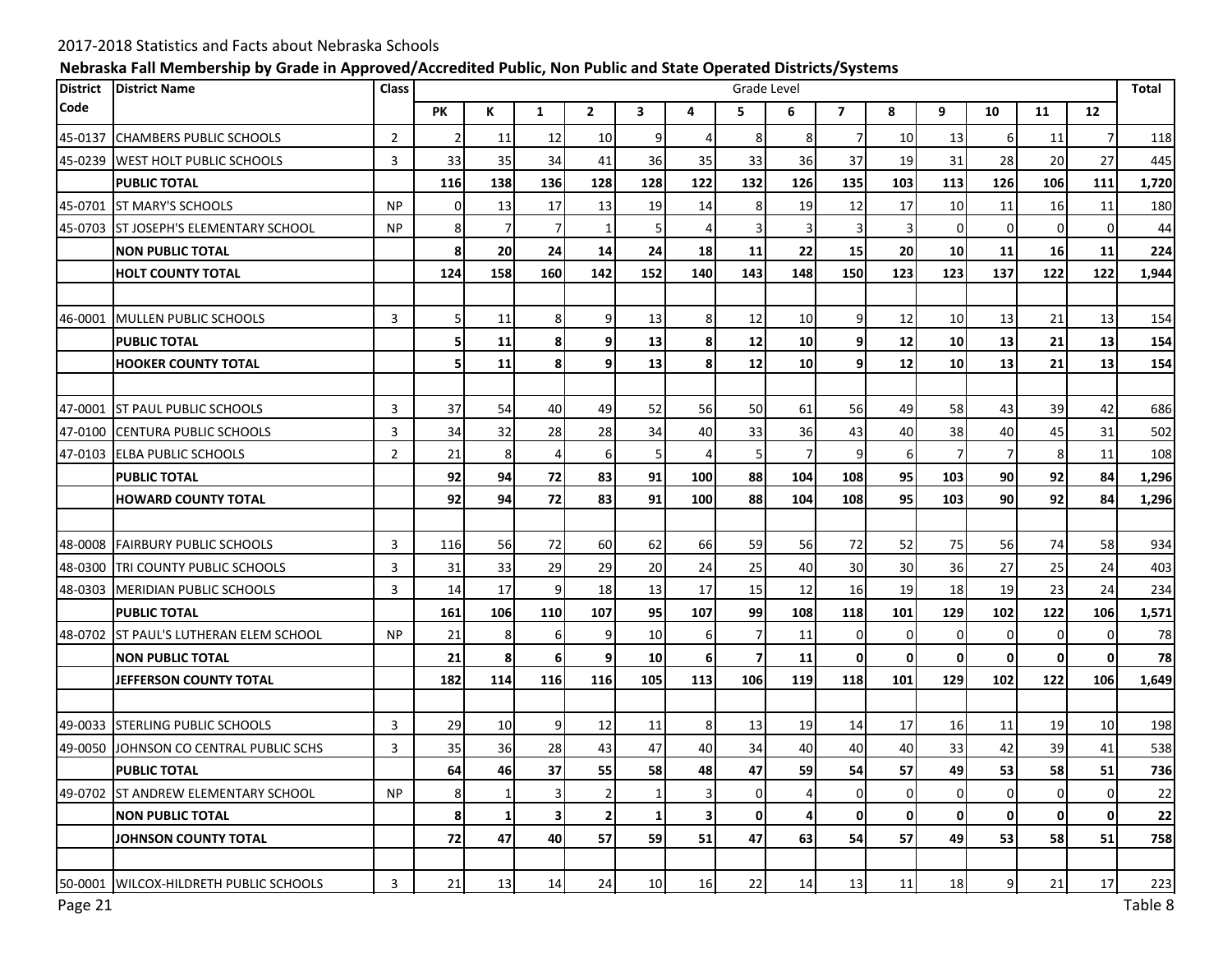| <b>District</b> | <b>District Name</b>                      | <b>Class</b>   |           |             |                |                |                |              |                | Grade Level    |                |                |                |                |          |                   | <b>Total</b> |
|-----------------|-------------------------------------------|----------------|-----------|-------------|----------------|----------------|----------------|--------------|----------------|----------------|----------------|----------------|----------------|----------------|----------|-------------------|--------------|
| Code            |                                           |                | <b>PK</b> | K           | $\mathbf{1}$   | $\overline{2}$ | 3              | 4            | 5              | 6              | $\overline{7}$ | 8              | 9              | 10             | 11       | $12 \overline{ }$ |              |
| 50-0501         | <b>AXTELL COMMUNITY SCHOOLS</b>           | 3              | 30        | 20          | 19             | 13             | 15             | 19           | 20             | 23             | 22             | 21             | 21             | 21             | 12       | 19                | 275          |
| 50-0503         | MINDEN PUBLIC SCHOOLS                     | 3              | 33        | 61          | 56             | 70             | 58             | 55           | 77             | 55             | 70             | 77             | 51             | 51             | 58       | 51                | 823          |
|                 | <b>PUBLIC TOTAL</b>                       |                | 84        | 94          | 89             | 107            | 83             | 90           | 119            | 92             | 105            | 109            | 90             | 81             | 91       | 87                | 1,321        |
|                 | <b>KEARNEY COUNTY TOTAL</b>               |                | 84        | 94          | 89             | 107            | 83             | 90           | 119            | 92             | 105            | 109            | 90             | 81             | 91       | 87                | 1,321        |
|                 |                                           |                |           |             |                |                |                |              |                |                |                |                |                |                |          |                   |              |
| 51-0001         | OGALLALA PUBLIC SCHOOLS                   | 3              | 33        | 49          | 59             | 50             | 47             | 50           | 58             | 83             | 77             | 74             | 64             | 72             | 56       | 63                | 835          |
| 51-0006         | <b>PAXTON CONSOLIDATED SCHOOLS</b>        | 3              | 14        | 20          | 14             | 14             | 15             | 14           | 20             | 14             | 9              | 17             | 16             | 19             | 16       | 20                | 222          |
|                 | <b>PUBLIC TOTAL</b>                       |                | 47        | 69          | 73             | 64             | 62             | 64           | 78             | 97             | 86             | 91             | 80             | 91             | 72       | 83                | 1,057        |
| 51-0701         | <b>ST LUKE ELEMENTARY SCHOOL</b>          | <b>NP</b>      | 11        | 6           | 9              | 10             | 3              | 7            |                | οI             | 0              | $\Omega$       | $\overline{0}$ | $\mathbf 0$    | $\Omega$ | 0                 | 53           |
|                 | 51-0702 ST PAUL'S LUTHERAN ELEM SCHOOL    | <b>NP</b>      | 35        | 12          | 6              | 5 <sub>l</sub> | 3              | 5            | 4              | $\overline{0}$ | 0              | $\Omega$       | $\overline{0}$ | 0              | $\Omega$ |                   | 70           |
|                 | <b>NON PUBLIC TOTAL</b>                   |                | 46        | 18          | 15             | 15             | 6              | 12           | 11             | $\mathbf{0}$   | 0              | $\mathbf{0}$   | 0              | $\mathbf 0$    | 0        | 0                 | 123          |
|                 | <b>KEITH COUNTY TOTAL</b>                 |                | 93        | 87          | 88             | 79             | 68             | 76           | 89             | 97             | 86             | 91             | 80             | 91             | 72       | 83                | 1,180        |
|                 |                                           |                |           |             |                |                |                |              |                |                |                |                |                |                |          |                   |              |
| 52-0100         | <b>KEYA PAHA COUNTY SCHOOLS</b>           | $\overline{2}$ | $\Omega$  | 6           | $\overline{4}$ | 5 <sup>1</sup> | 5              | 6            | 5              | 8              | 8              | 10             | $6 \mid$       | 10             | 8        |                   | 86           |
|                 | <b>PUBLIC TOTAL</b>                       |                | 0         | 6           | 4              | 5 <sup>1</sup> | 5              | 6            | 5              | 8              | 8              | 10             | 6 <sup>1</sup> | 10             | 8        |                   | 86           |
|                 | <b>KEYA PAHA COUNTY TOTAL</b>             |                | 0         | 6           | $\overline{4}$ | 5              | 5 <sub>l</sub> | 6            | 5 <sub>l</sub> | 8              | 8              | 10             | 61             | 10             | 8        |                   | 86           |
|                 |                                           |                |           |             |                |                |                |              |                |                |                |                |                |                |          |                   |              |
| 53-0001         | KIMBALL PUBLIC SCHOOLS                    | 3              | 31        | 34          | 26             | 35             | 29             | 28           | 30             | 30             | 29             | 35             | 32             | 25             | 36       | 37                | 437          |
|                 | <b>PUBLIC TOTAL</b>                       |                | 31        | 34          | 26             | 35             | 29             | 28           | 30             | 30l            | 29             | 35             | 32             | 25             | 36       | 37                | 437          |
|                 | <b>KIMBALL COUNTY TOTAL</b>               |                | 31        | 34          | 26             | 35             | 29             | 28           | 30             | 30             | 29             | 35             | 32             | 25             | 36       | 37                | 437          |
|                 |                                           |                |           |             |                |                |                |              |                |                |                |                |                |                |          |                   |              |
| 54-0013         | <b>CREIGHTON COMMUNITY PUBLIC SCHOOLS</b> | 3              | 24        | 24          | 14             | 11             | 22             | 18           | 17             | 16             | 23             | 32             | 25             | 29             | 26       | 29                | 310          |
|                 | 54-0096 CROFTON COMMUNITY SCHOOLS         | 3              |           | 24          | 16             | 21             | $17\,$         | 22           | 13             | 21             | 23             | 25             | 31             | 30             | 33       | 27                | 307          |
| 54-0501         | NIOBRARA PUBLIC SCHOOLS                   | 3              | 17        | 16          | 14             | 11             | 21             | 16           | 19             | 15             | 21             | 9              | 14             | 14             | 13       | 14                | 214          |
| 54-0505         | <b>SANTEE COMMUNITY SCHOOLS</b>           | 2              | 33        | 21          | 17             | $6 \mid$       | 14             | 10           | 9              | 13             | 15             | 12             | $\overline{9}$ | 9              | 13       | 18                | 199          |
| 54-0576         | <b>WAUSA PUBLIC SCHOOLS</b>               | 3              | 25        | 16          | 14             | 19             | 18             | 16           | 22             | 21             | 21             | 21             | 16             | 24             | 14       | 16                | 263          |
|                 | 54-0586 BLOOMFIELD COMMUNITY SCHOOLS      | 3              |           | 19          | 22             | 24             | 19             | 21           | 20             | 20             | 24             | 15             | 18             | 13             | 18       | 18                | 254          |
|                 | <b>PUBLIC TOTAL</b>                       |                | 106       | 120         | 97             | 92             | 111            | 103          | 100            | 106            | 127            | 114            | 113            | 119            | 117      | 122               | 1,547        |
|                 | 54-0701 ST LUDGER ELEMENTARY SCHOOL       | <b>NP</b>      |           | 3           | $\overline{7}$ | $1\vert$       | 5 <sub>l</sub> | $\mathbf{1}$ | $\overline{4}$ | $\mathbf{1}$   | $\overline{0}$ | 0I             | $\Omega$       | $\overline{0}$ | 0I       | $\overline{0}$    | 25           |
|                 | 54-0702 IST ROSE OF LIMA ELEM SCHOOL      | <b>NP</b>      | 33        | $\mathbf 0$ | 10             | 15             | 14             | 11           | 11             | 13             | 9              | 9              | $\overline{0}$ | $\mathbf 0$    | 0        | 0                 | 125          |
|                 | <b>NON PUBLIC TOTAL</b>                   |                | 36        | 3           | 17             | 16             | 19             | 12           | 15             | 14             | 9              | $\overline{9}$ | $\mathbf{0}$   | $\mathbf 0$    | 0        | 0                 | 150          |
|                 | <b>KNOX COUNTY TOTAL</b>                  |                | 142       | 123         | 114            | 108            | 130            | 115          | 115            | 120            | 136            | 123            | 113            | 119            | 117      | 122               | 1,697        |
|                 |                                           |                |           |             |                |                |                |              |                |                |                |                |                |                |          |                   |              |
|                 | 55-0001 LINCOLN PUBLIC SCHOOLS            | 4              | 1723      | 3080        | 3142           | 3111           | 3260           | 3227         | 2871           | 3068           | 3020           | 3136           | 3069           | 2929           | 2930     | 3171              | 41,737       |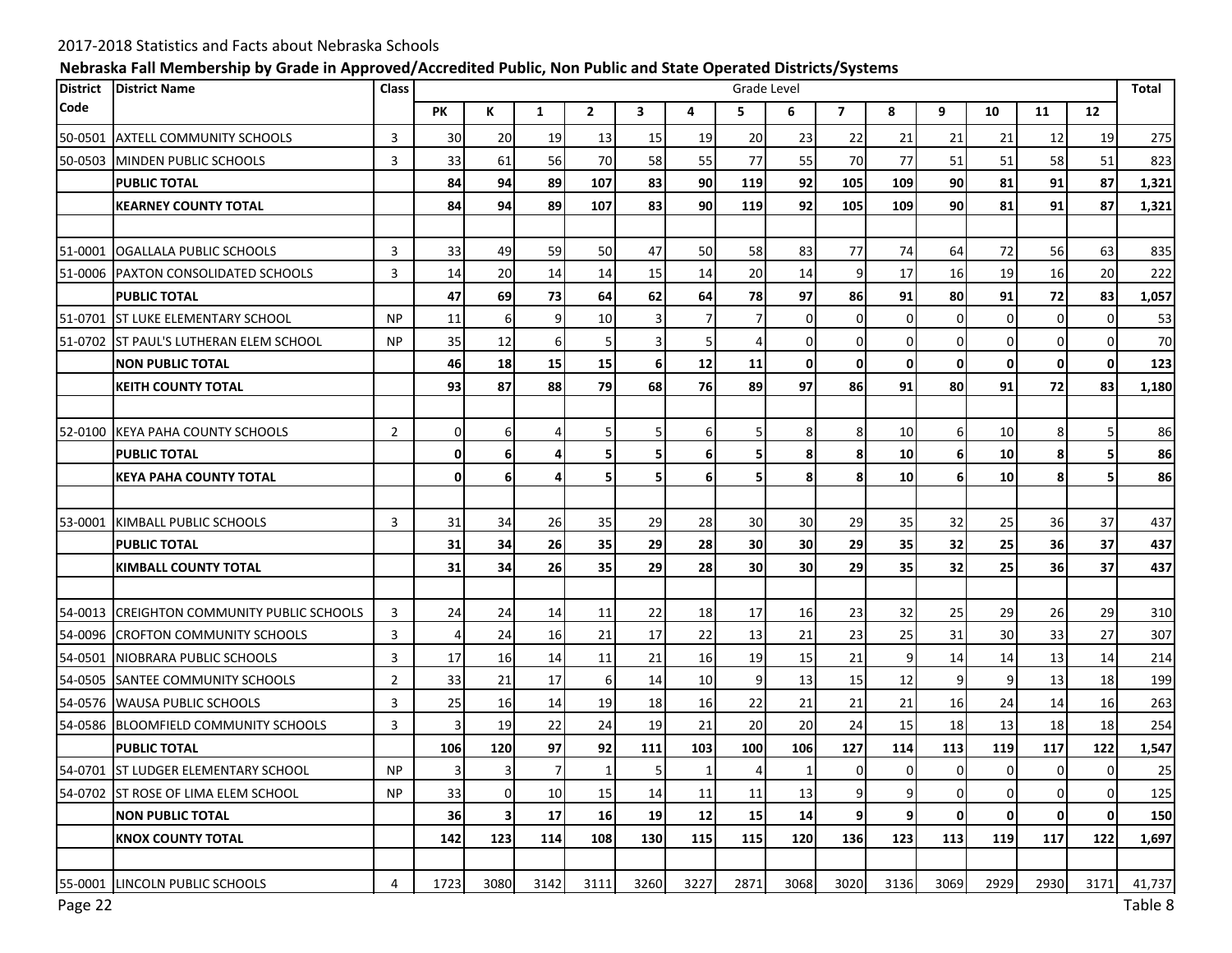| <b>District</b> | <b>District Name</b>                         | Class     |           |                |             |                |                |       |          | Grade Level    |                |                |                |                |                |                | Total  |
|-----------------|----------------------------------------------|-----------|-----------|----------------|-------------|----------------|----------------|-------|----------|----------------|----------------|----------------|----------------|----------------|----------------|----------------|--------|
| Code            |                                              |           | <b>PK</b> | ĸ              | 1           | $\overline{2}$ | 3              | 4     | 5        | 6              | $\overline{7}$ | 8              | 9              | 10             | 11             | 12             |        |
| 55-0145         | <b>WAVERLY SCHOOL DISTRICT 145</b>           | 3         | 59        | 139            | 154         | 137            | 179            | 162   | 143      | 151            | 171            | 158            | 153            | 140            | 170            | 145            | 2,061  |
| 55-0148         | <b>IMALCOLM PUBLIC SCHOOLS</b>               | 3         | 8         | 40             | 41          | 34             | 42             | 46    | 44       | 39             | 40             | 40             | 54             | 39             | 41             | 48             | 556    |
| 55-0160         | NORRIS SCHOOL DIST 160                       | 3         | 70        | 165            | 183         | 177            | 174            | 202   | 183      | 173            | 175            | 177            | 183            | 177            | 157            | 162            | 2,358  |
|                 | 55-0161   RAYMOND CENTRAL PUBLIC SCHOOLS     | 3         | 43        | 44             | 47          | 54             | 54             | 43    | 48       | 56             | 37             | 52             | 56             | 45             | 62             | 47             | 688    |
|                 | <b>PUBLIC TOTAL</b>                          |           | 1,903     | 3,468          | 3,567       | 3,513          | 3,709          | 3,680 | 3,289    | 3,487          | 3,443          | 3,563          | 3,515          | 3,330          | 3,360          | 3,573          | 47,400 |
|                 | 55-0701 BLESSED SACRAMENT CATHOLIC ELEM SCHO | <b>NP</b> | 13        | 16             | 7           | 14             | 21             | 14    | 18       | 17             | 27             | 14             |                | 0              | 0              | 0              | 161    |
| 55-0702         | IMESSIAH LUTHERAN ELEMENTARY SCHOOL          | NP.       | 80        | 17             | 28          | 17             | 25             | 24    | 24       | 0              | $\mathbf 0$    | 0              |                | 0              | 0              | $\Omega$       | 215    |
| 55-0703         | CATHEDRAL OF RISEN CHRIST ELEM               | <b>NP</b> | $\Omega$  | 30             | 34          | 38             | 37             | 39    | 31       | 36             | 33             | 34             | $\Omega$       | $\mathbf 0$    | $\Omega$       | $\Omega$       | 312    |
|                 | 55-0704 LINCOLN CHRISTIAN SCHOOLS            | <b>NP</b> | 78        | 37             | 39          | 39             | 44             | 44    | 46       | 49             | 53             | 44             | 47             | 53             | 50             | 52             | 675    |
|                 | 55-0706 LINCOLN LUTHERAN MS/SR HIGH          | NP.       | 0         | $\overline{0}$ | $\mathbf 0$ | $\overline{0}$ | $\overline{0}$ | 0     | $\Omega$ | 33             | 69             | 45             | 36             | 37             | 59             | 44             | 323    |
| 55-0707         | <b>PIUS X HIGH SCHOOL</b>                    | <b>NP</b> | 0         | $\overline{0}$ | $\mathbf 0$ | $\overline{0}$ | $\overline{0}$ | 0     | $\Omega$ | $\overline{0}$ | 0              | 0              | 305            | 309            | 322            | 315            | 1,251  |
|                 | 55-0708  SACRED HEART ELEM SCHOOL            | <b>NP</b> | 8         | 14             | 15          | 15             | 17             | 17    | 11       | 15             | 23             | 19             | O              | 0              | $\overline{0}$ | $\Omega$       | 154    |
| 55-0709         | <b>COLLEGE VIEW ACADEMY</b>                  | <b>NP</b> | 16        | 26             | 17          | 15             | 30             | 7     | 24       | 16             | 13             | 19             | 12             | 16             | 26             | 17             | 254    |
| 55-0711         | <b>GEORGE STONE ELEMENTARY S D A</b>         | <b>NP</b> | 0         | 3              | 2           | 5 <sub>l</sub> | 3              | 3     |          | 1              | 3              | -1             | $\Omega$       | $\mathbf 0$    | 0              | $\overline{0}$ | 22     |
| 55-0712         | <b>ST JOHN'S ELEMENTARY SCHOOL</b>           | <b>NP</b> | 36        | 34             | 40          | 38             | 42             | 40    | 40       | 41             | 33             | 33             | $\overline{0}$ | $\mathbf 0$    | $\Omega$       | $\Omega$       | 377    |
|                 | 55-0713 IST MARK ELEMENTARY SCHOOL           | <b>NP</b> | $\Omega$  | 5              | 9           | $6 \mid$       | $\overline{2}$ | 3     | $\Omega$ | $6 \mid$       | 1              | 3              | $\Omega$       | $\mathbf 0$    | 0              | $\overline{0}$ | 35     |
|                 | 55-0714 IST MARY'S ELEMENTARY SCHOOL         | <b>NP</b> | 20        | 16             | 17          | 14             | 12             | 15    |          | 15             | 15             | 16             | 0              | $\mathbf 0$    | $\Omega$       | $\Omega$       | 147    |
|                 | 55-0715 ST PATRICK CATHOLIC SCHOOL           | <b>NP</b> | 18        | 17             | 23          | 16             | 14             | 18    | 13       | 17             | 12             | 11             | 0              | $\Omega$       | ŋ              | 0              | 159    |
|                 | 55-0716 ST TERESA ELEMENTARY SCHOOL          | <b>NP</b> | 27        | 21             | 22          | 29             | 26             | 26    | 25       | 24             | 32             | 39             |                | $\mathbf 0$    | O              | 0              | 271    |
| 55-0717         | <b>TRINITY LUTHERAN ELEM SCHOOL</b>          | <b>NP</b> | 19        | 15             | 9           | 12             | 9              | 3     | 14       | $\overline{0}$ | $\mathbf 0$    | $\overline{0}$ | 0              | $\mathbf 0$    | $\Omega$       | $\Omega$       | 81     |
|                 | 55-0719 ST JOSEPH'S CATHOLIC SCHOOL          | <b>NP</b> | 59        | 52             | 53          | 55             | 45             | 47    | 47       | 58             | 50             | 57             | $\Omega$       | $\mathbf 0$    | 0              | $\Omega$       | 523    |
| 55-0720         | VILLA MARIE SCHOOL                           | NP.       | 0         | $\mathbf 0$    |             |                | 3              | 3     |          |                | $\overline{2}$ | 4              | $\Omega$       | $\mathbf 0$    | $\Omega$       | $\Omega$       | 21     |
|                 | 55-0728 FAITH LUTHERAN SCHOOL                | <b>NP</b> | 0         | 23             | 30          | 19             | 15             | 18    | 19       | $\overline{0}$ | 0              | 0              | 0              | $\mathbf 0$    | $\Omega$       | $\Omega$       | 124    |
|                 | 55-0734 TRINITY KINDERGARTEN PROGRAM         | <b>NP</b> | 0         | 10             | $\mathbf 0$ | $\Omega$       | $\mathbf 0$    | 0     | $\Omega$ | 0              | 0              | 0              |                | $\mathbf 0$    | 0              | 0              | 10     |
|                 | 55-0743 PRAIRIE HILL LEARNING CENTER         | <b>NP</b> | 23        | 8              | 11          |                | 7              | 11    | 8        |                | 6              |                |                | 0              | O              | 0              | 85     |
| 55-0745         | <b>CHILDREN'S CIRCLE MONTESSORI</b>          | <b>NP</b> | 35        | 4              | $\mathbf 0$ | $\Omega$       | $\Omega$       | 0     | $\Omega$ | $\Omega$       | 0              | 0              | 0              | $\mathbf 0$    | 0              | $\Omega$       | 39     |
|                 | 55-0753 ST PETER'S CATHOLIC SCHOOL           | <b>NP</b> | 24        | 42             | 29          | 38             | 40             | 48    | 46       | 42             | 57             | 47             | 0              | $\mathbf 0$    | $\Omega$       | $\Omega$       | 413    |
|                 | 55-0754 CHILD VIEW MONTESSORI                | <b>NP</b> | 20        | 5              | 0           | $\overline{0}$ | $\overline{0}$ | 0     | 0        | οI             | $\mathbf 0$    | 0              | 0              | $\overline{0}$ | 0              | 0              | 25     |
|                 | 55-0755 PARKVIEW CHRISTIAN SCHOOLS           | <b>NP</b> | 20        | 10             | q           | 10             | 8              | 4     | $\Delta$ | 71             | 7 <sup>1</sup> | 11             | 11             | 10             | 14             | 15             | 140    |
|                 | 55-0758 NORTH AMERICAN MARTYRS SCHOOL        | <b>NP</b> | 63        | 43             | 54          | 59             | 59             | 60    | 62       | 52             | 60             | 57             | 0              | $\mathbf 0$    | $\Omega$       | $\overline{0}$ | 569    |
|                 | 55-0759 BERNIKLAU ED SOLUTIONS TEAM          | <b>NP</b> | O         | 0              | 0           | $\overline{0}$ | 0              | 0     | 0        | $\overline{0}$ | 0              | 0              |                |                |                |                | 4      |
|                 | 55-0762 GOOD SHEPHERD LUTHERAN SCHOOL        | <b>NP</b> | 48        | 3              | 5           | $\overline{2}$ | $\mathbf{1}$   | 0     |          | 1              | $\overline{2}$ | $\overline{0}$ | 0              | $\mathbf 0$    | $\overline{0}$ | $\overline{0}$ | 64     |
|                 | 55-0764 CHRIST ELEMENTARY SCHOOL             | <b>NP</b> | 51        | 25             | 30          | 24             | 23             | 17    | 18       | $\overline{0}$ | 0              | $\overline{0}$ | 0              | 0              | 0              | $\overline{0}$ | 188    |
|                 | 55-0766 ST MICHAEL CATHOLIC SCHOOL           | <b>NP</b> | $\Omega$  | 32             | 37          | 28             | 29             | 30    | 30       | $27\,$         | 23             | 14             | $\overline{0}$ | $\overline{0}$ | $\overline{0}$ | $\overline{0}$ | 250    |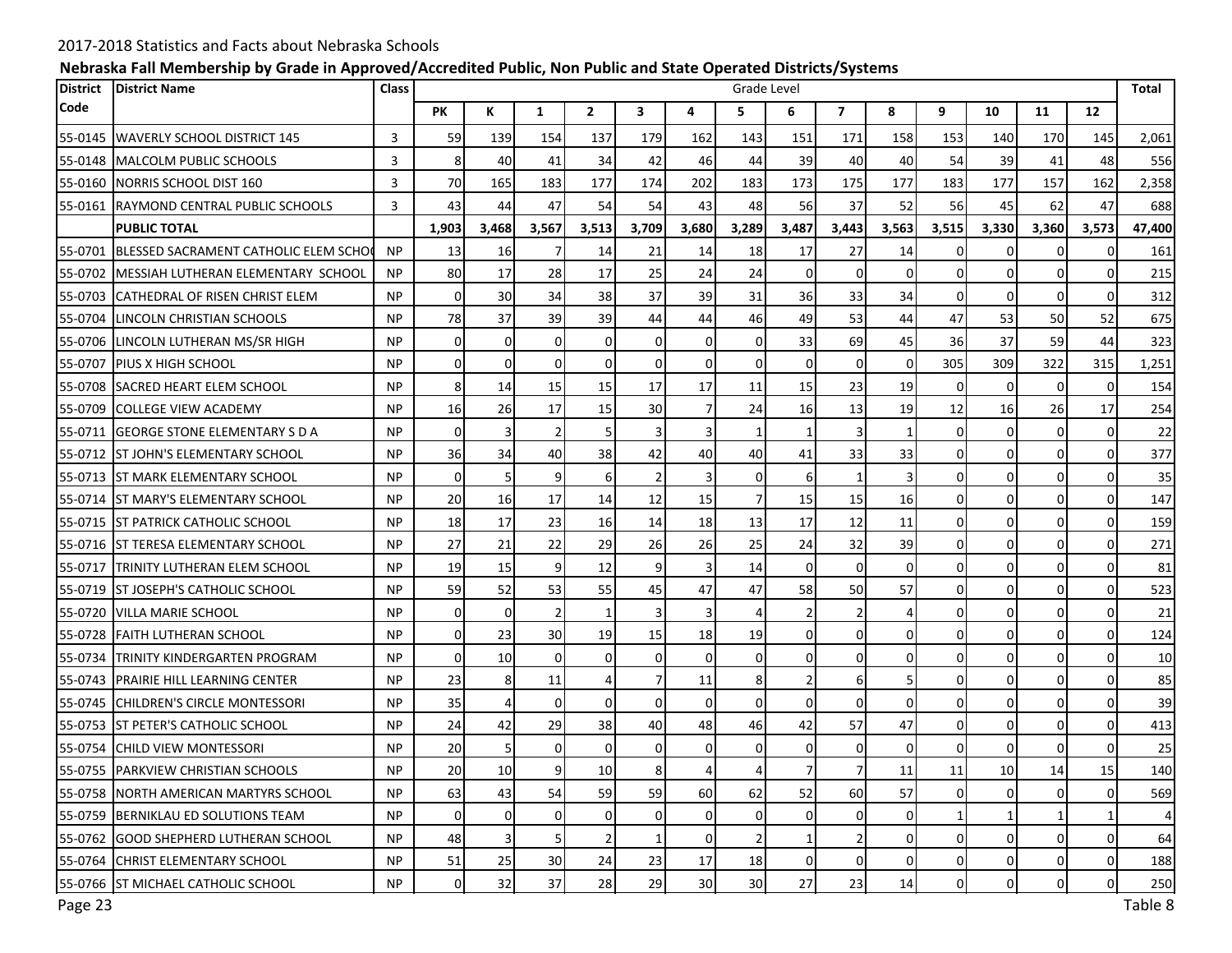| <b>District</b> | . .<br><b>District Name</b>            | <b>Class</b>   |           |                |                |                 |              |                |                | Grade Level    |                |                |                |             |              |                   | <b>Total</b> |
|-----------------|----------------------------------------|----------------|-----------|----------------|----------------|-----------------|--------------|----------------|----------------|----------------|----------------|----------------|----------------|-------------|--------------|-------------------|--------------|
| Code            |                                        |                | <b>PK</b> | ĸ              | $\mathbf{1}$   | $\overline{2}$  | 3            | 4              | 5              | 6              | $\overline{7}$ | 8              | 9              | 10          | 11           | $12 \overline{ }$ |              |
|                 | <b>NON PUBLIC TOTAL</b>                |                | 658       | 508            | 522            | 498             | 512          | 491            | 494            | 461            | 521            | 473            | 412            | 426         | 472          | 444               | 6,892        |
| 55-0605         | UNIVERSITY OF NEBRASKA HIGH SCHOOL     | <b>SO</b>      | 0         | 0              | 0              | $\Omega$        | 0            | 0              | $\Omega$       | $\overline{0}$ | 0              | $\Omega$       |                | 28          | 22           | 53                | 104          |
|                 | <b>STATE OPERATED TOTAL</b>            |                | 0         | $\mathbf{0}$   | $\mathbf{0}$   | 0               | $\mathbf{0}$ | $\mathbf{0}$   | $\mathbf{0}$   | ٥I             | 0              | $\mathbf{0}$   |                | 28          | 22           | 53                | 104          |
|                 | <b>LANCASTER COUNTY TOTAL</b>          |                | 2,561     | 3,976          | 4,089          | 4,011           | 4,221        | 4,171          | 3,783          | 3,948          | 3,964          | 4,036          | 3,928          | 3,784       | 3,854        | 4,070             | 54,396       |
|                 |                                        |                |           |                |                |                 |              |                |                |                |                |                |                |             |              |                   |              |
|                 | 56-0001 NORTH PLATTE PUBLIC SCHOOLS    | 3              | 206       | 304            | 280            | 331             | 319          | 325            | 322            | 298            | 306            | 303            | 284            | 300         | 330          | 309               | 4,217        |
|                 | 56-0006 BRADY PUBLIC SCHOOLS           | 2              |           | 16             | 8              | 9               | 15           | 10             | 14             | 7              | 16             | 14             | 17             | 20          | 13           | 14                | 173          |
| 56-0007         | MAXWELL PUBLIC SCHOOLS                 | 3              |           | 12             | 11             | 24              | 17           | 22             | 17             | 27             | 22             | 27             | 24             | 31          | 16           | 31                | 285          |
| 56-0037         | <b>HERSHEY PUBLIC SCHOOLS</b>          | 3              | 24        | 37             | 26             | 27              | 43           | 40             | 44             | 45             | 44             | 51             | 39             | 42          | 47           | 47                | 556          |
| 56-0055         | <b>SUTHERLAND PUBLIC SCHOOLS</b>       | 3              | 20        | 19             | 24             | 23              | 25           | 22             | 24             | 33             | 30             | 37             | 20             | 25          | 26           | 27                | 355          |
|                 | 56-0565 WALLACE PUBLIC SCH DIST 65 R   | $\overline{2}$ |           | 15             | 11             | 16              | 16           | 10             | <b>16</b>      | 17             | 14             | 21             | 13             | 13          | 16           | 18                | 198          |
|                 | <b>PUBLIC TOTAL</b>                    |                | 256       | 403            | 360            | 430             | 435          | 429            | 437            | 427            | 432            | 453            | 397            | 431         | 448          | 446               | 5,784        |
| 56-0701         | <b>OUR REDEEMER LUTHERAN ELEM SCH</b>  | <b>NP</b>      | 13        | 6              | 4              |                 | 5            | 6              |                | $\overline{7}$ | 8              | 6              | 0              | $\mathbf 0$ | $\Omega$     | $\Omega$          | 61           |
| 56-0702         | NORTH PLATTE CATHOLIC SCHOOLS          | <b>NP</b>      | 60        | 28             | 34             | 23              | 31           | 36             | 31             | 25             | 31             | 25             | 21             | 23          | 28           | 16                | 412          |
|                 | <b>NON PUBLIC TOTAL</b>                |                | 73        | 34             | 38             | 25              | 36           | 42             | 35             | 32             | 39             | 31             | 21             | 23          | 28           | 16                | 473          |
|                 | <b>LINCOLN COUNTY TOTAL</b>            |                | 329       | 437            | 398            | 455             | 471          | 471            | 472            | 459            | 471            | 484            | 418            | 454         | 476          | 462               | 6,257        |
|                 |                                        |                |           |                |                |                 |              |                |                |                |                |                |                |             |              |                   |              |
|                 | 57-0501 STAPLETON PUBLIC SCHOOLS       | 3              | 17        | 11             | 7              | 9               | 14           | 13             | 18             | 19             | 25             | 14             | 17             | 12          | 15           | 8                 | 199          |
|                 | <b>PUBLIC TOTAL</b>                    |                | 17        | 11             | 7              | 9               | 14           | 13             | 18             | 19             | 25             | 14             | 17             | 12          | 15           | 8                 | 199          |
|                 | <b>LOGAN COUNTY TOTAL</b>              |                | 17        | 11             | $\overline{7}$ | 9 <sub>l</sub>  | 14           | 13             | 18             | 19             | 25             | 14             | 17             | 12          | 15           | 8                 | 199          |
|                 |                                        |                |           |                |                |                 |              |                |                |                |                |                |                |             |              |                   |              |
|                 | 58-0025 LOUP COUNTY PUBLIC SCHOOLS     | 2              |           | 5              | 5              | $\overline{2}$  |              | 8              | 6              | 4              | 5              |                | 8              | 6           | 3            |                   | 69           |
|                 | <b>PUBLIC TOTAL</b>                    |                |           | 5              | 5              | $\overline{2}$  |              | 8              | 6 <sup>1</sup> | 4              | 5              |                | 8              | 6           | 3            |                   | 69           |
|                 | <b>LOUP COUNTY TOTAL</b>               |                |           | 5              | 5              | $\overline{2}$  | $\mathbf{1}$ | 8              | 6              | Δ              | 5              | 3              |                | 6           | 3            |                   | 69           |
|                 |                                        |                |           |                |                |                 |              |                |                |                |                |                |                |             |              |                   |              |
| 59-0001         | MADISON PUBLIC SCHOOLS                 | 3              | 49        | 25             | 29             | 35              | 34           | 38             | 24             | 38             | 32             | 36             | 44             | 39          | 42           | 48                | 513          |
| 59-0002         | NORFOLK PUBLIC SCHOOLS                 | 3              | 187       | 289            | 345            | 303             | 335          | 323            | 330            | 318            | 311            | 304            | 348            | 318         | 317          | 341               | 4,369        |
|                 | 59-0005 BATTLE CREEK PUBLIC SCHOOLS    | 3              | 22        | 32             | 32             | 33              | 21           | 22             | 28             | 19             | 39             | 39             | 38             | 40          | 32           | 41                | 438          |
|                 | 59-0013 NEWMAN GROVE PUBLIC SCHOOLS    | 3              | 22        | 23             | 16             | 13              | 17           | 13             | 12             | 15             | 11             | $\mathsf{q}$   | 51             | q           | $\mathbf{q}$ | 15                | 189          |
|                 | 59-0080 ELKHORN VALLEY SCHOOLS         | 3              | 46        | 29             | 34             | 30 <sup>l</sup> | 28           | 33             | 22             | 37             | 21             | 36             | 21             | 19          | 22           | 19                | 397          |
|                 | <b>PUBLIC TOTAL</b>                    |                | 326       | 398            | 456            | 414             | 435          | 429            | 416            | 427            | 414            | 424            | 456            | 425         | 422          | 464               | 5,906        |
|                 | 59-0702 ST LEONARD'S ELEMENTARY SCHOOL | <b>NP</b>      | 8         | $\overline{2}$ | 5 <sub>l</sub> | 3               | 5            | $\overline{2}$ | 3              | 4              | 0              | 0              | 0              | 0           | 0            | 0                 | 32           |
|                 | 59-0703 TRINITY LUTHERAN ELEM SCHOOL   | <b>NP</b>      | 7         | 6              | 5 <sup>1</sup> | 1               | 6            | 9              | -1             | 5              | 6              | $\overline{7}$ | $\overline{0}$ | 0           | 0            | 0                 | 53           |
|                 | 59-0704 NORFOLK CATHOLIC SCHOOLS       | <b>NP</b>      | 55        | 41             | 44             | 50              | 37           | 51             | 50             | 37             | 47             | 49             | 40             | 44          | 32           | 60                | 637          |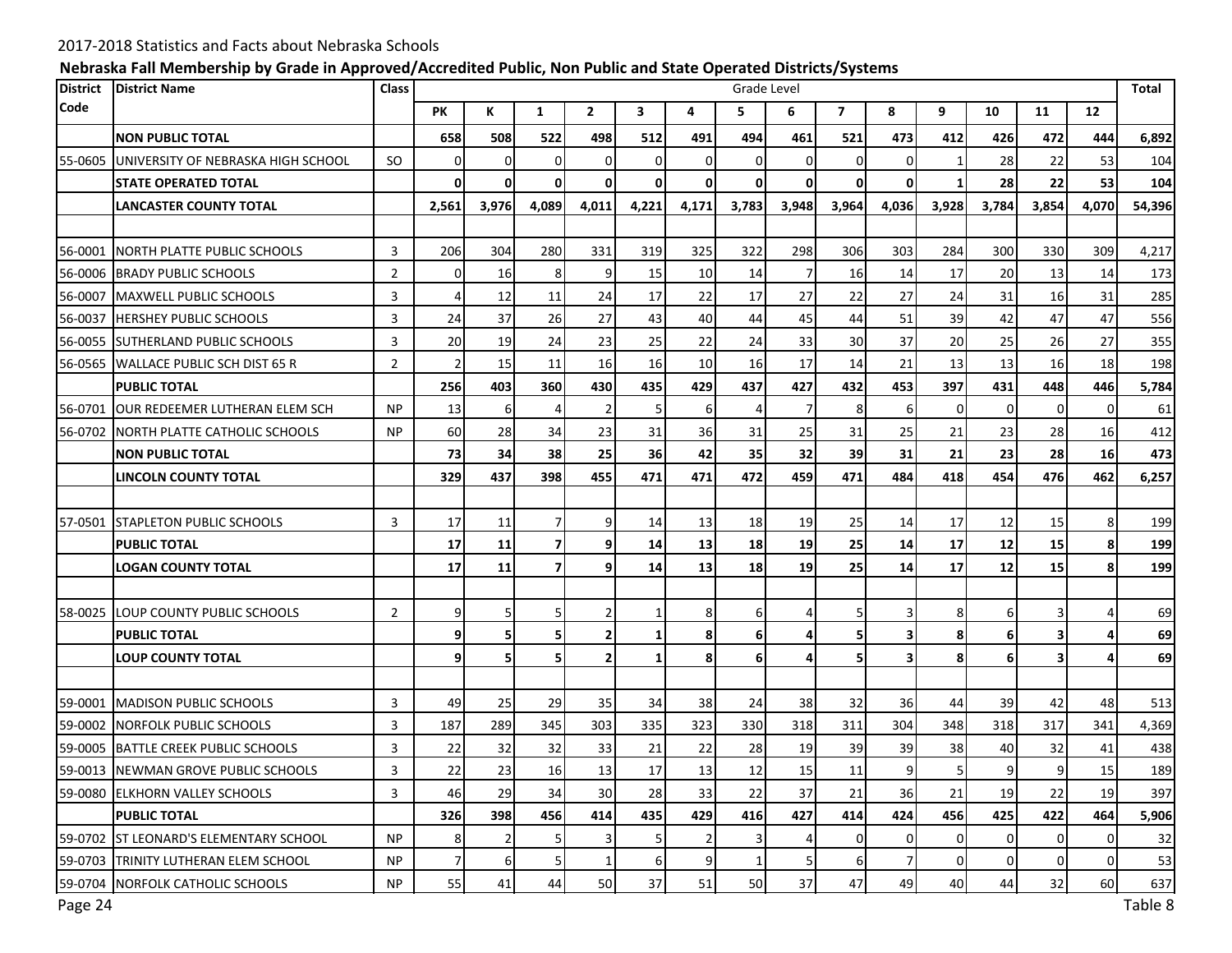| <b>District</b> | <b>District Name</b>                  | Class     |           |                |                |                |                |          |          | Grade Level    | $\cdot$ , $\cdot$ , $\cdot$ |          |                |          |     |          | <b>Total</b> |
|-----------------|---------------------------------------|-----------|-----------|----------------|----------------|----------------|----------------|----------|----------|----------------|-----------------------------|----------|----------------|----------|-----|----------|--------------|
| Code            |                                       |           | <b>PK</b> | K              | $\mathbf{1}$   | $\overline{2}$ | 3              | 4        | 5        | 6              | $\overline{7}$              | 8        | 9              | 10       | 11  | 12       |              |
|                 | 59-0706 CHRIST LUTHERAN ELEM SCHOOL   | <b>NP</b> | 51        | 28             | 31             | 34             | 33             | 33       | 24       | 26             | 21                          | 26       | 0              | 0        | 0   | O        | 307          |
| 59-0707         | <b>ST PAUL'S LUTHERAN ELEM SCHOOL</b> | <b>NP</b> | 38        | 11             | 11             | $\overline{9}$ | 11             | 8        | 10       | 6              | 12                          | $6 \mid$ | $\Omega$       | $\Omega$ | U   | $\Omega$ | 122          |
|                 | 59-0708 ST JOHN LUTHERAN ELEM SCHOOL  | <b>NP</b> | $\Omega$  | 16             | 21             | 13             | 16             | 16       | 19       | 11             | 14                          | 8        | $\overline{0}$ | 0        | 0   | $\Omega$ | 134          |
|                 | 59-0712 KEYSTONE CHRISTIAN ACADEMY    | <b>NP</b> | 8         | 4              |                |                | 2              | 4        | $\Omega$ | 5 <sub>l</sub> |                             |          | $\Omega$       | 0        | 0   | $\Omega$ | 37           |
|                 | 59-0714 LUTHERAN HIGH NORTHEAST       | <b>NP</b> | 0         | $\Omega$       | $\overline{0}$ | $\Omega$       | $\overline{0}$ | $\Omega$ | $\Omega$ | οI             | $\Omega$                    | $\Omega$ | 34             | 29       | 21  | 30       | 114          |
|                 | <b>NON PUBLIC TOTAL</b>               |           | 167       | 108            | 119            | 115            | 110            | 123      | 107      | 94             | 104                         | 99       | 74             | 73       | 53  | 90       | 1,436        |
|                 | <b>MADISON COUNTY TOTAL</b>           |           | 493       | 506            | 575            | 529            | 545            | 552      | 523      | 521            | 518                         | 523      | 530            | 498      | 475 | 554      | 7,342        |
|                 |                                       |           |           |                |                |                |                |          |          |                |                             |          |                |          |     |          |              |
|                 | 60-0090 MC PHERSON COUNTY SCHOOLS     | 3         | $\Omega$  | $\overline{2}$ | $\overline{2}$ |                | 9              | 8        |          | $\overline{2}$ | 8                           |          | 6              | 10       | 8   | 6        | 73           |
|                 | <b>PUBLIC TOTAL</b>                   |           | 0         | $\mathbf{2}$   | 2              | 4              | 9              | 8        | 51       | $\overline{2}$ | 8                           |          | 6 <sup>1</sup> | 10       | 8   | 6        | 73           |
|                 | <b>MCPHERSON COUNTY TOTAL</b>         |           | 0         | 2 <sup>1</sup> | $\overline{2}$ | $\overline{4}$ | 9 <sub>l</sub> | 8        | 51       | $\overline{2}$ | 8                           | 3        | 61             | 10       | 8   | 6        | 73           |
|                 | 61-0004 CENTRAL CITY PUBLIC SCHOOLS   | 3         | 54        | 45             | 53             | 54             | 49             | 59       | 46       | 48             | 57                          | 52       | 53             | 69       | 43  | 49       | 731          |
|                 | 61-0049 PALMER PUBLIC SCHOOLS         | 3         | 30        | 24             | 20             | 16             | 26             | 21       | 17       | 14             | 21                          | 24       | 33             | 25       | 23  | 18       | 312          |
|                 | <b>PUBLIC TOTAL</b>                   |           | 84        | 69             | 73             | 70             | 75             | 80       | 63       | 62             | 78                          | 76       | 86             | 94       | 66  | 67       | 1,043        |
| 61-0701         | NEBRASKA CHRISTIAN SCHOOLS            | <b>NP</b> | 8         | 4              | 6              | $6 \mid$       | 4              | 4        | $6 \mid$ | 13             | 19                          | 17       | 16             | 26       | 34  | 35       | 198          |
|                 | <b>NON PUBLIC TOTAL</b>               |           | 8         | 4              | 6              | 6              | Δ              | Δ        | 6        | 13             | 19                          | 17       | 16             | 26       | 34  | 35       | 198          |
|                 | <b>MERRICK COUNTY TOTAL</b>           |           | 92        | 73             | 79             | 76             | 79             | 84       | 69       | 75             | 97                          | 93       | 102            | 120      | 100 | 102      | 1,241        |
|                 |                                       |           |           |                |                |                |                |          |          |                |                             |          |                |          |     |          |              |
| 62-0021         | <b>BAYARD PUBLIC SCHOOLS</b>          | 3         | 24        | 27             | 33             | 21             | 26             | 24       | 33       | 26             | 33                          | 28       | 31             | 30       | 35  | 25       | 396          |
|                 | 62-0063 BRIDGEPORT PUBLIC SCHOOLS     | 3         | 11        | 34             | 34             | 35             | 42             | 36       | 24       | 36             | 34                          | 28       | 36             | 36       | 44  | 34       | 464          |
|                 | <b>PUBLIC TOTAL</b>                   |           | 35        | 61             | 67             | 56             | 68             | 60       | 57       | 62             | 67                          | 56       | 67             | 66       | 79  | 59       | 860          |
|                 | <b>MORRILL COUNTY TOTAL</b>           |           | 35        | 61             | 67             | 56             | 68             | 60       | 57       | 62             | 67                          | 56       | 67             | 66       | 79  | 59       | 860          |
|                 |                                       |           |           |                |                |                |                |          |          |                |                             |          |                |          |     |          |              |
|                 | 63-0001 FULLERTON PUBLIC SCHOOLS      | 3         |           | 23             | 21             | 27             | 18             | 24       | 24       | 21             | 28                          | 19       | 32             | 24       | 22  | 21       | 306          |
|                 | 63-0030 TWIN RIVER PUBLIC SCHOOLS     | 3         | 25        | 42             | 22             | 32             | 34             | 39       | 37       | 25             | 30                          | 36       | 36             | 27       | 39  | 23       | 447          |
|                 | <b>PUBLIC TOTAL</b>                   |           | 27        | 65             | 43             | 59             | 52             | 63       | 61       | 46             | 58                          | 55       | 68             | 51       | 61  | 44       | 753          |
|                 | <b>NANCE COUNTY TOTAL</b>             |           | 27        | 65             | 43             | 59             | 52             | 63       | 61       | 46             | 58                          | 55       | 68             | 51       | 61  | 44       | 753          |
|                 | 64-0023 JOHNSON-BROCK PUBLIC SCHOOLS  | 3         | 36        | 18             | 23             | 30             | 27             | 29       | 25       | 30             | 27                          | 17       | 20             | 23       | 19  | 18       | 342          |
|                 | 64-0029 AUBURN PUBLIC SCHOOLS         | 3         | 110       | 64             | 45             | 66             | 51             | 65       | 50       | 65             | 67                          | 60       | 55             | 67       | 60  | 67       | 892          |
|                 | <b>PUBLIC TOTAL</b>                   |           | 146       | 82             | 68             | 96             | 78             | 94       | 75       | 95             | 94                          | 77       | 75             | 90       | 79  | 85       | 1,234        |
|                 | <b>NEMAHA COUNTY TOTAL</b>            |           | 146       | 82             | 68             | 96             | 78             | 94       | 75       | 95             | 94                          | 77       | 75             | 90       | 79  | 85       | 1,234        |
|                 |                                       |           |           |                |                |                |                |          |          |                |                             |          |                |          |     |          |              |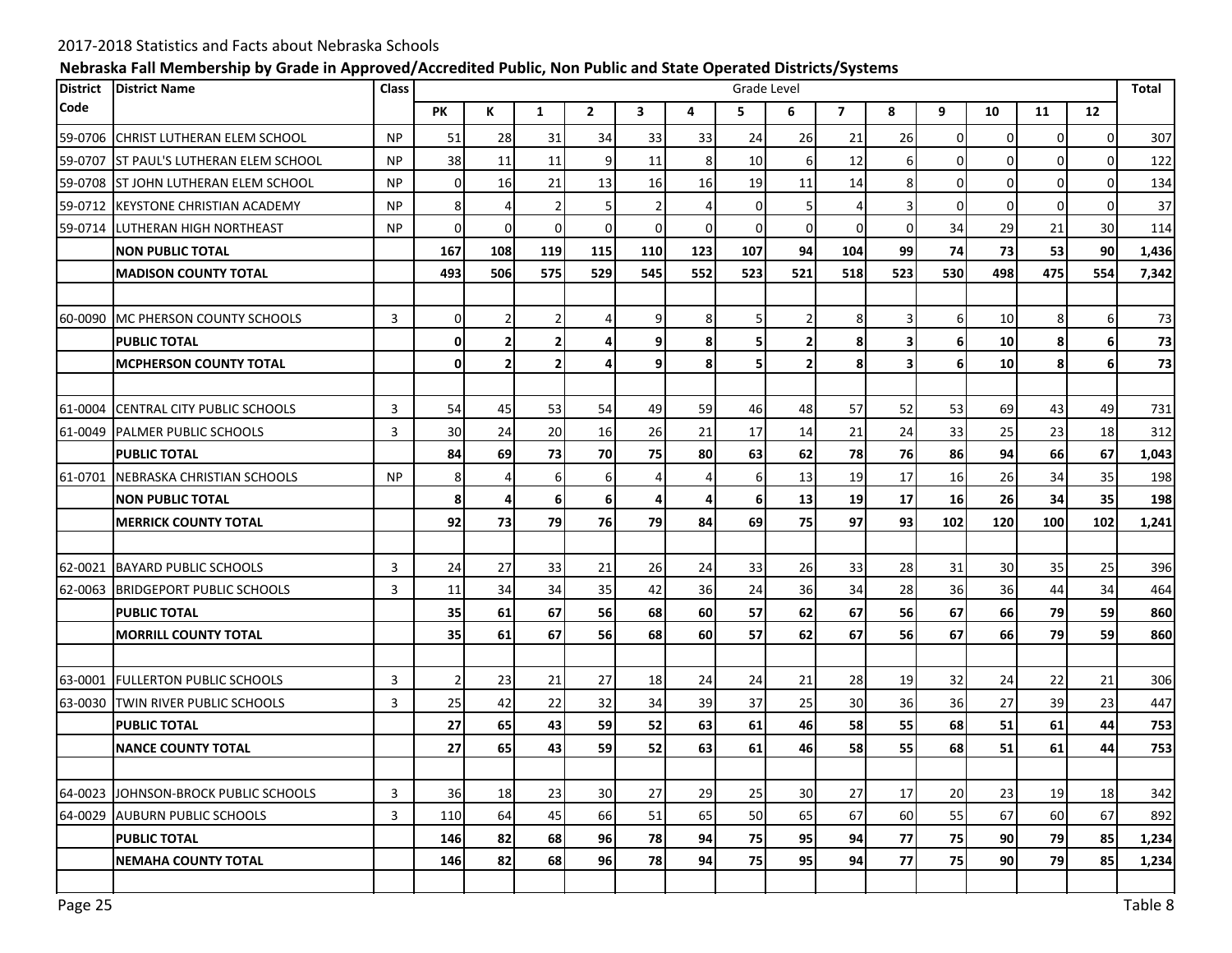| <b>District</b> | . .<br><b>District Name</b>          | <b>Class</b> |                |     |              |                |            |                |             | Grade Level    |                |     |              |             |              |                | <b>Total</b> |
|-----------------|--------------------------------------|--------------|----------------|-----|--------------|----------------|------------|----------------|-------------|----------------|----------------|-----|--------------|-------------|--------------|----------------|--------------|
| Code            |                                      |              | <b>PK</b>      | К   | $\mathbf{1}$ | $\overline{2}$ | 3          | 4              | 5           | 6              | $\overline{7}$ | 8   | 9            | 10          | 11           | 12             |              |
| 65-0011         | <b>SUPERIOR PUBLIC SCHOOLS</b>       | 3            | 28             | 21  | 28           | 26             | 22         | 35             | 30          | 30             | 36             | 36  | 28           | 39          | 28           | 34             | 421          |
| 65-2005         | ISOUTH CENTRAL NEBRASKA UNIFIED 5    | 3            | 80             | 42  | 37           | 45             | 43         | 47             | 45          | 45             | 49             | 47  | 47           | 48          | 46           | 60             | 681          |
|                 | <b>PUBLIC TOTAL</b>                  |              | 108            | 63  | 65           | 71             | 65         | 82             | 75          | 75             | 85             | 83  | 75           | 87          | 74           | 94             | 1,102        |
|                 | <b>NUCKOLLS COUNTY TOTAL</b>         |              | 108            | 63  | 65           | 71             | 65         | 82             | 75          | 75             | 85             | 83  | 75           | 87          | 74           | 94             | 1,102        |
|                 |                                      |              |                |     |              |                |            |                |             |                |                |     |              |             |              |                |              |
| 66-0027         | SYRACUSE-DUNBAR-AVOCA SCHOOLS        | 3            | 54             | 62  | 56           | 61             | 63         | 53             | 48          | 57             | 52             | 51  | 55           | 54          | 47           | 60             | 773          |
| 66-0111         | <b>INEBRASKA CITY PUBLIC SCHOOLS</b> | 3            | 98             | 104 | 94           | 119            | 103        | 93             | 105         | 101            | 117            | 95  | 100          | 102         | 115          | 119            | 1,465        |
| 66-0501         | <b>PALMYRA DISTRICT O R 1</b>        | 3            | 55             | 44  | 52           | 38             | 49         | 45             | 33          | 38             | 38             | 28  | 32           | 27          | 35           | 30             | 544          |
|                 | <b>PUBLIC TOTAL</b>                  |              | 207            | 210 | 202          | 218            | 215        | 191            | 186         | 196            | 207            | 174 | 187          | 183         | 197          | 209            | 2,782        |
| 66-0701         | NEBRASKA CITY LOURDES CENTRAL        | <b>NP</b>    | 0              | 20  | 24           | 21             | 22         | 21             | 33          | 22             | 25             | 36  | 30           | 30          | 17           | 27             | 328          |
|                 | <b>NON PUBLIC TOTAL</b>              |              | 0              | 20  | 24           | 21             | 22         | 21             | 33          | 22             | 25             | 36  | 30           | 30          | 17           | 27             | 328          |
|                 | <b>OTOE COUNTY TOTAL</b>             |              | 207            | 230 | 226          | 239            | 237        | 212            | 219         | 218            | 232            | 210 | 217          | 213         | 214          | 236            | 3,110        |
|                 |                                      |              |                |     |              |                |            |                |             |                |                |     |              |             |              |                |              |
| 67-0001         | PAWNEE CITY PUBLIC SCHOOLS           | 3            | 33             | 15  | 21           | 16             | 20         | 20             | 20          | 21             | 19             | 27  | 10           | 27          | 22           | 28             | 299          |
| 67-0069         | LEWISTON CONSOLIDATED SCHOOLS        | 3            | 35             | 13  | 6            | 15             | 18         | 13             | 8           | 10             | 11             | 13  | 14           | 14          | 11           | 12             | 193          |
|                 | <b>PUBLIC TOTAL</b>                  |              | 68             | 28  | 27           | 31             | 38         | 33             | 28          | 31             | 30             | 40  | 24           | 41          | 33           | 40             | 492          |
|                 | <b>PAWNEE COUNTY TOTAL</b>           |              | 68             | 28  | 27           | 31             | 38         | 33             | 28          | 31             | 30             | 40  | 24           | 41          | 33           | 40             | 492          |
|                 |                                      |              |                |     |              |                |            |                |             |                |                |     |              |             |              |                |              |
| 68-0020         | <b>PERKINS COUNTY SCHOOLS</b>        | 3            | 40             | 26  | 35           | 25             | 36         | 30             | 38          | 22             | 22             | 32  | 20           | 29          | 23           | 31             | 409          |
|                 | <b>PUBLIC TOTAL</b>                  |              | 40             | 26  | 35           | 25             | 36         | 30             | 38          | 22             | 22             | 32  | 20           | 29          | 23           | 31             | 409          |
|                 | PERKINS COUNTY TOTAL                 |              | 40             | 26  | 35           | 25             | 36         | 30             | 38          | 22             | 22             | 32  | 20           | 29          | 23           | 31             | 409          |
|                 |                                      |              |                |     |              |                |            |                |             |                |                |     |              |             |              |                |              |
|                 | 69-0044 HOLDREGE PUBLIC SCHOOLS      | 3            | 54             | 73  | 72           | 75             | 87         | 74             | 78          | 87             | 86             | 74  | 79           | 102         | 101          | 100            | 1,142        |
|                 | 69-0054 BERTRAND PUBLIC SCHOOLS      | 3            | 18             | 17  | 13           | 18             | 23         | 21             | 21          | 19             | 18             | 19  | 16           | 20          | 18           | 20             | 261          |
|                 | 69-0055 LOOMIS PUBLIC SCHOOLS        | 2            | 17             | 18  | 20           | 20             | 13         | 17             | 11          | 14             | 15             | 14  | 15           | 11          | 16           | 13             | 214          |
|                 | <b>PUBLIC TOTAL</b>                  |              | 89             | 108 | 105          | 113            | 123        | 112            | 110         | 120            | 119            | 107 | 110          | 133         | 135          | 133            | 1,617        |
|                 | 69-0705 ALL SAINTS CATHOLIC SCHOOL   | <b>NP</b>    | 29             | 6   | 8            | 6              | 7          | $\overline{4}$ | $\Omega$    | $\overline{0}$ | 0              | 0   | 0            | $\mathbf 0$ | $\Omega$     | $\overline{0}$ | 60           |
|                 | <b>NON PUBLIC TOTAL</b>              |              | 29             | 6   | 8            | 6              | 7          | 4              | $\mathbf 0$ | $\mathbf{0}$   | $\mathbf 0$    | 0   | $\mathbf{0}$ | 0           | $\mathbf{0}$ | 0              | 60           |
|                 | <b>PHELPS COUNTY TOTAL</b>           |              | 118            | 114 | 113          | 119            | <b>130</b> | 116            | 110         | <b>120</b>     | 119            | 107 | 110          | 133         | <b>135</b>   | 133            | 1,677        |
|                 |                                      |              |                |     |              |                |            |                |             |                |                |     |              |             |              |                |              |
|                 | 70-0002 PIERCE PUBLIC SCHOOLS        | 3            | 40             | 52  | 24           | 47             | 44         | 46             | 48          | 41             | 48             | 51  | 58           | 46          | 55           | 53             | 653          |
|                 | 70-0005 PLAINVIEW PUBLIC SCHOOLS     | 3            | 23             | 25  | 22           | 20             | 30         | 19             | 23          | 23             | 24             | 25  | 19           | 22          | 17           | 27             | 319          |
|                 | 70-0542 OSMOND COMMUNITY SCHOOLS     | 3            | $\overline{2}$ | 11  | 8            | 10             | 12         | 10             | 12          | 15             | 19             | 15  | 18           | 18          | 17           | 25             | 192          |
|                 | <b>PUBLIC TOTAL</b>                  |              | 65             | 88  | 54           | 77             | 86         | 75             | 83          | 79             | 91             | 91  | 95           | 86          | 89           | 105            | 1,164        |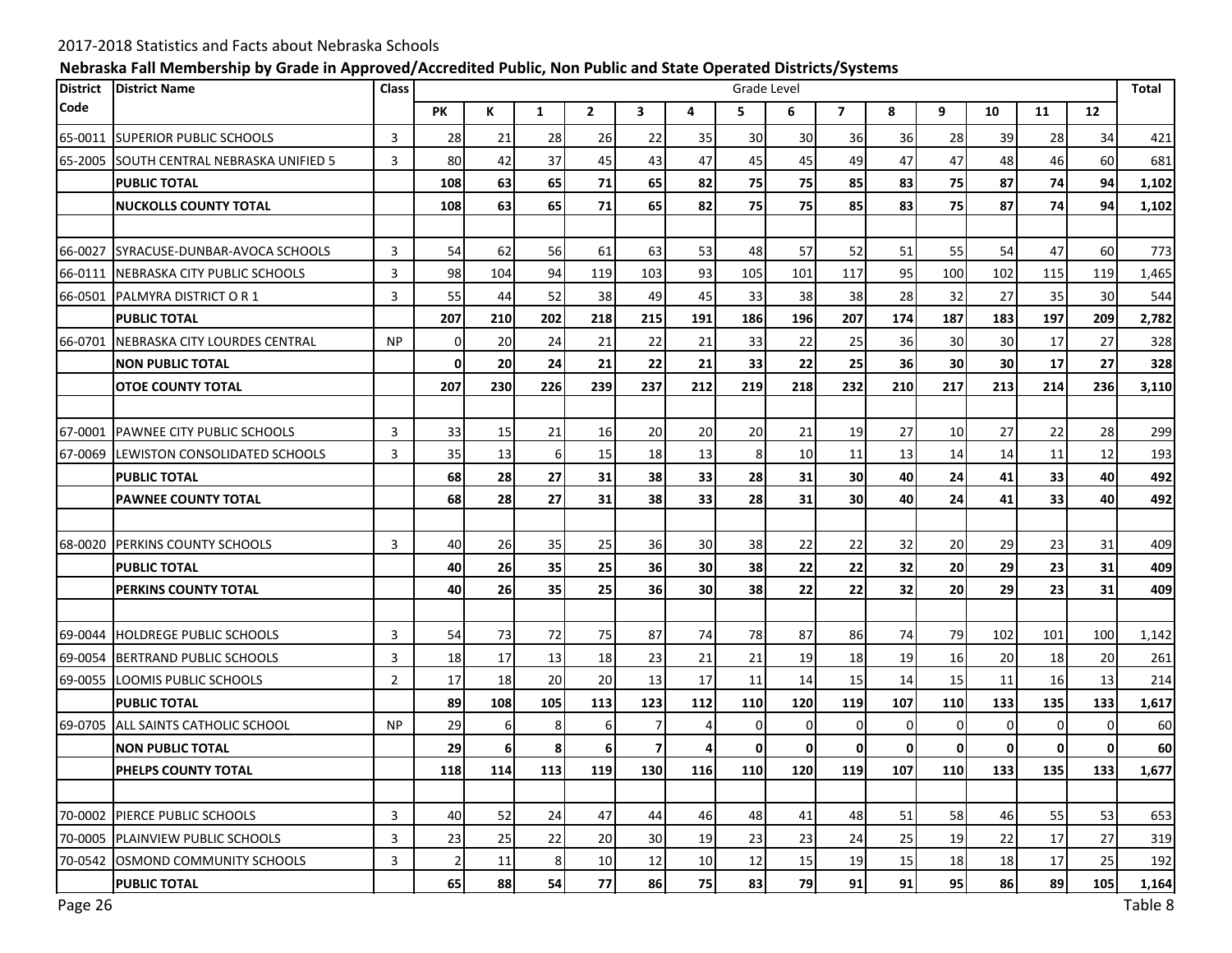| <b>District</b> | <b>District Name</b>                       | <b>Class</b> |           |                |                |                |                |                         |          | Grade Level  |                |                |          |                |              |                | <b>Total</b> |
|-----------------|--------------------------------------------|--------------|-----------|----------------|----------------|----------------|----------------|-------------------------|----------|--------------|----------------|----------------|----------|----------------|--------------|----------------|--------------|
| Code            |                                            |              | <b>PK</b> | К              | $\mathbf{1}$   | $\overline{2}$ | 3              | 4                       | 5        | 6            | $\overline{7}$ | 8              | 9        | 10             | 11           | 12             |              |
| 70-0701         | ZION LUTHERAN ELEMENTARY SCH               | <b>NP</b>    | 26        | 10             | $\overline{4}$ | 12             | 7              | 10                      | 8        | 13           | 10             |                | 0        | 0              | $\Omega$     | $\Omega$       | 101          |
| 70-0702         | <b>IZION LUTHERAN ELEMENTARY SCH</b>       | <b>NP</b>    |           |                | 6              | $\overline{3}$ | 9              |                         |          |              | $\overline{0}$ | 0              | $\Omega$ | $\Omega$       | $\Omega$     | $\Omega$       | 32           |
| 70-0703         | IMMANUEL LUTHERAN ELEM SCH                 | <b>NP</b>    | 9         | $\overline{2}$ | 1              | $\overline{2}$ | 1              | $\overline{2}$          |          |              | 1              |                | $\Omega$ | 0              | 0            | $\overline{0}$ | 22           |
|                 | 70-0705 ST MARY ELEMENTARY SCHOOL          | <b>NP</b>    | 15        | 5              | 6              | $\overline{3}$ | 8              | $\overline{2}$          | 5        | $6 \mid$     | $\overline{2}$ | 3              | 0        | 0              | $\Omega$     | $\overline{0}$ | 55           |
|                 | <b>NON PUBLIC TOTAL</b>                    |              | 54        | 20             | 17             | 20             | 25             | 18                      | 15       | 22           | 13             | 6              | 0        | 0              | $\mathbf{0}$ | 0              | 210          |
|                 | PIERCE COUNTY TOTAL                        |              | 119       | 108            | 71             | 97             | 111            | 93                      | 98       | 101          | 104            | 97             | 95       | 86             | 89           | 105            | 1,374        |
|                 |                                            |              |           |                |                |                |                |                         |          |              |                |                |          |                |              |                |              |
| 71-0001         | COLUMBUS PUBLIC SCHOOLS                    | 3            | 213       | 279            | 228            | 311            | 260            | 297                     | 284      | 279          | 258            | 289            | 332      | 306            | 284          | 308            | 3,928        |
| 71-0005         | LAKEVIEW COMMUNITY SCHOOLS                 | 3            | 9         | 50             | 55             | 63             | 64             | 67                      | 55       | 61           | 63             | 70             | 71       | 71             | 92           | 72             | 863          |
| 71-0067         | <b>HUMPHREY PUBLIC SCHOOLS</b>             | 3            | 37        | 27             | 17             | 16             | 15             | 22                      | 19       | 24           | 18             | 20             | 15       | 19             | 17           | 15             | 281          |
|                 | <b>PUBLIC TOTAL</b>                        |              | 259       | 356            | 300            | 390            | 339            | 386                     | 358      | 364          | 339            | 379            | 418      | 396            | 393          | 395            | 5,072        |
| 71-0701         | <b>IMMANUEL LUTHERAN ELEM SCHOOL</b>       | <b>NP</b>    | 0         | 15             | 21             | 21             | 22             | 17                      | 14       | 22           | 19             | 22             | O        | 0              | $\Omega$     | $\Omega$       | 173          |
|                 | 71-0702 ST ANTHONY ELEMENTARY SCHOOL       | <b>NP</b>    | 25        | 14             | 17             | 19             | 12             | 18                      | 13       | 14           | 0              | $\overline{0}$ | 0        | $\Omega$       | $\Omega$     | $\Omega$       | 132          |
| 71-0703         | <b>ST BONAVENTURE ELEM SCHOOL</b>          | <b>NP</b>    | $\Omega$  | 20             | 30             | 20             | 20             | 33                      | 24       | 21           | 0              | $\Omega$       | $\Omega$ | 0              | $\Omega$     | $\Omega$       | 168          |
|                 | 71-0704 ST ISIDORE ELEMENTARY SCHOOL       | <b>NP</b>    | 59        | 29             | 25             | 26             | 28             | 27                      | 33       | 22           | 0              | 0              | $\Omega$ | 0              | $\Omega$     | $\Omega$       | 249          |
|                 | 71-0705 SCOTUS CENTRAL CATHOLIC            | <b>NP</b>    | $\Omega$  | $\Omega$       | $\mathbf 0$    | $\overline{0}$ | $\overline{0}$ | 0                       | $\Omega$ | 0l           | 70             | 64             | 58       | 47             | 61           | 64             | 364          |
|                 | 71-0706 HOLY FAMILY SCHOOLS                | <b>NP</b>    | 0         | 0              | 8              | 14             | 11             | 6                       | 11       | $\mathbf{1}$ | $\overline{7}$ | 9              |          | 5              | 6            | 6              | 91           |
|                 | 71-0708 ST FRANCIS SCHOOLS                 | <b>NP</b>    | 0         | 20             | 12             | 17             | 12             | 19                      | 10       | 16           | 15             | 12             | 14       | 20             | 12           | 17             | 196          |
| 71-0710         | <b>ST JOHN LUTHERAN ELEM SCHOOL</b>        | <b>NP</b>    | 8         | 7              | 2              | 8              | 2              | 1                       | 2        |              | 3              | 1              | 0        | 0              | $\Omega$     | $\overline{0}$ | 39           |
| 71-0711         | CHRIST LUTHERAN ELEMENTARY SCH             | <b>NP</b>    | $\Omega$  | 5              | 5              | $\overline{3}$ | 2              | 1                       | 4        |              | $\overline{2}$ | 3              | $\Omega$ | 0              | $\Omega$     | $\overline{0}$ | 27           |
| 71-0712         | <b>COLUMBUS CHRISTIAN SCHOOL</b>           | <b>NP</b>    | 20        | 5              | 8              | $\overline{2}$ | 4              | 3                       | 6        | 4            | $\overline{4}$ | 3              | $\Omega$ | $\overline{0}$ | $\Omega$     | $\Omega$       | 59           |
|                 | <b>NON PUBLIC TOTAL</b>                    |              | 112       | 115            | 128            | 130            | 113            | 125                     | 117      | 107          | 120            | 114            | 79       | 72             | 79           | 87             | 1,498        |
|                 | PLATTE COUNTY TOTAL                        |              | 371       | 471            | 428            | 520            | 452            | 511                     | 475      | 471          | 459            | 493            | 497      | 468            | 472          | 482            | 6,570        |
|                 |                                            |              |           |                |                |                |                |                         |          |              |                |                |          |                |              |                |              |
| 72-0015         | <b>CROSS COUNTY COMMUNITY SCHOOLS</b>      | 3            | 29        | 23             | 19             | 27             | 25             | 21                      | 35       | 29           | 21             | 30             | 30       | 26             | 27           | 31             | 373          |
| 72-0019         | OSCEOLA PUBLIC SCHOOLS                     | 3            | 26        | 11             | 17             | 16             | 23             | 15                      | 17       | 19           | 18             | 17             | 18       | 12             | 16           | 24             | 249          |
| 72-0032         | <b>SHELBY - RISING CITY PUBLIC SCHOOLS</b> | 3            | 39        | 27             | 22             | 19             | 32             | 31                      | 20       | 26           | 23             | 25             | 34       | 32             | 33           | 30             | 393          |
|                 | 72-0075 HIGH PLAINS COMMUNITY SCHOOLS      | 3            | 21        | 9              | 16             | 8              | 22             | 14                      | 21       | 14           | 13             | 17             | 16       | 16             | 17           | 21             | 225          |
|                 | <b>PUBLIC TOTAL</b>                        |              | 115       | 70             | 74             | 70             | 102            | 81                      | 93       | 88           | 75             | 89             | 98       | 86             | 93           | 106            | 1,240        |
|                 | 72-0701 POLK COUNTY CHRISTIAN SCHOOL       | <b>NP</b>    | 0         | 1              | $\mathbf{1}$   | $\overline{2}$ | 2              | $\overline{2}$          |          | 4            | 5              | 1              | 0        | 0              | 0            | $\overline{0}$ | 19           |
|                 | <b>NON PUBLIC TOTAL</b>                    |              | 0         | 1              | 1              | $\overline{2}$ | $\overline{2}$ | $\overline{\mathbf{2}}$ |          | 4            | 5              | 1              | 0        | $\mathbf 0$    | $\mathbf{0}$ | 0              | 19           |
|                 | POLK COUNTY TOTAL                          |              | 115       | 71             | 75             | 72             | 104            | 83                      | 94       | 92           | 80             | 90             | 98       | 86             | 93           | 106            | 1,259        |
|                 |                                            |              |           |                |                |                |                |                         |          |              |                |                |          |                |              |                |              |
|                 | 73-0017 MC COOK PUBLIC SCHOOLS             | 3            | 40        | 91             | 107            | 97             | 88             | 116                     | 88       | 98           | 110            | 113            | 128      | 107            | 109          | 132            | 1,424        |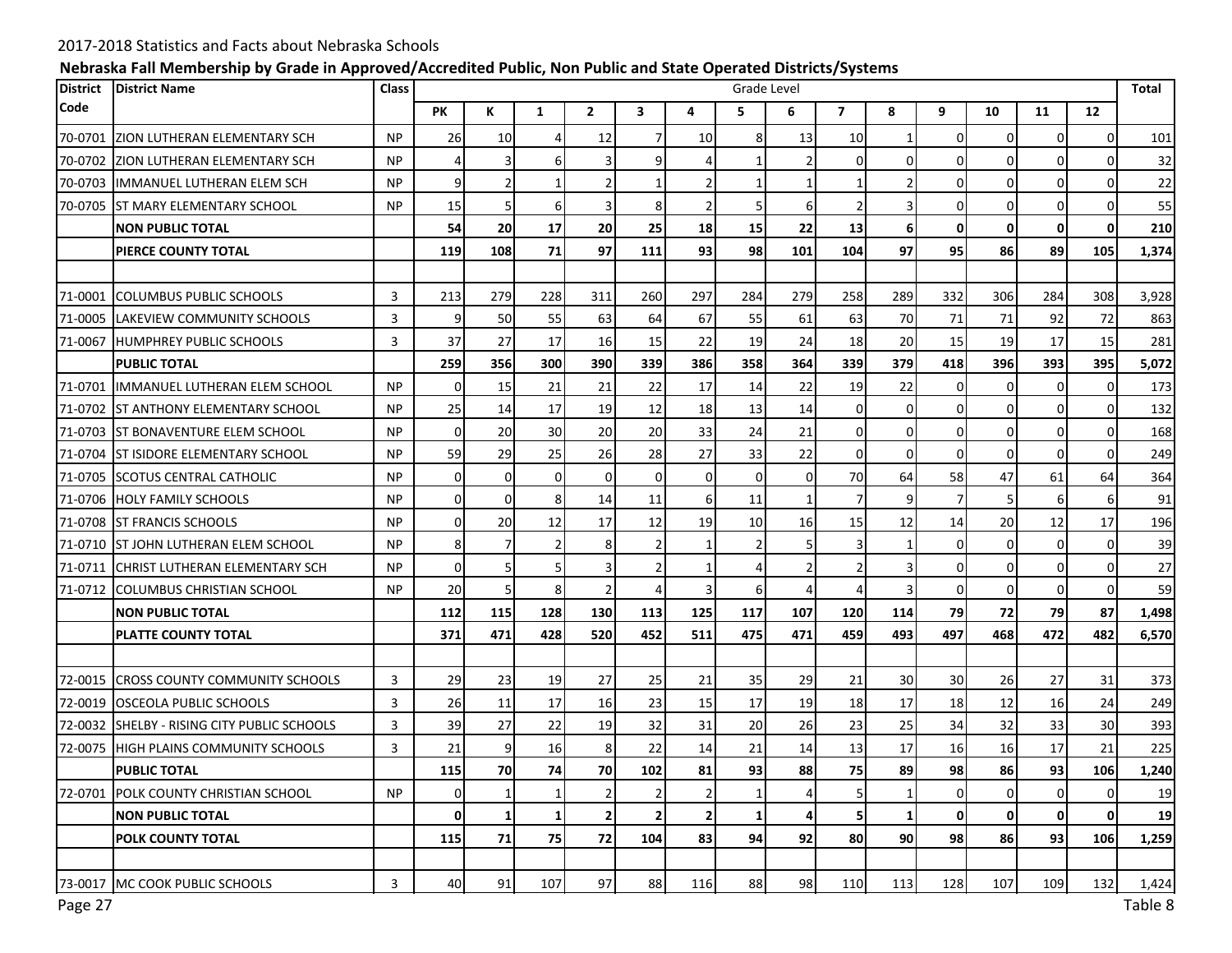| <b>District</b> | . .<br><b>District Name</b>                   | <b>Class</b> |           |       |              |                |              |       |                | Grade Level    |                |                 |                |                |                |                | <b>Total</b>   |
|-----------------|-----------------------------------------------|--------------|-----------|-------|--------------|----------------|--------------|-------|----------------|----------------|----------------|-----------------|----------------|----------------|----------------|----------------|----------------|
| Code            |                                               |              | <b>PK</b> | К     | $\mathbf{1}$ | $\overline{2}$ | 3            | 4     | 5              | 6              | $\overline{7}$ | 8               | 9              | 10             | 11             | 12             |                |
| 73-0179         | SOUTHWEST PUBLIC SCHOOLS                      | 3            | 31        | 19    | 18           | 16             | 15           | 18    | 18             | 24             | 30             | 16              | 17             | 22             | 38             | 28             | 310            |
|                 | <b>PUBLIC TOTAL</b>                           |              | 71        | 110   | 125          | 113            | 103          | 134   | 106            | 122            | 140            | 129             | 145            | 129            | 147            | 160            | 1,734          |
| 73-0701         | <b>ST PATRICK'S ELEMENTARY SCHOOL</b>         | <b>NP</b>    | 15        | 11    | 13           | 17             | 18           | 13    | 15             | 8              | 16             | 17              | 0              | $\Omega$       | $\Omega$       | $\Omega$       | 143            |
|                 | <b>NON PUBLIC TOTAL</b>                       |              | 15        | 11    | 13           | 17             | 18           | 13    | 15             | 8              | 16             | 17              | 0              | 0              | $\Omega$       | $\Omega$       | 143            |
|                 | <b>RED WILLOW COUNTY TOTAL</b>                |              | 86        | 121   | 138          | 130            | 121          | 147   | 121            | 130            | 156            | 146             | 145            | 129            | 147            | 160            | 1,877          |
|                 |                                               |              |           |       |              |                |              |       |                |                |                |                 |                |                |                |                |                |
|                 | 74-0056 FALLS CITY PUBLIC SCHOOLS             | 3            | 166       | 57    | 61           | 54             | 53           | 68    | 55             | 55             | 61             | 61              | 64             | 64             | 54             | 63             | 936            |
| 74-0070         | <b>HUMBOLDT TABLE ROCK STEINAUER</b>          | 3            | 56        | 26    | 19           | 27             | 26           | 23    | 17             | 21             | 19             | 32              | 31             | 24             | 21             | 22             | 364            |
|                 | <b>PUBLIC TOTAL</b>                           |              | 222       | 83    | 80           | 81             | 79           | 91    | 72             | 76             | 80             | 93              | 95             | 88             | 75             | 85             | 1,300          |
| 74-0702         | <b>SACRED HEART SCHOOLS</b>                   | <b>NP</b>    | 29        | 17    | 22           | 12             | 14           | 10    | 19             | 9              | 19             | 23              | 8              | 18             | 12             | 18             | 230            |
|                 | <b>NON PUBLIC TOTAL</b>                       |              | 29        | 17    | 22           | 12             | 14           | 10    | 19             | 9 <sub>l</sub> | 19             | 23              | 8              | 18             | 12             | 18             | 230            |
|                 | RICHARDSON COUNTY TOTAL                       |              | 251       | 100   | 102          | 93             | 93           | 101   | 91             | 85             | 99             | 116             | 103            | 106            | 87             | 103            | 1,530          |
|                 |                                               |              |           |       |              |                |              |       |                |                |                |                 |                |                |                |                |                |
| 75-0100         | ROCK COUNTY PUBLIC SCHOOLS                    | 3            | 18        | 15    | 16           | 18             | 16           | 15    | 17             | 18             | 20             | 30              | 20             | 16             | 13             | 20             | 252            |
|                 | <b>PUBLIC TOTAL</b>                           |              | 18        | 15    | 16           | 18             | 16           | 15    | 17             | 18             | 20             | 30              | 20             | 16             | 13             | <b>20</b>      | 252            |
|                 | <b>ROCK COUNTY TOTAL</b>                      |              | 18        | 15    | 16           | 18             | 16           | 15    | 17             | 18             | 20             | 30 <sub>1</sub> | 20             | 16             | 13             | 20             | 252            |
|                 |                                               |              |           |       |              |                |              |       |                |                |                |                 |                |                |                |                |                |
| 76-0002         | <b>CRETE PUBLIC SCHOOLS</b>                   | 3            | 218       | 138   | 130          | 147            | 149          | 134   | 111            | 162            | 146            | 135             | 146            | 152            | 147            | 130            | 2,045          |
| 76-0044         | DORCHESTER PUBLIC SCHOOL                      | 3            | 30        | 16    | 12           | 16             | 12           | 6     | 17             | 16             | 7              | 16              | 15             | 13             | 13             | 12             | 201            |
| 76-0068         | <b>FRIEND PUBLIC SCHOOLS</b>                  | 3            | 29        | 21    | 13           | 19             | 20           | 14    | 16             | 18             | 17             | 12              | 17             | 17             | 17             | 30             | 260            |
| 76-0082         | <b>WILBER-CLATONIA PUBLIC SCHOOLS</b>         | 3            | 31        | 49    | 46           | 44             | 46           | 47    | 43             | 49             | 35             | 41              | 44             | 41             | 44             | 40             | 600            |
|                 | <b>PUBLIC TOTAL</b>                           |              | 308       | 224   | 201          | 226            | 227          | 201   | 187            | 245            | 205            | 204             | 222            | 223            | 221            | 212            | 3,106          |
| 76-0701         | <b>ST JAMES ELEMENTARY SCHOOL</b>             | <b>NP</b>    | 13        | 8     | 9            | 13             | 9            | 10    | 15             | 12             | 0              | 0               | 0              | 0              | $\Omega$       | $\overline{0}$ | 89             |
|                 | 76-0703 ZION LUTHERAN ELEMENTARY SCH          | <b>NP</b>    | 0         | -1    | 1            | 1              | $\mathbf{1}$ | 0     | $\overline{0}$ | 0              | 0              | 0               |                | $\mathbf 0$    | $\overline{0}$ | $\overline{0}$ | $\overline{4}$ |
|                 | <b>NON PUBLIC TOTAL</b>                       |              | 13        | 9     | 10           | 14             | 10           | 10    | 15             | 12             | $\mathbf 0$    | $\mathbf{0}$    | 0              | $\mathbf{0}$   | $\mathbf{0}$   | 0              | 93             |
|                 | <b>SALINE COUNTY TOTAL</b>                    |              | 321       | 233   | 211          | 240            | 237          | 211   | 202            | 257            | 205            | 204             | 222            | 223            | 221            | 212            | 3,199          |
|                 |                                               |              |           |       |              |                |              |       |                |                |                |                 |                |                |                |                |                |
|                 | 77-0001 BELLEVUE PUBLIC SCHOOLS               | 3            | 470       | 684   | 673          | 675            | 687          | 687   | 685            | 661            | 679            | 766             | 751            | 767            | 785            | 831            | 9,801          |
|                 | 77-0027 PAPILLION LA VISTA COMMUNITY SCHOOLS  | 3            | 411       | 863   | 826          | 890            | 898          | 909   | 825            | 914            | 919            | 901             | 916            | 962            | 834            | 950            | 12,018         |
|                 | 77-0037 GRETNA PUBLIC SCHOOLS                 | 3            | 205       | 421   | 429          | 436            | 403          | 429   | 394            | 378            | 380            | 357             | 351            | 322            | 299            | 286            | 5,090          |
|                 | 77-0046 SPRINGFIELD PLATTEVIEW COMMUNITY SCHO | 3            | 58        | 66    | 73           | 73             | 66           | 74    | 83             | 83             | 99             | 100             | 96             | 103            | 91             | 103            | 1,168          |
|                 | <b>PUBLIC TOTAL</b>                           |              | 1,144     | 2,034 | 2,001        | 2,074          | 2,054        | 2,099 | 1,987          | 2,036          | 2,077          | 2,124           | 2,114          | 2,154          | 2,009          | 2,170          | 28,077         |
| 77-0701         | <b>ST MARY ELEMENTARY SCHOOL</b>              | <b>NP</b>    | 21        | 21    | 19           | 21             | 21           | 20    | 13             | 21             | 23             | 23              | $\mathbf 0$    | 0              | 0              | $\overline{0}$ | 203            |
|                 | 77-0702 ST BERNADETTE ELEMENTARY SCH          | <b>NP</b>    | 43        | 31    | 33           | 36             | 25           | 26    | 25             | 22             | 29             | 40              | $\overline{0}$ | $\overline{0}$ | $\mathbf 0$    | $\overline{0}$ | 310            |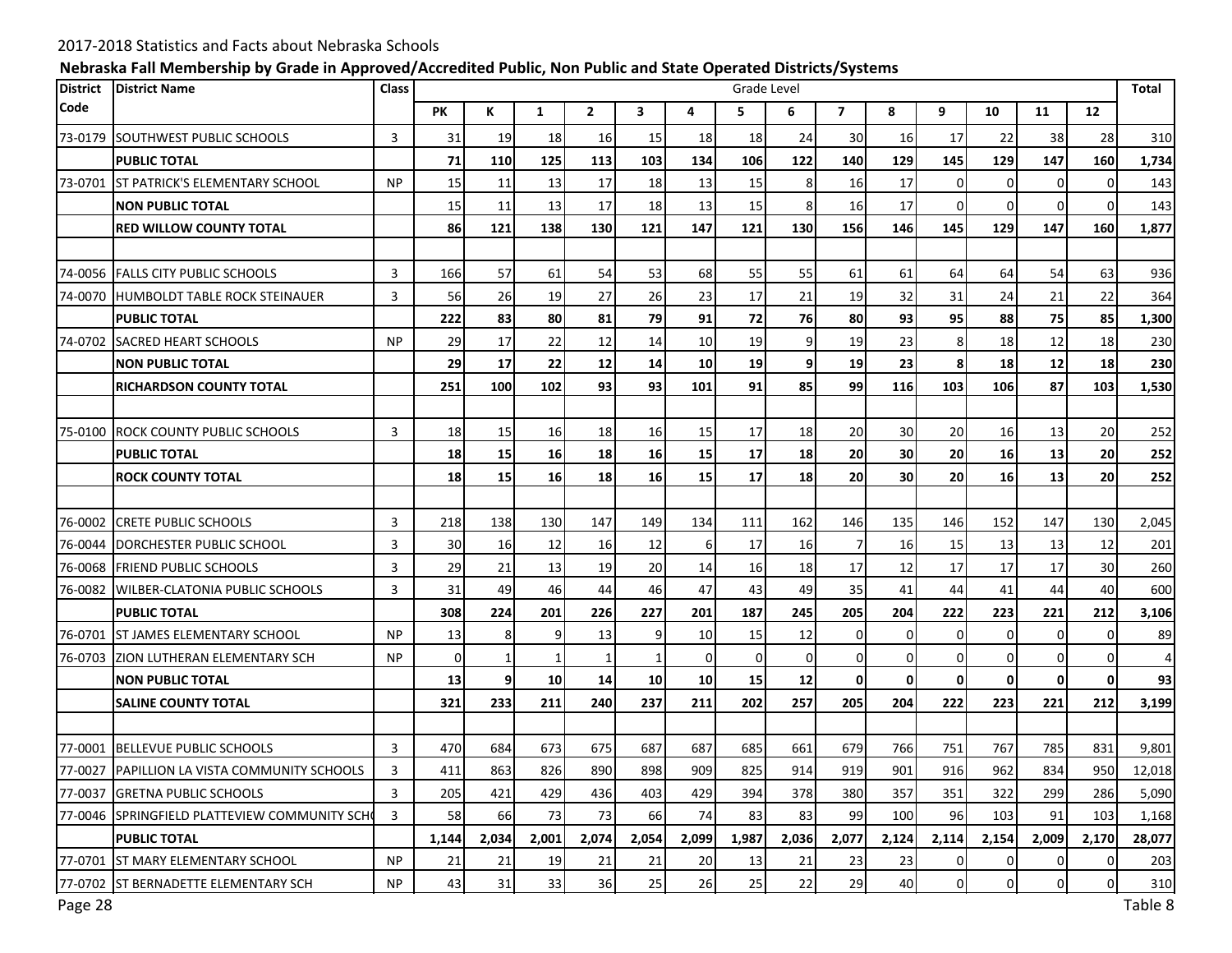| <b>District</b> | <b>District Name</b>                        | <b>Class</b> |           |                |                |                |                |              |          | Grade Level    |                |                |                |                |                |                | <b>Total</b> |
|-----------------|---------------------------------------------|--------------|-----------|----------------|----------------|----------------|----------------|--------------|----------|----------------|----------------|----------------|----------------|----------------|----------------|----------------|--------------|
| Code            |                                             |              | <b>PK</b> | ĸ              | 1              | $\overline{2}$ | 3              | 4            | 5        | 6              | $\overline{7}$ | 8              | 9              | 10             | 11             | 12             |              |
| 77-0703         | DANIEL J GROSS CATHOLIC HIGH                | <b>NP</b>    | n         | $\Omega$       | $\mathbf 0$    | $\Omega$       | $\Omega$       | 0            | $\Omega$ | 0              | 0              | 0              | 101            | 98             | 113            | 87             | 399          |
| 77-0705         | <b>ST COLUMBKILLE ELEMENTARY SCH</b>        | <b>NP</b>    | $\Omega$  | 60             | 61             | 51             | 56             | 54           | 51       | 59             | 58             | 61             | $\Omega$       | $\Omega$       | $\Omega$       | $\Omega$       | 511          |
|                 | 77-0706 ST MATTHEW THE EVANGELIST SCH       | <b>NP</b>    | $\Omega$  | 20             | 17             | 23             | 16             | 11           | 9        | 13             | 8              | 11             | 0              | $\Omega$       | 0              | $\Omega$       | 128          |
|                 | 77-0713 CORNERSTONE CHRISTIAN SCHOOLS       | <b>NP</b>    | $\Omega$  | 33             | 30             | 36             | 27             | 32           | 30       | 24             | 26             | 34             | 29             | 12             | 16             | $\overline{9}$ | 338          |
| 77-0720         | <b>PRIMROSE SCH OF LA VISTA-PRIVATE KDG</b> | <b>NP</b>    | 0         | 10             | $\mathbf 0$    | $\overline{0}$ | $\mathbf 0$    | 0            | $\Omega$ | $\overline{0}$ | $\mathbf 0$    | 0              | 0              | $\Omega$       | $\overline{0}$ | $\Omega$       | 10           |
|                 | 77-0721 INGL ACADEMY                        | <b>NP</b>    | 0         | 0              | $\mathbf 0$    | $\Omega$       | $\mathbf 0$    | 0            | $\Omega$ | $\Omega$       | $\Omega$       | 0              | 12             | $\mathbf 0$    | $\Omega$       | $\Omega$       | 12           |
|                 | <b>NON PUBLIC TOTAL</b>                     |              | 64        | 175            | 160            | 167            | 145            | 143          | 128      | 139            | 144            | 169            | 142            | 110            | 129            | 96             | 1,911        |
|                 | <b>SARPY COUNTY TOTAL</b>                   |              | 1,208     | 2,209          | 2,161          | 2,241          | 2,199          | 2,242        | 2,115    | 2,175          | 2,221          | 2,293          | 2,256          | 2,264          | 2,138          | 2,266          | 29,988       |
|                 |                                             |              |           |                |                |                |                |              |          |                |                |                |                |                |                |                |              |
| 78-0001         | IASHLAND-GREENWOOD PUBLIC SCHS              | 3            | 45        | 62             | 65             | 81             | 60             | 68           | 62       | 65             | 71             | 73             | 76             | 67             | 54             | <b>60</b>      | 909          |
| 78-0009         | <b>YUTAN PUBLIC SCHOOLS</b>                 | 3            | 33        | 33             | 30             | 37             | 25             | 29           | 27       | 43             | 30             | 38             | 29             | 37             | 31             | 44             | 466          |
| 78-0039         | <b>WAHOO PUBLIC SCHOOLS</b>                 | 3            | 48        | 83             | 69             | 75             | 67             | 80           | 80       | 73             | 90             | 90             | 71             | 80             | 75             | 85             | 1,066        |
| 78-0072         | <b>IMEAD PUBLIC SCHOOLS</b>                 | 3            |           | 16             | 17             | 22             | 20             | 19           | 18       | 21             | 15             | 28             | 20             | 15             | 12             | 13             | 243          |
| 78-0107         | <b>CEDAR BLUFFS PUBLIC SCHOOLS</b>          | 3            | 41        | 36             | 38             | 38             | 24             | 19           | 29       | 30             | 19             | 27             | 23             | 23             | 19             | 18             | 384          |
|                 | <b>PUBLIC TOTAL</b>                         |              | 174       | 230            | 219            | 253            | 196            | 215          | 216      | 232            | 225            | 256            | 219            | 222            | 191            | 220            | 3,068        |
| 78-0701         | <b>ST WENCESLAUS ELEMENTARY SCH</b>         | <b>NP</b>    | 27        | 35             | 33             | 42             | 40             | 40           | 36       | 30             | 0              | $\overline{0}$ | $\Omega$       | $\mathbf 0$    | $\Omega$       | $\Omega$       | 283          |
| 78-0702         | <b>BISHOP NEUMANN HIGH SCHOOL</b>           | <b>NP</b>    | 0         | 0              | $\mathbf 0$    | $\Omega$       | $\mathbf 0$    | 0            | 0        | $\overline{0}$ | 47             | 40             | 48             | 50             | 56             | 48             | 289          |
|                 | 78-0703 ST JOHN NEPOMUCENE ELEM SCHOOL      | <b>NP</b>    | 0         | 12             | 10             | 10             | 10             | 8            |          |                | 0              | 0              | 0              | $\Omega$       | $\Omega$       | $\Omega$       | 62           |
|                 | <b>NON PUBLIC TOTAL</b>                     |              | 27        | 47             | 43             | 52             | 50             | 48           | 43       | 35             | 47             | 40             | 48             | 50             | 56             | 48             | 634          |
|                 | <b>SAUNDERS COUNTY TOTAL</b>                |              | 201       | 277            | 262            | 305            | 246            | 263          | 259      | 267            | 272            | 296            | 267            | 272            | 247            | 268            | 3,702        |
|                 |                                             |              |           |                |                |                |                |              |          |                |                |                |                |                |                |                |              |
| 79-0002         | MINATARE PUBLIC SCHOOLS                     | 3            | 16        | 15             | 16             | 10             | 11             | 12           | 9        | 18             | 17             | 21             | 32             | 16             | $\Omega$       | 14             | 207          |
| 79-0011         | MORRILL PUBLIC SCHOOLS                      | 3            | 55        | 20             | 23             | 32             | 26             | 30           | 28       | 39             | 20             | 22             | 34             | 26             | 30             | 26             | 411          |
|                 | 79-0016 GERING PUBLIC SCHOOLS               | 3            | 99        | 120            | 118            | 129            | 134            | 138          | 146      | 149            | 169            | 124            | 151            | 148            | 157            | 148            | 1,930        |
|                 | 79-0031 IMITCHELL PUBLIC SCHOOLS            | 3            | 42        | 42             | 48             | 50             | 46             | 52           | 54       | 41             | 49             | 51             | 58             | 48             | 51             | 42             | 674          |
|                 | 79-0032 SCOTTSBLUFF PUBLIC SCHOOLS          | 3            | 186       | 234            | 260            | 247            | 264            | 251          | 230      | 259            | 279            | 252            | 259            | 249            | 242            | 286            | 3,498        |
|                 | <b>PUBLIC TOTAL</b>                         |              | 398       | 431            | 465            | 468            | 481            | 483          | 467      | 506            | 534            | 470            | 534            | 487            | 480            | 516            | 6,720        |
|                 | 79-0702 IST AGNES ELEMENTARY SCHOOL         | <b>NP</b>    | 18        | 20             | 12             | 18             | 17             | 16           | 17       | $\overline{0}$ | $\mathbf 0$    | 0              | 0              | 0              | 0              | $\Omega$       | 118          |
|                 | 79-0703 VALLEY VIEW SDA CHRISITAN SCH       | <b>NP</b>    | $\Omega$  | $\overline{0}$ | $\overline{2}$ | 1 <sup>1</sup> | $\overline{0}$ | $\mathbf{1}$ |          | 21             | $\overline{0}$ | 1              | $\Omega$       | $\overline{0}$ | οI             | $\Omega$       | 8            |
|                 | 79-0705 COMMUNITY CHRISTIAN SCHOOLS         | <b>NP</b>    | 34        | 11             | 13             | 12             | $\overline{7}$ | 10           | 13       | $\overline{7}$ | $\mathbf 0$    | $\overline{0}$ | $\overline{0}$ | $\overline{0}$ | 0              | $\overline{0}$ | 107          |
|                 | <b>NON PUBLIC TOTAL</b>                     |              | 52        | 31             | 27             | 31             | 24             | 27           | 31       | $\overline{9}$ | $\mathbf 0$    | 1              | 0              | 0              | $\mathbf{0}$   | 0              | 233          |
|                 | <b>SCOTTS BLUFF COUNTY TOTAL</b>            |              | 450       | 462            | 492            | 499            | 505            | 510          | 498      | 515            | 534            | 471            | 534            | 487            | 480            | 516            | 6,953        |
|                 |                                             |              |           |                |                |                |                |              |          |                |                |                |                |                |                |                |              |
|                 | 80-0005 MILFORD PUBLIC SCHOOLS              | 3            | 32        | 62             | 72             | 51             | 64             | 59           | 52       | 41             | 46             | 65             | 53             | 49             | 52             | 56             | 754          |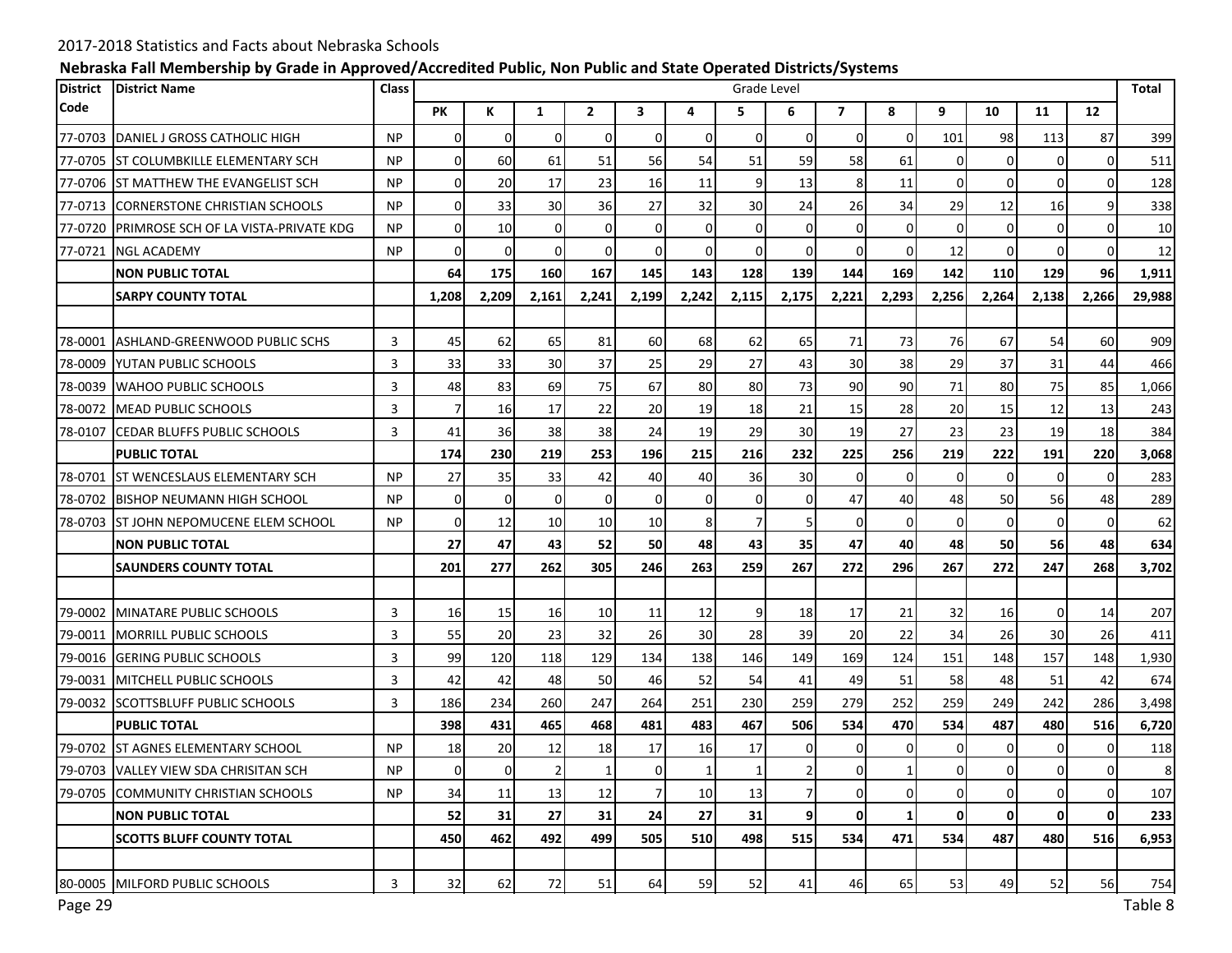| <b>District</b> | . .<br><b>District Name</b>           | <b>Class</b>   |                |     |     |                |                |                         |                | Grade Level | . .            |                |                |                |                |                         | <b>Total</b> |
|-----------------|---------------------------------------|----------------|----------------|-----|-----|----------------|----------------|-------------------------|----------------|-------------|----------------|----------------|----------------|----------------|----------------|-------------------------|--------------|
| Code            |                                       |                | PК             | Κ   | 1   | $\overline{2}$ | 3              | 4                       | 5              | 6           | $\overline{7}$ | 8              | 9              | 10             | 11             | 12                      |              |
| 80-0009         | <b>SEWARD PUBLIC SCHOOLS</b>          | 3              | 76             | 79  | 91  | 87             | 83             | 95                      | 104            | 109         | 92             | 126            | 120            | 144            | 107            | 133                     | 1,446        |
| 80-0567         | <b>CENTENNIAL PUBLIC SCHOOLS</b>      | 3              | 56             | 33  | 28  | 28             | 19             | 32                      | 24             | 34          | 25             | 29             | 34             | 33             | 47             | 32                      | 454          |
|                 | <b>PUBLIC TOTAL</b>                   |                | 164            | 174 | 191 | 166            | 166            | 186                     | 180            | 184         | 163            | 220            | 207            | 226            | 206            | 221                     | 2,654        |
| 80-0701         | <b>ST JOHN LUTHERAN SCHOOL</b>        | <b>NP</b>      | $\overline{0}$ | 21  | 23  | 23             | 20             | 20                      | 18             | 20          | 22             | 22             | $\overline{0}$ | 0              | 0              | $\overline{0}$          | 189          |
| 80-0703         | <b>OUR REDEEMER LUTHERAN ELEM SCH</b> | <b>NP</b>      | 11             | 10  | 7   | 8              | 4              | 4                       | 5              |             | 3              | $\overline{3}$ | $\overline{0}$ | $\Omega$       | 0              | $\overline{0}$          | 56           |
| 80-0704         | <b>ST PAUL'S LUTHERAN ELEM SCHOOL</b> | <b>NP</b>      | 15             | 5   | 10  | 6              | 4              | 10                      | 11             | 12          | 10             |                | $\overline{0}$ | $\Omega$       | 0              | $\Omega$                | 90           |
| 80-0710         | <b>ST VINCENT DEPAUL CATHOLIC SCH</b> | <b>NP</b>      | 29             | 11  | 14  | 12             | 8 <sup>1</sup> | 10                      | 0              | 0           | $\mathbf 0$    | $\Omega$       | $\overline{0}$ | O              | 0              | $\overline{0}$          | 84           |
|                 | <b>NON PUBLIC TOTAL</b>               |                | 55             | 47  | 54  | 49             | 36             | 44                      | 34             | 33          | 35             | 32             | 0              | $\mathbf 0$    | 0              | $\mathbf{0}$            | 419          |
|                 | <b>SEWARD COUNTY TOTAL</b>            |                | 219            | 221 | 245 | 215            | 202            | 230                     | 214            | 217         | 198            | 252            | 207            | 226            | 206            | 221                     | 3,073        |
|                 |                                       |                |                |     |     |                |                |                         |                |             |                |                |                |                |                |                         |              |
| 81-0003         | <b>HAY SPRINGS PUBLIC SCHOOLS</b>     | 3              | 19             | 13  | 11  | 19             | 13             | 13                      | 14             | 11          | 15             | 9              | 16             | 8              | 9              | 15                      | 185          |
| 81-0010         | <b>GORDON-RUSHVILLE PUBLIC SCHS</b>   | 3              | 60             | 45  | 40  | 33             | 32             | 54                      | 41             | 47          | 43             | 47             | 47             | 51             | 42             | 52                      | 634          |
|                 | <b>PUBLIC TOTAL</b>                   |                | 79             | 58  | 51  | 52             | 45             | 67                      | 55             | 58          | 58             | 56             | 63             | 59             | 51             | 67                      | 819          |
|                 | <b>SHERIDAN COUNTY TOTAL</b>          |                | 79             | 58  | 51  | 52             | 45             | 67                      | 55             | 58          | 58             | 56             | 63             | 59             | 51             | 67                      | 819          |
|                 |                                       |                |                |     |     |                |                |                         |                |             |                |                |                |                |                |                         |              |
| 82-0001         | LOUP CITY PUBLIC SCHOOLS              | 3              | 58             | 15  | 22  | 18             | 23             | 24                      | 21             | 34          | 17             | 28             | 25             | 26             | 19             | 34                      | 364          |
|                 | 82-0015 LITCHFIELD PUBLIC SCHOOLS     | $\overline{2}$ | 24             | 6   | 9   |                | 5              | 8                       | 7              |             | $\overline{4}$ | 11             | 6              | 8              | 6              | 11                      | 116          |
|                 | <b>PUBLIC TOTAL</b>                   |                | 82             | 21  | 31  | 25             | 28             | 32                      | 28             | 38          | 21             | 39             | 31             | 34             | 25             | 45                      | 480          |
|                 | <b>SHERMAN COUNTY TOTAL</b>           |                | 82             | 21  | 31  | 25             | 28             | 32                      | 28             | 38          | 21             | 39             | 31             | 34             | 25             | 45                      | 480          |
| 83-0500         | <b>SIOUX COUNTY PUBLIC SCHOOLS</b>    | 3              | $\overline{2}$ | 10  | 6   |                | Δ              | $\overline{7}$          | 11             | 11          | 6              | $\overline{9}$ | 8              | 7              |                | $\overline{3}$          | 98           |
|                 | <b>PUBLIC TOTAL</b>                   |                | $\overline{2}$ | 10  | 6   | 7              | 4              | $\overline{\mathbf{z}}$ | 11             | 11          | 6              | $\mathbf{9}$   | 8              | 7              |                | $\mathbf{3}$            | 98           |
|                 | <b>SIOUX COUNTY TOTAL</b>             |                | $\overline{2}$ | 10  | 6   | $\overline{7}$ | $\overline{4}$ | $\overline{7}$          | 11             | 11          | 6              | $\overline{9}$ | 8              | $\overline{ }$ |                | $\overline{\mathbf{3}}$ | 98           |
|                 |                                       |                |                |     |     |                |                |                         |                |             |                |                |                |                |                |                         |              |
| 84-0003         | <b>ISTANTON COMMUNITY SCHOOLS</b>     | 3              | 8              | 26  | 32  | 24             | 31             | 37                      | 33             | 34          | 26             | 33             | 32             | 40             | 28             | 36                      | 420          |
|                 | <b>PUBLIC TOTAL</b>                   |                | 8              | 26  | 32  | 24             | 31             | 37                      | 33             | 34          | 26             | 33             | 32             | 40             | 28             | 36                      | 420          |
|                 | <b>STANTON COUNTY TOTAL</b>           |                | 8              | 26  | 32  | 24             | 31             | 37                      | 33             | 34          | 26             | 33             | 32             | 40             | 28             | 36                      | 420          |
|                 |                                       |                |                |     |     |                |                |                         |                |             |                |                |                |                |                |                         |              |
|                 | 85-0060 DESHLER PUBLIC SCHOOLS        | 3              | 29             | 20  | 12  | 17             | 10             | 27                      | 18             | 14          | 21             | 20             | 25             | 15             | 18             | 26                      | 272          |
|                 | 85-0070 THAYER CENTRAL COMMUNITY SCHS | 3              | 75             | 21  | 34  | 34             | 27             | 36                      | 33             | 25          | 31             | 26             | 26             | 26             | 39             | 19                      | 452          |
| 85-2001         | <b>BRUNING-DAVENPORT UNIFIED SYS</b>  | $\overline{2}$ | 31             | 14  | 12  | 18             | 7              | 8                       | 16             | 9           | $20\,$         | 5              | 12             | 10             | 13             | 11                      | 186          |
|                 | <b>PUBLIC TOTAL</b>                   |                | 135            | 55  | 58  | 69             | 44             | 71                      | 67             | 48          | 72             | 51             | 63             | 51             | 70             | 56                      | 910          |
| 85-0703         | DESHLER LUTHERAN ELEM SCHOOL          | <b>NP</b>      | $\overline{0}$ | 6   | 5   | 7              | $6 \mid$       | 6                       | $\overline{7}$ | 5           | 3              | 4              | $\overline{0}$ | 0              | 0              | $\overline{0}$          | 49           |
|                 | <b>NON PUBLIC TOTAL</b>               |                | $\overline{0}$ | 6   | 5   | 7              | $6 \mid$       | 6                       | 7              | 5           | 3              | 4              | $\overline{0}$ | $\mathbf 0$    | $\overline{0}$ | $\overline{0}$          | 49           |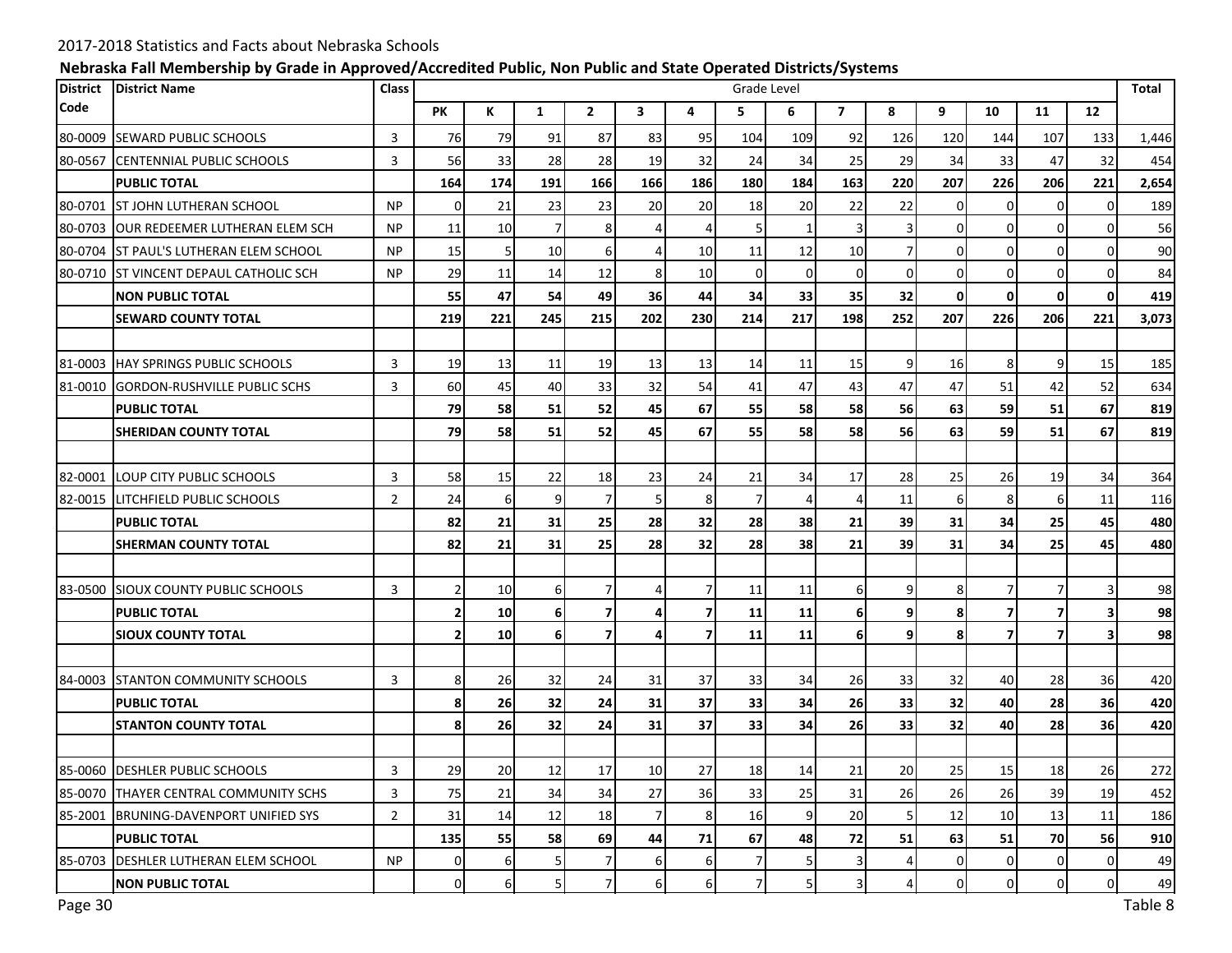| <b>District</b> | . .<br><b>District Name</b>            | <b>Class</b>   |           |                |              |                         |     |                         |                          | Grade Level    |                |                         |              |                         |              |                   | <b>Total</b> |
|-----------------|----------------------------------------|----------------|-----------|----------------|--------------|-------------------------|-----|-------------------------|--------------------------|----------------|----------------|-------------------------|--------------|-------------------------|--------------|-------------------|--------------|
| Code            |                                        |                | <b>PK</b> | ĸ              | $\mathbf{1}$ | $\overline{2}$          | 3   | 4                       | 5                        | 6              | $\overline{7}$ | 8                       | 9            | 10                      | 11           | $12 \overline{ }$ |              |
|                 | <b>THAYER COUNTY TOTAL</b>             |                | 135       | 61             | 63           | 76                      | 50  | 77                      | 74                       | 53             | 75             | 55                      | 63           | 51                      | 70           | 56                | 959          |
|                 |                                        |                |           |                |              |                         |     |                         |                          |                |                |                         |              |                         |              |                   |              |
| 86-0001         | <b>THEDFORD PUBLIC SCHOOLS</b>         | 2              | 9         | 10             | 12           | 3                       | 10  | 7                       | 7                        | 8              | 11             | 7                       | 9            | 7                       | 13           |                   | 115          |
|                 | <b>PUBLIC TOTAL</b>                    |                | 9         | 10             | 12           | $\overline{\mathbf{3}}$ | 10  | 7                       | $\overline{7}$           | 8              | 11             | $\overline{\mathbf{z}}$ | 9            | $\overline{\mathbf{z}}$ | 13           |                   | 115          |
|                 | <b>THOMAS COUNTY TOTAL</b>             |                |           | 10             | 12           | $\overline{\mathbf{3}}$ | 10  | 7                       | $\overline{\phantom{a}}$ | 8 <sup>1</sup> | 11             |                         |              | $\overline{\mathbf{z}}$ | 13           |                   | 115          |
|                 |                                        |                |           |                |              |                         |     |                         |                          |                |                |                         |              |                         |              |                   |              |
| 87-0001         | <b>PENDER PUBLIC SCHOOLS</b>           | 3              | 45        | 35             | 32           | 28                      | 36  | 20                      | 25                       | 18             | 32             | 20                      | 20           | 17                      | 26           | 30                | 384          |
| 87-0013         | <b>WALTHILL PUBLIC SCHOOLS</b>         | 3              | 17        | 30             | 23           | 26                      | 31  | 28                      | 31                       | 34             | 23             | 28                      | 32           | 24                      | 23           | 29                | 379          |
|                 | 87-0016 JUMO N HO N NATION PUBLIC SCHS | 3              | 96        | 36             | 25           | 41                      | 41  | 30                      | 35                       | 38             | 22             | 28                      | 31           | 30                      | 28           | 36                | 517          |
| 87-0017         | <b>WINNEBAGO PUBLIC SCHOOLS</b>        | 3              | 61        | 34             | 44           | 38                      | 36  | 42                      | 46                       | 40             | 42             | 45                      | 50           | 36                      | 44           | 51                | 609          |
|                 | <b>PUBLIC TOTAL</b>                    |                | 219       | 135            | 124          | 133                     | 144 | 120                     | 137                      | 130            | 119            | 121                     | 133          | 107                     | 121          | 146               | 1,889        |
| 87-0701         | <b>ST AUGUSTINE ELEMENTARY SCHOOL</b>  | <b>NP</b>      | O         | 14             | 11           | 13                      | 12  | 11                      | 9 <sub>l</sub>           | 12             | 8              | 5                       | 0            | 0                       | 0            |                   | 95           |
|                 | <b>NON PUBLIC TOTAL</b>                |                | Ω         | 14             | 11           | 13                      | 12  | 11                      | 9 <sub>l</sub>           | 12             | 8              | 5                       | 0            | $\mathbf 0$             | $\mathbf{0}$ |                   | 95           |
|                 | THURSTON COUNTY TOTAL                  |                | 219       | 149            | 135          | 146                     | 156 | 131                     | 146                      | 142            | 127            | 126                     | 133          | 107                     | 121          | 146               | 1,984        |
|                 |                                        |                |           |                |              |                         |     |                         |                          |                |                |                         |              |                         |              |                   |              |
| 88-0005         | <b>ORD PUBLIC SCHOOLS</b>              | 3              | 71        | 40             | 44           | 34                      | 38  | 35                      | 31                       | 39             | 34             | 38                      | 59           | 49                      | 35           | 46                | 593          |
| 88-0021         | <b>ARCADIA PUBLIC SCHOOLS</b>          | $\overline{2}$ | 14        | $\overline{7}$ | 12           | 9                       | 8   | 13                      | 9 <sub>l</sub>           | 6              | 9              | 11                      | 11           | 11                      |              | 8                 | 132          |
|                 | <b>PUBLIC TOTAL</b>                    |                | 85        | 47             | 56           | 43                      | 46  | 48                      | 40                       | 45             | 43             | 49                      | 70           | 60                      | 39           | 54                | 725          |
|                 | 88-0701 ST MARY'S ELEMENTARY SCHOOL    | <b>NP</b>      | O         | $\overline{7}$ | 8            | 5                       | 3   | 7                       | 4                        | 11             | 0              | $\Omega$                | 0            | 0                       | 0            |                   | 45           |
|                 | <b>NON PUBLIC TOTAL</b>                |                | 0         | $\overline{7}$ | 8            | 5                       | 3   | $\overline{\mathbf{z}}$ | 4                        | 11             | 0              | $\mathbf{0}$            | $\mathbf{0}$ | $\mathbf 0$             | 0            | 0                 | 45           |
|                 | <b>VALLEY COUNTY TOTAL</b>             |                | 85        | 54             | 64           | 48                      | 49  | 55                      | 44                       | 56             | 43             | 49                      | <b>70</b>    | 60                      | 39           | 54                | 770          |
|                 |                                        |                |           |                |              |                         |     |                         |                          |                |                |                         |              |                         |              |                   |              |
| 89-0001         | <b>BLAIR COMMUNITY SCHOOLS</b>         | 3              | 87        | 159            | 175          | 153                     | 179 | 171                     | 177                      | 175            | 172            | 184                     | 158          | 196                     | 175          | 199               | 2,360        |
| 89-0003         | <b>FORT CALHOUN COMMUNITY SCHS</b>     | 3              | 33        | 46             | 44           | 53                      | 41  | 50                      | 52                       | 61             | 56             | 60                      | 55           | 54                      | 58           | 62                | 725          |
|                 | 89-0024 ARLINGTON PUBLIC SCHOOLS       | 3              | 26        | 45             | 36           | 48                      | 53  | 49                      | 40                       | 46             | 48             | 53                      | 53           | 65                      | 43           | 54                | 659          |
|                 | <b>PUBLIC TOTAL</b>                    |                | 146       | 250            | 255          | 254                     | 273 | 270                     | 269                      | 282            | 276            | 297                     | 266          | 315                     | 276          | 315               | 3,744        |
|                 | 89-0701 ST PAUL'S LUTHERAN ELEM SCHOOL | <b>NP</b>      | 22        | 14             | 6            | 10                      | 3   | 6                       | 6                        | 7              | 7              |                         | 0            | 0                       | 0            | 0                 | 83           |
|                 | <b>NON PUBLIC TOTAL</b>                |                | 22        | 14             | 6            | 10                      | 3   | 6                       | 6                        | 7              | 7              | 2                       | 0            | 0                       | 0            | 0                 | 83           |
|                 | IWASHINGTON COUNTY TOTAL               |                | 168       | 264            | 261          | 264                     | 276 | 276                     | 275                      | 289            | 283            | 299                     | 266          | 315                     | 276          | <b>315</b>        | 3,827        |
|                 |                                        |                |           |                |              |                         |     |                         |                          |                |                |                         |              |                         |              |                   |              |
| 90-0017         | <b>WAYNE COMMUNITY SCHOOLS</b>         | 3              | 37        | 55             | 70           | 66                      | 70  | 69                      | 57                       | 59             | 83             | 72                      | 69           | 82                      | 70           | 64                | 923          |
|                 | 90-0560 WAKEFIELD PUBLIC SCHOOLS       | 3              | 64        | 33             | 40           | 32                      | 32  | 36                      | 26                       | 33             | 35             | 27                      | 45           | 33                      | 24           | 38                | 498          |
|                 | 90-0595 WINSIDE PUBLIC SCHOOLS         | 3              | 20        | 18             | 11           | 13                      | 16  | 14                      | 17                       | 15             | 12             | 17                      | 20           | 13                      | 9            | 20                | 215          |
|                 | <b>PUBLIC TOTAL</b>                    |                | 121       | 106            | 121          | 111                     | 118 | 119                     | 100                      | 107            | 130            | 116                     | 134          | 128                     | 103          | 122               | 1,636        |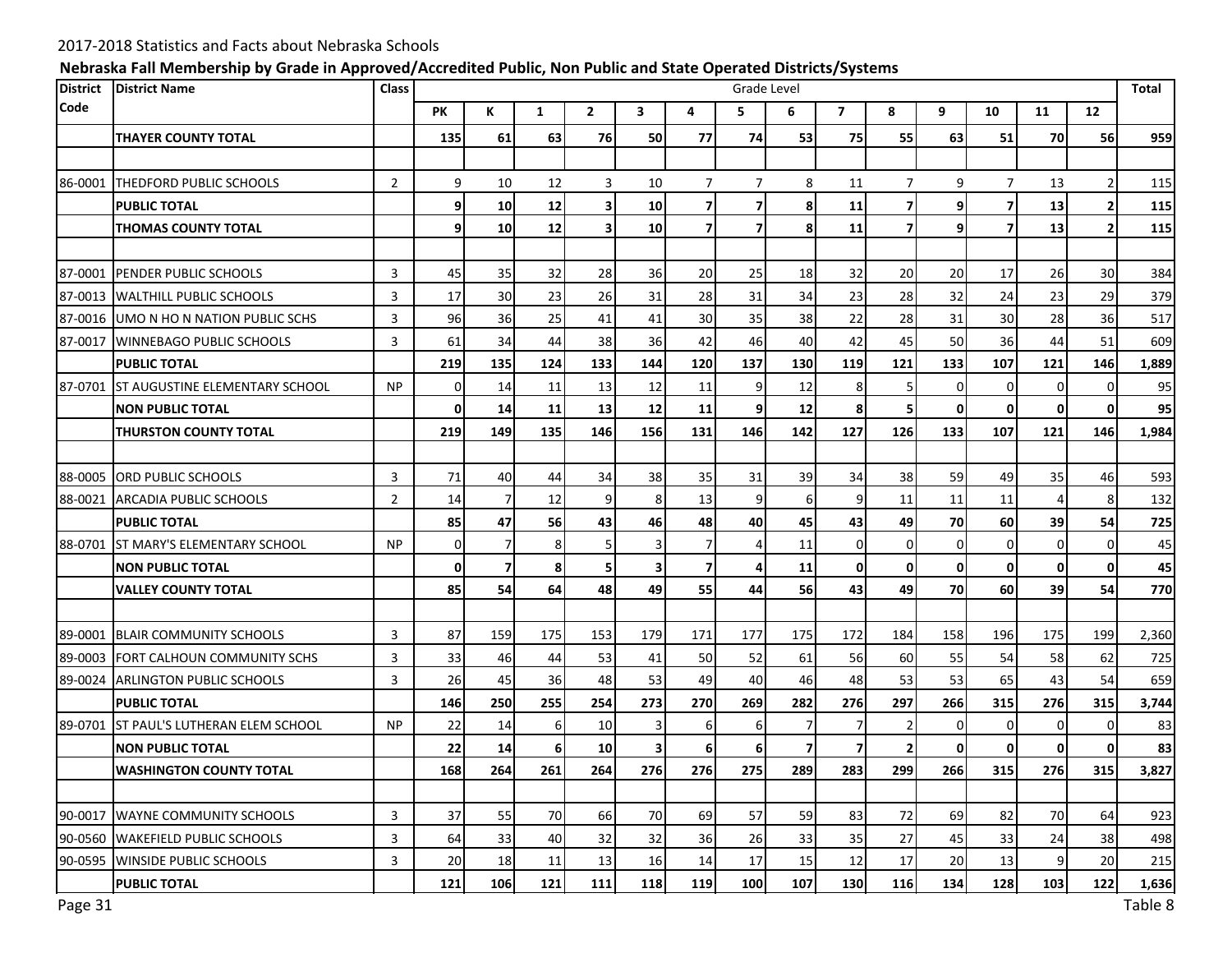| <b>District</b> | <b>District Name</b>                  | <b>Class</b> |           |                |                          |                |                             |                |                 | Grade Level    |                      |               |          |                |                |          | Total          |
|-----------------|---------------------------------------|--------------|-----------|----------------|--------------------------|----------------|-----------------------------|----------------|-----------------|----------------|----------------------|---------------|----------|----------------|----------------|----------|----------------|
| Code            |                                       |              | <b>PK</b> | K              | $\mathbf{1}$             | $\overline{2}$ | $\overline{\mathbf{3}}$     | 4              | 5               | 6              | $\overline{7}$       | 8             | 9        | 10             | 11             | 12       |                |
| 90-0701         | <b>TRINITY LUTHERAN SCHOOLS</b>       | <b>NP</b>    |           | $\mathbf 0$    | 3                        |                | $\overline{2}$              | 3              |                 | $\overline{2}$ | 1                    | $\Omega$      | $\Omega$ | $\mathbf 0$    | <sup>0</sup>   | $\Omega$ | 19             |
|                 | 90-0702 ST MARY'S ELEMENTARY SCHOOL   | <b>NP</b>    |           | $\overline{7}$ | 5                        | 4              | $\overline{7}$              | 8              |                 | 3              | 0                    | 0             | 0        | $\Omega$       | 0              | 0        | 43             |
|                 | <b>NON PUBLIC TOTAL</b>               |              | 10        | $\overline{7}$ | 8                        | 5              | 9                           | 11             | 6 <sup>1</sup>  | 5              | 1                    | $\mathbf{0}$  | 0        | $\mathbf 0$    | 0              | 0        | 62             |
|                 | <b>WAYNE COUNTY TOTAL</b>             |              | 131       | 113            | 129                      | 116            | 127                         | 130            | 106             | 112            | 131                  | 116           | 134      | 128            | 103            | 122      | 1,698          |
|                 | 91-0002 RED CLOUD COMMUNITY SCHOOLS   | 3            | 26        | 21             | 15                       | 17             | 24                          | 20             | 14              | 20             | 10                   | 16            | 15       | 10             | 8              | 15       | 231            |
|                 | 91-0074 BLUE HILL PUBLIC SCHOOLS      | 3            | 29        | 23             | 11                       | 22             | 29                          | 16             | 22              | 22             | 21                   | 24            | 27       | 31             | 22             | 26       | 325            |
|                 | <b>PUBLIC TOTAL</b>                   |              | 55        | 44             | 26                       | 39             | 53                          | 36             | 36 <sup>1</sup> | 42             | 31                   | 40            | 42       | 41             | 30             | 41       | 556            |
|                 | <b>WEBSTER COUNTY TOTAL</b>           |              | 55        | 44             | 26                       | 39             | 53                          | 36             | 36              | 42             | 31                   | 40            | 42       | 41             | 30             | 41       | 556            |
|                 | 92-0045 WHEELER CENTRAL SCHOOLS       | 3            | 20        | 9              | $\overline{7}$           | 11             | 6                           | $\overline{7}$ | 7 <sup>1</sup>  | 10             | 7                    | 8             | 4        | $\overline{4}$ | -1             | 11       | 112            |
|                 | <b>PUBLIC TOTAL</b>                   |              | 20        | 9              | $\overline{\phantom{a}}$ | 11             | 6 <sup>1</sup>              | 7              | $\overline{7}$  | 10             | 7                    | 8             | 4        | 4              |                | 11       | 112            |
|                 | <b>WHEELER COUNTY TOTAL</b>           |              | 20        | 9              | $\overline{7}$           | 11             | 6                           | $\overline{7}$ | $\overline{7}$  | 10             | $\overline{7}$       | 8             |          | Δ              | 1              | 11       | 112            |
|                 |                                       |              |           |                |                          |                |                             |                |                 |                |                      |               |          |                |                |          |                |
|                 | 93-0012 YORK PUBLIC SCHOOLS           | 3            | 115       | 79             | 76                       | 82             | 94                          | 89             | 103             | 87             | 84                   | 89            | 105      | 118            | 111            | 124      | 1,356          |
| 93-0083         | MC COOL JUNCTION PUBLIC SCHS          | 2            | 6         | 22             | 15                       | 22             | 24                          | 18             | 28              | 24             | 24                   | 20            | 26       | 15             | 24             | 24       | 292            |
|                 | 93-0096 HEARTLAND COMMUNITY SCHOOLS   | 3            | 27        | 20             | 21                       | 15             | 22                          | 32             | 26              | 19             | 27                   | 20            | 27       | 23             | 25             | 23       | 327            |
|                 | <b>PUBLIC TOTAL</b>                   |              | 148       | 121            | 112                      | 119            | 140                         | 139            | 157             | 130            | 135                  | 129           | 158      | 156            | 160            | 171      | 1,975          |
| 93-0701         | <b>EMMANUEL LUTHERAN ELEM SCHOOL</b>  | NP           | $\Omega$  | 18             | 23                       | 20             | 19                          | 12             | 13              | 16             | 13                   | 18            | 0        | 0              | $\overline{0}$ | 0        | 152            |
|                 | 93-0702 ST JOSEPH'S ELEMENTARY SCHOOL | <b>NP</b>    | 25        | 13             | 12                       | 16             | 16                          | 14             | 12              | 15             | 11                   | 8             | $\Omega$ | $\mathbf 0$    | $\Omega$       | $\Omega$ | 142            |
| 93-0703         | <b>NEBRASKA EV LUTHERAN SCHOOLS</b>   | <b>NP</b>    | $\Omega$  | $\mathbf{1}$   | 1                        | 5              | $\overline{2}$              | 4              | $\overline{7}$  | $\mathbf{1}$   | 6                    | 2             | 20       | 24             | 22             | 29       | 124            |
|                 | <b>NON PUBLIC TOTAL</b>               |              | 25        | 32             | 36                       | 41             | 37                          | 30             | 32              | 32             | 30                   | 28            | 20       | 24             | 22             | 29       | 418            |
|                 | YORK COUNTY TOTAL                     |              | 173       | 153            | 148                      | 160            | 177                         | 169            | 189             | 162            | 165                  | 157           | 178      | 180            | 182            | 200      | 2,393          |
|                 |                                       |              |           |                |                          |                |                             |                |                 |                |                      |               |          |                |                |          |                |
|                 | <b>STATEWIDE TOTAL</b>                |              | 20,934    | 26,161         | 25,746                   |                | 26,357 27,002               | 26,990         | 25,241          | 26,366         |                      | 26,124 26,428 | 26,137   | 26,024         | 25,406         | 26,703   | 361,605        |
|                 |                                       |              |           |                |                          |                |                             |                |                 |                |                      |               |          |                |                |          |                |
|                 | <b>PUBLIC</b>                         |              | 17,513    | 23,232         | 22,892                   |                | 23,559 24,173 24,169 22,553 |                |                 |                | 23,661 23,357 23,721 |               |          | 23,820 23,686  | 22,929         |          | 24,126 323,391 |
|                 | <b>STATE OPERATED</b>                 |              |           | $\mathbf{0}$   | $\mathbf{0}$             | $\mathbf{0}$   | $\mathbf{0}$                | $\mathbf{0}$   | $\mathbf{0}$    | 0              | $\mathbf{0}$         |               | 12       | 61             | 78             | 223      | 375            |
|                 | <b>NON PUBLIC</b>                     |              | 3,421     | 2,929          | 2,854                    | 2,798          | 2,829                       | 2,821          | 2,688           | 2,705          | 2,767                | 2,706         | 2,305    | 2,277          | 2,399          | 2,340    | 37,839         |
|                 | <b>STATEWIDE TOTAL</b>                |              |           | 20,934 26,161  | 25,746                   |                | 26,357 27,002 26,990        |                | 25,241          |                | 26,366 26,124 26,428 |               | 26,137   | 26,024         | 25,406         | 26,689   | 361,605        |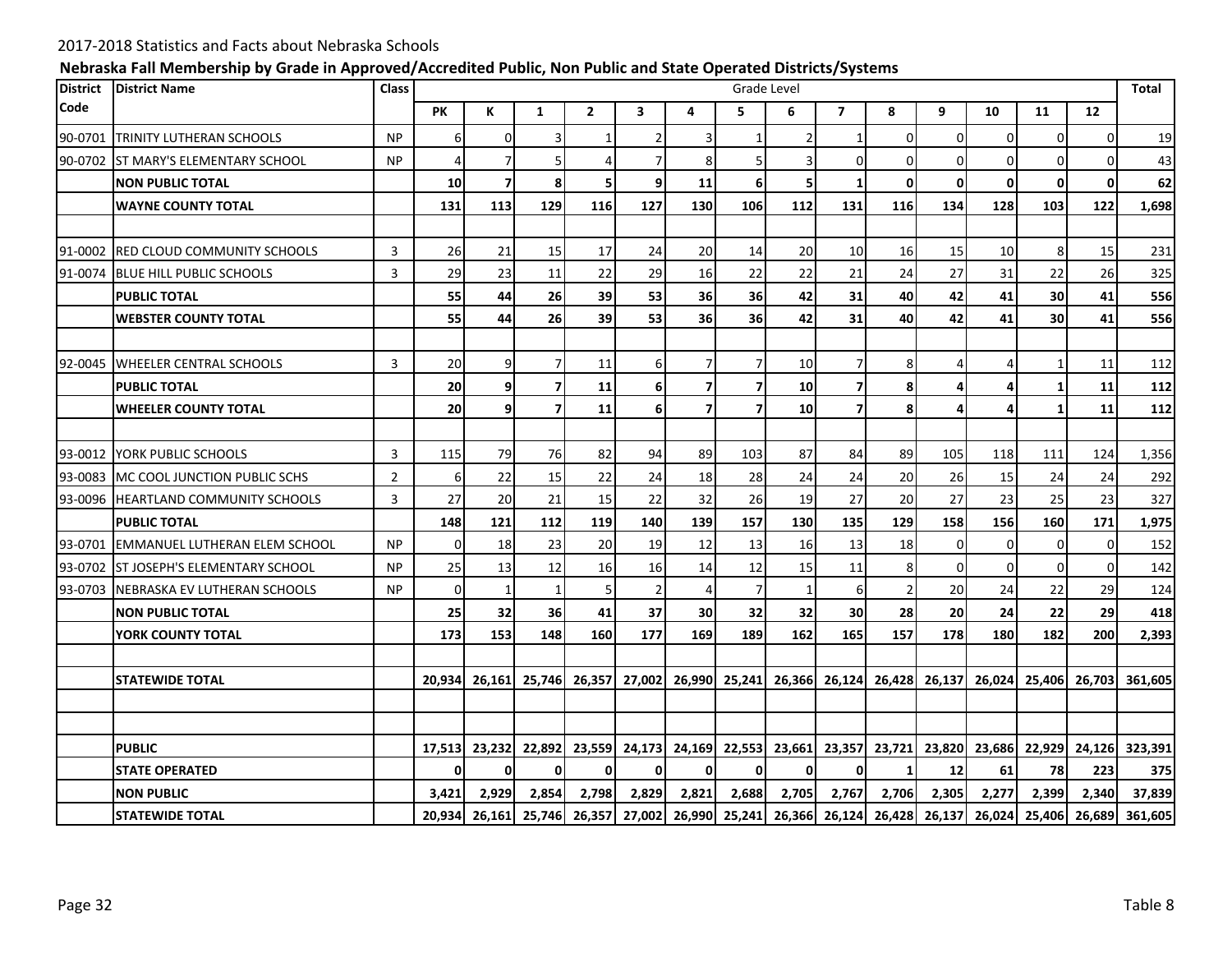|      |                 |                                      |                         |        |            |             |            |          |              |                  |              | <b>Pupil Teacher</b> |            |
|------|-----------------|--------------------------------------|-------------------------|--------|------------|-------------|------------|----------|--------------|------------------|--------------|----------------------|------------|
|      |                 |                                      |                         |        |            |             | Membership |          |              | <b>Staff FTE</b> |              | Ratio                |            |
|      | <b>District</b> |                                      |                         |        |            | Grades      | Grades     | Grades   |              |                  |              |                      |            |
| Rank | Code            | <b>District Name</b>                 | <b>Class</b>            | Elem   | <b>Sec</b> | <b>PK-6</b> | $7 - 8$    | $9 - 12$ | <b>Total</b> | Elem             | <b>Sec</b>   | Elem                 | <b>Sec</b> |
|      | 28-0001         | OMAHA PUBLIC SCHOOLS                 | 5                       | 36,810 | 16,026     | 30,828      | 7,444      | 14,564   | 52,836       | 2,699.53         | 1,022.39     | 13.64                | 15.68      |
|      | 55-0001         | LINCOLN PUBLIC SCHOOLS               | $\overline{4}$          | 29,638 | 12,099     | 23,482      | 6,156      | 12,099   | 41,737       | 2,272.80         | 813.78 13.04 |                      | 14.87      |
|      | 3 28-0017       | MILLARD PUBLIC SCHOOLS               | $\overline{3}$          | 16,582 | 7,436      | 12,942      | 3,640      | 7,436    | 24,018       | 1,096.03         | 433.53 15.13 |                      | 17.15      |
|      | 4 77-0027       | PAPILLION LA VISTA COMMUNITY SCHOOLS | $\overline{\mathbf{3}}$ | 6,536  | 5,482      | 6,536       | 1,820      | 3,662    | 12,018       | 442.70           |              | 343.55 14.76         | 15.96      |
|      | 5 40-0002       | <b>GRAND ISLAND PUBLIC SCHOOLS</b>   | $\mathbf{3}$            | 7,339  | 2,558      | 5,907       | 1,432      | 2,558    | 9,897        | 527.58           | 149.76       | 13.91                | 17.08      |
|      | 6 77-0001       | <b>BELLEVUE PUBLIC SCHOOLS</b>       | $\overline{3}$          | 5,222  | 4,579      | 5,222       | 1,445      | 3,134    | 9,801        | 357.67           | 305.18       | 14.60                | 15.00      |
|      | 7 28-0010       | <b>ELKHORN PUBLIC SCHOOLS</b>        | 3                       | 6,910  | 2,437      | 5,475       | 1,435      | 2,437    | 9,347        | 445.22           | 146.39 15.52 |                      | 16.65      |
|      | 8 28-0066       | <b>WESTSIDE COMMUNITY SCHOOLS</b>    | $\overline{3}$          | 3,142  | 2,924      | 3,142       | 960        | 1,964    | 6,066        | 223.26           | 210.84 14.07 |                      | 13.87      |
|      | 9 10-0007       | <b>KEARNEY PUBLIC SCHOOLS</b>        | $\overline{3}$          | 4,318  | 1,497      | 3,531       | 787        | 1,497    | 5,815        | 273.45           |              | 90.93 15.79          | 16.46      |
|      | 10 77-0037      | <b>GRETNA PUBLIC SCHOOLS</b>         | 3                       | 3,832  | 1,258      | 3,095       | 737        | 1,258    | 5,090        | 233.46           | 76.92        | 16.41                | 16.35      |
|      | 11 27-0001      | <b>FREMONT PUBLIC SCHOOLS</b>        | 3                       | 2,584  | 2,152      | 2,584       | 670        | 1,482    | 4,736        | 178.30           | 121.60       | 14.49                | 17.70      |
|      | 12 59-0002      | <b>NORFOLK PUBLIC SCHOOLS</b>        | $\overline{3}$          | 2,430  | 1,939      | 2,430       | 615        | 1,324    | 4,369        | 145.76           | 124.42       | 16.67                | 15.58      |
|      | 13 56-0001      | NORTH PLATTE PUBLIC SCHOOLS          | $\overline{3}$          | 2,385  | 1,832      | 2,385       | 609        | 1,223    | 4,217        | 160.39           | 112.60 14.87 |                      | 16.27      |
|      | 14 71-0001      | <b>COLUMBUS PUBLIC SCHOOLS</b>       | 3                       | 2,698  | 1,230      | 2,151       | 547        | 1,230    | 3,928        | 172.70           |              | 73.30 15.62          | 16.78      |
|      | 15 22-0011      | SO SIOUX CITY COMMUNITY SCHS         | 3                       | 2,680  | 1,170      | 2,131       | 549        | 1,170    | 3,850        | 215.00           |              | 74.50 12.47          | 15.70      |
|      | 16 01-0018      | <b>HASTINGS PUBLIC SCHOOLS</b>       | $\overline{3}$          | 2,641  | 1,099      | 2,109       | 532        | 1,099    | 3,740        | 186.30           | 72.24        | 14.18                | 15.21      |
|      | 17 79-0032      | <b>SCOTTSBLUFF PUBLIC SCHOOLS</b>    | $\overline{3}$          | 2,462  | 1,036      | 1,931       | 531        | 1,036    | 3,498        | 159.20           | 61.86        | 15.46                | 16.75      |
|      | 18 28-0054      | <b>RALSTON PUBLIC SCHOOLS</b>        | $\overline{\mathbf{3}}$ | 1,845  | 1,562      | 1,845       | 469        | 1,093    | 3,407        | 131.68           | 97.45        | 14.01                | 16.03      |
|      | 19 24-0001      | LEXINGTON PUBLIC SCHOOLS             | $\overline{3}$          | 2,167  | 884        | 1,717       | 450        | 884      | 3,051        | 147.93           | 61.69        | 14.65                | 14.33      |
|      | 20 28-0059      | <b>BENNINGTON PUBLIC SCHOOLS</b>     | 3                       | 2,089  | 582        | 1,681       | 408        | 582      | 2,671        | 128.56           |              | 33.36 16.25          | 17.45      |
|      | 21 89-0001      | <b>BLAIR COMMUNITY SCHOOLS</b>       | 3                       | 1,632  | 728        | 1,276       | 356        | 728      | 2,360        | 102.17           |              | 45.13 15.97          | 16.13      |
|      | 22 55-0160      | NORRIS SCHOOL DIST 160               | $\overline{3}$          | 1,679  | 679        | 1,327       | 352        | 679      | 2,358        | 97.98            | 43.17        | 17.14                | 15.73      |
|      | 23 34-0015      | <b>BEATRICE PUBLIC SCHOOLS</b>       | $\overline{3}$          | 1,469  | 661        | 1,167       | 302        | 661      | 2,130        | 102.06           | 40.55        | 14.39                | 16.30      |
|      | 24 19-0123      | <b>SCHUYLER COMMUNITY SCHOOLS</b>    | $\overline{3}$          | 1,498  | 573        | 1,220       | 278        | 573      | 2,071        | 99.32            | 42.84        | 15.08                | 13.38      |
|      | 25 55-0145      | <b>WAVERLY SCHOOL DISTRICT 145</b>   | $\overline{3}$          | 1,453  | 608        | 1,124       | 329        | 608      | 2,061        | 93.29            | 38.71        | 15.58                | 15.71      |
|      | 26 76-0002      | <b>CRETE PUBLIC SCHOOLS</b>          | $\overline{3}$          | 1,470  | 575        | 1,189       | 281        | 575      | 2,045        | 95.42            |              | 38.17 15.41          | 15.06      |
|      | 27 79-0016      | <b>GERING PUBLIC SCHOOLS</b>         | $\mathbf{3}$            | 1,033  | 897        | 1,033       | 293        | 604      | 1,930        | 61.63            | 67.45        | 16.76                | 13.30      |
|      | 28 13-0001      | PLATTSMOUTH COMMUNITY SCHOOLS        | $\overline{3}$          | 1,139  | 556        | 898         | 241        | 556      | 1,695        | 83.87            | 44.65        | 13.58                | 12.45      |
|      | 29 40-0082      | NORTHWEST PUBLIC SCHOOLS             | $\overline{\mathbf{3}}$ | 775    | 742        | 624         | 151        | 742      | 1,517        | 56.00            | 47.37        | 13.84                | 15.66      |
|      | 30 66-0111      | NEBRASKA CITY PUBLIC SCHOOLS         | 3                       | 1,029  | 436        | 817         | 212        | 436      | 1,465        | 75.45            | 32.80        | 13.64                | 13.29      |
|      | 31 80-0009      | <b>SEWARD PUBLIC SCHOOLS</b>         | $\overline{3}$          | 942    | 504        | 724         | 218        | 504      | 1,446        | 60.27            |              | 38.93 15.63          | 12.95      |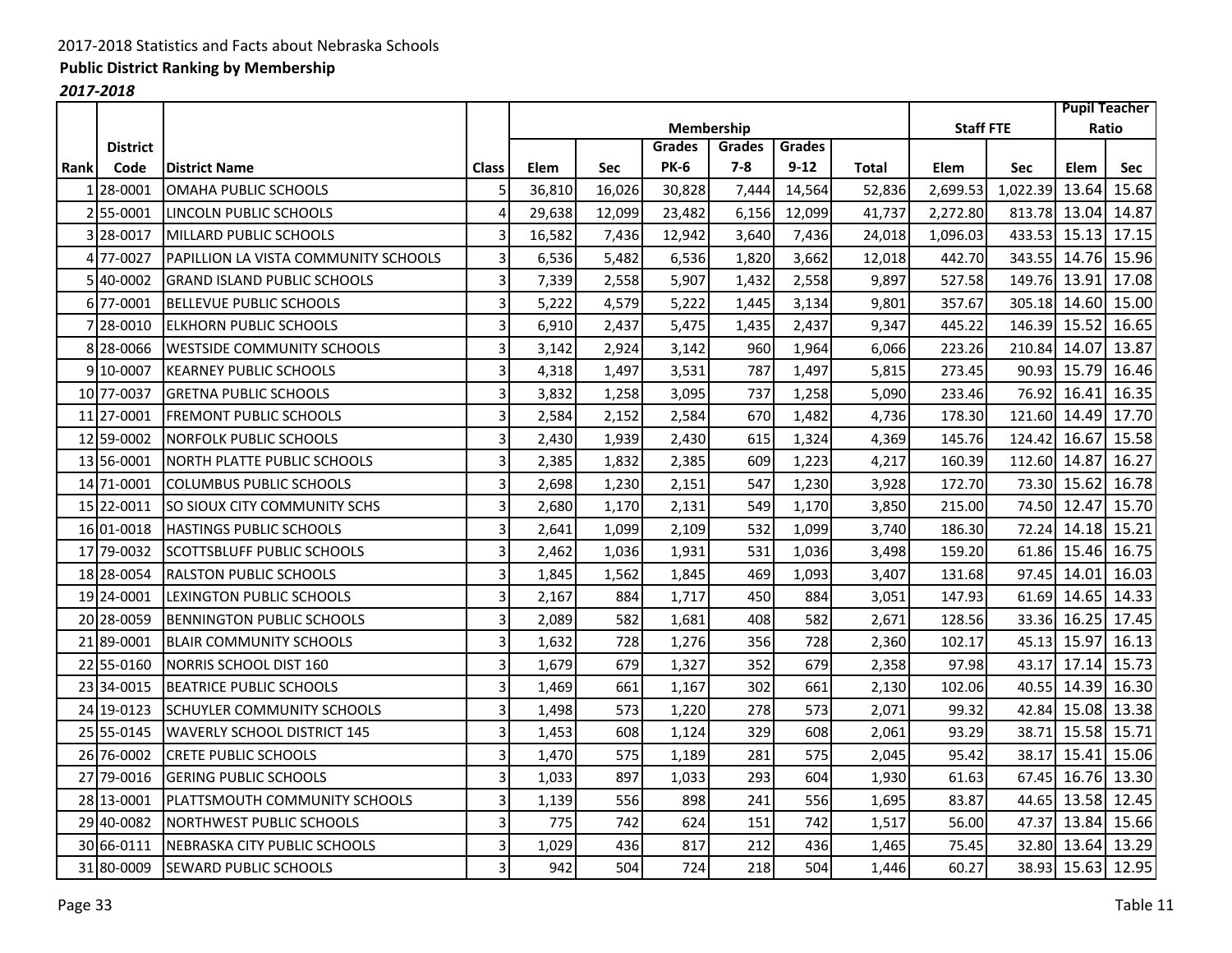|      |                 |                                        |                         |      |     |               |               |        |              |                  |       |             | <b>Pupil Teacher</b> |
|------|-----------------|----------------------------------------|-------------------------|------|-----|---------------|---------------|--------|--------------|------------------|-------|-------------|----------------------|
|      |                 |                                        |                         |      |     |               | Membership    |        |              | <b>Staff FTE</b> |       | Ratio       |                      |
|      | <b>District</b> |                                        |                         |      |     | <b>Grades</b> | <b>Grades</b> | Grades |              |                  |       |             |                      |
| Rank | Code            | <b>District Name</b>                   | <b>Class</b>            | Elem | Sec | <b>PK-6</b>   | $7 - 8$       | $9-12$ | <b>Total</b> | Elem             | Sec   | Elem        | <b>Sec</b>           |
|      | 32 73-0017      | MC COOK PUBLIC SCHOOLS                 | $\overline{3}$          | 948  | 476 | 725           | 223           | 476    | 1,424        | 65.41            | 32.10 | 14.49       | 14.83                |
|      | 33 07-0006      | ALLIANCE PUBLIC SCHOOLS                | 3                       | 914  | 476 | 736           | 178           | 476    | 1,390        | 62.07            |       | 26.50 14.73 | 17.96                |
|      | 34 93-0012      | YORK PUBLIC SCHOOLS                    | $\overline{3}$          | 898  | 458 | 725           | 173           | 458    | 1,356        | 63.14            |       | 28.09 14.22 | 16.30                |
|      | 35 17-0001      | <b>SIDNEY PUBLIC SCHOOLS</b>           | $\overline{3}$          | 752  | 580 | 752           | 197           | 383    | 1,332        | 50.61            | 38.32 | 14.86       | 15.14                |
|      | 36 41-0504      | <b>AURORA PUBLIC SCHOOLS</b>           | $\overline{3}$          | 868  | 383 | 680           | 188           | 383    | 1,251        | 61.28            | 35.88 | 14.16       | 10.67                |
|      | 37 77-0046      | SPRINGFIELD PLATTEVIEW COMMUNITY SCHOO | $\overline{3}$          | 576  | 592 | 576           | 199           | 393    | 1,168        | 45.21            | 42.47 | 12.74       | 13.94                |
|      | 38 69-0044      | <b>HOLDREGE PUBLIC SCHOOLS</b>         | $\overline{3}$          | 760  | 382 | 600           | 160           | 382    | 1,142        | 54.90            | 28.50 | 13.84       | 13.40                |
|      | 39 78-0039      | <b>WAHOO PUBLIC SCHOOLS</b>            | $\overline{3}$          | 755  | 311 | 575           | 180           | 311    | 1,066        | 52.41            | 23.94 | 14.41       | 12.99                |
|      | 40 28-0015      | DOUGLAS CO WEST COMMUNITY SCHS         | $\overline{3}$          | 675  | 283 | 543           | 132           | 283    | 958          | 45.07            |       | 22.50 14.98 | 12.58                |
|      | 41 24-0011      | <b>COZAD COMMUNITY SCHOOLS</b>         | $\overline{3}$          | 668  | 283 | 511           | 157           | 283    | 951          | 49.70            | 25.73 | 13.44       | 11.00                |
|      | 42 74-0056      | <b>FALLS CITY PUBLIC SCHOOLS</b>       | 3                       | 691  | 245 | 569           | 122           | 245    | 936          | 45.56            | 20.88 | 15.17       | 11.73                |
|      | 43 48-0008      | <b>FAIRBURY PUBLIC SCHOOLS</b>         | $\overline{3}$          | 547  | 387 | 547           | 124           | 263    | 934          | 38.80            | 37.03 | 14.10       | 10.45                |
|      | 44 90-0017      | <b>WAYNE COMMUNITY SCHOOLS</b>         | $\overline{\mathbf{3}}$ | 483  | 440 | 483           | 155           | 285    | 923          | 31.35            | 28.78 | 15.41       | 15.29                |
|      | 45 01-0090      | ADAMS CENTRAL PUBLIC SCHOOLS           | 3                       | 473  | 448 | 473           | 143           | 305    | 921          | 30.80            | 35.74 | 15.36       | 12.53                |
|      | 46 23-0002      | <b>CHADRON PUBLIC SCHOOLS</b>          | $\overline{3}$          | 657  | 259 | 508           | 149           | 259    | 916          | 47.93            | 22.59 | 13.71       | 11.47                |
|      | 47 24-0020      | <b>GOTHENBURG PUBLIC SCHOOLS</b>       | $\overline{\mathbf{3}}$ | 473  | 441 | 473           | 133           | 308    | 914          | 36.08            | 32.07 | 13.11       | 13.75                |
|      | 48 78-0001      | ASHLAND-GREENWOOD PUBLIC SCHS          | 3                       | 652  | 257 | 508           | 144           | 257    | 909          | 45.35            | 17.80 | 14.38       | 14.44                |
|      | 49 64-0029      | <b>AUBURN PUBLIC SCHOOLS</b>           | $\overline{3}$          | 643  | 249 | 516           | 127           | 249    | 892          | 43.16            | 22.17 | 14.90       | 11.23                |
|      | 50 71-0005      | LAKEVIEW COMMUNITY SCHOOLS             | $\overline{\mathbf{3}}$ | 424  | 439 | 424           | 133           | 306    | 863          | 30.41            | 31.70 | 13.94       | 13.85                |
|      | 51 21-0025      | <b>BROKEN BOW PUBLIC SCHOOLS</b>       | 3                       | 630  | 231 | 507           | 123           | 231    | 861          | 44.34            | 20.19 | 14.21       | 11.44                |
|      | 52 51-0001      | OGALLALA PUBLIC SCHOOLS                | $\overline{\mathbf{3}}$ | 580  | 255 | 429           | 151           | 255    | 835          | 50.26            |       | 24.89 11.54 | 10.25                |
|      | 53 45-0007      | O'NEILL PUBLIC SCHOOLS                 | $\overline{3}$          | 477  | 355 | 477           | 122           | 233    | 832          | 37.10            | 34.28 | 12.86       | 10.36                |
|      | 54 50-0503      | MINDEN PUBLIC SCHOOLS                  | $\overline{\mathbf{3}}$ | 612  | 211 | 465           | 147           | 211    | 823          | 41.42            | 23.10 | 14.78       | 9.13                 |
|      | 55 66-0027      | SYRACUSE-DUNBAR-AVOCA SCHOOLS          | $\overline{\mathbf{3}}$ | 557  | 216 | 454           | 103           | 216    | 773          | 38.63            | 19.26 | 14.42       | 11.21                |
|      | 56 80-0005      | MILFORD PUBLIC SCHOOLS                 | $\overline{\mathbf{3}}$ | 433  | 321 | 433           | 111           | 210    | 754          | 23.76            | 25.55 | 18.22       | 12.56                |
|      | 57 20-0001      | WEST POINT PUBLIC SCHOOLS              | $\overline{3}$          | 480  | 271 | 362           | 118           | 271    | 751          | 39.18            |       | 23.94 12.25 | 11.32                |
|      | 58 61-0004      | <b>CENTRAL CITY PUBLIC SCHOOLS</b>     | $\overline{3}$          | 517  | 214 | 408           | 109           | 214    | 731          | 40.02            | 20.11 | 12.92       | 10.64                |
|      | 59 89-0003      | FORT CALHOUN COMMUNITY SCHS            | $\overline{\mathbf{3}}$ | 380  | 345 | 380           | 116           | 229    | 725          | 21.62            | 24.38 | 17.58       | 14.15                |
|      | 60 13-0056      | <b>CONESTOGA PUBLIC SCHOOLS</b>        | $\overline{3}$          | 390  | 315 | 390           | 108           | 207    | 705          | 31.00            | 26.50 | 12.58       | 11.89                |
|      | 61 55-0161      | RAYMOND CENTRAL PUBLIC SCHOOLS         | $\overline{\mathbf{3}}$ | 389  | 299 | 389           | 89            | 210    | 688          | 25.84            | 26.10 | 15.05       | 11.46                |
|      | 62 47-0001      | <b>ST PAUL PUBLIC SCHOOLS</b>          | $\overline{3}$          | 399  | 287 | 399           | 105           | 182    | 686          | 29.75            |       |             | 24.19 13.41 11.86    |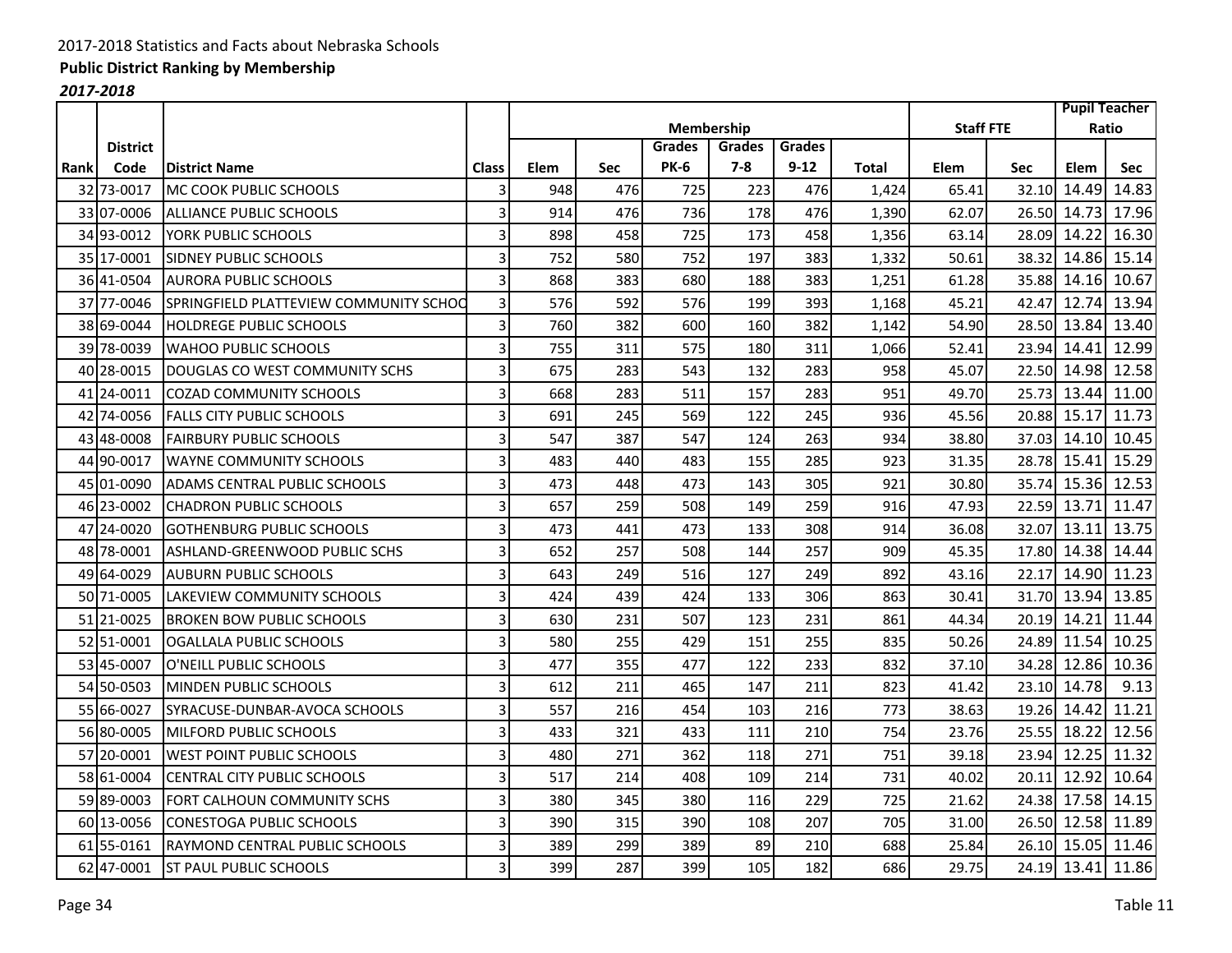|      |                 |                                       |                         |      |            |               |               |               |              |                  | <b>Pupil Teacher</b> |             |            |
|------|-----------------|---------------------------------------|-------------------------|------|------------|---------------|---------------|---------------|--------------|------------------|----------------------|-------------|------------|
|      |                 |                                       |                         |      |            |               | Membership    |               |              | <b>Staff FTE</b> |                      |             | Ratio      |
|      | <b>District</b> |                                       |                         |      |            | <b>Grades</b> | <b>Grades</b> | <b>Grades</b> |              |                  |                      |             |            |
| Rank | Code            | <b>District Name</b>                  | Class                   | Elem | <b>Sec</b> | <b>PK-6</b>   | $7 - 8$       | $9 - 12$      | <b>Total</b> | Elem             | <b>Sec</b>           | Elem        | <b>Sec</b> |
|      | 63 65-2005      | SOUTH CENTRAL NEBRASKA UNIFIED 5      | $\overline{\mathbf{3}}$ | 480  | 201        | 384           | 96            | 201           | 681          | 41.13            | 22.25                | 11.67       | 9.03       |
|      | 64 79-0031      | <b>MITCHELL PUBLIC SCHOOLS</b>        | $\overline{3}$          | 375  | 299        | 375           | 100           | 199           | 674          | 24.71            |                      | 23.00 15.18 | 13.00      |
|      | 65 13-0032      | LOUISVILLE PUBLIC SCHOOLS             | 3                       | 479  | 185        | 385           | 94            | 185           | 664          | 28.33            |                      | 15.97 16.91 | 11.58      |
|      | 66 89-0024      | <b>ARLINGTON PUBLIC SCHOOLS</b>       | 3                       | 343  | 316        | 343           | 101           | 215           | 659          | 21.06            | 25.09                | 16.29       | 12.59      |
|      | 67 70-0002      | PIERCE PUBLIC SCHOOLS                 | 3                       | 342  | 311        | 342           | 99            | 212           | 653          | 22.90            | 25.19                | 14.93       | 12.35      |
|      | 68 12-0056      | DAVID CITY PUBLIC SCHOOLS             | $\overline{3}$          | 377  | 272        | 377           | 87            | 185           | 649          | 32.84            | 27.27                | 11.48       | 9.97       |
|      | 69 15-0010      | <b>CHASE COUNTY SCHOOLS</b>           | 3                       | 457  | 188        | 369           | 88            | 188           | 645          | 32.15            | 19.10                | 14.21       | 9.84       |
|      | 70 27-0595      | <b>NORTH BEND CENTRAL PUBLIC SCHS</b> | 3                       | 403  | 232        | 356           | 90            | 189           | 635          | 24.86            |                      | 20.68 16.21 | 11.22      |
|      | 71 81-0010      | <b>GORDON-RUSHVILLE PUBLIC SCHS</b>   | 3                       | 442  | 192        | 352           | 90            | 192           | 634          | 38.46            |                      | 17.60 11.49 | 10.91      |
|      | 72 87-0017      | <b>WINNEBAGO PUBLIC SCHOOLS</b>       | 3                       | 428  | 181        | 341           | 87            | 181           | 609          | 46.97            | 20.03                | 9.11        | 9.04       |
|      | 73 10-0002      | <b>GIBBON PUBLIC SCHOOLS</b>          | 3                       | 344  | 256        | 344           | 86            | 170           | 600          | 21.06            | 23.12                | 16.33       | 11.07      |
|      | 74 76-0082      | WILBER-CLATONIA PUBLIC SCHOOLS        | 3                       | 355  | 245        | 355           | 76            | 169           | 600          | 20.65            | 19.11                | 17.19       | 12.82      |
|      | 75 06-0001      | <b>BOONE CENTRAL SCHOOLS</b>          | 3                       | 410  | 189        | 333           | 77            | 189           | 599          | 30.31            | 20.52                | 13.53       | 9.21       |
|      | 76 88-0005      | ORD PUBLIC SCHOOLS                    | 3                       | 332  | 261        | 332           | 72            | 189           | 593          | 22.06            |                      | 24.25 15.05 | 10.76      |
|      | 77 30-0025      | FILLMORE CENTRAL PUBLIC SCHS          | 3                       | 409  | 175        | 337           | 72            | 175           | 584          | 31.76            |                      | 20.59 12.88 | 8.50       |
|      | 78 16-0006      | <b>VALENTINE COMMUNITY SCHOOLS</b>    | 3                       | 394  | 178        | 288           | 106           | 178           | 572          | 41.35            | 21.00                | 9.53        | 8.48       |
|      | 79 27-0594      | LOGAN VIEW PUBLIC SCHOOLS             | 3                       | 301  | 256        | 301           | 83            | 173           | 557          | 21.01            | 24.66                | 14.33       | 10.38      |
|      | 80 55-0148      | MALCOLM PUBLIC SCHOOLS                | 3                       | 294  | 262        | 294           | 80            | 182           | 556          | 19.69            | 20.88                | 14.93       | 12.55      |
|      | 81 56-0037      | <b>HERSHEY PUBLIC SCHOOLS</b>         | 3                       | 286  | 270        | 286           | 95            | 175           | 556          | 19.34            |                      | 17.94 14.79 | 15.05      |
|      | 82 40-0083      | WOOD RIVER RURAL SCHOOLS              | 3                       | 394  | 160        | 316           | 78            | 160           | 554          | 31.65            |                      | 12.85 12.45 | 12.45      |
|      | 83 66-0501      | PALMYRA DISTRICT OR 1                 | 3                       | 354  | 190        | 354           | 66            | 124           | 544          | 26.00            |                      | 17.59 13.62 | 10.80      |
|      | 84 11-0001      | TEKAMAH-HERMAN COMMUNITY SCHS         | 3                       | 291  | 250        | 291           | 78            | 172           | 541          | 22.26            |                      | 27.00 13.07 | 9.26       |
|      | 85 49-0050      | JOHNSON CO CENTRAL PUBLIC SCHS        | 3                       | 383  | 155        | 303           | 80            | 155           | 538          | 32.59            | 17.40                | 11.75       | 8.91       |
|      | 86 87-0016      | UMO N HO N NATION PUBLIC SCHS         | 3                       | 392  | 125        | 342           | 50            | 125           | 517          | 48.82            | 13.70                | 8.03        | 9.12       |
|      | 87 59-0001      | <b>MADISON PUBLIC SCHOOLS</b>         | 3                       | 340  | 173        | 272           | 68            | 173           | 513          | 26.35            |                      | 16.05 12.90 | 10.78      |
|      | 88 47-0100      | <b>CENTURA PUBLIC SCHOOLS</b>         | 3                       | 265  | 237        | 265           | 83            | 154           | 502          | 20.13            |                      | 22.62 13.16 | 10.48      |
|      | 89 90-0560      | <b>WAKEFIELD PUBLIC SCHOOLS</b>       | 3                       | 296  | 202        | 296           | 62            | 140           | 498          | 21.31            | 17.37                | 13.89       | 11.63      |
|      | 90 14-0054      | LAUREL-CONCORD-COLERIDGE SCHOOL       | $\overline{3}$          | 361  | 124        | 293           | 68            | 124           | 485          | 26.45            | 14.58                | 13.65       | 8.50       |
|      | 91 26-0001      | PONCA PUBLIC SCHOOLS                  | $\overline{\mathbf{3}}$ | 254  | 214        | 254           | 65            | 149           | 468          | 19.85            | 19.15                | 12.80       | 11.17      |
|      | 92 78-0009      | YUTAN PUBLIC SCHOOLS                  | 3                       | 257  | 209        | 257           | 68            | 141           | 466          | 20.75            | 19.55                | 12.39       | 10.69      |
|      | 93 40-0126      | DONIPHAN-TRUMBULL PUBLIC SCHS         | 3                       | 233  | 232        | 233           | 85            | 147           | 465          | 21.60            |                      | 19.87 10.79 | 11.68      |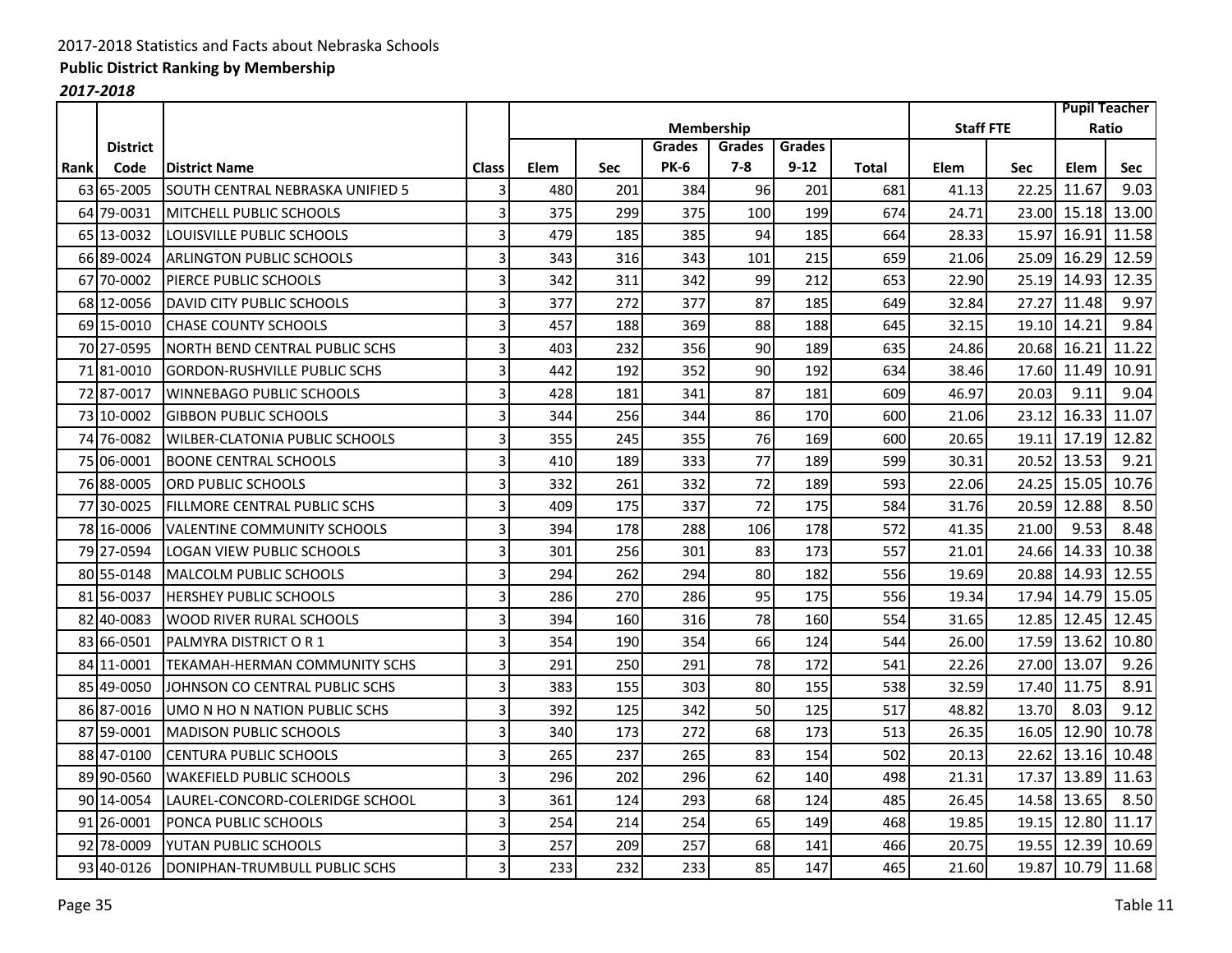|      |                 |                                     |                |      |            |               |         |        |              |                  |            |             | <b>Pupil Teacher</b> |
|------|-----------------|-------------------------------------|----------------|------|------------|---------------|---------|--------|--------------|------------------|------------|-------------|----------------------|
|      |                 |                                     |                |      |            | Membership    |         |        |              | <b>Staff FTE</b> |            |             | Ratio                |
|      | <b>District</b> |                                     |                |      |            | <b>Grades</b> | Grades  | Grades |              |                  |            |             |                      |
| Rank | Code            | <b>District Name</b>                | <b>Class</b>   | Elem | <b>Sec</b> | <b>PK-6</b>   | $7 - 8$ | $9-12$ | <b>Total</b> | Elem             | <b>Sec</b> | Elem        | <b>Sec</b>           |
|      | 94 62-0063      | <b>BRIDGEPORT PUBLIC SCHOOLS</b>    | 3              | 252  | 212        | 252           | 62      | 150    | 464          | 21.54            | 21.18      | 11.70       | 10.01                |
|      | 95 13-0097      | ELMWOOD-MURDOCK PUBLIC SCHOOLS      | 3              | 286  | 175        | 286           | 52      | 123    | 461          | 21.51            |            | 18.67 13.30 | 9.37                 |
|      | 96 80-0567      | <b>CENTENNIAL PUBLIC SCHOOLS</b>    | 3              | 254  | 200        | 254           | 54      | 146    | 454          | 21.57            |            | 20.56 11.78 | 9.73                 |
|      | 97 10-0069      | RAVENNA PUBLIC SCHOOLS              | 3              | 242  | 211        | 242           | 58      | 153    | 453          | 20.67            | 18.37      | 11.71       | 11.49                |
|      | 98 85-0070      | THAYER CENTRAL COMMUNITY SCHS       | 3              | 285  | 167        | 285           | 57      | 110    | 452          | 18.45            | 17.86      | 15.45       | 9.35                 |
|      | 99 02-2001      | NEBRASKA UNIFIED DISTRICT 1         | 3              | 269  | 179        | 269           | 55      | 124    | 448          | 28.97            | 29.99      | 9.29        | 5.97                 |
|      | 100 63-0030     | TWIN RIVER PUBLIC SCHOOLS           | 3              | 256  | 191        | 256           | 66      | 125    | 447          | 23.02            | 18.04      | 11.12       | 10.59                |
|      | 101 34-0034     | <b>FREEMAN PUBLIC SCHOOLS</b>       | 3              | 253  | 192        | 253           | 60      | 132    | 445          | 18.08            |            | 16.99 13.99 | 11.30                |
|      | 102 45-0239     | WEST HOLT PUBLIC SCHOOLS            | 3              | 283  | 162        | 283           | 56      | 106    | 445          | 22.11            |            | 17.88 12.80 | 9.06                 |
|      | 103 09-0010     | AINSWORTH COMMUNITY SCHOOLS         | 3              | 307  | 136        | 232           | 75      | 136    | 443          | 27.05            | 16.65      | 11.35       | 8.17                 |
|      | 104 59-0005     | <b>BATTLE CREEK PUBLIC SCHOOLS</b>  | 3              | 209  | 229        | 209           | 78      | 151    | 438          | 14.73            | 19.78      | 14.19       | 11.58                |
|      | 105 53-0001     | KIMBALL PUBLIC SCHOOLS              | 3              | 243  | 194        | 243           | 64      | 130    | 437          | 22.31            | 23.19      | 10.89       | 8.37                 |
|      | 106 11-0014     | OAKLAND CRAIG PUBLIC SCHOOLS        | 3              | 242  | 192        | 242           | 69      | 123    | 434          | 20.78            |            | 17.59 11.65 | 10.92                |
|      | 107 07-0010     | <b>HEMINGFORD PUBLIC SCHOOLS</b>    | 3              | 239  | 188        | 239           | 63      | 125    | 427          | 19.55            |            | 17.68 12.23 | 10.63                |
|      | 108 20-0030     | WISNER-PILGER PUBLIC SCHOOLS        | 3              | 237  | 189        | 237           | 64      | 125    | 426          | 20.52            |            | 18.83 11.55 | 10.04                |
|      | 109 65-0011     | <b>SUPERIOR PUBLIC SCHOOLS</b>      | 3              | 220  | 201        | 220           | 72      | 129    | 421          | 20.64            | 18.18      | 10.66       | 11.06                |
|      | 110 84-0003     | <b>STANTON COMMUNITY SCHOOLS</b>    | 3              | 225  | 195        | 225           | 59      | 136    | 420          | 19.31            | 17.89      | 11.65       | 10.90                |
|      | 111 34-0001     | SOUTHERN SCHOOL DIST 1              | 3              | 234  | 180        | 234           | 61      | 119    | 414          | 23.03            | 18.13      | 10.16       | 9.93                 |
|      | 112 79-0011     | MORRILL PUBLIC SCHOOLS              | 3              | 253  | 158        | 253           | 42      | 116    | 411          | 23.36            | 15.56      | 10.83       | 10.15                |
|      | 113 18-0002     | <b>SUTTON PUBLIC SCHOOLS</b>        | 3              | 216  | 194        | 216           | 74      | 120    | 410          | 20.66            |            | 17.38 10.45 | 11.16                |
|      | 114 68-0020     | PERKINS COUNTY SCHOOLS              | 3              | 252  | 157        | 252           | 54      | 103    | 409          | 18.90            |            | 19.90 13.33 | 7.89                 |
|      | 115 48-0300     | TRI COUNTY PUBLIC SCHOOLS           | 3              | 231  | 172        | 231           | 60      | 112    | 403          | 17.40            | 18.92      | 13.28       | 9.09                 |
|      | 116 33-0540     | SOUTHERN VALLEY SCHOOLS             | 3              | 199  | 200        | 199           | 56      | 144    | 399          | 21.15            | 19.05      | 9.41        | 10.50                |
|      | 117 59-0080     | <b>ELKHORN VALLEY SCHOOLS</b>       | 3              | 259  | 138        | 259           | 57      | 81     | 397          | 19.70            | 15.36      | 13.15       | 8.98                 |
|      | 118 62-0021     | <b>BAYARD PUBLIC SCHOOLS</b>        | 3              | 214  | 182        | 214           | 61      | 121    | 396          | 19.00            |            | 15.79 11.26 | 11.53                |
|      | 119 72-0032     | SHELBY - RISING CITY PUBLIC SCHOOLS | 3              | 264  | 129        | 216           | 48      | 129    | 393          | 23.95            |            | 11.55 11.02 | 11.17                |
|      | 120 10-0119     | <b>AMHERST PUBLIC SCHOOLS</b>       | $\overline{2}$ | 217  | 175        | 217           | 59      | 116    | 392          | 12.10            |            | 13.60 17.93 | 12.87                |
|      | 121 78-0107     | <b>CEDAR BLUFFS PUBLIC SCHOOLS</b>  | 3              | 301  | 83         | 255           | 46      | 83     | 384          | 23.66            | 8.34       | 12.72       | 9.95                 |
|      | 122 87-0001     | PENDER PUBLIC SCHOOLS               | 3              | 239  | 145        | 239           | 52      | 93     | 384          | 17.70            | 15.35      | 13.50       | 9.45                 |
|      | 123 02-0009     | NELIGH-OAKDALE SCHOOLS              | 3              | 233  | 150        | 233           | 52      | 98     | 383          | 20.60            | 16.76      | 11.31       | 8.95                 |
|      | 124 22-0031     | <b>HOMER COMMUNITY SCHOOLS</b>      | 3              | 208  | 174        | 208           | 68      | 106    | 382          | 17.80            |            | 19.20 11.69 | 9.06                 |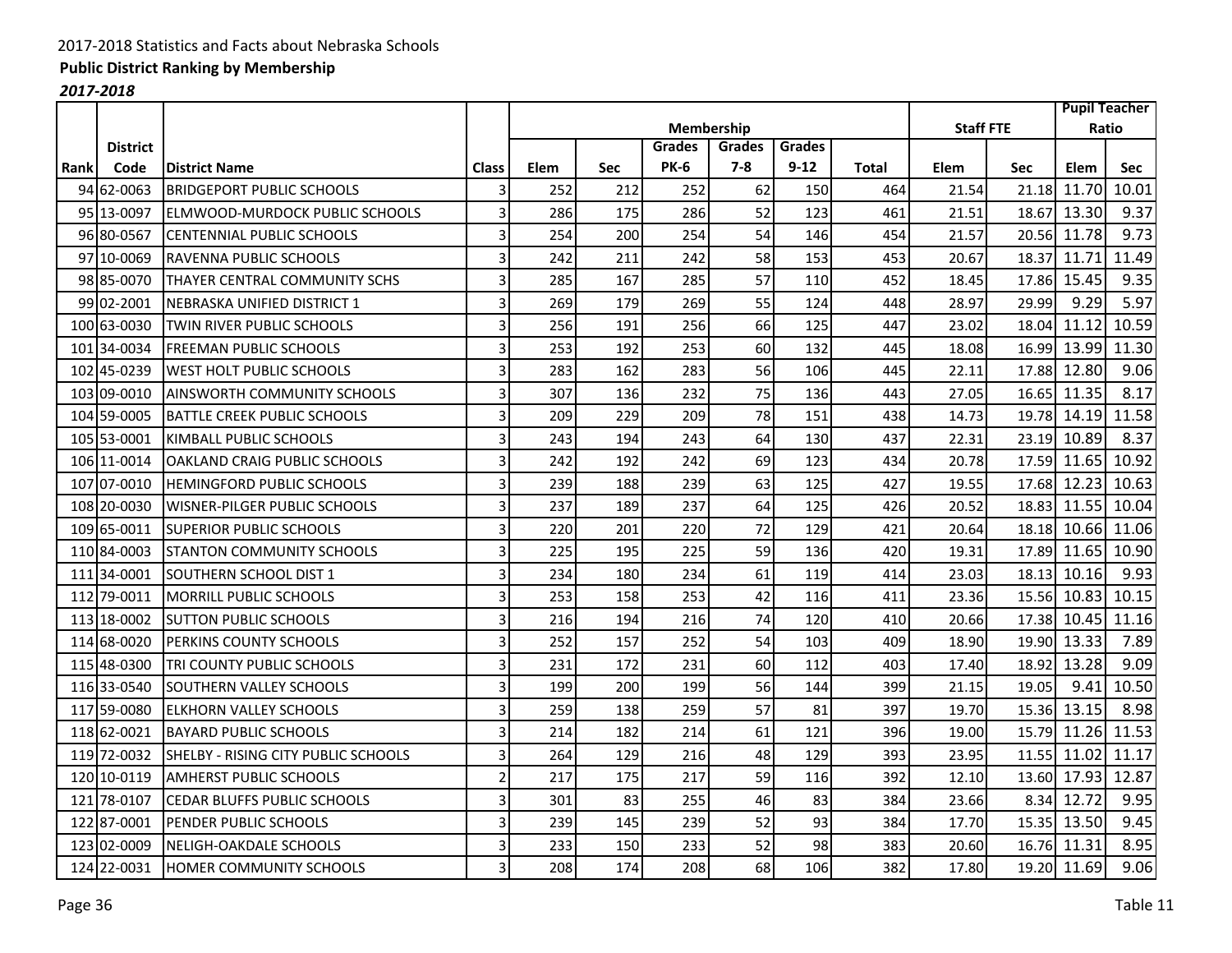|      |                 |                                           |                         |      |            |               |               |        |              |                  |            | <b>Pupil Teacher</b> |            |
|------|-----------------|-------------------------------------------|-------------------------|------|------------|---------------|---------------|--------|--------------|------------------|------------|----------------------|------------|
|      |                 |                                           |                         |      |            |               | Membership    |        |              | <b>Staff FTE</b> |            |                      | Ratio      |
|      | <b>District</b> |                                           |                         |      |            | <b>Grades</b> | <b>Grades</b> | Grades |              |                  |            |                      |            |
| Rank | Code            | <b>District Name</b>                      | <b>Class</b>            | Elem | <b>Sec</b> | <b>PK-6</b>   | $7 - 8$       | $9-12$ | <b>Total</b> | Elem             | <b>Sec</b> | Elem                 | <b>Sec</b> |
|      | 125 87-0013     | <b>WALTHILL PUBLIC SCHOOLS</b>            | 3                       | 220  | 159        | 220           | 51            | 108    | 379          | 25.65            | 16.45      | 8.58                 | 9.67       |
|      | 126 72-0015     | <b>CROSS COUNTY COMMUNITY SCHOOLS</b>     | 3                       | 259  | 114        | 208           | 51            | 114    | 373          | 22.35            | 13.14      | 11.59                | 8.68       |
|      | 127 10-0009     | <b>ELM CREEK PUBLIC SCHOOLS</b>           | 3                       | 220  | 153        | 220           | 49            | 104    | 373          | 13.83            |            | 17.18 15.91          | 8.91       |
|      | 128 82-0001     | LOUP CITY PUBLIC SCHOOLS                  | 3                       | 215  | 149        | 215           | 45            | 104    | 364          | 15.06            | 16.75      | 14.28                | 8.90       |
|      | 129 74-0070     | HUMBOLDT TABLE ROCK STEINAUER             | 3                       | 215  | 149        | 215           | 51            | 98     | 364          | 17.56            | 23.72      | 12.24                | 6.28       |
|      | 130 33-0018     | ARAPAHOE PUBLIC SCHOOLS                   | $\overline{\mathbf{3}}$ | 215  | 145        | 215           | 55            | 90     | 360          | 12.93            | 14.20      | 16.63                | 10.21      |
|      | 131 56-0055     | SUTHERLAND PUBLIC SCHOOLS                 | 3                       | 190  | 165        | 190           | 67            | 98     | 355          | 14.49            | 14.33      | 13.11                | 11.51      |
|      | 132 14-0008     | HARTINGTON NEWCASTLE PUBLIC SCHOOLS       | 3                       | 211  | 142        | 211           | 47            | 95     | 353          | 19.65            |            | 17.50 10.74          | 8.11       |
|      | 133 64-0023     | JOHNSON-BROCK PUBLIC SCHOOLS              | 3                       | 218  | 124        | 218           | 44            | 80     | 342          | 12.00            | 12.23      | 18.17                | 10.14      |
|      | 134 08-0051     | <b>BOYD COUNTY SCHOOLS</b>                | 3                       | 244  | 98         | 206           | 38            | 98     | 342          | 19.37            | 14.18      | 12.60                | 6.91       |
| 135  | 42-0002         | ALMA PUBLIC SCHOOLS                       | 3                       | 193  | 143        | 193           | 47            | 96     | 336          | 17.82            | 15.15      | 10.83                | 9.44       |
|      | 136 33-0021     | <b>CAMBRIDGE PUBLIC SCHOOLS</b>           | 3                       | 226  | 108        | 177           | 49            | 108    | 334          | 18.95            | 10.85      | 11.93                | 9.95       |
| 137  | 36-0100         | <b>BURWELL PUBLIC SCHOOLS</b>             | 3                       | 173  | 159        | 173           | 52            | 107    | 332          | 15.02            | 18.24      | 11.52                | 8.72       |
|      | 138 93-0096     | <b>HEARTLAND COMMUNITY SCHOOLS</b>        | 3                       | 182  | 145        | 182           | 47            | 98     | 327          | 14.95            | 14.42      | 12.17                | 10.06      |
|      | 139 91-0074     | <b>BLUE HILL PUBLIC SCHOOLS</b>           | 3                       | 174  | 151        | 174           | 45            | 106    | 325          | 15.06            |            | 15.12 11.55          | 9.99       |
|      | 140 24-0004     | <b>OVERTON PUBLIC SCHOOLS</b>             | 3                       | 183  | 139        | 183           | 45            | 94     | 322          | 13.32            | 13.38      | 13.74                | 10.39      |
|      | 141 29-0117     | DUNDY CO STRATTON PUBLIC SCHS             | 3                       | 170  | 151        | 170           | 47            | 104    | 321          | 17.80            | 16.38      | 9.55                 | 9.22       |
|      | 142 70-0005     | PLAINVIEW PUBLIC SCHOOLS                  | 3                       | 185  | 134        | 185           | 49            | 85     | 319          | 14.20            | 16.90      | 13.03                | 7.93       |
|      | 143 13-0022     | <b>WEEPING WATER PUBLIC SCHOOLS</b>       | 3                       | 215  | 100        | 168           | 47            | 100    | 315          | 17.01            | 12.05      | 12.64                | 8.30       |
|      | 144 61-0049     | <b>PALMER PUBLIC SCHOOLS</b>              | 3                       | 168  | 144        | 168           | 45            | 99     | 312          | 11.88            |            | 11.95 14.14          | 12.05      |
|      | 145 54-0013     | <b>CREIGHTON COMMUNITY PUBLIC SCHOOLS</b> | $\mathsf{3}$            | 146  | 164        | 146           | 55            | 109    | 310          | 14.55            | 16.63      | 10.03                | 9.86       |
|      | 146 73-0179     | SOUTHWEST PUBLIC SCHOOLS                  | 3                       | 159  | 151        | 159           | 46            | 105    | 310          | 14.26            | 17.88      | 11.15                | 8.45       |
|      | 147 31-0506     | <b>FRANKLIN PUBLIC SCHOOLS</b>            | 3                       | 170  | 138        | 170           | 29            | 109    | 308          | 13.71            | 17.75      | 12.40                | 7.77       |
|      | 148 54-0096     | <b>CROFTON COMMUNITY SCHOOLS</b>          | 3                       | 138  | 169        | 138           | 48            | 121    | 307          | 12.00            | 18.25      | 11.50                | 9.26       |
|      | 149 12-0502     | <b>EAST BUTLER PUBLIC SCHOOLS</b>         | 3                       | 159  | 147        | 159           | 47            | 100    | 306          | 18.50            | 16.10      | 8.59                 | 9.13       |
|      | 150 63-0001     | <b>FULLERTON PUBLIC SCHOOLS</b>           | 3                       | 160  | 146        | 160           | 47            | 99     | 306          | 13.75            |            | 14.99 11.64          | 9.74       |
|      | 151 67-0001     | <b>PAWNEE CITY PUBLIC SCHOOLS</b>         | 3                       | 166  | 133        | 166           | 46            | 87     | 299          | 11.30            | 15.59      | 14.69                | 8.53       |
|      | 152 20-0020     | BANCROFT-ROSALIE COMM SCHOOLS             | 3                       | 169  | 124        | 169           | 42            | 82     | 293          | 11.80            | 12.50      | 14.32                | 9.92       |
|      | 153 39-0060     | <b>CENTRAL VALLEY PUBLIC SCHOOLS</b>      | 3                       | 177  | 116        | 177           | 43            | 73     | 293          | 17.86            | 18.60      | 9.91                 | 6.24       |
|      | 154 93-0083     | MC COOL JUNCTION PUBLIC SCHS              | $\overline{2}$          | 159  | 133        | 159           | 44            | 89     | 292          | 10.22            | 12.40      | 15.56                | 10.73      |
|      | 155 44-0070     | HITCHCOCK CO SCH SYSTEM                   | 3                       | 152  | 140        | 152           | 45            | 95     | 292          | 12.45            | 12.17      | 12.21                | 11.50      |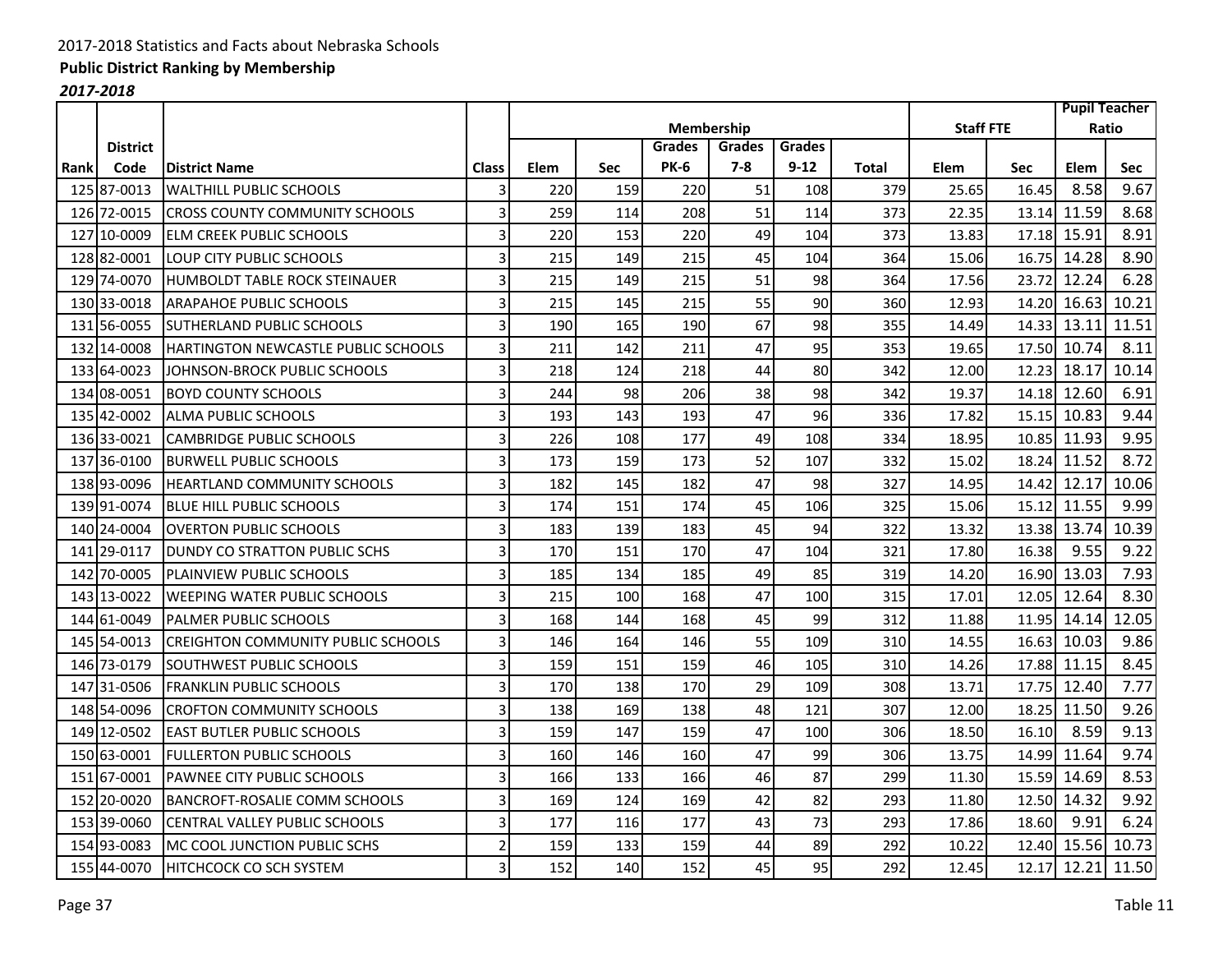|      |                 |                                       |                         |      |            |               |               |               |              |                  |            | <b>Pupil Teacher</b> |            |
|------|-----------------|---------------------------------------|-------------------------|------|------------|---------------|---------------|---------------|--------------|------------------|------------|----------------------|------------|
|      |                 |                                       |                         |      |            | Membership    |               |               |              | <b>Staff FTE</b> |            |                      | Ratio      |
|      | <b>District</b> |                                       |                         |      |            | <b>Grades</b> | <b>Grades</b> | <b>Grades</b> |              |                  |            |                      |            |
| Rank | Code            | <b>District Name</b>                  | <b>Class</b>            | Elem | <b>Sec</b> | <b>PK-6</b>   | $7 - 8$       | $9-12$        | <b>Total</b> | Elem             | <b>Sec</b> | Elem                 | <b>Sec</b> |
|      | 156 10-0019     | SHELTON PUBLIC SCHOOLS                | 3                       | 151  | 141        | 151           | 48            | 93            | 292          | 14.00            | 13.06      | 10.79                | 10.80      |
| 157  | 56-0007         | <b>MAXWELL PUBLIC SCHOOLS</b>         | 3                       | 134  | 151        | 134           | 49            | 102           | 285          | 10.73            | 13.35      | 12.49                | 11.31      |
|      | 158 71-0067     | <b>HUMPHREY PUBLIC SCHOOLS</b>        | 3                       | 177  | 104        | 177           | 38            | 66            | 281          | 12.73            |            | 10.71 13.90          | 9.71       |
|      | 159 10-0105     | PLEASANTON PUBLIC SCHOOLS             | 3                       | 164  | 115        | 164           | 32            | 83            | 279          | 10.75            |            | 10.25 15.26          | 11.22      |
|      | 160 18-0011     | <b>HARVARD PUBLIC SCHOOLS</b>         | 3                       | 187  | 89         | 153           | 34            | 89            | 276          | 15.30            | 13.88      | 12.22                | 6.41       |
|      | 161 50-0501     | <b>AXTELL COMMUNITY SCHOOLS</b>       | $\overline{\mathbf{3}}$ | 202  | 73         | 159           | 43            | 73            | 275          | 15.25            | 8.92       | 13.25                | 8.18       |
|      | 162 26-0561     | <b>EMERSON-HUBBARD PUBLIC SCHOOLS</b> | 3                       | 171  | 102        | 171           | 37            | 65            | 273          | 10.79            | 15.99      | 15.85                | 6.38       |
|      | 163 21-0015     | ANSELMO-MERNA PUBLIC SCHOOLS          | 3                       | 160  | 113        | 160           | 45            | 68            | 273          | 13.25            | 9.33       | 12.08                | 12.11      |
|      | 164 85-0060     | <b>DESHLER PUBLIC SCHOOLS</b>         | 3                       | 147  | 125        | 147           | 41            | 84            | 272          | 11.80            |            | 13.28 12.46          | 9.41       |
|      | 165 11-0020     | LYONS-DECATUR NORTHEAST SCHS          | 3                       | 186  | 85         | 186           | 33            | 52            | 271          | 12.48            | 12.78      | 14.90                | 6.65       |
|      | 166 01-0003     | <b>KENESAW PUBLIC SCHOOLS</b>         | 3                       | 150  | 121        | 150           | 41            | 80            | 271          | 10.00            | 10.65      | 15.00                | 11.36      |
|      | 167 54-0576     | <b>WAUSA PUBLIC SCHOOLS</b>           | 3                       | 151  | 112        | 151           | 42            | 70            | 263          | 8.20             | 11.80      | 18.41                | 9.49       |
|      | 168 69-0054     | <b>BERTRAND PUBLIC SCHOOLS</b>        | 3                       | 150  | 111        | 150           | 37            | 74            | 261          | 12.20            | 12.10      | 12.30                | 9.17       |
|      | 169 76-0068     | <b>FRIEND PUBLIC SCHOOLS</b>          | 3                       | 150  | 110        | 150           | 29            | 81            | 260          | 12.75            |            | 12.63 11.76          | 8.71       |
|      | 170 34-0100     | DILLER-ODELL PUBLIC SCHOOLS           | 3                       | 148  | 112        | 148           | 35            | 77            | 260          | 12.05            | 13.95      | 12.28                | 8.03       |
|      | 171 19-0070     | HOWELLS-DODGE CONSOLIDATED SCHOOLS    | 3                       | 106  | 153        | 106           | 49            | 104           | 259          | 10.92            | 14.95      | 9.71                 | 10.23      |
|      | 172 15-0536     | WAUNETA-PALISADE PUBLIC SCHS          | 3                       | 195  | 62         | 157           | 38            | 62            | 257          | 12.01            | 6.92       | 16.24                | 8.96       |
|      | 173 01-0123     | SILVER LAKE PUBLIC SCHOOLS            | 3                       | 168  | 87         | 168           | 33            | 54            | 255          | 13.82            | 11.21      | 12.16                | 7.76       |
|      | 174 54-0586     | <b>BLOOMFIELD COMMUNITY SCHOOLS</b>   | 3                       | 148  | 106        | 148           | 39            | 67            | 254          | 9.86             | 13.52      | 15.01                | 7.84       |
|      | 175 75-0100     | <b>ROCK COUNTY PUBLIC SCHOOLS</b>     | 3                       | 136  | 116        | 133           | 50            | 69            | 252          | 15.23            | 9.61       | 8.93                 | 12.07      |
|      | 176 35-0001     | <b>GARDEN COUNTY SCHOOLS</b>          | 3                       | 143  | 107        | 143           | 38            | 69            | 250          | 11.83            | 12.46      | 12.09                | 8.59       |
|      | 177 72-0019     | OSCEOLA PUBLIC SCHOOLS                | 3                       | 179  | 70         | 144           | 35            | 70            | 249          | 14.96            | 8.07       | 11.97                | 8.67       |
|      | 178 78-0072     | <b>MEAD PUBLIC SCHOOLS</b>            | 3                       | 140  | 103        | 140           | 43            | 60            | 243          | 10.00            | 13.01      | 14.00                | 7.92       |
|      | 179 14-0045     | RANDOLPH PUBLIC SCHOOLS               | 3                       | 136  | 103        | 136           | 28            | 75            | 239          | 10.90            | 13.18      | 12.48                | 7.81       |
|      | 180 06-0075     | RIVERSIDE PUBLIC SCHOOLS              | 3                       | 190  | 48         | 157           | 33            | 48            | 238          | 21.50            | 8.54       | 8.84                 | 5.62       |
|      | 181 19-0039     | LEIGH COMMUNITY SCHOOLS               | 3                       | 155  | 80         | 155           | 32            | 48            | 235          | 7.79             | 12.47      | 19.90                | 6.42       |
|      | 182 48-0303     | <b>MERIDIAN PUBLIC SCHOOLS</b>        | 3                       | 115  | 119        | 115           | 35            | 84            | 234          | 11.37            | 11.23      | 10.11                | 10.60      |
|      | 183 91-0002     | RED CLOUD COMMUNITY SCHOOLS           | 3                       | 157  | 74         | 157           | 26            | 48            | 231          | 12.98            | 10.47      | 12.10                | 7.07       |
| 184  | 23-0071         | <b>CRAWFORD PUBLIC SCHOOLS</b>        | 3                       | 133  | 94         | 133           | 24            | 70            | 227          | 9.60             | 11.29      | 13.85                | 8.33       |
|      | 185 72-0075     | HIGH PLAINS COMMUNITY SCHOOLS         | 3                       | 155  | 70         | 125           | 30            | 70            | 225          | 16.79            | 13.43      | 9.23                 | 5.21       |
|      | 186 32-0125     | <b>MEDICINE VALLEY PUBLIC SCHOOLS</b> | 3                       | 134  | 90I        | 134           | 27            | 63            | 224          | 11.24            | 10.99      | 11.92                | 8.19       |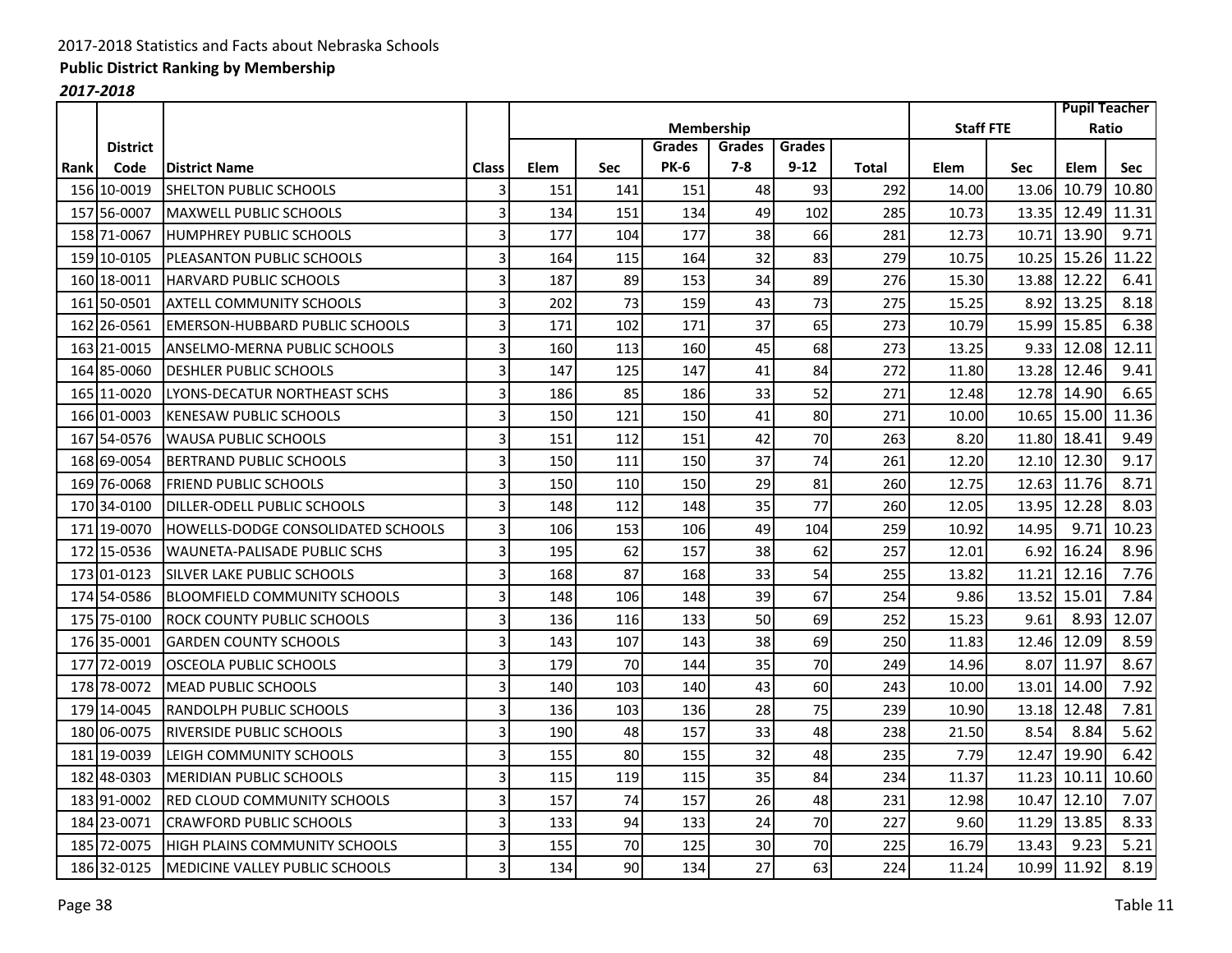|      |                 |                                       |                         |      |     |               |                   |          |              |                  |            | <b>Pupil Teacher</b> |            |
|------|-----------------|---------------------------------------|-------------------------|------|-----|---------------|-------------------|----------|--------------|------------------|------------|----------------------|------------|
|      |                 |                                       |                         |      |     |               | <b>Membership</b> |          |              | <b>Staff FTE</b> |            | Ratio                |            |
|      | <b>District</b> |                                       |                         |      |     | <b>Grades</b> | Grades            | Grades   |              |                  |            |                      |            |
| Rank | Code            | <b>District Name</b>                  | <b>Class</b>            | Elem | Sec | <b>PK-6</b>   | $7 - 8$           | $9 - 12$ | <b>Total</b> | Elem             | <b>Sec</b> | Elem                 | <b>Sec</b> |
| 187  | 50-0001         | WILCOX-HILDRETH PUBLIC SCHOOLS        | 3                       | 158  | 65  | 134           | 24                | 65       | 223          | 10.80            | 14.43      | 14.63                | 4.50       |
|      | 188 51-0006     | <b>PAXTON CONSOLIDATED SCHOOLS</b>    | 3                       | 125  | 97  | 125           | 26                | 71       | 222          | 10.60            | 11.20      | 11.79                | 8.66       |
|      | 189 21-0180     | CALLAWAY PUBLIC SCHOOLS               | 3                       | 123  | 99  | 123           | 39                | 60       | 222          | 11.13            | 11.92      | 11.05                | 8.31       |
|      | 190 37-0030     | ELWOOD PUBLIC SCHOOLS                 | 3                       | 116  | 105 | 116           | 32                | 73       | 221          | 11.05            |            | 12.59 10.50          | 8.34       |
|      | 191 90-0595     | <b>WINSIDE PUBLIC SCHOOLS</b>         | 3                       | 124  | 91  | 124           | 29                | 62       | 215          | 12.25            | 11.38      | 10.12                | 8.00       |
|      | 192 54-0501     | NIOBRARA PUBLIC SCHOOLS               | 3                       | 129  | 85  | 129           | 30                | 55       | 214          | 12.53            | 10.59      | 10.30                | 8.03       |
|      | 193 69-0055     | LOOMIS PUBLIC SCHOOLS                 | $\overline{a}$          | 130  | 84  | 130           | 29                | 55       | 214          | 10.98            | 12.52      | 11.84                | 6.71       |
|      | 194 25-0025     | <b>CREEK VALLEY SCHOOLS</b>           | $\overline{\mathbf{3}}$ | 112  | 95  | 112           | 35                | 60       | 207          | 10.44            | 12.19      | 10.73                | 7.79       |
|      | 195 79-0002     | <b>MINATARE PUBLIC SCHOOLS</b>        | 3                       | 108  | 99  | 107           | 38                | 62       | 207          | 6.00             |            | 11.56 18.00          | 8.56       |
|      | 196 27-0062     | SCRIBNER-SNYDER COMMUNITY SCHS        | 3                       | 118  | 87  | 118           | 28                | 59       | 205          | 12.25            | 13.25      | 9.63                 | 6.57       |
| 197  | 76-0044         | DORCHESTER PUBLIC SCHOOL              | 3                       | 125  | 76  | 125           | 23                | 53       | 201          | 10.90            | 10.73      | 11.47                | 7.08       |
|      | 198 19-0058     | <b>CLARKSON PUBLIC SCHOOLS</b>        | $\overline{\mathbf{3}}$ | 113  | 87  | 113           | 35                | 52       | 200          | 12.41            | 11.40      | 9.11                 | 7.63       |
|      | 199 57-0501     | <b>STAPLETON PUBLIC SCHOOLS</b>       | 3                       | 108  | 91  | 108           | 39                | 52       | 199          | 11.47            | 9.53       | 9.42                 | 9.55       |
|      | 200 54-0505     | <b>SANTEE COMMUNITY SCHOOLS</b>       | $\overline{2}$          | 123  | 76  | 123           | 27                | 49       | 199          | 14.25            | 11.75      | 8.63                 | 6.47       |
|      | 201 56-0565     | <b>WALLACE PUBLIC SCH DIST 65 R</b>   | $\overline{2}$          | 103  | 95  | 103           | 35                | 60       | 198          | 10.60            | 10.93      | 9.72                 | 8.69       |
|      | 202 24-0101     | SUMNER-EDDYVILLE-MILLER SCHS          | 3                       | 107  | 91  | 107           | 32                | 59       | 198          | 10.26            | 11.31      | 10.43                | 8.05       |
|      | 203 49-0033     | <b>STERLING PUBLIC SCHOOLS</b>        | 3                       | 111  | 87  | 111           | 31                | 56       | 198          | 11.85            | 10.82      | 9.37                 | 8.04       |
|      | 204 67-0069     | LEWISTON CONSOLIDATED SCHOOLS         | $\overline{3}$          | 118  | 75  | 118           | 24                | 51       | 193          | 11.62            | 10.75      | 10.15                | 6.98       |
|      | 205 21-0084     | <b>SARGENT PUBLIC SCHOOLS</b>         | 3                       | 106  | 87  | 106           | 28                | 59       | 193          | 9.77             | 8.90       | 10.85                | 9.78       |
|      | 206 70-0542     | OSMOND COMMUNITY SCHOOLS              | $\overline{3}$          | 80   | 112 | 80            | 34                | 78       | 192          | 9.97             | 12.33      | 8.02                 | 9.08       |
|      | 207 21-0044     | <b>ANSLEY PUBLIC SCHOOLS</b>          | 3                       | 107  | 83  | 107           | 23                | 60       | 190          | 10.85            | 12.02      | 9.86                 | 6.91       |
| 208  | 59-0013         | NEWMAN GROVE PUBLIC SCHOOLS           | $\overline{\mathbf{3}}$ | 131  | 58  | 131           | 20                | 38       | 189          | 11.13            | 9.69       | 11.77                | 5.99       |
| 209  | 30-0001         | <b>EXETER-MILLIGAN PUBLIC SCHOOLS</b> | 3                       | 109  | 80  | 109           | 24                | 56       | 189          | 10.53            | 14.38      | 10.35                | 5.56       |
|      | 210 17-0003     | <b>LEYTON PUBLIC SCHOOLS</b>          | 3                       | 129  | 57  | 88            | 41                | 57       | 186          | 14.11            | 8.21       | 9.14                 | 6.94       |
|      | 211 85-2001     | <b>BRUNING-DAVENPORT UNIFIED SYS</b>  | $\overline{2}$          | 140  | 46  | 115           | 25                | 46       | 186          | 16.98            | 8.54       | 8.24                 | 5.39       |
|      | 212 14-0101     | <b>WYNOT PUBLIC SCHOOLS</b>           | 3                       | 133  | 53  | 109           | 24                | 53       | 186          | 11.51            |            | 5.40 11.56           | 9.81       |
|      | 213 81-0003     | <b>HAY SPRINGS PUBLIC SCHOOLS</b>     | 3                       | 137  | 48  | 113           | 24                | 48       | 185          | 12.95            |            | 6.38 10.58           | 7.52       |
|      | 214 17-0009     | POTTER-DIX PUBLIC SCHOOLS             | 3                       | 105  | 76  | 105           | 26                | 50       | 181          | 8.50             | 12.61      | 12.35                | 6.03       |
|      | 215 25-0095     | SOUTH PLATTE PUBLIC SCHOOLS           | 3                       | 111  | 68  | 101           | 29                | 49       | 179          | 9.27             | 9.73       | 11.97                | 6.99       |
|      | 216 26-0070     | ALLEN CONSOLIDATED SCHOOLS            | 3                       | 84   | 95  | 84            | 27                | 68       | 179          | 10.00            | 11.25      | 8.40                 | 8.44       |
|      | 217 16-0030     | <b>CODY-KILGORE PUBLIC SCHS</b>       | $\overline{2}$          | 118  | 60  | 103           | 15                | 60       | 178          | 11.50            |            | $9.20$ 10.26         | 6.52       |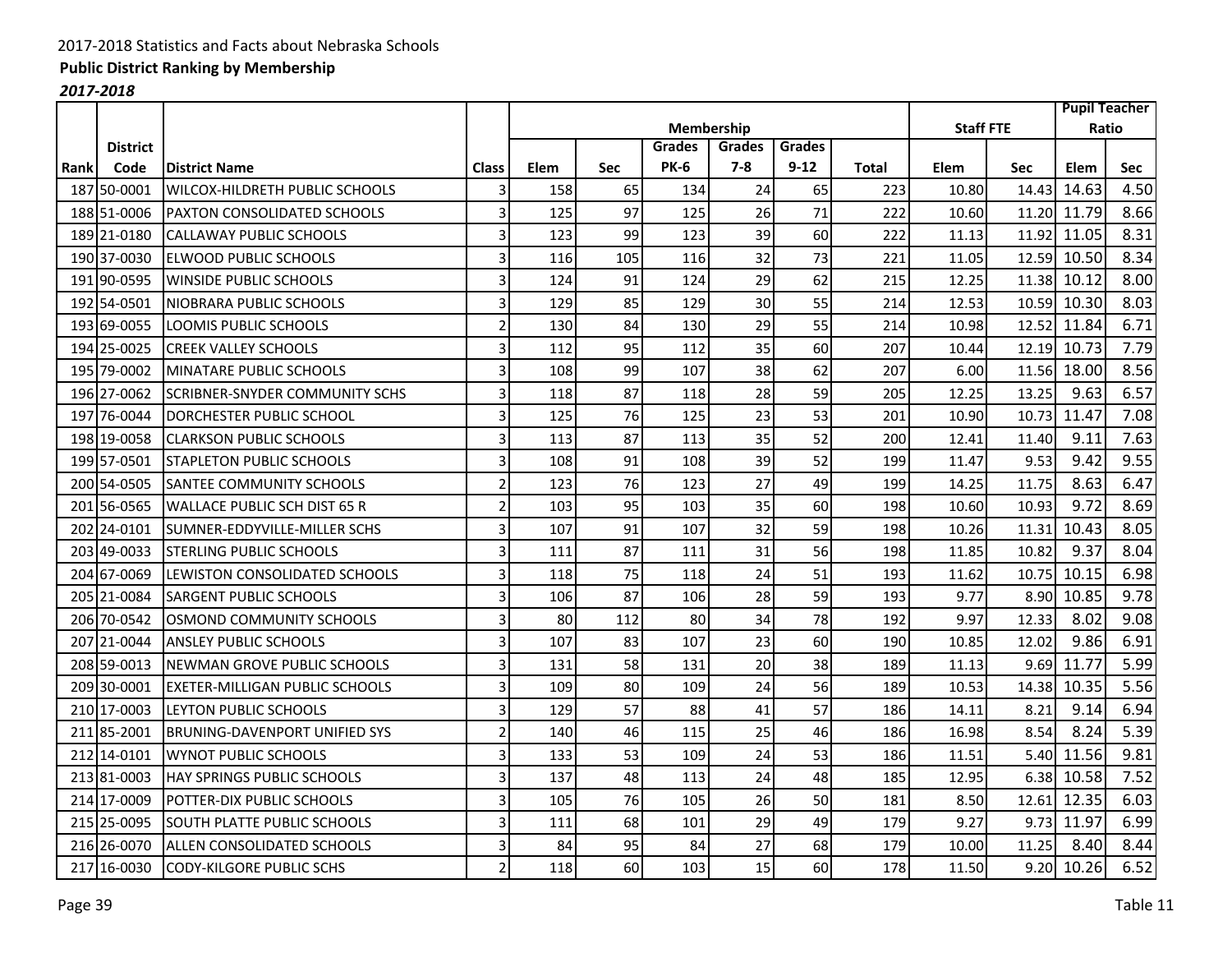|             |                 |                                     |                          |         |            |                   |               |          |              |                    |            |            | <b>Pupil Teacher</b> |
|-------------|-----------------|-------------------------------------|--------------------------|---------|------------|-------------------|---------------|----------|--------------|--------------------|------------|------------|----------------------|
|             |                 |                                     |                          |         |            | <b>Membership</b> |               |          |              | <b>Staff FTE</b>   |            | Ratio      |                      |
|             | <b>District</b> |                                     |                          |         |            | <b>Grades</b>     | <b>Grades</b> | Grades   |              |                    |            |            |                      |
| <b>Rank</b> | Code            | <b>District Name</b>                | <b>Class</b>             | Elem    | <b>Sec</b> | <b>PK-6</b>       | $7 - 8$       | $9 - 12$ | <b>Total</b> | Elem               | <b>Sec</b> | Elem       | <b>Sec</b>           |
|             | 218 41-0002     | <b>GILTNER PUBLIC SCHOOLS</b>       | $\overline{2}$           | 91      | 86         | 91                | 19            | 67       | 177          | 9.13               | 9.37       | 9.97       | 9.18                 |
|             | 219 45-0044     | <b>STUART PUBLIC SCHOOLS</b>        | 3                        | 109     | 67         | 109               | 27            | 40       | 176          | 10.55              | 8.74       | 10.33      | 7.67                 |
|             | 220 06-0017     | <b>ST EDWARD PUBLIC SCHOOLS</b>     | 3                        | 100     | 73         | 100               | 30            | 43       | 173          | 10.50              | 10.75      | 9.52       | 6.79                 |
|             | 221 56-0006     | <b>BRADY PUBLIC SCHOOLS</b>         | $\overline{2}$           | 79      | 94         | 79                | 30            | 64       | 173          | 9.72               | 10.96      | 8.13       | 8.58                 |
|             | 222 02-0018     | <b>ELGIN PUBLIC SCHOOLS</b>         | 3                        | 111     | 59         | 111               | 24            | 35       | 170          | 10.88              | 10.75      | 10.20      | 5.49                 |
|             | 223 32-0046     | <b>MAYWOOD PUBLIC SCHOOLS</b>       | 3                        | 107     | 63         | 107               | 26            | 37       | 170          | 9.65               | 11.25      | 11.09      | 5.60                 |
|             | 224 21-0089     | <b>ARNOLD PUBLIC SCHOOLS</b>        | $\overline{3}$           | 98      | 71         | 98                | 19            | 52       | 169          | 10.11              | 9.41       | 9.69       | 7.55                 |
|             | 225 41-0091     | <b>HAMPTON PUBLIC SCHOOLS</b>       | 3                        | 86      | 79         | 86                | 26            | 53       | 165          | 9.00               | 11.00      | 9.56       | 7.18                 |
|             | 226 30-0054     | SHICKLEY PUBLIC SCHOOLS             | 3                        | 104     | 61         | 104               | 18            | 43       | 165          | 12.05              | 12.65      | 8.63       | 4.82                 |
|             | 227 38-0011     | <b>HYANNIS AREA SCHOOLS</b>         | 3                        | 77      | 83         | 77                | 30            | 53       | 160          | 8.82               | 8.25       | 8.73       | 10.06                |
|             | 228 32-0095     | EUSTIS-FARNAM PUBLIC SCHOOLS        | 3                        | 78      | 79         | 78                | 21            | 58       | 157          | 10.27              | 12.37      | 7.59       | 6.39                 |
|             | 229 46-0001     | MULLEN PUBLIC SCHOOLS               | 3                        | 76      | 78         | 76                | 21            | 57       | 154          | 10.23              | 10.62      | 7.43       | 7.34                 |
|             | 230 04-0001     | <b>BANNER COUNTY PUBLIC SCHOOLS</b> | 3                        | 87      | 63         | 87                | 20            | 43       | 150          | 9.55               | 11.30      | 9.11       | 5.58                 |
|             | 231 45-0029     | <b>EWING PUBLIC SCHOOLS</b>         | $\overline{2}$           | 93      | 56         | 93                | 16            | 40       | 149          | 9.64               | 9.01       | 9.65       | 6.22                 |
|             | 232 88-0021     | <b>ARCADIA PUBLIC SCHOOLS</b>       | $\overline{2}$           | 78      | 54         | 78                | 20            | 34       | 132          | 6.70               |            | 7.30 11.64 | 7.40                 |
|             | 233 45-0137     | <b>CHAMBERS PUBLIC SCHOOLS</b>      | $\overline{2}$           | 64      | 54         | 64                | 17            | 37       | 118          | 9.22               | 10.82      | 6.94       | 4.99                 |
|             | 234 82-0015     | LITCHFIELD PUBLIC SCHOOLS           | $\overline{2}$           | 70      | 46         | 70                | 15            | 31       | 116          | 8.15               | 10.15      | 8.59       | 4.53                 |
|             | 235 86-0001     | THEDFORD PUBLIC SCHOOLS             | $\overline{a}$           | 66      | 49         | 66                | 18            | 31       | 115          | 6.55               | 8.92       | 10.08      | 5.49                 |
|             | 236 43-0079     | HAYES CENTER PUBLIC SCHOOLS         | 3                        | 75      | 40         | 75                | 10            | 30       | 115          | 9.00               | 7.65       | 8.33       | 5.23                 |
|             | 237 92-0045     | <b>WHEELER CENTRAL SCHOOLS</b>      | 3                        | 77      | 35         | 77                | 15            | 20       | 112          | 8.80               | 7.43       | 8.75       | 4.71                 |
|             | 238 03-0500     | <b>ARTHUR COUNTY SCHOOLS</b>        | $\overline{\phantom{a}}$ | 65      | 46         | 65                | 18            | 28       | 111          | 7.15               | 9.07       | 9.09       | 5.07                 |
|             | 239 47-0103     | <b>ELBA PUBLIC SCHOOLS</b>          | $\overline{2}$           | 60      | 48         | 60                | 15            | 33       | 108          | 9.08               | 8.72       | 6.61       | 5.50                 |
|             | 240 83-0500     | <b>SIOUX COUNTY PUBLIC SCHOOLS</b>  | 3                        | 73      | 25         | 58                | 15            | 25       | 98           | 11.29              | 7.38       | 6.47       | 3.39                 |
|             | 241 05-0071     | <b>SANDHILLS PUBLIC SCHOOLS</b>     | 3                        | 44      | 46         | 44                | 16            | 30       | 90           | 7.27               | 8.38       | 6.05       | 5.49                 |
|             | 242 52-0100     | <b>KEYA PAHA COUNTY SCHOOLS</b>     | $\overline{2}$           | 39      | 47         | 39                | 18            | 29       | 86           | 6.90               | 9.01       | 5.65       | 5.22                 |
|             | 243 60-0090     | <b>MC PHERSON COUNTY SCHOOLS</b>    | 3                        | 32      | 41         | 32                | 11            | 30       | 73           | 5.77               | 7.47       | 5.55       | 5.49                 |
|             | 244 58-0025     | LOUP COUNTY PUBLIC SCHOOLS          | $\overline{\phantom{a}}$ | 40      | 29         | 40                | 8             | 21       | 69           | 6.88               | 8.16       | 5.81       | 3.55                 |
|             |                 | <b>STATEWIDE TOTALS</b>             |                          | 212,192 | 111,199    | 181,752           | 47,078        | 94,561   | 323,391      | 15,399.06 8,366.93 |            | 13.78      | 13.29                |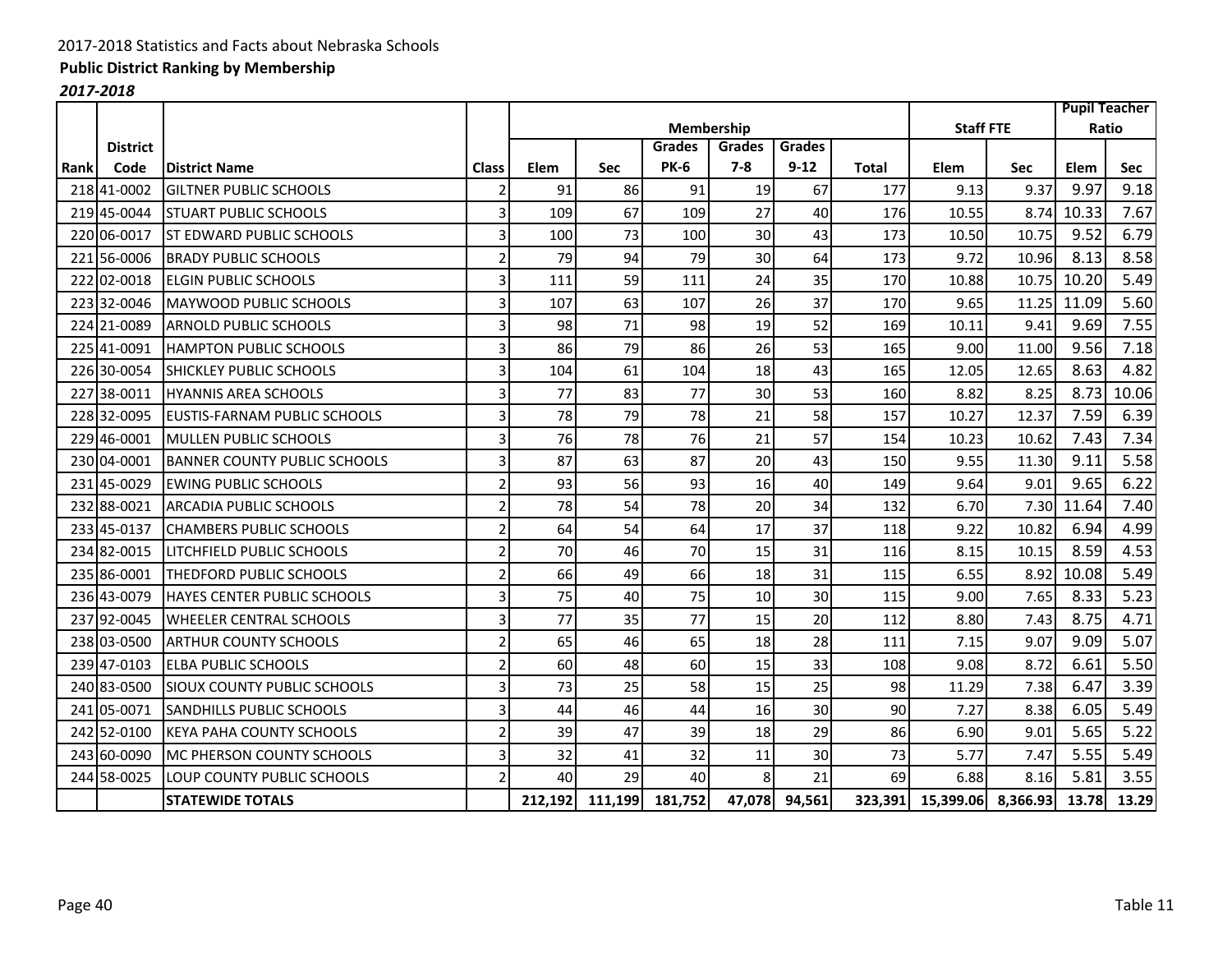### **Public District Ranking by Membership**

|      |                 |                      |              |      |     |             |                   |          |                  |      |       | <b>Pupil Teacher</b> |     |
|------|-----------------|----------------------|--------------|------|-----|-------------|-------------------|----------|------------------|------|-------|----------------------|-----|
|      |                 |                      |              |      |     |             | <b>Membership</b> |          | <b>Staff FTE</b> |      | Ratio |                      |     |
|      | <b>District</b> |                      |              |      |     | Grades      | <b>Grades</b>     | Grades   |                  |      |       |                      |     |
| Rank | Code            | <b>District Name</b> | <b>Class</b> | Elem | Sec | <b>PK-6</b> | 7-8               | $9 - 12$ | Total            | Elem | Sec   | Elem                 | Sec |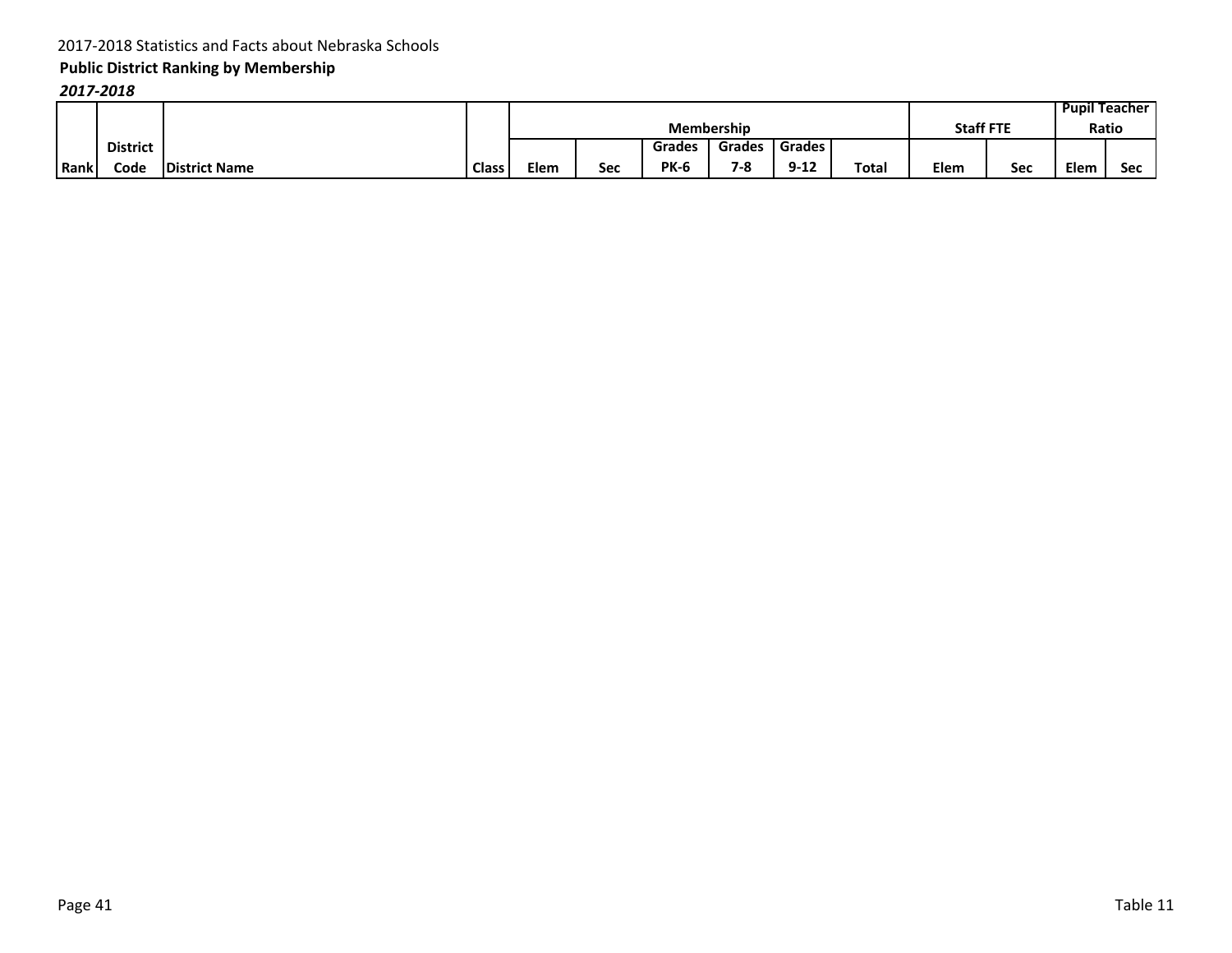*2017‐2018*

|      |                 |                                                 |                  |                  |                  |                   |               |                  |                  |            | <b>Pupil Teacher</b> |            |
|------|-----------------|-------------------------------------------------|------------------|------------------|------------------|-------------------|---------------|------------------|------------------|------------|----------------------|------------|
|      |                 |                                                 |                  |                  |                  | <b>Membership</b> |               |                  | <b>Staff FTE</b> |            | Ratio                |            |
|      | <b>District</b> |                                                 |                  |                  | <b>Grades</b>    | <b>Grades</b>     | <b>Grades</b> |                  |                  |            |                      |            |
| Rank | Code            | <b>District Name</b>                            | Elem             | Sec              | <b>PK-6</b>      | $7 - 8$           | $9 - 12$      | Total            | Elem             | <b>Sec</b> | Elem                 | <b>Sec</b> |
|      | 155-0707        | <b>PIUS X HIGH SCHOOL</b>                       | $\mathbf 0$      | 1,251            | $\overline{0}$   | $\mathbf 0$       | 1,251         | 1,251            | 0.00             | 66.95      | 0.00                 | 18.69      |
|      | 2 28-0713       | <b>CREIGHTON PREPARATORY SCHOOL</b>             | $\Omega$         | 1,008            | $\overline{0}$   | $\mathbf 0$       | 1,008         | 1.008            | 0.00             | 68.05      | 0.00                 | 14.81      |
|      | 3 28-0729       | <b>ST VINCENT DE PAUL ELEMENTARY</b>            | 876              | $\overline{0}$   | 697              | 179               | 0             | 876              | 38.85            | 0.00       | 22.55                | 0.00       |
|      | 4 28-0791       | <b>ST WENCESLAUS SCHOOL</b>                     | 847              | $\overline{0}$   | 686              | 161               | $\Omega$      | 847              | 41.65            | 0.00       | 20.34                | 0.00       |
|      | 5 28-0723       | <b>ST PATRICK'S CATHOLIC SCHOOL</b>             | 834              | $\overline{0}$   | 665              | 169               | 0             | 834              | 37.70            | 0.00       | 22.12                | 0.00       |
|      | 6 28-0749       | <b>SKUTT CATHOLIC HIGH SCHOOL</b>               | $\Omega$         | 774              | $\mathbf 0$      | $\mathbf 0$       | 774           | 774              | 0.00             | 50.31      | 0.00                 | 15.38      |
|      | 7 28-0708       | <b>ST STEPHEN THE MARTYR SCHOOL</b>             | 769              | $\overline{0}$   | 610              | 159               | $\mathbf 0$   | 769              | 38.30            | 0.00       | 20.08                | 0.00       |
|      | 8 28-0761       | ST PIUS X / ST LEO ELEMENTARY                   | 699              | $\Omega$         | 545              | 154               | $\Omega$      | 699              | 39.41            | 0.00       | 17.74                | 0.00       |
|      | 9 28-0726       | <b>MARIAN HIGH SCHOOL</b>                       | $\Omega$         | 689              | $\mathbf 0$      | $\mathbf 0$       | 689           | 689              | 0.00             | 45.15      | 0.00                 | 15.26      |
|      | 10 55-0704      | LINCOLN CHRISTIAN SCHOOLS                       | 376              | 299              | 376              | $\overline{97}$   | 202           | 675              | 17.34            | 20.11      | 21.68                | 14.87      |
|      | 11 59-0704      | <b>NORFOLK CATHOLIC SCHOOLS</b>                 | 365              | $\overline{272}$ | 365              | 96                | 176           | 637              | 20.54            | 18.46      | 17.77                | 14.73      |
|      | 12 28-0754      | CONCORDIA LUTHERAN SCHOOLS OF OMAHA             | 258              | 316              | 179              | 79                | 316           | 574              | 15.85            | 16.65      | 16.28                | 18.98      |
|      | 13 28-0763      | <b>ST ROBERT BELLARMINE ELEM</b>                | 571              | $\overline{0}$   | 451              | 120               | $\Omega$      | 571              | 29.50            | 0.00       | 19.36                | 0.00       |
|      | 14 55-0758      | NORTH AMERICAN MARTYRS SCHOOL                   | 569              | $\overline{0}$   | 452              | $\frac{117}{117}$ | 0             | 569              | 23.33            | 0.00       | 24.39                | 0.00       |
|      | 15 28-0755      | <b>ST MARGARET MARY ELEM SCHOOL</b>             | 534              | $\overline{0}$   | 416              | 118               | $\Omega$      | 534              | 25.15            | 0.00       | 21.23                | 0.00       |
|      | 16 28-0727      | MARY OUR QUEEN ELEM SCHOOL                      | 534              | $\overline{0}$   | 425              | 109               | $\mathbf{O}$  | 534              | 27.58            | 0.00       | 19.36                | 0.00       |
|      | 17 55-0719      | <b>ST JOSEPH'S CATHOLIC SCHOOL</b>              | 523              | $\Omega$         | 416              | 107               | $\Omega$      | 523              | 31.40            | 0.00       | 16.66                | 0.00       |
|      | 18 28-0752      | ST JAMES-SETON ELEMENTARY SCH                   | 516              | $\overline{0}$   | 379              | 137               | $\Omega$      | 516              | 28.58            | 0.00       | 18.05                | 0.00       |
|      | 19 12-0701      | AQUINAS ST MARYS CATHOLIC SCHS                  | 337              | 178              | $\overline{268}$ | 69                | 178           | $\overline{515}$ | 23.79            | 13.43      | 14.17                | 13.25      |
|      | 20 77-0705      | <b>ST COLUMBKILLE ELEMENTARY SCH</b>            | 511              | $\Omega$         | 392              | $\frac{119}{119}$ | $\Omega$      | $\overline{511}$ | 21.50            | 0.00       | 23.77                | 0.00       |
|      | 21 01-0702      | <b>HASTINGS CATHOLIC SCHOOLS</b>                | 338              | 136              | 258              | 80                | 136           | 474              | 23.59            | 12.15      | 14.33                | 11.19      |
|      | 22 28-0765      | <b>ST THOMAS MORE ELEM SCHOOL</b>               | 462              | $\overline{0}$   | 390              | $\overline{72}$   | $\Omega$      | 462              | 20.05            | 0.00       | 23.04                | 0.00       |
|      | 23 28-0706      | <b>BROWNELL TALBOT SCHOOLS</b>                  | 288              | 144              | 218              | $\overline{70}$   | 144           | 432              | 29.85            | 15.30      | 9.65                 | 9.41       |
|      | 24 28-0720      | <b>HOLY CROSS CATHOLIC SCHOOL</b>               | 417              | $\overline{0}$   | 343              | $\overline{74}$   | $\Omega$      | 417              | 23.50            | 0.00       | 17.74                | 0.00       |
|      | 25 55-0753      | <b>ST PETER'S CATHOLIC SCHOOL</b>               | 413              | $\overline{0}$   | 309              | 104               | $\Omega$      | 413              | 26.68            | 0.00       | 15.48                | 0.00       |
|      | 26 56-0702      | NORTH PLATTE CATHOLIC SCHOOLS                   | 268              | 144              | 268              | 56                | 88            | 412              | 17.00            | 16.00      | 15.76                | 9.00       |
|      | 27 77-0703      | DANIEL J GROSS CATHOLIC HIGH                    | 0                | 399              | $\overline{0}$   | $\mathbf 0$       | 399           | 399              | 0.00             | 27.12      | 0.00                 | 14.71      |
|      | 28 28 - 0712    | CHRIST THE KING CATHOLIC SCH                    | 386              | $\Omega$         | 299              | $\overline{87}$   | $\Omega$      | 386              | 24.00            | 0.00       | 16.08                | 0.00       |
|      | 29 28-0740      | RONCALLI CATHOLIC HIGH SCHOOL                   | $\mathbf{0}$     | 384              | $\overline{0}$   | $\mathbf 0$       | 384           | 384              | 0.00             | 25.50      | 0.00                 | 15.06      |
|      | 30 28-0751      | <b>ST GERALD ELEMENTARY SCHOOL</b>              | $\frac{1}{383}$  | $\overline{0}$   | 300              | $\overline{83}$   | $\mathbf 0$   | 383              | 22.10            | 0.00       | 17.33                | 0.00       |
|      | 31 55-0712      | <b>ST JOHN'S ELEMENTARY SCHOOL</b>              | 377              | $\Omega$         | 311              | 66                | $\Omega$      | $\overline{377}$ | 21.81            | 0.00       | 17.29                | 0.00       |
|      | 32 20-0710      | <b>GUARDIAN ANGELS CENTRAL CATHOLIC SCHOOLS</b> | 210              | 163              | 210              | 53                | 110           | 373              | 14.25            | 14.00      | 14.74                | 11.64      |
|      | 33 71-0705      | <b>SCOTUS CENTRAL CATHOLIC</b>                  | 0                | 364              | $\overline{0}$   | 134               | 230           | 364              | 0.00             | 25.63      | 0.00                 | 14.20      |
|      | 34 28-0730      | <b>MERCY HIGH SCHOOL</b>                        | $\mathbf 0$      | 350              | $\overline{0}$   | $\Omega$          | 350           | 350              | 0.00             | 24.30      | 0.00                 | 14.40      |
|      | 35 28-0703      | <b>BOYS TOWN SCHOOLS</b>                        | 40               | 309              | $6\phantom{1}$   | 34                | 309           | 349              | 7.63             | 36.37      | 5.24                 | 8.50       |
|      | 36 10-0701      | <b>KEARNEY CATHOLIC SCHOOLS</b>                 | $\overline{52}$  | 292              | 52               | 105               | 187           | 344              | 3.58             | 21.04      | 14.53                | 13.88      |
|      | 37 77-0713      | CORNERSTONE CHRISTIAN SCHOOLS                   | $\overline{272}$ | 66               | $\overline{212}$ | 60                | 66            | 338              | 21.60            | 8.50       | 12.59                | 7.76       |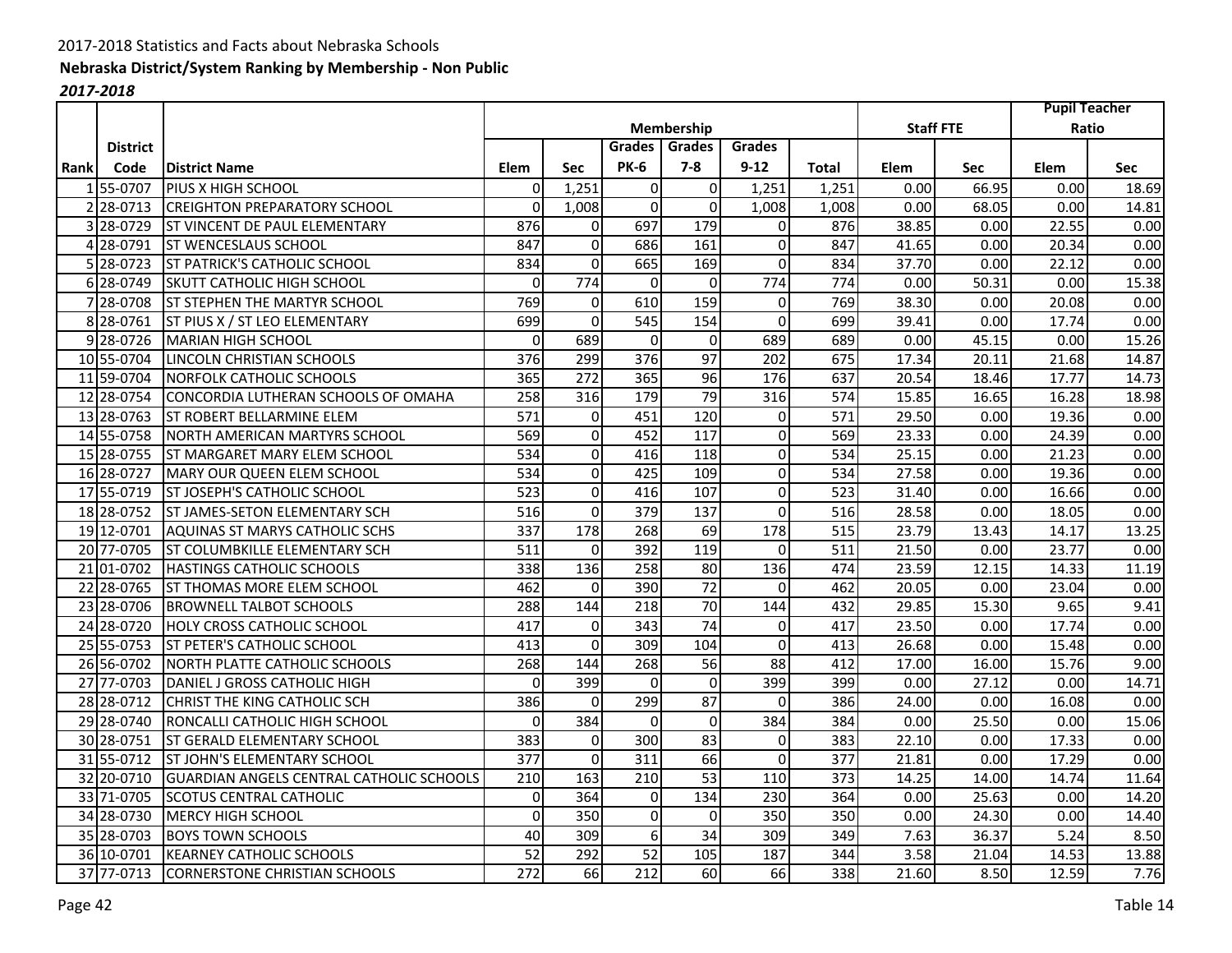*2017‐2018*

|      |                 |                                         |                  |                 |                   |                         |                 |                  |                  |            | <b>Pupil Teacher</b> |                    |
|------|-----------------|-----------------------------------------|------------------|-----------------|-------------------|-------------------------|-----------------|------------------|------------------|------------|----------------------|--------------------|
|      |                 |                                         |                  |                 |                   | <b>Membership</b>       |                 |                  | <b>Staff FTE</b> |            | Ratio                |                    |
|      | <b>District</b> |                                         |                  |                 | <b>Grades</b>     | <b>Grades</b>           | <b>Grades</b>   |                  |                  |            |                      |                    |
| Rank | Code            | <b>District Name</b>                    | Elem             | Sec             | <b>PK-6</b>       | $7 - 8$                 | $9 - 12$        | Total            | Elem             | <b>Sec</b> | Elem                 | <b>Sec</b>         |
|      | 38 28-0748      | <b>ST CECILIA CATHEDRAL SCHOOL</b>      | 333              | $\overline{0}$  | 277               | 56                      | $\Omega$        | 333              | 21.75            | 0.00       | 15.31                | 0.00               |
|      | 39 28-0716      | <b>DUCHESNE ACADEMY</b>                 | $\mathbf{0}$     | 329             | $\Omega$          | $\Omega$                | 329             | 329              | 0.00             | 25.47      | 0.00                 | 12.92              |
|      | 40 66-0701      | NEBRASKA CITY LOURDES CENTRAL           | $\overline{224}$ | 104             | $\frac{163}{ }$   | 61                      | 104             | 328              | 17.26            | 10.24      | 12.98                | 10.16              |
|      | 41 28-0780      | LIFEGATE CHRISTIAN SCHOOL               | 327              | $\Omega$        | 260               | 67                      | $\Omega$        | 327              | 22.10            | 0.00       | 14.80                | 0.00               |
|      | 42 55-0706      | LINCOLN LUTHERAN MS/SR HIGH             | 147              | 176             | 33                | 114                     | 176             | $\overline{323}$ | 8.74             | 12.09      | 16.82                | 14.56              |
|      | 43 28-0736      | OUR LADY OF LOURDES ELEM SCH            | $\overline{322}$ | $\overline{0}$  | $\overline{262}$  | 60                      | $\Omega$        | 322              | 15.70            | 0.00       | 20.51                | 0.00               |
|      | 44 55-0703      | CATHEDRAL OF RISEN CHRIST ELEM          | 312              | $\overline{0}$  | 245               | 67                      | $\mathbf 0$     | 312              | 24.33            | 0.00       | 12.82                | 0.00               |
|      | 45 77-0702      | <b>ST BERNADETTE ELEMENTARY SCH</b>     | 310              | $\overline{0}$  | 241               | 69                      | 0               | 310              | 16.20            | 0.00       | 19.14                | 0.00               |
|      | 46 59-0706      | CHRIST LUTHERAN ELEM SCHOOL             | 307              | $\overline{0}$  | 260               | 47                      | 0               | 307              | 20.36            | 0.00       | 15.08                | 0.00               |
|      | 47 27-0706      | <b>ARCHBISHOP BERGAN ELEMENTARY</b>     | 302              | $\mathsf{o}$    | 302               | $\mathbf 0$             | $\mathbf 0$     | 302              | 13.76            | 0.00       | 21.95                | 0.00               |
|      | 48 78-0702      | <b>BISHOP NEUMANN HIGH SCHOOL</b>       | 0                | 289             | $\mathbf 0$       | 87                      | 202             | 289              | 0.00             | 23.96      | 0.00                 | 12.06              |
|      | 49 78-0701      | ST WENCESLAUS ELEMENTARY SCH            | 283              | $\Omega$        | 283               | $\mathbf 0$             | $\Omega$        | 283              | 17.80            | 0.00       | 15.90                | 0.00               |
|      | 50 40-0701      | CENTRAL CATHOLIC SCHOOLS                | 113              | 166             | 38                | 75                      | 166             | 279              | 7.76             | 13.84      | 14.56                | 11.99              |
|      | 51 28-0759      | <b>STS PETER &amp; PAUL ELEM SCHOOL</b> | $\overline{279}$ | $\Omega$        | $\overline{223}$  | 56                      | $\Omega$        | 279              | 18.16            | 0.00       | 15.36                | 0.00               |
|      | 52 55-0716      | <b>ST TERESA ELEMENTARY SCHOOL</b>      | 271              | $\overline{0}$  | 200               | 71                      | $\Omega$        | 271              | 19.61            | 0.00       | 13.82                | 0.00               |
|      | 53 28-0767      | <b>OMAHA CHRISTIAN ACADEMY</b>          | 197              | $\overline{72}$ | $\frac{155}{155}$ | $\overline{42}$         | $\overline{72}$ | 269              | 13.27            | 6.12       | 14.85                | 11.76              |
|      | 54 55-0709      | <b>COLLEGE VIEW ACADEMY</b>             | 183              | $\overline{71}$ | $\frac{151}{151}$ | $\overline{32}$         | $\overline{71}$ | 254              | 10.50            | 7.05       | 17.43                | 10.07              |
|      | 55 55-0766      | ST MICHAEL CATHOLIC SCHOOL              | 250              | $\circ$         | 213               | $\overline{37}$         | $\Omega$        | 250              | 21.83            | 0.00       | 11.45                | 0.00               |
|      | 56 71-0704      | <b>ST ISIDORE ELEMENTARY SCHOOL</b>     | 249              | $\overline{0}$  | $\overline{249}$  | $\pmb{0}$               | $\mathbf 0$     | 249              | 15.53            | 0.00       | 16.03                | 0.00               |
|      | 57 28-0722      | <b>HOLY NAME ELEMENTARY SCHOOL</b>      | 239              | $\overline{0}$  | 198               | 41                      | $\Omega$        | 239              | 18.75            | 0.00       | 12.75                | 0.00               |
|      | 58 28-0733      | MT MICHAEL BENEDICTINE H S              | $\Omega$         | 238             | $\mathbf 0$       | $\mathbf 0$             | 238             | 238              | 0.00             | 22.30      | 0.00                 | 10.67              |
|      | 59 74-0702      | <b>SACRED HEART SCHOOLS</b>             | 132              | 98              | 132               | 42                      | 56              | 230              | 9.85             | 8.12       | 13.40                | 12.07              |
|      | 60 55-0702      | MESSIAH LUTHERAN ELEMENTARY SCHOOL      | 215              | $\overline{0}$  | 215               | $\Omega$                | $\Omega$        | 215              | 8.00             | 0.00       | 26.88                | 0.00               |
|      | 61 77-0701      | <b>ST MARY ELEMENTARY SCHOOL</b>        | 203              | $\overline{0}$  | 157               | 46                      | $\mathbf 0$     | 203              | 13.84            | 0.00       | 14.67                | 0.00               |
|      | 62 61-0701      | NEBRASKA CHRISTIAN SCHOOLS              | 51               | 147             | 51                | $\overline{36}$         | 111             | 198              | 3.17             | 11.61      | 16.09                | 12.66              |
|      | 63 71-0708      | <b>ST FRANCIS SCHOOLS</b>               | 106              | 90              | 106               | $\overline{27}$         | 63              | 196              | 9.05             | 10.50      | 11.71                | 8.57               |
|      | 64 80-0701      | <b>ST JOHN LUTHERAN SCHOOL</b>          | 189              | $\Omega$        | 145               | 44                      | $\Omega$        | 189              | 11.00            | 0.00       | 17.18                | 0.00               |
|      | 65 14-0702      | CEDAR CATHOLIC HIGH SCHOOL              | $\mathbf{0}$     | 188             | $\mathbf 0$       | 59                      | 129             | 188              | 0.00             | 14.91      | 0.00                 | 12.61              |
|      | 66 55-0764      | <b>CHRIST ELEMENTARY SCHOOL</b>         | 188              | $\overline{0}$  | 188               | $\mathbf 0$             | $\Omega$        | 188              | 9.20             | 0.00       | 20.43                | 0.00               |
|      | 67 14-0701      | <b>HOLY TRINITY ELEMENTARY SCHOOL</b>   | 184              | $\overline{0}$  | 184               | $\overline{\mathsf{o}}$ | $\mathbf 0$     | 184              | 10.50            | 0.00       | 17.52                | 0.00               |
|      | 68 45-0701      | <b>ST MARY'S SCHOOLS</b>                | $\frac{103}{ }$  | 77              | $\frac{103}{2}$   | 29                      | 48              | 180              | 9.88             | 8.29       | 10.43                | 9.29               |
|      | 69 40-0704      | TRINITY LUTHERAN ELEM SCHOOL            | 180              | $\overline{0}$  | 153               | $\overline{27}$         | $\mathbf 0$     | 180              | 9.88             | 0.00       | 18.22                | 0.00               |
|      | 70 28-0775      | INELSON MANDELA ELEMENTARY              | 179              | $\overline{0}$  | 179               | $\mathbf 0$             | $\Omega$        | 179              | 13.45            | 0.00       | 13.31                | 0.00               |
|      | 71 13-0701      | ST JOHN THE BAPTIST ELEMENTARY          | $\overline{178}$ | $\overline{0}$  | 151               | $\overline{27}$         | $\Omega$        | 178              | 12.90            | 0.00       | 13.80                | 0.00               |
|      | 72 10-0702      | <b>ZION LUTHERAN ELEMENTARY SCH</b>     | 178              | $\overline{0}$  | 168               | 10                      | $\Omega$        | 178              | 7.33             | 0.00       | 24.28                | 0.00               |
|      | 73 71-0701      | IMMANUEL LUTHERAN ELEM SCHOOL           | $\frac{173}{ }$  | $\overline{0}$  | 132               | 41                      | $\mathbf 0$     | 173              | 9.92             | 0.00       | 17.44                | 0.00               |
|      | 74 27-0701      | ARCHBISHOP BERGAN SCHOOL                | $\overline{0}$   | 168             | $\Omega$          | 66                      | 102             | 168              | 0.00             | 13.21      | 0.00                 | $\overline{12.72}$ |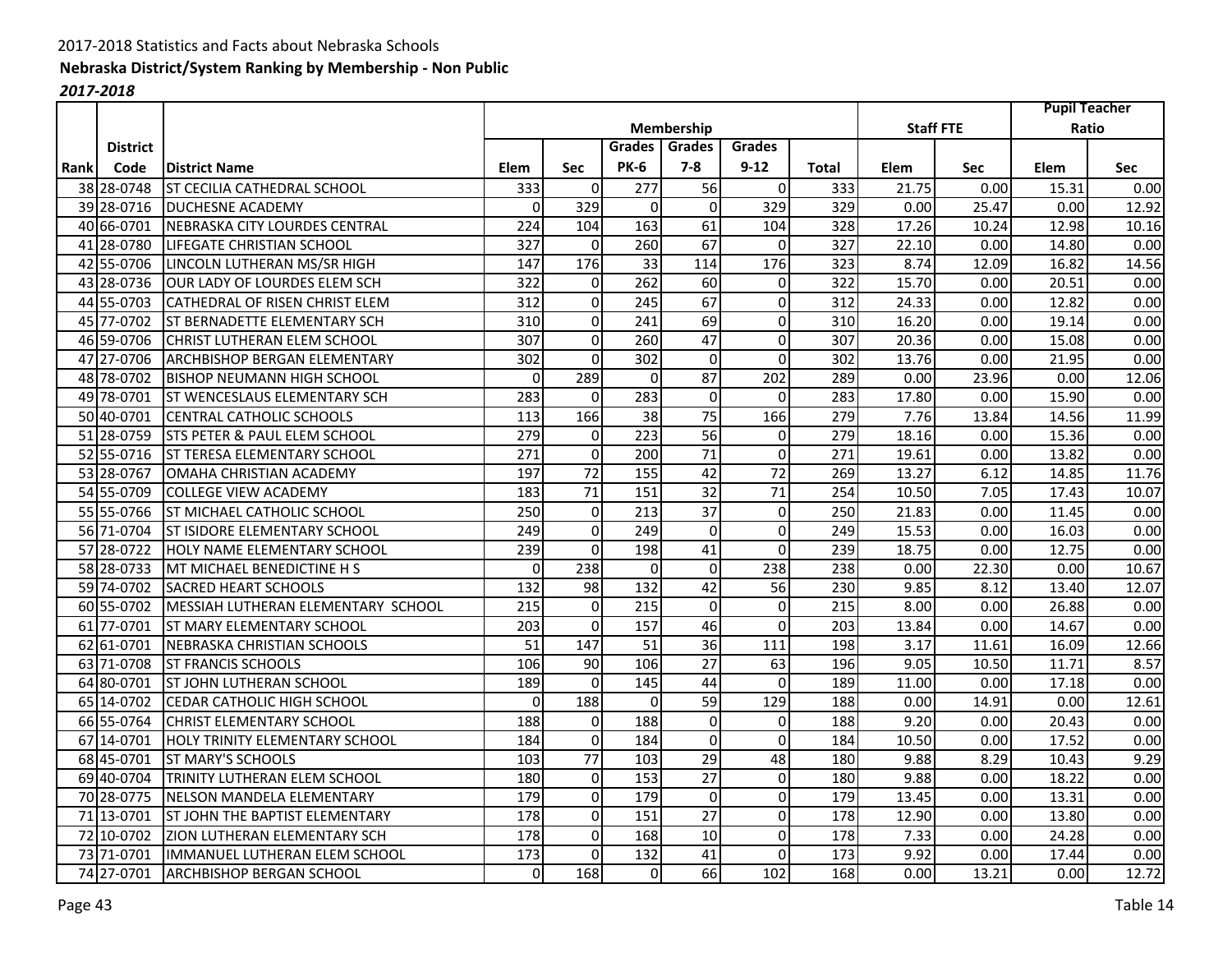*2017‐2018*

|      |                 |                                        |                  |                |                   |                   |               |                   |       |                  | <b>Pupil Teacher</b> |            |
|------|-----------------|----------------------------------------|------------------|----------------|-------------------|-------------------|---------------|-------------------|-------|------------------|----------------------|------------|
|      |                 |                                        |                  |                |                   | <b>Membership</b> |               |                   |       | <b>Staff FTE</b> | Ratio                |            |
|      | <b>District</b> |                                        |                  |                | <b>Grades</b>     | Grades            | <b>Grades</b> |                   |       |                  |                      |            |
| Rank | Code            | <b>District Name</b>                   | Elem             | <b>Sec</b>     | <b>PK-6</b>       | $7 - 8$           | $9 - 12$      | Total             | Elem  | <b>Sec</b>       | Elem                 | <b>Sec</b> |
|      | 75 71-0703      | <b>ST BONAVENTURE ELEM SCHOOL</b>      | 168              | $\mathbf{0}$   | 168               | $\mathbf 0$       | $\Omega$      | 168               | 11.41 | 0.00             | 14.72                | 0.00       |
|      | 76 22-0701      | <b>ST MICHAEL ELEMENTARY SCHOOL</b>    | 166              | $\overline{0}$ | 126               | 40                | $\Omega$      | 166               | 12.00 | 0.00             | 13.83                | 0.00       |
|      | 77 55-0701      | BLESSED SACRAMENT CATHOLIC ELEM SCHOOL | 161              | $\overline{0}$ | 120               | $\overline{41}$   | $\Omega$      | $\frac{161}{161}$ | 15.94 | 0.00             | 10.10                | 0.00       |
|      | 78 55-0715      | <b>ST PATRICK CATHOLIC SCHOOL</b>      | 159              | $\overline{0}$ | 136               | 23                | $\Omega$      | 159               | 12.45 | 0.00             | 12.77                | 0.00       |
|      | 79 28-0746      | <b>ST BERNARD ELEMENTARY SCHOOL</b>    | 159              | $\Omega$       | 135               | $\overline{24}$   | $\mathbf 0$   | 159               | 12.50 | 0.00             | 12.72                | 0.00       |
|      | 80 55-0708      | SACRED HEART ELEM SCHOOL               | 154              | $\overline{0}$ | 112               | 42                | 0             | 154               | 13.42 | 0.00             | 11.48                | 0.00       |
|      | 81 93-0701      | <b>EMMANUEL-FAITH LUTHERAN SCHOOL</b>  | 152              | $\overline{0}$ | 121               | $\overline{31}$   | $\Omega$      | 152               | 8.50  | 0.00             | 17.88                | 0.00       |
|      | 82 28-0709      | <b>ALL SAINTS CATHOLIC SCHOOL</b>      | 148              | $\overline{0}$ | 105               | 43                | $\mathbf 0$   | 148               | 12.00 | 0.00             | 12.33                | 0.00       |
|      | 83 55-0714      | <b>ST MARY'S ELEMENTARY SCHOOL</b>     | 147              | $\overline{0}$ | 116               | $\overline{31}$   | $\Omega$      | 147               | 10.70 | 0.00             | 13.74                | 0.00       |
|      | 84 73-0701      | <b>ST PATRICK'S ELEMENTARY SCHOOL</b>  | 143              | $\overline{0}$ | 110               | 33                | $\mathbf 0$   | 143               | 15.50 | 0.00             | 9.23                 | 0.00       |
|      | 85 93-0702      | ST JOSEPH'S ELEMENTARY SCHOOL          | 142              | $\overline{0}$ | 123               | 19                | $\Omega$      | 142               | 10.00 | 0.00             | 14.20                | 0.00       |
|      | 86 55-0755      | <b>PARKVIEW CHRISTIAN SCHOOLS</b>      | 72               | 68             | 72                | 18                | 50            | 140               | 6.32  | 8.54             | 11.39                | 7.96       |
|      | 87 07-0701      | <b>ST AGNES ELEMENTARY SCHOOL</b>      | 138              | $\circ$        | 108               | 30                | $\mathbf{0}$  | 138               | 11.01 | 0.00             | 12.53                | 0.00       |
|      | 88 59-0708      | <b>ST JOHN LUTHERAN ELEM SCHOOL</b>    | 134              | $\overline{0}$ | $\frac{112}{x}$   | $\overline{22}$   | $\mathbf 0$   | 134               | 9.00  | 0.00             | 14.89                | 0.00       |
|      | 89 34-0702      | ST PAUL'S LUTHERAN ELEM SCHOOL         | 134              | $\overline{0}$ | 134               | $\mathbf 0$       | $\mathbf 0$   | 134               | 7.25  | 0.00             | 18.48                | 0.00       |
|      | 90 20-0703      | <b>ST PAUL LUTHERAN ELEM SCHOOL</b>    | 133              | $\overline{0}$ | 110               | $\overline{23}$   | $\Omega$      | 133               | 9.60  | 0.00             | 13.85                | 0.00       |
|      | 91 27-0702      | TRINITY LUTHERAN ELEM SCHOOLS          | $\frac{132}{ }$  | $\overline{0}$ | $\frac{105}{105}$ | $\overline{27}$   | $\mathbf 0$   | 132               | 10.50 | 0.00             | 12.57                | 0.00       |
|      | 92 71-0702      | <b>ST ANTHONY ELEMENTARY SCHOOL</b>    | 132              | $\overline{0}$ | 132               | $\mathbf 0$       | $\mathbf 0$   | 132               | 8.51  | 0.00             | 15.51                | 0.00       |
|      | 93 28-0760      | <b>ST PHILIP NERI ELEM SCHOOL</b>      | $\overline{132}$ | $\overline{0}$ | $\frac{110}{1}$   | $\overline{22}$   | $\Omega$      | $\frac{132}{ }$   | 12.00 | 0.00             | 11.00                | 0.00       |
|      | 94 77-0706      | <b>ST MATTHEW THE EVANGELIST SCH</b>   | 128              | $\overline{0}$ | 109               | $\overline{19}$   | $\mathbf 0$   | 128               | 11.00 | 0.00             | 11.64                | 0.00       |
|      | 95 28-0741      | SACRED HEART ELEMENTARY SCHOOL         | 126              | $\overline{0}$ | 104               | $\overline{22}$   | $\mathbf 0$   | 126               | 15.00 | 0.00             | 8.40                 | 0.00       |
|      | 96 28-0707      | PHOENIX ACADEMY DAY SCHOOL             | 95               | 31             | 95                | 31                | 0             | 126               | 7.50  | 1.50             | 12.67                | 20.67      |
|      | 97 54-0702      | IST ROSE OF LIMA ELEM SCHOOL           | 125              | $\Omega$       | 107               | 18                | $\Omega$      | 125               | 8.00  | 0.00             | 15.63                | 0.00       |
|      | 98 93-0703      | NEBRASKA EV LUTHERAN SCHOOLS           | 29               | 95             | 21                | 8                 | 95            | 124               | 2.00  | 3.27             | 14.50                | 29.05      |
|      | 99 55-0728      | <b>FAITH LUTHERAN SCHOOL</b>           | $\frac{124}{x}$  | $\mathbf{0}$   | $\frac{124}{x}$   | $\mathbf 0$       | $\Omega$      | 124               | 8.47  | 0.00             | 14.64                | 0.00       |
|      | 100 28-0711     | <b>CHILDREN'S ROOM</b>                 | 123              | $\overline{0}$ | 123               | $\mathbf 0$       | 0             | 123               | 3.27  | 0.00             | 37.61                | 0.00       |
|      | 101 59-0707     | ST PAUL'S LUTHERAN ELEM SCHOOL         | 122              | $\overline{0}$ | 104               | 18                | $\Omega$      | 122               | 5.78  | 0.00             | 21.11                | 0.00       |
|      | 102 79-0702     | <b>ST AGNES ELEMENTARY SCHOOL</b>      | 118              | $\overline{0}$ | 118               | $\mathbf 0$       | 0             | 118               | 7.00  | 0.00             | 16.86                | 0.00       |
|      | 103 06-0701     | ST MICHAEL'S ELEMENTARY SCHOOL         | 115              | $\overline{0}$ | 84                | 31                | $\Omega$      | 115               | 9.65  | 0.00             | 11.92                | 0.00       |
|      | 104 59-0714     | LUTHERAN HIGH NORTHEAST                | $\mathbf{0}$     | 114            | $\overline{0}$    | $\mathbf 0$       | 114           | 114               | 0.00  | 8.63             | 0.00                 | 13.21      |
|      | 105 79-0705     | <b>COMMUNITY CHRISTIAN SCHOOLS</b>     | 107              | $\overline{0}$ | 107               | $\overline{0}$    | $\Omega$      | 107               | 7.00  | 0.00             | 15.29                | 0.00       |
|      | 106 28-0753     | <b>ST JOAN OF ARC ELEMENTARY SCH</b>   | 106              | $\overline{0}$ | 91                | 15                | $\mathbf 0$   | 106               | 10.01 | 0.00             | 10.59                | 0.00       |
|      | 107 70-0701     | <b>ZION LUTHERAN ELEMENTARY SCH</b>    | 101              | $\Omega$       | $\overline{90}$   | $\overline{11}$   | $\mathbf 0$   | 101               | 6.70  | 0.00             | 15.07                | 0.00       |
|      | 108 28-0719     | <b>GOOD SHEPHERD ELEMENTARY SCH</b>    | 99               | $\overline{0}$ | 82                | 17                | 0             | 99                | 6.00  | 0.00             | 16.50                | 0.00       |
|      | 109 34-0701     | ST JOSEPH ELEMENTARY SCHOOL            | $\overline{97}$  | $\overline{0}$ | $\overline{97}$   | $\mathbf 0$       | $\mathbf{0}$  | 97                | 6.10  | 0.00             | 15.90                | 0.00       |
|      | 110 87-0701     | <b>ST AUGUSTINE ELEMENTARY SCHOOL</b>  | 95               | $\overline{0}$ | 82                | 13                | $\mathbf 0$   | 95                | 8.50  | 0.00             | 11.18                | 0.00       |
|      | 111 71-0706     | <b>HOLY FAMILY SCHOOLS</b>             | 51               | 40             | 51                | 16                | 24            | 91                | 6.48  | 8.13             | 7.87                 | 4.92       |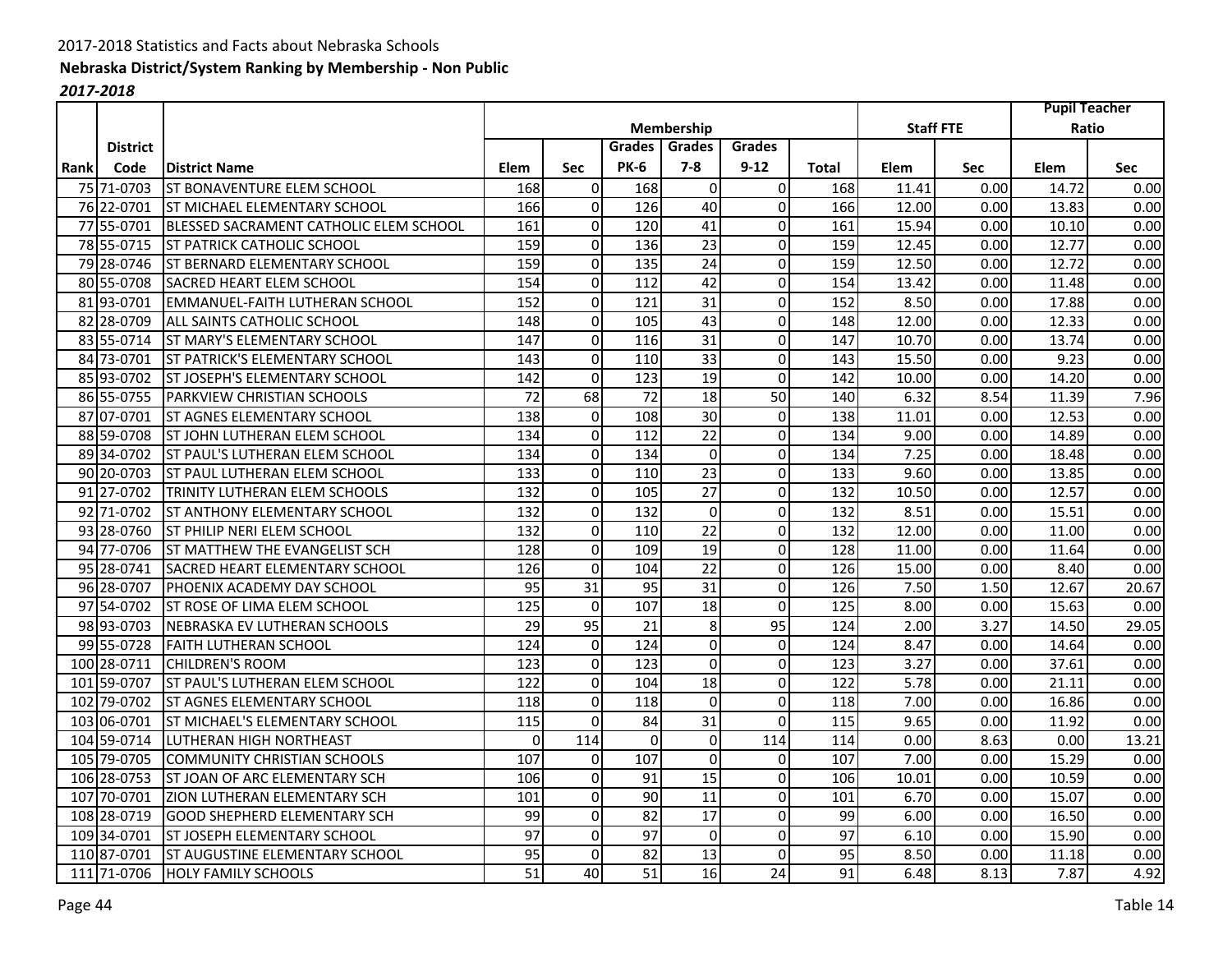*2017‐2018*

|      |                 |                                        |                 |                |                 |                         |                 |                 |                  | <b>Pupil Teacher</b> |       |            |
|------|-----------------|----------------------------------------|-----------------|----------------|-----------------|-------------------------|-----------------|-----------------|------------------|----------------------|-------|------------|
|      |                 |                                        |                 |                |                 | <b>Membership</b>       |                 |                 | <b>Staff FTE</b> |                      | Ratio |            |
|      | <b>District</b> |                                        |                 |                | <b>Grades</b>   | Grades                  | <b>Grades</b>   |                 |                  |                      |       |            |
| Rank | Code            | <b>District Name</b>                   | Elem            | <b>Sec</b>     | <b>PK-6</b>     | $7 - 8$                 | $9 - 12$        | Total           | Elem             | <b>Sec</b>           | Elem  | <b>Sec</b> |
|      | 112 80-0704     | IST PAUL'S LUTHERAN ELEM SCHOOL        | 90              | $\overline{0}$ | 73              | 17                      | $\Omega$        | 90              | 4.50             | 0.00                 | 20.00 | 0.00       |
|      | 113 76-0701     | <b>ST JAMES ELEMENTARY SCHOOL</b>      | 89              | οI             | 89              | $\Omega$                | $\mathbf{0}$    | 89              | 8.08             | 0.00                 | 11.01 | 0.00       |
|      | 114 55-0743     | <b>PRAIRIE HILL LEARNING CENTER</b>    | 85              | $\overline{0}$ | $\overline{74}$ | $\overline{11}$         | 0               | 85              | 5.00             | 0.00                 | 17.00 | 0.00       |
|      | 115 80-0710     | <b>ST VINCENT DEPAUL CATHOLIC SCH</b>  | 84              | $\overline{0}$ | 84              | 0                       | $\Omega$        | 84              | 6.50             | 0.00                 | 12.92 | 0.00       |
|      | 116 07-0705     | IMMANUEL EVANGELICAL LUTHERAN SCHOOL   | $\overline{83}$ | $\overline{0}$ | 83              | $\mathsf 0$             | $\mathbf{0}$    | $\overline{83}$ | 7.00             | 0.00                 | 11.86 | 0.00       |
|      | 117 10-0709     | <b>FAITH CHRISTIAN SCH/KEARNEY</b>     | $\overline{83}$ | $\overline{0}$ | 79              | $\overline{\mathbf{4}}$ | $\Omega$        | $\overline{83}$ | 6.85             | 0.00                 | 12.12 | 0.00       |
|      | 118 89-0701     | <b>ST PAUL'S LUTHERAN ELEM SCHOOL</b>  | 83              | $\overline{0}$ | $\overline{74}$ | $\overline{9}$          | $\Omega$        | 83              | 7.00             | 0.00                 | 11.86 | 0.00       |
|      | 119 28-0718     | <b>GETHSEMANE LUTHERAN ELEMENTARY</b>  | $\overline{82}$ | $\overline{0}$ | $\overline{58}$ | $\overline{24}$         | $\Omega$        | $\overline{82}$ | 5.25             | 0.00                 | 15.62 | 0.00       |
|      | 120 55-0717     | TRINITY LUTHERAN ELEM SCHOOL           | 81              | $\overline{0}$ | 81              | $\overline{0}$          | $\Omega$        | 81              | 8.21             | 0.00                 | 9.87  | 0.00       |
|      | 121 39-0702     | <b>SPALDING ACADEMY</b>                | 49              | 32             | 40              | $\overline{9}$          | 32              | 81              | 8.45             | 6.31                 | 5.80  | 5.07       |
| 122  | 48-0702         | ST PAUL'S LUTHERAN ELEM SCHOOL         | $\overline{78}$ | $\overline{0}$ | 78              | 0                       | $\Omega$        | $\overline{78}$ | 4.30             | 0.00                 | 18.14 | 0.00       |
|      | 123 28-0702     | <b>JESUIT ACADEMY</b>                  | 73              | $\Omega$       | 46              | 27                      | $\Omega$        | 73              | 8.00             | 0.00                 | 9.13  | 0.00       |
|      | 124 51-0702     | ST PAUL'S LUTHERAN ELEM SCHOOL         | 70              | $\overline{0}$ | 70              | $\pmb{0}$               | $\mathbf 0$     | $\overline{70}$ | 3.80             | 0.00                 | 18.42 | 0.00       |
|      | 125 01-0705     | <b>ZION LUTHERAN ELEMENTARY SCH</b>    | $\overline{70}$ | $\overline{0}$ | 67              | $\overline{3}$          | $\Omega$        | $\overline{70}$ | 6.00             | 0.00                 | 11.67 | 0.00       |
|      | 126 02-0701     | <b>ST BONIFACE ELEMENTARY SCHOOL</b>   | 69              | $\overline{0}$ | 69              | $\mathbf 0$             | $\Omega$        | 69              | 6.17             | 0.00                 | 11.18 | 0.00       |
|      | 127 55-0762     | GOOD SHEPHERD LUTHERAN SCHOOL          | $\overline{64}$ | $\overline{0}$ | 62              | $\overline{2}$          | $\Omega$        | 64              | 4.00             | 0.00                 | 16.00 | 0.00       |
|      | 128 02-0702     | POPE JOHN XXIII HIGH SCHOOL            | $\Omega$        | 62             | $\mathbf 0$     | $\overline{19}$         | 43              | 62              | 0.00             | 8.01                 | 0.00  | 7.74       |
|      | 129 78-0703     | <b>IST JOHN NEPOMUCENE ELEM SCHOOL</b> | 62              | $\Omega$       | 62              | $\Omega$                | $\Omega$        | 62              | 5.90             | 0.00                 | 10.51 | 0.00       |
|      | 130 40-0711     | <b>HEARTLAND LUTHERAN HIGH SCHOOL</b>  | $\mathbf 0$     | 61             | $\mathbf 0$     | $\mathbf 0$             | $\overline{61}$ | 61              | 0.00             | 6.15                 | 0.00  | 9.92       |
|      | 131 56-0701     | OUR REDEEMER LUTHERAN ELEM SCH         | 61              | $\overline{0}$ | 47              | $\overline{14}$         | $\Omega$        | 61              | 1.54             | 0.00                 | 39.61 | 0.00       |
|      | 132 69-0705     | ALL SAINTS CATHOLIC SCHOOL             | 60              | $\overline{0}$ | 60              | $\mathbf 0$             | $\Omega$        | 60              | 4.48             | 0.00                 | 13.39 | 0.00       |
|      | 133 71-0712     | <b>COLUMBUS CHRISTIAN SCHOOL</b>       | 59              | $\overline{0}$ | $\overline{52}$ | $\overline{7}$          | 0               | 59              | 5.00             | 0.00                 | 11.80 | 0.00       |
|      | 134 28-0790     | MONTESSORI PARENT'S CO-OP              | 57              | $\overline{0}$ | 57              | $\mathbf 0$             | $\Omega$        | 57              | 2.00             | 0.00                 | 28.50 | 0.00       |
|      | 135 01-0701     | <b>CHRIST LUTHERAN ELEMENTARY SCH</b>  | $\overline{56}$ | $\overline{0}$ | 46              | 10                      | $\mathbf{0}$    | 56              | 5.31             | 0.00                 | 10.55 | 0.00       |
|      | 136 28-0725     | MADONNA SCHOOL                         | $\overline{56}$ | οI             | $\overline{27}$ | $\overline{29}$         | $\Omega$        | 56              | 8.21             | 0.00                 | 6.82  | 0.00       |
|      | 137 80-0703     | OUR REDEEMER LUTHERAN ELEM SCH         | 56              | $\Omega$       | 50              | 6                       | 0               | 56              | 3.50             | 0.00                 | 16.00 | 0.00       |
|      | 138 70-0705     | <b>ST MARY ELEMENTARY SCHOOL</b>       | 55              | $\overline{0}$ | 50              | $\overline{5}$          | $\Omega$        | $\overline{55}$ | 4.87             | 0.00                 | 11.29 | 0.00       |
|      | 139 16-0701     | <b>ZION LUTHERAN ELEMENTARY SCH</b>    | 54              | $\overline{0}$ | 53              | $\mathbf{1}$            | $\Omega$        | 54              | 3.25             | 0.00                 | 16.62 | 0.00       |
|      | 140 59-0703     | <b>TRINITY LUTHERAN ELEM SCHOOL</b>    | 53              | $\overline{0}$ | 40              | 13                      | $\Omega$        | 53              | 3.60             | 0.00                 | 14.72 | 0.00       |
|      | 141 51-0701     | <b>ST LUKE ELEMENTARY SCHOOL</b>       | 53              | $\overline{0}$ | $\overline{53}$ | $\mathbf 0$             | $\Omega$        | $\overline{53}$ | 6.00             | 0.00                 | 8.83  | 0.00       |
|      | 142 28-0757     | <b>ST PAUL LUTHERAN ELEM SCHOOL</b>    | 53              | $\overline{0}$ | 46              | $\overline{7}$          | $\Omega$        | $\overline{53}$ | 5.00             | 0.00                 | 10.60 | 0.00       |
|      | 143 85-0703     | <b>DESHLER LUTHERAN ELEM SCHOOL</b>    | 49              | $\overline{0}$ | 42              | $\overline{7}$          | $\Omega$        | 49              | 4.75             | 0.00                 | 10.32 | 0.00       |
|      | 144 19-0704     | HOWELLS COMMUNITY CATHOLIC SCHOOL      | 49              | $\overline{0}$ | 49              | $\overline{0}$          | $\mathbf{0}$    | 49              | 4.60             | 0.00                 | 10.65 | 0.00       |
|      | 145 88-0701     | <b>ST MARY'S ELEMENTARY SCHOOL</b>     | 45              | $\overline{0}$ | $\overline{45}$ | $\mathbf 0$             | $\Omega$        | $\overline{45}$ | 4.60             | 0.00                 | 9.78  | 0.00       |
|      | 146 45-0703     | <b>ST JOSEPH'S ELEMENTARY SCHOOL</b>   | 44              | $\Omega$       | 38              | 6                       | $\Omega$        | 44              | 5.27             | 0.00                 | 8.35  | 0.00       |
|      | 147 27-0704     | <b>ST WENCESLAUS ELEM SCHOOL</b>       | 44              | $\overline{0}$ | 44              | $\overline{0}$          | 0               | 44              | 3.99             | 0.00                 | 11.03 | 0.00       |
|      | 148 28-0766     | ALLELUIA! KINDERGARTEN AND PRESCHOOLS  | 44              | $\Omega$       | 44              | $\mathsf 0$             | $\Omega$        | 44              | 2.70             | 0.00                 | 16.30 | 0.00       |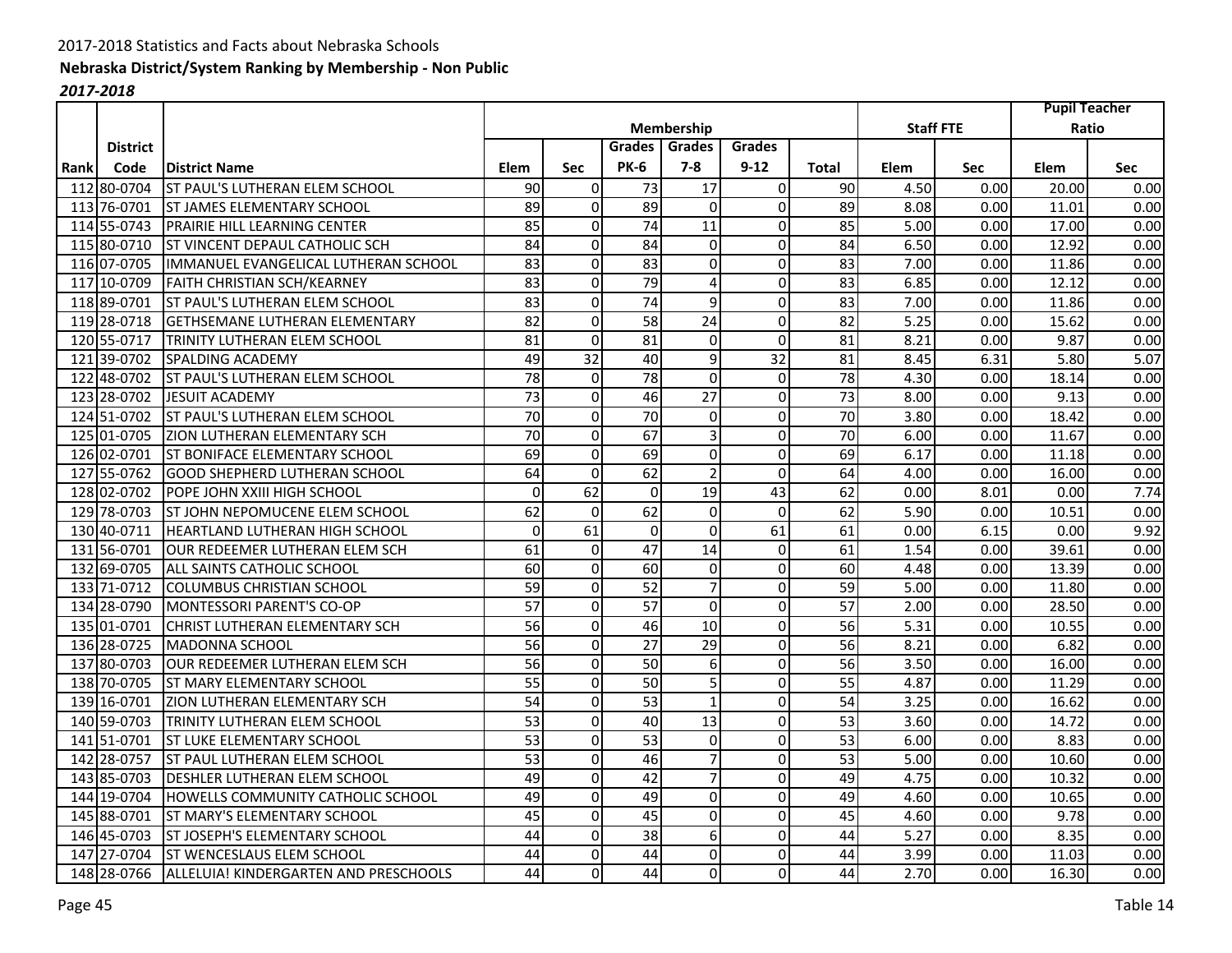*2017‐2018*

|      |                 |                                       |                 |                 |                 |                         |               |                 |                  |            | <b>Pupil Teacher</b> |            |
|------|-----------------|---------------------------------------|-----------------|-----------------|-----------------|-------------------------|---------------|-----------------|------------------|------------|----------------------|------------|
|      |                 |                                       |                 |                 |                 | <b>Membership</b>       |               |                 | <b>Staff FTE</b> |            | Ratio                |            |
|      | <b>District</b> |                                       |                 |                 | <b>Grades</b>   | <b>Grades</b>           | <b>Grades</b> |                 |                  |            |                      |            |
| Rank | Code            | <b>District Name</b>                  | Elem            | <b>Sec</b>      | <b>PK-6</b>     | $7 - 8$                 | $9 - 12$      | Total           | Elem             | <b>Sec</b> | Elem                 | <b>Sec</b> |
|      | 149 90-0702     | IST MARY'S CATHOLIC SCHOOL            | 43              | $\overline{0}$  | 43              | $\overline{0}$          | 0             | 43              | 4.00             | 0.00       | 10.75                | 0.00       |
|      | 150 14-0704     | <b>EAST CATHOLIC ELEMENTARY SCH</b>   | 41              | οI              | 41              | $\Omega$                | $\Omega$      | 41              | 4.50             | 0.00       | 9.11                 | 0.00       |
|      | 151 28-0776     | <b>FRIEDEL JEWISH ACADEMY</b>         | 40              | $\overline{0}$  | 40              | $\mathbf 0$             | $\Omega$      | 40              | 5.00             | 0.00       | 8.00                 | 0.00       |
|      | 152 71-0710     | <b>IST JOHN LUTHERAN ELEM SCHOOL</b>  | 39              | $\overline{0}$  | 35              | $\overline{4}$          | $\Omega$      | 39              | 3.06             | 0.00       | 12.75                | 0.00       |
|      | 153 55-0745     | <b>CHILDREN'S CIRCLE MONTESSORI</b>   | 39              | $\overline{0}$  | 39              | 0                       | 0             | 39              | 1.00             | 0.00       | 39.00                | 0.00       |
|      | 154 59-0712     | <b>KEYSTONE CHRISTIAN ACADEMY</b>     | $\overline{30}$ | $\overline{7}$  | $\overline{30}$ | $\overline{7}$          | $\Omega$      | $\overline{37}$ | 3.81             | 0.86       | 7.87                 | 8.14       |
|      | 155 55-0713     | <b>ST MARK ELEMENTARY SCHOOL</b>      | $\overline{35}$ | $\overline{0}$  | $\overline{31}$ | $\overline{\mathbf{4}}$ | $\Omega$      | $\overline{35}$ | 3.33             | 0.00       | 10.51                | 0.00       |
|      | 156 59-0702     | <b>ST LEONARD'S ELEMENTARY SCHOOL</b> | $\overline{32}$ | $\overline{0}$  | $\overline{32}$ | $\overline{0}$          | $\Omega$      | $\overline{32}$ | 3.10             | 0.00       | 10.32                | 0.00       |
|      | 157 70-0702     | <b>ZION LUTHERAN ELEMENTARY SCH</b>   | $\overline{32}$ | $\overline{0}$  | $\overline{32}$ | $\mathbf 0$             | $\Omega$      | $\overline{32}$ | 3.00             | 0.00       | 10.67                | 0.00       |
|      | 158 28-0737     | MONTESSORI LEARN CTR OF DUNDEE        | $\overline{31}$ | $\Omega$        | $\overline{31}$ | $\mathbf 0$             | $\Omega$      | 31              | 1.00             | 0.00       | 31.00                | 0.00       |
|      | 159 28-0728     | OMAHA MEMORIAL SCHOOL OF S D A        | 30              | $\overline{0}$  | 28              | $\overline{2}$          | 0             | 30              | 2.00             | 0.00       | 15.00                | 0.00       |
|      | 160 40-0707     | INEW HOPE CHRISTIAN ELEM SCHOOL       | 29              | $\overline{0}$  | 28              | $\mathbf 1$             | $\Omega$      | 29              | 2.20             | 0.00       | 13.18                | 0.00       |
|      | 161 41-0702     | HAMPTON LUTHERAN ELEM SCHOOL          | 29              | $\overline{0}$  | 29              | $\overline{0}$          | $\mathbf{0}$  | 29              | 4.00             | 0.00       | 7.25                 | 0.00       |
|      | 162 71-0711     | CHRIST LUTHERAN ELEMENTARY SCH        | $\overline{27}$ | $\overline{0}$  | $\overline{22}$ | $\overline{5}$          | $\Omega$      | $\overline{27}$ | 3.07             | 0.00       | 8.79                 | 0.00       |
|      | 163 28-0768     | <b>LEGACY PRIMARY SCHOOL</b>          | 27              | $\overline{0}$  | 27              | $\mathbf 0$             | $\Omega$      | 27              | 3.00             | 0.00       | 9.00                 | 0.00       |
|      | 164 55-0754     | <b>CHILD VIEW MONTESSORI</b>          | $\overline{25}$ | $\overline{0}$  | $\overline{25}$ | $\mathbf 0$             | $\mathbf{0}$  | $\overline{25}$ | 1.00             | 0.00       | 25.00                | 0.00       |
|      | 165 54-0701     | <b>ST LUDGER ELEMENTARY SCHOOL</b>    | $\overline{25}$ | $\overline{0}$  | $\overline{25}$ | $\mathbf 0$             | $\Omega$      | $\overline{25}$ | 3.89             | 0.00       | 6.43                 | 0.00       |
|      | 166 49-0702     | <b>ST ANDREW ELEMENTARY SCHOOL</b>    | $\overline{22}$ | $\Omega$        | $\overline{22}$ | $\overline{0}$          | $\Omega$      | 22              | 4.00             | 0.00       | 5.50                 | 0.00       |
|      | 167 70-0703     | IMMANUEL LUTHERAN ELEM SCH            | $\overline{22}$ | $\overline{0}$  | $\overline{19}$ | $\overline{3}$          | $\Omega$      | $\overline{22}$ | 3.50             | 0.00       | 6.29                 | 0.00       |
|      | 168 28-0796     | <b>OMAHA STREET SCHOOL</b>            | $\pmb{0}$       | $\overline{22}$ | $\mathbf 0$     | $\overline{0}$          | 22            | $\overline{22}$ | 0.00             | 4.55       | 0.00                 | 4.84       |
|      | 169 55-0711     | <b>GEORGE STONE ELEMENTARY S D A</b>  | 22              | $\overline{0}$  | 18              | $\overline{\mathbf{4}}$ | $\Omega$      | 22              | 2.00             | 0.00       | 11.00                | 0.00       |
|      | 170 19-0703     | <b>ST JOHN NEUMANN ELEMENTARY SCH</b> | $\overline{21}$ | $\overline{0}$  | $\overline{21}$ | $\overline{0}$          | $\Omega$      | $\overline{21}$ | 3.00             | 0.00       | 7.00                 | 0.00       |
|      | 171 55-0720     | <b>VILLA MARIE SCHOOL</b>             | 21              | $\overline{0}$  | 15              | 6                       | $\Omega$      | 21              | 3.70             | 0.00       | 5.68                 | 0.00       |
|      | 172 14-0703     | <b>WEST CATHOLIC ELEMENTARY SCH</b>   | $\overline{21}$ | $\overline{0}$  | $\overline{21}$ | $\overline{0}$          | $\mathbf 0$   | $\overline{21}$ | 3.50             | 0.00       | 6.00                 | 0.00       |
|      | 173 30-0701     | <b>GRACE LUTHERAN ELEMENTARY SCH</b>  | $\overline{21}$ | $\overline{0}$  | $\overline{19}$ | $\overline{2}$          | $\Omega$      | $\overline{21}$ | 2.00             | 0.00       | 10.50                | 0.00       |
|      | 174 18-0701     | <b>SUTTON CHRISTIAN SCHOOL</b>        | 19              | $\overline{0}$  | $\overline{19}$ | $\mathbf 0$             | 0             | 19              | 3.60             | 0.00       | 5.28                 | 0.00       |
|      | 175 72-0701     | POLK COUNTY CHRISTIAN SCHOOL          | 19              | $\overline{0}$  | 13              | 6                       | $\Omega$      | 19              | 1.00             | 0.00       | 19.00                | 0.00       |
|      | 176 90-0701     | <b>TRINITY LUTHERAN SCHOOLS</b>       | $\overline{19}$ | $\overline{0}$  | $\overline{18}$ | $\mathbf{1}$            | $\Omega$      | $\overline{19}$ | 2.00             | 0.00       | 9.50                 | 0.00       |
|      | 177 28-0731     | MONTESSORI EDUCATIONAL CNTRS          | 17              | $\overline{0}$  | 17              | $\Omega$                | $\Omega$      | 17              | 3.00             | 0.00       | 5.67                 | 0.00       |
|      | 178 40-0708     | <b> GRAND ISLAND CHRISTIAN SCHOOL</b> | 15              | $\overline{0}$  | 15              | $\overline{0}$          | $\mathbf 0$   | 15              | 1.00             | 0.00       | 15.00                | 0.00       |
|      | 179 41-0701     | IMMANUEL LUTHERAN ELEM SCHOOL         | 14              | $\overline{0}$  | $\overline{12}$ | $\overline{2}$          | $\Omega$      | $\overline{14}$ | 2.00             | 0.00       | 7.00                 | 0.00       |
|      | 180 23-0705     | <b>COLLEGE HEIGHTS ACADEMY</b>        | 13              | $\overline{0}$  | $\overline{13}$ | $\mathbf 0$             | 0             | 13              | 1.00             | 0.00       | 13.00                | 0.00       |
| 181  | 40-0705         | IPLATTE VALLEY SDA ELEMENTARY SCHOOL  | 13              | $\overline{0}$  | $\overline{11}$ | $\overline{2}$          | $\Omega$      | 13              | 1.00             | 0.00       | 13.00                | 0.00       |
| 182  | 77-0721         | <b>NGL ACADEMY</b>                    | $\mathbf 0$     | 12              | $\mathbf 0$     | 0                       | 12            | $\overline{12}$ | 0.00             | 2.15       | 0.00                 | 5.58       |
|      | 183 28-0744     | PRIMROSE SCHOOL OF LEGACY             | 11              | $\overline{0}$  | 11              | $\mathbf 0$             | $\mathbf{0}$  | 11              | 1.00             | 0.00       | 11.00                | 0.00       |
|      | 184 55-0734     | TRINITY KINDERGARTEN PROGRAM          | 10              | $\overline{0}$  | $\overline{10}$ | $\pmb{0}$               | 0             | $\overline{10}$ | 1.00             | 0.00       | 10.00                | 0.00       |
|      | 185 77-0720     | IPRIMROSE SCH OF LA VISTA-PRIVATE KDG | 10              | $\Omega$        | 10              | 0                       | $\Omega$      | 10              | 3.00             | 0.00       | 3.33                 | 0.00       |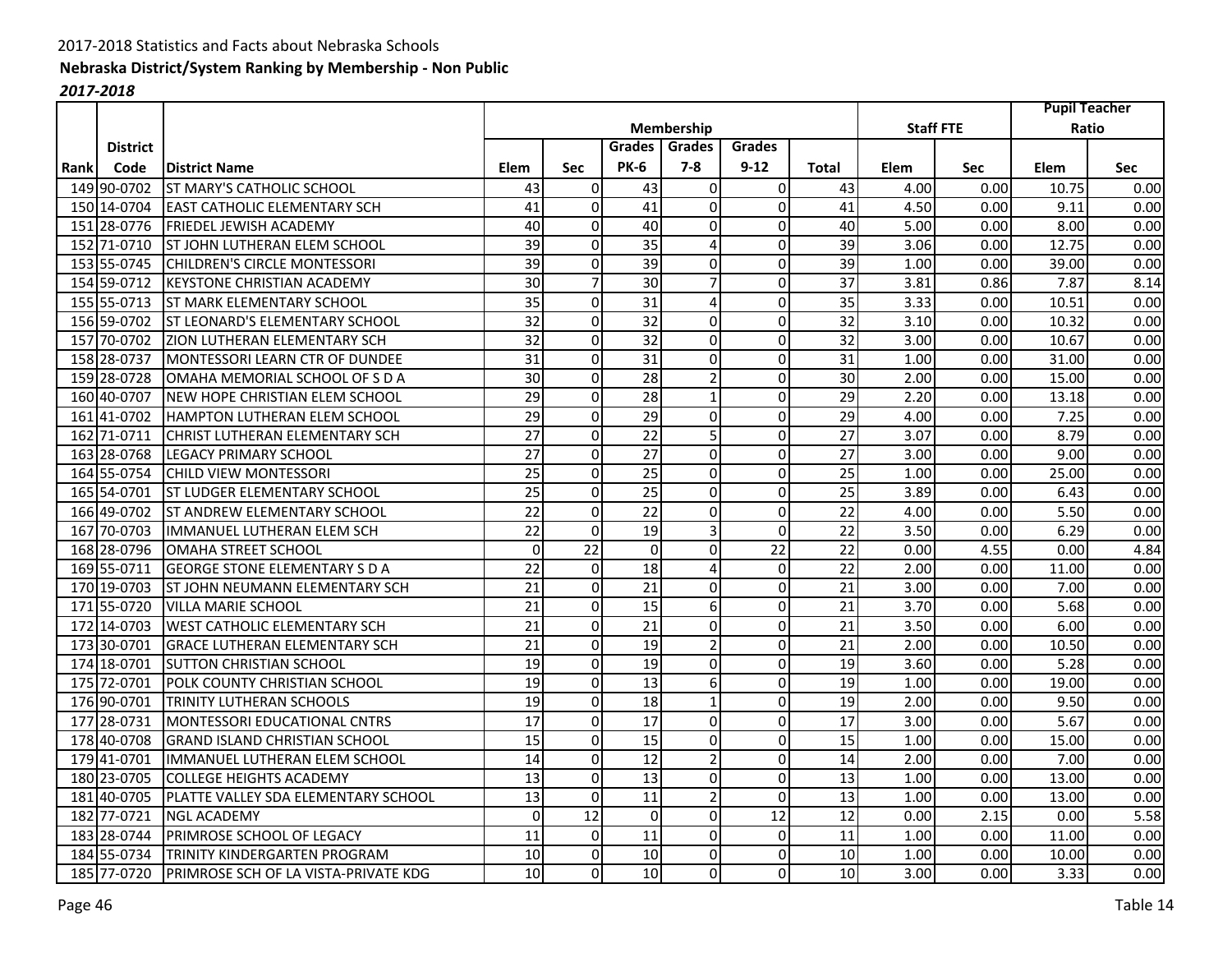|        |                 |                                          |                                          |            |                 |                   |          |        |                   |            | <b>Pupil Teacher</b> |       |
|--------|-----------------|------------------------------------------|------------------------------------------|------------|-----------------|-------------------|----------|--------|-------------------|------------|----------------------|-------|
|        |                 |                                          |                                          |            |                 | <b>Membership</b> |          |        | <b>Staff FTE</b>  |            | Ratio                |       |
|        | <b>District</b> |                                          | Grades<br><b>Grades</b><br><b>Grades</b> |            |                 |                   |          |        |                   |            |                      |       |
| l Rank | Code            | <b>District Name</b>                     | Elem                                     | <b>Sec</b> | <b>PK-6</b>     | 7-8               | $9 - 12$ | Total  | Elem              | <b>Sec</b> | Elem                 | Sec   |
|        |                 | 186 23-0704 TRUNK BUTTE CHRISTIAN SCHOOL | 10I                                      |            | 10 <sub>l</sub> |                   |          | 10I    | 1.00              | 0.00       | 10.00                | 0.00  |
|        | 187 28-0782     | LA BELLA VITA MONTESSORI SCHOOL, LLC     | 10 <sub>l</sub>                          |            | 10 <sub>l</sub> |                   |          | 10I    | 2.02              | 0.00       | 4.95                 | 0.00  |
|        | 188 79-0703     | <b>IVALLEY VIEW SDA CHRISITAN SCH</b>    |                                          |            |                 |                   |          |        | 1.00I             | 0.00       | 8.00                 | 0.00  |
|        | 189 76-0703     | <b>IZION LUTHERAN ELEMENTARY SCH</b>     |                                          |            |                 |                   |          |        | 1.00              | 0.00       | 4.00                 | 0.00  |
|        | 190 55-0759     | <b>IBERNIKLAU ED SOLUTIONS TEAM</b>      |                                          |            |                 |                   |          |        | 0.00 <sub>l</sub> | 4.25       | 0.00                 | 0.94  |
|        | 191 23-0701     | <b>IPRAIRIE VIEW S D A SCHOOL</b>        |                                          |            |                 |                   |          |        | 1.00 <sub>l</sub> | 0.00       | 2.00                 | 0.00  |
|        |                 | <b>ISTATEWIDE TOTALS</b>                 | 27.540                                   | 10.299     | 23.045          | 5.473             | 9.321    | 37.839 | 1.776.52          | 775.08     | 15.50                | 13.29 |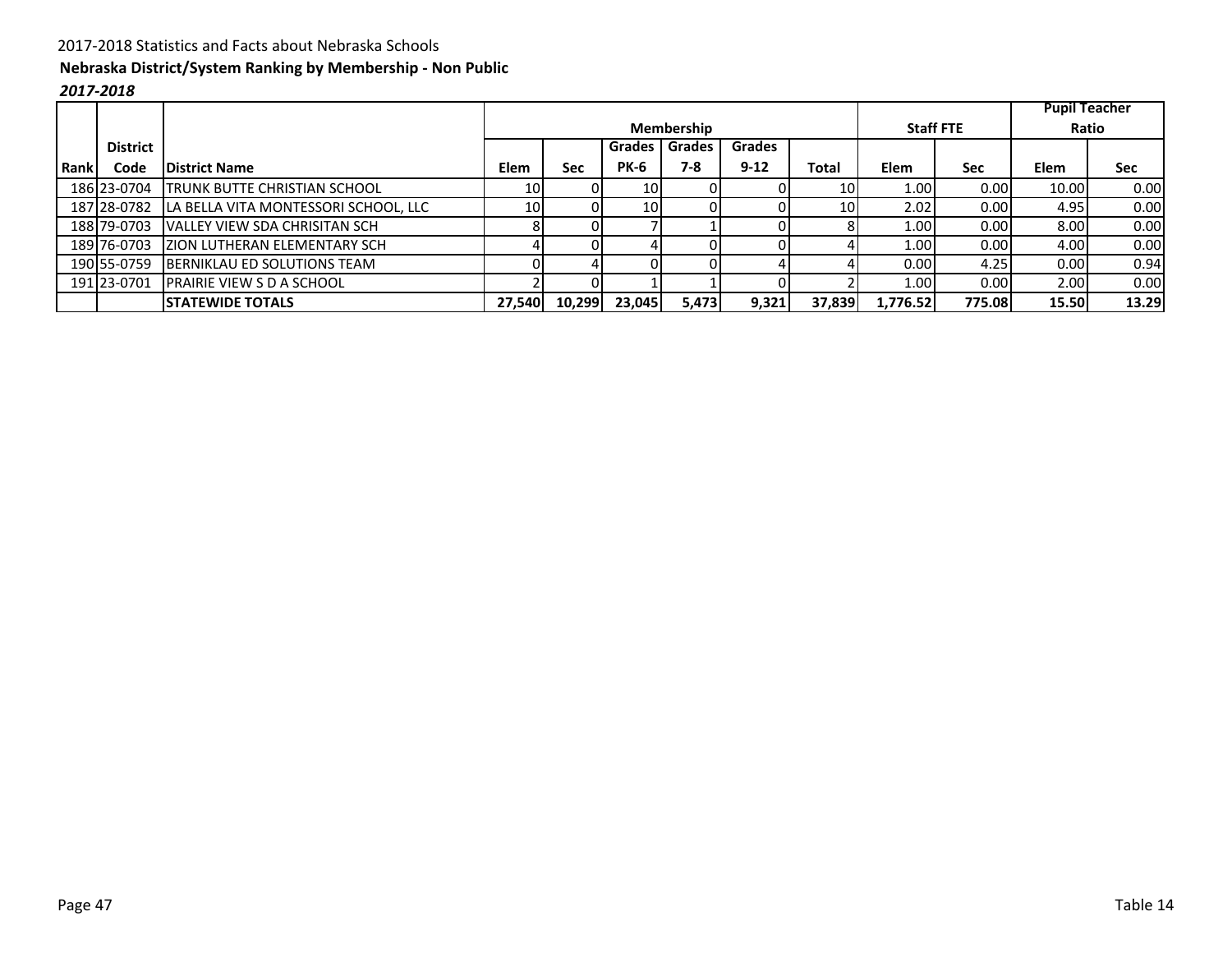### **Nebraska District/System Ranking by Membership ‐ State Operated**

|             |                 |                                    |      |           |               |                   |          |           |                   |            | <b>Pupil Teacher</b> |            |
|-------------|-----------------|------------------------------------|------|-----------|---------------|-------------------|----------|-----------|-------------------|------------|----------------------|------------|
|             |                 |                                    |      |           |               | <b>Membership</b> |          |           | <b>Staff FTE</b>  |            | Ratio                |            |
|             | <b>District</b> |                                    |      |           | <b>Grades</b> | <b>Grades</b>     | Grades   |           |                   |            |                      |            |
| <b>Rank</b> | Code            | <b>District Name</b>               | Elem | Sec       | <b>PK-6</b>   | 7-8               | $9 - 12$ | Total     | Elem              | <b>Sec</b> | Elem                 | <b>Sec</b> |
|             | 155-0605        | UNIVERSITY OF NEBRASKA HIGH SCHOOL |      | 104       |               |                   | 104      | 104       | 0.001             | 16.00      | 0.00                 | 6.50       |
|             | 2 23-0601       | <b>IPINE RIDGE JOB CORPS</b>       |      | 100       |               |                   | 100      | 100       | 0.00 <sub>l</sub> | 4.00       | 0.00                 | 25.00      |
|             | 3110-0600       | <b>IKEARNEY WEST HIGH SCHOOL</b>   |      | 90        |               |                   | 90I      | 90 l      | 0.00 <sub>l</sub> | 17.00      | 0.00                 | 5.29       |
|             | 4 28-0602       | INE CORRECTIONAL YOUTH FACILITY    |      | 61        |               |                   | 61       | 61        | 0.001             | 26.45      | 0.00                 | 2.31       |
|             | 5 30-0600       | <b>IGENEVA NORTH SCHOOL</b>        |      | <b>20</b> |               |                   | 19 l     | <b>20</b> | 0.00 <sub>l</sub> | 8.00       | 0.00                 | 2.50       |
|             |                 | <b>ISTATEWIDE TOTALS</b>           | 01   | 375I      | 01            |                   | 374      | 375I      | 0.001             | 71.45      | 0.00                 | 5.25       |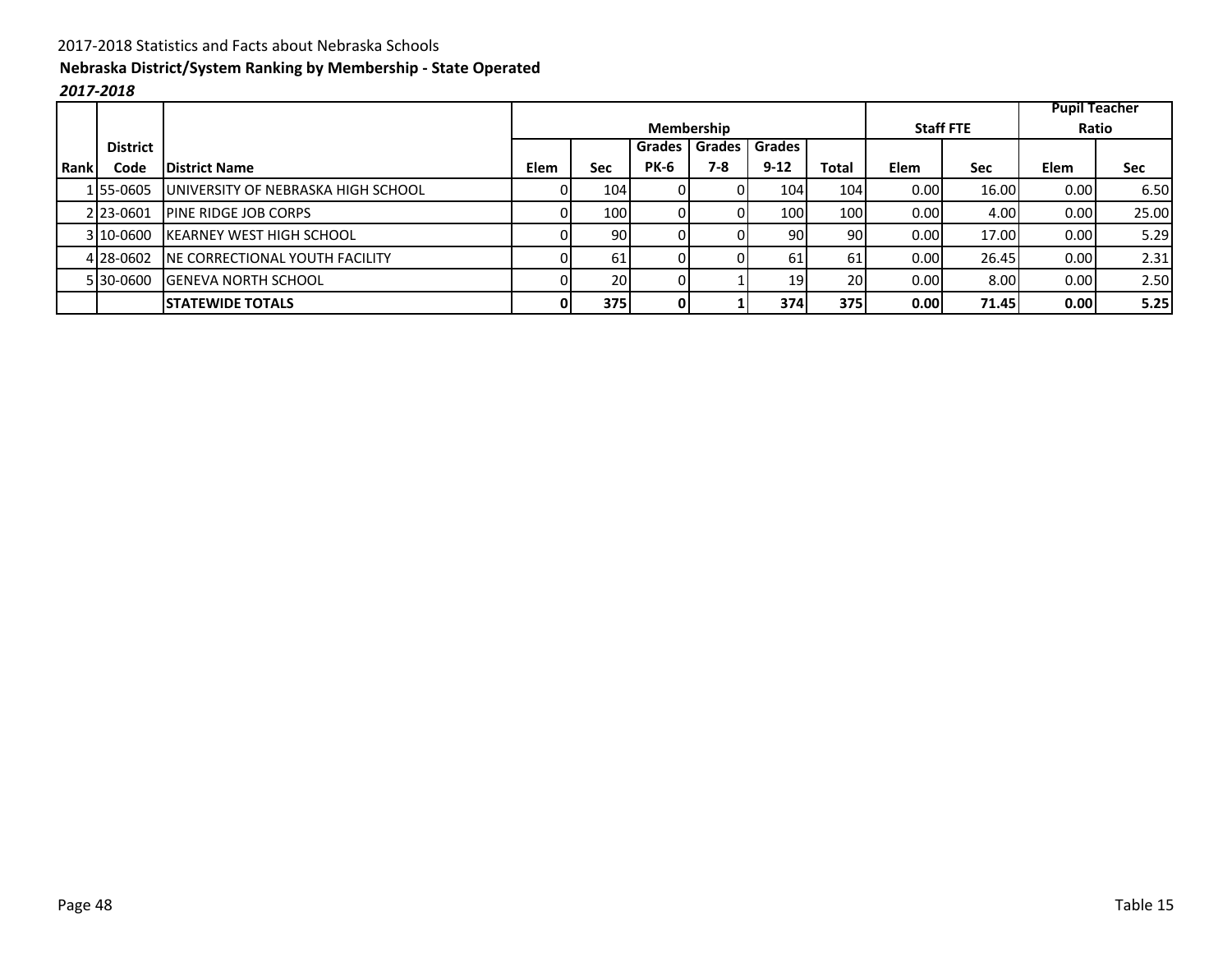|                 |                                     |                          |       |              |                |                |                         | <b>Black or African</b> |                | American<br>Indian/<br>Alaskan |                | <b>Native</b><br>Hawaiian<br>or Other<br><b>Pacific</b> |                |                         |                | Two or            |       |                |       |
|-----------------|-------------------------------------|--------------------------|-------|--------------|----------------|----------------|-------------------------|-------------------------|----------------|--------------------------------|----------------|---------------------------------------------------------|----------------|-------------------------|----------------|-------------------|-------|----------------|-------|
| <b>District</b> |                                     |                          | White |              | Asian          |                |                         | American                |                | <b>Native</b>                  |                | Islander                                                |                | <b>Hispanic</b>         |                | <b>More Races</b> |       | Total          | Grand |
| Code            | <b>District Name</b>                | Class                    | F.    | M            | F              | M              | F                       | M                       | F              | M                              | F              | M                                                       | F              | M                       | F              | М                 | F     | M              | Total |
| 01-0003         | <b>KENESAW PUBLIC SCHOOLS</b>       | 3                        | 130   | 128          | $\Omega$       | $\mathbf{1}$   | $\Omega$                | $\Omega$                | $\Omega$       | $\Omega$                       | $\overline{0}$ | $\mathbf{1}$                                            | 5              | 5 <sup>1</sup>          | $\mathbf 0$    | $\mathbf{1}$      | 135   | 136            | 271   |
| 01-0018         | <b>HASTINGS PUBLIC SCHOOLS</b>      | 3                        | 1257  | 1410         | 19             | 24             | 36                      | 38                      | 11             | 13                             | $\overline{2}$ | 5 <sub>l</sub>                                          | 413            | 408                     | 46             | 58                | 1784  | 1956           | 3740  |
| 01-0090         | <b>ADAMS CENTRAL PUBLIC SCHOOLS</b> | 3                        | 460   | 412          | 3              | $\mathbf{1}$   | 5                       | 4                       | $\overline{2}$ | 3                              | $\overline{0}$ | $\overline{0}$                                          | 12             | 11                      | $\overline{4}$ | $\overline{4}$    | 486   | 435            | 921   |
| 01-0123         | SILVER LAKE PUBLIC SCHOOLS          | 3                        | 121   | 117          | $\overline{0}$ | $\Omega$       | $\mathbf{1}$            |                         | $\Omega$       | 0                              | $\Omega$       | $\Omega$                                                | 8              | $\overline{7}$          | $\mathbf 0$    | $\Omega$          | 130   | 125            | 255   |
|                 | <b>PUBLIC TOTAL</b>                 |                          | 1,968 | 2,067        | 22             | 26             | 42                      | 43                      | 13             | 16                             | 2              | 6                                                       | 438            | 431                     | 50             | 63                | 2,535 | 2,652          | 5,187 |
| 01-0701         | CHRIST LUTHERAN ELEMENTARY SCH      | <b>NP</b>                | 54    | $\Omega$     | $\Omega$       | $\mathbf{1}$   | $\Omega$                | $\Omega$                | $\Omega$       | $\Omega$                       | $\Omega$       | $\Omega$                                                | $\Omega$       | $\mathbf{1}$            | $\Omega$       | $\Omega$          | 54    | $\overline{2}$ | 56    |
| 01-0702         | <b>HASTINGS CATHOLIC SCHOOLS</b>    | <b>NP</b>                | 195   | 186          | 21             | 6              | $\mathbf 0$             | $\Omega$                | $\overline{0}$ | 0                              | $\overline{0}$ | $\overline{0}$                                          | 30             | 28                      | 6              | $\overline{2}$    | 252   | 222            | 474   |
| 01-0705         | ZION LUTHERAN ELEMENTARY SCH        | <b>NP</b>                | 22    | 37           | $\Omega$       | $\overline{0}$ | $\mathbf 0$             | $\Omega$                | $\overline{0}$ | 0                              | $\overline{0}$ | $\Omega$                                                | $\Omega$       | 3                       | $\mathbf{1}$   |                   | 23    | 47             | 70    |
|                 | <b>NON PUBLIC TOTAL</b>             |                          | 271   | 223          | 21             | $\overline{7}$ | $\mathbf{0}$            | $\mathbf{0}$            | $\mathbf{0}$   | $\mathbf{0}$                   | οI             | $\mathbf{0}$                                            | 30             | 32                      | $\overline{7}$ | 9                 | 329   | 271            | 600   |
|                 | <b>ADAMS COUNTY TOTAL</b>           |                          | 2,239 | 2,290        | 43             | 33             | 42                      | 43                      | 13             | 16                             | $\overline{2}$ | 6 <sup>1</sup>                                          | 468            | 463                     | 57             | 72                | 2,864 | 2,923          | 5,787 |
|                 |                                     |                          |       |              |                |                |                         |                         |                |                                |                |                                                         |                |                         |                |                   |       |                |       |
| 02-0009         | NELIGH-OAKDALE SCHOOLS              | 3                        | 159   | 194          | $\overline{0}$ | 0              | $\mathbf{1}$            | $\overline{2}$          | $\overline{0}$ | 0                              | οI             | $\Omega$                                                | 9              | 13                      | $\overline{2}$ | 3                 | 171   | 212            | 383   |
| 02-0018         | <b>ELGIN PUBLIC SCHOOLS</b>         | 3                        | 78    | 82           | $\overline{0}$ | $\mathbf 0$    | $\mathbf 0$             | $\Omega$                | $\overline{0}$ | $\mathbf 0$                    | $\overline{0}$ | $\Omega$                                                | 6              | 3                       | $\pmb{0}$      | -1                | 84    | 86             | 170   |
| 02-2001         | NEBRASKA UNIFIED DISTRICT 1         | 3                        | 160   | 222          | $\overline{0}$ | $\mathbf 0$    | $\overline{2}$          | $\overline{2}$          | 9              | 4                              | $\mathbf{1}$   | $\Omega$                                                | 22             | 15                      | 6              | 5                 | 200   | 248            | 448   |
|                 | <b>PUBLIC TOTAL</b>                 |                          | 397   | 498          | $\mathbf{0}$   | $\mathbf 0$    | $\overline{\mathbf{3}}$ | 4                       | 9 <sub>l</sub> | 4                              | $\mathbf{1}$   | $\mathbf{0}$                                            | 37             | 31                      | 8              | 9 <sub>l</sub>    | 455   | 546            | 1,001 |
| 02-0701         | ST BONIFACE ELEMENTARY SCHOOL       | NP                       | 33    | $\mathbf{1}$ | $\overline{0}$ | $\mathbf 0$    | $\mathbf 0$             | $\Omega$                | $\overline{0}$ | $\Omega$                       | $\overline{0}$ | 33                                                      | $\mathbf 0$    | $\mathbf 0$             | $\overline{2}$ | $\overline{0}$    | 35    | 34             | 69    |
| 02-0702         | POPE JOHN XXIII HIGH SCHOOL         | <b>NP</b>                | 39    | 20           | 1              | $\mathbf 0$    | $\mathbf 0$             | $\Omega$                | $\overline{0}$ | $\overline{0}$                 | οI             | $\Omega$                                                | $\mathbf 0$    | $\overline{0}$          | $\overline{2}$ | $\overline{0}$    | 42    | 20             | 62    |
|                 | <b>NON PUBLIC TOTAL</b>             |                          | 72    | 21           | $\mathbf 1$    | $\mathbf{0}$   | $\mathbf 0$             | $\mathbf{0}$            | οl             | 0                              | 0              | 33                                                      | $\mathbf 0$    | $\mathbf 0$             | 4              | <sub>0</sub>      | 77    | 54             | 131   |
|                 | <b>ANTELOPE COUNTY TOTAL</b>        |                          | 469   | 519          | $\mathbf{1}$   | $\mathbf{0}$   | $\overline{\mathbf{3}}$ | Δ                       | 9 <sub>l</sub> | 4                              | -1             | 33                                                      | 37             | 31                      | 12             | q                 | 532   | 600            | 1,132 |
|                 |                                     |                          |       |              |                |                |                         |                         |                |                                |                |                                                         |                |                         |                |                   |       |                |       |
| 03-0500         | <b>ARTHUR COUNTY SCHOOLS</b>        | $\overline{\phantom{a}}$ | 51    | 60           | $\overline{0}$ | $\mathbf 0$    | $\mathbf 0$             | 0                       | $\overline{0}$ | 0                              | $\mathbf{0}$   | 0                                                       | $\mathbf 0$    | $\overline{0}$          | 0              | 0                 | 51    | 60             | 111   |
|                 | <b>PUBLIC TOTAL</b>                 |                          | 51    | 60           | $\mathbf{0}$   | $\mathbf 0$    | $\mathbf 0$             | 0                       | οI             | 0                              | 0              | $\mathbf{0}$                                            | $\mathbf 0$    | $\mathbf{0}$            | $\mathbf{0}$   | $\Omega$          | 51    | 60             | 111   |
|                 | <b>ARTHUR COUNTY TOTAL</b>          |                          | 51    | 60           | $\mathbf{0}$   | $\mathbf 0$    | $\mathbf 0$             | $\Omega$                | οl             | $\pmb{0}$                      | 0              | $\mathbf{0}$                                            | $\mathbf 0$    | $\mathbf{0}$            | $\mathbf{0}$   | $\Omega$          | 51    | 60             | 111   |
|                 |                                     |                          |       |              |                |                |                         |                         |                |                                |                |                                                         |                |                         |                |                   |       |                |       |
| 04-0001         | <b>BANNER COUNTY PUBLIC SCHOOLS</b> | 3                        | 66    | 62           | $\overline{0}$ | $\mathbf 0$    |                         |                         | $\Omega$       |                                | $\Omega$       | $\Omega$                                                | 12             | 7                       | $\Omega$       | $\Omega$          | 79    | 71             | 150   |
|                 | <b>PUBLIC TOTAL</b>                 |                          | 66    | 62           | 0              | $\mathbf{0}$   | $\mathbf{1}$            |                         | $\mathbf{0}$   | $\mathbf{1}$                   | 0              | $\mathbf{0}$                                            | 12             | $\overline{ }$          | 0              | 0                 | 79    | 71             | 150   |
|                 | <b>BANNER COUNTY TOTAL</b>          |                          | 66    | 62           | 0              | 0              | $\mathbf{1}$            | $\mathbf{1}$            | οI             | 1                              | 0              | $\mathbf{0}$                                            | 12             | $\overline{\mathbf{z}}$ | $\mathbf{0}$   | οI                | 79    | 71             | 150   |
|                 |                                     |                          |       |              |                |                |                         |                         |                |                                |                |                                                         |                |                         |                |                   |       |                |       |
| 05-0071         | <b>SANDHILLS PUBLIC SCHOOLS</b>     | 3                        | 42    | 44           | 0              | $\mathbf 0$    | $\mathbf 0$             | 0                       | 0              | 0                              | 0              | 0                                                       | $\overline{2}$ | $\overline{2}$          | 0              | 0                 | 44    | 46             | 90    |
|                 | <b>PUBLIC TOTAL</b>                 |                          | 42    | 44           | οl             | 0              | 0                       | 0                       | οl             | οl                             | οI             | $\mathbf{0}$                                            | $\overline{2}$ | $\overline{2}$          | $\mathbf{0}$   | οl                | 44    | 46             | 90    |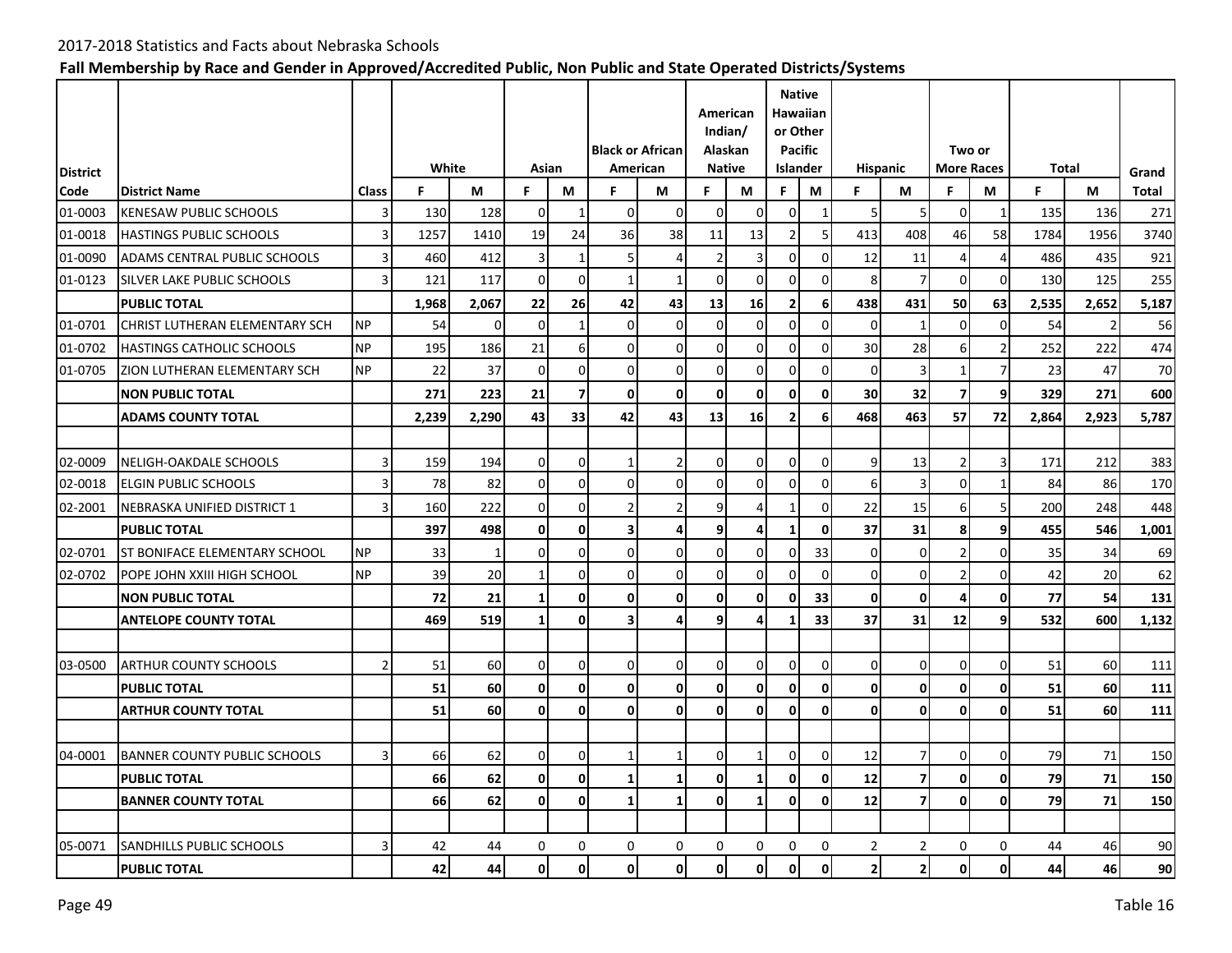|                 |                                     |              |       |      |                |                |                         | <b>Black or African</b> | American<br>Indian/ | Alaskan                 |                | <b>Native</b><br>Hawaiian<br>or Other<br><b>Pacific</b> |                         |                 |                | Two or            |      |       |              |
|-----------------|-------------------------------------|--------------|-------|------|----------------|----------------|-------------------------|-------------------------|---------------------|-------------------------|----------------|---------------------------------------------------------|-------------------------|-----------------|----------------|-------------------|------|-------|--------------|
| <b>District</b> |                                     |              | White |      | Asian          |                |                         | American                |                     | <b>Native</b>           |                | Islander                                                |                         | <b>Hispanic</b> |                | <b>More Races</b> |      | Total | Grand        |
| Code            | <b>District Name</b>                | <b>Class</b> | F     | М    | F              | M              | F.                      | M                       | F                   | M                       | F.             | M                                                       | F                       | M               | F.             | M                 | F    | М     | <b>Total</b> |
|                 | <b>BLAINE COUNTY TOTAL</b>          |              | 42    | 44   | $\mathbf 0$    | $\mathbf{0}$   | $\mathbf 0$             | $\mathbf{0}$            | $\mathbf{0}$        | 0                       | $\mathbf{0}$   | οl                                                      | $\overline{2}$          | $\overline{2}$  | 0              | 0                 | 44   | 46    | 90           |
|                 |                                     |              |       |      |                |                |                         |                         |                     |                         |                |                                                         |                         |                 |                |                   |      |       |              |
| 06-0001         | <b>BOONE CENTRAL SCHOOLS</b>        | 3            | 283   | 277  | 5              |                | 2                       | 3                       | 5                   | $\overline{2}$          | 0              | $\overline{0}$                                          | 12                      | $\overline{9}$  | 0              | $\overline{0}$    | 307  | 292   | 599          |
| 06-0017         | <b>ST EDWARD PUBLIC SCHOOLS</b>     | 3            | 82    | 68   | $\pmb{0}$      | $\overline{3}$ | $\Omega$                |                         | $\Omega$            | $\Omega$                | $\mathbf 0$    | $\Omega$                                                | 10                      | $\overline{9}$  | $\Omega$       | $\Omega$          | 92   | 81    | 173          |
| 06-0075         | <b>RIVERSIDE PUBLIC SCHOOLS</b>     | 3            | 104   | 116  | $\pmb{0}$      | $\mathbf 0$    | $\mathbf 0$             | $\Omega$                | $\Omega$            | 0                       | $\mathbf 0$    | $\Omega$                                                | $\overline{\mathbf{3}}$ | $6 \mid$        | 5              | 4                 | 112  | 126   | 238          |
|                 | <b>PUBLIC TOTAL</b>                 |              | 469   | 461  | 5              | 4              | $\overline{2}$          | Δ                       | 5                   | $\mathbf{2}$            | $\mathbf 0$    | οI                                                      | 25                      | 24              | 5              | $\overline{4}$    | 511  | 499   | 1,010        |
| 06-0701         | ST MICHAEL'S ELEMENTARY SCHOOL      | <b>NP</b>    | 56    | 56   | $\pmb{0}$      | $\mathbf 0$    | $\mathbf{1}$            |                         | 0                   | 0                       | 0              | οI                                                      | $\mathbf{1}$            | $\overline{0}$  | 0              | $\mathbf{0}$      | 58   | 57    | 115          |
|                 | <b>NON PUBLIC TOTAL</b>             |              | 56    | 56   | $\pmb{0}$      | $\mathbf 0$    | $\mathbf{1}$            | 1                       | $\mathbf{0}$        | $\mathbf 0$             | $\mathbf{0}$   | οI                                                      | $\mathbf{1}$            | $\mathbf{0}$    | 0              | 0l                | 58   | 57    | 115          |
|                 | <b>BOONE COUNTY TOTAL</b>           |              | 525   | 517  | 5              | 4              | $\overline{\mathbf{3}}$ | 5                       | 5                   | $\mathbf{2}$            | $\mathbf{0}$   | Οl                                                      | 26                      | 24              | 5              | 4                 | 569  | 556   | 1,125        |
|                 |                                     |              |       |      |                |                |                         |                         |                     |                         |                |                                                         |                         |                 |                |                   |      |       |              |
| 07-0006         | ALLIANCE PUBLIC SCHOOLS             | 3            | 419   | 456  | 4              | 3              | $\overline{4}$          | 6                       | 43                  | 41                      | $\mathbf 0$    | $1\overline{ }$                                         | 170                     | 154             | 48             | 41                | 688  | 702   | 1390         |
| 07-0010         | <b>HEMINGFORD PUBLIC SCHOOLS</b>    |              | 183   | 209  | $\mathbf{1}$   | $\mathbf 0$    | $\mathbf 0$             | $\overline{2}$          | 3                   | 5                       | 0              | $\Omega$                                                | 14                      |                 | 3              | $\overline{2}$    | 204  | 223   | 427          |
|                 | <b>PUBLIC TOTAL</b>                 |              | 602   | 665  | 5              | 3              | 4                       | 8                       | 46                  | 46                      | $\mathbf{0}$   | 1                                                       | 184                     | 159             | 51             | 43                | 892  | 925   | 1,817        |
| 07-0701         | <b>ST AGNES ELEMENTARY SCHOOL</b>   | <b>NP</b>    | 50    | 69   | $\mathbf 0$    | 1              | $\mathbf 0$             | -1                      | $\overline{2}$      | 1                       | $\mathbf 0$    | $\overline{0}$                                          | 6                       | 8               | 0              | $\overline{0}$    | 58   | 80    | 138          |
| 07-0705         | IMMANUEL EVANGELICAL LUTHERAN SCINP |              | 36    | 32   | $\mathbf 0$    | $\mathbf 0$    | $\mathbf 0$             | $\Omega$                | 2                   | 4                       | $\Omega$       | $\Omega$                                                | 0                       |                 | 3              | 5                 | 41   | 42    | 83           |
|                 | <b>NON PUBLIC TOTAL</b>             |              | 86    | 101  | $\mathbf 0$    | $\mathbf{1}$   | $\mathbf 0$             | 1                       | 4                   | 5                       | 0              | 0                                                       | 6                       | 9 <sub>l</sub>  | 3              | 5 <sup>1</sup>    | 99   | 122   | 221          |
|                 | <b>BOX BUTTE COUNTY TOTAL</b>       |              | 688   | 766  | 5 <sup>1</sup> | 4              | 4                       | 9                       | 50                  | 51                      | $\mathbf{0}$   | $\mathbf{1}$                                            | 190                     | 168             | 54             | 48                | 991  | 1,047 | 2,038        |
|                 |                                     |              |       |      |                |                |                         |                         |                     |                         |                |                                                         |                         |                 |                |                   |      |       |              |
| 08-0051         | <b>BOYD COUNTY SCHOOLS</b>          | 3            | 154   | 159  | $\Omega$       | $\Omega$       | $\Omega$                | $\Omega$                | $\overline{2}$      | $\overline{2}$          | $\Omega$       | $\Omega$                                                | 11                      | $\overline{7}$  | 3              | 4                 | 170  | 172   | 342          |
|                 | <b>PUBLIC TOTAL</b>                 |              | 154   | 159  | $\mathbf 0$    | $\mathbf{0}$   | $\mathbf 0$             | $\mathbf{0}$            | $\overline{2}$      | 2                       | $\mathbf{0}$   | Οl                                                      | 11                      | $\overline{7}$  | 3              | $\overline{4}$    | 170  | 172   | 342          |
|                 | <b>BOYD COUNTY TOTAL</b>            |              | 154   | 159  | οI             | $\mathbf{0}$   | $\mathbf{0}$            | $\mathbf 0$             | $\overline{2}$      | $\overline{2}$          | $\mathbf{0}$   | οI                                                      | 11                      | $\overline{7}$  | 3              | $\overline{4}$    | 170  | 172   | 342          |
|                 |                                     |              |       |      |                |                |                         |                         |                     |                         |                |                                                         |                         |                 |                |                   |      |       |              |
| 09-0010         | AINSWORTH COMMUNITY SCHOOLS         | 3            | 209   | 202  | $\mathbf 0$    | 0              | $\mathbf{1}$            | $\Omega$                |                     | 5                       | $\Omega$       | $\overline{0}$                                          | 10                      | $\overline{7}$  | 4              | οI                | 229  | 214   | 443          |
|                 | <b>PUBLIC TOTAL</b>                 |              | 209   | 202  | $\mathbf 0$    | $\mathbf 0$    | $\mathbf{1}$            | $\mathbf 0$             | 5                   | 5                       | $\mathbf 0$    | οI                                                      | 10                      | $\overline{7}$  | 4              | 0                 | 229  | 214   | 443          |
|                 | <b>BROWN COUNTY TOTAL</b>           |              | 209   | 202  | $\pmb{0}$      | $\mathbf 0$    | $\mathbf{1}$            | 0                       | 5                   | 5                       | $\mathbf 0$    | οI                                                      | 10                      | $\overline{7}$  | 4              | 0                 | 229  | 214   | 443          |
|                 |                                     |              |       |      |                |                |                         |                         |                     |                         |                |                                                         |                         |                 |                |                   |      |       |              |
| 10-0002         | <b>GIBBON PUBLIC SCHOOLS</b>        | 3            | 153   | 166  | $\mathbf 0$    | $\mathbf 0$    | 3                       | 4                       | 2                   | 0                       | $\mathbf 0$    | $\overline{0}$                                          | 122                     | 145             | $\overline{2}$ | 3                 | 282  | 318   | 600          |
| 10-0007         | <b>KEARNEY PUBLIC SCHOOLS</b>       | 3            | 2239  | 2432 | 26             | 46             | 65                      | 69                      | 21                  | 22                      | $\overline{2}$ | 5                                                       | 406                     | 428             | 17             | 37                | 2776 | 3039  | 5815         |
| 10-0009         | <b>ELM CREEK PUBLIC SCHOOLS</b>     | 3            | 176   | 179  | $\overline{2}$ | 1              | $\overline{2}$          | $\mathbf 0$             | $\mathbf{O}$        | 0                       | $\mathbf 0$    | $\overline{0}$                                          | 4                       |                 | 0              | 4                 | 184  | 189   | 373          |
| 10-0019         | <b>SHELTON PUBLIC SCHOOLS</b>       | 3            | 124   | 111  | $\mathbf 0$    | $\mathbf 0$    | 3                       | $\mathbf{1}$            | $\Omega$            | $\overline{\mathbf{c}}$ | $\mathbf 0$    | $\Omega$                                                | 21                      | 29              | 0              | $\mathbf{1}$      | 148  | 144   | 292          |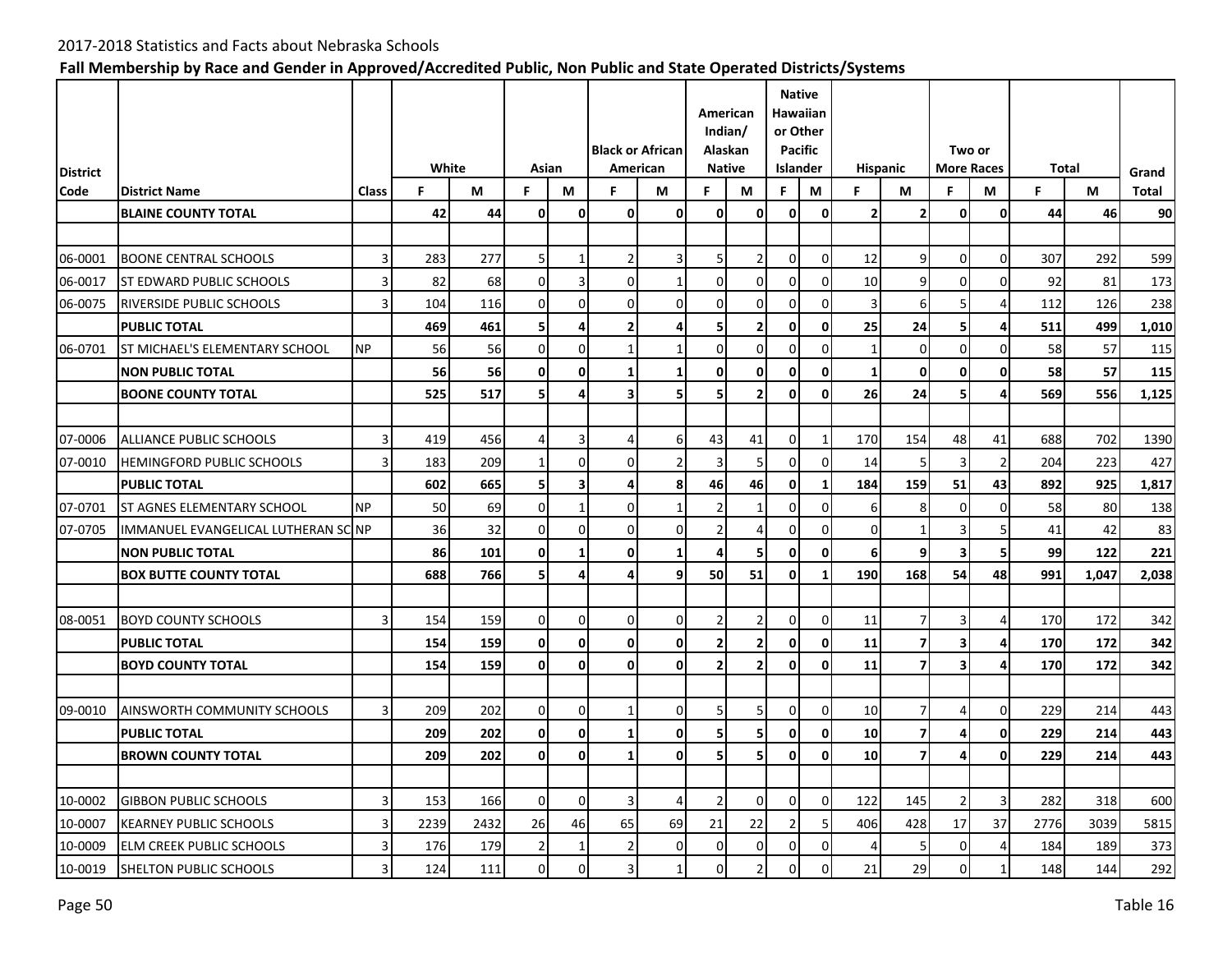|                 |                                   |                         |          |       |                         |                         |                         | <b>Black or African</b> | Indian/          | American<br>Alaskan |                | <b>Native</b><br>Hawaiian<br>or Other<br><b>Pacific</b> |                |                 |                         | Two or                   |                |       |       |
|-----------------|-----------------------------------|-------------------------|----------|-------|-------------------------|-------------------------|-------------------------|-------------------------|------------------|---------------------|----------------|---------------------------------------------------------|----------------|-----------------|-------------------------|--------------------------|----------------|-------|-------|
| <b>District</b> |                                   |                         | White    |       | Asian                   |                         |                         | American                |                  | <b>Native</b>       |                | Islander                                                |                | <b>Hispanic</b> |                         | <b>More Races</b>        | Total          |       | Grand |
| Code            | <b>District Name</b>              | Class                   | F.       | М     | F                       | М                       | F.                      | М                       | F                | М                   | F              | М                                                       | F.             | M               | F                       | M                        | F              | М     | Total |
| 10-0069         | RAVENNA PUBLIC SCHOOLS            | 3                       | 200      | 216   | $\overline{3}$          | $\overline{4}$          | $\overline{2}$          | $\Delta$                | $1\vert$         | $\overline{2}$      | $\overline{0}$ | $\Omega$                                                | $\overline{7}$ | 11              | 3                       | $\overline{0}$           | 216            | 237   | 453   |
| 10-0105         | PLEASANTON PUBLIC SCHOOLS         | 3                       | 133      | 140   | $\overline{0}$          | 1                       | $\mathbf 0$             | $\Omega$                | $\overline{0}$   | 0                   | $\Omega$       | $\overline{0}$                                          | $\overline{3}$ |                 | $\mathbf 0$             | 1                        | 136            | 143   | 279   |
| 10-0119         | <b>AMHERST PUBLIC SCHOOLS</b>     | $\overline{2}$          | 168      | 211   | $\overline{0}$          | $\pmb{0}$               | $\Omega$                | $\mathbf{1}$            | $\Omega$         | 0                   | $\overline{0}$ | $\overline{0}$                                          | $\overline{a}$ | 8               | 0                       | $\Omega$                 | 172            | 220   | 392   |
|                 | <b>PUBLIC TOTAL</b>               |                         | 3,193    | 3,455 | 31                      | 52                      | 75                      | 79                      | 24               | 26                  | $\overline{2}$ | 5                                                       | 567            | 627             | 22                      | 46                       | 3,914          | 4,290 | 8,204 |
| 10-0701         | <b>KEARNEY CATHOLIC SCHOOLS</b>   | <b>NP</b>               | 162      | 166   | $\overline{2}$          | $\overline{2}$          | $\Omega$                | $\mathcal{P}$           | $\Omega$         | $\Omega$            | $\mathbf{1}$   | $\mathbf{1}$                                            | 6              | $\overline{2}$  | $\Omega$                | $\Omega$                 | 171            | 173   | 344   |
| 10-0702         | ZION LUTHERAN ELEMENTARY SCH      | <b>NP</b>               | 79       | 74    | $\mathbf 1$             | $\overline{2}$          | $\mathbf{1}$            | $\Omega$                | 2 <sub>l</sub>   | 3                   | $\mathbf{1}$   | $\Omega$                                                | 8              | $\overline{7}$  | $\Omega$                | $\Omega$                 | 92             | 86    | 178   |
| 10-0709         | FAITH CHRISTIAN SCH/KEARNEY       | <b>NP</b>               | 37       | 37    | $\mathbf 2$             | $\overline{2}$          | $\overline{2}$          |                         | $\Omega$         | 0                   | $\Omega$       | $\Omega$                                                | $\overline{2}$ | $\Omega$        | $\Omega$                | $\Omega$                 | 43             | 40    | 83    |
|                 | <b>NON PUBLIC TOTAL</b>           |                         | 278      | 277   | 5                       | 6                       | $\overline{\mathbf{3}}$ | $\overline{\mathbf{3}}$ | 2                | 3                   | 2              | 1                                                       | 16             | 9               | $\mathbf 0$             | $\mathbf{0}$             | 306            | 299   | 605   |
| 10-0600         | <b>KEARNEY WEST HIGH SCHOOL</b>   | SO                      | $\Omega$ | 28    | $\overline{0}$          | 1                       | $\mathbf 0$             | 33                      | $\overline{0}$   | 17                  | $\overline{0}$ | -1                                                      | $\mathbf 0$    | 6               | 0                       | 4                        | $\overline{0}$ | 90    | 90    |
|                 | <b>STATE OPERATED TOTAL</b>       |                         | 0        | 28    | $\mathbf{0}$            | $\mathbf{1}$            | $\mathbf 0$             | 33                      | 0                | 17                  | $\mathbf{0}$   | 1                                                       | $\mathbf 0$    | 6               | $\mathbf 0$             | $\overline{4}$           | $\mathbf 0$    | 90    | 90    |
|                 | <b>BUFFALO COUNTY TOTAL</b>       |                         | 3,471    | 3,760 | 36                      | 59                      | 78                      | 115                     | 26               | 46                  | $\overline{4}$ | $\overline{\mathbf{z}}$                                 | 583            | 642             | 22                      | 50                       | 4,220          | 4,679 | 8,899 |
|                 |                                   |                         |          |       |                         |                         |                         |                         |                  |                     |                |                                                         |                |                 |                         |                          |                |       |       |
| 11-0001         | TEKAMAH-HERMAN COMMUNITY SCHS     | 3                       | 257      | 264   | 4                       | 0                       | 3                       | 0                       | $\overline{2}$   | 0                   | 0I             | $\overline{0}$                                          | 2              |                 | 0                       | 5                        | 268            | 273   | 541   |
| 11-0014         | OAKLAND CRAIG PUBLIC SCHOOLS      | 3                       | 193      | 204   | $\overline{3}$          | $\overline{2}$          | 1                       | 5                       | $6 \overline{6}$ | 6                   | $\overline{0}$ | $\overline{0}$                                          | 6              | 8               | $\mathbf 0$             | $\overline{0}$           | 209            | 225   | 434   |
| 11-0020         | LYONS-DECATUR NORTHEAST SCHS      | 3                       | 117      | 120   | $\overline{0}$          | 1                       | 1                       |                         | 7 <sup>1</sup>   | 8                   | 1              | $\overline{2}$                                          | 8              | 5               | $\Omega$                | $\Omega$                 | 134            | 137   | 271   |
|                 | <b>PUBLIC TOTAL</b>               |                         | 567      | 588   | $\overline{\mathbf{z}}$ | 3                       | 5                       | 6                       | 15               | 14                  | $\mathbf{1}$   | $\overline{2}$                                          | 16             | 17              | 0                       | 5                        | 611            | 635   | 1,246 |
|                 | <b>BURT COUNTY TOTAL</b>          |                         | 567      | 588   | $\overline{z}$          | $\overline{\mathbf{3}}$ | 5 <sup>1</sup>          | 6                       | 15               | 14                  | 1              | $\overline{2}$                                          | 16             | 17              | $\mathbf{0}$            | 5 <sup>1</sup>           | 611            | 635   | 1,246 |
| 12-0056         | DAVID CITY PUBLIC SCHOOLS         | 3                       | 296      | 276   | 3                       | 1                       | 2                       | $\Omega$                | $\mathbf{1}$     | $\overline{2}$      | $\overline{0}$ | $\Omega$                                                | 26             | 35              | 3                       | 4                        | 331            | 318   | 649   |
| 12-0502         | <b>EAST BUTLER PUBLIC SCHOOLS</b> | 3                       | 141      | 156   | $\overline{0}$          | $\mathbf 0$             | $\mathbf 0$             | $\Omega$                | $\overline{0}$   | 0                   | $\Omega$       | $\Omega$                                                | $\overline{a}$ | $\overline{2}$  | $\mathbf 0$             | 3                        | 145            | 161   | 306   |
|                 | <b>PUBLIC TOTAL</b>               |                         | 437      | 432   | $\overline{\mathbf{3}}$ | $\mathbf{1}$            | $\overline{2}$          | $\mathbf{0}$            | $\mathbf{1}$     | $\overline{2}$      | 0              | $\mathbf{0}$                                            | 30             | 37              | $\overline{\mathbf{3}}$ | $\overline{7}$           | 476            | 479   | 955   |
| 12-0701         | AQUINAS ST MARYS CATHOLIC SCHS    | <b>NP</b>               | 244      | 261   | $\overline{0}$          | $\mathbf{1}$            | $\Omega$                | $\Omega$                | $\Omega$         | $\Omega$            | $\Omega$       | $\Omega$                                                | 3              | $6 \mid$        | $\Omega$                | $\Omega$                 | 247            | 268   | 515   |
|                 | <b>NON PUBLIC TOTAL</b>           |                         | 244      | 261   | $\mathbf{0}$            | 1                       | $\mathbf 0$             | 0                       | οI               | $\mathbf{0}$        | 0              | $\mathbf{0}$                                            | 3              | $6 \mid$        | 0                       | 0                        | 247            | 268   | 515   |
|                 | <b>BUTLER COUNTY TOTAL</b>        |                         | 681      | 693   | $\mathbf{3}$            | $\overline{2}$          | $\mathbf{2}$            | $\mathbf{0}$            | $\mathbf{1}$     | $\mathbf{2}$        | οI             | $\mathbf{0}$                                            | 33             | 43              | 3                       | $\overline{\phantom{a}}$ | 723            | 747   | 1,470 |
|                 |                                   |                         |          |       |                         |                         |                         |                         |                  |                     |                |                                                         |                |                 |                         |                          |                |       |       |
| 13-0001         | PLATTSMOUTH COMMUNITY SCHOOLS     | $\overline{\mathbf{3}}$ | 741      | 807   | 9                       | 6                       | $\overline{7}$          | 15                      | $\overline{4}$   | 8                   | $\mathbf{1}$   | $\overline{0}$                                          | 31             | 46              | 11                      | $\overline{9}$           | 804            | 891   | 1695  |
| 13-0022         | WEEPING WATER PUBLIC SCHOOLS      | $\mathsf{3}$            | 144      | 160   | $\mathbf{1}$            | $\mathbf 0$             | $\mathbf{1}$            | $\mathbf 0$             | $\overline{0}$   | 1                   | $\overline{0}$ |                                                         | $\overline{2}$ | $\overline{2}$  | $\mathbf 0$             | 3 <sup>1</sup>           | 148            | 167   | 315   |
| 13-0032         | LOUISVILLE PUBLIC SCHOOLS         | 3                       | 292      | 327   | $\overline{3}$          | $\mathbf 0$             | 8                       | 10                      | $\overline{2}$   | 3                   | 1              | $\overline{2}$                                          | $\overline{7}$ | 7               | $\overline{2}$          | $\overline{0}$           | 315            | 349   | 664   |
| 13-0056         | <b>CONESTOGA PUBLIC SCHOOLS</b>   | 3                       | 287      | 355   | $\overline{0}$          | $\mathbf 0$             | $\overline{4}$          | 9                       | $\overline{5}$   | 4                   | $\overline{0}$ | $\overline{2}$                                          | 19             | 15              | 4                       | 1                        | 319            | 386   | 705   |
| 13-0097         | ELMWOOD-MURDOCK PUBLIC SCHOOLS    | 3                       | 221      | 219   | $\overline{2}$          | $\mathbf{1}$            | $\overline{2}$          |                         | $\Omega$         | $\mathbf{1}$        | -1             | 0                                                       | $\Delta$       | 6               | $\overline{2}$          | $\Omega$                 | 232            | 229   | 461   |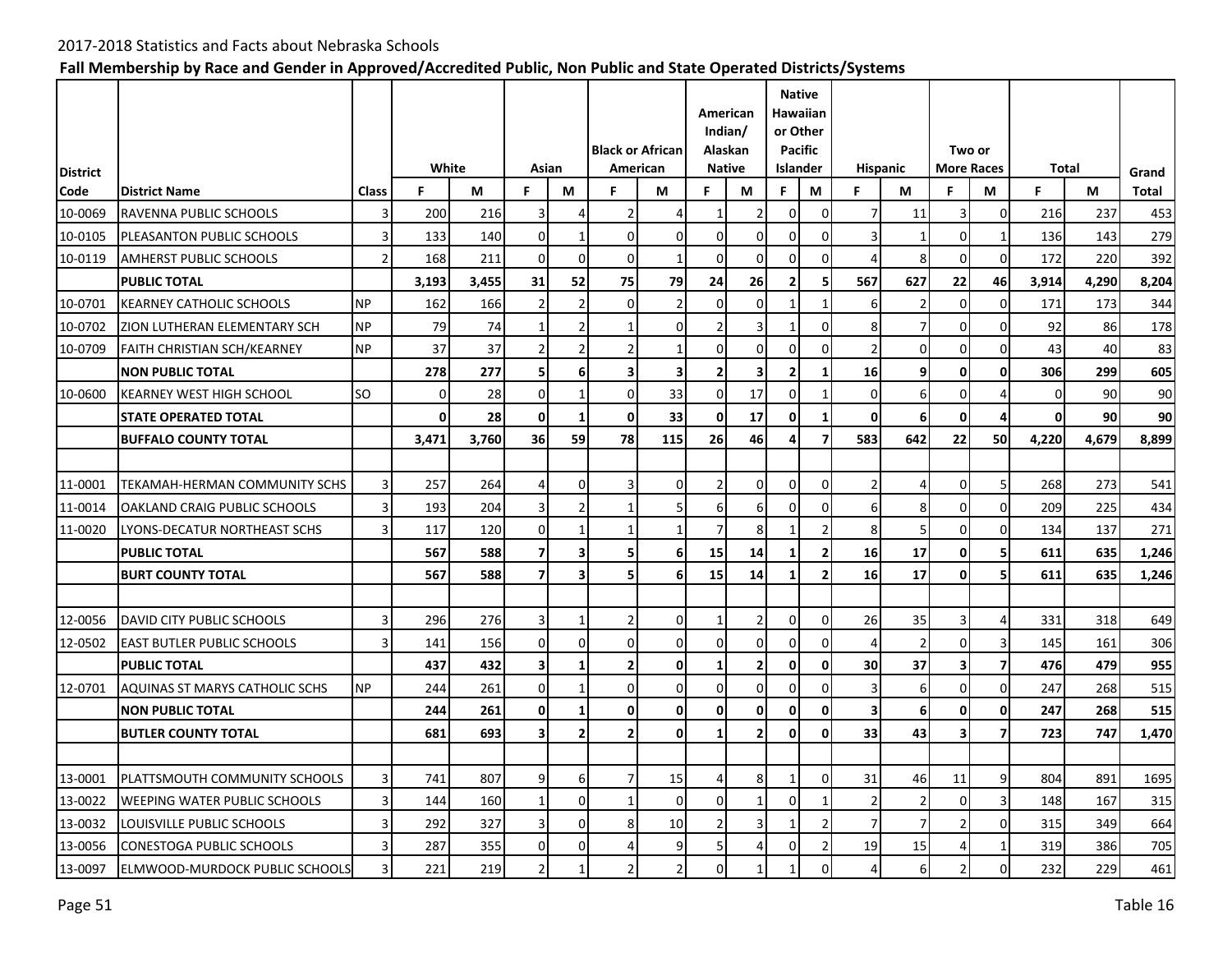|                         |                                       |                | White |       | Asian          |                |                  | <b>Black or African</b><br>American | Indian/        | American<br>Alaskan<br><b>Native</b> |                         | <b>Native</b><br>Hawaiian<br>or Other<br>Pacific<br>Islander |                | <b>Hispanic</b> | <b>More Races</b>       | Two or         |       | Total |                |
|-------------------------|---------------------------------------|----------------|-------|-------|----------------|----------------|------------------|-------------------------------------|----------------|--------------------------------------|-------------------------|--------------------------------------------------------------|----------------|-----------------|-------------------------|----------------|-------|-------|----------------|
| <b>District</b><br>Code | <b>District Name</b>                  | Class          | F     | М     | F              | М              | F.               | М                                   | F.             | М                                    | F                       | М                                                            | F.             | М               | F                       | М              | F     | М     | Grand<br>Total |
|                         | <b>PUBLIC TOTAL</b>                   |                | 1,685 | 1,868 | 15             | $\overline{7}$ | 22               | 36                                  | 11             | 17                                   | 3                       | 5 <sup>1</sup>                                               | 63             | 76              | 19                      | 13             | 1,818 | 2,022 | 3,840          |
| 13-0701                 | ST JOHN THE BAPTIST ELEMENTARY        | <b>NP</b>      | 71    | 99    | $\overline{0}$ | $\overline{0}$ | $\mathbf 0$      | -1                                  | $\overline{0}$ | 1                                    | $\mathbf 0$             | $\Omega$                                                     | 3              |                 | $\overline{2}$          | $\overline{0}$ | 76    | 102   | 178            |
|                         | <b>NON PUBLIC TOTAL</b>               |                | 71    | 99    | $\mathbf{0}$   | $\mathbf 0$    | $\mathbf 0$      | 1                                   | 0              | 1                                    | $\mathbf{0}$            | $\mathbf{0}$                                                 | 3              | -1              | $\overline{\mathbf{2}}$ | $\mathbf{0}$   | 76    | 102   | 178            |
|                         | <b>CASS COUNTY TOTAL</b>              |                | 1,756 | 1,967 | 15             | $\overline{ }$ | 22               | 37                                  | 11             | 18                                   | $\overline{\mathbf{3}}$ | 51                                                           | 66             | 77              | 21                      | 13             | 1,894 | 2,124 | 4,018          |
|                         |                                       |                |       |       |                |                |                  |                                     |                |                                      |                         |                                                              |                |                 |                         |                |       |       |                |
| 14-0008                 | HARTINGTON NEWCASTLE PUBLIC SCHO      | $\overline{3}$ | 163   | 173   | $\overline{0}$ | 0              | $\mathbf 0$      | 1                                   | $\overline{0}$ | 0                                    | 0                       | $\Omega$                                                     | 6              | 10              | 0                       | $\overline{0}$ | 169   | 184   | 353            |
| 14-0045                 | RANDOLPH PUBLIC SCHOOLS               | 3              | 111   | 117   | $\overline{0}$ | 1              | $\mathbf 0$      |                                     | $\overline{0}$ | 0                                    | 0                       | $\overline{0}$                                               | 3              | $\overline{2}$  | $\overline{2}$          | $\overline{2}$ | 116   | 123   | 239            |
| 14-0054                 | LAUREL-CONCORD-COLERIDGE SCHOOL       | $\overline{3}$ | 226   | 222   | $\overline{0}$ | $\mathbf 0$    | $\overline{4}$   | $\mathbf{1}$                        | $\mathbf{1}$   | 4                                    | $\mathbf 0$             | $\Omega$                                                     | 10             | 10              | 5                       | $\overline{2}$ | 246   | 239   | 485            |
| 14-0101                 | <b>WYNOT PUBLIC SCHOOLS</b>           | 3              | 89    | 96    | $\overline{0}$ | $\mathbf 0$    | $\mathbf 0$      | $\mathbf 0$                         | $\overline{0}$ | 0                                    | $\mathbf 0$             | $\overline{0}$                                               | $\mathbf 0$    | 1               | $\mathbf 0$             | $\Omega$       | 89    | 97    | 186            |
|                         | <b>PUBLIC TOTAL</b>                   |                | 589   | 608   | 0              | $\mathbf{1}$   | $\overline{4}$   | 3                                   | $\mathbf{1}$   | 4                                    | $\mathbf{0}$            | $\mathbf{0}$                                                 | 19             | 23              | 7                       | 4              | 620   | 643   | 1,263          |
| 14-0701                 | <b>HOLY TRINITY ELEMENTARY SCHOOL</b> | <b>NP</b>      | 69    | 115   | $\overline{0}$ | $\mathbf 0$    | $\mathbf 0$      | $\mathbf 0$                         | $\overline{0}$ | 0                                    | $\mathbf 0$             | $\overline{0}$                                               | $\mathbf 0$    | $\mathbf 0$     | $\pmb{0}$               | $\mathbf 0$    | 69    | 115   | 184            |
| 14-0702                 | CEDAR CATHOLIC HIGH SCHOOL            | <b>NP</b>      | 73    | 109   | $\overline{0}$ | $\mathbf 0$    | $\overline{2}$   | $\Omega$                            | $\mathbf{1}$   | 1                                    | $\mathbf 0$             |                                                              | $\mathbf 0$    |                 | $\mathbf 0$             | $\Omega$       | 76    | 112   | 188            |
| 14-0703                 | WEST CATHOLIC ELEMENTARY SCH          | <b>NP</b>      | 5     | 15    | $\overline{0}$ | $\mathbf 0$    | $\Omega$         | $\Omega$                            | $\Omega$       | $\Omega$                             | $\Omega$                | $\overline{0}$                                               | $\mathbf 0$    | $\Omega$        | $\mathbf{1}$            | $\Omega$       | 6     | 15    | 21             |
| 14-0704                 | <b>EAST CATHOLIC ELEMENTARY SCH</b>   | <b>NP</b>      | 15    | 26    | $\overline{0}$ | $\mathbf 0$    | $\mathbf 0$      | $\mathbf 0$                         | $\overline{0}$ | 0                                    | 0                       | $\Omega$                                                     | $\mathbf 0$    | $\mathbf 0$     | $\mathbf 0$             | $\Omega$       | 15    | 26    | 41             |
|                         | <b>NON PUBLIC TOTAL</b>               |                | 162   | 265   | $\mathbf{0}$   | $\mathbf 0$    | $\overline{2}$   | $\mathbf 0$                         | 1              | 1                                    | 0                       | $\mathbf{1}$                                                 | $\mathbf 0$    |                 | 1                       | $\mathbf{0}$   | 166   | 268   | 434            |
|                         | <b>CEDAR COUNTY TOTAL</b>             |                | 751   | 873   | $\mathbf{0}$   | $\mathbf{1}$   | $6 \overline{6}$ | $\overline{\mathbf{3}}$             | $\overline{2}$ | 5                                    | $\mathbf{0}$            | $\mathbf{1}$                                                 | 19             | 24              | 8                       | $\overline{4}$ | 786   | 911   | 1,697          |
|                         |                                       |                |       |       |                |                |                  |                                     |                |                                      |                         |                                                              |                |                 |                         |                |       |       |                |
| 15-0010                 | <b>CHASE COUNTY SCHOOLS</b>           | 3              | 243   | 243   | $\overline{0}$ | $\overline{2}$ | $\mathbf 0$      |                                     | $\overline{0}$ | 1                                    | 0                       | $\overline{0}$                                               | 75             | 80              | $\mathbf 0$             | $\mathbf 0$    | 318   | 327   | 645            |
| 15-0536                 | WAUNETA-PALISADE PUBLIC SCHS          | 3              | 112   | 119   | $\overline{0}$ | $\mathbf 0$    | $\mathbf{1}$     |                                     | $\overline{0}$ | 0                                    | $\mathbf 0$             | $\Omega$                                                     | 15             | 8               | $\mathbf 0$             | $\mathbf{1}$   | 128   | 129   | 257            |
|                         | <b>PUBLIC TOTAL</b>                   |                | 355   | 362   | $\mathbf{0}$   | $\overline{2}$ | $1\overline{ }$  | $\overline{2}$                      | οI             | 1                                    | $\mathbf{0}$            | $\mathbf{0}$                                                 | 90             | 88              | $\mathbf 0$             | 1              | 446   | 456   | 902            |
|                         | <b>CHASE COUNTY TOTAL</b>             |                | 355   | 362   | οI             | $\overline{2}$ | $1\overline{1}$  | $\overline{2}$                      | οI             | $\mathbf{1}$                         | $\mathbf{0}$            | $\mathbf{0}$                                                 | 90             | 88              | 0                       | 1              | 446   | 456   | 902            |
|                         |                                       |                |       |       |                |                |                  |                                     |                |                                      |                         |                                                              |                |                 |                         |                |       |       |                |
| 16-0006                 | VALENTINE COMMUNITY SCHOOLS           | 3              | 215   | 234   | $\mathbf{1}$   | 0              | 1                | $\mathbf 0$                         | 23             | 18                                   | 0                       | $\overline{0}$                                               | 12             | 12              | 25                      | 31             | 277   | 295   | 572            |
| 16-0030                 | CODY-KILGORE PUBLIC SCHS              | $\mathfrak{p}$ | 69    | 76    | $\overline{0}$ | $\mathbf 0$    | 1                |                                     | $\overline{9}$ | $\overline{7}$                       | $\mathbf 0$             | $\Omega$                                                     | $\overline{7}$ | 6               | $\mathbf{1}$            | $\mathbf{1}$   | 87    | 91    | 178            |
|                         | <b>PUBLIC TOTAL</b>                   |                | 284   | 310   | $\mathbf{1}$   | $\mathbf 0$    | $\overline{2}$   | 1                                   | 32             | 25                                   | $\mathbf{0}$            | $\mathbf{0}$                                                 | 19             | 18              | 26                      | 32             | 364   | 386   | 750            |
| 16-0701                 | ZION LUTHERAN ELEMENTARY SCH          | <b>NP</b>      | 18    | 32    | $\overline{0}$ | $\mathbf 0$    | $\mathbf 0$      | $\Omega$                            | $\mathbf{1}$   | 3                                    | 0                       | $\Omega$                                                     | $\mathbf 0$    | $\Omega$        | $\mathbf 0$             | $\overline{0}$ | 19    | 35    | 54             |
|                         | <b>NON PUBLIC TOTAL</b>               |                | 18    | 32    | $\mathbf{0}$   | $\mathbf 0$    | $\mathbf 0$      | $\mathbf{0}$                        | $\mathbf{1}$   | 3                                    | $\mathbf{0}$            | $\mathbf{0}$                                                 | $\mathbf 0$    | $\mathbf{0}$    | 0                       | $\mathbf{0}$   | 19    | 35    | 54             |
|                         | <b>CHERRY COUNTY TOTAL</b>            |                | 302   | 342   | $\mathbf{1}$   | $\mathbf 0$    | $\overline{2}$   |                                     | 33             | 28                                   | $\mathbf{0}$            | $\mathbf{0}$                                                 | 19             | 18              | 26                      | 32             | 383   | 421   | 804            |
|                         |                                       |                |       |       |                |                |                  |                                     |                |                                      |                         |                                                              |                |                 |                         |                |       |       |                |
| 17-0001                 | <b>SIDNEY PUBLIC SCHOOLS</b>          | 3              | 545   | 591   | 12             | 18             | $\overline{2}$   | $\overline{7}$                      | $\overline{2}$ | 0                                    | $\mathbf 0$             | $\overline{0}$                                               | 51             | 76              | 11                      | 17             | 623   | 709   | 1332           |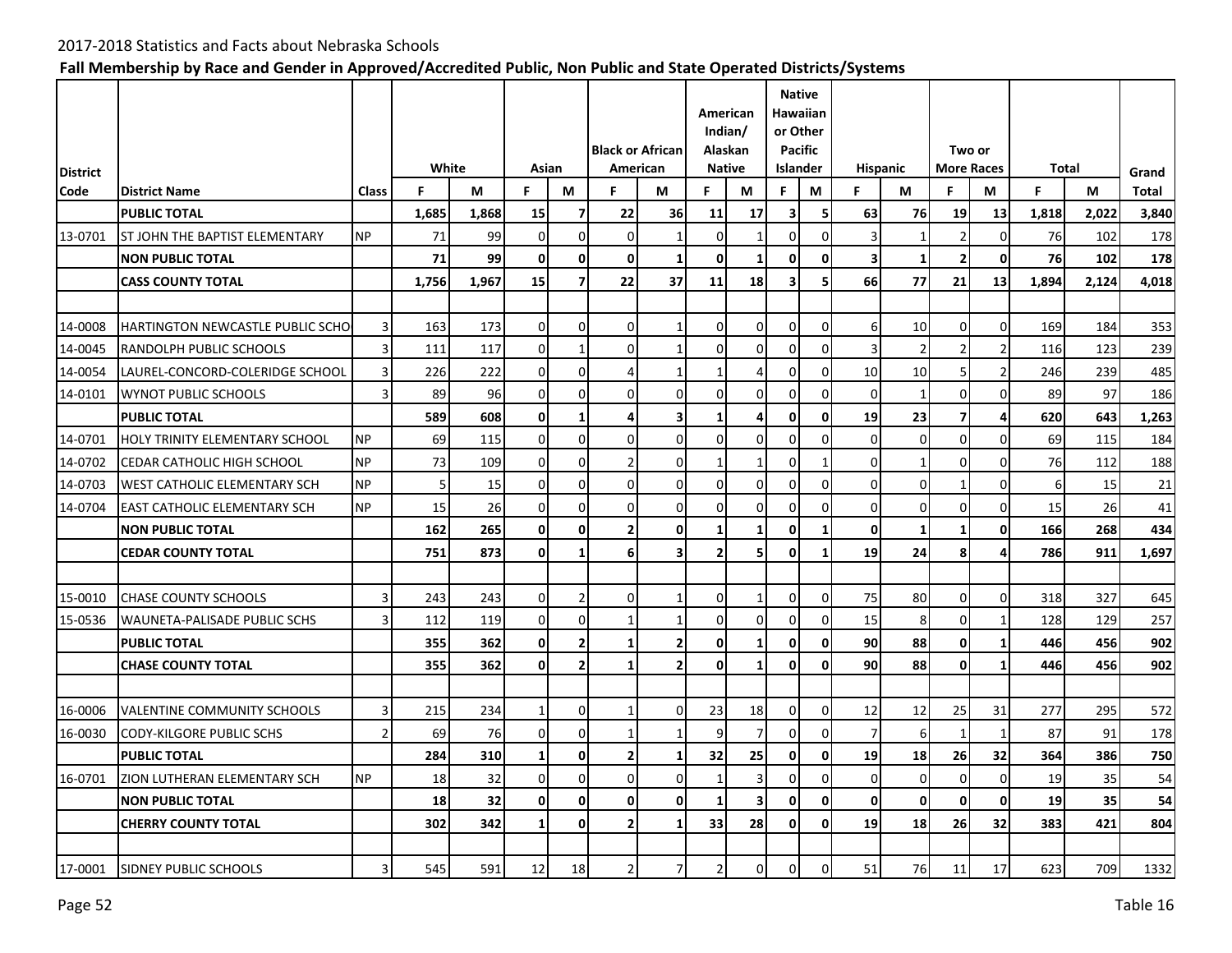|                         |                                      |                         | White |     | Asian          |                |                | <b>Black or African</b><br>American | American<br>Indian/<br>Alaskan<br><b>Native</b> |                |                          | <b>Native</b><br>Hawaiian<br>or Other<br>Pacific<br>Islander |                         | <b>Hispanic</b> |                | Two or<br><b>More Races</b> |       | Total |                |
|-------------------------|--------------------------------------|-------------------------|-------|-----|----------------|----------------|----------------|-------------------------------------|-------------------------------------------------|----------------|--------------------------|--------------------------------------------------------------|-------------------------|-----------------|----------------|-----------------------------|-------|-------|----------------|
| <b>District</b><br>Code | <b>District Name</b>                 | Class                   | F.    | М   | F.             | М              | F.             | М                                   | F.                                              | M              | F.                       | М                                                            | F                       | M               | F              | М                           | F     | М     | Grand<br>Total |
| 17-0003                 | LEYTON PUBLIC SCHOOLS                | $\overline{3}$          | 95    | 81  | $\overline{0}$ | $\pmb{0}$      | $\overline{0}$ | $\mathbf 0$                         | $\Omega$                                        | $\overline{0}$ | $\overline{2}$           | $\Omega$                                                     | $\overline{\mathbf{3}}$ | 2               | 1              | $\overline{2}$              | 101   | 85    | 186            |
| 17-0009                 | POTTER-DIX PUBLIC SCHOOLS            | $\overline{3}$          | 87    | 80  | $\mathbf{1}$   | $\overline{0}$ | $\overline{3}$ |                                     | $\Omega$                                        |                | $\mathbf 0$              | $\Omega$                                                     | $\overline{4}$          | 3               | $\mathbf 0$    | $\Omega$                    | 95    | 86    | 181            |
|                         | <b>PUBLIC TOTAL</b>                  |                         | 727   | 752 | 13             | 18             | 5 <sub>l</sub> | 9                                   | $\overline{\mathbf{2}}$                         | 1              | $\overline{2}$           | $\mathbf{0}$                                                 | 58                      | 81              | 12             | 19                          | 819   | 880   | 1,699          |
|                         | <b>CHEYENNE COUNTY TOTAL</b>         |                         | 727   | 752 | 13             | 18             | 5              | 9                                   | $\overline{2}$                                  | 1              | $\overline{\phantom{a}}$ | $\mathbf{0}$                                                 | 58                      | 81              | 12             | 19                          | 819   | 880   | 1,699          |
|                         |                                      |                         |       |     |                |                |                |                                     |                                                 |                |                          |                                                              |                         |                 |                |                             |       |       |                |
| 18-0002                 | <b>SUTTON PUBLIC SCHOOLS</b>         | $\overline{\mathbf{3}}$ | 150   | 172 | $\mathbf{1}$   | $\mathbf 0$    | 1              | 1                                   | 0                                               | $\overline{0}$ | $\mathbf 0$              | $\overline{0}$                                               | 35                      | 47              | $\overline{2}$ | 1                           | 189   | 221   | 410            |
| 18-0011                 | <b>HARVARD PUBLIC SCHOOLS</b>        | $\overline{3}$          | 84    | 101 | $\overline{0}$ | $\mathbf 0$    | $\overline{3}$ | $\Delta$                            | $\mathfrak{p}$                                  | $\overline{3}$ |                          | 1                                                            | 35                      | 42              | $\mathbf 0$    | $\Omega$                    | 125   | 151   | 276            |
|                         | <b>PUBLIC TOTAL</b>                  |                         | 234   | 273 | $\mathbf{1}$   | $\mathbf 0$    | $\overline{4}$ | 5                                   | $\overline{\mathbf{2}}$                         | 3              | 1                        | $\mathbf{1}$                                                 | 70                      | 89              | $\mathbf{2}$   | $\mathbf{1}$                | 314   | 372   | 686            |
| 18-0701                 | <b>SUTTON CHRISTIAN SCHOOL</b>       | <b>NP</b>               | 9     | 10  | $\overline{0}$ | $\mathbf 0$    | $\overline{0}$ | $\mathbf 0$                         | 0                                               | $\overline{0}$ | $\mathbf 0$              | $\overline{0}$                                               | $\mathbf 0$             | $\mathbf 0$     | 0              | $\Omega$                    | 9     | 10    | 19             |
|                         | <b>NON PUBLIC TOTAL</b>              |                         | 9     | 10  | $\mathbf 0$    | $\mathbf 0$    | $\mathbf{0}$   | $\mathbf 0$                         | 0                                               | $\mathbf 0$    | $\mathbf 0$              | $\Omega$                                                     | $\mathbf 0$             | $\mathbf{0}$    | 0              | $\mathbf{0}$                | 9     | 10    | 19             |
|                         | <b>CLAY COUNTY TOTAL</b>             |                         | 243   | 283 | $\mathbf{1}$   | $\mathbf{0}$   | $\overline{4}$ | 5                                   | $\overline{2}$                                  | $\mathbf{3}$   | $\mathbf{1}$             | $\mathbf{1}$                                                 | 70                      | 89              | $\overline{2}$ | $\mathbf{1}$                | 323   | 382   | 705            |
|                         |                                      |                         |       |     |                |                |                |                                     |                                                 |                |                          |                                                              |                         |                 |                |                             |       |       |                |
| 19-0039                 | LEIGH COMMUNITY SCHOOLS              | 3                       | 122   | 89  | $\overline{0}$ | $\mathbf 0$    | $\overline{0}$ | $\mathbf 0$                         | $\overline{2}$                                  | $\mathbf{1}$   | $\mathbf 0$              | $\overline{0}$                                               | $\overline{7}$          | 14              | $\mathbf 0$    | $\Omega$                    | 131   | 104   | 235            |
| 19-0058                 | <b>CLARKSON PUBLIC SCHOOLS</b>       | $\overline{3}$          | 96    | 88  | $\Omega$       | $\Omega$       | $\Omega$       | $\Omega$                            | $\Omega$                                        | $\Omega$       | $\Omega$                 | $\Omega$                                                     | 8                       | $\overline{7}$  | $\Omega$       | $\mathbf{1}$                | 104   | 96    | 200            |
| 19-0070                 | HOWELLS-DODGE CONSOLIDATED SCHO      | $\overline{3}$          | 104   | 104 | $\mathbf 0$    | $\pmb{0}$      | $\overline{0}$ | $\Omega$                            | $\Omega$                                        | 1              | $\Omega$                 | $\Omega$                                                     | 21                      | 23              | 3              | 3                           | 128   | 131   | 259            |
| 19-0123                 | <b>SCHUYLER COMMUNITY SCHOOLS</b>    | $\overline{3}$          | 127   | 143 | $\mathbf{1}$   | $\mathbf{1}$   | 28             | 28                                  | 9                                               | $\overline{3}$ | $\Omega$                 | $\Omega$                                                     | 858                     | 864             | $\overline{2}$ | $\overline{7}$              | 1025  | 1046  | 2071           |
|                         | <b>PUBLIC TOTAL</b>                  |                         | 449   | 424 | $\mathbf{1}$   | $\mathbf{1}$   | 28             | 28                                  | 11                                              | 5              | $\mathbf{0}$             | $\mathbf{0}$                                                 | 894                     | 908             | 5              | 11                          | 1,388 | 1,377 | 2,765          |
| 19-0703                 | ST JOHN NEUMANN ELEMENTARY SCH       | <b>NP</b>               | 15    | 6   | $\mathbf 0$    | $\Omega$       | $\overline{0}$ | $\Omega$                            | $\Omega$                                        | $\Omega$       | $\Omega$                 | $\Omega$                                                     | $\mathbf 0$             | $\mathbf 0$     | $\mathbf 0$    | $\Omega$                    | 15    | 6     | 21             |
| 19-0704                 | HOWELLS COMMUNITY CATHOLIC SCHOINP   |                         | 23    | 23  | $\overline{0}$ | $\overline{0}$ | $\overline{0}$ | $\Omega$                            | 0                                               | $\mathbf 0$    | $\Omega$                 | $\Omega$                                                     | $\mathbf 0$             | 2               | 0              | $\mathbf{1}$                | 23    | 26    | 49             |
|                         | <b>NON PUBLIC TOTAL</b>              |                         | 38    | 29  | $\mathbf{0}$   | $\mathbf{0}$   | 0              | $\mathbf 0$                         | $\mathbf{0}$                                    | $\mathbf{0}$   | $\mathbf{0}$             | $\mathbf{0}$                                                 | $\mathbf{0}$            | $\overline{2}$  | $\mathbf{0}$   | $\mathbf{1}$                | 38    | 32    | 70             |
|                         | <b>COLFAX COUNTY TOTAL</b>           |                         | 487   | 453 | $\mathbf{1}$   | $\mathbf{1}$   | 28             | 28                                  | 11                                              | 5              | $\mathbf{0}$             | 0                                                            | 894                     | 910             | 5              | 12                          | 1,426 | 1,409 | 2,835          |
| 20-0001                 | <b>WEST POINT PUBLIC SCHOOLS</b>     | $\overline{3}$          | 210   | 238 | $\overline{0}$ | $\overline{0}$ | $\overline{2}$ | $\Omega$                            | $\Omega$                                        | $\Omega$       | $\mathbf 0$              | $\Omega$                                                     | 139                     | 156             | 3              | $\overline{3}$              | 354   | 397   | 751            |
| 20-0020                 | BANCROFT-ROSALIE COMM SCHOOLS        | $\overline{\mathbf{3}}$ | 114   | 95  | $1\,$          | $\overline{2}$ | $\overline{2}$ | 3                                   | 25                                              | 27             | $\Omega$                 | 1                                                            | 6                       | 9               | $\mathbf{1}$   | $\overline{7}$              | 149   | 144   | 293            |
| 20-0030                 | WISNER-PILGER PUBLIC SCHOOLS         | $\overline{3}$          | 199   | 177 | $\overline{0}$ | $\overline{0}$ | 5 <sub>l</sub> |                                     |                                                 | $\overline{2}$ | $\Omega$                 | $\Omega$                                                     | 19                      | 19              | $\mathbf{1}$   | $\mathbf{1}$                | 226   | 200   | 426            |
|                         | <b>PUBLIC TOTAL</b>                  |                         | 523   | 510 | $\mathbf{1}$   | $\mathbf{2}$   | 9 <sub>l</sub> | Δ                                   | 27                                              | 29             | 0                        | $1\overline{1}$                                              | 164                     | 184             | 5              | 11                          | 729   | 741   | 1,470          |
| 20-0703                 | <b>ST PAUL LUTHERAN ELEM SCHOOL</b>  | <b>NP</b>               | 66    | 56  | $\Omega$       | $\mathbf 0$    | $\overline{0}$ | $\Omega$                            | 0                                               | $\Omega$       | 0                        | $\Omega$                                                     | 3                       | 3               | 3              | $\overline{2}$              | 72    | 61    | 133            |
| 20-0710                 | GUARDIAN ANGELS CENTRAL CATHOLIC INP |                         | 175   | 182 | $\overline{0}$ | $\mathbf 0$    | $\overline{0}$ | $\mathbf{1}$                        | $\Omega$                                        | $\mathbf 0$    | $\Omega$                 | $\Omega$                                                     | $\mathbf{1}$            | $\overline{7}$  | 3              | $\overline{4}$              | 179   | 194   | 373            |
|                         | <b>NON PUBLIC TOTAL</b>              |                         | 241   | 238 | $\mathbf{0}$   | $\mathbf 0$    | $\mathbf{0}$   | 1                                   | 0                                               | $\mathbf 0$    | $\mathbf 0$              | 0                                                            | $\overline{a}$          | 10              | 6              | 6                           | 251   | 255   | 506            |
|                         | <b>CUMING COUNTY TOTAL</b>           |                         | 764   | 748 | $\mathbf{1}$   | $\overline{2}$ | $\overline{9}$ | 5                                   | 27                                              | 29             | $\mathbf{0}$             | $\mathbf{1}$                                                 | 168                     | 194             | 11             | 17                          | 980   | 996   | 1,976          |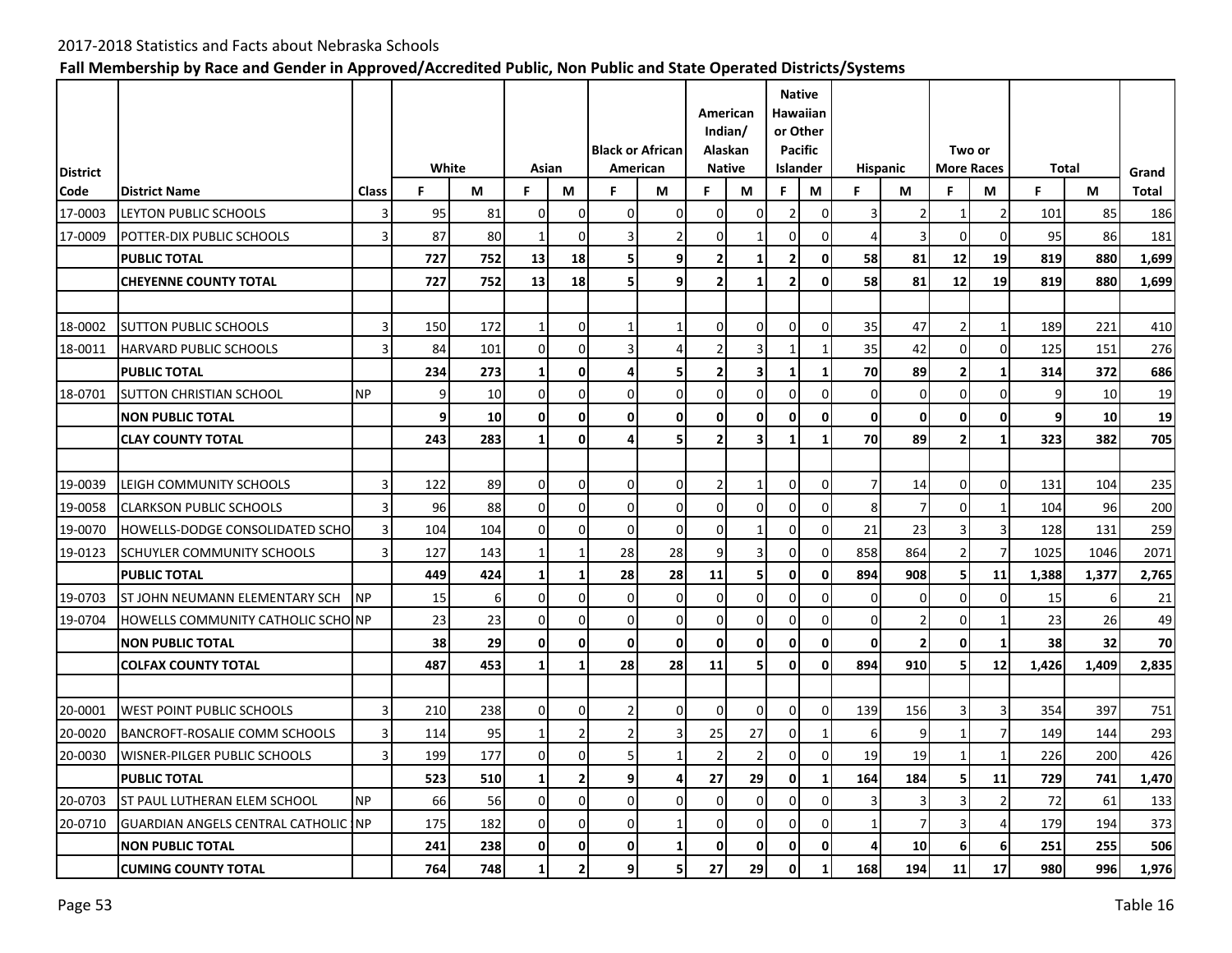| <b>District</b> |                                  |           |          | White          | Asian          |                         |                | <b>Black or African</b><br>American |                | American<br>Indian/<br>Alaskan<br><b>Native</b> |                | <b>Native</b><br>Hawaiian<br>or Other<br>Pacific<br>Islander |                         | <b>Hispanic</b> |                | Two or<br><b>More Races</b> |       | Total          | Grand          |
|-----------------|----------------------------------|-----------|----------|----------------|----------------|-------------------------|----------------|-------------------------------------|----------------|-------------------------------------------------|----------------|--------------------------------------------------------------|-------------------------|-----------------|----------------|-----------------------------|-------|----------------|----------------|
| Code            | <b>District Name</b>             | Class     | F        | М              | F              | М                       | F.             | M                                   | F.             | M                                               | F              | M                                                            | F                       | М               | F              | М                           | F     | М              | Total          |
|                 |                                  |           |          |                |                |                         |                |                                     |                |                                                 |                |                                                              |                         |                 |                |                             |       |                |                |
| 21-0015         | ANSELMO-MERNA PUBLIC SCHOOLS     | 3         | 117      | 145            | $\overline{0}$ | 0                       | 3              | 4                                   | $\mathbf{1}$   | 0                                               | 0              | $\overline{0}$                                               | 0                       |                 | $\overline{2}$ | $\overline{0}$              | 123   | 150            | 273            |
| 21-0025         | <b>BROKEN BOW PUBLIC SCHOOLS</b> | 3         | 355      | 392            | $\mathbf{1}$   | $\overline{2}$          | $\overline{2}$ | 12                                  | $\overline{2}$ | 1                                               | 1              | $\overline{0}$                                               | 40                      | 31              | 14             | 8                           | 415   | 446            | 861            |
| 21-0044         | ANSLEY PUBLIC SCHOOLS            | 3         | 79       | 98             | $\overline{0}$ | $\mathbf 0$             | $\mathbf 0$    | $\mathbf 0$                         | $\overline{0}$ | 0                                               | $\mathbf 0$    | $\Omega$                                                     | 10                      |                 | $\mathbf 0$    | $\Omega$                    | 89    | 101            | 190            |
| 21-0084         | SARGENT PUBLIC SCHOOLS           | 3         | 76       | 98             | $\overline{0}$ | $\overline{0}$          | 1              | 5                                   | $\mathbf{1}$   | 1                                               | $\mathbf 0$    | $\Omega$                                                     | $\overline{7}$          |                 | 1              | $\overline{2}$              | 86    | 107            | 193            |
| 21-0089         | ARNOLD PUBLIC SCHOOLS            | 3         | 75       | 88             | $\overline{0}$ | $\pmb{0}$               | $\overline{2}$ | $\overline{2}$                      | $\overline{0}$ | 0                                               | $\mathbf 0$    | $\overline{0}$                                               | $\pmb{0}$               | $\overline{2}$  | $\mathbf 0$    | $\Omega$                    | 77    | 92             | 169            |
| 21-0180         | CALLAWAY PUBLIC SCHOOLS          | 3         | 115      | 92             | $\overline{0}$ | $\overline{0}$          | $\overline{2}$ | $\overline{2}$                      | $\overline{0}$ | $\pmb{0}$                                       | $\mathbf 1$    | 1                                                            | 5                       | 3               | $\mathbf{1}$   | $\Omega$                    | 124   | 98             | 222            |
|                 | <b>PUBLIC TOTAL</b>              |           | 817      | 913            | $\mathbf{1}$   | $\overline{\mathbf{2}}$ | 10             | 25                                  | $\overline{4}$ | $\mathbf{2}$                                    | $\mathbf{2}$   | $1\overline{ }$                                              | 62                      | 41              | 18             | 10                          | 914   | 994            | 1,908          |
|                 | <b>CUSTER COUNTY TOTAL</b>       |           | 817      | 913            | $\mathbf{1}$   | $\overline{2}$          | 10             | 25                                  | $\overline{4}$ | $\mathbf{2}$                                    | $\overline{2}$ | $1\overline{ }$                                              | 62                      | 41              | 18             | 10 <sup>1</sup>             | 914   | 994            | 1,908          |
|                 |                                  |           |          |                |                |                         |                |                                     |                |                                                 |                |                                                              |                         |                 |                |                             |       |                |                |
| 22-0011         | SO SIOUX CITY COMMUNITY SCHS     | 3         | 369      | 377            | 59             | 76                      | 127            | 147                                 | 46             | 56                                              | 5              | 5 <sub>5</sub>                                               | 1166                    | 1310            | 59             | 48                          | 1831  | 2019           | 3850           |
| 22-0031         | HOMER COMMUNITY SCHOOLS          | 3         | 160      | 125            | $\mathbf{1}$   | $\mathbf{1}$            | $\Omega$       |                                     | 28             | 29                                              | $\overline{0}$ | $\Omega$                                                     | 11                      | 14              | $\overline{7}$ | 5                           | 207   | 175            | 382            |
|                 | <b>PUBLIC TOTAL</b>              |           | 529      | 502            | 60             | 77                      | 127            | 148                                 | 74             | 85                                              | 5              | 5 <sub>l</sub>                                               | 1,177                   | 1,324           | 66             | 53                          | 2,038 | 2,194          | 4,232          |
| 22-0701         | ST MICHAEL ELEMENTARY SCHOOL     | <b>NP</b> | 17       | 20             | $\mathbf{1}$   | $\Omega$                | $\mathbf 0$    | $\Omega$                            | $\overline{4}$ | $\overline{2}$                                  | $\Omega$       | $\Omega$                                                     | 60                      | 58              | $\mathbf 0$    | $\overline{4}$              | 82    | 84             | 166            |
|                 | <b>NON PUBLIC TOTAL</b>          |           | 17       | 20             | $\mathbf{1}$   | $\mathbf 0$             | $\mathbf{0}$   | $\mathbf 0$                         | 4              | $\mathbf{2}$                                    | $\mathbf{0}$   | $\mathbf{0}$                                                 | 60                      | 58              | $\mathbf 0$    | $\overline{a}$              | 82    | 84             | 166            |
|                 | <b>DAKOTA COUNTY TOTAL</b>       |           | 546      | 522            | 61             | 77                      | 127            | 148                                 | 78             | 87                                              | 5              | 51                                                           | 1,237                   | 1,382           | 66             | 57                          | 2,120 | 2,278          | 4,398          |
|                 |                                  |           |          |                |                |                         |                |                                     |                |                                                 |                |                                                              |                         |                 |                |                             |       |                |                |
| 23-0002         | <b>CHADRON PUBLIC SCHOOLS</b>    | 3         | 379      | 345            | $\overline{4}$ | 5                       | 5              | 5                                   | 36             | 35                                              | 8              | $\overline{7}$                                               | 21                      | 18              | 23             | 25                          | 476   | 440            | 916            |
| 23-0071         | <b>CRAWFORD PUBLIC SCHOOLS</b>   | 3         | 108      | 111            | $\overline{0}$ | $\overline{0}$          | $\mathbf 0$    | $\mathbf{1}$                        | $\overline{2}$ | $\mathbf{1}$                                    | $\mathbf 0$    | $\Omega$                                                     | $\mathbf{1}$            | 3               | $\mathbf 0$    | $\Omega$                    | 111   | 116            | 227            |
|                 | <b>PUBLIC TOTAL</b>              |           | 487      | 456            | $\overline{4}$ | 5                       | 5              | 6 <sup>1</sup>                      | 38             | 36                                              | 8              | $\overline{7}$                                               | 22                      | 21              | 23             | 25                          | 587   | 556            | 1,143          |
| 23-0701         | PRAIRIE VIEW S D A SCHOOL        | <b>NP</b> | $\Omega$ | $\overline{2}$ | $\overline{0}$ | $\mathbf 0$             | $\overline{0}$ | $\Omega$                            | $\Omega$       | $\overline{0}$                                  | $\mathbf 0$    | $\overline{0}$                                               | $\overline{0}$          | $\Omega$        | $\mathbf 0$    | $\Omega$                    | 0     | $\overline{2}$ | $\overline{2}$ |
| 23-0704         | TRUNK BUTTE CHRISTIAN SCHOOL     | <b>NP</b> | 5        | 4              | $\overline{0}$ | $\Omega$                | $\mathbf 0$    | $\Omega$                            | $\Omega$       | 0                                               | $\Omega$       | $\overline{0}$                                               | $\overline{1}$          | $\Omega$        | $\mathbf 0$    | $\Omega$                    | 6     | $\overline{4}$ | 10             |
| 23-0705         | <b>COLLEGE HEIGHTS ACADEMY</b>   | <b>NP</b> | 5        | 7              | $\mathbf{1}$   | $\Omega$                | $\Omega$       | $\Omega$                            | $\Omega$       | $\Omega$                                        | $\Omega$       | $\Omega$                                                     | $\mathbf 0$             | $\Omega$        | $\Omega$       | $\Omega$                    | 6     | $\overline{7}$ | 13             |
|                 | <b>NON PUBLIC TOTAL</b>          |           | 10       | 13             | $\mathbf{1}$   | $\mathbf{0}$            | $\mathbf 0$    | $\mathbf{0}$                        | οI             | 0                                               | 0              | $\mathbf{0}$                                                 | $\mathbf{1}$            | $\mathbf{0}$    | 0              | 0l                          | 12    | 13             | 25             |
| 23-0601         | PINE RIDGE JOB CORPS             | SO.       | 3        | 25             | 19             | 18                      | $\overline{2}$ | 11                                  | 3              | $\overline{2}$                                  | $\Omega$       | 1                                                            | $\overline{2}$          | 14              | $\mathbf 0$    | $\Omega$                    | 29    | 71             | 100            |
|                 | <b>STATE OPERATED TOTAL</b>      |           | 3        | 25             | 19             | 18                      | $\overline{2}$ | 11                                  | $\mathbf{3}$   | $\overline{2}$                                  | 0              | $1\overline{ }$                                              | $\overline{\mathbf{2}}$ | 14              | $\mathbf 0$    | $\mathbf{0}$                | 29    | 71             | 100            |
|                 | <b>DAWES COUNTY TOTAL</b>        |           | 500      | 494            | 24             | 23                      | $\overline{7}$ | 17                                  | 41             | 38                                              | 8              | 8                                                            | 25                      | 35              | 23             | 25                          | 628   | 640            | 1,268          |
|                 |                                  |           |          |                |                |                         |                |                                     |                |                                                 |                |                                                              |                         |                 |                |                             |       |                |                |
| 24-0001         | LEXINGTON PUBLIC SCHOOLS         | 3         | 225      | 252            | 14             | 10                      | 111            | 112                                 | $6 \mid$       | 13                                              | $\mathbf{1}$   | $\overline{2}$                                               | 1041                    | 1190            | 30             | 44                          | 1428  | 1623           | 3051           |
| 24-0004         | <b>OVERTON PUBLIC SCHOOLS</b>    | 3         | 144      | 146            | $\overline{0}$ | $\Omega$                | $\overline{2}$ |                                     | $\Omega$       | $\mathbf{1}$                                    | $\Omega$       | $\Omega$                                                     | 14                      | 13              | $\mathbf{1}$   | $\Omega$                    | 161   | 161            | 322            |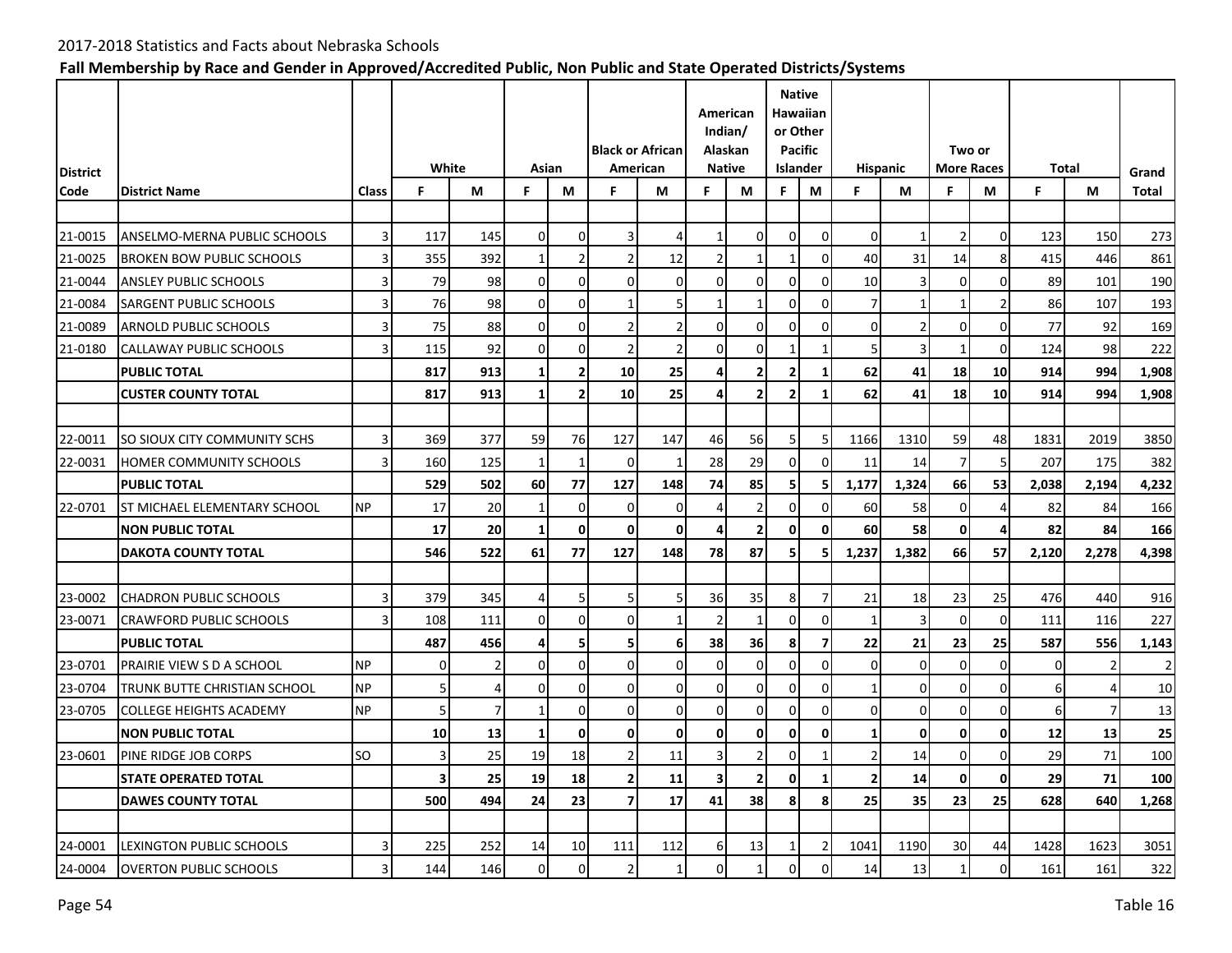|                 |                                                     |           | White       |             | Asian                            |                         |                         | <b>Black or African</b> | American<br>Indian/<br>Alaskan   |                   |                                | <b>Native</b><br>Hawaiian<br>or Other<br><b>Pacific</b> |                |                 |                    | Two or            | Total       |             |                |
|-----------------|-----------------------------------------------------|-----------|-------------|-------------|----------------------------------|-------------------------|-------------------------|-------------------------|----------------------------------|-------------------|--------------------------------|---------------------------------------------------------|----------------|-----------------|--------------------|-------------------|-------------|-------------|----------------|
| <b>District</b> |                                                     |           | F.          |             | F                                |                         | F                       | American                | <b>Native</b><br>F               |                   | F                              | Islander                                                | F.             | <b>Hispanic</b> | Е                  | <b>More Races</b> | F           |             | Grand          |
| Code            | <b>District Name</b>                                | Class     |             | М           |                                  | М                       |                         | M                       |                                  | М                 |                                | М                                                       |                | М               |                    | М                 |             | М           | Total          |
| 24-0011         | <b>COZAD COMMUNITY SCHOOLS</b>                      | 3         | 345         | 387         | $6 \mid$                         | $\overline{4}$          | 8                       | 10<br>4                 | $\overline{0}$<br>$\overline{2}$ | 4                 | $\overline{0}$                 | $\overline{0}$                                          | 91             | 87              | $\overline{7}$     | $\overline{2}$    | 457         | 494         | 951            |
| 24-0020         | <b>GOTHENBURG PUBLIC SCHOOLS</b>                    | 3<br>3    | 432         | 413         | $\overline{2}$<br>$\overline{0}$ | 0<br>$\mathbf 0$        | 6<br>$\Omega$           |                         | $\overline{2}$                   | $\mathbf{1}$<br>0 | $\mathbf{1}$<br>$\overline{0}$ | $\Omega$                                                | 30             | 15              | $\overline{4}$     | 3<br>$\Omega$     | 477         | 437         | 914            |
| 24-0101         | SUMNER-EDDYVILLE-MILLER SCHS<br><b>PUBLIC TOTAL</b> |           | 86<br>1,232 | 84<br>1,282 | 22                               | 14                      | 127                     | 128                     | 10                               | 19                | 2 <sub>l</sub>                 | 3                                                       | 10<br>1,186    | 14<br>1,319     | $\mathbf{1}$<br>43 | 49                | 99<br>2,622 | 99<br>2,814 | 198            |
|                 | <b>DAWSON COUNT TOTAL</b>                           |           | 1,232       | 1,282       | 22                               | 14                      | 127                     | 128                     | 10 <sup>1</sup>                  | 19                | $\mathbf{2}$                   | 3                                                       | 1,186          | 1,319           | 43                 | 49                | 2,622       | 2,814       | 5,436<br>5,436 |
|                 |                                                     |           |             |             |                                  |                         |                         |                         |                                  |                   |                                |                                                         |                |                 |                    |                   |             |             |                |
| 25-0025         | <b>CREEK VALLEY SCHOOLS</b>                         | 3         | 99          | 95          | $\overline{0}$                   | 0                       | $\mathbf 0$             | $\mathbf 0$             | $\overline{0}$                   | $\overline{2}$    | $\overline{0}$                 | $\overline{0}$                                          | 3              | 6               | $\mathbf{1}$       | $\mathbf{1}$      | 103         | 104         | 207            |
| 25-0095         | SOUTH PLATTE PUBLIC SCHOOLS                         | 3         | 75          | 79          | $\overline{0}$                   | $\mathbf 0$             | 3                       | $\Omega$                | $\overline{0}$                   |                   | $\overline{0}$                 | $\Omega$                                                | 9              | 11              | 0                  | $\Omega$          | 87          | 92          | 179            |
|                 | <b>PUBLIC TOTAL</b>                                 |           | 174         | 174         | $\mathbf{0}$                     | $\mathbf 0$             | 3                       | $\mathbf{0}$            | οI                               | 4                 | 0                              | $\mathbf{0}$                                            | 12             | 17              | $\mathbf{1}$       | 1                 | 190         | 196         | 386            |
|                 | <b>DEUEL COUNTY TOTAL</b>                           |           | 174         | 174         | $\mathbf{0}$                     | $\mathbf{0}$            | $\overline{\mathbf{3}}$ | $\mathbf 0$             | $\mathbf{0}$                     | 4                 | $\mathbf{0}$                   | $\mathbf{0}$                                            | 12             | 17              | $\mathbf{1}$       |                   | 190         | 196         | 386            |
|                 |                                                     |           |             |             |                                  |                         |                         |                         |                                  |                   |                                |                                                         |                |                 |                    |                   |             |             |                |
| 26-0001         | PONCA PUBLIC SCHOOLS                                | 3         | 194         | 240         | $\overline{2}$                   | $\mathbf 0$             | 2                       | 7                       | $\mathbf{1}$                     | $\overline{2}$    | 0I                             | $\overline{0}$                                          | 5              | 11              | $\mathbf 0$        | 4                 | 204         | 264         | 468            |
| 26-0070         | ALLEN CONSOLIDATED SCHOOLS                          | 3         | 64          | 101         | $\overline{0}$                   | $\mathbf 0$             | 3                       | $\overline{2}$          | $\Omega$                         | 0                 | $\overline{0}$                 | $\Omega$                                                | 3              | 6               | 0                  | $\overline{0}$    | 70          | 109         | 179            |
| 26-0561         | <b>EMERSON-HUBBARD PUBLIC SCHOOLS</b>               | 3         | 109         | 113         | $\overline{0}$                   | 3                       | $\mathbf{1}$            | 5                       | 5                                | 6                 | $\Omega$                       | $\overline{0}$                                          | 15             | 16              | $\mathbf 0$        | $\Omega$          | 130         | 143         | 273            |
|                 | <b>PUBLIC TOTAL</b>                                 |           | 367         | 454         | $\mathbf 2$                      | 3                       | 6                       | 14                      | 6 <sup>1</sup>                   | 8                 | 0                              | $\mathbf{0}$                                            | 23             | 33              | $\mathbf{0}$       | 4                 | 404         | 516         | 920            |
|                 | <b>DIXON COUNTY TOTAL</b>                           |           | 367         | 454         | $\mathbf{2}$                     | $\overline{\mathbf{3}}$ | $6 \overline{6}$        | 14                      | 6 <sup>1</sup>                   | 8                 | $\mathbf{0}$                   | 0                                                       | 23             | 33              | 0                  | 4                 | 404         | 516         | 920            |
|                 |                                                     |           |             |             |                                  |                         |                         |                         |                                  |                   |                                |                                                         |                |                 |                    |                   |             |             |                |
| 27-0001         | <b>FREMONT PUBLIC SCHOOLS</b>                       | 3         | 1460        | 1563        | 9                                | 15                      | 33                      | 28                      | 9                                | 9                 | $\overline{7}$                 | 7                                                       | 746            | 793             | 19                 | 38                | 2283        | 2453        | 4736           |
| 27-0062         | <b>SCRIBNER-SNYDER COMMUNITY SCHS</b>               | 3         | 95          | 86          | $\overline{0}$                   | $\overline{2}$          | $\mathbf{1}$            | -1                      | $\overline{0}$                   | $\mathbf{1}$      | $\overline{0}$                 | $\Omega$                                                | $\overline{7}$ | 8               | $\mathsf 3$        | $\mathbf{1}$      | 106         | 99          | 205            |
| 27-0594         | LOGAN VIEW PUBLIC SCHOOLS                           | 3         | 232         | 270         | $\overline{0}$                   | $\mathbf{1}$            | $\mathbf{1}$            | -1                      | $\overline{0}$                   | 2                 | $\overline{2}$                 | 5                                                       | 17             | 19              | 3                  | $\overline{4}$    | 255         | 302         | 557            |
| 27-0595         | NORTH BEND CENTRAL PUBLIC SCHS                      | $\vert$ 3 | 309         | 296         | $\overline{0}$                   | $\pmb{0}$               | $\overline{2}$          | 3                       | $\Omega$                         | 0                 | $\Omega$                       | $\Omega$                                                | 14             | 5               | $\overline{4}$     | $\overline{2}$    | 329         | 306         | 635            |
|                 | <b>PUBLIC TOTAL</b>                                 |           | 2,096       | 2,215       | 9                                | 18                      | 37                      | 33                      | 9 <sub>l</sub>                   | 12                | 9                              | 12                                                      | 784            | 825             | 29                 | 45                | 2,973       | 3,160       | 6,133          |
| 27-0701         | <b>ARCHBISHOP BERGAN SCHOOL</b>                     | NΡ        | 66          | 81          | $\mathbf{1}$                     | 3                       | $\mathbf 0$             |                         | $\Omega$                         | 0                 | $\mathbf{0}$                   | 0                                                       | $\overline{2}$ | 10              | -1                 | 3                 | 70          | 98          | 168            |
| 27-0702         | TRINITY LUTHERAN ELEM SCHOOLS                       | NΡ        | 61          | 60          | $\overline{0}$                   | $\mathbf 0$             | $\mathbf 0$             | $\mathbf 0$             | $\overline{0}$                   | 0                 | $\overline{0}$                 | $\overline{0}$                                          | -1             | 3               | 3                  | 4                 | 65          | 67          | 132            |
| 27-0704         | <b>ST WENCESLAUS ELEM SCHOOL</b>                    | <b>NP</b> | 20          | 23          | $\overline{0}$                   | $\mathbf 0$             | $\mathsf{O}\xspace$     | 0                       | $\Omega$                         | 0                 | $\overline{0}$                 | $\overline{0}$                                          | -1             | $\mathbf 0$     | 0                  | $\overline{0}$    | 21          | 23          | 44             |
| 27-0706         | ARCHBISHOP BERGAN ELEMENTARY                        | <b>NP</b> | 136         | 131         | $\overline{0}$                   | $\mathbf 0$             | $\mathbf 0$             | 0                       | $\mathbf{1}$                     | 0                 | $\overline{0}$                 | $\overline{0}$                                          | 12             | 15              | 3                  | 4                 | 152         | 150         | 302            |
|                 | <b>NON PUBLIC TOTAL</b>                             |           | 283         | 295         | 1                                | 3                       | $\mathbf 0$             |                         | 1                                | 0                 | 0                              | 0                                                       | 16             | 28              | $\overline{7}$     | 11                | 308         | 338         | 646            |
|                 | <b>DODGE COUNTY TOTAL</b>                           |           | 2,379       | 2,510       | 10                               | 21                      | 37                      | 34                      | 10                               | 12                | 9 <sub>l</sub>                 | 12                                                      | 800            | 853             | 36                 | 56                | 3,281       | 3,498       | 6,779          |
|                 |                                                     |           |             |             |                                  |                         |                         |                         |                                  |                   |                                |                                                         |                |                 |                    |                   |             |             |                |
| 28-0001         | OMAHA PUBLIC SCHOOLS                                | 5         | 6833        | 7457        | 1588                             | 1639                    | 6510                    | 6739                    | 202                              | 249               | 31                             | 38                                                      | 9102           | 9647            | 1440               | 1361              | 25706       | 27130       | 52836          |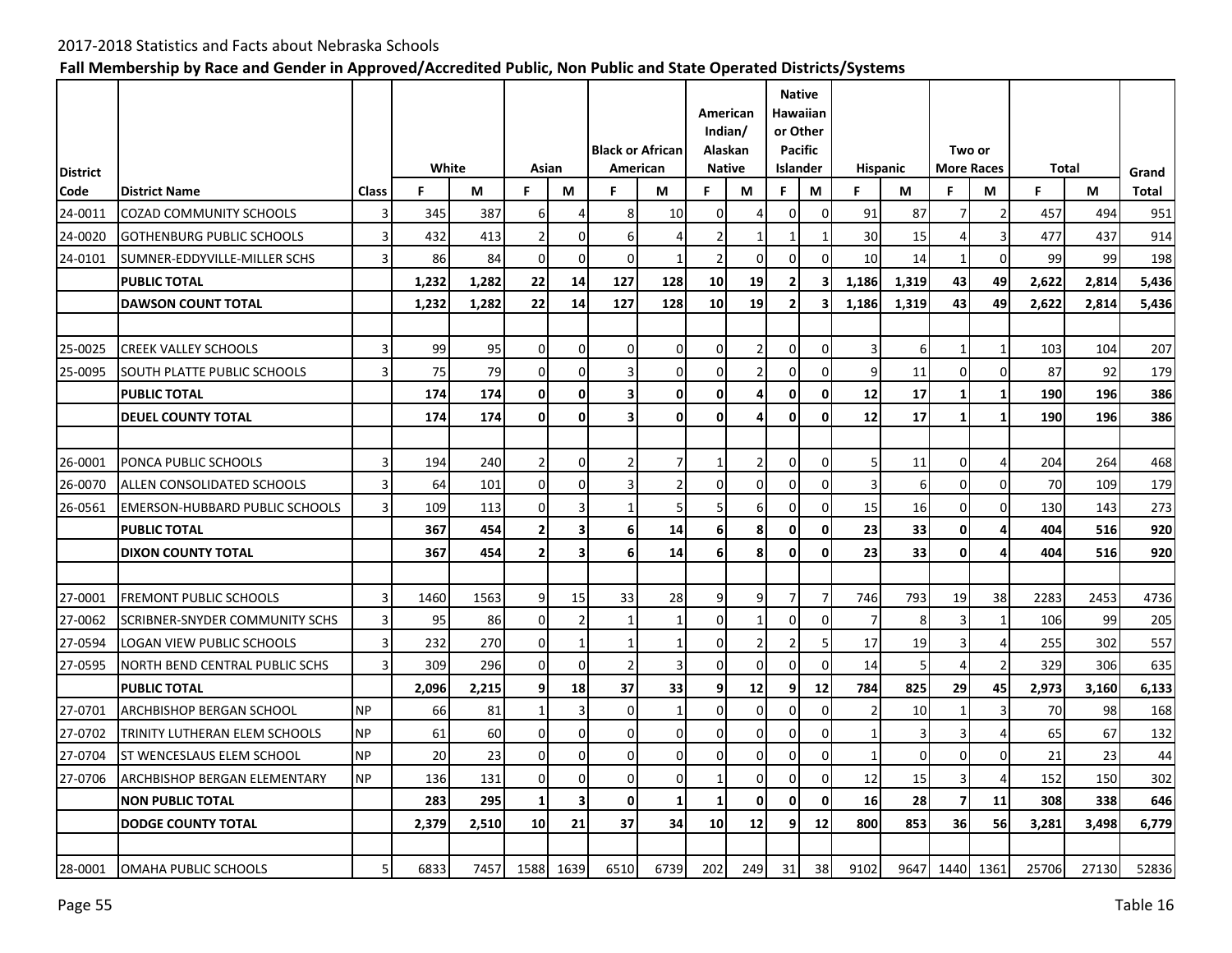|                 |                                       |              |          |        |                |              |                | <b>Black or African</b> | Indian/                 | American<br>Alaskan |                | <b>Native</b><br>Hawaiian<br>or Other<br><b>Pacific</b> |                |                 |                | Two or            |              |          |        |
|-----------------|---------------------------------------|--------------|----------|--------|----------------|--------------|----------------|-------------------------|-------------------------|---------------------|----------------|---------------------------------------------------------|----------------|-----------------|----------------|-------------------|--------------|----------|--------|
| <b>District</b> |                                       |              |          | White  | Asian          |              |                | American                |                         | <b>Native</b>       |                | Islander                                                |                | <b>Hispanic</b> |                | <b>More Races</b> | Total        |          | Grand  |
| Code            | <b>District Name</b>                  | <b>Class</b> | F.       | М      | F              | М            | F.             | М                       | F                       | M                   | F              | М                                                       | F.             | М               | F              | М                 | F            | М        | Total  |
| 28-0010         | <b>ELKHORN PUBLIC SCHOOLS</b>         | 3            | 3920     | 4228   | 205            | 219          | 76             | 79                      | 8                       | 10                  | -51            | 17                                                      | 156            | 172             | 129            | 123               | 4499         | 4848     | 9347   |
| 28-0015         | DOUGLAS CO WEST COMMUNITY SCHS        | 3            | 370      | 488    | $\overline{2}$ | 5            | 12             | 13                      | $\overline{0}$          | $\overline{2}$      | $\Omega$       | 0                                                       | 21             | 29              | $\overline{7}$ | 9                 | 412          | 546      | 958    |
| 28-0017         | MILLARD PUBLIC SCHOOLS                | 3            | 9048     | 9638   | 663            | 720          | 367            | 399                     | 36                      | 39                  | 33             | 35                                                      | 1002           | 1040            | 515            | 483               | 11664        | 12354    | 24018  |
| 28-0054         | <b>RALSTON PUBLIC SCHOOLS</b>         | 3            | 819      | 953    | 28             | 31           | 129            | 108                     | $\overline{7}$          | 12                  | $\overline{9}$ | 3                                                       | 525            | 555             | 118            | 110               | 1635         | 1772     | 3407   |
| 28-0059         | <b>BENNINGTON PUBLIC SCHOOLS</b>      | 3            | 1151     | 1213   | 12             | 16           | 26             | 30                      | 3                       | 3                   | $\mathbf{1}$   | $\Omega$                                                | 58             | 56              | 45             | 57                | 1296         | 1375     | 2671   |
| 28-0066         | <b>WESTSIDE COMMUNITY SCHOOLS</b>     | 3            | 2052     | 2236   | 125            | 116          | 281            | 295                     | 10 <sup>1</sup>         | 15                  | $\overline{2}$ | $\overline{0}$                                          | 247            | 232             | 235            | 220               | 2952         | 3114     | 6066   |
|                 | <b>PUBLIC TOTAL</b>                   |              | 24,193   | 26,213 | 2,623          | 2,746        | 7,401          | 7,663                   | 266                     | 330                 | 81             |                                                         | 93 11,111      | 11,731          | 2,489          | 2,363             | 48,164       | 51,139   | 99,303 |
| 28-0702         | <b>JESUIT ACADEMY</b>                 | <b>NP</b>    | $\Omega$ | -1     | $\overline{0}$ | 0            | $\mathbf 0$    | 70                      | $\overline{0}$          | 0                   | 0I             | $\overline{0}$                                          | 0              |                 | 0              | $\overline{0}$    | $\Omega$     | 73       | 73     |
| 28-0703         | <b>BOYS TOWN SCHOOLS</b>              | <b>NP</b>    | 78       | 82     | $\Omega$       | $\Delta$     | 17             | 63                      | 10                      | 4                   | $\overline{0}$ | 1                                                       | 20             | 25              | 16             | 29                | 141          | 208      | 349    |
| 28-0706         | <b>BROWNELL TALBOT SCHOOLS</b>        | <b>NP</b>    | 140      | 135    | 49             | 34           | 11             | 7                       | $\overline{0}$          | 0                   | $\Omega$       | $\overline{0}$                                          | 10             | 2               | 23             | 21                | 233          | 199      | 432    |
| 28-0707         | PHOENIX ACADEMY DAY SCHOOL            | <b>NP</b>    | 28       | 38     | $\mathbf{1}$   | 0            | 25             | 22                      | $\overline{0}$          | $\overline{2}$      | $\overline{0}$ | $\overline{0}$                                          | $\overline{2}$ | Δ               | $\mathbf{1}$   | 3                 | 57           | 69       | 126    |
| 28-0708         | <b>ST STEPHEN THE MARTYR SCHOOL</b>   | <b>NP</b>    | 336      | 373    | 6              | 4            | 2              | 3                       | $\overline{0}$          | 0                   | 1              | $\mathbf{1}$                                            | Е              |                 | 24             | 14                | 372          | 397      | 769    |
| 28-0709         | ALL SAINTS CATHOLIC SCHOOL            | <b>NP</b>    | 10       | 6      | $\mathbf{1}$   | -1           | 44             | 44                      | $\Omega$                | 0                   | $\Omega$       | $\overline{0}$                                          | 18             | 13              | 6              | 5                 | 79           | 69       | 148    |
| 28-0711         | <b>CHILDREN'S ROOM</b>                | <b>NP</b>    | 54       | 43     | 3              | 5            | 1              | 4                       | $\overline{0}$          | 0                   | $\overline{0}$ | $\overline{0}$                                          | $\mathbf 0$    | 7               | $\overline{3}$ |                   | 61           | 62       | 123    |
| 28-0712         | CHRIST THE KING CATHOLIC SCH          | <b>NP</b>    | 173      | 168    | 5              | $\mathbf 0$  | 9              | 5                       | $\Omega$                | 0                   | $\overline{0}$ | $\overline{0}$                                          | 3              | $\overline{2}$  | 11             | 10                | 201          | 185      | 386    |
| 28-0713         | <b>CREIGHTON PREPARATORY SCHOOL</b>   | <b>NP</b>    | $\Omega$ | 826    | $\overline{0}$ | 29           | $\mathbf 0$    | 59                      | $\overline{0}$          | $\overline{2}$      | $\overline{0}$ | $\overline{0}$                                          | $\mathbf 0$    | 61              | 0              | 31                | $\Omega$     | 1008     | 1008   |
| 28-0716         | <b>DUCHESNE ACADEMY</b>               | <b>NP</b>    | 280      | 0      | 14             | $\mathbf 0$  | 15             | $\mathbf 0$             | 5 <sub>l</sub>          | 0                   | $\overline{0}$ | $\overline{0}$                                          | 15             | $\overline{0}$  | $\mathbf 0$    | $\overline{0}$    | 329          | $\Omega$ | 329    |
| 28-0718         | <b>GETHSEMANE LUTHERAN ELEMENTARY</b> | <b>NP</b>    | 38       | 26     | 6              | 7            | $\mathbf 0$    | 0                       | $\overline{0}$          | 0                   | $\mathbf{0}$   | $\overline{0}$                                          | $\mathbf 0$    | $\overline{2}$  | $\mathbf{1}$   |                   | 45           | 37       | 82     |
| 28-0719         | GOOD SHEPHERD ELEMENTARY SCH          | <b>NP</b>    | 35       | 46     | $\overline{0}$ | $\mathbf{1}$ | 6              | $\overline{2}$          | $\Omega$                | 3                   | $\overline{0}$ | $\overline{0}$                                          | $\overline{2}$ | 1               | $\mathbf{1}$   | 2                 | 44           | 55       | 99     |
| 28-0720         | <b>HOLY CROSS CATHOLIC SCHOOL</b>     | ΝP           | 157      | 145    | $\overline{3}$ | 3            | 16             | 15                      | $1\vert$                | 0                   | $\overline{0}$ | $\overline{0}$                                          | 32             | 25              | 10             | 10                | 219          | 198      | 417    |
| 28-0722         | HOLY NAME ELEMENTARY SCHOOL           | ΝP           | 25       | 14     | $\overline{0}$ | 0            | 80             | 75                      | $\overline{0}$          | 0                   | $\overline{0}$ | $\overline{0}$                                          | 12             | 16              | 6              | 11                | 123          | 116      | 239    |
| 28-0723         | ST PATRICK'S CATHOLIC SCHOOL          | <b>NP</b>    | 389      | 393    | 10             | 8            | 5              | 5                       | $1\vert$                | 1                   | $\Omega$       | $\overline{2}$                                          | $\mathbf{1}$   | 3               | 9              | 7                 | 415          | 419      | 834    |
| 28-0725         | MADONNA SCHOOL                        | <b>NP</b>    | 23       | 27     | $\overline{0}$ | 0            | 2              | $\overline{2}$          | $\overline{0}$          | 0                   | $\Omega$       | $\overline{0}$                                          | $\mathbf{1}$   |                 | $\mathbf 0$    | $\Omega$          | 26           | 30       | 56     |
| 28-0726         | <b>MARIAN HIGH SCHOOL</b>             | <b>NP</b>    | 584      | 0      | 15             | 0            | 48             | 0                       | $\overline{\mathbf{3}}$ | 0                   | $\mathbf{1}$   | $\overline{0}$                                          | 9              | $\overline{0}$  | 29             | $\Omega$          | 689          | $\Omega$ | 689    |
| 28-0727         | MARY OUR QUEEN ELEM SCHOOL            | <b>NP</b>    | 246      | 245    | 4              | 5            | $\overline{4}$ | $\Omega$                | $\mathbf{1}$            | 1                   | $\overline{0}$ | $\overline{0}$                                          | 11             | 14              | $\overline{2}$ | $\mathbf{1}$      | 268          | 266      | 534    |
| 28-0728         | OMAHA MEMORIAL SCHOOL OF S D A        | <b>NP</b>    |          | 5      | $\overline{0}$ | $\mathbf 0$  | 3              | 4                       | $\overline{0}$          | 0                   | $\overline{0}$ | $\Omega$                                                | 8              | 6               | $\mathbf 0$    | $\Omega$          | 15           | 15       | 30     |
| 28-0729         | ST VINCENT DE PAUL ELEMENTARY         | <b>NP</b>    | 373      | 380    | 13             | 16           | 15             | 5                       | $\Omega$                | 3                   | $\mathbf{1}$   | 1                                                       | 30             | 14              | 16             | $\overline{9}$    | 448          | 428      | 876    |
| 28-0730         | <b>MERCY HIGH SCHOOL</b>              | <b>NP</b>    | 255      | 0      | 11             | 0            | 20             | $\Omega$                | $\overline{2}$          | 0                   | $\mathbf{1}$   | $\overline{0}$                                          | 51             | $\overline{0}$  | 10             | $\Omega$          | 350          | $\Omega$ | 350    |
| 28-0731         | <b>MONTESSORI EDUCATIONAL CNTRS</b>   | <b>NP</b>    | 4        | 8      | $\mathbf{1}$   | $\mathbf{1}$ | $\mathbf 0$    | 0                       | $\overline{0}$          | 0                   | $\overline{0}$ | $\overline{0}$                                          | $\mathbf{1}$   | $\mathbf 0$     | $\overline{2}$ | $\overline{0}$    | 8            | 9        | 17     |
| 28-0733         | <b>MT MICHAEL BENEDICTINE H S</b>     | <b>NP</b>    | $\Omega$ | 189    | $\overline{0}$ | 28           | $\mathbf 0$    | 8                       | $\Omega$                | $\overline{2}$      | $\Omega$       | $\overline{2}$                                          | $\Omega$       | $\overline{9}$  | 0              | $\Omega$          | $\mathsf{o}$ | 238      | 238    |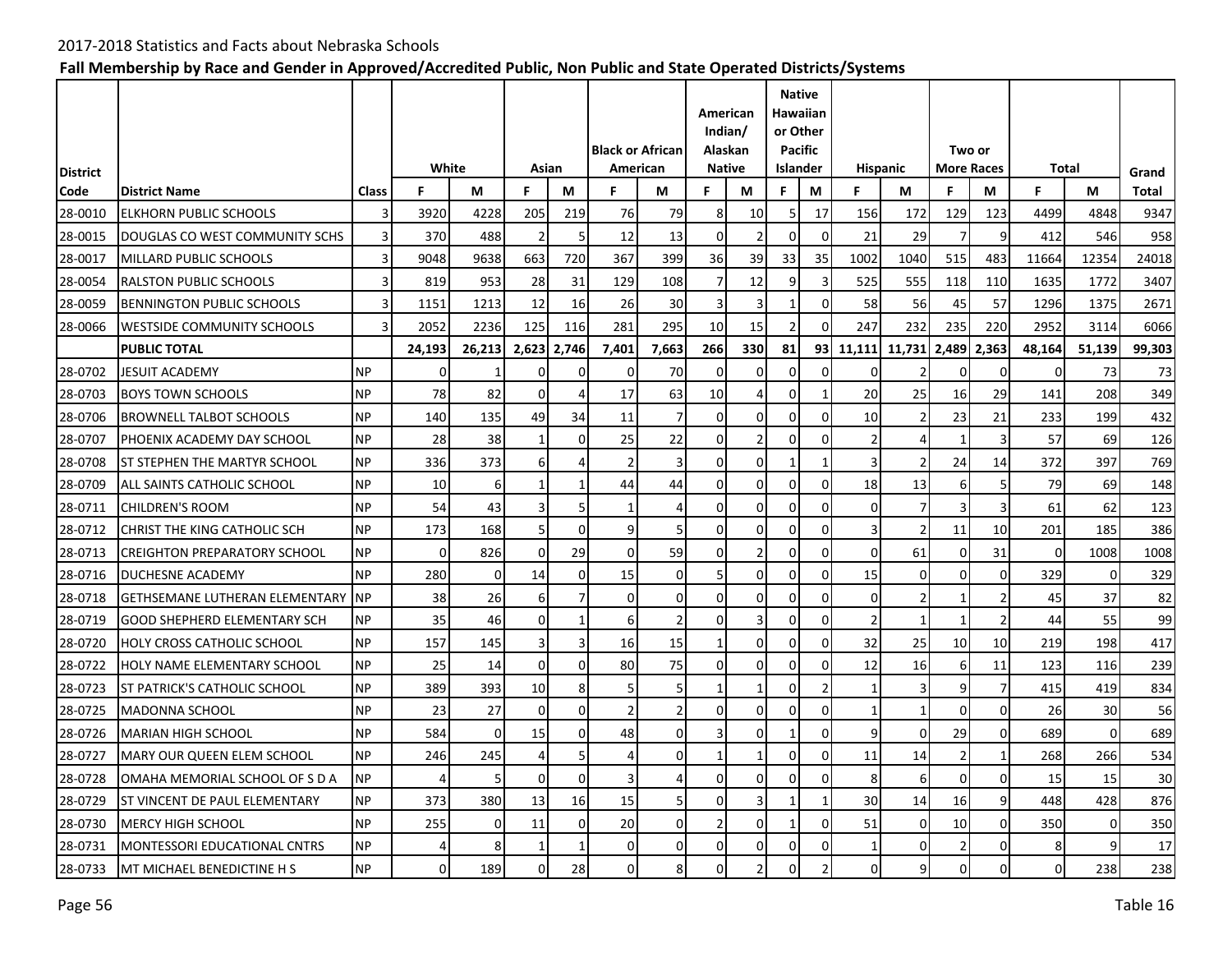|             |                                        |              |          |       |                |                |                | <b>Black or African</b> | American<br>Indian/<br>Alaskan |                |                | <b>Native</b><br>Hawaiian<br>or Other<br><b>Pacific</b> |                |                 |                   | Two or         |       |                |        |
|-------------|----------------------------------------|--------------|----------|-------|----------------|----------------|----------------|-------------------------|--------------------------------|----------------|----------------|---------------------------------------------------------|----------------|-----------------|-------------------|----------------|-------|----------------|--------|
| District    |                                        |              | White    |       | Asian          |                |                | American                | <b>Native</b>                  |                |                | Islander                                                |                | <b>Hispanic</b> | <b>More Races</b> |                | Total |                | Grand  |
| <b>Code</b> | <b>District Name</b>                   | <b>Class</b> | F.       | М     | F.             | М              | F.             | М                       | F.                             | М              | F              | М                                                       | F.             | M               | F                 | М              | F     | M              | Total  |
| 28-0736     | OUR LADY OF LOURDES ELEM SCH           | <b>NP</b>    | 88       | 91    | $\mathbf{1}$   | 1              | $\overline{2}$ | 6                       | 3                              | 0              | 0              | $\overline{0}$                                          | 59             | 52              | 10                | $\overline{9}$ | 163   | 159            | 322    |
| 28-0737     | <b>MONTESSORI LEARN CTR OF DUNDEE</b>  | <b>NP</b>    | 15       | 13    | $\overline{0}$ | $\overline{0}$ | $\overline{2}$ | $\overline{0}$          | $\overline{0}$                 | 0              | 0              | $\overline{0}$                                          | $\mathbf{1}$   | $\overline{0}$  | $\mathbf 0$       | $\overline{0}$ | 18    | 13             | 31     |
| 28-0740     | RONCALLI CATHOLIC HIGH SCHOOL          | <b>NP</b>    | 116      | 170   | 6              | 14             | 20             | 23                      | $\overline{3}$                 | 4              | $\overline{0}$ | 1                                                       | 1              | 10              | 6                 | 10             | 152   | 232            | 384    |
| 28-0741     | SACRED HEART ELEMENTARY SCHOOL         | <b>NP</b>    | $\Omega$ | 0     | $\overline{0}$ | $\mathbf 0$    | 67             | 48                      | $\overline{0}$                 | 0              | 0              | $\overline{0}$                                          | 5              |                 | $\mathbf{1}$      | 3              | 73    | 53             | 126    |
| 28-0744     | PRIMROSE SCHOOL OF LEGACY              | <b>NP</b>    |          | 3     | $\overline{0}$ | $\mathbf 0$    | $\overline{0}$ | 0                       | $\Omega$                       | 0              | 0              | $\overline{0}$                                          | $\mathbf 0$    | $\mathbf 0$     | $\mathbf 0$       | $\Omega$       | 8     | 3              | 11     |
| 28-0746     | <b>ST BERNARD ELEMENTARY SCHOOL</b>    | <b>NP</b>    | 51       | 60    | $\overline{0}$ | $\overline{0}$ | 11             | 9                       | $\overline{0}$                 | 0              | 0              | $\overline{0}$                                          | 3              | 5               | 11                | $\overline{9}$ | 76    | 83             | 159    |
| 28-0748     | ST CECILIA CATHEDRAL SCHOOL            | <b>NP</b>    | 126      | 72    | 9              | $\overline{3}$ | 34             | 22                      | $\mathbf{1}$                   | 0              | 0              | $\overline{0}$                                          | 19             | 27              | 12                | 8              | 201   | 132            | 333    |
| 28-0749     | <b>SKUTT CATHOLIC HIGH SCHOOL</b>      | <b>NP</b>    | 340      | 355   | 13             | $\overline{7}$ | $\overline{2}$ | 4                       | 3                              | $\overline{0}$ | $\mathbf{1}$   | $\overline{0}$                                          | 15             | 20              | 6                 | 8              | 380   | 394            | 774    |
| 28-0751     | <b>ST GERALD ELEMENTARY SCHOOL</b>     | <b>NP</b>    | 173      | 159   | $\overline{0}$ | 5 <sup>1</sup> | $\mathbf{1}$   | $\overline{2}$          | $\mathbf{1}$                   | 0              | $\overline{2}$ | $\mathbf{1}$                                            | 16             | 17              | $\overline{4}$    | $\overline{2}$ | 197   | 186            | 383    |
| 28-0752     | ST JAMES-SETON ELEMENTARY SCH          | <b>NP</b>    | 198      | 259   | $\overline{2}$ | $\overline{3}$ | 14             | 16                      | 6                              | 5              | 1              | 1                                                       | 6              | 5               | $\mathbf 0$       | $\overline{0}$ | 227   | 289            | 516    |
| 28-0753     | ST JOAN OF ARC ELEMENTARY SCH          | <b>NP</b>    | 44       | 36    | $\mathbf{1}$   | $\mathbf 0$    | $\overline{4}$ | 3                       | $\overline{0}$                 | 0              | $\mathbf 0$    | $\overline{2}$                                          | $\overline{7}$ | $\overline{2}$  | $\overline{2}$    | 5              | 58    | 48             | 106    |
| 28-0754     | CONCORDIA LUTHERAN SCHOOLS OF OMNP     |              | 258      | 232   | 9              | 11             | $6 \mid$       | 8                       | $\overline{2}$                 | $\overline{2}$ | 5              | 10                                                      | $\overline{3}$ |                 | 15                | 9              | 298   | 276            | 574    |
| 28-0755     | ST MARGARET MARY ELEM SCHOOL           | <b>NP</b>    | 253      | 234   | $\overline{7}$ | $\overline{7}$ | 5              | $\overline{2}$          | $\mathbf{1}$                   | 1              | $\Omega$       | $\overline{0}$                                          | 10             | 11              | $\mathbf{1}$      |                | 277   | 257            | 534    |
| 28-0757     | ST PAUL LUTHERAN ELEM SCHOOL           | <b>NP</b>    | q        | 12    | $\overline{0}$ | $\overline{0}$ | 13             | 16                      | $\mathbf{1}$                   | 0              | $\mathbf 0$    | $\overline{0}$                                          | $\mathbf 0$    | $\overline{0}$  | $\mathbf{1}$      | 1              | 24    | 29             | 53     |
| 28-0759     | STS PETER & PAUL ELEM SCHOOL           | <b>NP</b>    | 6        | 9     | $\overline{0}$ | $\mathbf 0$    | 1              | $\overline{2}$          | 2                              | 3              | 0              | $\overline{0}$                                          | 143            | 109             | 1                 | 3              | 153   | 126            | 279    |
| 28-0760     | <b>ST PHILIP NERI ELEM SCHOOL</b>      | <b>NP</b>    | 54       | 49    | $\overline{2}$ | $\mathbf{1}$   | 4              | 3                       |                                | 0              | $\overline{2}$ | $\overline{0}$                                          | 0              | 5               | $\overline{7}$    | $\overline{4}$ | 70    | 62             | 132    |
| 28-0761     | ST PIUS X / ST LEO ELEMENTARY          | <b>NP</b>    | 245      | 254   | 6              | 13             | 65             | 59                      | 3                              | 2              | 0              | $\overline{0}$                                          | 26             | 26              | $\mathbf 0$       | $\overline{0}$ | 345   | 354            | 699    |
| 28-0763     | ST ROBERT BELLARMINE ELEM              | <b>NP</b>    | 271      | 275   | $\overline{2}$ | $\overline{2}$ | 3              | $\overline{2}$          | $\overline{4}$                 | 1              | 0              | $\overline{0}$                                          | $\mathbf{1}$   | $\overline{0}$  | $\mathbf{1}$      | $\overline{9}$ | 282   | 289            | 571    |
| 28-0765     | ST THOMAS MORE ELEM SCHOOL             | <b>NP</b>    | 204      | 165   | $\mathbf{1}$   | $\mathbf 0$    | 15             | 17                      | $\overline{7}$                 | 0              | 0              | $\overline{0}$                                          | $\mathbf 0$    | $\mathbf 0$     | 12                | 41             | 239   | 223            | 462    |
| 28-0766     | ALLELUIA! KINDERGARTEN AND PRESCHINP   |              | 21       | 21    | $\overline{0}$ | $\mathbf{1}$   | $\overline{0}$ | 0                       | $\overline{0}$                 | 0              | 0              | $\overline{0}$                                          | $\mathbf 0$    | $\overline{0}$  | $\mathbf{1}$      | $\mathbf 0$    | 22    | 22             | 44     |
| 28-0767     | OMAHA CHRISTIAN ACADEMY                | <b>NP</b>    | 91       | 100   | 6              | 8              | 18             | 11                      | $\overline{2}$                 | 0              | 0              | 1                                                       | 5              | $\overline{9}$  | 9                 | 9              | 131   | 138            | 269    |
| 28-0768     | <b>LEGACY PRIMARY SCHOOL</b>           | <b>NP</b>    | 13       | 13    | $\overline{0}$ | $\overline{0}$ | $\overline{0}$ | $\mathbf 0$             | $\overline{0}$                 | $\overline{0}$ | $\overline{0}$ | $\Omega$                                                | $\mathbf 0$    | 1               | $\mathbf 0$       | $\overline{0}$ | 13    | 14             | 27     |
| 28-0775     | NELSON MANDELA ELEMENTARY              | <b>NP</b>    | 10       | 7     | $\overline{3}$ | $\overline{2}$ | 63             | 75                      | οI                             | $\mathbf{1}$   | $\Omega$       | $\overline{0}$                                          | 3              | $\overline{2}$  | $\overline{7}$    | 6              | 86    | 93             | 179    |
| 28-0776     | <b>FRIEDEL JEWISH ACADEMY</b>          | <b>NP</b>    | 13       | 18    | $\mathbf 0$    | $\overline{0}$ | $\overline{2}$ | $\Omega$                | $\overline{0}$                 | 0              | 0              | $\Omega$                                                | $\mathbf 0$    | $\overline{0}$  | 6                 | $\mathbf{1}$   | 21    | 19             | 40     |
| 28-0780     | LIFEGATE CHRISTIAN SCHOOL              | <b>NP</b>    | 138      | 125   | $\overline{2}$ | $\overline{4}$ | 7 <sup>1</sup> | 7                       | $\overline{0}$                 | 0              | 0              | $\overline{0}$                                          | 3              | 9               | 17                | 15             | 167   | 160            | 327    |
| 28-0782     | LA BELLA VITA MONTESSORI SCHOOL, LLINP |              |          | 3     | $\overline{0}$ | 3              | $\overline{0}$ |                         | $\Omega$                       | 0              | 0              | $\Omega$                                                | $\Omega$       | $\overline{0}$  | $\mathbf 0$       | $\overline{0}$ | 3     | $\overline{7}$ | 10     |
| 28-0790     | MONTESSORI PARENT'S CO-OP              | <b>NP</b>    | 19       | 28    | $\mathbf 0$    | $\overline{2}$ | $\overline{4}$ | 3                       | $\overline{0}$                 | $\overline{0}$ | $\overline{0}$ | $\overline{0}$                                          | $\mathbf{1}$   | $\Omega$        | 0                 | $\overline{0}$ | 24    | 33             | 57     |
| 28-0791     | ST WENCESLAUS SCHOOL                   | <b>NP</b>    | 362      | 417   | 11             | 11             | $\overline{4}$ |                         | $\overline{2}$                 | 2              | $\mathbf{1}$   | 1                                                       | 15             | 16              | 3                 | 1              | 398   | 449            | 847    |
| 28-0796     | OMAHA STREET SCHOOL                    | <b>NP</b>    |          | 3     | $\mathbf 0$    | 0              | 5 <sub>l</sub> | 6                       | $\overline{0}$                 | 1              | 0              | $\overline{0}$                                          | 1              | 1               | 0                 | $\Omega$       | 11    | 11             | 22     |
|             | <b>NON PUBLIC TOTAL</b>                |              | 6,366    | 6,333 | 223            | 244            | 695            | 739                     | 65                             | 40             | 16             | 24                                                      | 572            | 542             | 303               | 313            | 8,240 | 8,235          | 16,475 |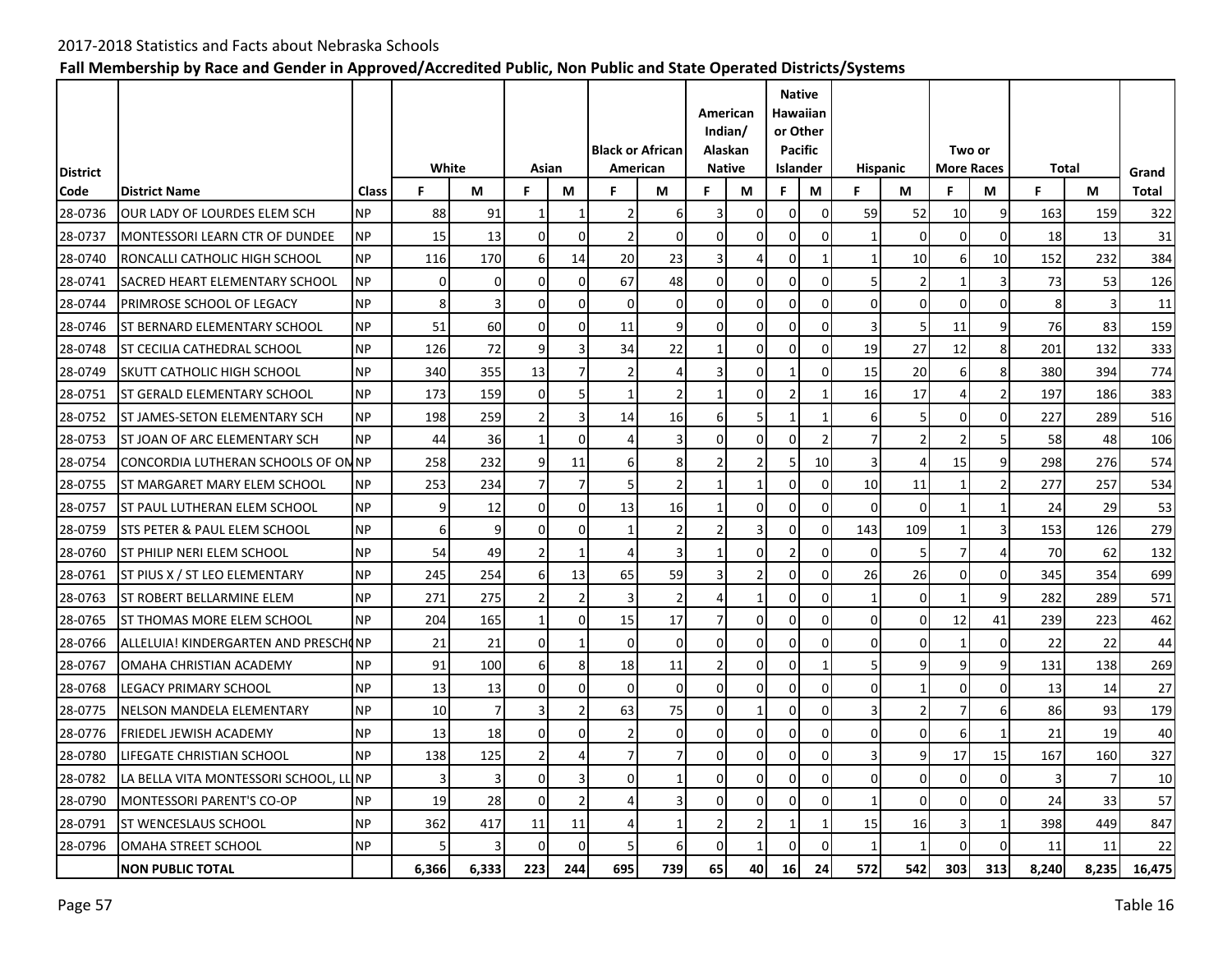|                 |                                       |                         |              | White  |                | Asian          | <b>Black or African</b> | American                | American                | Indian/<br>Alaskan<br><b>Native</b> |                | <b>Native</b><br>Hawaiian<br>or Other<br>Pacific |                               |                 |                         | Two or            |                | Total        |                |
|-----------------|---------------------------------------|-------------------------|--------------|--------|----------------|----------------|-------------------------|-------------------------|-------------------------|-------------------------------------|----------------|--------------------------------------------------|-------------------------------|-----------------|-------------------------|-------------------|----------------|--------------|----------------|
| <b>District</b> |                                       |                         |              |        | F              |                |                         |                         |                         |                                     |                | Islander                                         | F                             | <b>Hispanic</b> |                         | <b>More Races</b> |                |              | Grand          |
| Code            | <b>District Name</b>                  | <b>Class</b>            | F            | M      |                | М              | F.                      | М                       | F.                      | M                                   | F              | М                                                |                               | M               | F                       | М                 | F              | М            | Total          |
| 28-0602         | NE CORRECTIONAL YOUTH FACILITY        | SO.                     | $\mathbf{1}$ | 15     | 0              | 0              | 1                       | 25                      | 0                       | 1                                   | 0              | 0                                                | 0                             | 16              | 0                       | 2                 | $\overline{2}$ | 59           | 61             |
|                 | <b>STATE OPERATED TOTAL</b>           |                         |              | 15     | 0              | 0              | $1\vert$                | 25                      | οl                      | $\mathbf{1}$                        | 0              | 0                                                | $\mathbf{0}$                  | 16              | $\mathbf{0}$            | $\overline{2}$    | $\overline{2}$ | 59           | 61             |
|                 | <b>DOUGLAS COUNTY TOTAL</b>           |                         | 30,560       | 32,561 |                | 2,846 2,990    | 8,097                   | 8,427                   | 331                     | 371                                 | 97             |                                                  | 117 11,683 12,289 2,792 2,678 |                 |                         |                   | 56,406         |              | 59,433 115,839 |
|                 |                                       |                         |              |        |                |                |                         |                         |                         |                                     |                |                                                  |                               |                 |                         |                   |                |              |                |
| 29-0117         | DUNDY CO STRATTON PUBLIC SCHS         | $\overline{3}$          | 128          | 147    | $\mathbf{1}$   | $\overline{0}$ | 2                       | $\overline{2}$          | $\overline{2}$          | $\overline{2}$                      | 0              | $\overline{0}$                                   | 11                            | 23              | 1                       | $\overline{2}$    | 145            | 176          | 321            |
|                 | <b>PUBLIC TOTAL</b>                   |                         | 128          | 147    | $\mathbf{1}$   | $\mathbf{0}$   | $\overline{2}$          | $\overline{2}$          | $\overline{2}$          | 2                                   | 0              | $\mathbf{0}$                                     | 11                            | 23              | 1                       | $\overline{2}$    | 145            | 176          | 321            |
|                 | <b>DUNDY COUNTY TOTAL</b>             |                         | 128          | 147    | $\mathbf{1}$   | $\mathbf 0$    | $\overline{2}$          | $\overline{2}$          | $\overline{2}$          | 2                                   | $\mathbf 0$    | $\mathbf{0}$                                     | 11                            | 23              | $\mathbf{1}$            | $\overline{2}$    | 145            | 176          | 321            |
| 30-0001         | <b>EXETER-MILLIGAN PUBLIC SCHOOLS</b> | $\overline{3}$          | 79           | 108    | $\Omega$       | $\Omega$       | $\overline{0}$          | $\mathbf 0$             | $\overline{0}$          | $\overline{0}$                      | $\overline{0}$ | $\Omega$                                         | $\overline{2}$                | $\mathbf 0$     | 0                       | $\overline{0}$    | 81             | 108          | 189            |
| 30-0025         | FILLMORE CENTRAL PUBLIC SCHS          | $\overline{\mathbf{3}}$ | 237          | 285    | $\Omega$       | $\mathbf{1}$   | $\overline{\mathbf{3}}$ | $\mathsf{q}$            | $\Omega$                | 3                                   | $\mathbf 0$    | $\Omega$                                         | 17                            | 17              | $\overline{4}$          | 8                 | 261            | 323          | 584            |
| 30-0054         | <b>SHICKLEY PUBLIC SCHOOLS</b>        | $\overline{3}$          | 72           | 85     | $\Omega$       | $\pmb{0}$      | $\overline{0}$          | $\Omega$                | $\Omega$                | 1                                   | $\Omega$       | $\Omega$                                         | 3                             | $\overline{2}$  | $\pmb{0}$               | $\overline{2}$    | 75             | 90           | 165            |
|                 | <b>PUBLIC TOTAL</b>                   |                         | 388          | 478    | $\mathbf{0}$   | $\mathbf{1}$   | $\overline{\mathbf{3}}$ | 9                       | $\mathbf{0}$            | 4                                   | $\mathbf{0}$   | $\mathbf{0}$                                     | 22                            | 19              | 4                       | 10                | 417            | 521          | 938            |
| 30-0701         | <b>GRACE LUTHERAN ELEMENTARY SCH</b>  | <b>NP</b>               | 12           | 8      | $\mathbf 0$    | $\mathbf 0$    | $\overline{0}$          | $\Omega$                | $\mathbf{1}$            | $\Omega$                            | $\Omega$       | $\Omega$                                         | $\mathbf 0$                   | $\Omega$        | 0                       | $\Omega$          | 13             | 8            | 21             |
|                 | <b>NON PUBLIC TOTAL</b>               |                         | 12           | 8      | 0              | 0              | 0                       | $\mathbf{0}$            | $\mathbf{1}$            | 0                                   | $\mathbf{0}$   | $\mathbf{0}$                                     | $\mathbf{0}$                  | $\mathbf{0}$    | $\mathbf{0}$            | $\mathbf{0}$      | 13             | 8            | 21             |
| 30-0600         | <b>GENEVA NORTH SCHOOL</b>            | SO                      | $\Omega$     | 0      | 1              | $\Omega$       | $6 \mid$                | $\Omega$                | 3                       | 0                                   | $\Omega$       | $\Omega$                                         | $\overline{4}$                | $\mathbf 0$     | 6                       | $\Omega$          | 20             | $\Omega$     | 20             |
|                 | <b>STATE OPERATED TOTAL</b>           |                         | $\mathbf 0$  | 0      | $\mathbf{1}$   | $\mathbf{0}$   | 6 <sup>1</sup>          | $\mathbf{0}$            | 3                       | 0                                   | $\mathbf{0}$   | $\mathbf{0}$                                     | 4                             | $\mathbf{0}$    | 6                       | $\mathbf{0}$      | 20             | $\mathbf{0}$ | 20             |
|                 | <b>FILLMORE COUNTY TOTAL</b>          |                         | 400          | 486    | $\mathbf{1}$   | $\mathbf{1}$   | 9 <sub>l</sub>          | 9                       | 4                       | 4                                   | $\mathbf{0}$   | $\mathbf{0}$                                     | 26                            | 19              | 10                      | 10                | 450            | 529          | 979            |
|                 |                                       |                         |              |        |                |                |                         |                         |                         |                                     |                |                                                  |                               |                 |                         |                   |                |              |                |
| 31-0506         | <b>FRANKLIN PUBLIC SCHOOLS</b>        | 3                       | 144          | 149    | $\overline{0}$ | $\mathbf{1}$   | $\overline{0}$          | $\Omega$                | $\overline{0}$          | 2                                   | 0              | $\Omega$                                         | 3                             | 4               | 3                       | 2                 | 150            | 158          | 308            |
|                 | <b>PUBLIC TOTAL</b>                   |                         | 144          | 149    | $\mathbf{0}$   | $\mathbf{1}$   | $\mathbf{0}$            | $\mathbf 0$             | 0l                      | 2                                   | $\mathbf{0}$   | $\mathbf{0}$                                     | $\overline{\mathbf{3}}$       | 4               | $\overline{\mathbf{3}}$ | $\overline{2}$    | 150            | 158          | 308            |
|                 | <b>FRANKLIN COUNTY TOTAL</b>          |                         | 144          | 149    | $\mathbf{0}$   | $\mathbf{1}$   | $\mathbf{0}$            | $\mathbf{0}$            | $\mathbf{0}$            | $\mathbf{2}$                        | $\mathbf{0}$   | $\mathbf{0}$                                     | $\overline{\mathbf{3}}$       | $\overline{4}$  | $\overline{\mathbf{3}}$ |                   | 150            | 158          | 308            |
|                 |                                       |                         |              |        |                |                |                         |                         |                         |                                     |                |                                                  |                               |                 |                         |                   |                |              |                |
| 32-0046         | MAYWOOD PUBLIC SCHOOLS                | 3                       | 81           | 81     | $\overline{0}$ | $\overline{0}$ | 1                       | $\mathbf 1$             | $\overline{0}$          | 0                                   | $\mathbf 0$    | $\overline{0}$                                   | 3                             | 3               | $\mathbf 0$             | $\overline{0}$    | 85             | 85           | 170            |
| 32-0095         | EUSTIS-FARNAM PUBLIC SCHOOLS          | 3                       | 74           | 67     | $\overline{0}$ | $\mathbf{1}$   | 1                       |                         | $\mathbf{1}$            | 3                                   | 0              | $\mathbf{1}$                                     | $\overline{2}$                | 6               | 0                       | $\overline{0}$    | 78             | 79           | 157            |
| 32-0125         | MEDICINE VALLEY PUBLIC SCHOOLS        | $\overline{3}$          | 93           | 100    | $\overline{0}$ | $\pmb{0}$      | 5 <sup>1</sup>          |                         | $\mathbf{1}$            | 1                                   | $\Omega$       | $\Omega$                                         | $\overline{2}$                | 13              | $\pmb{0}$               | $\overline{4}$    | 101            | 123          | 224            |
|                 | <b>PUBLIC TOTAL</b>                   |                         | 248          | 248    | $\mathbf{0}$   | $\mathbf 1$    | $\overline{7}$          | $\overline{\mathbf{z}}$ | $\overline{\mathbf{c}}$ | 4                                   | $\mathbf{0}$   | $\mathbf{1}$                                     | $\overline{\mathbf{z}}$       | 22              | $\pmb{0}$               | $\overline{4}$    | 264            | 287          | 551            |
|                 | <b>FRONTIER COUNTY TOTAL</b>          |                         | 248          | 248    | 0              | $\mathbf{1}$   | $\overline{7}$          | $\overline{\mathbf{z}}$ | $\overline{2}$          | 4                                   | $\mathbf{0}$   | $\mathbf{1}$                                     | $\overline{7}$                | 22              | $\mathbf{0}$            | $\overline{4}$    | 264            | 287          | 551            |
|                 |                                       |                         |              |        |                |                |                         |                         |                         |                                     |                |                                                  |                               |                 |                         |                   |                |              |                |
| 33-0018         | <b>ARAPAHOE PUBLIC SCHOOLS</b>        | 3                       | 157          | 180    | 1              | $\overline{0}$ | $\overline{0}$          | $\mathbf 0$             | $\overline{0}$          | 2                                   | 1              | $\overline{0}$                                   | 5                             | 9               | 3                       |                   | 167            | 193          | 360            |
| 33-0021         | <b>CAMBRIDGE PUBLIC SCHOOLS</b>       | $\overline{3}$          | 157          | 165    | $\Omega$       | $\Omega$       | $\Omega$                | $\mathbf{1}$            | $\Omega$                | $\pmb{0}$                           | $\Omega$       | $\Omega$                                         | 3                             | 8               | $\mathbf 0$             | $\Omega$          | 160            | 174          | 334            |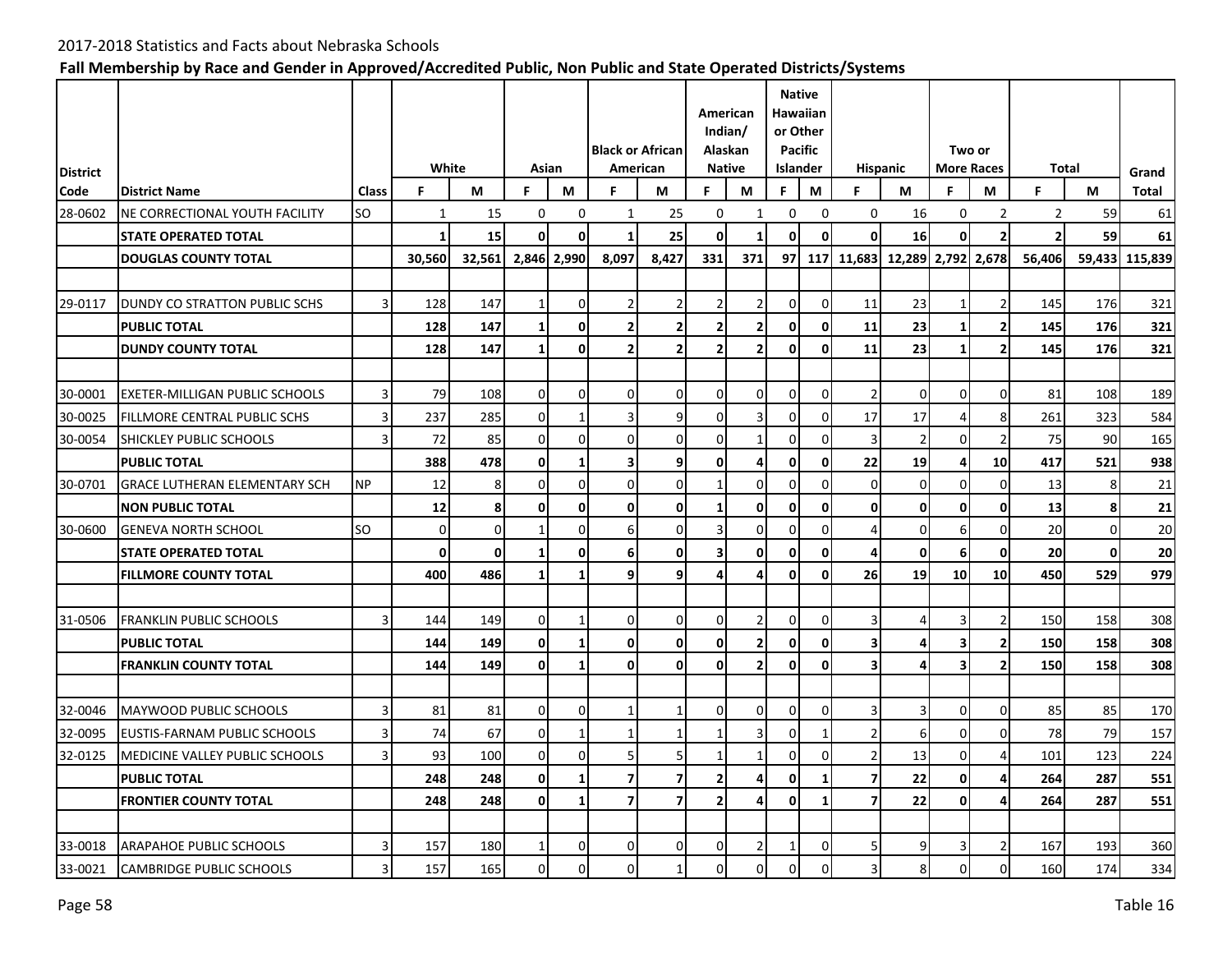|                 |                                       |                |       | White |                         | Asian                   |                 | <b>Black or African</b><br>American |                | American<br>Indian/<br>Alaskan<br><b>Native</b> |                | <b>Native</b><br>Hawaiian<br>or Other<br><b>Pacific</b> |                  |                 |                         | Two or                  |       |       |       |
|-----------------|---------------------------------------|----------------|-------|-------|-------------------------|-------------------------|-----------------|-------------------------------------|----------------|-------------------------------------------------|----------------|---------------------------------------------------------|------------------|-----------------|-------------------------|-------------------------|-------|-------|-------|
| <b>District</b> |                                       |                |       |       |                         |                         |                 |                                     |                |                                                 |                | <b>Islander</b>                                         |                  | <b>Hispanic</b> |                         | <b>More Races</b>       |       | Total | Grand |
| Code            | <b>District Name</b>                  | <b>Class</b>   | F.    | М     | F.                      | М                       | F.              | M                                   | F              | M                                               | F.             | M                                                       | F.               | М               | F                       | M                       | F     | М     | Total |
| 33-0540         | <b>SOUTHERN VALLEY SCHOOLS</b>        | $\overline{3}$ | 179   | 175   | $\overline{2}$          | $\mathbf 0$             | 1               | $\mathbf{1}$                        | $\overline{0}$ | 5 <sup>1</sup>                                  | $\mathbf 0$    | $\overline{0}$                                          | 18               | 18              | $\mathbf 0$             | $\overline{0}$          | 200   | 199   | 399   |
|                 | <b>PUBLIC TOTAL</b>                   |                | 493   | 520   | $\overline{\mathbf{3}}$ | $\mathbf{0}$            | $\mathbf{1}$    | $\overline{2}$                      | $\mathbf{0}$   | $\overline{ }$                                  | 1              | 0                                                       | 26               | 35              | 3                       | $\overline{2}$          | 527   | 566   | 1,093 |
|                 | <b>FURNAS COUNTY TOTAL</b>            |                | 493   | 520   | 3                       | $\mathbf{0}$            | $\mathbf{1}$    | $\overline{2}$                      | $\mathbf{0}$   | $\overline{z}$                                  |                | $\mathbf{0}$                                            | 26               | 35              | 3                       | $\overline{2}$          | 527   | 566   | 1,093 |
|                 |                                       |                |       |       |                         |                         |                 |                                     |                |                                                 |                |                                                         |                  |                 |                         |                         |       |       |       |
| 34-0001         | SOUTHERN SCHOOL DIST 1                | $\overline{3}$ | 193   | 184   | $\overline{0}$          | $\mathbf 0$             | 1               | 3                                   | 2              | $\overline{0}$                                  | $\overline{0}$ | $\Omega$                                                | 10               | 8               | 8                       | 5                       | 214   | 200   | 414   |
| 34-0015         | <b>BEATRICE PUBLIC SCHOOLS</b>        | $\overline{3}$ | 904   | 1006  | $\overline{7}$          | 10                      | 10 <sup>1</sup> | 16                                  | $6 \mid$       | 4                                               | $\Omega$       | $\Omega$                                                | 57               | 52              | 26                      | 32                      | 1010  | 1120  | 2,130 |
| 34-0034         | <b>FREEMAN PUBLIC SCHOOLS</b>         | $\overline{3}$ | 216   | 222   | $\overline{0}$          | $\overline{0}$          | $\overline{2}$  | $\overline{2}$                      | 0              | $\overline{0}$                                  | $\mathbf 0$    | $\overline{0}$                                          | $\mathbf{1}$     | $\mathbf 0$     | $\mathbf{1}$            | $\mathbf{1}$            | 220   | 225   | 445   |
| 34-0100         | DILLER-ODELL PUBLIC SCHOOLS           | $\overline{3}$ | 114   | 121   | $\overline{2}$          | $\mathbf{1}$            | $\overline{0}$  | 0                                   | 0              | $\overline{2}$                                  | 0              | $\Omega$                                                | 9                | $\overline{7}$  | $\overline{2}$          | $\overline{2}$          | 127   | 133   | 260   |
|                 | <b>PUBLIC TOTAL</b>                   |                | 1,427 | 1,533 | $\overline{9}$          | 11                      | 13              | 21                                  | 8              | 6                                               | $\mathbf{0}$   | $\mathbf{0}$                                            | 77               | 67              | 37                      | 40                      | 1,571 | 1,678 | 3,249 |
| 34-0701         | <b>ST JOSEPH ELEMENTARY SCHOOL</b>    | <b>NP</b>      | 41    | 45    | $\overline{0}$          | $\mathbf 0$             | $\overline{0}$  | $\Omega$                            | $\Omega$       | $\mathbf 0$                                     | $\Omega$       | $\overline{0}$                                          | $\mathbf{1}$     | $\mathbf 0$     | 6                       | $\overline{4}$          | 48    | 49    | 97    |
| 34-0702         | <b>ST PAUL'S LUTHERAN ELEM SCHOOL</b> | <b>NP</b>      | 63    | 63    | $\overline{0}$          | $\overline{3}$          | $\overline{0}$  | $\mathbf{1}$                        | $\Omega$       | $\mathbf 0$                                     | $\mathbf{0}$   | $\overline{0}$                                          | $\mathbf{1}$     | $\overline{3}$  | $\mathbf 0$             | $\Omega$                | 64    | 70    | 134   |
|                 | <b>NON PUBLIC TOTAL</b>               |                | 104   | 108   | $\mathbf{0}$            | $\overline{\mathbf{3}}$ | 0               | 1                                   | 0              | $\mathbf{0}$                                    | 0              | 0                                                       | $\overline{2}$   | 3               | 6                       | $\overline{4}$          | 112   | 119   | 231   |
|                 | <b>GAGE COUNTY TOTAL</b>              |                | 1.531 | 1,641 | $\mathbf{9}$            | 14                      | 13              | 22                                  | 8              | 6 <sup>1</sup>                                  | $\mathbf{0}$   | 0                                                       | 79               | 70              | 43                      | 44                      | 1,683 | 1,797 | 3,480 |
| 35-0001         | <b>GARDEN COUNTY SCHOOLS</b>          | 3              | 84    | 126   | $\overline{0}$          | $\overline{0}$          | $\overline{0}$  | 0                                   |                | $\overline{2}$                                  | $\mathbf 0$    | $\overline{0}$                                          | 11               | 20              | $\overline{2}$          | 3                       | 99    | 151   | 250   |
|                 | <b>PUBLIC TOTAL</b>                   |                | 84    | 126   | $\mathbf{0}$            | 0                       | 0               | $\mathbf{0}$                        | $\overline{2}$ | $\mathbf{2}$                                    | $\mathbf{0}$   | $\mathbf{0}$                                            | 11               | 20              | $\overline{\mathbf{2}}$ | $\overline{\mathbf{3}}$ | 99    | 151   | 250   |
|                 | <b>GARDEN COUNTY TOTAL</b>            |                | 84    | 126   | 0                       | $\mathbf{0}$            | 0               | $\mathbf 0$                         | $\overline{2}$ | 2 <sup>1</sup>                                  | 0              | 0                                                       | 11               | 20              | $\overline{2}$          | $\overline{\mathbf{3}}$ | 99    | 151   | 250   |
| 36-0100         | <b>BURWELL PUBLIC SCHOOLS</b>         | $\overline{3}$ | 161   | 162   | $\overline{0}$          | $\overline{0}$          | $\overline{0}$  | $\mathbf{1}$                        | 0              | 1                                               | 1              | $\Omega$                                                | 5                |                 | 0                       | $\mathbf 0$             | 167   | 165   | 332   |
|                 | <b>PUBLIC TOTAL</b>                   |                | 161   | 162   | $\mathbf{0}$            | $\mathbf{0}$            | 0               | 1                                   | $\mathbf{0}$   | $\mathbf{1}$                                    | $\mathbf{1}$   | 0                                                       | 5                | 1               | $\mathbf 0$             | 0                       | 167   | 165   | 332   |
|                 | <b>GARFIELD COUNTY TOTAL</b>          |                | 161   | 162   | $\mathbf{0}$            | $\mathbf{0}$            | 0               | $\mathbf{1}$                        | 0              | $\mathbf{1}$                                    | $\mathbf{1}$   | 0                                                       | 5                |                 | $\mathbf 0$             | 0                       | 167   | 165   | 332   |
| 37-0030         | <b>ELWOOD PUBLIC SCHOOLS</b>          | $\overline{3}$ | 96    | 97    | $\overline{0}$          | $\mathbf{1}$            | $\overline{2}$  | 3                                   | $\mathbf{1}$   | 1                                               | $\mathbf 0$    | $\Omega$                                                | 6                | 13              | $\mathbf{1}$            | $\overline{0}$          | 106   | 115   | 221   |
|                 | <b>PUBLIC TOTAL</b>                   |                | 96    | 97    | $\mathbf{0}$            | $\mathbf{1}$            | $\overline{2}$  | 3                                   | $\mathbf{1}$   | $\mathbf{1}$                                    | $\mathbf{0}$   | 0                                                       | $\boldsymbol{6}$ | 13              | $\mathbf{1}$            | 0l                      | 106   | 115   | 221   |
|                 | <b>GOSPER COUNTY TOTAL</b>            |                | 96    | 97    | $\mathbf{0}$            | $\mathbf{1}$            | $\overline{2}$  | $\overline{\mathbf{3}}$             | $\mathbf{1}$   | $\mathbf{1}$                                    | $\mathbf{0}$   | 0                                                       | 6                | 13              | $\mathbf{1}$            | Οl                      | 106   | 115   | 221   |
|                 |                                       |                |       |       |                         |                         |                 |                                     |                |                                                 |                |                                                         |                  |                 |                         |                         |       |       |       |
| 38-0011         | <b>HYANNIS AREA SCHOOLS</b>           | $\overline{3}$ | 72    | 84    | $\Omega$                | $\mathbf{1}$            | $\overline{0}$  | $\mathbf{1}$                        | 0              | $\overline{0}$                                  | $\mathbf 0$    | $\Omega$                                                | $\mathbf 0$      | $\overline{2}$  | 0                       | $\Omega$                | 72    | 88    | 160   |
|                 | <b>PUBLIC TOTAL</b>                   |                | 72    | 84    | $\mathbf{0}$            | $\mathbf{1}$            | $\mathbf{0}$    | 1                                   | $\mathbf{0}$   | $\mathbf{0}$                                    | $\mathbf{0}$   | 0                                                       | $\mathbf 0$      | $\overline{2}$  | 0                       | $\mathbf{0}$            | 72    | 88    | 160   |
|                 | <b>GRANT COUNTY TOTAL</b>             |                | 72    | 84    | $\mathbf{0}$            | $\mathbf{1}$            | 0               | $\mathbf{1}$                        | 0              | $\mathbf{0}$                                    | $\mathbf 0$    | $\mathbf{0}$                                            | $\mathbf{0}$     | $\overline{2}$  | 0                       | 0                       | 72    | 88    | 160   |
|                 |                                       |                |       |       |                         |                         |                 |                                     |                |                                                 |                |                                                         |                  |                 |                         |                         |       |       |       |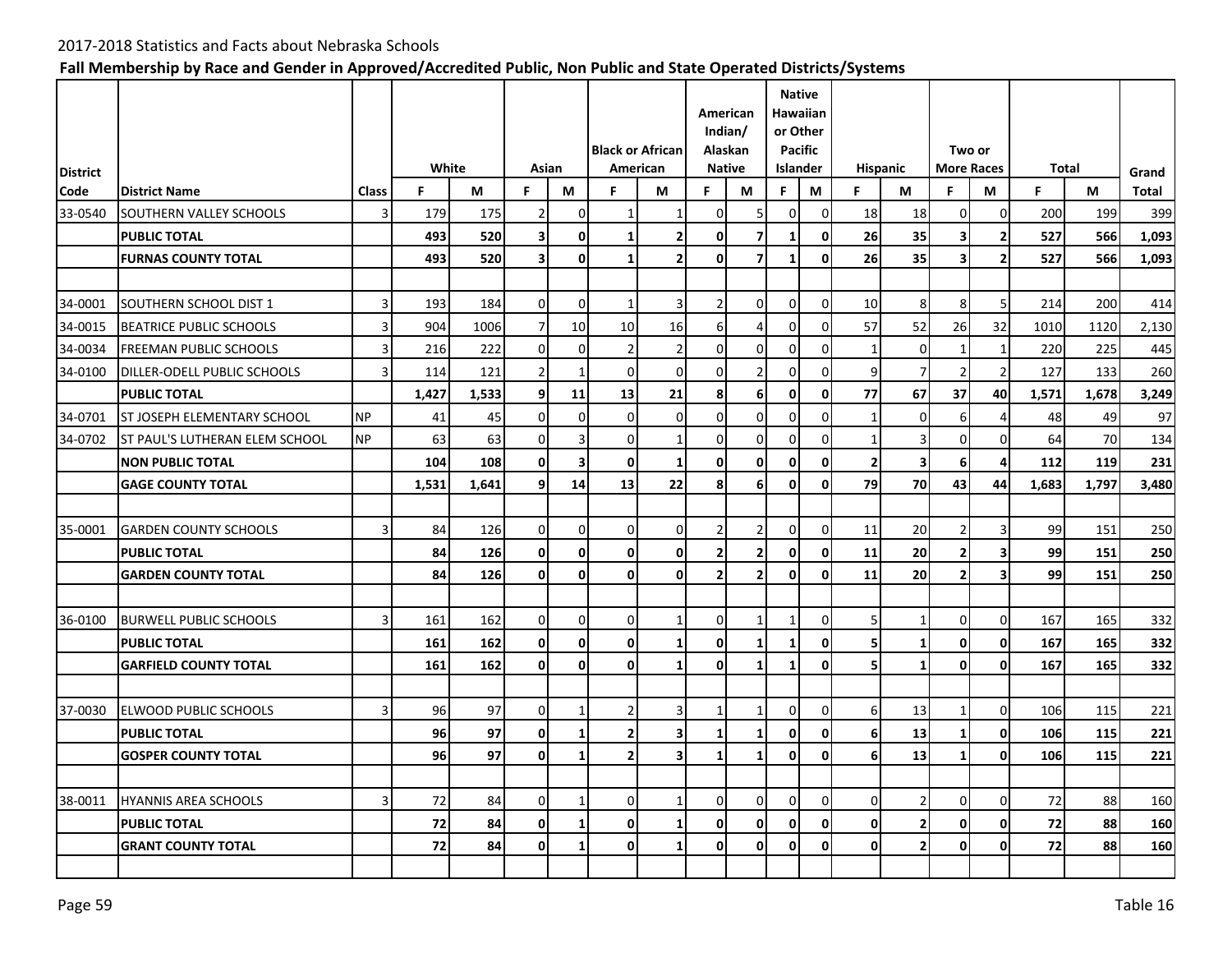|                         |                                      |              | White            |                | Asian                   |                |                         | <b>Black or African</b><br>American |                         | American<br>Indian/<br>Alaskan<br><b>Native</b> |                         | <b>Native</b><br>Hawaiian<br>or Other<br><b>Pacific</b><br>Islander |                | <b>Hispanic</b> |              | Two or<br><b>More Races</b> | Total          |                |                |
|-------------------------|--------------------------------------|--------------|------------------|----------------|-------------------------|----------------|-------------------------|-------------------------------------|-------------------------|-------------------------------------------------|-------------------------|---------------------------------------------------------------------|----------------|-----------------|--------------|-----------------------------|----------------|----------------|----------------|
| <b>District</b><br>Code | <b>District Name</b>                 | <b>Class</b> | F.               | М              | F                       | М              | F                       | М                                   | F                       | M                                               | F.                      | М                                                                   | F              | M               | F            | М                           | F              | M              | Grand<br>Total |
| 39-0060                 | CENTRAL VALLEY PUBLIC SCHOOLS        | 3            | 129              | 146            | $\overline{2}$          | 0              | $\mathbf 0$             | $\mathbf 0$                         | $\overline{0}$          | 0                                               | $\overline{0}$          | $\overline{0}$                                                      | 6              | $\overline{7}$  | 1            | 2                           | 138            | 155            | 293            |
|                         | <b>PUBLIC TOTAL</b>                  |              | 129              | 146            | $\mathbf{2}$            | 0              | $\mathbf{0}$            | $\mathbf 0$                         | οI                      | 0                                               | Οl                      | $\mathbf{0}$                                                        | 6              | 7               | $\mathbf{1}$ | $\overline{2}$              | 138            | 155            | 293            |
| 39-0702                 | <b>SPALDING ACADEMY</b>              | <b>NP</b>    | 32               | 41             | $\mathbf 0$             | $\mathbf 0$    | $\mathbf 0$             | 0                                   | $\overline{0}$          | 1                                               | $\overline{0}$          | $\Omega$                                                            | 3              | 4               | 0            | $\overline{0}$              | 35             | 46             | 81             |
|                         | <b>NON PUBLIC TOTAL</b>              |              | 32               | 41             | $\mathbf 0$             | $\mathbf 0$    | $\mathbf{0}$            | $\mathbf 0$                         | 0                       | 1                                               | 0                       | $\mathbf{0}$                                                        | 3              | Δ               | 0            | $\mathbf{0}$                | 35             | 46             | 81             |
|                         | <b>GREELEY COUNTY TOTAL</b>          |              | 161              | 187            | 2                       | $\mathbf 0$    | $\mathbf{0}$            | $\mathbf 0$                         | 0                       | 1                                               | 0                       | $\mathbf{0}$                                                        | 9              | 11              | 1            | $\overline{2}$              | 173            | 201            | 374            |
|                         |                                      |              |                  |                |                         |                |                         |                                     |                         |                                                 |                         |                                                                     |                |                 |              |                             |                |                |                |
| 40-0002                 | <b>GRAND ISLAND PUBLIC SCHOOLS</b>   | 3            | 1949             | 2164           | 52                      | 64             | 192                     | 249                                 | 48                      | 55                                              | $\overline{2}$          | 3                                                                   | 2357           | 2539            | 104          | 119                         | 4704           | 5193           | 9,897          |
| 40-0082                 | NORTHWEST PUBLIC SCHOOLS             | 3            | 676              | 629            | $\mathbf{1}$            | 5              | $\overline{7}$          | 5                                   | 13                      | 12                                              | $\overline{0}$          | $\mathbf{1}$                                                        | 75             | 86              | 3            | 4                           | 775            | 742            | 1,517          |
| 40-0083                 | WOOD RIVER RURAL SCHOOLS             | 3            | 174              | 225            | $\overline{0}$          | $\mathbf 0$    | 10                      | 3                                   | 3                       | 1                                               | $\mathbf{1}$            | 3                                                                   | 67             | 66              | $\mathbf 0$  | $\mathbf{1}$                | 255            | 299            | 554            |
| 40-0126                 | DONIPHAN-TRUMBULL PUBLIC SCHS        | 3            | 196              | 224            | 1                       | $\Omega$       | 4                       | $\overline{a}$                      | $\overline{0}$          | 0                                               | $\overline{0}$          | $\Omega$                                                            | 11             | 21              | $\mathbf{1}$ | $\overline{2}$              | 213            | 252            | 465            |
|                         | <b>PUBLIC TOTAL</b>                  |              | 2,995            | 3,242          | 54                      | 69             | 213                     | 262                                 | 64                      | 68                                              | $\overline{\mathbf{3}}$ | $\overline{7}$                                                      | 2,510          | 2,712           | 108          | 126                         | 5,947          | 6,486          | 12,433         |
| 40-0701                 | <b>CENTRAL CATHOLIC SCHOOLS</b>      | <b>NP</b>    | 119              | 104            | 5                       | 4              | $\overline{2}$          | 6                                   | $\overline{0}$          | 0                                               | $\overline{0}$          | $\Omega$                                                            | 13             | 26              | 0            | 0                           | 139            | 140            | 279            |
| 40-0704                 | TRINITY LUTHERAN ELEM SCHOOL         | <b>NP</b>    | 84               | 70             | $\overline{0}$          | $\mathbf 0$    | $\mathbf 0$             | $\Omega$                            | $\overline{0}$          | 0                                               | $\Omega$                | 0                                                                   | 9              | 14              | $\mathbf{1}$ |                             | 94             | 86             | 180            |
| 40-0705                 | PLATTE VALLEY SDA ELEMENTARY SCHOONP |              | $\overline{0}$   | 1              | $\overline{0}$          | $\mathbf 0$    | $\mathbf 0$             | $\Omega$                            | $\overline{0}$          | 0                                               | $\Omega$                | $\Omega$                                                            | 8              | 4               | $\mathbf 0$  | $\Omega$                    | 8              | 5              | 13             |
| 40-0707                 | NEW HOPE CHRISTIAN ELEM SCHOOL       | <b>NP</b>    | 13               | 14             | $\overline{0}$          | $\mathbf 0$    | $\mathbf{1}$            | $\Omega$                            | $\overline{0}$          | 0                                               | $\overline{0}$          | $\overline{0}$                                                      | -1             | 0               | 0            | $\Omega$                    | 15             | 14             | 29             |
| 40-0708                 | <b>GRAND ISLAND CHRISTIAN SCHOOL</b> | <b>NP</b>    | $\overline{7}$   | $\overline{4}$ | $\mathbf 0$             | $\mathbf{1}$   | $\mathbf 0$             | $\Omega$                            | $\overline{0}$          | 0                                               | οI                      | $\Omega$                                                            | 1              | 2               | 0            | $\Omega$                    | 8              | $\overline{7}$ | 15             |
| 40-0711                 | HEARTLAND LUTHERAN HIGH SCHOOL       | <b>NP</b>    | 28               | 28             | 1                       | $\mathbf 0$    | 1                       |                                     | $\overline{0}$          | 0                                               | $\mathbf{0}$            | $\mathbf{0}$                                                        | -1             | 1               | 0            | 0                           | 31             | 30             | 61             |
|                         | <b>NON PUBLIC TOTAL</b>              |              | 251              | 221            | 6                       | 5              | 4                       | 7                                   | $\mathbf 0$             | 0                                               | Οl                      | $\mathbf{0}$                                                        | 33             | 47              | 1            | $\overline{2}$              | 295            | 282            | 577            |
|                         | <b>HALL COUNTY TOTAL</b>             |              | 3,246            | 3,463          | 60                      | 74             | 217                     | 269                                 | 64                      | 68                                              | $\overline{\mathbf{3}}$ | 7                                                                   | 2,543          | 2,759           | 109          | 128                         | 6,242          | 6,768          | 13,010         |
| 41-0002                 | <b>GILTNER PUBLIC SCHOOLS</b>        |              | 84               | 87             | $\mathbf 0$             | $\mathbf 0$    | $\mathbf 0$             | $\Omega$                            | $\overline{2}$          | 0                                               | $\overline{0}$          | $\overline{0}$                                                      | $\overline{2}$ | 1               | 0            |                             | 88             | 89             | 177            |
| 41-0091                 | <b>HAMPTON PUBLIC SCHOOLS</b>        | 3            | 78               | 82             | $\mathbf 0$             | $\mathbf 0$    | $\mathbf 0$             | $\Omega$                            | $\overline{0}$          | $\overline{0}$                                  | ΟI                      | $\mathbf{0}$                                                        | $\Delta$       | -1              | 0            | $\mathbf{0}$                | 82             | 83             | 165            |
| 41-0504                 | <b>AURORA PUBLIC SCHOOLS</b>         | 3            | 525              | 605            | $\overline{3}$          | $\overline{2}$ | $\overline{4}$          | 10                                  | 1                       | 0                                               | $\Omega$                | 2                                                                   | 37             | 40              | 17           | 5                           | 587            | 664            | 1,251          |
|                         | <b>PUBLIC TOTAL</b>                  |              | 687              | 774            | $\overline{\mathbf{3}}$ | $\overline{2}$ | $\overline{4}$          | 10                                  | $\overline{\mathbf{3}}$ | 0                                               | $\mathbf{0}$            | $\overline{2}$                                                      | 43             | 42              | 17           | 6                           | 757            | 836            | 1,593          |
| 41-0701                 | IMMANUEL LUTHERAN ELEM SCHOOL        | <b>NP</b>    | $\overline{7}$   | $\overline{7}$ | $\pmb{0}$               | $\mathbf 0$    | $\mathbf 0$             | $\Omega$                            | $\overline{0}$          | 0                                               | $\overline{0}$          | $\overline{0}$                                                      | $\mathbf 0$    | 0               | 0            | $\mathbf{0}$                | $\overline{7}$ | $\overline{7}$ | 14             |
| 41-0702                 | HAMPTON LUTHERAN ELEM SCHOOL         | <b>NP</b>    | $6 \overline{6}$ | 19             | 1                       | $\Omega$       | 3                       | $\Omega$                            | $\overline{0}$          | 0                                               | $\Omega$                | $\Omega$                                                            | $\Omega$       | 0               | 0            | $\Omega$                    | 10             | 19             | 29             |
|                         | <b>NON PUBLIC TOTAL</b>              |              | 13               | 26             | $\mathbf{1}$            | $\mathbf 0$    | 3                       | $\mathbf 0$                         | 0                       | 0                                               | Οl                      | 0                                                                   | $\mathbf 0$    | 0               | 0            | $\mathbf{0}$                | 17             | 26             | 43             |
|                         | <b>HAMILTON COUNTY TOTAL</b>         |              | 700              | 800            | $\overline{4}$          | $\overline{2}$ | $\overline{\mathbf{z}}$ | 10                                  | 3                       | $\mathbf{0}$                                    | οI                      | $\overline{2}$                                                      | 43             | 42              | 17           | 6                           | 774            | 862            | 1,636          |
|                         |                                      |              |                  |                |                         |                |                         |                                     |                         |                                                 |                         |                                                                     |                |                 |              |                             |                |                |                |
| 42-0002                 | <b>ALMA PUBLIC SCHOOLS</b>           | 3            | 148              | 174            | 0                       | $\mathbf{1}$   | $\mathbf{0}$            | $\mathbf 0$                         | $\overline{0}$          | $\mathbf{1}$                                    | $\Omega$                | $\Omega$                                                            | $\overline{3}$ | 8               | $\mathbf{1}$ | $\Omega$                    | 152            | 184            | 336            |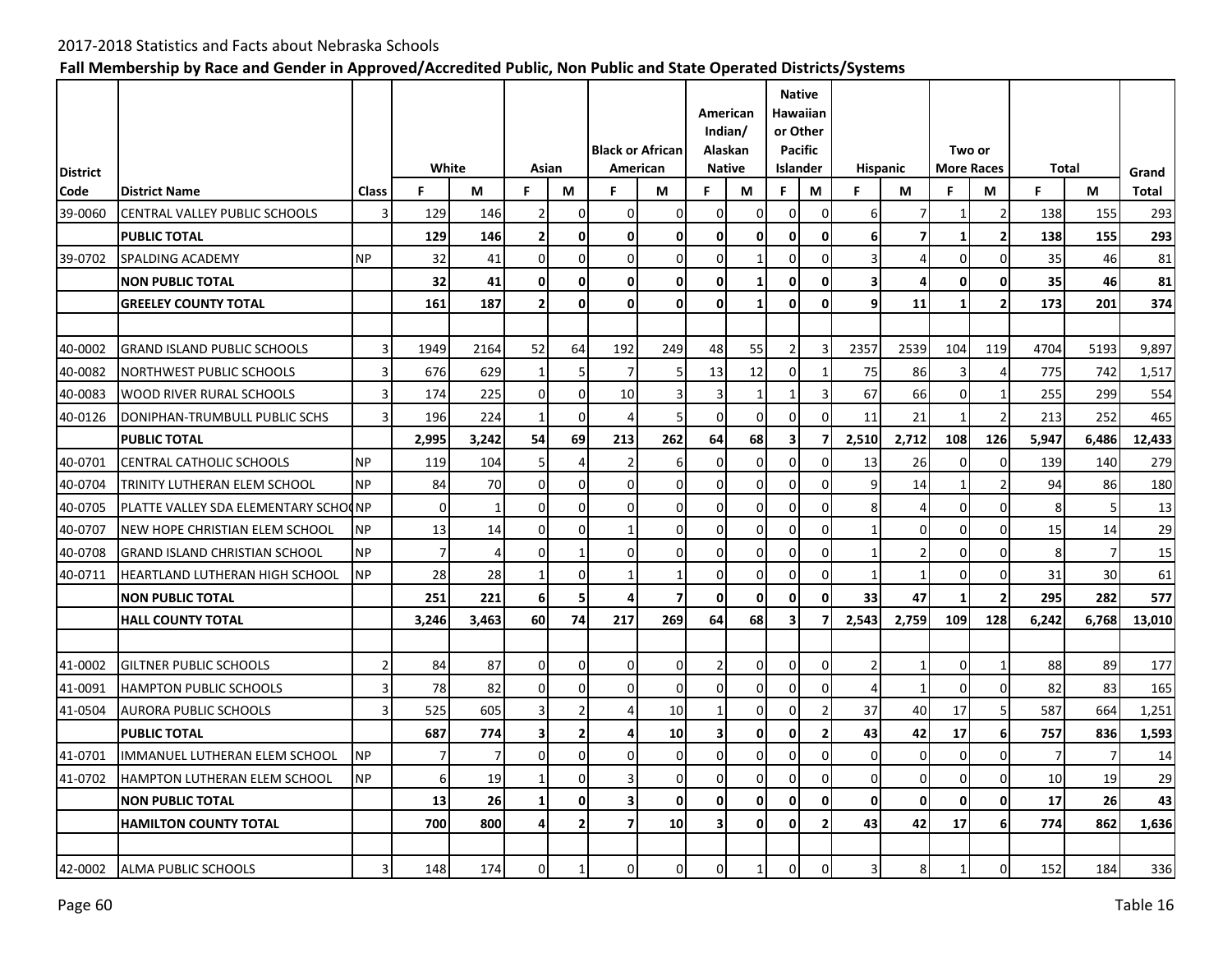| <b>District</b> |                                      |                |     | White |                | Asian          |                | <b>Black or African</b><br>American |                         | American<br>Indian/<br>Alaskan<br><b>Native</b> |                | <b>Native</b><br>Hawaiian<br>or Other<br><b>Pacific</b><br><b>Islander</b> |                         | <b>Hispanic</b> |                | Two or<br><b>More Races</b> |           | Total | Grand |
|-----------------|--------------------------------------|----------------|-----|-------|----------------|----------------|----------------|-------------------------------------|-------------------------|-------------------------------------------------|----------------|----------------------------------------------------------------------------|-------------------------|-----------------|----------------|-----------------------------|-----------|-------|-------|
| Code            | <b>District Name</b>                 | <b>Class</b>   | F   | М     | F              | М              | F              | М                                   | F                       | M                                               | F.             | M                                                                          | F                       | М               | F              | M                           | F.        | М     | Total |
|                 | <b>PUBLIC TOTAL</b>                  |                | 148 | 174   | $\mathbf 0$    | 1              | 0              | $\mathbf{0}$                        | $\mathbf{0}$            | 1                                               | 0l             | $\mathbf 0$                                                                | $\overline{\mathbf{3}}$ | 8               | 1              | $\mathbf 0$                 | 152       | 184   | 336   |
|                 | <b>HARLAN COUNTY TOTAL</b>           |                | 148 | 174   | $\mathbf 0$    |                | $\mathbf{0}$   | $\mathbf{0}$                        | 0                       | $\mathbf{1}$                                    | οI             | $\mathbf{0}$                                                               | $\overline{\mathbf{3}}$ | 8 <sup>1</sup>  | $\mathbf{1}$   | $\Omega$                    | 152       | 184   | 336   |
|                 |                                      |                |     |       |                |                |                |                                     |                         |                                                 |                |                                                                            |                         |                 |                |                             |           |       |       |
| 43-0079         | HAYES CENTER PUBLIC SCHOOLS          | 3              | 49  | 38    | $\Omega$       | $\mathbf 0$    | $\overline{0}$ | $\Omega$                            | $\Omega$                | 0                                               | $\Omega$       | $\overline{0}$                                                             | 9                       | 17              | 1              |                             | 59        | 56    | 115   |
|                 | <b>PUBLIC TOTAL</b>                  |                | 49  | 38    | $\mathbf{0}$   | 0              | 0              | 0                                   | $\mathbf{0}$            | $\mathbf 0$                                     | 0              | $\mathbf{0}$                                                               | 9                       | 17              | 1              |                             | 59        | 56    | 115   |
|                 | <b>HAYES COUNTY TOTAL</b>            |                | 49  | 38    | $\mathbf{0}$   | $\mathbf{0}$   | $\mathbf{0}$   | $\mathbf{0}$                        | $\mathbf{0}$            | 0                                               | Οl             | $\mathbf{0}$                                                               | 9                       | 17              | $\mathbf{1}$   |                             | 59        | 56    | 115   |
|                 |                                      |                |     |       |                |                |                |                                     |                         |                                                 |                |                                                                            |                         |                 |                |                             |           |       |       |
| 44-0070         | <b>HITCHCOCK CO SCH SYSTEM</b>       | $\overline{3}$ | 130 | 147   | $\mathbf 0$    | 0              | $\mathbf 0$    | 0                                   | $\mathbf{1}$            | 5                                               | $\overline{0}$ | 0                                                                          | $\overline{4}$          | 3               | $\overline{2}$ | $\mathbf 0$                 | 137       | 155   | 292   |
|                 | <b>PUBLIC TOTAL</b>                  |                | 130 | 147   | $\mathbf 0$    | $\mathbf 0$    | $\mathbf{0}$   | $\mathbf{0}$                        | $\mathbf{1}$            | 5                                               | 0              | $\mathbf{0}$                                                               | 4                       | 3               | $\overline{2}$ | $\mathbf{0}$                | 137       | 155   | 292   |
|                 | <b>HITCHCOCK COUNTY TOTAL</b>        |                | 130 | 147   | $\mathbf 0$    | $\mathbf 0$    | $\mathbf{0}$   | $\mathbf{0}$                        | $1\overline{1}$         | 5                                               | 0              | $\mathbf{0}$                                                               | Δ                       | 3               | $\overline{2}$ | $\Omega$                    | 137       | 155   | 292   |
| 45-0007         | O'NEILL PUBLIC SCHOOLS               | 3              | 313 | 339   | $\overline{7}$ | 4              | 1              | 3                                   | $\Omega$                | 0                                               | 0I             | 0                                                                          | 71                      | 71              | 14             | 9                           | 406       | 426   | 832   |
| 45-0029         | <b>EWING PUBLIC SCHOOLS</b>          | $\overline{2}$ | 65  | 68    | $\Omega$       | 0              | $\overline{2}$ | $\Omega$                            | $\Omega$                | $\mathbf{1}$                                    | $\Omega$       | $\Omega$                                                                   | 4                       | 8               | $\mathbf 0$    |                             | 71        | 78    | 149   |
| 45-0044         | <b>STUART PUBLIC SCHOOLS</b>         | 3              | 66  | 104   | $\overline{0}$ | $\mathbf 0$    | $\overline{0}$ | $\Omega$                            | $\Omega$                | 0                                               | $\Omega$       | $\Omega$                                                                   | -1                      | 1               | 1              |                             | 68        | 108   | 176   |
| 45-0137         | <b>CHAMBERS PUBLIC SCHOOLS</b>       | $\overline{2}$ | 54  | 60    | $\pmb{0}$      | $\mathbf 0$    | $\overline{0}$ | $\Omega$                            | $\Omega$                | $\mathbf{1}$                                    | $\overline{0}$ | $\overline{0}$                                                             | $\overline{2}$          | 1               | $\mathbf 0$    | $\mathbf 0$                 | 56        | 62    | 118   |
| 45-0239         | <b>WEST HOLT PUBLIC SCHOOLS</b>      | 3              | 197 | 221   | $\pmb{0}$      |                | $\overline{4}$ |                                     | $\Omega$                | 0                                               | οI             | $\Omega$                                                                   | 11                      | 9               | $\mathbf 0$    | $\Omega$                    | 212       | 233   | 445   |
|                 | <b>PUBLIC TOTAL</b>                  |                | 695 | 792   | $\overline{7}$ | 5              | $\overline{7}$ | 5                                   | $\mathbf{0}$            | $\overline{\mathbf{c}}$                         | οI             | $\mathbf 0$                                                                | 89                      | 90              | 15             | 13                          | 813       | 907   | 1,720 |
| 45-0701         | <b>ST MARY'S SCHOOLS</b>             | <b>NP</b>      | 77  | 99    | $\mathbf 1$    | 0              | $\overline{0}$ | $\Omega$                            | $\Omega$                | 0                                               | $\overline{0}$ | $\overline{0}$                                                             | 3                       | $\overline{0}$  | $\mathbf 0$    | $\mathbf 0$                 | 81        | 99    | 180   |
| 45-0703         | <b>ST JOSEPH'S ELEMENTARY SCHOOL</b> | <b>NP</b>      | 22  | 19    | $\overline{0}$ | $\mathbf 0$    | $\overline{0}$ | $\Omega$                            | $\Omega$                | 0                                               | $\overline{0}$ | $\overline{0}$                                                             | $\overline{2}$          | 1               | $\mathbf 0$    | $\Omega$                    | 24        | 20    | 44    |
|                 | <b>NON PUBLIC TOTAL</b>              |                | 99  | 118   | $\mathbf{1}$   | $\mathbf{0}$   | $\mathbf{0}$   | $\mathbf{0}$                        | $\mathbf{0}$            | 0                                               | οI             | $\mathbf 0$                                                                | 5                       | $\mathbf{1}$    | $\mathbf 0$    | $\mathbf{0}$                | 105       | 119   | 224   |
|                 | <b>HOLT COUNTY TOTAL</b>             |                | 794 | 910   | 8              | 5              | $\overline{7}$ | 5                                   | $\mathbf{0}$            | $\overline{2}$                                  | 0              | $\mathbf{0}$                                                               | 94                      | 91              | 15             | 13                          | 918       | 1,026 | 1,944 |
| 46-0001         | <b>MULLEN PUBLIC SCHOOLS</b>         | 3              | 67  | 83    | $\mathbf 0$    | $\mathbf 0$    | $\overline{0}$ | $\Omega$                            | $\Omega$                | $\mathbf 1$                                     | $\Omega$       | $\Omega$                                                                   | 3                       | Οl              | 0              | $\Omega$                    | 70        | 84    | 154   |
|                 | <b>PUBLIC TOTAL</b>                  |                | 67  | 83    | $\mathbf 0$    | $\mathbf 0$    | $\mathbf{0}$   | $\mathbf{0}$                        | $\mathbf{0}$            | 1                                               | 0              | $\mathbf{0}$                                                               | $\overline{\mathbf{3}}$ | $\mathbf{0}$    | $\mathbf 0$    | $\mathbf{0}$                | 70        | 84    | 154   |
|                 | <b>HOOKER COUNTY TOTAL</b>           |                | 67  | 83    | $\mathbf 0$    | $\mathbf{0}$   | $\mathbf{0}$   | $\mathbf{0}$                        | $\mathbf{0}$            | $\mathbf{1}$                                    | οI             | $\mathbf 0$                                                                | $\overline{\mathbf{3}}$ | $\mathbf{0}$    | $\mathbf{0}$   | $\mathbf{0}$                | <b>70</b> | 84    | 154   |
|                 |                                      |                |     |       |                |                |                |                                     |                         |                                                 |                |                                                                            |                         |                 |                |                             |           |       |       |
| 47-0001         | <b>ST PAUL PUBLIC SCHOOLS</b>        | 3              | 314 | 344   | $\overline{2}$ | $\mathbf 0$    | $\overline{0}$ | $\mathbf{1}$                        | $\Omega$                | 0                                               | 0I             | $\overline{0}$                                                             | 10                      | 13              | $\mathbf 0$    | $\overline{2}$              | 326       | 360   | 686   |
| 47-0100         | <b>CENTURA PUBLIC SCHOOLS</b>        | 3              | 219 | 239   | $\pmb{0}$      | $\mathbf 0$    | 4              | $\Omega$                            | $\Omega$                | 0                                               | $\overline{0}$ | $\mathbf 0$                                                                | 11                      | 21              | 8              | $\Omega$                    | 242       | 260   | 502   |
| 47-0103         | <b>ELBA PUBLIC SCHOOLS</b>           | $\overline{2}$ | 48  | 45    | $\pmb{0}$      | $\overline{2}$ | $\overline{0}$ | $\mathbf 0$                         | $\overline{3}$          | $\mathbf{1}$                                    | $\overline{0}$ | $\overline{0}$                                                             | $\overline{3}$          | 5               | $\mathbf 0$    |                             | 54        | 54    | 108   |
|                 | <b>PUBLIC TOTAL</b>                  |                | 581 | 628   | $\mathbf 2$    | $\overline{2}$ | 4              | 1                                   | $\overline{\mathbf{3}}$ | $\mathbf{1}$                                    | οI             | $\mathbf{0}$                                                               | 24                      | 39              | 8              |                             | 622       | 674   | 1,296 |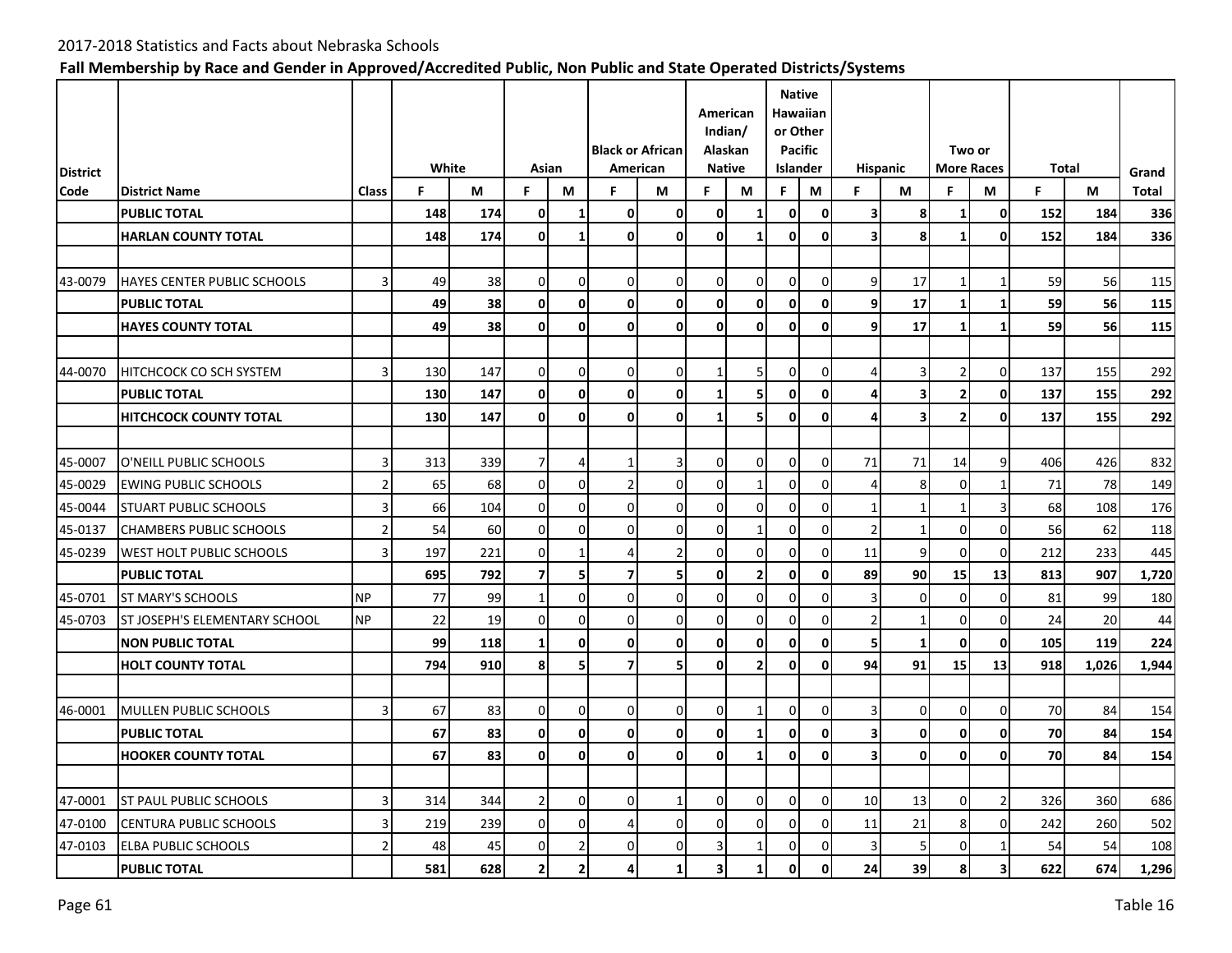|                 |                                  |           | White |     | Asian                   |                         |                         | <b>Black or African</b><br>American |                         | American<br>Indian/<br>Alaskan<br><b>Native</b> |              | <b>Native</b><br>Hawaiian<br>or Other<br>Pacific<br>Islander |                | <b>Hispanic</b> |                         | Two or<br><b>More Races</b> |     | Total          |       |
|-----------------|----------------------------------|-----------|-------|-----|-------------------------|-------------------------|-------------------------|-------------------------------------|-------------------------|-------------------------------------------------|--------------|--------------------------------------------------------------|----------------|-----------------|-------------------------|-----------------------------|-----|----------------|-------|
| <b>District</b> |                                  |           | F     | М   | F                       | М                       | F.                      | М                                   | F.                      | М                                               | F            |                                                              | F              | М               | F                       |                             | F   | М              | Grand |
| Code            | <b>District Name</b>             | Class     |       |     |                         | $\overline{2}$          |                         |                                     |                         |                                                 |              | М<br>0                                                       | 24             |                 |                         | M                           |     |                | Total |
|                 | <b>HOWARD COUNTY TOTAL</b>       |           | 581   | 628 | $\mathbf{2}$            |                         | 4                       | 1                                   | $\overline{\mathbf{3}}$ | 1                                               | $\mathbf 0$  |                                                              |                | 39              | 8                       | $\overline{\mathbf{3}}$     | 622 | 674            | 1,296 |
| 48-0008         | <b>FAIRBURY PUBLIC SCHOOLS</b>   | 3         | 401   | 425 | 1                       | 0                       | 2                       | 5                                   | $\mathbf{1}$            | 4                                               | 0            | 0                                                            | 36             | 24              | 14                      | 21                          | 455 | 479            | 934   |
| 48-0300         | TRI COUNTY PUBLIC SCHOOLS        | 3         | 174   | 204 | $\overline{4}$          | $\mathbf 0$             | $\overline{2}$          |                                     | $\mathbf{1}$            | 3                                               | $\mathbf 0$  | $\overline{0}$                                               | $\overline{4}$ | 6               | 3                       | 1                           | 188 | 215            | 403   |
| 48-0303         | <b>MERIDIAN PUBLIC SCHOOLS</b>   | 3         | 96    | 102 | $\overline{0}$          | $\mathbf 0$             | $\overline{3}$          | $\overline{2}$                      | 1                       | 0                                               | $\mathbf 0$  | $\mathbf{1}$                                                 | 12             | 16              | $\pmb{0}$               | 1                           | 112 | 122            | 234   |
|                 | <b>PUBLIC TOTAL</b>              |           | 671   | 731 | 5                       | $\mathbf 0$             | $\overline{z}$          | 8                                   | $\overline{\mathbf{3}}$ | $\overline{z}$                                  | $\mathbf 0$  | $\mathbf{1}$                                                 | 52             | 46              | 17                      | 23                          | 755 | 816            | 1,571 |
| 48-0702         | ST PAUL'S LUTHERAN ELEM SCHOOL   | <b>NP</b> | 33    | 43  | $\mathbf 0$             | 1                       | $\mathbf 0$             | $\mathbf 0$                         | 0                       | 0                                               | $\mathbf 0$  | $\mathbf 0$                                                  | $\mathbf 0$    | $\mathbf 0$     | 1                       | $\mathbf 0$                 | 34  | 44             | 78    |
|                 | <b>NON PUBLIC TOTAL</b>          |           | 33    | 43  | $\mathbf{0}$            | $\mathbf{1}$            | $\pmb{0}$               | $\mathbf{0}$                        | $\mathbf{0}$            | $\mathbf{0}$                                    | $\mathbf{0}$ | $\mathbf{0}$                                                 | $\mathbf 0$    | $\mathbf{0}$    | $\mathbf{1}$            | $\mathbf{0}$                | 34  | 44             | 78    |
|                 | JEFFERSON COUNTY TOTAL           |           | 704   | 774 | 5                       | $\mathbf{1}$            | $\overline{7}$          | 8                                   | 3                       | $\overline{7}$                                  | $\Omega$     | 1                                                            | 52             | 46              | 18                      | 23                          | 789 | 860            | 1,649 |
|                 |                                  |           |       |     |                         |                         |                         |                                     |                         |                                                 |              |                                                              |                |                 |                         |                             |     |                |       |
| 49-0033         | <b>STERLING PUBLIC SCHOOLS</b>   | 3         | 99    | 90  | $\mathbf{1}$            | $\mathbf 0$             | $\mathbf 0$             | -1                                  | $\Omega$                | 0                                               | $\Omega$     | $\overline{0}$                                               | 3              | $\overline{a}$  | $\pmb{0}$               | $\Omega$                    | 103 | 95             | 198   |
| 49-0050         | JOHNSON CO CENTRAL PUBLIC SCHS   | 3         | 189   | 210 | $\overline{\mathbf{3}}$ | 3                       | 3                       | $\overline{2}$                      | $\Omega$                | $\overline{0}$                                  | $\Omega$     | $\Omega$                                                     | 57             | 57              | 3                       | 11                          | 255 | 283            | 538   |
|                 | <b>PUBLIC TOTAL</b>              |           | 288   | 300 | $\overline{4}$          | $\overline{\mathbf{3}}$ | $\overline{\mathbf{3}}$ | 3                                   | οI                      | $\mathbf{0}$                                    | $\mathbf{0}$ | $\mathbf{0}$                                                 | 60             | 61              | 3                       | 11                          | 358 | 378            | 736   |
| 49-0702         | ST ANDREW ELEMENTARY SCHOOL      | <b>NP</b> | 5     | 4   | $\Omega$                | $\Omega$                | $\Omega$                | $\Omega$                            | $\Omega$                | $\Omega$                                        | $\Omega$     | $\Omega$                                                     | 10             | 3               | $\Omega$                | $\Omega$                    | 15  | $\overline{7}$ | 22    |
|                 | <b>NON PUBLIC TOTAL</b>          |           | 5     | 4   | $\mathbf{0}$            | $\mathbf 0$             | $\pmb{0}$               | $\mathbf 0$                         | $\mathbf{0}$            | 0                                               | $\mathbf{0}$ | $\mathbf{0}$                                                 | 10             | 3               | 0                       | $\mathbf{0}$                | 15  | $\overline{7}$ | 22    |
|                 | JOHNSON COUNTY TOTAL             |           | 293   | 304 | 4                       | $\overline{\mathbf{3}}$ | $\overline{\mathbf{3}}$ | $\overline{\mathbf{3}}$             | $\mathbf{0}$            | 0                                               | $\mathbf{0}$ | <sub>0</sub>                                                 | 70             | 64              | $\overline{\mathbf{3}}$ | 11                          | 373 | 385            | 758   |
| 50-0001         | WILCOX-HILDRETH PUBLIC SCHOOLS   | 3         | 85    | 126 | $\overline{0}$          | $\mathbf 0$             | $\mathbf 0$             | $\mathbf 0$                         | $\overline{0}$          | $\mathbf{1}$                                    | $\mathbf 0$  | $\overline{0}$                                               | 5              | $\overline{2}$  | $\overline{2}$          | $\overline{2}$              | 92  | 131            | 223   |
| 50-0501         | <b>AXTELL COMMUNITY SCHOOLS</b>  | 3         | 130   | 131 | $\overline{0}$          | $\mathbf 0$             | $\mathbf{1}$            | $\mathbf{1}$                        | $\Omega$                | $\overline{0}$                                  | $\mathbf 0$  | $\Omega$                                                     | $\overline{4}$ | 4               | $\mathbf{1}$            | $\overline{3}$              | 136 | 139            | 275   |
| 50-0503         | <b>MINDEN PUBLIC SCHOOLS</b>     | 3         | 356   | 364 | $\overline{2}$          | $\overline{0}$          | $\overline{2}$          | $\overline{4}$                      | $\mathbf{1}$            | $\overline{2}$                                  | $\Omega$     | $\overline{0}$                                               | 39             | 48              | 3                       | $\overline{2}$              | 403 | 420            | 823   |
|                 | <b>PUBLIC TOTAL</b>              |           | 571   | 621 | $\mathbf{2}$            | $\mathbf{0}$            | $\overline{\mathbf{3}}$ | 5                                   | $\mathbf{1}$            | $\overline{\mathbf{3}}$                         | $\mathbf 0$  | $\mathbf{0}$                                                 | 48             | 54              | 6                       | $\overline{7}$              | 631 | 690            | 1,321 |
|                 | <b>KEARNEY COUNTY TOTAL</b>      |           | 571   | 621 | $\overline{2}$          | $\mathbf{0}$            | $\overline{\mathbf{3}}$ | 5                                   |                         | 3                                               | 0            | $\mathbf{0}$                                                 | 48             | 54              | 6                       | $\overline{\mathbf{z}}$     | 631 | 690            | 1,321 |
|                 |                                  |           |       |     |                         |                         |                         |                                     |                         |                                                 |              |                                                              |                |                 |                         |                             |     |                |       |
| 51-0001         | OGALLALA PUBLIC SCHOOLS          | 3         | 305   | 367 | $\overline{3}$          | $\overline{2}$          |                         | $\Omega$                            | $\overline{2}$          | $\overline{7}$                                  | $\mathbf 0$  | $\overline{0}$                                               | 66             | 56              | 8                       | 18                          | 385 | 450            | 835   |
| 51-0006         | PAXTON CONSOLIDATED SCHOOLS      | 3         | 83    | 109 | $\mathbf{1}$            | $\mathbf 0$             | $\mathbf 0$             | 3                                   | $\overline{0}$          | 0                                               | $\Omega$     | $\Omega$                                                     | 15             | 11              | $\mathbf 0$             | $\Omega$                    | 99  | 123            | 222   |
|                 | <b>PUBLIC TOTAL</b>              |           | 388   | 476 | $\boldsymbol{4}$        | $\overline{\mathbf{2}}$ | $\mathbf{1}$            | $\overline{\mathbf{3}}$             | 2                       | $\overline{z}$                                  | $\mathbf{0}$ | $\mathbf{0}$                                                 | 81             | 67              | 8                       | 18                          | 484 | 573            | 1,057 |
| 51-0701         | <b>ST LUKE ELEMENTARY SCHOOL</b> | <b>NP</b> | 26    | 22  | $\overline{0}$          | $\mathbf{1}$            | $\mathbf 0$             | $\Omega$                            | $\overline{0}$          | 0                                               | $\mathbf 0$  | $\Omega$                                                     | $\overline{2}$ | $\overline{2}$  | $\mathbf 0$             | $\Omega$                    | 28  | 25             | 53    |
| 51-0702         | ST PAUL'S LUTHERAN ELEM SCHOOL   | <b>NP</b> | 32    | 29  | $\overline{0}$          | $\mathbf 0$             | $\mathbf 0$             | $\Omega$                            | $\Omega$                | $\overline{0}$                                  | $\mathbf 0$  | $\Omega$                                                     | $\mathbf{1}$   | 2               | 5                       | $\mathbf{1}$                | 38  | 32             | 70    |
|                 | <b>NON PUBLIC TOTAL</b>          |           | 58    | 51  | 0                       | $\mathbf{1}$            | $\mathbf 0$             | 0                                   | $\mathbf{0}$            | 0                                               | $\mathbf 0$  | $\mathbf{0}$                                                 | 3              | 4               | 5                       | $\mathbf{1}$                | 66  | 57             | 123   |
|                 | <b>KEITH COUNTY TOTAL</b>        |           | 446   | 527 | 4                       | $\overline{\mathbf{3}}$ | $\mathbf{1}$            | $\overline{\mathbf{3}}$             | $\overline{2}$          | $\overline{7}$                                  | $\mathbf{0}$ | $\mathbf{0}$                                                 | 84             | 71              | 13                      | 19                          | 550 | 630            | 1,180 |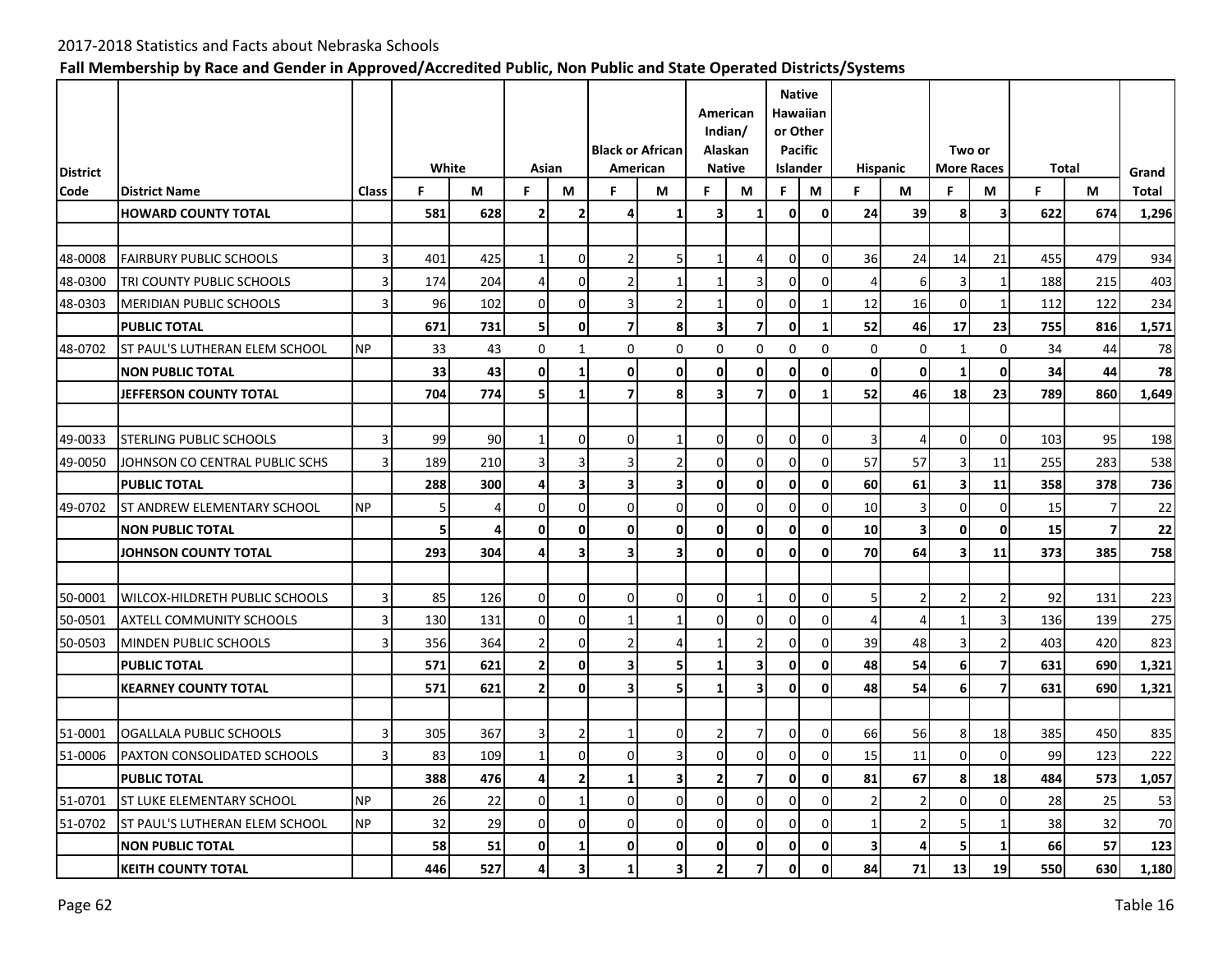| <b>District</b> |                                         |                | White    |              | Asian          |                         |                     | <b>Black or African</b><br>American |                | American<br>Indian/<br>Alaskan<br><b>Native</b> |                | <b>Native</b><br>Hawaiian<br>or Other<br>Pacific<br>Islander |                | <b>Hispanic</b> |                | Two or<br><b>More Races</b> |        | Total  | Grand  |
|-----------------|-----------------------------------------|----------------|----------|--------------|----------------|-------------------------|---------------------|-------------------------------------|----------------|-------------------------------------------------|----------------|--------------------------------------------------------------|----------------|-----------------|----------------|-----------------------------|--------|--------|--------|
| Code            | <b>District Name</b>                    | Class          | F.       | М            | F              | М                       | F.                  | М                                   | F.             | М                                               | F              | M                                                            | F              | М               | F              | М                           | F      | М      | Total  |
|                 |                                         |                |          |              |                |                         |                     |                                     |                |                                                 |                |                                                              |                |                 |                |                             |        |        |        |
| 52-0100         | <b>KEYA PAHA COUNTY SCHOOLS</b>         | $\mathfrak{p}$ | 45       | 40           | $\overline{0}$ | 1                       | $\mathbf 0$         | $\Omega$                            | $\overline{0}$ | 0                                               | $\Omega$       | $\overline{0}$                                               | $\mathbf 0$    | $\overline{0}$  | $\mathbf 0$    | $\Omega$                    | 45     | 41     | 86     |
|                 | <b>PUBLIC TOTAL</b>                     |                | 45       | 40           | 0              | 1                       | $\mathbf 0$         | $\mathbf{0}$                        | 0              | 0                                               | 0              | $\mathbf{0}$                                                 | $\mathbf 0$    | $\mathbf{0}$    | 0              | 0                           | 45     | 41     | 86     |
|                 | <b>KEYA PAHA COUNTY TOTAL</b>           |                | 45       | 40           | $\mathbf{0}$   | $\mathbf 1$             | $\mathbf{0}$        | $\Omega$                            | $\mathbf{0}$   | $\mathbf{0}$                                    | 0              | $\mathbf{0}$                                                 | $\mathbf 0$    | $\mathbf{0}$    | 0              | $\Omega$                    | 45     | 41     | 86     |
|                 |                                         |                |          |              |                |                         |                     |                                     |                |                                                 |                |                                                              |                |                 |                |                             |        |        |        |
| 53-0001         | KIMBALL PUBLIC SCHOOLS                  | 3              | 179      | 175          | 5 <sub>l</sub> | 3                       | $\mathbf 0$         | $\Omega$                            | $\overline{2}$ | 3                                               | $\mathbf 1$    | $\overline{2}$                                               | 12             | 35              | 10             | 10                          | 209    | 228    | 437    |
|                 | <b>PUBLIC TOTAL</b>                     |                | 179      | 175          | 5              | $\overline{\mathbf{3}}$ | $\mathbf 0$         | $\mathbf{0}$                        | 2              | 3                                               | $\mathbf{1}$   | $\overline{2}$                                               | 12             | 35              | 10             | 10 <sup>1</sup>             | 209    | 228    | 437    |
|                 | <b>KIMBALL COUNTY TOTAL</b>             |                | 179      | 175          | 5 <sup>1</sup> | 3                       | $\mathbf{0}$        | $\mathbf{0}$                        | 2 <sup>1</sup> | $\overline{\mathbf{3}}$                         | $\mathbf{1}$   | $\overline{2}$                                               | 12             | 35              | 10             | 10 <sup>1</sup>             | 209    | 228    | 437    |
|                 |                                         |                |          |              |                |                         |                     |                                     |                |                                                 |                |                                                              |                |                 |                |                             |        |        |        |
| 54-0013         | <b>CREIGHTON COMMUNITY PUBLIC SCHOO</b> | 3              | 135      | 136          | 8              | 5                       | 5 <sup>1</sup>      | 5                                   | $\mathbf{1}$   | 0                                               | $\Omega$       | $\overline{2}$                                               | 6              | $\overline{7}$  | $\mathbf 0$    | $\Omega$                    | 155    | 155    | 310    |
| 54-0096         | <b>CROFTON COMMUNITY SCHOOLS</b>        | 3              | 139      | 153          | $\overline{0}$ | $\mathbf 0$             | $\overline{2}$      | $\overline{2}$                      | $\mathbf{1}$   | 4                                               | $\mathbf{1}$   | $\Omega$                                                     | $\mathbf{1}$   | $\mathbf 0$     | $\overline{4}$ | $\Omega$                    | 148    | 159    | 307    |
| 54-0501         | NIOBRARA PUBLIC SCHOOLS                 |                | 42       | 35           | $\mathbf{1}$   | $\Omega$                | $\Omega$            | $\Omega$                            | 55             | 57                                              | $\Omega$       | $\Omega$                                                     | $\mathbf{1}$   | 6               | 10             | $\overline{7}$              | 109    | 105    | 214    |
| 54-0505         | SANTEE COMMUNITY SCHOOLS                |                | $\Omega$ | $\mathbf{1}$ | $\overline{0}$ | $\mathbf 0$             | $\Omega$            | $\Omega$                            | 91             | 92                                              | $\Omega$       | $\Omega$                                                     | $\overline{4}$ | 10              | $\mathbf{1}$   | $\Omega$                    | 96     | 103    | 199    |
| 54-0576         | <b>WAUSA PUBLIC SCHOOLS</b>             | 3              | 136      | 116          | $\overline{0}$ | $\mathbf 0$             | $\overline{2}$      | $\overline{2}$                      | $\Omega$       | 1                                               | $\overline{1}$ | $\Omega$                                                     | $\mathbf 0$    | $\Omega$        | 3              | $\overline{2}$              | 142    | 121    | 263    |
| 54-0586         | <b>BLOOMFIELD COMMUNITY SCHOOLS</b>     | 3              | 97       | 117          | $\overline{0}$ | $\mathbf{1}$            | $\mathbf{1}$        | $\mathbf 1$                         | $6 \mid$       | 5                                               | $\overline{2}$ | $\Omega$                                                     | 11             | 13              | $\mathbf 0$    | $\Omega$                    | 117    | 137    | 254    |
|                 | <b>PUBLIC TOTAL</b>                     |                | 549      | 558          | 9              | 6 <sup>1</sup>          | 10                  | 10                                  | 154            | 159                                             | 4              | 2 <sup>1</sup>                                               | 23             | 36              | 18             | 9                           | 767    | 780    | 1,547  |
| 54-0701         | ST LUDGER ELEMENTARY SCHOOL             | <b>NP</b>      | 11       | 14           | $\overline{0}$ | $\pmb{0}$               | $\mathsf{O}\xspace$ | $\mathbf 0$                         | $\overline{0}$ | 0                                               | 0              | $\overline{0}$                                               | $\pmb{0}$      | $\mathbf 0$     | $\pmb{0}$      | $\overline{0}$              | 11     | 14     | 25     |
| 54-0702         | ST ROSE OF LIMA ELEM SCHOOL             | <b>NP</b>      | 74       | 50           | $\overline{0}$ | $\pmb{0}$               | $\mathsf{O}\xspace$ | $\Omega$                            | $\Omega$       | 0                                               | $\Omega$       | $\Omega$                                                     | $\pmb{0}$      |                 | 0              | $\Omega$                    | 74     | 51     | 125    |
|                 | <b>NON PUBLIC TOTAL</b>                 |                | 85       | 64           | $\mathbf{0}$   | $\mathbf 0$             | $\mathbf 0$         | $\mathbf 0$                         | $\mathbf{0}$   | 0                                               | $\mathbf 0$    | $\mathbf{0}$                                                 | $\mathbf 0$    |                 | 0              | $\Omega$                    | 85     | 65     | 150    |
|                 | <b>KNOX COUNTY TOTAL</b>                |                | 634      | 622          | 9 <sub>l</sub> | 6                       | 10                  | 10                                  | 154            | 159                                             | 4              | $\overline{2}$                                               | 23             | 37              | 18             | 9                           | 852    | 845    | 1,697  |
|                 |                                         |                |          |              |                |                         |                     |                                     |                |                                                 |                |                                                              |                |                 |                |                             |        |        |        |
| 55-0001         | LINCOLN PUBLIC SCHOOLS                  |                | 13379    | 14486        | 962            | 999                     | 1349                | 1304                                | 125            | 139                                             | 18             | 13                                                           | 2790           | 2878            | 1675           | 1620                        | 20298  | 21439  | 41,737 |
| 55-0145         | <b>WAVERLY SCHOOL DISTRICT 145</b>      | 3              | 948      | 1018         | 2              | 5                       | 1                   | 8                                   | 5              | 6                                               | $\mathbf 0$    | 1                                                            | 18             | 26              | 11             | 12                          | 985    | 1076   | 2,061  |
| 55-0148         | MALCOLM PUBLIC SCHOOLS                  | 3              | 267      | 250          | $\overline{2}$ | 4                       | $\mathbf 0$         | $\overline{2}$                      | 1              | 0                                               | -1             | $\Omega$                                                     | 10             | 13              | 3              | $\overline{3}$              | 284    | 272    | 556    |
| 55-0160         | NORRIS SCHOOL DIST 160                  | 3              | 1034     | 1120         | 13             | 11                      | 12                  | 12                                  | 5 <sup>1</sup> | 3                                               | 0              | $\Omega$                                                     | 49             | 61              | 14             | 24                          | 1127   | 1231   | 2,358  |
| 55-0161         | RAYMOND CENTRAL PUBLIC SCHOOLS          | 3              | 303      | 351          | 4              | $\overline{2}$          | $\overline{3}$      | 6                                   | $\overline{2}$ | 4                                               | $\mathbf 0$    | $\overline{0}$                                               | 8              |                 | $\overline{1}$ | $\overline{3}$              | 321    | 367    | 688    |
|                 | <b>PUBLIC TOTAL</b>                     |                | 15,931   | 17,225       |                | 983 1,021               | 1,365               | 1,332                               | 138            | 152                                             | 19             | 14                                                           | 2,875          | 2,979           | 1,704          | 1,662                       | 23,015 | 24,385 | 47,400 |
| 55-0701         | BLESSED SACRAMENT CATHOLIC ELEM SINP    |                | 7        | 47           | $6 \mid$       | 5                       | 12                  | 13                                  | $\overline{0}$ | 0                                               | $\overline{0}$ | $\Omega$                                                     | 14             | 14              | 40             | $\overline{3}$              | 79     | 82     | 161    |
| 55-0702         | MESSIAH LUTHERAN ELEMENTARY SCHONP      |                | 109      | 93           | $\overline{0}$ | 2                       | $\mathsf{O}\xspace$ |                                     | $\overline{0}$ | 0                                               | 0              | 1                                                            | 3              | $\Omega$        | 3              | $\overline{3}$              | 115    | 100    | 215    |
| 55-0703         | CATHEDRAL OF RISEN CHRIST ELEM          | <b>NP</b>      | 108      | 109          | 15             | 15                      | 3                   | Δ                                   | 4              | $\mathbf 2$                                     | $\Omega$       | $\overline{0}$                                               | 24             | 20              | $\mathbf{1}$   | $\overline{7}$              | 155    | 157    | 312    |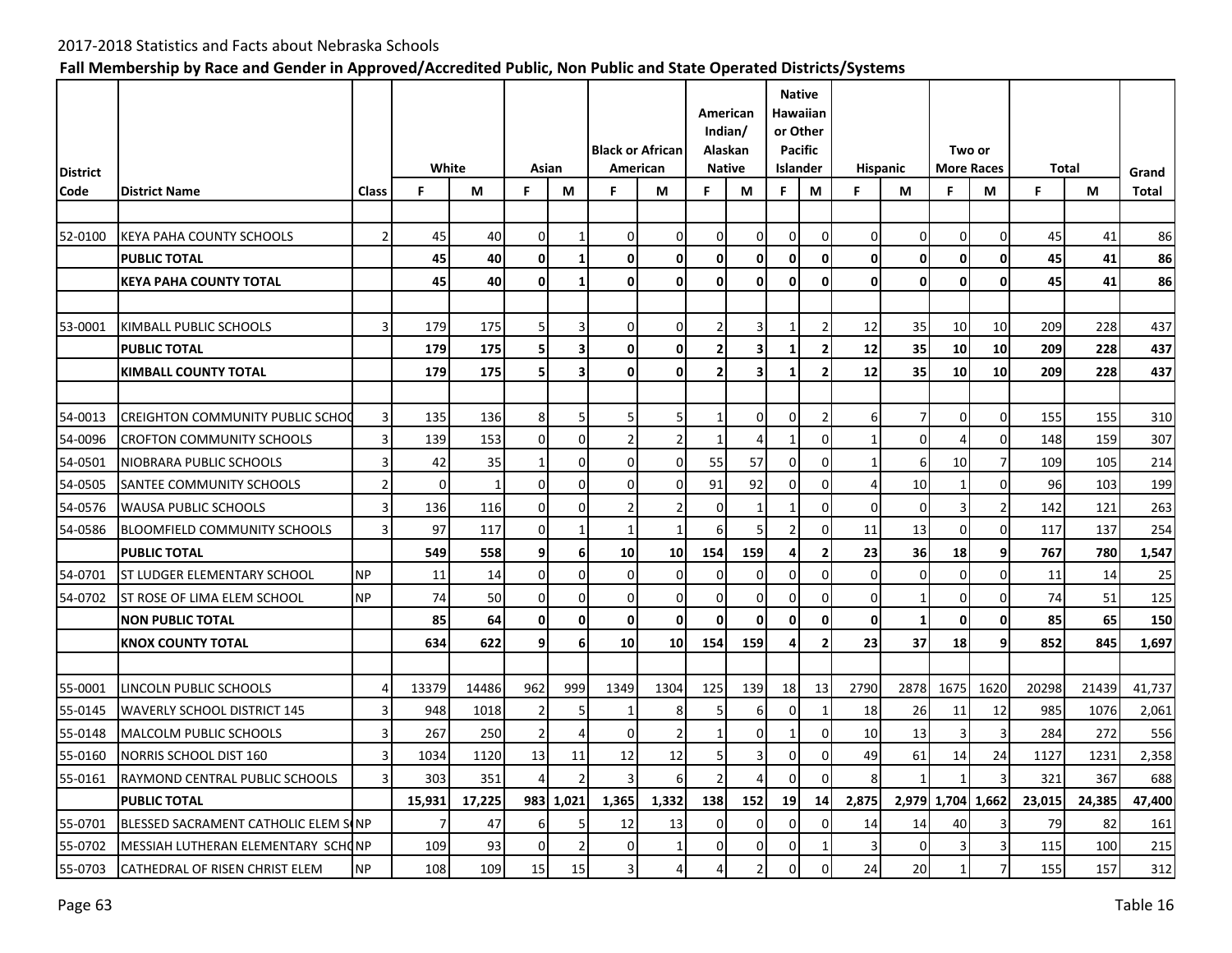|          |                                      |              |                |                    |                         |              | <b>Black or African</b> |                | American<br>Indian/<br>Alaskan |                |                | <b>Native</b><br>Hawaiian<br>or Other<br><b>Pacific</b> |                |                 |                | Two or            |                |                |        |
|----------|--------------------------------------|--------------|----------------|--------------------|-------------------------|--------------|-------------------------|----------------|--------------------------------|----------------|----------------|---------------------------------------------------------|----------------|-----------------|----------------|-------------------|----------------|----------------|--------|
| District |                                      |              |                | White              | Asian                   |              | American                |                | <b>Native</b>                  |                |                | Islander                                                |                | <b>Hispanic</b> |                | <b>More Races</b> | Total          |                | Grand  |
| Code     | <b>District Name</b>                 | <b>Class</b> | F.             | М                  | F                       | М            | F.                      | М              | F                              | M              | F              | М                                                       | F.             | М               | F              | М                 | F              | М              | Total  |
| 55-0704  | LINCOLN CHRISTIAN SCHOOLS            | NΡ           | 303            | 298                | 15                      | 16           | 14                      | $\overline{7}$ | $\overline{0}$                 | 1              | $\overline{0}$ | $\overline{0}$                                          | 12             | 9               | $\pmb{0}$      | $\overline{0}$    | 344            | 331            | 675    |
| 55-0706  | LINCOLN LUTHERAN MS/SR HIGH          | <b>NP</b>    | 133            | 148                | 17                      | 10           | $\overline{2}$          | 3              | $\overline{0}$                 | 0              | $\overline{0}$ | $\overline{0}$                                          | 0              |                 | 4              | 5                 | 156            | 167            | 323    |
| 55-0707  | PIUS X HIGH SCHOOL                   | <b>NP</b>    | 493            | 489                | 58                      | 57           | 15                      | 14             | $\overline{0}$                 | 0              | $\mathbf{1}$   | 1                                                       | 47             | 50              | 14             | 12                | 628            | 623            | 1,251  |
| 55-0708  | SACRED HEART ELEM SCHOOL             | <b>NP</b>    | 25             | 18                 | 23                      | 19           | 8                       | 3              | $\overline{0}$                 | 0              | $\overline{0}$ | $\overline{0}$                                          | 27             | 29              | 0              | 2                 | 83             | 71             | 154    |
| 55-0709  | <b>COLLEGE VIEW ACADEMY</b>          | <b>NP</b>    | 77             | 77                 | $\overline{7}$          | 11           | 14                      | 13             | $\overline{0}$                 | 1              | 3              | $\overline{2}$                                          | 24             | 22              | $\overline{2}$ | 1                 | 127            | 127            | 254    |
| 55-0711  | <b>GEORGE STONE ELEMENTARY S D A</b> | <b>NP</b>    | 5              | $\overline{2}$     | $\mathbf{1}$            | 1            | $\mathsf{O}\xspace$     | $\overline{2}$ | $\overline{0}$                 | 0              | $\overline{2}$ | $\overline{0}$                                          | 6              | 3               | 0              | $\overline{0}$    | 14             | 8              | 22     |
| 55-0712  | <b>ST JOHN'S ELEMENTARY SCHOOL</b>   | <b>NP</b>    | 151            | 164                | 6                       | 6            | 1                       |                | $\overline{0}$                 | 0              | $\overline{0}$ | $\overline{0}$                                          | 17             | 13              | 8              | 10                | 183            | 194            | 377    |
| 55-0713  | ST MARK ELEMENTARY SCHOOL            | <b>NP</b>    | 19             | 16                 | $\overline{0}$          | $\mathbf 0$  | $\mathbf 0$             | 0              | $\mathbf 0$                    | $\pmb{0}$      | $\overline{0}$ | $\overline{0}$                                          | $\mathbf 0$    | $\overline{0}$  | 0              | $\overline{0}$    | 19             | 16             | 35     |
| 55-0714  | ST MARY'S ELEMENTARY SCHOOL          | <b>NP</b>    | 19             | 9                  | 15                      | 23           | $\overline{2}$          | 5              | $\overline{0}$                 | 1              | 1              | $\overline{0}$                                          | 37             | 26              | 3              | $6 \mid$          | 77             | 70             | 147    |
| 55-0715  | <b>ST PATRICK CATHOLIC SCHOOL</b>    | <b>NP</b>    | 53             | 49                 | 5                       | 4            | $\overline{4}$          | 2              | $\overline{0}$                 | 0              | $\overline{0}$ | $\overline{0}$                                          | 19             | 21              | $\mathbf{1}$   | $\mathbf{1}$      | 82             | 77             | 159    |
| 55-0716  | ST TERESA ELEMENTARY SCHOOL          | <b>NP</b>    | 121            | 115                | $\overline{\mathbf{3}}$ | $\mathbf 0$  | $\mathbf 0$             | 1              | $\mathbf 1$                    | $\mathbf{1}$   | $\Omega$       | $\overline{0}$                                          | 8              | 11              | 5              | 5                 | 138            | 133            | 271    |
| 55-0717  | TRINITY LUTHERAN ELEM SCHOOL         | <b>NP</b>    | 38             | 30                 | $\overline{0}$          | $\mathbf 0$  | 4                       |                | $\Omega$                       | 0              | $\Omega$       | $\Omega$                                                | $\overline{2}$ | $\Omega$        | $\overline{4}$ |                   | 48             | 33             | 81     |
| 55-0719  | ST JOSEPH'S CATHOLIC SCHOOL          | <b>NP</b>    | 216            | 261                | 5                       | 6            | $\mathbf 0$             | -1             | $\overline{0}$                 | 0              | $\overline{0}$ | $\overline{2}$                                          | 12             | 13              | $\overline{2}$ | 5                 | 235            | 288            | 523    |
| 55-0720  | VILLA MARIE SCHOOL                   | <b>NP</b>    | $\overline{2}$ | 13                 | $\overline{0}$          | $\Omega$     | $\overline{3}$          | $\Omega$       | $\Omega$                       | $\Omega$       | $\Omega$       | $\Omega$                                                | $\overline{2}$ | $\mathbf 0$     | $\mathbf 0$    | -1                | $\overline{7}$ | 14             | 21     |
| 55-0728  | <b>FAITH LUTHERAN SCHOOL</b>         | <b>NP</b>    | 47             | 67                 | $\overline{0}$          | $\pmb{0}$    | 3                       | $\Omega$       | $\Omega$                       | 0              | $\overline{0}$ | $\overline{0}$                                          | $\overline{2}$ | 3               | $\overline{2}$ | $\Omega$          | 54             | 70             | 124    |
| 55-0734  | TRINITY KINDERGARTEN PROGRAM         | <b>NP</b>    |                | $\overline{7}$     | $\overline{0}$          | $\Omega$     | $\Omega$                | $\Omega$       | $\Omega$                       | 0              | $\Omega$       | $\Omega$                                                | $\Omega$       | $\Omega$        | $\Omega$       | $\Omega$          | 3              | $\overline{7}$ | 10     |
| 55-0743  | PRAIRIE HILL LEARNING CENTER         | NΡ           | 41             | 36                 | $\mathbf{1}$            | $\mathbf 0$  | $\overline{2}$          | $\Omega$       | $\mathbf{1}$                   | $\overline{2}$ | $\Omega$       | $\overline{0}$                                          | $\Omega$       | 1               | 0              |                   | 45             | 40             | 85     |
| 55-0745  | CHILDREN'S CIRCLE MONTESSORI         | <b>NP</b>    | 19             | 18                 | $\mathbf{1}$            | $\mathbf 0$  | $\mathbf 0$             | $\Omega$       | $\Omega$                       | 0              | $\Omega$       | $\overline{0}$                                          | $\Omega$       | $\Omega$        | $\mathbf{1}$   | $\Omega$          | 21             | 18             | 39     |
| 55-0753  | ST PETER'S CATHOLIC SCHOOL           | NΡ           | 184            | 165                | 13                      | 5            | $\mathbf 0$             | 6              | $\overline{0}$                 | $\Omega$       | $\overline{0}$ | $\overline{0}$                                          | 16             | 10              | 10             | $\overline{4}$    | 223            | 190            | 413    |
| 55-0754  | CHILD VIEW MONTESSORI                | <b>NP</b>    | 9              | 13                 | $\overline{0}$          | $\mathbf 0$  | $\mathbf 0$             | $\Omega$       | $\overline{0}$                 | 0              | $\Omega$       | $\overline{0}$                                          | $\mathbf 0$    | $\mathbf{1}$    | $\mathbf{1}$   | $\mathbf{1}$      | 10             | 15             | 25     |
| 55-0755  | <b>PARKVIEW CHRISTIAN SCHOOLS</b>    | <b>NP</b>    | 37             | 57                 | 9                       | 9            | $\overline{2}$          | 6              | $\Omega$                       | $\overline{0}$ | $\overline{0}$ | $\overline{0}$                                          | 6              | $\overline{2}$  | 5              |                   | 59             | 81             | 140    |
| 55-0758  | NORTH AMERICAN MARTYRS SCHOOL        | <b>NP</b>    | 240            | 231                | 26                      | 35           | 5                       | 10             | $\Omega$                       | 0              | $\Omega$       | $\Omega$                                                | 5              | 13              | 0              | 4                 | 276            | 293            | 569    |
| 55-0759  | BERNIKLAU ED SOLUTIONS TEAM          | <b>NP</b>    | $\Omega$       | $\mathbf 1$        | $\mathbf{1}$            | $\Omega$     | $\mathbf{1}$            |                | $\Omega$                       | $\Omega$       | $\Omega$       | $\Omega$                                                | $\Omega$       | $\overline{0}$  | $\Omega$       | $\Omega$          | $\overline{2}$ | $\overline{2}$ | 4      |
| 55-0762  | GOOD SHEPHERD LUTHERAN SCHOOL        | <b>NP</b>    | 26             | 27                 | $\overline{2}$          | 3            | $\mathbf 0$             | $\Omega$       | $\overline{0}$                 | 0              | $\Omega$       | $\overline{0}$                                          | $\Omega$       | $\overline{0}$  | 3              | 3                 | 31             | 33             | 64     |
| 55-0764  | <b>CHRIST ELEMENTARY SCHOOL</b>      | <b>NP</b>    | 94             | 81                 | $\mathbf{1}$            | $\mathbf 0$  | $\mathbf{1}$            |                | $\mathbf{1}$                   | 0              | $\Omega$       | $\overline{0}$                                          | $\mathbf{1}$   | 1               | $\overline{4}$ | 3                 | 102            | 86             | 188    |
| 55-0766  | ST MICHAEL CATHOLIC SCHOOL           | <b>NP</b>    | 110            | 113                | $\overline{2}$          | 6            | $\Omega$                | $\Omega$       | $\Omega$                       | 0              | $\mathbf{1}$   | $\overline{2}$                                          | $\overline{7}$ | 8               | $\overline{1}$ | $\Omega$          | 121            | 129            | 250    |
|          | <b>NON PUBLIC TOTAL</b>              |              | 2,689          | 2,754              | 232                     | 233          | 96                      | 95             | $\overline{7}$                 | 8              | 8              | 8                                                       | 291            | 271             | 114            | 86                | 3,437          | 3,455          | 6,892  |
| 55-0605  | UNIVERSITY OF NEBRASKA HIGH SCHOOLSO |              | 53             | 48                 | 1                       | $\mathbf 0$  | $\mathbf 0$             | $\mathbf 0$    | $\overline{0}$                 | 0              | $\Omega$       | $\Omega$                                                | $\mathbf 0$    | 2               | 0              | $\Omega$          | 54             | 50             | 104    |
|          | <b>STATE OPERATED TOTAL</b>          |              | 53             | 48                 | $\mathbf{1}$            | $\mathbf{0}$ | $\mathbf 0$             | $\mathbf{0}$   | $\mathbf{0}$                   | 0              | 0              | $\mathbf{0}$                                            | $\mathbf 0$    | $\overline{2}$  | $\mathbf 0$    | 0                 | 54             | 50             | 104    |
|          | <b>LANCASTER COUNTY TOTAL</b>        |              | 18,673         | 20,027 1,216 1,254 |                         |              | 1,461                   | 1,427          | 145                            | 160            | 27             | 22                                                      | 3,166          |                 |                | 3,252 1,818 1,748 | 26,506         | 27,890         | 54,396 |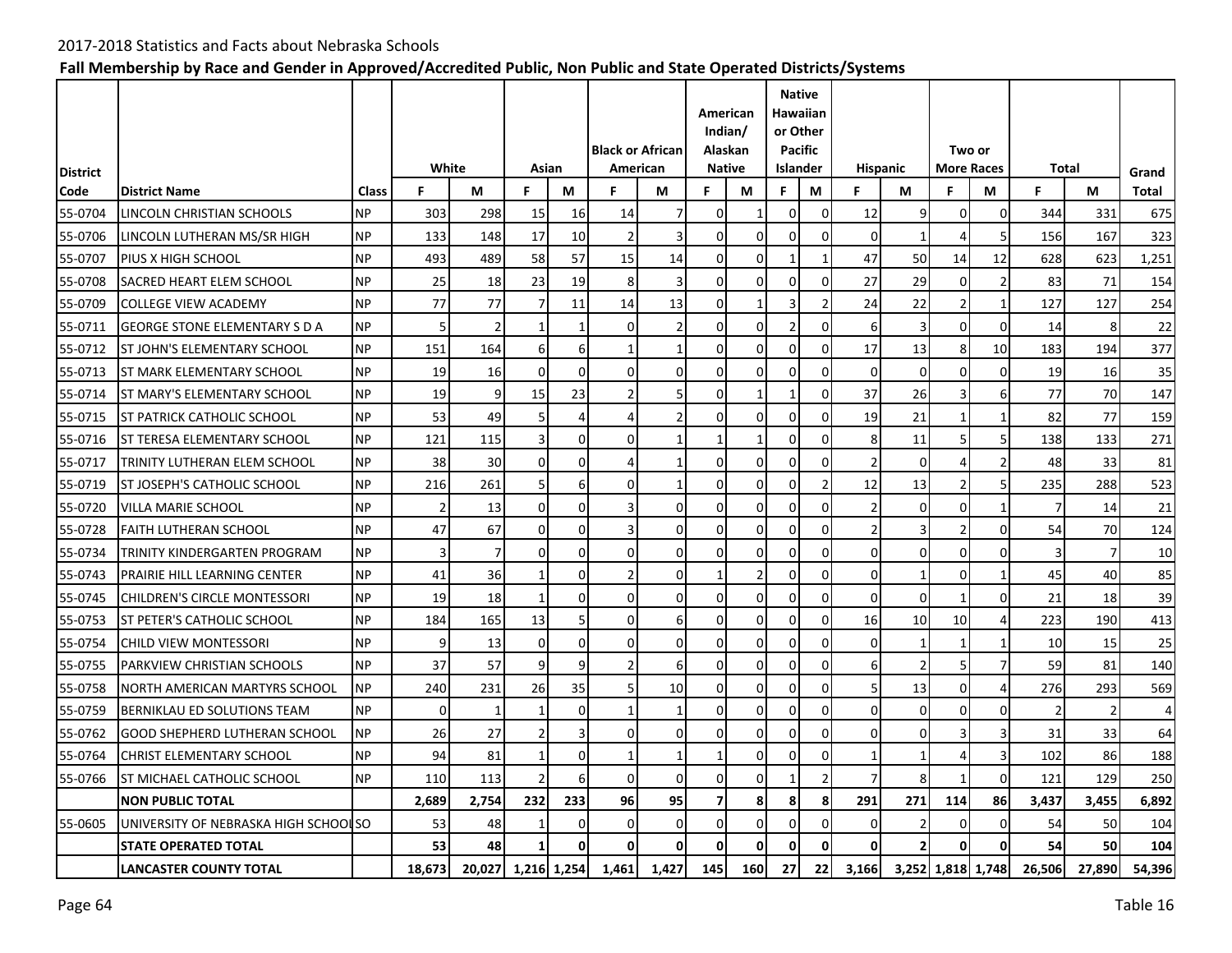|                 |                                     |                | White |       | Asian          |                |                 | <b>Black or African</b><br>American |                         | American<br>Indian/<br>Alaskan<br><b>Native</b> |                         | <b>Native</b><br>Hawaiian<br>or Other<br>Pacific<br>Islander |                         | <b>Hispanic</b> |                | Two or<br><b>More Races</b> |       | Total |       |
|-----------------|-------------------------------------|----------------|-------|-------|----------------|----------------|-----------------|-------------------------------------|-------------------------|-------------------------------------------------|-------------------------|--------------------------------------------------------------|-------------------------|-----------------|----------------|-----------------------------|-------|-------|-------|
| <b>District</b> |                                     |                | F.    |       | F              |                | F.              |                                     | F.                      |                                                 | F                       |                                                              | F                       |                 | F              |                             | F     |       | Grand |
| Code            | <b>District Name</b>                | Class          |       | М     |                | М              |                 | М                                   |                         | М                                               |                         | M                                                            |                         | М               |                | М                           |       | M     | Total |
| 56-0001         | <b>NORTH PLATTE PUBLIC SCHOOLS</b>  | 3              | 1614  | 1726  | 13             | 13             | 30              | 30                                  | 12                      | 9                                               | 3                       | $\overline{2}$                                               | 311                     | 329             | 54             | $71\,$                      | 2037  | 2180  | 4,217 |
| 56-0006         | <b>BRADY PUBLIC SCHOOLS</b>         | $\overline{2}$ | 85    | 82    | $\overline{0}$ | $\mathbf{1}$   | $\mathbf 0$     | $\mathbf 0$                         | $\overline{0}$          | $\mathbf{1}$                                    | $\overline{0}$          | $\mathbf{1}$                                                 | $\mathbf{1}$            |                 | $\mathbf 0$    | $\mathbf{1}$                | 86    | 87    | 173   |
| 56-0007         | <b>MAXWELL PUBLIC SCHOOLS</b>       | 3              | 132   | 114   | $\mathbf{1}$   | $\mathbf 0$    | 3               |                                     | $\overline{0}$          | $\overline{2}$                                  | $\Omega$                | $\overline{0}$                                               | 17                      | 9               | 5              | $\Omega$                    | 158   | 127   | 285   |
| 56-0037         | <b>HERSHEY PUBLIC SCHOOLS</b>       | 3              | 235   | 262   | $\mathbf{1}$   | $\mathbf 0$    | $\overline{2}$  | $\overline{2}$                      | $\overline{2}$          | $\Omega$                                        | $\Omega$                | $\overline{2}$                                               | 18                      | 30              | 1              | 1                           | 259   | 297   | 556   |
| 56-0055         | SUTHERLAND PUBLIC SCHOOLS           | 3              | 157   | 166   | $\mathbf{1}$   | $\mathbf{1}$   | $\mathbf 0$     | $\Omega$                            | $\overline{2}$          | 0                                               | $\Omega$                | $\overline{0}$                                               | 11                      | 12              | $\overline{2}$ | $\overline{3}$              | 173   | 182   | 355   |
| 56-0565         | <b>WALLACE PUBLIC SCH DIST 65 R</b> | $\overline{2}$ | 80    | 75    | $\overline{0}$ | $\mathbf 0$    | $\mathbf{1}$    | $\mathbf{1}$                        | $\Omega$                | $\Omega$                                        | $\Omega$                | $\Omega$                                                     | 18                      | 19              | $\overline{2}$ | $\overline{2}$              | 101   | 97    | 198   |
|                 | <b>PUBLIC TOTAL</b>                 |                | 2,303 | 2,425 | 16             | 15             | 36              | 35                                  | 16                      | 12                                              | 3                       | 5 <sup>1</sup>                                               | 376                     | 400             | 64             | 78                          | 2,814 | 2,970 | 5,784 |
| 56-0701         | OUR REDEEMER LUTHERAN ELEM SCH      | <b>NP</b>      | 26    | 30    | 1              | $\overline{2}$ | $\mathbf 0$     | $\Omega$                            | $\overline{0}$          | 0                                               | $\Omega$                | $\overline{2}$                                               | $\mathbf 0$             | $\Omega$        | $\mathbf 0$    | $\Omega$                    | 27    | 34    | 61    |
| 56-0702         | NORTH PLATTE CATHOLIC SCHOOLS       | <b>NP</b>      | 167   | 183   | 6              | $\overline{4}$ | $5\phantom{.0}$ | 3                                   | $\Omega$                | 0                                               | $\Omega$                | $\mathbf{1}$                                                 | 23                      | 13              | $\mathbf{1}$   | $6 \mid$                    | 202   | 210   | 412   |
|                 | <b>NON PUBLIC TOTAL</b>             |                | 193   | 213   | $\overline{7}$ | 6              | 5 <sup>1</sup>  | 3                                   | $\mathbf{0}$            | 0                                               | $\mathbf{0}$            | $\overline{\mathbf{3}}$                                      | 23                      | 13              | $\mathbf{1}$   | 6 <sup>1</sup>              | 229   | 244   | 473   |
|                 | <b>LINCOLN COUNTY TOTAL</b>         |                | 2,496 | 2,638 | 23             | 21             | 41              | 38                                  | 16                      | 12                                              | $\overline{\mathbf{3}}$ | 8                                                            | 399                     | 413             | 65             | 84                          | 3,043 | 3,214 | 6,257 |
|                 |                                     |                |       |       |                |                |                 |                                     |                         |                                                 |                         |                                                              |                         |                 |                |                             |       |       |       |
| 57-0501         | STAPLETON PUBLIC SCHOOLS            |                | 99    | 86    | $\overline{2}$ | $\Omega$       | $\Omega$        |                                     | $\Omega$                | $\Omega$                                        | $\Omega$                | $\Omega$                                                     | $\overline{4}$          |                 | $\mathbf{1}$   | $\mathbf{1}$                | 106   | 93    | 199   |
|                 | <b>PUBLIC TOTAL</b>                 |                | 99    | 86    | $\mathbf{2}$   | $\mathbf{0}$   | $\mathbf 0$     | Δ                                   | οI                      | 0                                               | $\mathbf{0}$            | $\mathbf{0}$                                                 | 4                       | $\overline{2}$  | 1              | $\mathbf{1}$                | 106   | 93    | 199   |
|                 | <b>LOGAN COUNTY TOTAL</b>           |                | 99    | 86    | $\mathbf 2$    | $\mathbf{0}$   | $\mathbf{0}$    | 4                                   | $\mathbf{0}$            | 0                                               | $\mathbf{0}$            | $\mathbf{0}$                                                 | $\overline{a}$          | $\overline{2}$  | $\mathbf{1}$   | $\mathbf{1}$                | 106   | 93    | 199   |
|                 |                                     |                |       |       |                |                |                 |                                     |                         |                                                 |                         |                                                              |                         |                 |                |                             |       |       |       |
| 58-0025         | LOUP COUNTY PUBLIC SCHOOLS          | $\mathfrak{p}$ | 28    | 29    | $\overline{0}$ | 0              | $\overline{2}$  | $\Omega$                            | $\overline{0}$          | 0                                               | $\overline{0}$          | $\overline{3}$                                               | 3                       | 4               | 0              | $\Omega$                    | 33    | 36    | 69    |
|                 | <b>PUBLIC TOTAL</b>                 |                | 28    | 29    | $\mathbf{0}$   | $\mathbf{0}$   | $\mathbf{2}$    | $\mathbf 0$                         | οI                      | 0                                               | $\mathbf{0}$            | $\overline{\mathbf{3}}$                                      | 3                       | $\overline{4}$  | 0              | $\mathbf{0}$                | 33    | 36    | 69    |
|                 | <b>LOUP COUNTY TOTAL</b>            |                | 28    | 29    | 0              | $\mathbf 0$    | $\mathbf{2}$    | 0                                   | $\mathbf{0}$            | 0                                               | $\mathbf 0$             | $\overline{\mathbf{3}}$                                      | $\overline{\mathbf{3}}$ | 4               | 0              | $\Omega$                    | 33    | 36    | 69    |
|                 |                                     |                |       |       |                |                |                 |                                     |                         |                                                 |                         |                                                              |                         |                 |                |                             |       |       |       |
| 59-0001         | <b>MADISON PUBLIC SCHOOLS</b>       | 3              | 47    | 50    | 17             | 10             | $\mathbf 0$     | $\overline{2}$                      | $\overline{0}$          |                                                 | 0                       | $\overline{0}$                                               | 204                     | 174             | $\overline{2}$ | 6                           | 270   | 243   | 513   |
| 59-0002         | <b>NORFOLK PUBLIC SCHOOLS</b>       | 3              | 1388  | 1440  | 22             | 15             | 34              | 39                                  | 47                      | 50                                              | 1                       | $\overline{3}$                                               | 541                     | 595             | 97             | 97                          | 2130  | 2239  | 4,369 |
| 59-0005         | <b>BATTLE CREEK PUBLIC SCHOOLS</b>  | 3              | 191   | 210   | $\overline{0}$ | 5              | $\overline{4}$  | Δ                                   | $\overline{\mathbf{3}}$ | 5                                               | $\mathbf 0$             | 1                                                            | -5                      | 6               | 3              | 1                           | 206   | 232   | 438   |
| 59-0013         | NEWMAN GROVE PUBLIC SCHOOLS         | 3              | 71    | 90    | $\overline{0}$ | $\mathbf 0$    | $\pmb{0}$       | $\mathbf 0$                         | $\mathbf 0$             | $\pmb{0}$                                       | 0                       | $\Omega$                                                     | 12                      | 16              | $\pmb{0}$      | $\overline{0}$              | 83    | 106   | 189   |
| 59-0080         | <b>ELKHORN VALLEY SCHOOLS</b>       | 3              | 158   | 195   | $\mathbf 1$    | $\mathbf 0$    | $\overline{3}$  | $\overline{7}$                      | $6 \mid$                | $\overline{7}$                                  | $\mathbf 0$             | $\overline{2}$                                               | $\overline{7}$          | 11              | $\mathbf 0$    | $\Omega$                    | 175   | 222   | 397   |
|                 | <b>PUBLIC TOTAL</b>                 |                | 1,855 | 1,985 | 40             | 30             | 41              | 52                                  | 56                      | 63                                              | 1                       | 6                                                            | 769                     | 802             | 102            | 104                         | 2,864 | 3,042 | 5,906 |
| 59-0702         | ST LEONARD'S ELEMENTARY SCHOOL      | <b>NP</b>      | 15    | 7     | 1              | $\mathbf{1}$   | $\mathbf 0$     | $\mathbf 0$                         | $\Omega$                | 0                                               | 0                       | $\overline{0}$                                               | 5                       | 3               | $\mathbf 0$    | $\overline{0}$              | 21    | 11    | 32    |
| 59-0703         | TRINITY LUTHERAN ELEM SCHOOL        | <b>NP</b>      | 24    | 20    | $\overline{0}$ | 0              | 1               |                                     | $\overline{0}$          | 0                                               | $\mathbf 0$             | $\overline{0}$                                               | 3                       |                 | 3              | $\Omega$                    | 31    | 22    | 53    |
| 59-0704         | <b>NORFOLK CATHOLIC SCHOOLS</b>     | <b>NP</b>      | 279   | 286   | 4              | 3              | $\mathbf{1}$    | 5                                   | $\Omega$                | $\mathbf 2$                                     | $\Omega$                | $\overline{0}$                                               | 28                      | 29              | $\mathbf 0$    | $\Omega$                    | 312   | 325   | 637   |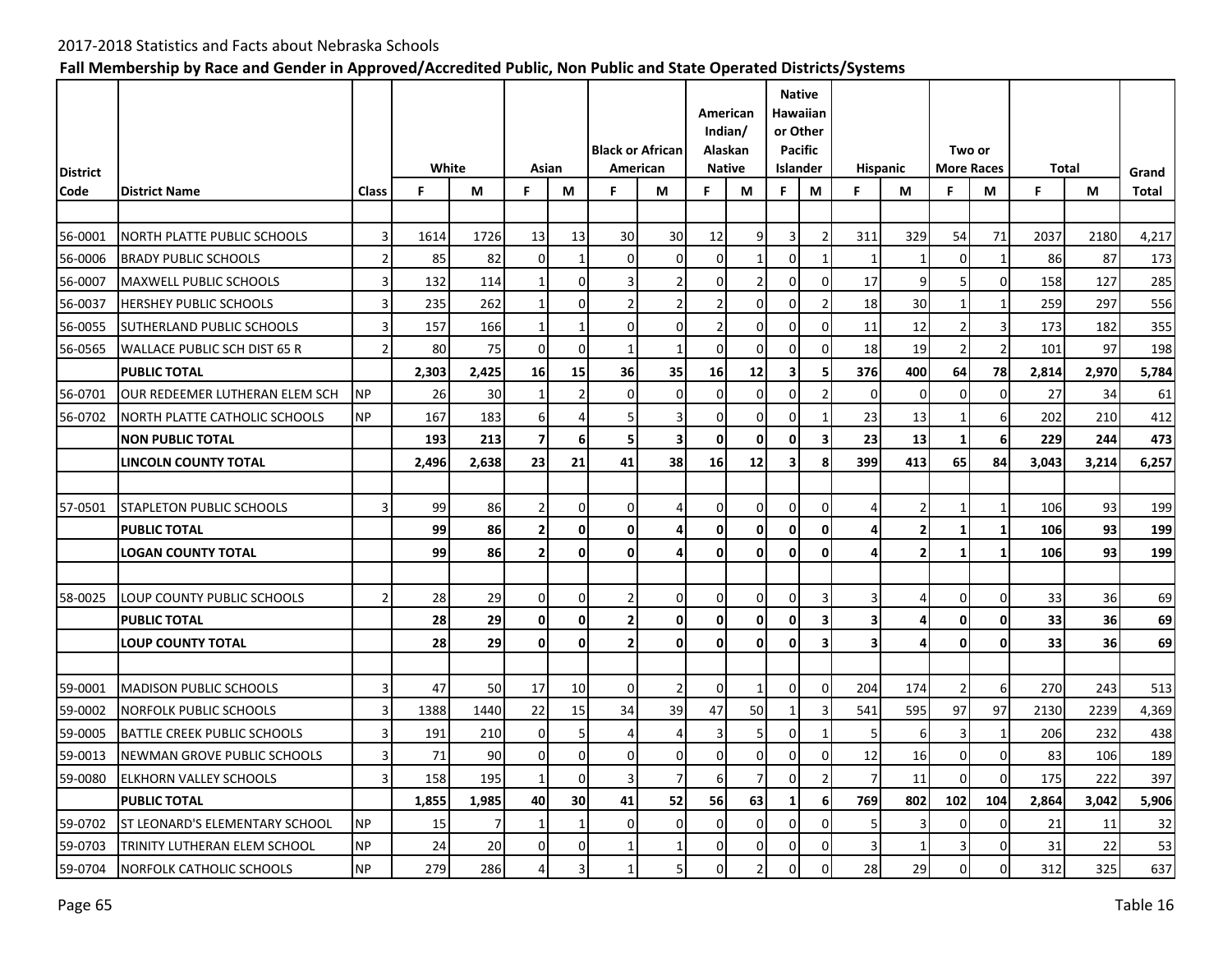|                         |                                       |                | White |       | Asian          |                |                         | <b>Black or African</b><br>American | American<br>Indian/<br>Alaskan<br><b>Native</b> |                         |              | <b>Native</b><br>Hawaiian<br>or Other<br>Pacific<br>Islander |                         | <b>Hispanic</b> |                         | Two or<br><b>More Races</b> |       | Total |                |
|-------------------------|---------------------------------------|----------------|-------|-------|----------------|----------------|-------------------------|-------------------------------------|-------------------------------------------------|-------------------------|--------------|--------------------------------------------------------------|-------------------------|-----------------|-------------------------|-----------------------------|-------|-------|----------------|
| <b>District</b><br>Code | <b>District Name</b>                  | Class          | F.    | М     | F              | М              | F.                      | M                                   | F                                               | М                       | F            | М                                                            | F                       | M               | F.                      | М                           | F     | М     | Grand<br>Total |
| 59-0706                 | CHRIST LUTHERAN ELEM SCHOOL           | <b>NP</b>      | 151   | 143   | $\mathbf 0$    | 1              | $1\vert$                | $\mathbf{1}$                        | $\mathbf 0$                                     | 1                       | 0            | $\overline{0}$                                               | 5                       | 4               | $\pmb{0}$               | $\overline{0}$              | 157   | 150   | 307            |
| 59-0707                 | <b>ST PAUL'S LUTHERAN ELEM SCHOOL</b> | <b>NP</b>      | 50    | 59    | $\overline{0}$ | $\mathbf{1}$   | $\overline{0}$          | $\mathbf 0$                         | $\mathbf 0$                                     | $\Omega$                | $\mathbf 0$  | $\overline{0}$                                               | $\pmb{0}$               | $\overline{0}$  | $\overline{7}$          | 5                           | 57    | 65    | 122            |
| 59-0708                 | ST JOHN LUTHERAN ELEM SCHOOL          | <b>NP</b>      | 62    | 57    | $\pmb{0}$      | $\pmb{0}$      | 1                       | $\mathbf 0$                         | $\overline{2}$                                  | $\overline{0}$          | $\mathbf 0$  | $\mathbf 0$                                                  | $\pmb{0}$               | $\mathbf{1}$    | 5                       | 6                           | 70    | 64    | 134            |
| 59-0712                 | KEYSTONE CHRISTIAN ACADEMY            | <b>NP</b>      | 16    | 13    | $\overline{2}$ | $\overline{0}$ | $\overline{0}$          | $\overline{2}$                      | 0                                               | $\overline{0}$          | $\mathbf 0$  | $\mathbf 0$                                                  | $\overline{2}$          | $\overline{2}$  | $\mathbf 0$             | $\overline{0}$              | 20    | 17    | 37             |
| 59-0714                 | LUTHERAN HIGH NORTHEAST               | <b>NP</b>      | 49    | 58    | 1              | $\overline{2}$ | $\overline{0}$          | $\overline{2}$                      | $\Omega$                                        | $\overline{0}$          | $\mathbf 0$  | $\Omega$                                                     | $\mathbf 0$             | $\overline{2}$  | $\mathbf 0$             | $\Omega$                    | 50    | 64    | 114            |
|                         | <b>NON PUBLIC TOTAL</b>               |                | 646   | 643   | 8              | 8              | $\overline{4}$          | 11                                  | $\overline{\phantom{a}}$                        | $\overline{\mathbf{3}}$ | $\mathbf 0$  | οI                                                           | 43                      | 42              | 15                      | 11                          | 718   | 718   | 1,436          |
|                         | <b>MADISON COUNTY TOTAL</b>           |                | 2,501 | 2,628 | 48             | 38             | 45                      | 63                                  | 58                                              | 66                      | $\mathbf{1}$ | $6 \overline{6}$                                             | 812                     | 844             | 117                     | 115                         | 3,582 | 3,760 | 7,342          |
|                         |                                       |                |       |       |                |                |                         |                                     |                                                 |                         |              |                                                              |                         |                 |                         |                             |       |       |                |
| 60-0090                 | MC PHERSON COUNTY SCHOOLS             | $\overline{3}$ | 37    | 35    | $\mathbf{0}$   | $\mathbf 0$    | $\overline{0}$          | $\mathbf 0$                         | $\pmb{0}$                                       | $\overline{0}$          | $\mathbf 0$  | $\overline{0}$                                               | 1                       | $\overline{0}$  | $\mathbf 0$             | $\mathbf{0}$                | 38    | 35    | 73             |
|                         | <b>PUBLIC TOTAL</b>                   |                | 37    | 35    | $\mathbf 0$    | $\mathbf 0$    | $\mathbf{0}$            | $\mathbf 0$                         | $\mathbf{0}$                                    | $\mathbf{0}$            | $\mathbf 0$  | $\mathbf{0}$                                                 | 1                       | $\mathbf{0}$    | 0                       | οI                          | 38    | 35    | 73             |
|                         | <b>MCPHERSON COUNTY TOTAL</b>         |                | 37    | 35    | $\mathbf{0}$   | $\mathbf{0}$   | 0                       | $\mathbf 0$                         | $\mathbf{0}$                                    | ٥l                      | $\mathbf 0$  | οI                                                           | $\mathbf 1$             | 0               | 0                       | οI                          | 38    | 35    | 73             |
|                         |                                       |                |       |       |                |                |                         |                                     |                                                 |                         |              |                                                              |                         |                 |                         |                             |       |       |                |
| 61-0004                 | CENTRAL CITY PUBLIC SCHOOLS           | 3              | 325   | 338   | $\mathbf 0$    | 0              | $\overline{\mathbf{3}}$ | -1                                  |                                                 | 4                       | $\mathbf 0$  | 1                                                            | 23                      | 23              | 4                       | 6                           | 358   | 373   | 731            |
| 61-0049                 | PALMER PUBLIC SCHOOLS                 | 3              | 140   | 155   | $\overline{0}$ | $\Omega$       | $1\vert$                | $\mathbf{1}$                        | $\Omega$                                        | $\Omega$                | $\Omega$     | $\Omega$                                                     | $\overline{4}$          | 10              | $\mathbf{1}$            | $\Omega$                    | 146   | 166   | 312            |
|                         | <b>PUBLIC TOTAL</b>                   |                | 465   | 493   | $\pmb{0}$      | $\pmb{0}$      | $\overline{4}$          | $\overline{\mathbf{2}}$             | 3                                               | 4                       | $\mathbf 0$  | $\mathbf{1}$                                                 | 27                      | 33              | 5                       | 6                           | 504   | 539   | 1,043          |
| 61-0701                 | <b>NEBRASKA CHRISTIAN SCHOOLS</b>     | <b>NP</b>      | 76    | 81    | 13             | 18             | $\overline{3}$          | $\overline{\phantom{0}}$            | $\Omega$                                        | 0                       | $\Omega$     | $\Omega$                                                     | $\overline{2}$          | 3               | $\Omega$                | $\Omega$                    | 94    | 104   | 198            |
|                         | <b>NON PUBLIC TOTAL</b>               |                | 76    | 81    | 13             | 18             | $\overline{\mathbf{3}}$ | $\overline{\mathbf{2}}$             | $\mathbf 0$                                     | $\mathbf 0$             | $\mathbf{0}$ | $\mathbf{0}$                                                 | $\overline{\mathbf{2}}$ | 3               | 0                       | οI                          | 94    | 104   | 198            |
|                         | <b>MERRICK COUNTY TOTAL</b>           |                | 541   | 574   | 13             | 18             | $\overline{7}$          | 4                                   | 3                                               | 4                       | $\mathbf{0}$ | $\mathbf{1}$                                                 | 29                      | 36              | 5                       | 6 <sup>1</sup>              | 598   | 643   | 1,241          |
|                         |                                       |                |       |       |                |                |                         |                                     |                                                 |                         |              |                                                              |                         |                 |                         |                             |       |       |                |
| 62-0021                 | <b>BAYARD PUBLIC SCHOOLS</b>          | 3              | 158   | 151   | $\overline{0}$ | $\overline{0}$ | $\overline{0}$          | $\mathbf 0$                         | 3                                               | $\overline{3}$          | $\Omega$     | $\Omega$                                                     | 40                      | 34              | 3                       | 4                           | 204   | 192   | 396            |
| 62-0063                 | <b>BRIDGEPORT PUBLIC SCHOOLS</b>      | 3              | 178   | 182   | $\mathbf{1}$   | $\mathbf{1}$   | οI                      | $\overline{3}$                      | $\Omega$                                        | $\overline{0}$          | $\mathbf 0$  | $\Omega$                                                     | 47                      | 51              | $\overline{0}$          | $\mathbf{1}$                | 226   | 238   | 464            |
|                         | <b>PUBLIC TOTAL</b>                   |                | 336   | 333   | 1              | 1              | $\mathbf{0}$            | $\overline{\mathbf{3}}$             | 3                                               | $\overline{\mathbf{3}}$ | $\mathbf 0$  | $\mathbf 0$                                                  | 87                      | 85              | 3                       | 5                           | 430   | 430   | 860            |
|                         | <b>MORRILL COUNTY TOTAL</b>           |                | 336   | 333   | $\mathbf{1}$   | $\mathbf{1}$   | 0                       | 3                                   |                                                 | $\overline{\mathbf{3}}$ | $\mathbf 0$  | 0                                                            | 87                      | 85              | 3                       | 5                           | 430   | 430   | 860            |
|                         |                                       |                |       |       |                |                |                         |                                     |                                                 |                         |              |                                                              |                         |                 |                         |                             |       |       |                |
| 63-0001                 | <b>FULLERTON PUBLIC SCHOOLS</b>       | 3              | 143   | 153   | $\overline{0}$ | 0              | $\mathbf{1}$            | -1                                  | 3                                               | 1                       | $\Omega$     | $\Omega$                                                     | 3                       | $\Omega$        | $\mathbf 0$             | 1                           | 150   | 156   | 306            |
| 63-0030                 | TWIN RIVER PUBLIC SCHOOLS             | $\overline{3}$ | 172   | 237   | $\mathbf 0$    | 3              | $\mathbf{1}$            | $\mathbf{1}$                        | $\overline{0}$                                  | $\overline{0}$          | $\mathbf 0$  | $\Omega$                                                     | 12                      | 11              | $\overline{7}$          | $\overline{3}$              | 192   | 255   | 447            |
|                         | <b>PUBLIC TOTAL</b>                   |                | 315   | 390   | $\mathbf 0$    | 3              | 2                       | $\overline{2}$                      | 3                                               | 1                       | $\mathbf{0}$ | 0                                                            | 15                      | 11              | $\overline{\mathbf{z}}$ | $\overline{4}$              | 342   | 411   | 753            |
|                         | <b>NANCE COUNTY TOTAL</b>             |                | 315   | 390   | $\mathbf 0$    | 3              | $\overline{2}$          | $\overline{2}$                      | 3                                               | $\mathbf{1}$            | $\mathbf 0$  | $\mathbf{0}$                                                 | 15                      | 11              | $\overline{7}$          | $\overline{4}$              | 342   | 411   | 753            |
|                         |                                       |                |       |       |                |                |                         |                                     |                                                 |                         |              |                                                              |                         |                 |                         |                             |       |       |                |
| 64-0023                 | JOHNSON-BROCK PUBLIC SCHOOLS          | 3              | 166   | 156   | $\Omega$       | $\mathbf 0$    | 5 <sup>1</sup>          | $\mathbf 0$                         | $\Omega$                                        | <sub>0</sub>            | 0            | $\Omega$                                                     | $\boldsymbol{9}$        | 3               | $\overline{2}$          | $\mathbf{1}$                | 182   | 160   | 342            |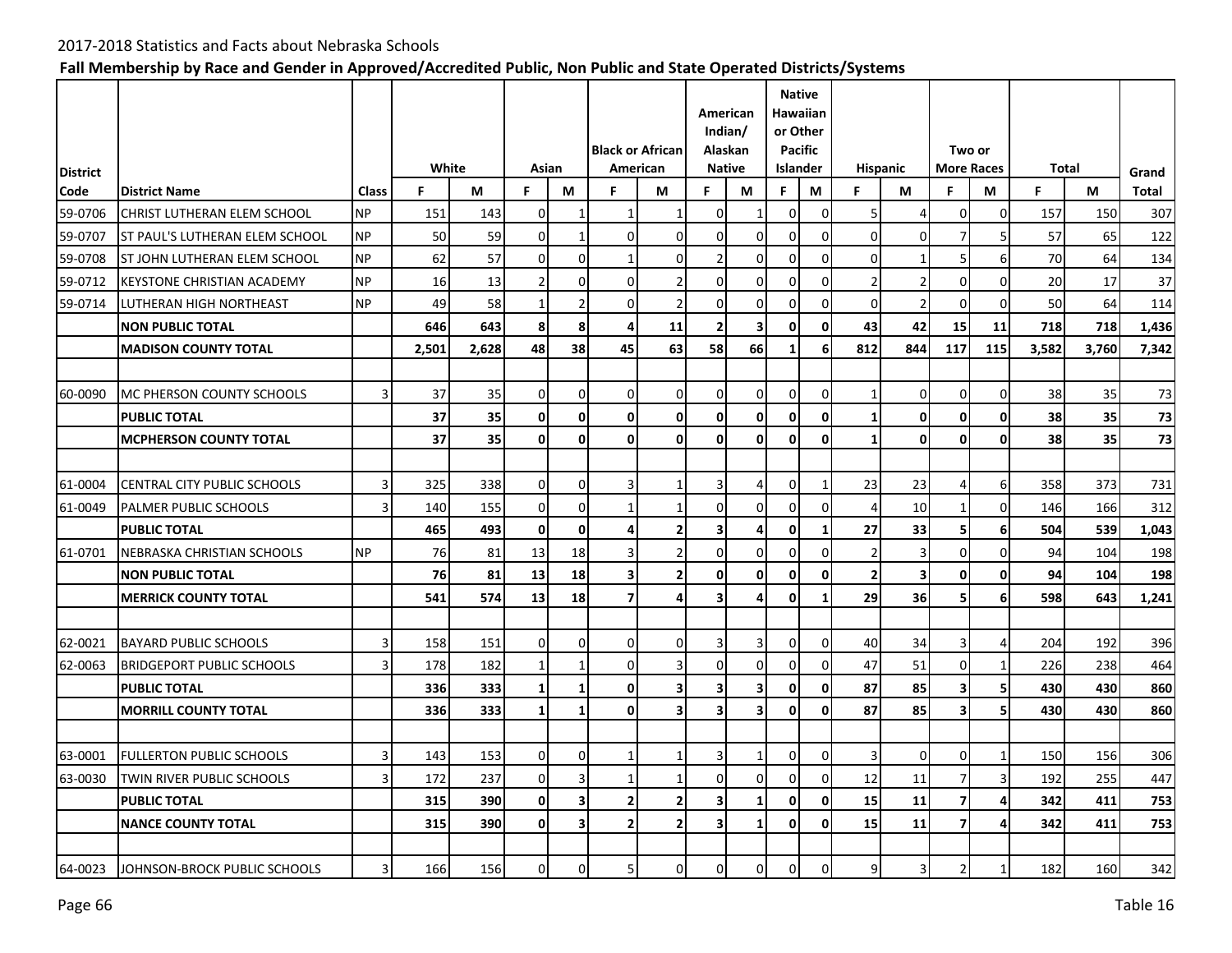|                 |                                  |                |       |       |                |                |                         | <b>Black or African</b> |                 | American<br>Indian/<br>Alaskan |                         | <b>Native</b><br>Hawaiian<br>or Other<br><b>Pacific</b> |                |                          |                          | Two or            |       |       |       |
|-----------------|----------------------------------|----------------|-------|-------|----------------|----------------|-------------------------|-------------------------|-----------------|--------------------------------|-------------------------|---------------------------------------------------------|----------------|--------------------------|--------------------------|-------------------|-------|-------|-------|
| <b>District</b> |                                  |                | White |       | Asian          |                |                         | American                |                 | <b>Native</b>                  |                         | Islander                                                |                | <b>Hispanic</b>          |                          | <b>More Races</b> |       | Total | Grand |
| Code            | <b>District Name</b>             | Class          | F.    | М     | F              | М              | F                       | М                       | F               | M                              | F.                      | М                                                       | F              | M                        | F                        | M                 | F     | М     | Total |
| 64-0029         | <b>AUBURN PUBLIC SCHOOLS</b>     | 3              | 408   | 442   | $\mathbf{1}$   | $\overline{2}$ | $\overline{2}$          | 3                       | $\overline{0}$  |                                | οI                      | $\mathbf 0$                                             | 8              | 9                        | $\overline{7}$           | 9                 | 426   | 466   | 892   |
|                 | <b>PUBLIC TOTAL</b>              |                | 574   | 598   | $\mathbf{1}$   | $\overline{2}$ | $\overline{7}$          | 3                       | οI              |                                | 0l                      | $\mathbf{0}$                                            | 17             | 12                       | 9                        | 10                | 608   | 626   | 1,234 |
|                 | <b>NEMAHA COUNTY TOTAL</b>       |                | 574   | 598   | $\mathbf{1}$   | $\overline{2}$ | $\overline{7}$          | 3                       | 0               | 1                              | 0                       | 0                                                       | 17             | 12                       | 9                        | 10                | 608   | 626   | 1,234 |
| 65-0011         | <b>SUPERIOR PUBLIC SCHOOLS</b>   | 3              | 184   | 213   | $\overline{0}$ | $\mathbf 0$    | 1                       | $\Delta$                | $\mathbf{1}$    | 0                              | 1                       | $\Omega$                                                | $\overline{2}$ | 11                       | $\mathbf{1}$             | 3                 | 190   | 231   | 421   |
| 65-2005         | SOUTH CENTRAL NEBRASKA UNIFIED 5 | 3              | 290   | 338   | $\mathbf 0$    | 0              | $\overline{2}$          | З                       | $\mathbf{1}$    | $\mathbf{1}$                   | $\overline{2}$          | $\Omega$                                                | 19             | 15                       | 6                        | 4                 | 320   | 361   | 681   |
|                 | <b>PUBLIC TOTAL</b>              |                | 474   | 551   | οI             | $\mathbf 0$    | $\overline{\mathbf{3}}$ | 7                       | $\overline{2}$  | 1                              | $\overline{\mathbf{3}}$ | $\mathbf{0}$                                            | 21             | 26                       | $\overline{7}$           |                   | 510   | 592   | 1,102 |
|                 | <b>NUCKOLLS COUNTY TOTAL</b>     |                | 474   | 551   | $\mathbf 0$    | $\mathbf 0$    | 3                       | 7                       | $\overline{2}$  | 1                              | $\overline{\mathbf{3}}$ | $\mathbf{0}$                                            | 21             | 26                       | $\overline{\phantom{a}}$ | $\overline{ }$    | 510   | 592   | 1,102 |
|                 |                                  |                |       |       |                |                |                         |                         |                 |                                |                         |                                                         |                |                          |                          |                   |       |       |       |
| 66-0027         | SYRACUSE-DUNBAR-AVOCA SCHOOLS    | 3              | 360   | 374   | $\mathbf 0$    | $\mathbf 0$    | $\overline{2}$          |                         | $\overline{0}$  | 0                              | $\overline{0}$          | $\mathbf 0$                                             | 14             | 13                       | $\overline{2}$           | 7                 | 378   | 395   | 773   |
| 66-0111         | NEBRASKA CITY PUBLIC SCHOOLS     | 3              | 555   | 562   | 6              | 10             | 5                       | $\mathcal{P}$           | 6               | $\overline{2}$                 | $\overline{0}$          | $\mathbf{0}$                                            | 130            | 148                      | 18                       | 21                | 720   | 745   | 1,465 |
| 66-0501         | PALMYRA DISTRICT OR 1            | 3              | 242   | 266   | $\mathbf{1}$   | $\overline{2}$ | 3                       |                         | $\overline{0}$  | 1                              | $\mathbf{1}$            | $\mathbf{0}$                                            | -7             | $\mathcal{P}$            | $\overline{7}$           | 8                 | 261   | 283   | 544   |
|                 | <b>PUBLIC TOTAL</b>              |                | 1,157 | 1,202 | $\overline{7}$ | 12             | 10                      | $\overline{\mathbf{z}}$ | <b>6</b>        | 3                              | $\mathbf{1}$            | $\mathbf 0$                                             | 151            | 163                      | 27                       | 36                | 1,359 | 1,423 | 2,782 |
| 66-0701         | NEBRASKA CITY LOURDES CENTRAL    | <b>NP</b>      | 153   | 129   | $\overline{2}$ | $\overline{2}$ | $\mathbf 0$             | $\Omega$                | $\overline{0}$  | 0                              | οI                      | $\mathbf{0}$                                            | 20             | 21                       | $\mathbf{1}$             | $\mathbf{0}$      | 176   | 152   | 328   |
|                 | <b>NON PUBLIC TOTAL</b>          |                | 153   | 129   | $\overline{2}$ | $\overline{2}$ | $\mathbf{0}$            | $\mathbf 0$             | οI              | 0                              | 0                       | $\mathbf{0}$                                            | 20             | 21                       | $\mathbf{1}$             | $\mathbf{0}$      | 176   | 152   | 328   |
|                 | <b>OTOE COUNTY TOTAL</b>         |                | 1,310 | 1,331 | $\mathbf{9}$   | 14             | 10                      | 7                       | 6 <sup>1</sup>  | 3                              | $\mathbf{1}$            | $\mathbf{0}$                                            | 171            | 184                      | 28                       | 36                | 1,535 | 1,575 | 3,110 |
| 67-0001         | PAWNEE CITY PUBLIC SCHOOLS       | 3              | 135   | 151   | $\Omega$       | $\mathbf 0$    | $\mathbf 0$             | $\Delta$                | $\overline{0}$  | 1                              | 1                       | 0                                                       | $\overline{0}$ | 3                        | 3                        |                   | 139   | 160   | 299   |
| 67-0069         | LEWISTON CONSOLIDATED SCHOOLS    | 3              | 80    | 100   | $\overline{2}$ | $\mathbf 0$    | $\mathbf{1}$            |                         | $\overline{0}$  | 0                              | $\overline{0}$          | $\Omega$                                                |                | 4                        | $\overline{2}$           | $\overline{2}$    | 86    | 107   | 193   |
|                 | <b>PUBLIC TOTAL</b>              |                | 215   | 251   | $\overline{2}$ | $\mathbf 0$    | $\mathbf{1}$            | 5                       | οI              | $\mathbf{1}$                   | $\mathbf{1}$            | $\mathbf{0}$                                            | 1              | $\overline{\phantom{a}}$ | 5                        | 3                 | 225   | 267   | 492   |
|                 | <b>PAWNEE COUNTY TOTAL</b>       |                | 215   | 251   | $\mathbf{2}$   | $\mathbf{0}$   | $\mathbf{1}$            | 5                       | 0               | 1                              | $\mathbf{1}$            | $\mathbf{0}$                                            | $\mathbf{1}$   | $\overline{7}$           | 5                        |                   | 225   | 267   | 492   |
|                 |                                  |                |       |       |                |                |                         |                         |                 |                                |                         |                                                         |                |                          |                          |                   |       |       |       |
| 68-0020         | PERKINS COUNTY SCHOOLS           | 3              | 172   | 196   | $\overline{0}$ |                | 3                       | $\overline{2}$          | 1               | $\overline{2}$                 | $\overline{0}$          | $\mathbf{0}$                                            | 18             | 14                       | 0                        | $\mathbf{0}$      | 194   | 215   | 409   |
|                 | <b>PUBLIC TOTAL</b>              |                | 172   | 196   | $\mathbf 0$    | -1             | 3                       | 2                       | $1\overline{1}$ | $\overline{2}$                 | 0                       | $\mathbf{0}$                                            | 18             | 14                       | 0                        | $\mathbf{0}$      | 194   | 215   | 409   |
|                 | PERKINS COUNTY TOTAL             |                | 172   | 196   | $\mathbf 0$    | 1              | $\overline{\mathbf{3}}$ | $\overline{\mathbf{2}}$ | $1\overline{1}$ | $\mathbf{2}$                   | οI                      | $\mathbf{0}$                                            | 18             | 14                       | 0                        | $\mathbf{0}$      | 194   | 215   | 409   |
| 69-0044         | <b>HOLDREGE PUBLIC SCHOOLS</b>   | 3              | 477   | 525   | $\overline{4}$ | $\mathbf 0$    | 3                       |                         | $\overline{9}$  | $\mathbf{1}$                   | οI                      | $\overline{0}$                                          | 54             | 47                       | 9                        | 12                | 556   | 586   | 1,142 |
| 69-0054         | <b>BERTRAND PUBLIC SCHOOLS</b>   | 3              | 103   | 127   | $\mathbf 0$    | $\Omega$       | $\mathbf 0$             |                         | $\overline{0}$  | 0                              | $\overline{0}$          | $\Omega$                                                | 16             | 14                       | $\mathbf 0$              | $\Omega$          | 119   | 142   | 261   |
| 69-0055         | LOOMIS PUBLIC SCHOOLS            | $\overline{2}$ | 89    | 100   | $\overline{0}$ | 1              | $\mathbf 0$             | $\mathbf 0$             | $\overline{2}$  | $\overline{2}$                 | $\overline{0}$          | $\mathbf 0$                                             | 8              | 11                       | 0                        | $\mathbf{1}$      | 99    | 115   | 214   |
|                 | <b>PUBLIC TOTAL</b>              |                | 669   | 752   | 4              | $\mathbf{1}$   | $\overline{\mathbf{3}}$ | $\overline{\mathbf{2}}$ | 11              | 3                              | οl                      | $\mathbf{0}$                                            | 78             | 72                       | 9                        | 13                | 774   | 843   | 1,617 |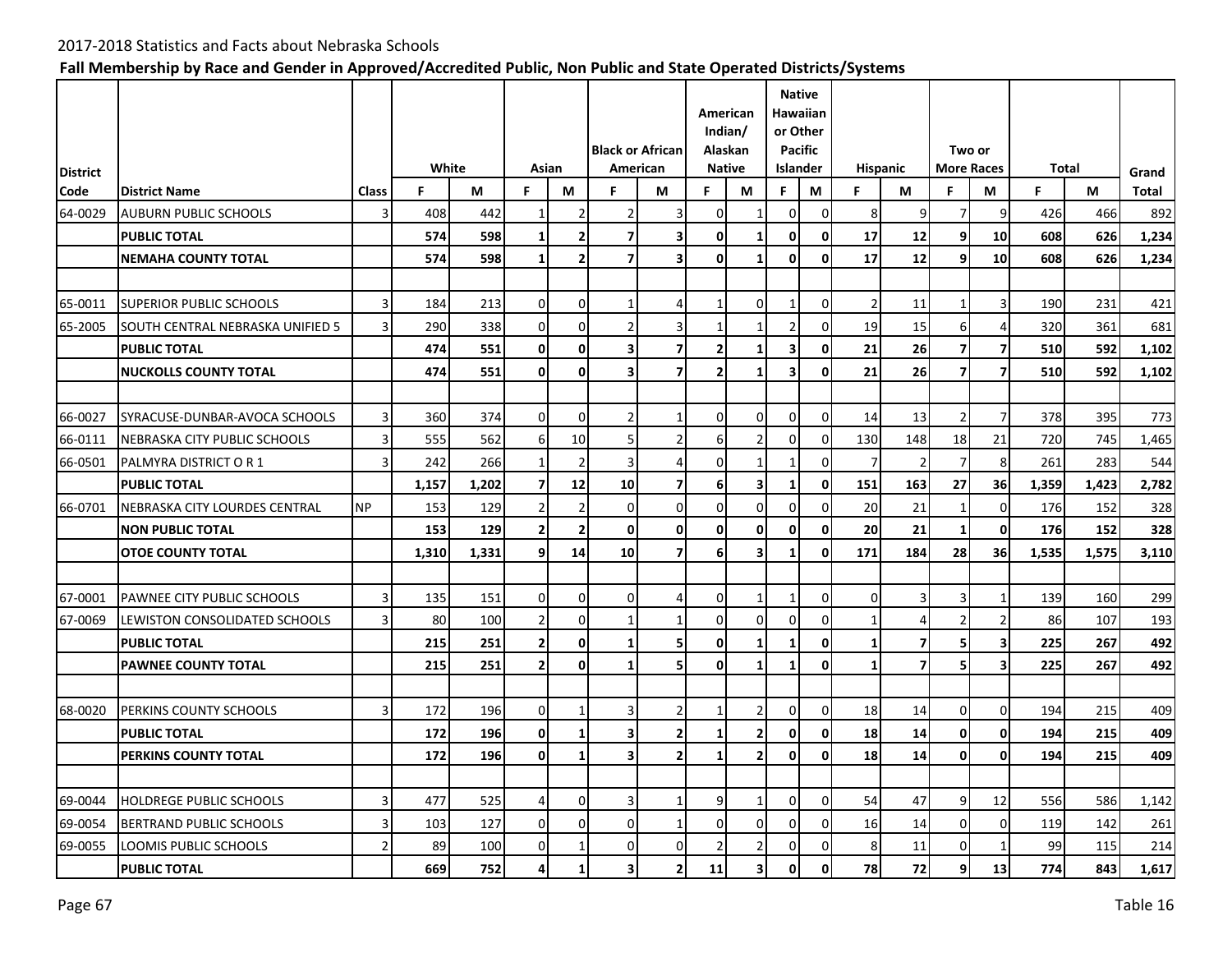|                 |                                     |                |          |       |                         |                |                         | <b>Black or African</b> | American<br>Indian/<br>Alaskan |                         |                         | <b>Native</b><br>Hawaiian<br>or Other<br><b>Pacific</b> |                |                 |                         | Two or            |       |       |       |
|-----------------|-------------------------------------|----------------|----------|-------|-------------------------|----------------|-------------------------|-------------------------|--------------------------------|-------------------------|-------------------------|---------------------------------------------------------|----------------|-----------------|-------------------------|-------------------|-------|-------|-------|
| <b>District</b> |                                     |                | White    |       | Asian                   |                |                         | American                | <b>Native</b>                  |                         |                         | Islander                                                |                | <b>Hispanic</b> |                         | <b>More Races</b> |       | Total | Grand |
| Code            | <b>District Name</b>                | <b>Class</b>   | F.       | M     | F                       | М              | F                       | М                       | F.                             | M                       | F.                      | М                                                       | F.             | M               | F                       | M                 | F     | M     | Total |
| 69-0705         | ALL SAINTS CATHOLIC SCHOOL          | <b>NP</b>      | 28       | 29    | $\mathbf 1$             | $\mathbf 0$    | $\overline{0}$          | $\mathbf 0$             | 0                              | 0                       | $\mathbf 0$             | $\overline{0}$                                          | $\overline{2}$ | $\overline{0}$  | 0                       | $\overline{0}$    | 31    | 29    | 60    |
|                 | <b>NON PUBLIC TOTAL</b>             |                | 28       | 29    | $\mathbf{1}$            | $\mathbf 0$    | $\mathbf{0}$            | $\mathbf{0}$            | $\mathbf{0}$                   | οI                      | $\mathbf 0$             | $\mathbf{0}$                                            | $\overline{2}$ | 0               | $\mathbf 0$             | 0                 | 31    | 29    | 60    |
|                 | PHELPS COUNTY TOTAL                 |                | 697      | 781   | 5 <sup>1</sup>          | $\mathbf{1}$   | $\vert$ 3               | $\overline{2}$          | 11                             | $\overline{\mathbf{3}}$ | $\mathbf 0$             | $\mathbf{0}$                                            | 80             | 72              | 9                       | 13                | 805   | 872   | 1,677 |
|                 |                                     |                |          |       |                         |                |                         |                         |                                |                         |                         |                                                         |                |                 |                         |                   |       |       |       |
| 70-0002         | PIERCE PUBLIC SCHOOLS               | 3              | 285      | 338   | 1                       | 0              | $\mathbf{1}$            | $\mathbf{1}$            |                                | 4                       | $\mathbf 0$             | $\Omega$                                                | 6              | $\overline{3}$  | 3                       | 9                 | 298   | 355   | 653   |
| 70-0005         | PLAINVIEW PUBLIC SCHOOLS            | 3              | 125      | 153   | $\mathbf{1}$            | $\mathbf{1}$   | $\overline{\mathbf{3}}$ | 3                       |                                | $6 \overline{6}$        | $\Omega$                | $\Omega$                                                | 8              | 13              | $\overline{3}$          | $\mathbf{1}$      | 142   | 177   | 319   |
| 70-0542         | OSMOND COMMUNITY SCHOOLS            | $\overline{3}$ | 97       | 77    | $\mathbf 0$             | $\mathbf{1}$   | $\overline{0}$          | $\overline{3}$          |                                | $\Omega$                | $\mathbf 0$             | $\Omega$                                                | 8              | $\overline{4}$  | $\mathbf{1}$            | $\overline{0}$    | 107   | 85    | 192   |
|                 | <b>PUBLIC TOTAL</b>                 |                | 507      | 568   | $\overline{\mathbf{2}}$ | $\overline{2}$ | $\overline{4}$          | $\overline{7}$          | 5                              | 10                      | $\mathbf 0$             | $\mathbf{0}$                                            | 22             | 20              | $\overline{\mathbf{z}}$ | 10 <sub>1</sub>   | 547   | 617   | 1,164 |
| 70-0701         | ZION LUTHERAN ELEMENTARY SCH        | <b>NP</b>      | 48       | 47    | $\mathbf 0$             | $\mathbf 0$    | $\overline{0}$          | $\Omega$                | $\Omega$                       | 1                       | $\Omega$                | $\Omega$                                                | $\mathbf{1}$   | $1\overline{ }$ | $\overline{2}$          | $\mathbf{1}$      | 51    | 50    | 101   |
| 70-0702         | ZION LUTHERAN ELEMENTARY SCH        | <b>NP</b>      | 18       | 14    | $\overline{0}$          | $\overline{0}$ | $\overline{0}$          | $\mathbf 0$             | $\mathbf 0$                    | $\overline{0}$          | $\Omega$                | $\Omega$                                                | $\mathbf 0$    | $\overline{0}$  | $\mathbf 0$             | $\Omega$          | 18    | 14    | 32    |
| 70-0703         | IMMANUEL LUTHERAN ELEM SCH          | <b>NP</b>      | 10       | 12    | $\Omega$                | $\overline{0}$ | $\overline{0}$          | $\mathbf 0$             | $\overline{0}$                 | $\mathbf{0}$            | $\Omega$                | $\Omega$                                                | 0              | $\overline{0}$  | 0                       | $\Omega$          | 10    | 12    | 22    |
| 70-0705         | ST MARY ELEMENTARY SCHOOL           | <b>NP</b>      | $\Omega$ | 30    | $\overline{0}$          | 0              | $\overline{0}$          | $\mathbf 0$             | $\Omega$                       | $\Omega$                | $\mathbf 0$             | $\Omega$                                                | 0              | $\overline{0}$  | 25                      | $\Omega$          | 25    | 30    | 55    |
|                 | <b>NON PUBLIC TOTAL</b>             |                | 76       | 103   | $\mathbf 0$             | $\mathbf 0$    | $\mathbf{0}$            | $\mathbf 0$             | $\mathbf 0$                    | 1                       | $\mathbf{0}$            | 0                                                       | 1              | 1               | 27                      | 1                 | 104   | 106   | 210   |
|                 | PIERCE COUNTY TOTAL                 |                | 583      | 671   | $\overline{2}$          | $\overline{2}$ | $\overline{4}$          | $\overline{\mathbf{z}}$ | 5                              | 11                      | $\mathbf{0}$            | $\mathbf{0}$                                            | 23             | 21              | 34                      | 11                | 651   | 723   | 1,374 |
|                 |                                     |                |          |       |                         |                |                         |                         |                                |                         |                         |                                                         |                |                 |                         |                   |       |       |       |
| 71-0001         | <b>COLUMBUS PUBLIC SCHOOLS</b>      | 3              | 1073     | 1099  | 6                       | 21             | 20                      | 21                      | 15                             | 18                      |                         | $\Omega$                                                | 771            | 826             | 23                      | 34                | 1909  | 2019  | 3,928 |
| 71-0005         | LAKEVIEW COMMUNITY SCHOOLS          | $\overline{3}$ | 312      | 305   | $\overline{4}$          | $\mathbf{1}$   | $\overline{2}$          | $\overline{1}$          | $\overline{2}$                 | $\overline{3}$          | $\overline{2}$          | 3                                                       | 96             | 122             | $\overline{4}$          | 6                 | 422   | 441   | 863   |
| 71-0067         | HUMPHREY PUBLIC SCHOOLS             | $\overline{3}$ | 144      | 135   | $\mathbf 0$             | $\overline{0}$ | $\overline{0}$          | $\mathbf 0$             | $\Omega$                       | $\overline{0}$          | $\mathbf 0$             | $\Omega$                                                | $\mathbf 0$    | $\overline{2}$  | $\mathbf 0$             | οI                | 144   | 137   | 281   |
|                 | <b>PUBLIC TOTAL</b>                 |                | 1,529    | 1,539 | 10                      | 22             | 22                      | 22                      | 17                             | 21                      | $\overline{\mathbf{3}}$ | $\mathbf{3}$                                            | 867            | 950             | 27                      | 40                | 2,475 | 2,597 | 5,072 |
| 71-0701         | IMMANUEL LUTHERAN ELEM SCHOOL       | <b>NP</b>      | 88       | 81    | $\mathbf{1}$            | $\overline{0}$ | $\overline{0}$          | $\mathbf 0$             | $\Omega$                       | $\overline{0}$          | $\mathbf 0$             | $\Omega$                                                | $\mathbf{1}$   | $\mathbf{1}$    | $\mathbf{1}$            | $\Omega$          | 91    | 82    | 173   |
| 71-0702         | <b>ST ANTHONY ELEMENTARY SCHOOL</b> | NP             | 63       | 48    | $\mathbf 0$             | 0              | $1\vert$                | $\mathbf{1}$            | 1                              | $\mathbf{1}$            | $\mathbf 0$             | $\Omega$                                                | 5              | 12              | 0                       | $\Omega$          | 70    | 62    | 132   |
| 71-0703         | ST BONAVENTURE ELEM SCHOOL          | <b>NP</b>      | 76       | 64    | 3                       | $\overline{4}$ | $\overline{0}$          | $\mathbf 0$             | $\Omega$                       | $\Omega$                | $\mathbf 0$             | $\Omega$                                                | 14             | $\overline{7}$  | 0                       | $\overline{0}$    | 93    | 75    | 168   |
| 71-0704         | ST ISIDORE ELEMENTARY SCHOOL        | <b>NP</b>      | 119      | 123   | $\mathbf 0$             | 1              | $\overline{0}$          | $\Omega$                | $\Omega$                       | $\Omega$                | $\mathbf 0$             | $\Omega$                                                | $\overline{2}$ | $\Omega$        | $\mathbf{1}$            | 3                 | 122   | 127   | 249   |
| 71-0705         | <b>SCOTUS CENTRAL CATHOLIC</b>      | <b>NP</b>      | 129      | 167   | 6                       | 9              | $\overline{0}$          | $\mathbf 0$             | $\overline{0}$                 | $\Omega$                | $\mathbf 0$             | $\Omega$                                                | 6              | 14              | 31                      | 2                 | 172   | 192   | 364   |
| 71-0706         | <b>HOLY FAMILY SCHOOLS</b>          | <b>NP</b>      | 46       | 45    | $\mathbf 0$             | $\mathbf 0$    | $\overline{0}$          | $\mathbf 0$             | $\overline{0}$                 | $\Omega$                | $\mathbf 0$             | $\Omega$                                                | $\mathbf 0$    | $\overline{0}$  | 0                       | $\overline{0}$    | 46    | 45    | 91    |
| 71-0708         | <b>ST FRANCIS SCHOOLS</b>           | <b>NP</b>      | 93       | 102   | $\mathbf{1}$            | $\mathbf 0$    | $\overline{0}$          | $\mathbf 0$             | $\mathbf 0$                    | $\overline{0}$          | $\mathbf 0$             | $\Omega$                                                | $\mathbf 0$    | $\overline{0}$  | $\pmb{0}$               | οI                | 94    | 102   | 196   |
| 71-0710         | ST JOHN LUTHERAN ELEM SCHOOL        | <b>NP</b>      | 22       | 17    | $\mathbf 0$             | $\overline{0}$ | $\overline{0}$          | $\mathbf 0$             | $\mathbf 0$                    | $\Omega$                | $\mathbf 0$             | $\Omega$                                                | $\overline{0}$ | $\overline{0}$  | 0                       | $\Omega$          | 22    | 17    | 39    |
| 71-0711         | CHRIST LUTHERAN ELEMENTARY SCH      | <b>NP</b>      | 12       | 14    | $\overline{0}$          | $\overline{0}$ | $\overline{0}$          | $\Omega$                | $\Omega$                       | $\Omega$                | $\Omega$                | $\Omega$                                                | 0              | $\overline{0}$  | 0                       | $\mathbf{1}$      | 12    | 15    | 27    |
| 71-0712         | <b>COLUMBUS CHRISTIAN SCHOOL</b>    | <b>NP</b>      | 23       | 23    | $\mathbf 0$             | 0              | $\overline{0}$          | $\mathbf 0$             | $\mathbf 0$                    | $\Omega$                | $\mathbf 0$             | $\Omega$                                                | 8              | $\overline{4}$  | 0                       | $\mathbf{1}$      | 31    | 28    | 59    |
|                 | <b>NON PUBLIC TOTAL</b>             |                | 671      | 684   | 11                      | 14             | $\mathbf{1}$            | $\mathbf{1}$            |                                | $\mathbf{1}$            | $\mathbf{0}$            | 0                                                       | 36             | 38              | 33                      | $\overline{7}$    | 753   | 745   | 1,498 |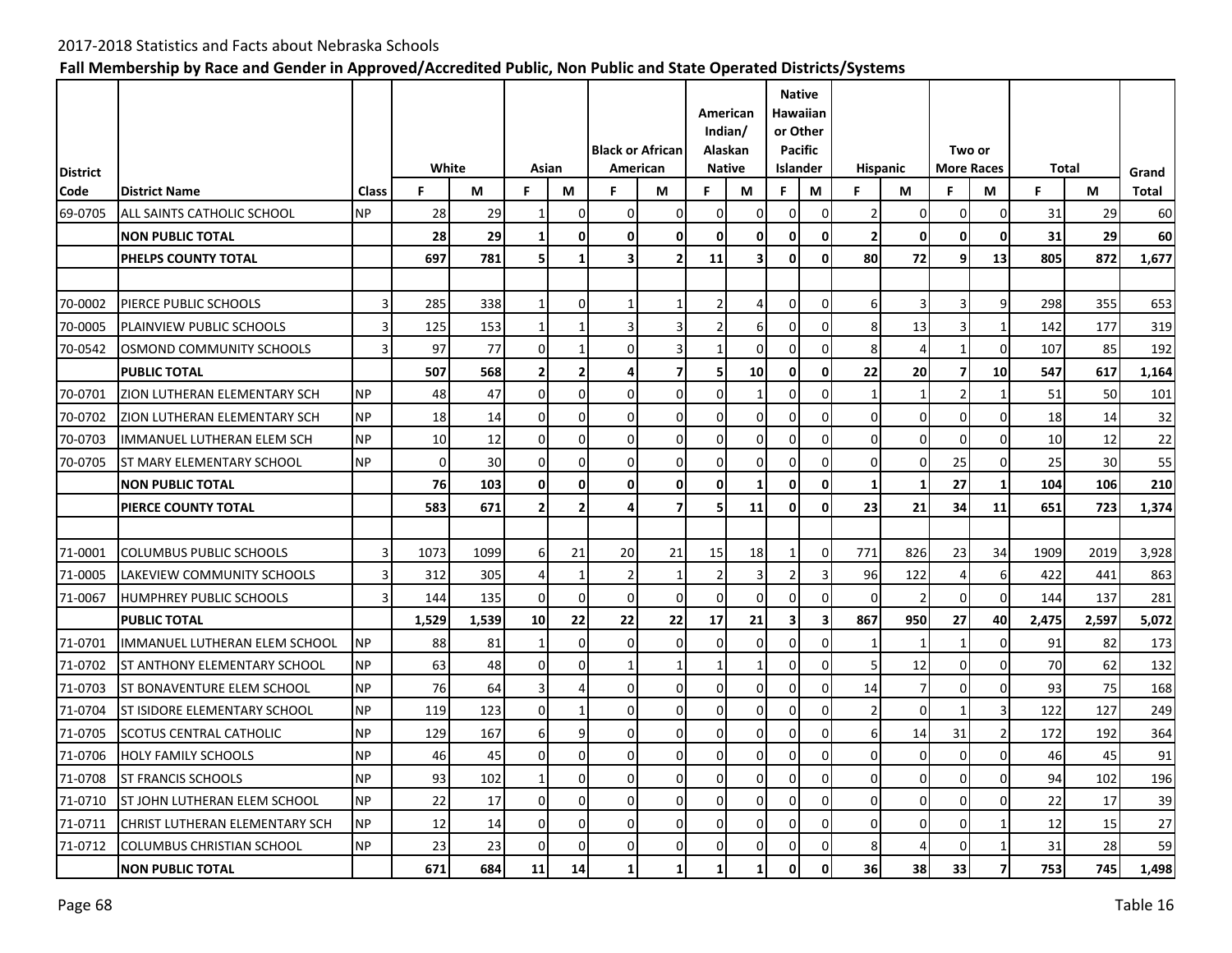|                         |                                                      |                |              | White | Asian                          |                         |                                       | <b>Black or African</b><br>American |                      | American<br>Indian/<br>Alaskan<br><b>Native</b> |                | <b>Native</b><br>Hawaiian<br>or Other<br>Pacific<br>Islander |                | <b>Hispanic</b>         |                 | Two or<br><b>More Races</b> |                | Total |                |
|-------------------------|------------------------------------------------------|----------------|--------------|-------|--------------------------------|-------------------------|---------------------------------------|-------------------------------------|----------------------|-------------------------------------------------|----------------|--------------------------------------------------------------|----------------|-------------------------|-----------------|-----------------------------|----------------|-------|----------------|
| <b>District</b><br>Code | <b>District Name</b>                                 | Class          | F            | М     | F                              | М                       | F.                                    | М                                   | F.                   | М                                               | F              | М                                                            | F              | М                       | F               | М                           | F              | М     | Grand<br>Total |
|                         | <b>PLATTE COUNTY TOTAL</b>                           |                | 2,200        | 2,223 | 21                             | 36                      | 23                                    | 23                                  | 18                   | 22                                              | 3              | $\overline{\mathbf{3}}$                                      | 903            | 988                     | 60              | 47                          | 3,228          | 3,342 | 6,570          |
|                         |                                                      |                |              |       |                                |                         |                                       |                                     |                      |                                                 |                |                                                              |                |                         |                 |                             |                |       |                |
| 72-0015                 | <b>CROSS COUNTY COMMUNITY SCHOOLS</b>                | $\overline{3}$ | 169          | 189   | $\overline{0}$                 | 0                       | $\mathbf{1}$                          | 3                                   | $\overline{0}$       | 0                                               | 0              | $\overline{0}$                                               | 9              | $\overline{2}$          | $\mathbf 0$     | $\overline{0}$              | 179            | 194   | 373            |
| 72-0019                 | <b>OSCEOLA PUBLIC SCHOOLS</b>                        | 3              | 121          | 114   | $\overline{0}$                 | $\mathbf 0$             | $\mathbf{1}$                          | $\Omega$                            | 2                    | $\overline{2}$                                  | $\Omega$       | $\mathbf{1}$                                                 | $\overline{3}$ | $\Delta$                | $\mathbf{1}$    | $\Omega$                    | 128            | 121   | 249            |
| 72-0032                 | SHELBY - RISING CITY PUBLIC SCHOOLS                  | 3              | 166          | 174   | $\overline{0}$                 | $\mathbf 0$             | $\Omega$                              | $\Omega$                            | $\mathbf{1}$         | $\Omega$                                        | $\Omega$       | $\Omega$                                                     | 23             | 24                      | $\mathbf{1}$    | $\overline{4}$              | 191            | 202   | 393            |
| 72-0075                 | HIGH PLAINS COMMUNITY SCHOOLS                        | 3              | 92           | 101   | $\overline{0}$                 | $\mathbf 0$             | $\mathbf{1}$                          |                                     | $\Omega$             | 0                                               | $\Omega$       | $\overline{0}$                                               | 12             | 18                      | $\mathbf 0$     | $\Omega$                    | 105            | 120   | 225            |
|                         | <b>PUBLIC TOTAL</b>                                  |                | 548          | 578   | $\mathbf{0}$                   | 0                       | $\overline{\mathbf{3}}$               | 4                                   | 3                    | $\mathbf{2}$                                    | $\mathbf{0}$   | $1\overline{ }$                                              | 47             | 48                      | $\overline{2}$  | $\overline{4}$              | 603            | 637   | 1,240          |
| 72-0701                 | POLK COUNTY CHRISTIAN SCHOOL                         | <b>NP</b>      | $\Omega$     | 0     | $\overline{0}$                 | $\mathbf 0$             | $\mathbf{1}$                          | $\overline{2}$                      | 5                    | 9                                               | $\Omega$       | $\Omega$                                                     | $\mathbf{1}$   | $\mathbf 1$             | $\mathbf 0$     | $\Omega$                    | $\overline{7}$ | 12    | 19             |
|                         | <b>NON PUBLIC TOTAL</b>                              |                | $\mathbf{0}$ | 0     | 0                              | $\mathbf 0$             | $\mathbf{1}$                          | $\overline{2}$                      | 5                    | 9                                               | $\mathbf{0}$   | $\mathbf{0}$                                                 | $\mathbf{1}$   | 1                       | 0               | $\mathbf{0}$                | $\overline{ }$ | 12    | 19             |
|                         | POLK COUNTY TOTAL                                    |                | 548          | 578   | $\mathbf{0}$                   | $\mathbf{0}$            | $\overline{4}$                        | 6                                   | 8                    | 11                                              | $\mathbf{0}$   | $1\overline{ }$                                              | 48             | 49                      | $\overline{2}$  | $\overline{a}$              | 610            | 649   | 1,259          |
|                         |                                                      |                |              |       |                                |                         |                                       |                                     |                      |                                                 |                |                                                              |                |                         |                 |                             |                |       |                |
| 73-0017                 | MC COOK PUBLIC SCHOOLS                               | $\mathbf{a}$   | 608          | 672   | $\overline{3}$                 | $\overline{3}$          | 3                                     | 3                                   | $\mathbf{1}$         | $\mathcal{P}$                                   | $\Omega$       | $\Omega$                                                     | 55             | 62                      | $\overline{4}$  | 8                           | 674            | 750   | 1,424          |
| 73-0179                 | SOUTHWEST PUBLIC SCHOOLS                             | 3              | 146          | 140   | $\Omega$                       | $\mathbf 0$             | $\mathbf{1}$                          | $\Omega$                            | $\Omega$             | $\Omega$                                        | $\Omega$       | $\Omega$                                                     | 9              | 6                       | $\overline{7}$  | $\mathbf{1}$                | 163            | 147   | 310            |
|                         | <b>PUBLIC TOTAL</b>                                  |                | 754          | 812   | $\overline{\mathbf{3}}$        | $\overline{\mathbf{3}}$ | $\overline{4}$                        | $\overline{\mathbf{3}}$             | $\mathbf{1}$         | $\overline{2}$                                  | $\mathbf{0}$   | $\mathbf{0}$                                                 | 64             | 68                      | 11              | $\mathbf{9}$                | 837            | 897   | 1,734          |
| 73-0701                 | ST PATRICK'S ELEMENTARY SCHOOL                       | <b>NP</b>      | 61           | 72    | $\Omega$                       | $\mathbf{1}$            | $\Omega$                              | $\Omega$                            | $\Omega$             | $\overline{0}$                                  | $\Omega$       | $\Omega$                                                     | 5              | 3                       | $\mathbf{1}$    | $\Omega$                    | 67             | 76    | 143            |
|                         | <b>NON PUBLIC TOTAL</b>                              |                | 61           | 72    | 0                              | $\mathbf{1}$            | $\mathbf 0$                           | $\mathbf{0}$                        | $\mathbf{0}$         | 0                                               | $\mathbf{0}$   | $\mathbf{0}$                                                 | 5              | $\overline{\mathbf{3}}$ | $\mathbf{1}$    | $\mathbf{0}$                | 67             | 76    | 143            |
|                         | RED WILLOW COUNTY TOTAL                              |                | 815          | 884   | 3                              | 4                       | 4                                     | $\overline{\mathbf{3}}$             | $\mathbf{1}$         | $\mathbf{2}$                                    | $\mathbf{0}$   | $\mathbf{0}$                                                 | 69             | 71                      | 12              | 9                           | 904            | 973   | 1,877          |
| 74-0056                 | <b>FALLS CITY PUBLIC SCHOOLS</b>                     | 3              | 379          | 408   |                                |                         |                                       |                                     |                      |                                                 | $\mathbf 0$    | $\overline{2}$                                               |                |                         |                 | 51                          | 437            | 499   |                |
| 74-0070                 |                                                      | 3              | 164          | 183   | $\mathbf{1}$<br>$\overline{0}$ | $\mathbf{1}$<br>1       | $\overline{2}$<br>$\mathsf{O}\xspace$ | $\overline{2}$                      | 18<br>$\overline{0}$ | 19<br>5                                         | $\Omega$       | $\Omega$                                                     | 11<br>3        | 16<br>3                 | 26<br>$\pmb{0}$ | $\overline{4}$              | 167            | 197   | 936<br>364     |
|                         | HUMBOLDT TABLE ROCK STEINAUER<br><b>PUBLIC TOTAL</b> |                | 543          | 591   | $\mathbf 1$                    | $\overline{2}$          | $\overline{2}$                        | $\overline{\mathbf{3}}$             | 18                   | 24                                              | $\mathbf{0}$   | 2                                                            | 14             | 19                      | 26              | 55                          | 604            | 696   | 1,300          |
| 74-0702                 | <b>SACRED HEART SCHOOLS</b>                          | <b>NP</b>      | 98           | 109   | $\mathbf{1}$                   | $\Omega$                | $\mathbf{1}$                          | $\mathbf 0$                         | $\overline{0}$       | $\overline{0}$                                  | $\mathbf 0$    | $\overline{0}$                                               | $\overline{4}$ |                         | 8               | 8                           | 112            | 118   | 230            |
|                         | <b>NON PUBLIC TOTAL</b>                              |                | 98           | 109   | $\mathbf{1}$                   | $\mathbf 0$             | 1                                     | 0                                   | $\mathbf{0}$         | 0                                               | $\mathbf{0}$   | $\mathbf{0}$                                                 | $\overline{a}$ | 1                       | 8               | 8                           | 112            | 118   | 230            |
|                         | <b>RICHARDSON COUNTY TOTAL</b>                       |                | 641          | 700   | $\mathbf{2}$                   | $\overline{\mathbf{2}}$ | $\overline{\mathbf{3}}$               | $\overline{\mathbf{3}}$             | 18                   | 24                                              | $\mathbf 0$    | 2                                                            | 18             | 20                      | 34              | 63                          | 716            | 814   | 1,530          |
|                         |                                                      |                |              |       |                                |                         |                                       |                                     |                      |                                                 |                |                                                              |                |                         |                 |                             |                |       |                |
| 75-0100                 | ROCK COUNTY PUBLIC SCHOOLS                           | 3              | 119          | 120   | $\overline{0}$                 | $\overline{0}$          | $\mathbf 0$                           | $\overline{0}$                      | 3 <sup>1</sup>       | 0                                               | $\mathbf 0$    | $\overline{0}$                                               | $\overline{4}$ | 4                       | 1               | $\mathbf{1}$                | 127            | 125   | 252            |
|                         | <b>PUBLIC TOTAL</b>                                  |                | 119          | 120   | $\mathbf{0}$                   | $\mathbf 0$             | $\mathbf 0$                           | $\mathbf{0}$                        | 3                    | 0                                               | 0              | $\mathbf{0}$                                                 | $\overline{a}$ | 4                       | 1               | 1                           | 127            | 125   | 252            |
|                         | <b>ROCK COUNTY TOTAL</b>                             |                | 119          | 120   | οl                             | $\mathbf 0$             | $\mathbf 0$                           | <sub>0</sub>                        | 3                    | $\mathbf{0}$                                    | $\mathbf{0}$   | 0                                                            | 4              | $\overline{4}$          | $\mathbf{1}$    | $\mathbf{1}$                | 127            | 125   | 252            |
|                         |                                                      |                |              |       |                                |                         |                                       |                                     |                      |                                                 |                |                                                              |                |                         |                 |                             |                |       |                |
| 76-0002                 | <b>CRETE PUBLIC SCHOOLS</b>                          | 3              | 329          | 402   | 21                             | 26                      | 13                                    | 10                                  | $\overline{7}$       | $\mathbf 2$                                     | $\overline{4}$ | $\overline{9}$                                               | 578            | 616                     | 11              | 17                          | 963            | 1082  | 2,045          |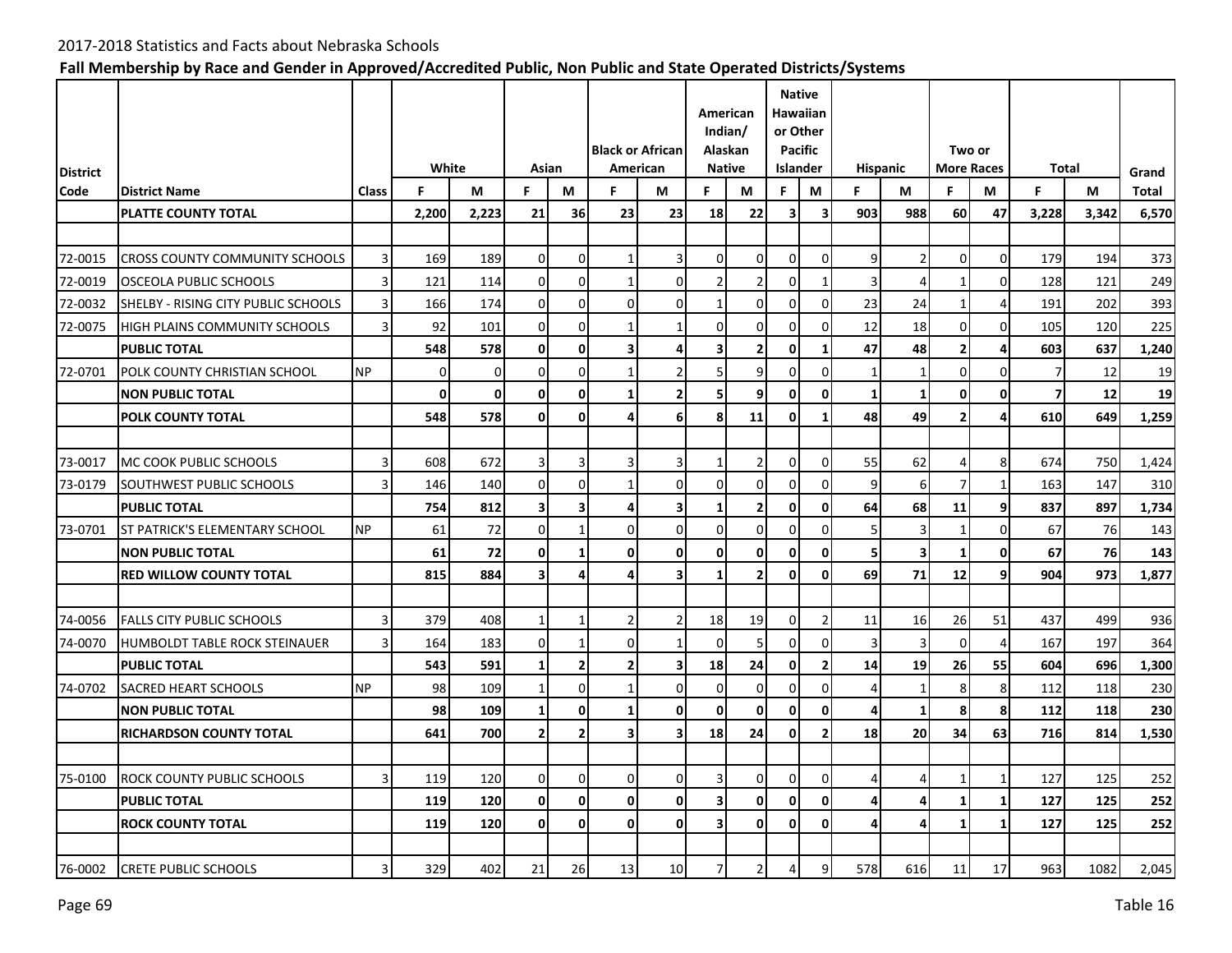|                  |                                        |                         | White  |                | Asian          |                | <b>Black or African</b><br>American |                | American<br>Indian/<br><b>Native</b> | Alaskan                  |                        | <b>Native</b><br>Hawaiian<br>or Other<br><b>Pacific</b><br>Islander |                         | <b>Hispanic</b> |                | Two or<br><b>More Races</b> | Total          |                |                |
|------------------|----------------------------------------|-------------------------|--------|----------------|----------------|----------------|-------------------------------------|----------------|--------------------------------------|--------------------------|------------------------|---------------------------------------------------------------------|-------------------------|-----------------|----------------|-----------------------------|----------------|----------------|----------------|
| District<br>Code | <b>District Name</b>                   | Class                   | F.     | М              | F              | М              | F.                                  | М              | F                                    | М                        | F                      | М                                                                   | F                       | M               | F.             | М                           | F              | М              | Grand<br>Total |
| 76-0044          | DORCHESTER PUBLIC SCHOOL               | $\overline{3}$          | 71     | 77             | $\overline{0}$ | 0              | $\overline{0}$                      | $\mathbf 0$    | 0                                    | $\Omega$                 | $\mathbf 0$            | $\Omega$                                                            | 23                      | 27              | 3              | $\overline{0}$              | 97             | 104            |                |
| 76-0068          | <b>FRIEND PUBLIC SCHOOLS</b>           | 3                       | 110    | 125            | $\overline{4}$ | $\mathbf{1}$   | $\overline{2}$                      | 6              | $\mathcal{P}$                        | $\mathfrak{p}$           | $\mathbf 0$            | $\Omega$                                                            | $\overline{2}$          | 3               | $\mathbf{1}$   | $\overline{2}$              | 121            | 139            | 201<br>260     |
| 76-0082          | <b>WILBER-CLATONIA PUBLIC SCHOOLS</b>  | 3                       | 218    | 277            | 3              | $\mathbf{1}$   | 2                                   | $\mathbf{1}$   | $\Omega$                             | 1                        | $\Omega$               | $\Omega$                                                            | 38                      | 42              | 9              | 8                           | 270            | 330            | 600            |
|                  | <b>PUBLIC TOTAL</b>                    |                         | 728    | 881            | 28             | 28             | 17                                  | 17             | 9                                    | 5                        | $\boldsymbol{\Lambda}$ | 9                                                                   | 641                     | 688             | 24             | 27                          | 1,451          | 1,655          | 3,106          |
| 76-0701          | ST JAMES ELEMENTARY SCHOOL             | <b>NP</b>               | 11     | 23             | $\mathbf{1}$   | $\Omega$       | $\Omega$                            | $\Omega$       | $\Omega$                             | $\Omega$                 | $\Omega$               | $\Omega$                                                            | 27                      | 27              | $\Omega$       | $\Omega$                    | 39             | 50             | 89             |
| 76-0703          | ZION LUTHERAN ELEMENTARY SCH           | <b>NP</b>               | O      | $\Omega$       | $\mathbf 0$    | $\Omega$       | $\Omega$                            | $\Omega$       |                                      | $\mathfrak{p}$           | $\Omega$               | $\Omega$                                                            | 0                       | $\Omega$        | 0              | $\Omega$                    | $\overline{2}$ | $\overline{2}$ | $\overline{4}$ |
|                  | <b>NON PUBLIC TOTAL</b>                |                         | 11     | 23             | $\mathbf{1}$   | $\mathbf{0}$   | 0                                   | $\mathbf{0}$   |                                      | $\overline{2}$           | $\mathbf 0$            | οI                                                                  | 27                      | 27              | $\mathbf{0}$   | 0                           | 41             | 52             | 93             |
|                  | <b>SALINE COUNTY TOTAL</b>             |                         | 739    | 904            | 29             | 28             | 17                                  | 17             | 11                                   | $\overline{\phantom{a}}$ | 4                      | 9                                                                   | 668                     | 715             | 24             | 27                          | 1,492          | 1,707          | 3,199          |
|                  |                                        |                         |        |                |                |                |                                     |                |                                      |                          |                        |                                                                     |                         |                 |                |                             |                |                |                |
| 77-0001          | <b>BELLEVUE PUBLIC SCHOOLS</b>         | 3                       | 3214   | 3535           | 86             | 105            | 383                                 | 427            | 33                                   | 38                       | 18                     | 13                                                                  | 647                     | 705             | 295            | 302                         | 4676           | 5125           | 9,801          |
| 77-0027          | PAPILLION LA VISTA COMMUNITY SCHOO     | $\overline{3}$          | 4566   | 4832           | 151            | 129            | 289                                 | 316            | 20                                   | 19                       | 14                     | 10                                                                  | 532                     | 586             | 258            | 296                         | 5830           | 6188           | 12,018         |
| 77-0037          | <b>GRETNA PUBLIC SCHOOLS</b>           | 3                       | 2276   | 2426           | 21             | 29             | 23                                  | 31             | 11                                   | 8                        | $\mathbf 0$            | $\mathbf{1}$                                                        | 90                      | 90              | 40             | 44                          | 2461           | 2629           | 5,090          |
| 77-0046          | SPRINGFIELD PLATTEVIEW COMMUNITY       | 3                       | 490    | 555            | 4              | 4              | 5 <sub>l</sub>                      | $\overline{2}$ | 3                                    | 3                        |                        | $\mathbf{1}$                                                        | 27                      | 38              | 15             | 20                          | 545            | 623            | 1,168          |
|                  | <b>PUBLIC TOTAL</b>                    |                         | 10,546 | 11,348         | 262            | 267            | 700                                 | 776            | 67                                   | 68                       | 33                     | 25                                                                  | 1,296                   | 1,419           | 608            | 662                         | 13,512         | 14,565         | 28,077         |
| 77-0701          | ST MARY ELEMENTARY SCHOOL              | <b>NP</b>               | 66     | 79             | 3              | 6              | 10                                  | 9              | $\overline{2}$                       | 1                        | $\mathbf 0$            | $\Omega$                                                            | 6                       | $6 \mid$        | 5              | 10                          | 92             | 111            | 203            |
| 77-0702          | ST BERNADETTE ELEMENTARY SCH           | <b>NP</b>               | 115    | 99             | $\overline{2}$ | 3              | $\overline{2}$                      | 4              | 0                                    | $\Omega$                 | $\mathbf 0$            | $\mathbf{1}$                                                        | 40                      | 35              | 3              | 6                           | 162            | 148            | 310            |
| 77-0703          | DANIEL J GROSS CATHOLIC HIGH           | <b>NP</b>               | 142    | 155            | $\overline{7}$ | 10             | 13                                  | 11             | $\Omega$                             | 1                        | $\Omega$               |                                                                     | 25                      | 34              | $\mathbf 0$    | $\Omega$                    | 187            | 212            | 399            |
| 77-0705          | ST COLUMBKILLE ELEMENTARY SCH          | <b>NP</b>               | 196    | 229            | 9              | 8              | 2                                   | 10             | $\mathbf{1}$                         | $\overline{0}$           | $\mathbf{1}$           | $\Omega$                                                            | 26                      | 13              | 11             | 5 <sub>l</sub>              | 246            | 265            | 511            |
| 77-0706          | ST MATTHEW THE EVANGELIST SCH          | <b>NP</b>               | 34     | 41             | $\mathbf{1}$   | $\mathbf{1}$   | $\overline{5}$                      | 6              | $\mathbf 0$                          | $\Omega$                 | $\Omega$               | $\Omega$                                                            | 12                      | 18              | 6              | 4                           | 58             | 70             | 128            |
| 77-0713          | <b>CORNERSTONE CHRISTIAN SCHOOLS</b>   | <b>NP</b>               | 141    | 133            | 5              | 3              | $\overline{4}$                      | 11             | $\mathbf 0$                          | $\Omega$                 | $\Omega$               | $\Omega$                                                            | 5                       | 3               | 20             | 13                          | 175            | 163            | 338            |
| 77-0720          | PRIMROSE SCH OF LA VISTA-PRIVATE KDINP |                         |        | 5 <sup>1</sup> | $\mathbf 0$    | 0              | $\overline{0}$                      | $\mathbf 0$    | $\Omega$                             | 0                        | $\Omega$               | $\Omega$                                                            | 0                       | $\overline{0}$  | $\mathbf{1}$   | $\overline{2}$              | 3              | $\overline{7}$ | 10             |
| 77-0721          | <b>NGL ACADEMY</b>                     |                         |        | 5              | $\Omega$       | $\Omega$       | $\mathbf{1}$                        | $\Omega$       | $\Omega$                             | $\overline{0}$           | $\Omega$               | $\Omega$                                                            | $\overline{3}$          | $\mathcal{P}$   | $\Omega$       | 1                           |                | 8              | 12             |
|                  | <b>NON PUBLIC TOTAL</b>                |                         | 696    | 746            | 27             | 31             | 37                                  | 51             | 3                                    | $\overline{\phantom{a}}$ |                        | $\overline{2}$                                                      | 117                     | 111             | 46             | 41                          | 927            | 984            | 1,911          |
|                  | <b>SARPY COUNTY TOTAL</b>              |                         | 11,242 | 12,094         | 289            | 298            | 737                                 | 827            | 70                                   | <b>70</b>                | 34                     | 27                                                                  | 1,413                   | 1,530           | 654            | 703                         | 14,439         | 15,549         | 29,988         |
|                  |                                        |                         |        |                |                |                |                                     |                |                                      |                          |                        |                                                                     |                         |                 |                |                             |                |                |                |
| 78-0001          | ASHLAND-GREENWOOD PUBLIC SCHS          | $\overline{3}$          | 383    | 433            | $\overline{4}$ | 3              | $\overline{3}$                      | 8              | $\mathbf{1}$                         | $\overline{3}$           | $\Omega$               | $\mathbf{1}$                                                        | 18                      | 17              | 16             | 19                          | 425            | 484            | 909            |
| 78-0009          | YUTAN PUBLIC SCHOOLS                   | 3                       | 206    | 239            | $\mathbf{1}$   | $\pmb{0}$      | $\mathbf 1$                         | $\overline{2}$ | 0                                    | 0                        |                        | 4                                                                   | 9                       | $\overline{2}$  | $\pmb{0}$      | $\mathbf{1}$                | 218            | 248            | 466            |
| 78-0039          | <b>WAHOO PUBLIC SCHOOLS</b>            | $\overline{3}$          | 443    | 528            | 8              | 3              | 6 <sup>1</sup>                      | 6              | $\overline{2}$                       | 4                        | 0                      | 1                                                                   | 19                      | 32              | 8              | 6                           | 486            | 580            | 1,066          |
| 78-0072          | <b>MEAD PUBLIC SCHOOLS</b>             | 3                       | 112    | 121            | $\overline{0}$ | $\overline{0}$ | $\overline{0}$                      | $\mathbf 0$    | $\overline{0}$                       | $\overline{0}$           | $\mathbf 0$            | $\overline{0}$                                                      | $\overline{\mathbf{3}}$ | 7               | 0              | $\mathbf{0}$                | 115            | 128            | 243            |
| 78-0107          | CEDAR BLUFFS PUBLIC SCHOOLS            | $\overline{\mathbf{3}}$ | 182    | 151            | $\overline{0}$ | $\mathbf 0$    | $\overline{7}$                      | 9              |                                      | $\mathbf{1}$             | $\Omega$               | $\overline{2}$                                                      | 15                      | 14              | $\overline{2}$ | $\Omega$                    | 207            | 177            | 384            |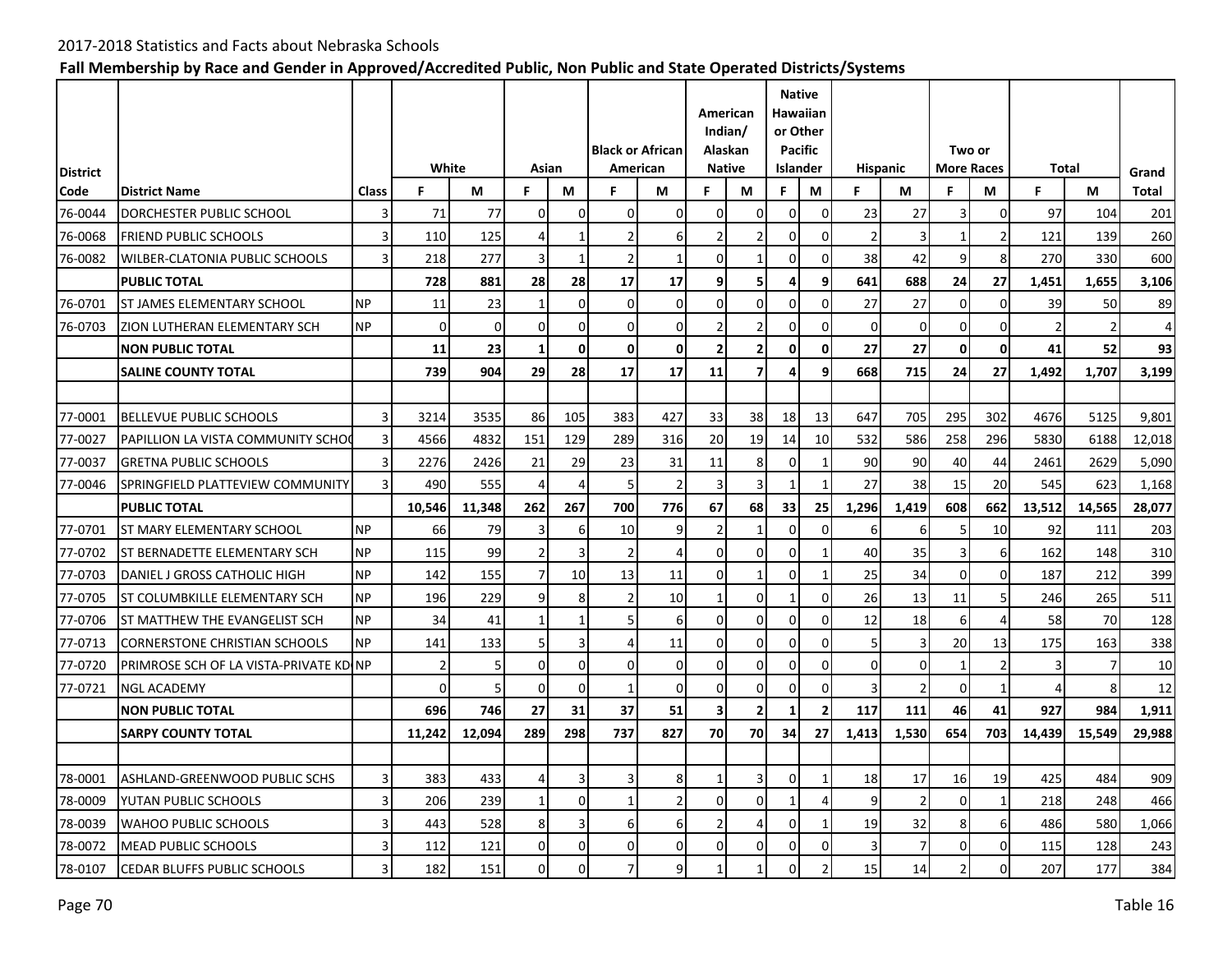|                         |                                       |                | White          |              |                | Asian          | <b>Black or African</b> | American                |                 | American<br>Indian/<br>Alaskan<br><b>Native</b> |                | <b>Native</b><br>Hawaiian<br>or Other<br><b>Pacific</b><br>Islander |                | <b>Hispanic</b> |                | Two or<br><b>More Races</b> |       | Total |                |
|-------------------------|---------------------------------------|----------------|----------------|--------------|----------------|----------------|-------------------------|-------------------------|-----------------|-------------------------------------------------|----------------|---------------------------------------------------------------------|----------------|-----------------|----------------|-----------------------------|-------|-------|----------------|
| <b>District</b><br>Code | <b>District Name</b>                  | Class          | F              | М            | F              | М              | F                       | М                       | F               | M                                               | F.             | М                                                                   | F              | М               | F              | M                           | F     | М     | Grand<br>Total |
|                         | <b>PUBLIC TOTAL</b>                   |                | 1,326          | 1,472        | 13             | 6              | 17                      | 25                      | $\overline{4}$  | 8                                               | $\mathbf{1}$   | 8                                                                   | 64             | 72              | 26             | 26                          | 1,451 | 1,617 | 3,068          |
| 78-0701                 | <b>ST WENCESLAUS ELEMENTARY SCH</b>   | <b>NP</b>      | 135            | 138          | $\overline{0}$ | 0              | $\overline{0}$          | $\Omega$                | $\Omega$        | 0                                               | $\overline{0}$ | $\overline{0}$                                                      | $\mathbf 0$    | $\overline{0}$  | 5              | 5                           | 140   | 143   | 283            |
| 78-0702                 | <b>BISHOP NEUMANN HIGH SCHOOL</b>     | <b>NP</b>      | 134            | 142          | $\Omega$       | 1              | 2                       | $\mathbf 1$             | $\Omega$        | $\mathbf 0$                                     | $\mathbf{1}$   |                                                                     | $\mathbf{1}$   | 1               | 1              | 4                           | 139   | 150   | 289            |
| 78-0703                 | ST JOHN NEPOMUCENE ELEM SCHOOL        | <b>NP</b>      | 28             | 34           | $\mathbf 0$    | $\mathbf 0$    | $\overline{0}$          | $\Omega$                | $\Omega$        | 0                                               | $\Omega$       | $\overline{0}$                                                      | $\mathbf 0$    | $\overline{0}$  | 0              | $\Omega$                    | 28    | 34    | 62             |
|                         | <b>NON PUBLIC TOTAL</b>               |                | 297            | 314          | $\mathbf 0$    | 1              | $\overline{2}$          |                         | $\mathbf{0}$    | 0                                               | 1              | 1                                                                   | $\mathbf{1}$   | 1               | 6              | 9                           | 307   | 327   | 634            |
|                         | <b>SAUNDERS COUNTY TOTAL</b>          |                | 1,623          | 1,786        | 13             | $\overline{7}$ | 19                      | 26                      | $\overline{4}$  | 8                                               | $\overline{2}$ | $\overline{9}$                                                      | 65             | 73              | 32             | 35                          | 1,758 | 1,944 | 3,702          |
|                         |                                       |                |                |              |                |                |                         |                         |                 |                                                 |                |                                                                     |                |                 |                |                             |       |       |                |
| 79-0002                 | MINATARE PUBLIC SCHOOLS               | 3              | 44             | 44           | $\mathbf 0$    | 1              | $\overline{0}$          | $\overline{2}$          | $\overline{5}$  | 3                                               | 0I             | $\mathbf 0$                                                         | 60             | 47              | 1              | $\overline{0}$              | 110   | 97    | 207            |
| 79-0011                 | <b>MORRILL PUBLIC SCHOOLS</b>         | 3              | 137            | 156          | $\mathbf{1}$   | $\Omega$       | $\overline{0}$          | $\overline{2}$          | $\mathsf{S}$    | $\overline{4}$                                  | $\Omega$       | $\mathbf{1}$                                                        | 50             | 55              | $\mathbf 0$    | $\Omega$                    | 193   | 218   | 411            |
| 79-0016                 | <b>GERING PUBLIC SCHOOLS</b>          | 3              | 603            | 618          | $\overline{4}$ | 1              | $6 \mid$                | 5                       | 19              | 18                                              | $\Omega$       | $\mathbf 0$                                                         | 277            | 332             | 17             | 30                          | 926   | 1004  | 1,930          |
| 79-0031                 | <b>MITCHELL PUBLIC SCHOOLS</b>        | 3              | 228            | 268          | $\mathbf{1}$   | $\mathbf 0$    | 2                       | $\overline{\mathbf{1}}$ | $\Omega$        | 0                                               | $\overline{0}$ | $\overline{0}$                                                      | 79             | 68              | 11             | 16                          | 321   | 353   | 674            |
| 79-0032                 | <b>SCOTTSBLUFF PUBLIC SCHOOLS</b>     | 3              | 876            | 867          | 14             | 13             | 9                       | 15                      | 44              | 49                                              | $\overline{2}$ |                                                                     | 736            | 801             | 34             | 36                          | 1715  | 1783  | 3,498          |
|                         | <b>PUBLIC TOTAL</b>                   |                | 1,888          | 1,953        | 20             | 15             | 17                      | 25                      | 73              | 74                                              | $\overline{2}$ | 3                                                                   | 1,202          | 1,303           | 63             | 82                          | 3,265 | 3,455 | 6,720          |
| 79-0702                 | <b>ST AGNES ELEMENTARY SCHOOL</b>     | <b>NP</b>      | 37             | 25           | $\mathbf{1}$   | $\mathbf 0$    | $\mathbf{1}$            | 2                       | $1\overline{ }$ | 0                                               | οI             | $\overline{0}$                                                      | 25             | 22              | $\overline{2}$ | $\overline{2}$              | 67    | 51    | 118            |
| 79-0703                 | VALLEY VIEW SDA CHRISITAN SCH         | <b>NP</b>      | $\overline{2}$ | $\mathbf{1}$ | $\mathbf 0$    | $\Omega$       | $\overline{0}$          | $\Omega$                | $\Omega$        | 0                                               | $\Omega$       | $\overline{0}$                                                      | 3              | $\overline{2}$  | $\mathbf 0$    | $\Omega$                    | 5     | 3     | 8              |
| 79-0705                 | <b>COMMUNITY CHRISTIAN SCHOOLS</b>    | <b>NP</b>      | 53             | 44           | $\mathbf 0$    | 3              | $\mathbf{1}$            | $\Omega$                | $\Omega$        | 0                                               | οI             | $\overline{0}$                                                      | 3              | 3               | $\mathbf 0$    | $\Omega$                    | 57    | 50    | 107            |
|                         | <b>NON PUBLIC TOTAL</b>               |                | 92             | 70           | $\mathbf{1}$   | 3              | $\overline{2}$          | $\overline{\mathbf{2}}$ | $\mathbf{1}$    | 0                                               | Οl             | 0                                                                   | 31             | 27              | $\overline{2}$ | $\overline{2}$              | 129   | 104   | 233            |
|                         | <b>SCOTTS BLUFF COUNTY TOTAL</b>      |                | 1,980          | 2,023        | 21             | 18             | 19                      | 27                      | 74              | 74                                              | 2 <sup>1</sup> | 3                                                                   | 1,233          | 1,330           | 65             | 84                          | 3,394 | 3,559 | 6,953          |
|                         |                                       |                |                |              |                |                |                         |                         |                 |                                                 |                |                                                                     |                |                 |                |                             |       |       |                |
| 80-0005                 | MILFORD PUBLIC SCHOOLS                | 3              | 356            | 334          | $\mathbf{1}$   | 5              | $6 \mid$                | 5                       | $\overline{2}$  | 3                                               | $\overline{0}$ | $\overline{0}$                                                      | 14             | 11              | 11             | $6 \overline{6}$            | 390   | 364   | 754            |
| 80-0009                 | <b>SEWARD PUBLIC SCHOOLS</b>          | $\overline{3}$ | 665            | 687          | $\mathbf 0$    | $\mathbf 0$    | 2                       | 8                       | $\overline{2}$  | $\overline{2}$                                  | $\Omega$       | $\overline{0}$                                                      | 21             | 33              | 16             | 10                          | 706   | 740   | 1,446          |
| 80-0567                 | <b>CENTENNIAL PUBLIC SCHOOLS</b>      | 3              | 199            | 216          | $\mathbf{1}$   | 0              | 8                       | 9                       | $\overline{2}$  | 3                                               | $\Omega$       | $\mathbf 0$                                                         | 10             | 4               | $\mathbf 0$    | $\overline{2}$              | 220   | 234   | 454            |
|                         | <b>PUBLIC TOTAL</b>                   |                | 1,220          | 1.237        | $\mathbf{2}$   | 5              | 16                      | 22                      | 6 <sup>1</sup>  | 8                                               | 0l             | 0                                                                   | 45             | 48              | 27             | 18                          | 1,316 | 1,338 | 2,654          |
| 80-0701                 | <b>ST JOHN LUTHERAN SCHOOL</b>        | <b>NP</b>      | 86             | 87           | $\overline{4}$ | $\mathbf{1}$   | 6                       | -2                      | $\Omega$        | 0                                               | $\Omega$       | $\mathbf 0$                                                         | $\overline{0}$ | 3               | $\Omega$       | $\Omega$                    | 96    | 93    | 189            |
| 80-0703                 | OUR REDEEMER LUTHERAN ELEM SCH        | <b>NP</b>      | 31             | 23           | $\pmb{0}$      | 0              | $\overline{0}$          | $\Omega$                | $\overline{0}$  | 0                                               | $\overline{0}$ | $\overline{0}$                                                      | $\mathbf 0$    | $\overline{0}$  | $\mathbf{1}$   |                             | 32    | 24    | 56             |
| 80-0704                 | ST PAUL'S LUTHERAN ELEM SCHOOL        | <b>NP</b>      | 41             | 49           | $\pmb{0}$      | 0              | $\overline{0}$          | $\Omega$                | $\Omega$        | 0                                               | $\Omega$       | $\Omega$                                                            | $\Omega$       | $\overline{0}$  | $\mathbf 0$    | $\Omega$                    | 41    | 49    | 90             |
| 80-0710                 | <b>ST VINCENT DEPAUL CATHOLIC SCH</b> | <b>NP</b>      | $\Omega$       | 0            | $\mathbf 0$    | $\overline{0}$ | $\overline{0}$          | $\Omega$                | 44              | 34                                              | οI             | $\Omega$                                                            | $\overline{2}$ | $\overline{0}$  | 1              | 3                           | 47    | 37    | 84             |
|                         | <b>NON PUBLIC TOTAL</b>               |                | 158            | 159          | $\overline{4}$ | 1              | 6                       | 2                       | 44              | 34                                              | οl             | $\mathbf{0}$                                                        | $\overline{2}$ | 3               | $\overline{2}$ | 4                           | 216   | 203   | 419            |
|                         | <b>SEWARD COUNTY TOTAL</b>            |                | 1,378          | 1,396        | 6 <sup>1</sup> | 6              | 22                      | 24                      | 50              | 42                                              | οl             | $\mathbf{0}$                                                        | 47             | 51              | 29             | 22                          | 1,532 | 1,541 | 3,073          |
|                         |                                       |                |                |              |                |                |                         |                         |                 |                                                 |                |                                                                     |                |                 |                |                             |       |       |                |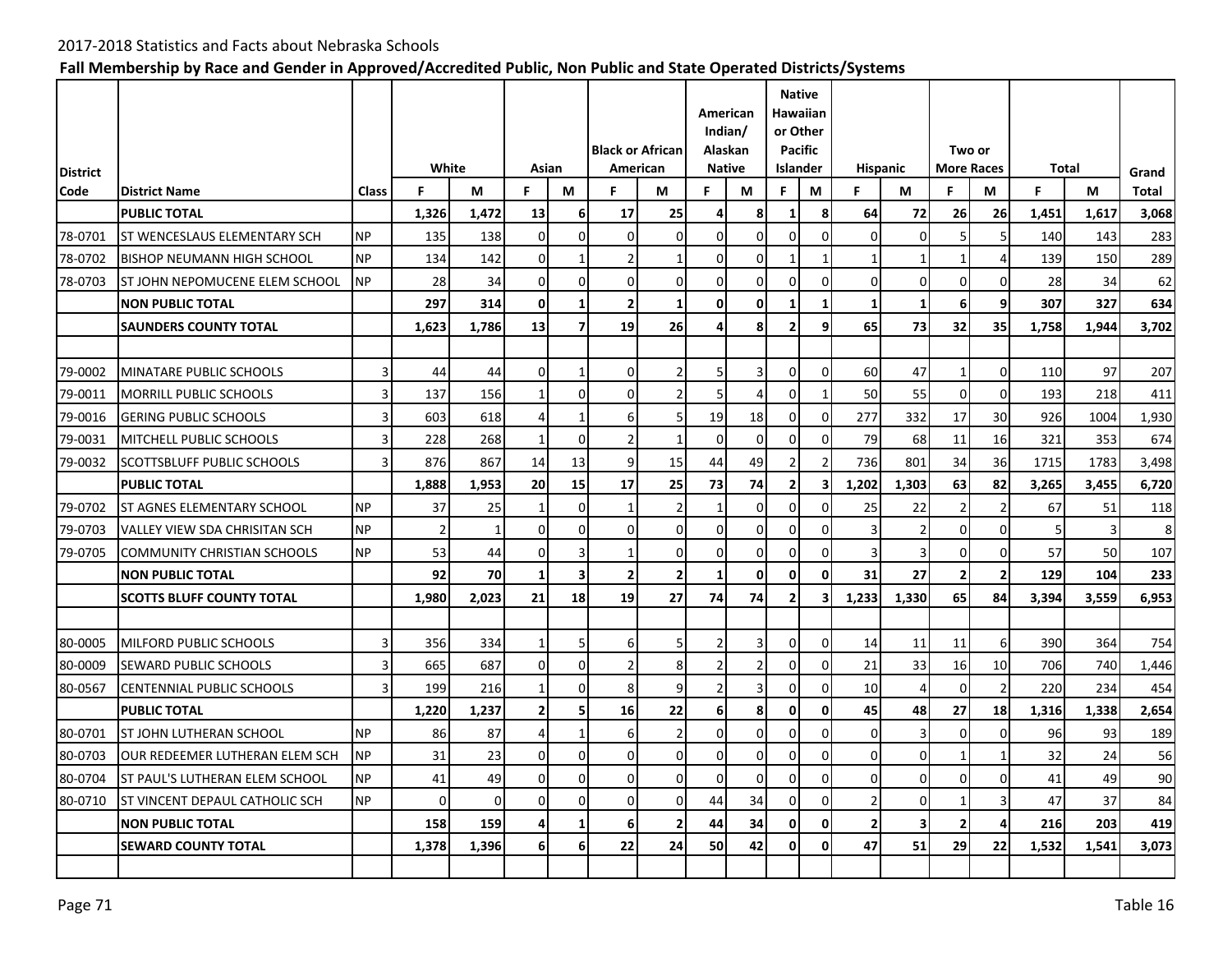|                         |                                      |                | White |     | Asian                   |                         |                | <b>Black or African</b><br>American |                         | American<br>Indian/<br>Alaskan<br><b>Native</b> |                | <b>Native</b><br>Hawaiian<br>or Other<br><b>Pacific</b><br>Islander |                         | <b>Hispanic</b> |                | Two or<br><b>More Races</b> |     | Total |                |
|-------------------------|--------------------------------------|----------------|-------|-----|-------------------------|-------------------------|----------------|-------------------------------------|-------------------------|-------------------------------------------------|----------------|---------------------------------------------------------------------|-------------------------|-----------------|----------------|-----------------------------|-----|-------|----------------|
| <b>District</b><br>Code | <b>District Name</b>                 | <b>Class</b>   | F     | М   | F                       | М                       | F              | М                                   | F                       | М                                               | F.             | M                                                                   | F                       | М               | F              | M                           | F   | М     | Grand<br>Total |
| 81-0003                 | <b>HAY SPRINGS PUBLIC SCHOOLS</b>    | 3              | 73    | 85  | $\mathbf 0$             | 1                       | $\mathbf 0$    | $\mathbf 0$                         | $\overline{4}$          | 6                                               | $\overline{0}$ | $\mathbf 0$                                                         | $\overline{\mathbf{3}}$ |                 | $\overline{2}$ | $\overline{7}$              | 82  | 103   | 185            |
| 81-0010                 | <b>GORDON-RUSHVILLE PUBLIC SCHS</b>  | 3              | 171   | 215 | $\overline{0}$          | $\mathbf{1}$            | $\mathbf 0$    | $\Omega$                            | 59                      | 61                                              | οI             | $\overline{0}$                                                      | 26                      | 30              | 33             | 38                          | 289 | 345   | 634            |
|                         | <b>PUBLIC TOTAL</b>                  |                | 244   | 300 | $\mathbf 0$             | $\overline{2}$          | $\mathbf{0}$   | $\mathbf 0$                         | 63                      | 67                                              | 0l             | $\mathbf 0$                                                         | 29                      | 34              | 35             | 45                          | 371 | 448   | 819            |
|                         | <b>SHERIDAN COUNTY TOTAL</b>         |                | 244   | 300 | $\mathbf 0$             | $\overline{\mathbf{c}}$ | $\mathbf{0}$   | $\mathbf 0$                         | 63                      | 67                                              | οl             | 0                                                                   | 29                      | 34              | 35             | 45                          | 371 | 448   | 819            |
|                         |                                      |                |       |     |                         |                         |                |                                     |                         |                                                 |                |                                                                     |                         |                 |                |                             |     |       |                |
| 82-0001                 | LOUP CITY PUBLIC SCHOOLS             | 3              | 163   | 180 | $\mathbf{1}$            | $\mathbf 0$             | $\mathbf 0$    | 4                                   | $\overline{0}$          | 0                                               | 1              | $\overline{0}$                                                      | -5                      | 9               | 0              | $\mathbf{1}$                | 170 | 194   | 364            |
| 82-0015                 | LITCHFIELD PUBLIC SCHOOLS            | $\mathfrak{p}$ | 61    | 47  | $\mathbf 0$             | $\mathbf{1}$            | $\mathbf 0$    | $\Omega$                            | $\overline{0}$          | 0                                               | $\overline{0}$ | $\Omega$                                                            | $\overline{2}$          | $\overline{2}$  | $\overline{3}$ | $\Omega$                    | 66  | 50    | 116            |
|                         | <b>PUBLIC TOTAL</b>                  |                | 224   | 227 | $\mathbf{1}$            | 1                       | $\mathbf 0$    | Δ                                   | $\mathbf{0}$            | $\mathbf 0$                                     | $\mathbf{1}$   | $\mathbf{0}$                                                        | $\overline{7}$          | 11              | 3              | $1\overline{ }$             | 236 | 244   | 480            |
|                         | <b>SHERMAN COUNTY TOTAL</b>          |                | 224   | 227 | $\mathbf{1}$            | $\mathbf{1}$            | $\mathbf{0}$   | Δ                                   | 0                       | 0                                               | $\mathbf{1}$   | $\mathbf{0}$                                                        | $\overline{7}$          | 11              | 3              | 1                           | 236 | 244   | 480            |
| 83-0500                 | <b>SIOUX COUNTY PUBLIC SCHOOLS</b>   | 3              | 49    | 39  | $\mathbf 0$             | 0                       | $\overline{0}$ | $\Omega$                            | $\overline{0}$          | $\overline{0}$                                  | οI             | $\overline{0}$                                                      | $\overline{0}$          | 5               | 2              |                             | 51  | 47    | 98             |
|                         | <b>PUBLIC TOTAL</b>                  |                | 49    | 39  | 0                       | $\mathbf{0}$            | $\mathbf{0}$   | $\mathbf{0}$                        | 0                       | $\mathbf{0}$                                    | 0l             | $\mathbf{0}$                                                        | $\mathbf 0$             | 5               | $\mathbf{2}$   |                             | 51  | 47    | 98             |
|                         | <b>SIOUX COUNTY TOTAL</b>            |                | 49    | 39  | $\mathbf 0$             | $\mathbf{0}$            | $\mathbf{0}$   | $\mathbf 0$                         | οl                      | $\mathbf{0}$                                    | οl             | 0                                                                   | $\mathbf 0$             | 5               | $\overline{2}$ | 3                           | 51  | 47    | 98             |
| 84-0003                 | <b>STANTON COMMUNITY SCHOOLS</b>     | 3              | 183   | 198 | $\overline{2}$          | $\mathbf 0$             | $\mathbf{1}$   |                                     | $\overline{3}$          | $\overline{2}$                                  | $\overline{0}$ | $\Omega$                                                            | 6                       | 8               | 5              | 11                          | 200 | 220   | 420            |
|                         | <b>PUBLIC TOTAL</b>                  |                | 183   | 198 | $\mathbf{2}$            | $\mathbf 0$             | $\mathbf{1}$   |                                     | $\overline{\mathbf{3}}$ | $\overline{2}$                                  | 0l             | $\mathbf{0}$                                                        | 6                       | 8               | 5              | 11                          | 200 | 220   | 420            |
|                         | <b>STANTON COUNTY TOTAL</b>          |                | 183   | 198 | $\overline{2}$          | $\mathbf 0$             | $\mathbf{1}$   | -1                                  | 3                       | $\overline{2}$                                  | Οl             | $\mathbf{0}$                                                        | 6                       | 8               | 5              | 11                          | 200 | 220   | 420            |
| 85-0060                 | <b>DESHLER PUBLIC SCHOOLS</b>        | 3              | 136   | 116 | $\mathbf{1}$            | $\mathbf 0$             | $\mathbf 0$    | $\Omega$                            | $\mathbf{1}$            | 1                                               | $\overline{0}$ | $\Omega$                                                            | 5                       | 8               | $\overline{2}$ | $\overline{2}$              | 145 | 127   | 272            |
| 85-0070                 | THAYER CENTRAL COMMUNITY SCHS        | 3              | 216   | 212 | $\overline{2}$          | $\mathbf{1}$            | 5 <sub>l</sub> | $\Omega$                            | $\overline{0}$          | $\overline{0}$                                  | $\overline{0}$ | $\overline{0}$                                                      | 5                       | 9               | $\overline{2}$ | $\mathbf 0$                 | 230 | 222   | 452            |
| 85-2001                 | <b>BRUNING-DAVENPORT UNIFIED SYS</b> | $\mathfrak{p}$ | 76    | 103 | $\overline{0}$          | $\mathbf 0$             | $\overline{0}$ | $\mathcal{I}$                       | $\overline{0}$          | $\overline{0}$                                  | 0              | $\Omega$                                                            | $\mathbf{1}$            | Δ               | 0              | $\Omega$                    | 77  | 109   | 186            |
|                         | <b>PUBLIC TOTAL</b>                  |                | 428   | 431 | $\overline{\mathbf{3}}$ | $\mathbf{1}$            | 5              | $\overline{\mathbf{z}}$             | $\mathbf{1}$            | $\mathbf{1}$                                    | οl             | $\mathbf{0}$                                                        | 11                      | 21              | 4              | $\overline{2}$              | 452 | 458   | 910            |
| 85-0703                 | DESHLER LUTHERAN ELEM SCHOOL         | <b>NP</b>      | 19    | 25  | $\overline{0}$          | $\mathbf{1}$            | $\Omega$       |                                     | $\Omega$                | 0                                               | $\Omega$       | $\overline{0}$                                                      | 1                       | $\mathbf{1}$    | $\mathbf 0$    |                             | 20  | 29    | 49             |
|                         | <b>NON PUBLIC TOTAL</b>              |                | 19    | 25  | $\mathbf 0$             | 1                       | $\mathbf{0}$   |                                     | 0                       | 0                                               | 0              | $\mathbf{0}$                                                        | $\mathbf{1}$            | 1               | $\mathbf{0}$   | 1                           | 20  | 29    | 49             |
|                         | <b>THAYER COUNTY TOTAL</b>           |                | 447   | 456 | $\overline{\mathbf{3}}$ | $\overline{2}$          | 5 <sup>1</sup> | 3                                   | $\mathbf{1}$            | $\mathbf{1}$                                    | 0l             | 0                                                                   | 12                      | 22              | 4              | $\overline{\mathbf{3}}$     | 472 | 487   | 959            |
| 86-0001                 | THEDFORD PUBLIC SCHOOLS              | $\overline{2}$ | 49    | 58  | $\overline{0}$          | $\mathbf 0$             | $\overline{4}$ | 3                                   | $\overline{0}$          | 1                                               | οI             | $\Omega$                                                            | $\overline{0}$          | 0               | 0              | $\Omega$                    | 53  | 62    | 115            |
|                         | <b>PUBLIC TOTAL</b>                  |                | 49    | 58  | $\mathbf 0$             | $\mathbf{0}$            | $\overline{4}$ | 3                                   | οI                      | 1                                               | 0              | $\mathbf{0}$                                                        | $\mathbf 0$             | $\mathbf{0}$    | 0              | 0                           | 53  | 62    | 115            |
|                         | THOMAS COUNTY TOTAL                  |                | 49    | 58  | $\mathbf 0$             | $\mathbf 0$             | $\overline{4}$ | 3                                   | οl                      | 1                                               | $\mathbf{0}$   | $\mathbf{0}$                                                        | $\mathbf 0$             | $\mathbf{0}$    | $\mathbf{0}$   | $\mathbf{0}$                | 53  | 62    | 115            |
|                         |                                      |                |       |     |                         |                         |                |                                     |                         |                                                 |                |                                                                     |                         |                 |                |                             |     |       |                |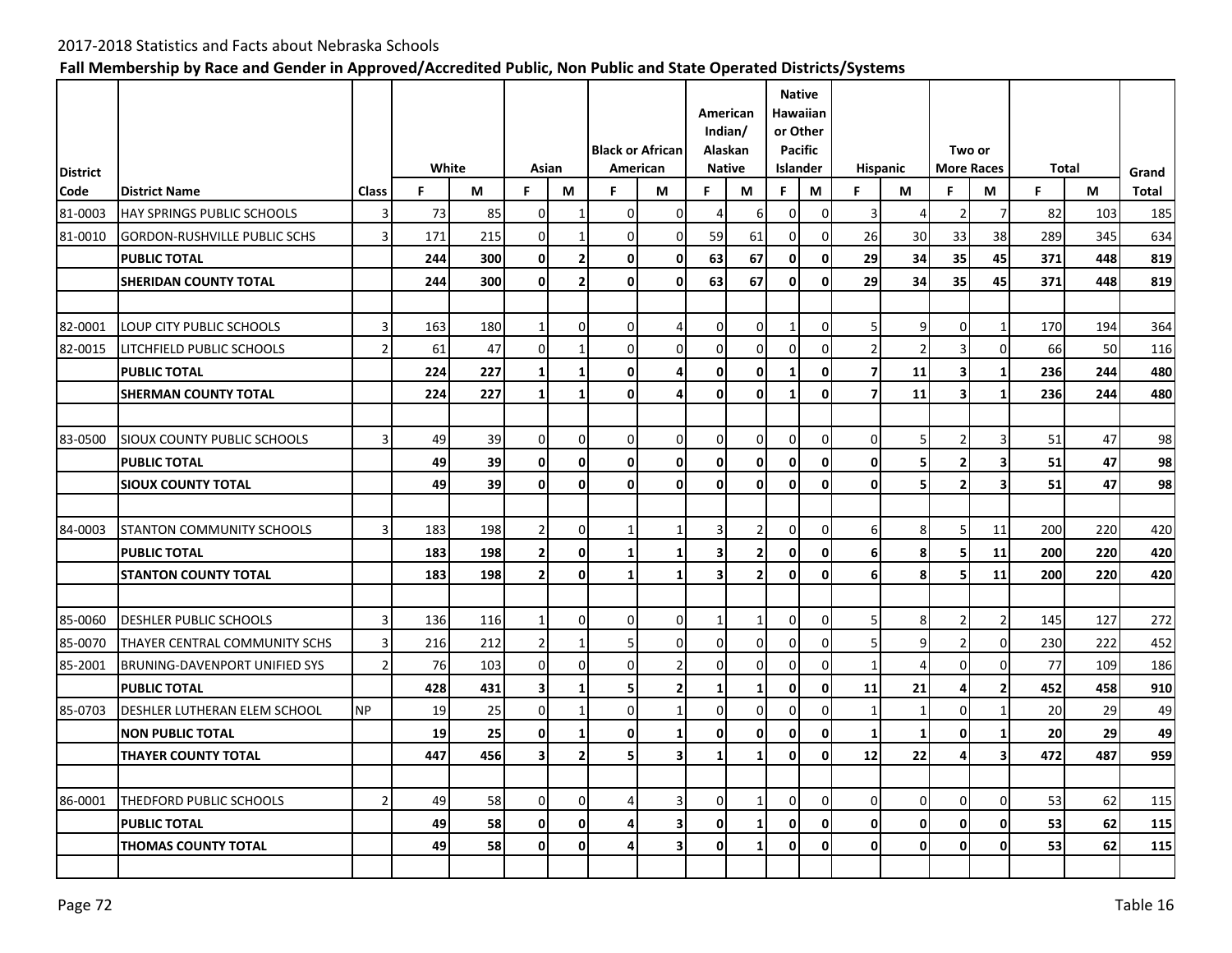#### 2017‐2018 Statistics and Facts about Nebraska Schools

# **Fall Membership by Race and Gender in Approved/Accredited Public, Non Public and State Operated Districts/Systems**

|                 |                                       |                |              |                |                 |                 |                | <b>Black or African</b> |                | American<br>Indian/<br>Alaskan |                | <b>Native</b><br>Hawaiian<br>or Other<br><b>Pacific</b> |                |                 |                | Two or            |       |       |       |
|-----------------|---------------------------------------|----------------|--------------|----------------|-----------------|-----------------|----------------|-------------------------|----------------|--------------------------------|----------------|---------------------------------------------------------|----------------|-----------------|----------------|-------------------|-------|-------|-------|
| <b>District</b> |                                       |                | White        |                | Asian           |                 |                | American                |                | <b>Native</b>                  |                | Islander                                                |                | <b>Hispanic</b> |                | <b>More Races</b> | Total |       | Grand |
| Code            | <b>District Name</b>                  | <b>Class</b>   | F.           | М              | F               | М               | F.             | М                       | F              | M                              | F.             | М                                                       | F.             | M               | F              | M                 | F     | М     | Total |
| 87-0001         | PENDER PUBLIC SCHOOLS                 | 3              | 178          | 166            | $\overline{0}$  | $\mathbf 0$     | 1              | $\mathbf 0$             | $\overline{4}$ | 1                              | $\overline{0}$ | $\overline{0}$                                          | 12             | 14              | $\overline{2}$ | $6 \mid$          | 197   | 187   | 384   |
| 87-0013         | <b>WALTHILL PUBLIC SCHOOLS</b>        | 3              | $\Omega$     | $\mathbf{1}$   | $\overline{0}$  | $\mathbf 0$     | $\overline{2}$ | $\mathbf{1}$            | 179            | 191                            | $\overline{0}$ | $\overline{0}$                                          | $\overline{3}$ |                 | $\mathbf 0$    | 1                 | 184   | 195   | 379   |
| 87-0016         | UMO N HO N NATION PUBLIC SCHS         | 3              | $\Omega$     | 0              | $\overline{0}$  | $\mathbf 0$     | $\mathbf 0$    | 0                       | 253            | 257                            | οI             | $\overline{0}$                                          | $\overline{2}$ | $\mathbf{1}$    | $\overline{4}$ | $\overline{0}$    | 259   | 258   | 517   |
| 87-0017         | <b>WINNEBAGO PUBLIC SCHOOLS</b>       | 3              | 3            | $\overline{2}$ | $\mathbf{1}$    | $\mathbf 0$     | $\mathbf{1}$   | $\Omega$                | 242            | 295                            | οI             |                                                         | 17             | 19              | 15             | 13                | 279   | 330   | 609   |
|                 | <b>PUBLIC TOTAL</b>                   |                | 181          | 169            | $\mathbf{1}$    | $\mathbf 0$     | 4              | -1                      | 678            | 744                            | 0              | 1                                                       | 34             | 35              | 21             | 20                | 919   | 970   | 1,889 |
| 87-0701         | ST AUGUSTINE ELEMENTARY SCHOOL        | <b>NP</b>      | $\Omega$     | $\mathbf 0$    | $\overline{0}$  | $\mathbf 0$     | $\mathbf 0$    | $\Omega$                | 42             | 53                             | $\overline{0}$ | $\overline{0}$                                          | $\mathbf 0$    | $\overline{0}$  | 0              | $\overline{0}$    | 42    | 53    | 95    |
|                 | <b>NON PUBLIC TOTAL</b>               |                | $\mathbf{0}$ | 0              | $\mathbf{0}$    | $\mathbf 0$     | $\mathbf 0$    | $\mathbf 0$             | 42             | 53                             | 0l             | $\mathbf{0}$                                            | $\mathbf 0$    | $\mathbf{0}$    | $\mathbf 0$    | 0                 | 42    | 53    | 95    |
|                 | <b>THURSTON COUNTY TOTAL</b>          |                | 181          | 169            | $\mathbf{1}$    | $\mathbf 0$     | 4              |                         | 720            | 797                            | 0l             | 1                                                       | 34             | 35              | 21             | 20                | 961   | 1,023 | 1,984 |
|                 |                                       |                |              |                |                 |                 |                |                         |                |                                |                |                                                         |                |                 |                |                   |       |       |       |
| 88-0005         | <b>ORD PUBLIC SCHOOLS</b>             | 3              | 284          | 286            | $\mathbf{1}$    | $\mathbf 0$     | 3              | $\overline{2}$          | $\overline{0}$ | $\overline{2}$                 | $\overline{0}$ | $\overline{0}$                                          | 5              | 10              | $\mathbf 0$    | $\Omega$          | 293   | 300   | 593   |
| 88-0021         | <b>ARCADIA PUBLIC SCHOOLS</b>         | $\mathfrak{p}$ | 58           | 62             | $\overline{0}$  | $\mathbf 0$     | $\overline{2}$ |                         | $\mathbf{1}$   | $\mathbf{1}$                   | $\overline{0}$ | $\overline{0}$                                          | $\mathbf{1}$   | 6               | 0              | $\overline{0}$    | 62    | 70    | 132   |
|                 | <b>PUBLIC TOTAL</b>                   |                | 342          | 348            | $\mathbf{1}$    | $\mathbf 0$     | 5 <sup>1</sup> | 3                       | $\mathbf{1}$   | $\overline{\mathbf{3}}$        | 0              | $\mathbf{0}$                                            | 6              | 16              | $\mathbf{0}$   | 0                 | 355   | 370   | 725   |
| 88-0701         | ST MARY'S ELEMENTARY SCHOOL           | <b>NP</b>      | 21           | 5              | $\overline{0}$  | $\mathbf 0$     |                | $\Omega$                | $\Omega$       | 0                              | $\Omega$       | 0                                                       | $\overline{2}$ | $\Omega$        | 13             | 3                 | 37    | 8     | 45    |
|                 | <b>NON PUBLIC TOTAL</b>               |                | 21           | 5              | $\mathbf{0}$    | $\mathbf 0$     | $\mathbf{1}$   | $\mathbf{0}$            | 0              | 0                              | 0              | $\mathbf{0}$                                            | $\overline{2}$ | $\mathbf{0}$    | 13             | 3                 | 37    | 8     | 45    |
|                 | <b>VALLEY COUNTY TOTAL</b>            |                | 363          | 353            | 1               | $\mathbf 0$     | $6\phantom{1}$ | 3                       | 1              | 3                              | $\mathbf{0}$   | $\mathbf{0}$                                            | 8              | 16              | 13             | 3                 | 392   | 378   | 770   |
|                 |                                       |                |              |                |                 |                 |                |                         |                |                                |                |                                                         |                |                 |                |                   |       |       |       |
| 89-0001         | <b>BLAIR COMMUNITY SCHOOLS</b>        | 3              | 1021         | 1076           | 7               | 7               | 14             | 10                      | 9              | 4                              | 4              | 1                                                       | 68             | 66              | 37             | 36                | 1160  | 1200  | 2,360 |
| 89-0003         | FORT CALHOUN COMMUNITY SCHS           | 3              | 321          | 358            | $\mathbf{1}$    | 1               | 2              | 7                       | $\overline{0}$ | $\overline{2}$                 | $\overline{0}$ | $\overline{0}$                                          | 13             | 9               | $\overline{4}$ | $\overline{7}$    | 341   | 384   | 725   |
| 89-0024         | <b>ARLINGTON PUBLIC SCHOOLS</b>       | зI             | 295          | 307            | $\overline{2}$  | $\overline{2}$  | 4              | $\overline{2}$          | $\overline{0}$ | $\overline{2}$                 | $\overline{0}$ | $\Omega$                                                | 19             | 19              | $\overline{2}$ | 5                 | 322   | 337   | 659   |
|                 | <b>PUBLIC TOTAL</b>                   |                | 1,637        | 1,741          | 10              | 10              | 20             | 19                      | 9 <sub>l</sub> | 8                              | $\overline{4}$ | 1                                                       | 100            | 94              | 43             | 48                | 1,823 | 1,921 | 3,744 |
| 89-0701         | <b>ST PAUL'S LUTHERAN ELEM SCHOOL</b> | <b>NP</b>      | 40           | 41             | $\overline{0}$  | $\mathbf 0$     | 1              | $\mathbf{1}$            | $\overline{0}$ | 0                              | $\overline{0}$ | $\overline{0}$                                          | $\mathbf 0$    | $\overline{0}$  | 0              | $\Omega$          | 41    | 42    | 83    |
|                 | <b>NON PUBLIC TOTAL</b>               |                | 40           | 41             | $\mathbf{0}$    | $\mathbf{0}$    | $\mathbf{1}$   | 1                       | οI             | $\mathbf{0}$                   | 0              | $\mathbf{0}$                                            | $\mathbf 0$    | $\mathbf{0}$    | 0              | $\mathbf{0}$      | 41    | 42    | 83    |
|                 | <b>WASHINGTON COUNTY TOTAL</b>        |                | 1.677        | 1,782          | 10 <sup>1</sup> | 10 <sup>1</sup> | 21             | 20                      | 9              | 8                              | 4              | 1                                                       | 100            | 94              | 43             | 48                | 1,864 | 1,963 | 3,827 |
|                 |                                       |                |              |                |                 |                 |                |                         |                |                                |                |                                                         |                |                 |                |                   |       |       |       |
| 90-0017         | <b>WAYNE COMMUNITY SCHOOLS</b>        | 3              | 347          | 396            | $\overline{2}$  | 1               | $\overline{7}$ | 9                       | $6 \mid$       | 1                              | 1              |                                                         | 72             | 63              | $\overline{7}$ | 10                | 442   | 481   | 923   |
| 90-0560         | <b>WAKEFIELD PUBLIC SCHOOLS</b>       | 3              | 110          | 130            | $\overline{0}$  | $\mathbf 0$     | $\overline{2}$ | $\overline{2}$          | $\overline{0}$ | 0                              | $\overline{0}$ | $\Omega$                                                | 122            | 132             | 0              | $\overline{0}$    | 234   | 264   | 498   |
| 90-0595         | WINSIDE PUBLIC SCHOOLS                | 3              | 95           | 97             | $\overline{0}$  | $\mathbf{1}$    | $\overline{2}$ |                         | $\overline{2}$ | 0                              | $\overline{0}$ | 0                                                       | 3              | 6               | 5              | 3                 | 107   | 108   | 215   |
|                 | <b>PUBLIC TOTAL</b>                   |                | 552          | 623            | $\mathbf{2}$    | $\overline{2}$  | 11             | 12                      | 8              | 1                              | $\mathbf{1}$   | 1                                                       | 197            | 201             | 12             | 13                | 783   | 853   | 1,636 |
| 90-0701         | TRINITY LUTHERAN SCHOOLS              | <b>NP</b>      | 9            | 10             | $\overline{0}$  | $\mathbf 0$     | $\pmb{0}$      | $\mathbf 0$             | $\mathbf 0$    | 0                              | $\overline{0}$ | $\overline{0}$                                          | $\mathbf 0$    | $\mathbf 0$     | 0              | $\overline{0}$    | 9     | 10    | 19    |
| 90-0702         | <b>ST MARY'S ELEMENTARY SCHOOL</b>    | <b>NP</b>      | 18           | 19             | $\overline{0}$  | $\mathbf 0$     | $\mathbf{1}$   | $\mathbf{1}$            | $\Omega$       | 0                              | $\Omega$       | $\overline{0}$                                          | $\overline{2}$ | $\overline{2}$  | 0              | $\Omega$          | 21    | 22    | 43    |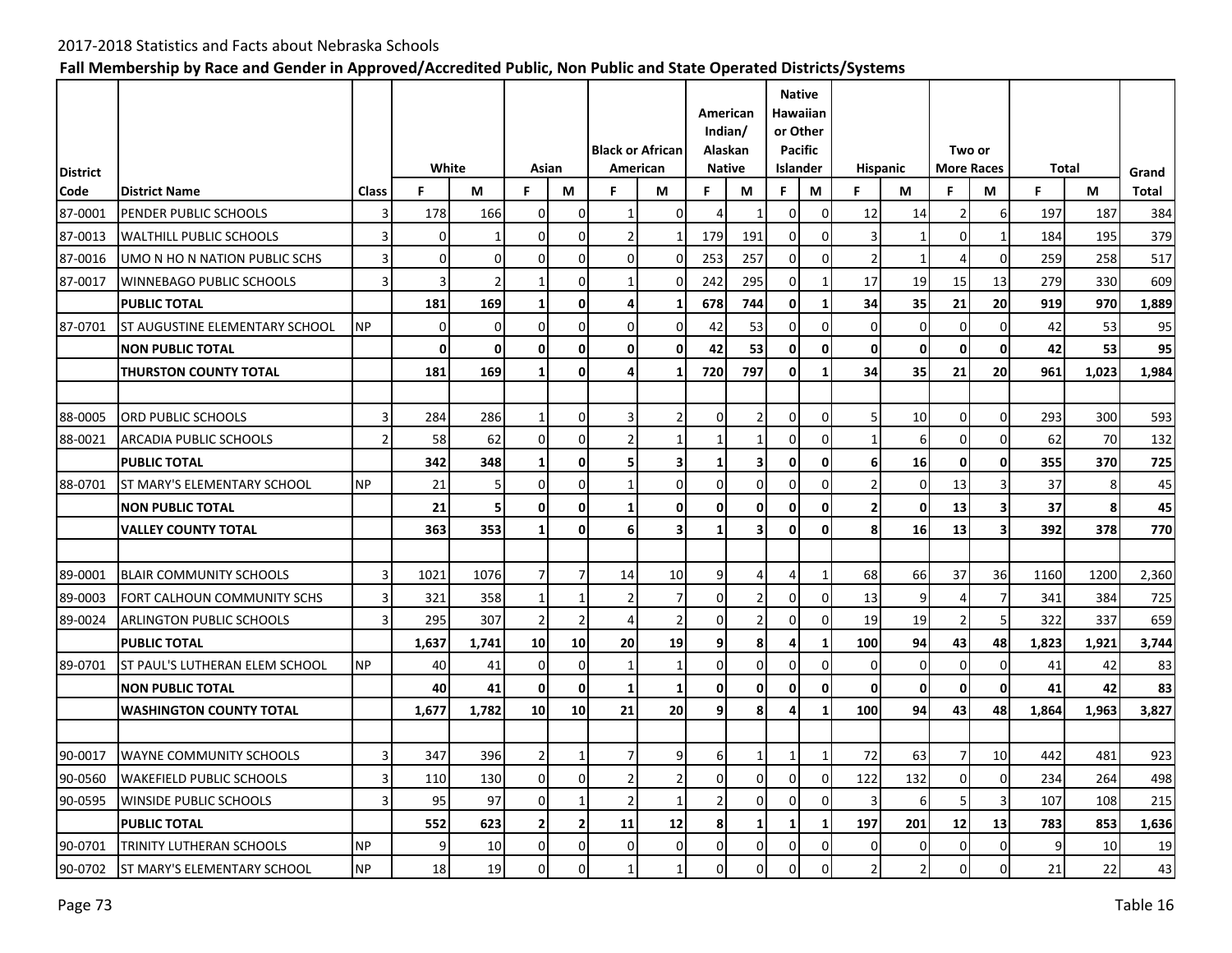#### 2017‐2018 Statistics and Facts about Nebraska Schools

# **Fall Membership by Race and Gender in Approved/Accredited Public, Non Public and State Operated Districts/Systems**

|                 |                                      |                |        |                 |                |                         |                           | <b>Black or African</b> |                | American<br>Indian/<br>Alaskan |              | <b>Native</b><br>Hawaiian<br>or Other<br>Pacific |                |                         |                | Two or                  |                       |        |                                                                                                 |
|-----------------|--------------------------------------|----------------|--------|-----------------|----------------|-------------------------|---------------------------|-------------------------|----------------|--------------------------------|--------------|--------------------------------------------------|----------------|-------------------------|----------------|-------------------------|-----------------------|--------|-------------------------------------------------------------------------------------------------|
| <b>District</b> |                                      |                |        | White           | Asian          |                         |                           | American                |                | <b>Native</b>                  |              | Islander                                         |                | <b>Hispanic</b>         |                | <b>More Races</b>       |                       | Total  | Grand                                                                                           |
| Code            | <b>District Name</b>                 | Class          | F      | М               | F              | М                       | F.                        | М                       | F.             | М                              | F.           | M                                                | F              | М                       | F              | М                       | F                     | М      | Total                                                                                           |
|                 | <b>NON PUBLIC TOTAL</b>              |                | 27     | 29              | $\mathbf{0}$   | $\mathbf 0$             | $\mathbf{1}$              | 1                       | $\mathbf{0}$   | $\mathbf{0}$                   | $\mathbf 0$  | 0                                                | $\overline{2}$ | $\overline{2}$          | 0              | 0                       | 30                    | 32     | 62                                                                                              |
|                 | <b>WAYNE COUNTY TOTAL</b>            |                | 579    | 652             | $\overline{2}$ | $\overline{2}$          | 12                        | 13                      | 8              | 1                              | $\mathbf{1}$ | 1                                                | 199            | 203                     | 12             | 13                      | 813                   | 885    | 1,698                                                                                           |
|                 |                                      |                |        |                 |                |                         |                           |                         |                |                                |              |                                                  |                |                         |                |                         |                       |        |                                                                                                 |
| 91-0002         | RED CLOUD COMMUNITY SCHOOLS          | 3              | 96     | 95              | $\overline{0}$ | $\mathbf 0$             | $\mathbf{1}$              | $\mathbf 0$             | $\mathbf 0$    | $\overline{0}$                 | $\mathbf 0$  | $\mathbf{1}$                                     | 15             | 14                      | $\overline{4}$ | -51                     | 116                   | 115    | 231                                                                                             |
| 91-0074         | <b>BLUE HILL PUBLIC SCHOOLS</b>      | 3              | 164    | 140             | $\overline{2}$ | $\overline{3}$          | 1                         | $\mathbf 0$             | $\Omega$       | $\overline{0}$                 | $\mathbf 0$  | $\overline{0}$                                   | $\overline{7}$ |                         | $\mathbf{1}$   | $\overline{3}$          | 175                   | 150    | 325                                                                                             |
|                 | <b>PUBLIC TOTAL</b>                  |                | 260    | 235             | $\overline{2}$ | $\overline{\mathbf{3}}$ | 2 <sub>1</sub>            | $\mathbf 0$             | $\mathbf 0$    | 0                              | $\mathbf 0$  | 1                                                | 22             | 18                      | 5              | 8                       | 291                   | 265    | 556                                                                                             |
|                 | <b>WEBSTER COUNTY TOTAL</b>          |                | 260    | 235             | $\overline{2}$ | $\overline{\mathbf{3}}$ | $\overline{2}$            | $\Omega$                | $\Omega$       | $\Omega$                       | $\Omega$     | $\mathbf{1}$                                     | 22             | 18                      | 5              | 8                       | 291                   | 265    | 556                                                                                             |
|                 |                                      |                |        |                 |                |                         |                           |                         |                |                                |              |                                                  |                |                         |                |                         |                       |        |                                                                                                 |
| 92-0045         | <b>WHEELER CENTRAL SCHOOLS</b>       | 3              | 41     | 66              | 0              | $\mathbf 0$             | $\overline{0}$            | $\mathbf 0$             | $\overline{0}$ | $\Omega$                       | $\mathbf 0$  | $\overline{0}$                                   | $\overline{2}$ | 3                       | 0              | 0I                      | 43                    | 69     | 112                                                                                             |
|                 | <b>PUBLIC TOTAL</b>                  |                | 41     | 66              | $\mathbf{0}$   | $\mathbf{0}$            | $\mathbf{0}$              | $\mathbf 0$             | $\mathbf{0}$   | $\mathbf{0}$                   | $\mathbf 0$  | 0                                                | $\overline{2}$ | $\mathbf{3}$            | 0              | 0                       | 43                    | 69     | 112                                                                                             |
|                 | <b>WHEELER COUNTY TOTAL</b>          |                | 41     | 66              | 0              | $\mathbf{0}$            | $\mathbf{0}$              | $\mathbf{0}$            | $\Omega$       | 0                              | $\Omega$     | $\Omega$                                         | $\overline{2}$ | $\overline{\mathbf{3}}$ | $\mathbf{0}$   | ΩI                      | 43                    | 69     | 112                                                                                             |
|                 |                                      |                |        |                 |                |                         |                           |                         |                |                                |              |                                                  |                |                         |                |                         |                       |        |                                                                                                 |
| 93-0012         | YORK PUBLIC SCHOOLS                  | 3              | 535    | 547             | 6              | 4                       | 11                        | 14                      | $\mathbf 0$    | 2                              | $\mathbf 0$  | $\mathbf{1}$                                     | 96             | 89                      | 26             | 25                      | 674                   | 682    | 1,356                                                                                           |
| 93-0083         | MC COOL JUNCTION PUBLIC SCHS         | $\overline{2}$ | 138    | 135             | 0              | $\mathbf{1}$            | $\overline{2}$            | 3                       | $\Omega$       | 1                              | $\Omega$     | $\Omega$                                         | $\overline{7}$ | 3                       | $\mathbf{1}$   | $\mathbf{1}$            | 148                   | 144    | 292                                                                                             |
| 93-0096         | HEARTLAND COMMUNITY SCHOOLS          | 3 <sup>1</sup> | 124    | 184             | $\mathbf{1}$   | $\overline{2}$          | $\mathbf{1}$              | $\Omega$                | $\pmb{0}$      | $\Omega$                       | $\Omega$     | $\Omega$                                         | $\overline{7}$ | 4                       | $\mathbf{1}$   | $\overline{\mathbf{3}}$ | 134                   | 193    | 327                                                                                             |
|                 | <b>PUBLIC TOTAL</b>                  |                | 797    | 866             | $\overline{7}$ | $\overline{7}$          | 14                        | 17                      | $\mathbf{0}$   | $\overline{\mathbf{3}}$        | $\mathbf{0}$ | $\mathbf{1}$                                     | 110            | 96                      | 28             | 29                      | 956                   | 1,019  | 1,975                                                                                           |
| 93-0701         | <b>EMMANUEL LUTHERAN ELEM SCHOOL</b> | <b>NP</b>      | 69     | 71              | $\overline{0}$ | $\mathbf{1}$            | $\overline{2}$            | $\mathbf 0$             | $\mathbf{0}$   | $\overline{0}$                 | $\mathbf 0$  | $\mathcal{P}$                                    | 3              |                         | $\mathbf{1}$   | $\mathbf{0}$            | 75                    | 77     | 152                                                                                             |
| 93-0702         | ST JOSEPH'S ELEMENTARY SCHOOL        | <b>NP</b>      | 53     | 55              | $\Omega$       | $\Omega$                | $\Omega$                  | $\Omega$                | $\Omega$       | $\Omega$                       | $\Omega$     | $\Omega$                                         | 15             | 18                      | 0              | $\overline{1}$          | 68                    | 74     | 142                                                                                             |
| 93-0703         | NEBRASKA EV LUTHERAN SCHOOLS         | <b>NP</b>      | 40     | 58              | 4              | 11                      | $\Omega$                  | 6                       | $\Omega$       | $\Omega$                       | $\Omega$     | $\Omega$                                         | $\Omega$       | 4                       | $\Omega$       | -1                      | 44                    | 80     | 124                                                                                             |
|                 | <b>NON PUBLIC TOTAL</b>              |                | 162    | 184             | 4              | 12                      | 2 <sub>1</sub>            | 6                       | $\Omega$       | $\mathbf{0}$                   | $\mathbf{0}$ | $\overline{2}$                                   | 18             | 25                      | 1              | $\overline{2}$          | 187                   | 231    | 418                                                                                             |
|                 | YORK COUNTY TOTAL                    |                | 959    | 1,050           | 11             | 19                      | 16 <sup>1</sup>           | 23                      | $\mathbf{0}$   | 3                              | $\mathbf{0}$ | 3                                                | 128            | 121                     | 29             | 31                      | 1,143                 | 1,250  | 2,393                                                                                           |
|                 |                                      |                |        |                 |                |                         |                           |                         |                |                                |              |                                                  |                |                         |                |                         |                       |        |                                                                                                 |
|                 | <b>STATEWIDE TOTAL</b>               |                |        | 118,819 126,915 |                |                         |                           |                         |                |                                |              |                                                  |                |                         |                |                         |                       |        | 4,956 5,179 11,431 12,028 2,261 2,472 234 319 30,857 32,731 6,702 6,701 175,260 186,345 361,605 |
|                 |                                      |                |        |                 |                |                         |                           |                         |                |                                |              |                                                  |                |                         |                |                         |                       |        |                                                                                                 |
|                 | <b>PUBLIC TOTAL</b>                  |                |        | 103,634 111,429 |                |                         | 4,362 4,557 10,551 11,025 |                         |                | 2,069 2,283                    | 206          |                                                  | 242 29,454     |                         |                |                         |                       |        | 31,341 6,080 6,158 156,356 167,035 323,391                                                      |
|                 | <b>STATE OPERATED TOTAL</b>          |                | 57     | 116             | 21             | 19                      | 9 <sub>l</sub>            | 69                      | 6              | 20                             | οl           | $\overline{2}$                                   | 6              | 38                      | 6              | 61                      | 105                   | 270    | 375                                                                                             |
|                 | <b>NON PUBLIC TOTAL</b>              |                | 15,128 | 15,370          | 573            | 603                     | 871                       | 934                     | 186            | 169                            | 28           | 75                                               | 1,397          | 1,352                   | 616            | 537                     | 18,799                | 19,040 | 37,839                                                                                          |
|                 | <b>STATEWIDE TOTAL</b>               |                |        | 118,819 126,915 |                |                         | 4,956 5,179 11,431 12,028 |                         | 2,261          | 2,472                          | 234          |                                                  | 319 30,857     | 32,731 6,702            |                |                         | 6,701 175,260 186,345 |        | 361,605                                                                                         |
|                 |                                      |                |        |                 |                |                         |                           |                         |                |                                |              |                                                  |                |                         |                |                         |                       |        |                                                                                                 |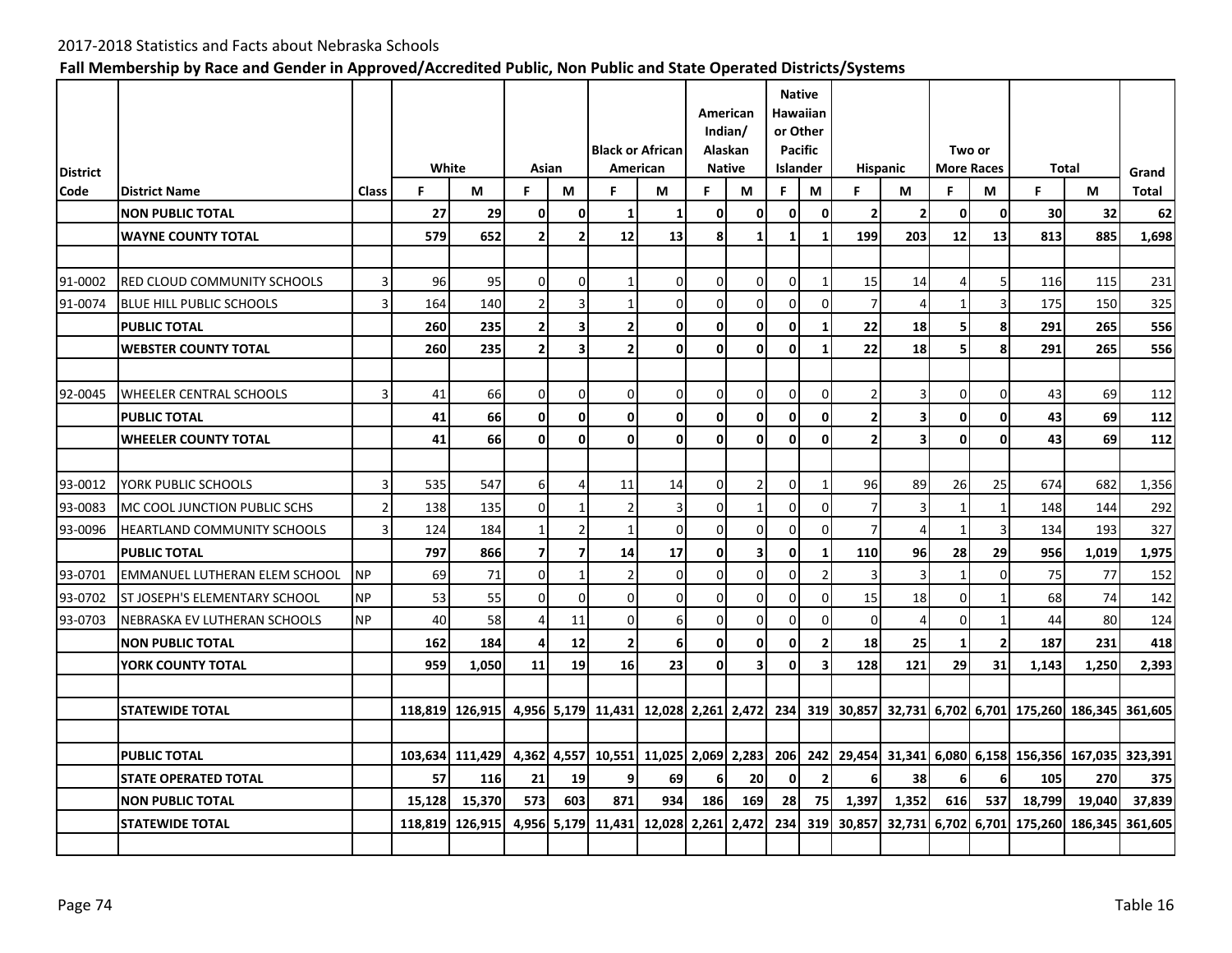## **Full‐Time Equivalency (FTE) of Certificated Personnel by Assignment and Gender ‐ Public Districts**

|                                            |            |             | District Level Admin   Elementary Schools |             | Secondary          |             |          |                  |          |
|--------------------------------------------|------------|-------------|-------------------------------------------|-------------|--------------------|-------------|----------|------------------|----------|
|                                            | <b>FTE</b> |             | <b>FTE</b>                                |             | <b>Schools FTE</b> |             |          | <b>Total FTE</b> |          |
| <b>Staff Assignment</b>                    | Female     | <b>Male</b> | <b>Female</b>                             | <b>Male</b> | Female             | <b>Male</b> | Female   | <b>Male</b>      | All      |
| <b>ACTIVITIES/ATHLETIC DIRECTOR</b>        | 0.17       | 9.17        | 1.09                                      | 1.08        | 5.34               | 61.20       | 6.60     | 71.45            | 78.05    |
| <b>ADMINISTRATIVE ASSISTANT</b>            | 15.01      | 5.01        | 13.00                                     | 9.00        | 4.74               | 4.99        | 32.75    | 19.00            | 51.75    |
| <b>ASSISTANT PRINCIPAL</b>                 | 0.00       | 0.00        | 78.67                                     | 63.00       | 41.01              | 115.84      | 119.68   | 178.84           | 298.52   |
| <b>ASSISTANT SUPERINTENDENT</b>            | 8.50       | 10.00       | 0.00                                      | 0.00        | 0.00               | 0.00        | 8.50     | 10.00            | 18.50    |
| ASSISTIVE TECHNOLOGY SPECIALIST (ESU ONLY) | 0.00       | 0.00        | 0.00                                      | 0.75        | 0.58               | 0.25        | 0.58     | 1.00             | 1.58     |
| <b>AUDIOLOGIST</b>                         | 2.00       | 0.00        | 0.00                                      | 0.00        | 1.00               | 0.00        | 3.00     | 0.00             | 3.00     |
| <b>BUSINESS MANAGER</b>                    | 48.95      | 15.00       | 2.50                                      | 0.00        | 10.50              | 0.00        | 61.95    | 15.00            | 76.95    |
| <b>CHIEF ADMINISTRATOR</b>                 | 0.00       | 0.00        | 0.00                                      | 0.00        | 0.00               | 0.00        | 0.00     | 0.00             | 0.00     |
| <b>COORDINATOR</b>                         | 25.00      | 9.00        | 4.40                                      | 0.75        | 2.20               | 1.50        | 31.60    | 11.25            | 42.85    |
| <b>CURRICULUM SPECIALIST</b>               | 57.20      | 10.70       | 42.32                                     | 1.00        | 31.83              | 10.25       | 131.35   | 21.95            | 153.30   |
| <b>DEPARTMENT HEAD</b>                     | 0.05       | 0.00        | 1.45                                      | 0.00        | 5.20               | 3.40        | 6.70     | 3.40             | 10.10    |
| <b>ELEMENTARY COUNSELOR</b>                | 0.50       | 0.00        | 278.20                                    | 41.21       | 7.78               | 1.80        | 286.48   | 43.01            | 329.49   |
| <b>HEAD TEACHER</b>                        | 0.00       | 0.00        | 8.23                                      | 1.35        | 7.84               | 2.65        | 16.07    | 4.00             | 20.07    |
| <b>HOME SCHOOL LIAISON</b>                 | 0.01       | 0.01        | 5.99                                      | 0.99        | 0.00               | 0.00        | 6.00     | 1.00             | 7.00     |
| <b>INSTRUCTIONAL COACH</b>                 | 10.70      | 1.60        | 68.66                                     | 6.50        | 11.78              | 5.60        | 91.14    | 13.70            | 104.84   |
| INSTRUCTIONAL PARAPROFESSIONAL             | 4.02       | 1.76        | 4,844.70                                  | 254.81      | 1,087.35           | 165.80      | 5,936.07 | 422.37           | 6,358.44 |
| <b>LIBRARIAN</b>                           | 6.67       | 1.38        | 69.26                                     | 2.96        | 46.06              | 1.74        | 121.99   | 6.08             | 128.07   |
| <b>MEDIA SPECIALIST</b>                    | 8.47       | 1.00        | 288.63                                    | 17.20       | 87.01              | 9.85        | 384.11   | 28.05            | 412.16   |
| <b>MENTAL HEALTH PRACTITIONER</b>          | 2.00       | 0.71        | 12.57                                     | 3.00        | 0.67               | 1.00        | 15.24    | 4.71             | 19.95    |
| NON-SPED HOME VISITING SPECIALIST          | 0.00       | 0.00        | 34.45                                     | 0.00        | 0.00               | 0.00        | 34.45    | 0.00             | 34.45    |
| <b>NON-SPED HOME VISITOR</b>               | 0.00       | 0.00        | 24.48                                     | 0.00        | 0.00               | 0.00        | 24.48    | 0.00             | 24.48    |
| OCCUPATIONAL THERAPIST                     | 33.32      | 0.00        | 18.58                                     | 1.56        | 6.08               | 0.40        | 57.98    | 1.96             | 59.94    |
| PHYSICAL THERAPIST                         | 9.42       | 0.93        | 9.83                                      | 0.00        | 1.43               | 0.00        | 20.68    | 0.93             | 21.61    |
| PRINCIPAL                                  | 0.00       | 0.00        | 278.05                                    | 273.60      | 28.90              | 211.61      | 306.95   | 485.21           | 792.16   |
| PROGRAM CONSULTANT/COORDINATOR             | 123.38     | 12.00       | 65.71                                     | 13.93       | 41.58              | 31.73       | 230.67   | 57.66            | 288.33   |
| PROGRAM SUPERVISOR/DIRECTOR                | 18.75      | 4.15        | 22.15                                     | 3.40        | 9.72               | 12.12       | 50.62    | 19.67            | 70.29    |
| <b>PSYCHOLOGIST</b>                        | 66.42      | 8.16        | 145.48                                    | 15.34       | 35.01              | 6.07        | 246.91   | 29.57            | 276.48   |
| <b>SCHOOL NURSE</b>                        | 83.81      | 2.13        | 139.08                                    | 4.30        | 58.56              | 0.70        | 281.45   | 7.13             | 288.58   |
| <b>SCHOOL TRANSITION SPECIALIST</b>        | 11.00      | 1.00        | 1.00                                      | 1.00        | 4.60               | 3.00        | 16.60    | 5.00             | 21.60    |
| <b>SECONDARY COUNSELOR</b>                 | 0.40       | 0.00        | 88.85                                     | 25.95       | 294.62             | 99.64       | 383.87   | 125.59           | 509.46   |
| SIGN LANGUAGE INTERPRETER                  | 1.43       | 0.90        | 22.43                                     | 0.94        | 22.13              | 2.00        | 45.99    | 3.84             | 49.83    |
| <b>SOCIAL WORKER</b>                       | 30.50      | 2.80        | 31.36                                     | 1.21        | 16.89              | 0.99        | 78.75    | 5.00             | 83.75    |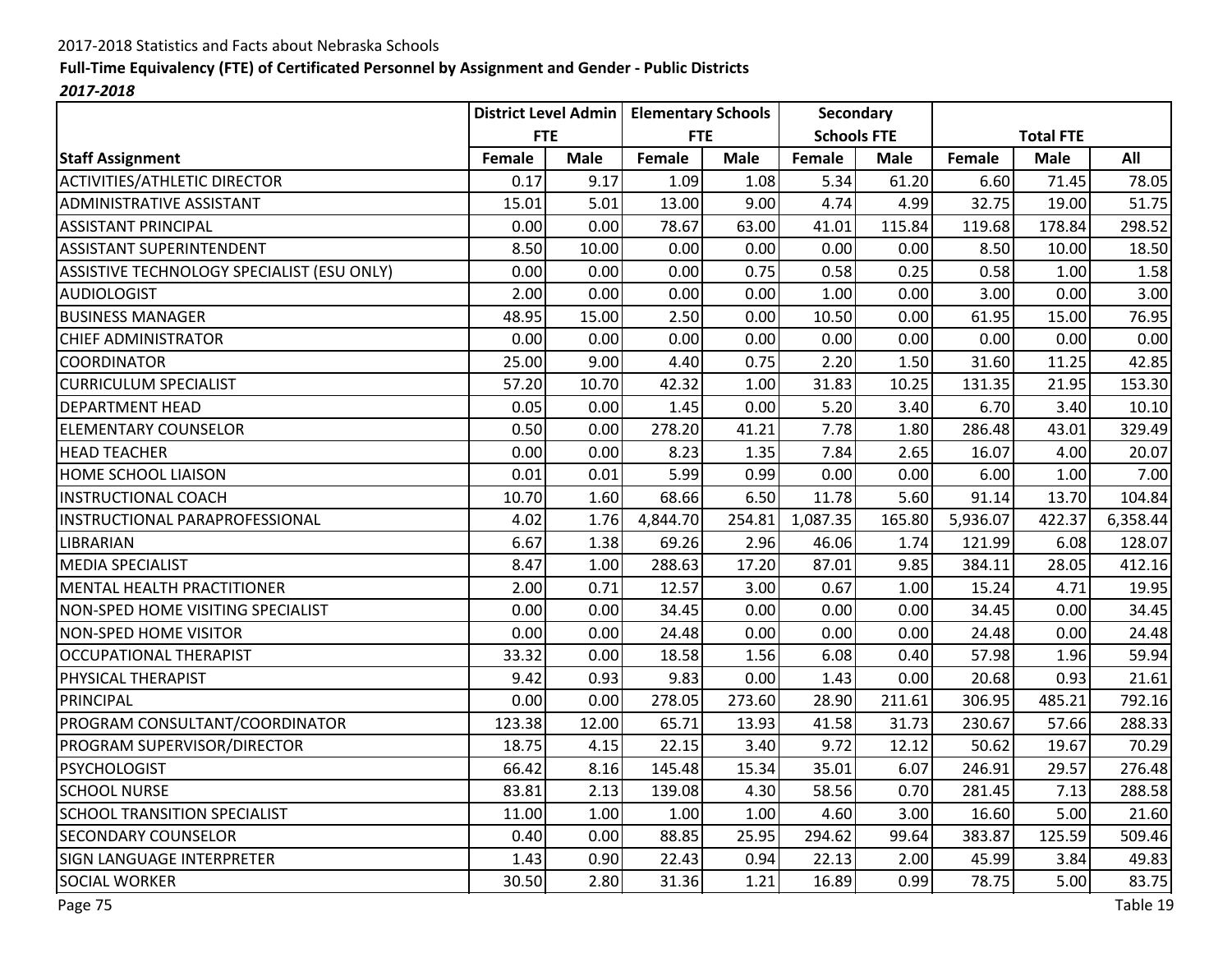## **Full‐Time Equivalency (FTE) of Certificated Personnel by Assignment and Gender ‐ Public Districts**

|                                              | District Level Admin |             | <b>Elementary Schools</b> |             | <b>Secondary</b>   |          |                    |                  |                    |
|----------------------------------------------|----------------------|-------------|---------------------------|-------------|--------------------|----------|--------------------|------------------|--------------------|
|                                              | <b>FTE</b>           |             | FTE                       |             | <b>Schools FTE</b> |          |                    | <b>Total FTE</b> |                    |
| <b>Staff Assignment</b>                      | Female               | <b>Male</b> | Female                    | <b>Male</b> | Female             | Male     | Female             | <b>Male</b>      | All                |
| SPECIAL EDUCATION ADMINISTRATOR/DIRECTOR     | 22.92                | 8.85        | 10.33                     | 0.81        | 3.50               | 1.44     | 36.75              | 11.10            | 47.85              |
| SPED TEACHER COLLABORATING/CO-TEACHING       | 0.00                 | 0.00        | 1,246.91                  | 97.26       | 400.37             | 137.23   | 1,647.28           | 234.49           | 1,881.77           |
| SPED TEACHER TEACHING CORE SUBJECTS/ALT STDS | 0.00                 | 0.00        | 181.50                    | 16.25       | 140.22             | 28.24    | 321.72             | 44.49            | 366.21             |
| SPED TEACHER TEACHING CORE SUBJECTS/GRADING  | 0.00                 | 0.00        | 259.91                    | 45.04       | 174.17             | 55.79    | 434.08             | 100.83           | 534.91             |
| <b>SPED TEACHER-FACILITATOR</b>              | 0.00                 | 0.00        | 54.90                     | 1.80        | 29.86              | 7.52     | 84.76              | 9.32             | 94.08              |
| <b>SPEECH LANGUAGE TECHNICIAN</b>            | 1.00                 | 0.00        | 9.41                      | 0.00        | 1.32               | 0.00     | 11.73              | 0.00             | 11.73              |
| <b>SPEECH PATHOLOGIST</b>                    | 74.27                | 0.00        | 480.63                    | 11.40       | 83.59              | 7.60     | 638.49             | 19.00            | 657.49             |
| <b>STAFF DEVELOPMENT COORDINATOR</b>         | 0.30                 | 1.80        | 0.70                      | 0.90        | 1.80               | 0.00     | 2.80               | 2.70             | 5.50               |
| STAFF DEVELOPMENT DIRECTOR                   | 2.00                 | 5.90        | 0.00                      | 0.00        | 1.00               | 0.00     | 3.00               | 5.90             | 8.90               |
| <b>SUPERINTENDENT</b>                        | 30.00                | 188.54      | 0.00                      | 0.00        | 0.00               | 0.00     | 30.00              | 188.54           | 218.54             |
| SUPERVISOR/DIRECTOR                          | 93.30                | 47.60       | 4.77                      | 0.89        | 4.27               | 4.44     | 102.34             | 52.93            | 155.27             |
| <b>TEACHER</b>                               | 0.93                 | 0.00        | 10,516.92                 | 2,014.24    | 3,912.01           | 3,322.41 | 14,429.86          |                  | 5,336.65 19,766.51 |
| TEACHER-COLLABORATOR                         | 0.00                 | 0.00        | 861.82                    | 77.26       | 81.98              | 41.31    | 943.80             | 118.57           | 1,062.37           |
| TEACHER-FACILITATOR                          | 1.00                 | 0.00        | 13.87                     | 1.80        | 15.99              | 9.34     | 30.86              | 11.14            | 42.00              |
| TECHNOLOGY COORDINATOR                       | 15.86                | 36.86       | 9.91                      | 21.70       | 15.78              | 30.25    | 41.55              | 88.81            | 130.36             |
| <b>PUBLIC TOTAL</b>                          | 809.26               |             | 386.96 20,252.70          | 3,034.18    | 6,736.27           |          | 4,399.70 27,798.23 |                  | 7,820.84 35,619.07 |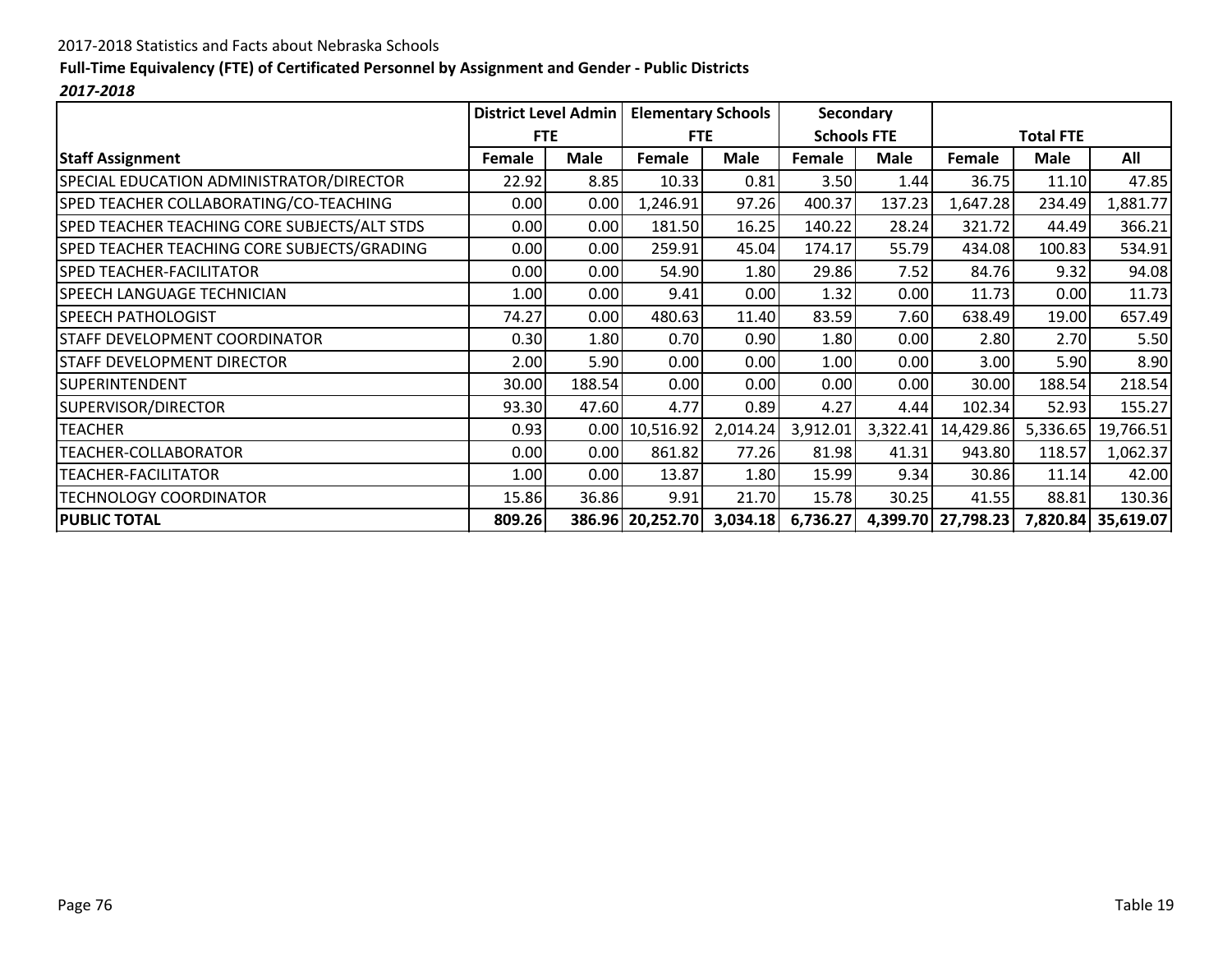## **Full‐Time Equivalency (FTE) of Certificated Personnel by Assignment and Gender ‐ Educational Service Units (ESUs)**

|                                            |            |             | District Level Admin   Elementary Schools |             | Secondary          |             |        |                  |        |
|--------------------------------------------|------------|-------------|-------------------------------------------|-------------|--------------------|-------------|--------|------------------|--------|
|                                            | <b>FTE</b> |             | <b>FTE</b>                                |             | <b>Schools FTE</b> |             |        | <b>Total FTE</b> |        |
| <b>Staff Assignment</b>                    | Female     | <b>Male</b> | Female                                    | <b>Male</b> | Female             | <b>Male</b> | Female | <b>Male</b>      | All    |
| <b>ACTIVITIES/ATHLETIC DIRECTOR</b>        | 0.00       | 0.00        | 0.00                                      | 0.00        | 0.00               | 0.00        | 0.00   | 0.00             | 0.00   |
| <b>ADMINISTRATIVE ASSISTANT</b>            | 0.00       | 0.00        | 0.00                                      | 0.00        | 0.00               | 0.00        | 0.00   | 0.00             | 0.00   |
| <b>ASSISTANT PRINCIPAL</b>                 | 0.00       | 0.00        | 0.00                                      | 0.00        | 0.00               | 0.00        | 0.00   | 0.00             | 0.00   |
| <b>ASSISTANT SUPERINTENDENT</b>            | 0.00       | 0.00        | 0.00                                      | 0.00        | 0.00               | 0.00        | 0.00   | 0.00             | 0.00   |
| ASSISTIVE TECHNOLOGY SPECIALIST (ESU ONLY) | 3.00       | 1.55        | 0.00                                      | 0.00        | 0.00               | 0.00        | 3.00   | 1.55             | 4.55   |
| <b>AUDIOLOGIST</b>                         | 3.00       | 1.00        | 0.00                                      | 0.00        | 0.00               | 0.00        | 3.00   | 1.00             | 4.00   |
| <b>BUSINESS MANAGER</b>                    | 4.80       | 1.00        | 0.00                                      | 0.00        | 0.00               | 0.00        | 4.80   | 1.00             | 5.80   |
| <b>CHIEF ADMINISTRATOR</b>                 | 3.40       | 10.75       | 0.00                                      | 0.00        | 0.00               | 0.00        | 3.40   | 10.75            | 14.15  |
| <b>COORDINATOR</b>                         | 8.00       | 1.57        | 0.00                                      | 0.00        | 0.00               | 0.00        | 8.00   | 1.57             | 9.57   |
| <b>CURRICULUM SPECIALIST</b>               | 2.00       | 1.00        | 0.00                                      | 0.00        | 0.00               | 0.00        | 2.00   | 1.00             | 3.00   |
| <b>DEPARTMENT HEAD</b>                     | 0.00       | 0.00        | 0.00                                      | 0.00        | 0.00               | 0.00        | 0.00   | 0.00             | 0.00   |
| <b>ELEMENTARY COUNSELOR</b>                | 0.00       | 0.00        | 0.50                                      | 0.00        | 0.00               | 0.00        | 0.50   | 0.00             | 0.50   |
| <b>HEAD TEACHER</b>                        | 0.00       | 0.00        | 3.50                                      | 0.00        | 0.00               | 0.00        | 3.50   | 0.00             | 3.50   |
| <b>HOME SCHOOL LIAISON</b>                 | 2.00       | 0.00        | 0.00                                      | 0.00        | 0.00               | 0.00        | 2.00   | 0.00             | 2.00   |
| <b>INSTRUCTIONAL COACH</b>                 | 1.00       | 0.00        | 0.00                                      | 0.00        | 0.00               | 0.00        | 1.00   | 0.00             | 1.00   |
| INSTRUCTIONAL PARAPROFESSIONAL             | 5.80       | 0.00        | 78.35                                     | 9.00        | 7.00               | 0.00        | 91.15  | 9.00             | 100.15 |
| <b>LIBRARIAN</b>                           | 0.00       | 0.00        | 0.00                                      | 0.00        | 0.00               | 0.00        | 0.00   | 0.00             | 0.00   |
| <b>MEDIA SPECIALIST</b>                    | 0.00       | 0.00        | 0.00                                      | 0.00        | 0.00               | 0.00        | 0.00   | 0.00             | 0.00   |
| <b>MENTAL HEALTH PRACTITIONER</b>          | 1.00       | 1.00        | 0.00                                      | 0.00        | 0.00               | 0.00        | 1.00   | 1.00             | 2.00   |
| <b>NON-SPED HOME VISITING SPECIALIST</b>   | 0.00       | 0.00        | 0.00                                      | 0.00        | 0.00               | 0.00        | 0.00   | 0.00             | 0.00   |
| <b>NON-SPED HOME VISITOR</b>               | 0.00       | 0.00        | 2.00                                      | 0.00        | 0.00               | 0.00        | 2.00   | 0.00             | 2.00   |
| <b>OCCUPATIONAL THERAPIST</b>              | 9.41       | 0.00        | 1.81                                      | 0.94        | 0.00               | 0.00        | 11.22  | 0.94             | 12.16  |
| PHYSICAL THERAPIST                         | 3.20       | 0.00        | 0.00                                      | 0.00        | 0.00               | 0.00        | 3.20   | 0.00             | 3.20   |
| PRINCIPAL                                  | 0.00       | 0.00        | 0.00                                      | 0.00        | 0.00               | 0.00        | 0.00   | 0.00             | 0.00   |
| PROGRAM CONSULTANT/COORDINATOR             | 27.57      | 3.00        | 0.10                                      | 0.00        | 0.90               | 0.00        | 28.57  | 3.00             | 31.57  |
| PROGRAM SUPERVISOR/DIRECTOR                | 7.55       | 1.40        | 2.50                                      | 0.10        | 2.00               | 1.00        | 12.05  | 2.50             | 14.55  |
| <b>PSYCHOLOGIST</b>                        | 22.96      | 5.00        | 0.15                                      | 0.00        | 1.50               | 0.00        | 24.61  | 5.00             | 29.61  |
| <b>SCHOOL NURSE</b>                        | 4.44       | 0.00        | 2.47                                      | 0.00        | 2.10               | 0.00        | 9.01   | 0.00             | 9.01   |
| <b>SCHOOL TRANSITION SPECIALIST</b>        | 4.00       | 2.00        | 1.00                                      | 0.00        | 1.00               | 0.00        | 6.00   | 2.00             | 8.00   |
| <b>SECONDARY COUNSELOR</b>                 | 0.00       | 0.00        | 0.50                                      | 0.00        | 0.00               | 0.00        | 0.50   | 0.00             | 0.50   |
| SIGN LANGUAGE INTERPRETER                  | 1.12       | 0.00        | 0.00                                      | 0.00        | 0.00               | 0.00        | 1.12   | 0.00             | 1.12   |
| <b>SOCIAL WORKER</b>                       | 0.00       | 0.00        | 0.00                                      | 0.00        | 0.00               | 0.00        | 0.00   | 0.00             | 0.00   |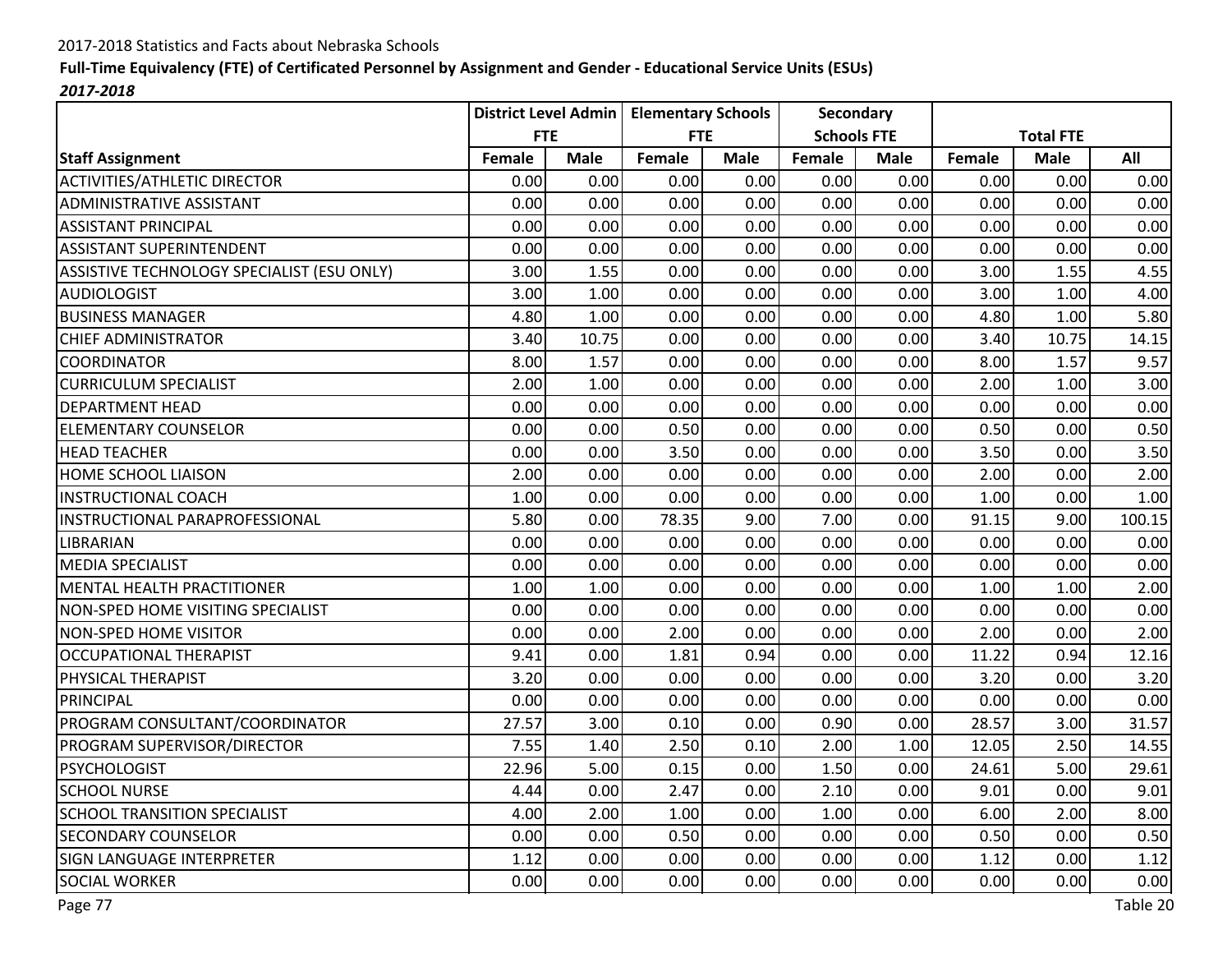## **Full‐Time Equivalency (FTE) of Certificated Personnel by Assignment and Gender ‐ Educational Service Units (ESUs)**

|                                              | District Level Admin |             | <b>Elementary Schools</b> |       |        | Secondary          |        |                  |        |
|----------------------------------------------|----------------------|-------------|---------------------------|-------|--------|--------------------|--------|------------------|--------|
|                                              | FTE                  |             | <b>FTE</b>                |       |        | <b>Schools FTE</b> |        | <b>Total FTE</b> |        |
| <b>Staff Assignment</b>                      | Female               | <b>Male</b> | Female                    | Male  | Female | Male               | Female | <b>Male</b>      | All    |
| SPECIAL EDUCATION ADMINISTRATOR/DIRECTOR     | 10.10                | 3.50        | 1.00                      | 0.00  | 1.00   | 0.15               | 12.10  | 3.65             | 15.75  |
| SPED TEACHER COLLABORATING/CO-TEACHING       | 13.51                | 0.00        | 5.06                      | 0.00  | 2.00   | 0.00               | 20.57  | 0.00             | 20.57  |
| SPED TEACHER TEACHING CORE SUBJECTS/ALT STDS | 2.83                 | 0.98        | 18.84                     | 0.00  | 5.00   | 1.00               | 26.67  | 1.98             | 28.65  |
| SPED TEACHER TEACHING CORE SUBJECTS/GRADING  | 0.00                 | 0.00        | 5.42                      | 2.00  | 0.00   | 0.00               | 5.42   | 2.00             | 7.42   |
| <b>SPED TEACHER-FACILITATOR</b>              | 0.20                 | 0.00        | 0.00                      | 2.00  | 0.00   | 0.00               | 0.20   | 2.00             | 2.20   |
| <b>SPEECH LANGUAGE TECHNICIAN</b>            | 2.86                 | 0.00        | 0.42                      | 0.00  | 0.00   | 0.00               | 3.28   | 0.00             | 3.28   |
| <b>SPEECH PATHOLOGIST</b>                    | 11.71                | 0.00        | 4.30                      | 0.00  | 1.05   | 0.00               | 17.06  | 0.00             | 17.06  |
| STAFF DEVELOPMENT COORDINATOR                | 41.23                | 11.57       | 0.00                      | 0.00  | 0.00   | 0.00               | 41.23  | 11.57            | 52.80  |
| STAFF DEVELOPMENT DIRECTOR                   | 7.20                 | 2.00        | 0.00                      | 0.00  | 0.00   | 0.00               | 7.20   | 2.00             | 9.20   |
| SUPERINTENDENT                               | 0.00                 | 0.00        | 0.00                      | 0.00  | 0.00   | 0.00               | 0.00   | 0.00             | 0.00   |
| SUPERVISOR/DIRECTOR                          | 3.02                 | 2.00        | 0.00                      | 0.00  | 0.00   | 0.00               | 3.02   | 2.00             | 5.02   |
| <b>TEACHER</b>                               | $5.43$               | 3.00        | 16.08                     | 0.00  | 0.00   | 0.91               | 21.51  | 3.91             | 25.42  |
| TEACHER-COLLABORATOR                         | 2.00                 | 0.00        | 0.50                      | 0.00  | 0.00   | 0.00               | 2.50   | 0.00             | 2.50   |
| TEACHER-FACILITATOR                          | 2.00                 | 0.00        | 0.00                      | 0.00  | 0.97   | 1.00               | 2.97   | 1.00             | 3.97   |
| TECHNOLOGY COORDINATOR                       | 4.00                 | 9.00        | 0.00                      | 0.00  | 0.00   | 0.00               | 4.00   | 9.00             | 13.00  |
| <b>IESU TOTAL</b>                            | 220.34               | 61.32       | 144.50                    | 14.04 | 24.52  | 4.06               | 389.36 | 79.42            | 468.78 |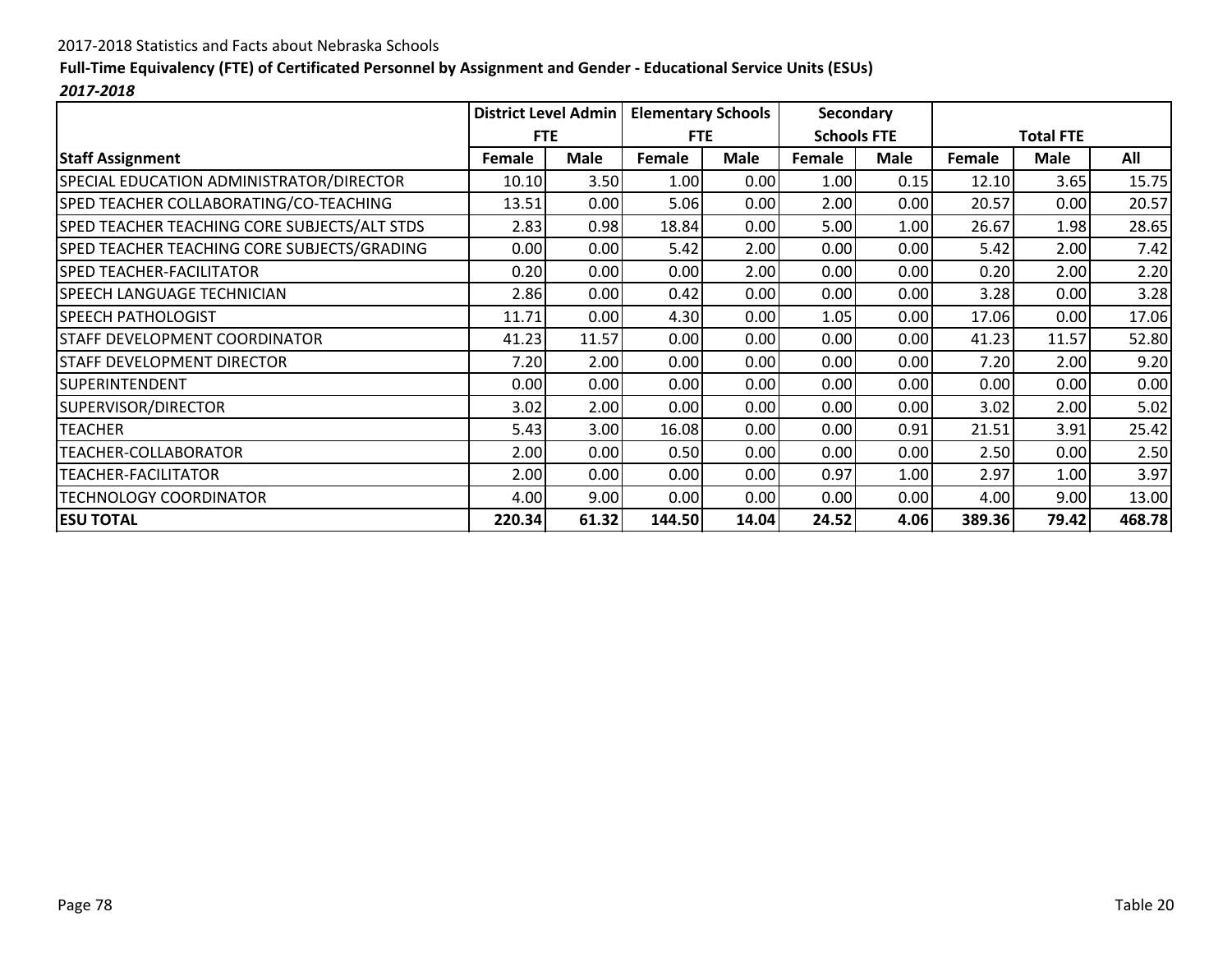## **Full‐Time Equivalency (FTE) of Certificated Personnel by Assignment and Gender ‐ Non Public**

|                                            | District Level Admin |             | <b>Elementary Schools</b> |             | Secondary          |             |        |                  |        |
|--------------------------------------------|----------------------|-------------|---------------------------|-------------|--------------------|-------------|--------|------------------|--------|
|                                            | <b>FTE</b>           |             | <b>FTE</b>                |             | <b>Schools FTE</b> |             |        | <b>Total FTE</b> |        |
| <b>Staff Assignment</b>                    | Female               | <b>Male</b> | Female                    | <b>Male</b> | Female             | <b>Male</b> | Female | <b>Male</b>      | All    |
| <b>ACTIVITIES/ATHLETIC DIRECTOR</b>        | 0.00                 | 2.00        | 0.00                      | 0.95        | 1.25               | 10.69       | 1.25   | 13.64            | 14.89  |
| <b>ADMINISTRATIVE ASSISTANT</b>            | 0.00                 | 0.00        | 0.00                      | 0.00        | 1.00               | 0.00        | 1.00   | 0.00             | 1.00   |
| <b>ASSISTANT PRINCIPAL</b>                 | 0.00                 | 0.00        | 9.31                      | 3.50        | 3.20               | 10.00       | 12.51  | 13.50            | 26.01  |
| <b>ASSISTANT SUPERINTENDENT</b>            | 0.00                 | 0.50        | 0.00                      | 0.00        | 0.00               | 0.00        | 0.00   | 0.50             | 0.50   |
| ASSISTIVE TECHNOLOGY SPECIALIST (ESU ONLY) | 0.00                 | 0.00        | 0.00                      | 0.00        | 0.00               | 0.00        | 0.00   | 0.00             | 0.00   |
| <b>AUDIOLOGIST</b>                         | 0.00                 | 0.00        | 0.00                      | 0.00        | 0.00               | 0.00        | 0.00   | 0.00             | 0.00   |
| <b>BUSINESS MANAGER</b>                    | 0.50                 | 1.00        | 1.25                      | 0.00        | 0.00               | 1.00        | 1.75   | 2.00             | 3.75   |
| <b>CHIEF ADMINISTRATOR</b>                 | 0.00                 | 0.00        | 0.00                      | 1.00        | 0.00               | 0.00        | 0.00   | 1.00             | 1.00   |
| <b>COORDINATOR</b>                         | 0.00                 | 0.00        | 0.00                      | 0.00        | 0.50               | 0.00        | 0.50   | 0.00             | 0.50   |
| <b>CURRICULUM SPECIALIST</b>               | 1.00                 | 0.00        | 3.00                      | 0.00        | 0.25               | 0.50        | 4.25   | 0.50             | 4.75   |
| <b>DEPARTMENT HEAD</b>                     | 0.00                 | 0.00        | 0.00                      | 1.40        | 1.56               | 2.36        | 1.56   | 3.76             | 5.32   |
| <b>ELEMENTARY COUNSELOR</b>                | 0.00                 | 0.00        | 9.59                      | 1.83        | 0.00               | 0.00        | 9.59   | 1.83             | 11.42  |
| <b>HEAD TEACHER</b>                        | 0.00                 | 0.00        | 48.12                     | 17.45       | 3.02               | 0.00        | 51.14  | 17.45            | 68.59  |
| <b>HOME SCHOOL LIAISON</b>                 | 0.00                 | 0.00        | 0.00                      | 0.00        | 0.00               | 0.00        | 0.00   | 0.00             | 0.00   |
| <b>INSTRUCTIONAL COACH</b>                 | 0.00                 | 0.00        | 0.00                      | 0.00        | 0.00               | 0.00        | 0.00   | 0.00             | 0.00   |
| INSTRUCTIONAL PARAPROFESSIONAL             | 0.00                 | 0.00        | 87.18                     | 5.61        | 2.23               | 0.69        | 89.41  | 6.30             | 95.71  |
| <b>LIBRARIAN</b>                           | 0.50                 | 0.00        | 18.67                     | 0.40        | 5.23               | 1.00        | 24.40  | 1.40             | 25.80  |
| <b>MEDIA SPECIALIST</b>                    | 0.00                 | 0.00        | 9.16                      | 0.00        | 11.56              | 1.01        | 20.72  | 1.01             | 21.73  |
| MENTAL HEALTH PRACTITIONER                 | 0.00                 | 0.00        | 1.40                      | 0.60        | 0.00               | 0.00        | 1.40   | 0.60             | 2.00   |
| NON-SPED HOME VISITING SPECIALIST          | 0.00                 | 0.00        | 0.00                      | 0.00        | 0.00               | 0.00        | 0.00   | 0.00             | 0.00   |
| <b>NON-SPED HOME VISITOR</b>               | 0.00                 | 0.00        | 0.00                      | 0.00        | 0.00               | 0.00        | 0.00   | 0.00             | 0.00   |
| <b>OCCUPATIONAL THERAPIST</b>              | 0.00                 | 0.00        | 0.00                      | 0.00        | 0.00               | 0.00        | 0.00   | 0.00             | 0.00   |
| PHYSICAL THERAPIST                         | 0.00                 | 0.00        | 0.00                      | 0.00        | 0.00               | 0.00        | 0.00   | 0.00             | 0.00   |
| PRINCIPAL                                  | 0.00                 | 0.00        | 51.67                     | 38.26       | 9.96               | 25.08       | 61.63  | 63.34            | 124.97 |
| PROGRAM CONSULTANT/COORDINATOR             | 0.00                 | 0.00        | 0.75                      | 1.25        | 2.00               | 1.75        | 2.75   | 3.00             | 5.75   |
| PROGRAM SUPERVISOR/DIRECTOR                | 0.01                 | 0.00        | 8.00                      | 2.50        | 6.35               | 1.10        | 14.36  | 3.60             | 17.96  |
| <b>PSYCHOLOGIST</b>                        | 0.20                 | 0.00        | 0.35                      | 0.17        | 0.01               | 1.17        | 0.56   | 1.34             | 1.90   |
| <b>SCHOOL NURSE</b>                        | 0.00                 | 0.00        | 2.24                      | 0.00        | 0.76               | 0.00        | 3.00   | 0.00             | 3.00   |
| <b>SCHOOL TRANSITION SPECIALIST</b>        | 0.00                 | 0.00        | 0.00                      | 0.00        | 0.00               | 0.00        | 0.00   | 0.00             | 0.00   |
| <b>SECONDARY COUNSELOR</b>                 | 0.00                 | 0.50        | 2.04                      | 0.25        | 27.37              | 12.88       | 29.41  | 13.63            | 43.04  |
| SIGN LANGUAGE INTERPRETER                  | 0.00                 | 0.00        | 0.00                      | 0.00        | 0.00               | 0.00        | 0.00   | 0.00             | 0.00   |
| <b>SOCIAL WORKER</b>                       | 0.00                 | 0.00        | 0.00                      | 0.00        | 0.00               | 0.50        | 0.00   | 0.50             | 0.50   |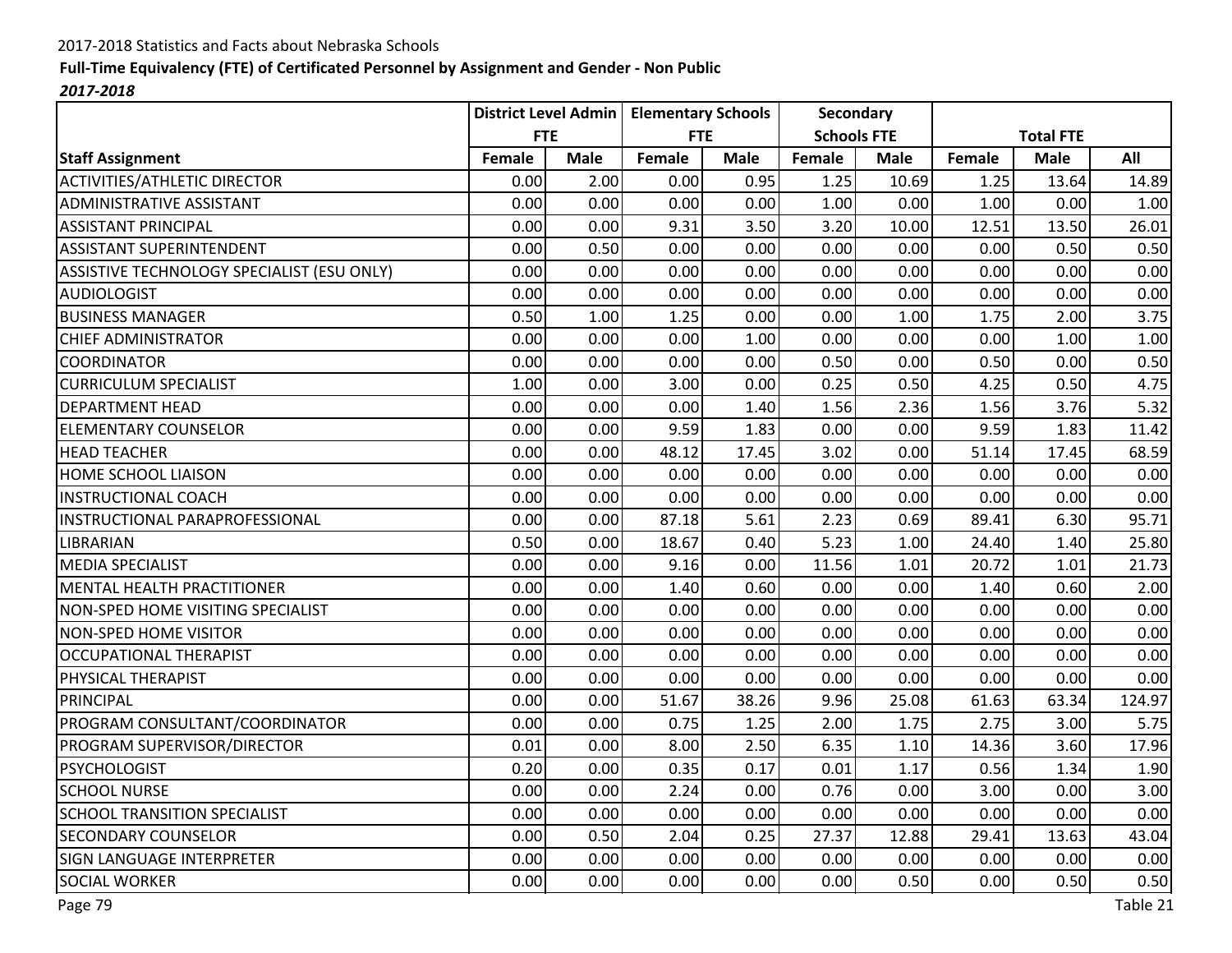## **Full‐Time Equivalency (FTE) of Certificated Personnel by Assignment and Gender ‐ Non Public**

|                                              | District Level Admin |             | <b>Elementary Schools</b> |        | Secondary          |        |          |                  |          |
|----------------------------------------------|----------------------|-------------|---------------------------|--------|--------------------|--------|----------|------------------|----------|
|                                              | <b>FTE</b>           |             | FTE                       |        | <b>Schools FTE</b> |        |          | <b>Total FTE</b> |          |
| <b>Staff Assignment</b>                      | Female               | <b>Male</b> | Female                    | Male   | Female             | Male   | Female   | <b>Male</b>      | All      |
| SPECIAL EDUCATION ADMINISTRATOR/DIRECTOR     | 0.00                 | 0.00        | 0.00                      | 0.00   | 0.00               | 0.00   | 0.00     | 0.00             | 0.00     |
| SPED TEACHER COLLABORATING/CO-TEACHING       | 0.00                 | 0.00        | 17.85                     | 1.14   | 7.16               | 0.66   | 25.01    | 1.80             | 26.81    |
| SPED TEACHER TEACHING CORE SUBJECTS/ALT STDS | 0.00                 | 0.00        | 3.60                      | 0.00   | 0.25               | 0.00   | 3.85     | 0.00             | 3.85     |
| SPED TEACHER TEACHING CORE SUBJECTS/GRADING  | 0.00                 | 0.00        | 10.61                     | 2.00   | 0.00               | 0.00   | 10.61    | 2.00             | 12.61    |
| <b>SPED TEACHER-FACILITATOR</b>              | 0.00                 | 0.00        | 1.30                      | 0.00   | 1.50               | 0.70   | 2.80     | 0.70             | 3.50     |
| <b>SPEECH LANGUAGE TECHNICIAN</b>            | 0.00                 | 0.00        | 0.54                      | 0.00   | 0.00               | 0.00   | 0.54     | 0.00             | 0.54     |
| <b>SPEECH PATHOLOGIST</b>                    | 0.40                 | 0.00        | 3.78                      | 0.00   | 0.46               | 0.00   | 4.64     | 0.00             | 4.64     |
| STAFF DEVELOPMENT COORDINATOR                | 0.00                 | 0.00        | 0.50                      | 0.00   | 0.00               | 1.00   | 0.50     | 1.00             | 1.50     |
| STAFF DEVELOPMENT DIRECTOR                   | 0.00                 | 0.00        | 0.00                      | 0.00   | 0.00               | 0.00   | 0.00     | 0.00             | 0.00     |
| <b>SUPERINTENDENT</b>                        | 2.27                 | 8.65        | 0.00                      | 0.00   | 0.00               | 0.00   | 2.27     | 8.65             | 10.92    |
| SUPERVISOR/DIRECTOR                          | 0.16                 | 0.00        | 0.64                      | 0.50   | 0.00               | 2.50   | 0.80     | 3.00             | 3.80     |
| <b>TEACHER</b>                               | 0.00                 | 0.00        | 1,447.07                  | 206.96 | 404.90             | 354.44 | 1,851.97 | 561.40           | 2,413.37 |
| TEACHER-COLLABORATOR                         | 0.00                 | 0.00        | 10.37                     | 0.76   | 0.20               | 1.00   | 10.57    | 1.76             | 12.33    |
| TEACHER-FACILITATOR                          | 0.00                 | 0.00        | 9.29                      | 0.00   | 1.00               | 0.25   | 10.29    | 0.25             | 10.54    |
| TECHNOLOGY COORDINATOR                       | 0.00                 | 2.50        | 2.50                      | 0.00   | 4.17               | 2.62   | 6.67     | 5.12             | 11.79    |
| <b>NON PUBLIC TOTAL</b>                      | 5.04                 | 15.15       | 1,760.78                  | 286.53 | 495.89             | 432.90 | 2,261.71 | 734.58           | 2,996.29 |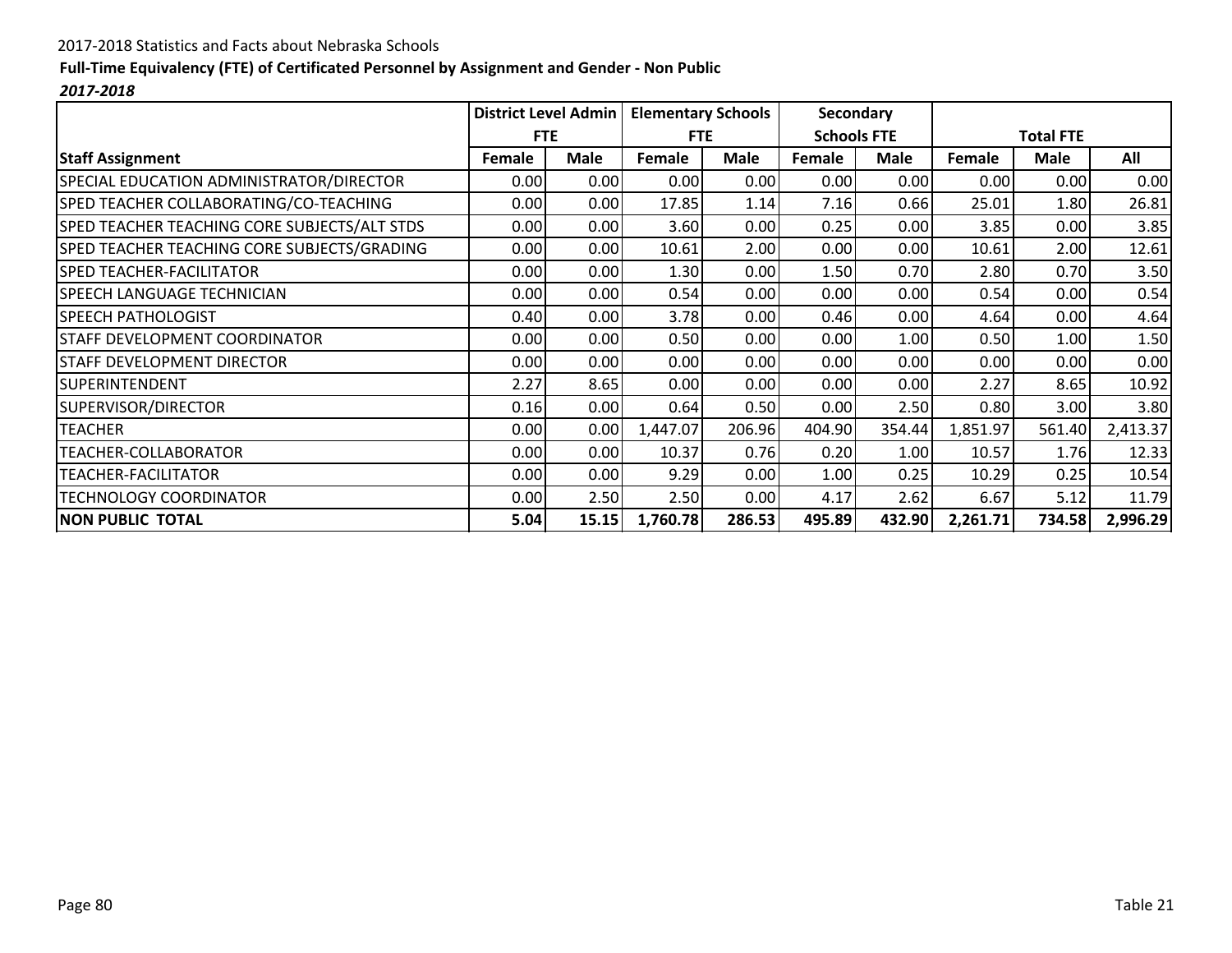## **Full‐Time Equivalency (FTE) of Certificated Personnel by Assignment and Gender ‐ State Operated**

|                                            |            |             | District Level Admin   Elementary Schools |             | <b>Secondary</b>   |      |        |                  |      |
|--------------------------------------------|------------|-------------|-------------------------------------------|-------------|--------------------|------|--------|------------------|------|
|                                            | <b>FTE</b> |             | <b>FTE</b>                                |             | <b>Schools FTE</b> |      |        | <b>Total FTE</b> |      |
| <b>Staff Assignment</b>                    | Female     | <b>Male</b> | Female                                    | <b>Male</b> | Female             | Male | Female | <b>Male</b>      | All  |
| <b>ACTIVITIES/ATHLETIC DIRECTOR</b>        | 0.00       | 0.00        | 0.00                                      | 0.00        | 0.00               | 0.00 | 0.00   | 0.00             | 0.00 |
| <b>ADMINISTRATIVE ASSISTANT</b>            | 0.00       | 0.00        | 0.00                                      | 0.00        | 0.00               | 0.00 | 0.00   | 0.00             | 0.00 |
| <b>ASSISTANT PRINCIPAL</b>                 | 0.00       | 0.00        | 0.00                                      | 0.00        | 0.10               | 0.00 | 0.10   | 0.00             | 0.10 |
| <b>ASSISTANT SUPERINTENDENT</b>            | 0.00       | 0.00        | 0.00                                      | 0.00        | 0.00               | 0.00 | 0.00   | 0.00             | 0.00 |
| ASSISTIVE TECHNOLOGY SPECIALIST (ESU ONLY) | 0.00       | 0.00        | 0.00                                      | 0.00        | 0.00               | 0.00 | 0.00   | 0.00             | 0.00 |
| <b>AUDIOLOGIST</b>                         | 0.00       | 0.00        | 0.00                                      | 0.00        | 0.00               | 0.00 | 0.00   | 0.00             | 0.00 |
| <b>BUSINESS MANAGER</b>                    | 0.00       | 0.00        | 0.00                                      | 0.00        | 0.00               | 0.00 | 0.00   | 0.00             | 0.00 |
| <b>CHIEF ADMINISTRATOR</b>                 | 0.00       | 0.00        | 0.00                                      | 0.00        | 0.00               | 0.00 | 0.00   | 0.00             | 0.00 |
| <b>COORDINATOR</b>                         | 0.00       | 0.00        | 0.00                                      | 0.00        | 0.00               | 0.00 | 0.00   | 0.00             | 0.00 |
| <b>CURRICULUM SPECIALIST</b>               | 0.00       | 0.00        | 0.00                                      | 0.00        | 0.00               | 0.00 | 0.00   | 0.00             | 0.00 |
| <b>DEPARTMENT HEAD</b>                     | 0.00       | 0.00        | 0.00                                      | 0.00        | 0.00               | 0.00 | 0.00   | 0.00             | 0.00 |
| <b>ELEMENTARY COUNSELOR</b>                | 0.00       | 0.00        | 0.00                                      | 0.00        | 0.00               | 0.00 | 0.00   | 0.00             | 0.00 |
| <b>HEAD TEACHER</b>                        | 0.00       | 0.00        | 0.00                                      | 0.00        | 0.00               | 0.00 | 0.00   | 0.00             | 0.00 |
| <b>HOME SCHOOL LIAISON</b>                 | 0.00       | 0.00        | 0.00                                      | 0.00        | 0.00               | 0.00 | 0.00   | 0.00             | 0.00 |
| <b>INSTRUCTIONAL COACH</b>                 | 0.00       | 0.00        | 0.00                                      | 0.00        | 0.00               | 0.00 | 0.00   | 0.00             | 0.00 |
| INSTRUCTIONAL PARAPROFESSIONAL             | 0.00       | 0.00        | 0.00                                      | 0.00        | 0.00               | 0.00 | 0.00   | 0.00             | 0.00 |
| <b>LIBRARIAN</b>                           | 0.00       | 0.00        | 0.00                                      | 0.00        | 2.60               | 0.00 | 2.60   | 0.00             | 2.60 |
| <b>MEDIA SPECIALIST</b>                    | 0.00       | 0.00        | 0.00                                      | 0.00        | 0.00               | 0.00 | 0.00   | 0.00             | 0.00 |
| MENTAL HEALTH PRACTITIONER                 | 0.00       | 0.00        | 0.00                                      | 0.00        | 0.00               | 0.00 | 0.00   | 0.00             | 0.00 |
| NON-SPED HOME VISITING SPECIALIST          | 0.00       | 0.00        | 0.00                                      | 0.00        | 0.00               | 0.00 | 0.00   | 0.00             | 0.00 |
| <b>NON-SPED HOME VISITOR</b>               | 0.00       | 0.00        | 0.00                                      | 0.00        | 0.00               | 0.00 | 0.00   | 0.00             | 0.00 |
| <b>OCCUPATIONAL THERAPIST</b>              | 0.00       | 0.00        | 0.00                                      | 0.00        | 0.00               | 0.00 | 0.00   | 0.00             | 0.00 |
| PHYSICAL THERAPIST                         | 0.00       | 0.00        | 0.00                                      | 0.00        | 0.00               | 0.00 | 0.00   | 0.00             | 0.00 |
| PRINCIPAL                                  | 0.00       | 0.00        | 0.00                                      | 0.00        | 1.80               | 3.50 | 1.80   | 3.50             | 5.30 |
| PROGRAM CONSULTANT/COORDINATOR             | 0.00       | 0.00        | 0.00                                      | 0.00        | 0.00               | 0.00 | 0.00   | 0.00             | 0.00 |
| PROGRAM SUPERVISOR/DIRECTOR                | 0.00       | 0.00        | 0.00                                      | 0.00        | 0.00               | 0.00 | 0.00   | 0.00             | 0.00 |
| <b>PSYCHOLOGIST</b>                        | 0.00       | 0.00        | 0.00                                      | 0.00        | 0.00               | 0.00 | 0.00   | 0.00             | 0.00 |
| <b>SCHOOL NURSE</b>                        | 0.00       | 0.00        | 0.00                                      | 0.00        | 0.00               | 0.00 | 0.00   | 0.00             | 0.00 |
| <b>SCHOOL TRANSITION SPECIALIST</b>        | 0.00       | 0.00        | 0.00                                      | 0.00        | 0.00               | 0.00 | 0.00   | 0.00             | 0.00 |
| <b>SECONDARY COUNSELOR</b>                 | 0.00       | 0.00        | 0.00                                      | 0.00        | 4.00               | 1.00 | 4.00   | 1.00             | 5.00 |
| <b>SIGN LANGUAGE INTERPRETER</b>           | 0.00       | 0.00        | 0.00                                      | 0.00        | 0.00               | 0.00 | 0.00   | 0.00             | 0.00 |
| <b>SOCIAL WORKER</b>                       | 0.00       | 0.00        | 0.00                                      | 0.00        | 0.00               | 0.00 | 0.00   | 0.00             | 0.00 |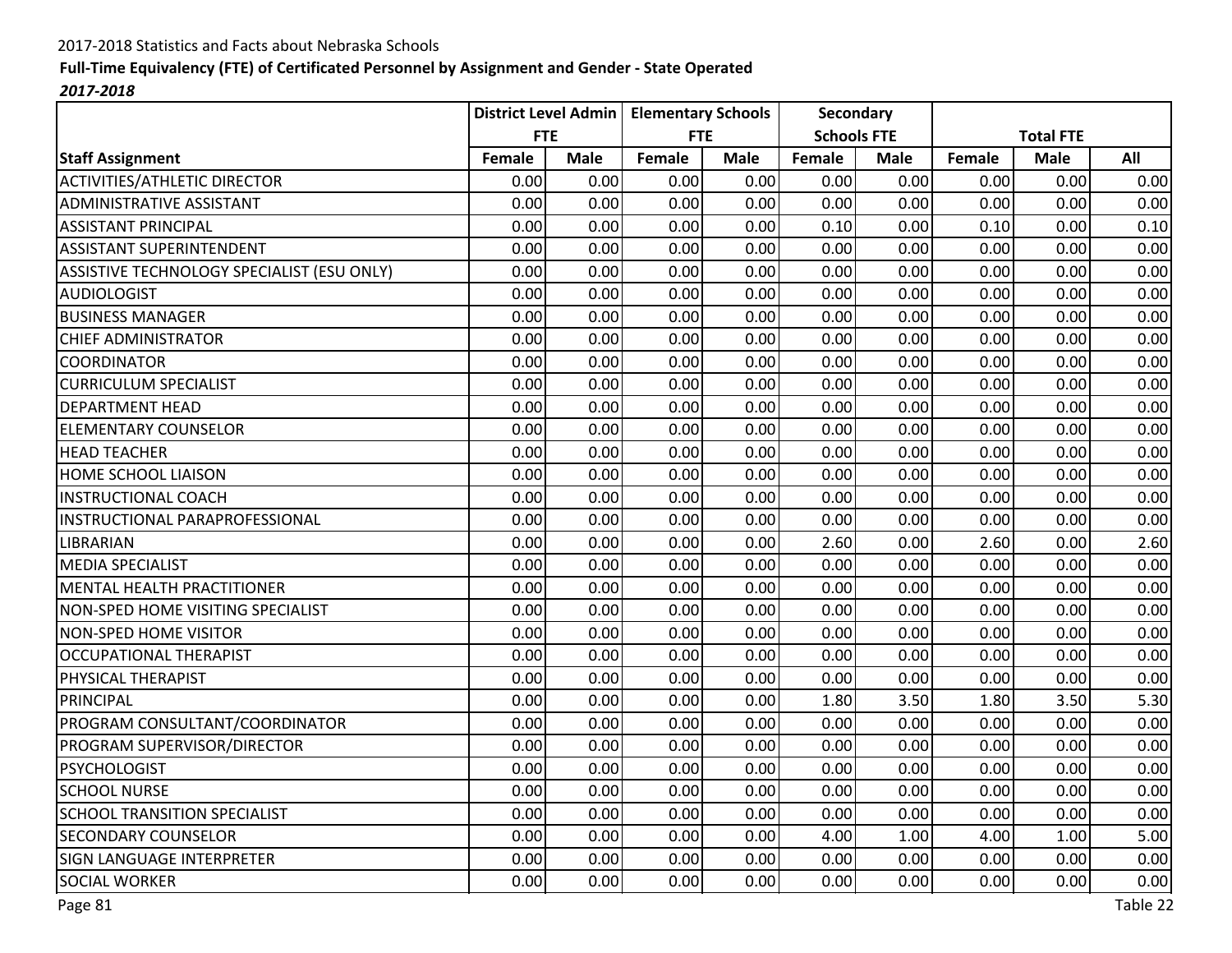## **Full‐Time Equivalency (FTE) of Certificated Personnel by Assignment and Gender ‐ State Operated**

|                                              | District Level Admin |             | <b>Elementary Schools</b> |             | Secondary          |       |        |                  |       |
|----------------------------------------------|----------------------|-------------|---------------------------|-------------|--------------------|-------|--------|------------------|-------|
|                                              | FTE                  |             | FTE                       |             | <b>Schools FTE</b> |       |        | <b>Total FTE</b> |       |
| <b>Staff Assignment</b>                      | Female               | <b>Male</b> | Female                    | <b>Male</b> | Female             | Male  | Female | <b>Male</b>      | All   |
| SPECIAL EDUCATION ADMINISTRATOR/DIRECTOR     | 0.00                 | 0.00        | 0.00                      | 0.00        | 0.00               | 0.00  | 0.00   | 0.00             | 0.00  |
| SPED TEACHER COLLABORATING/CO-TEACHING       | 0.00                 | 0.00        | 0.00                      | 0.00        | 0.90               | 0.00  | 0.90   | 0.00             | 0.90  |
| SPED TEACHER TEACHING CORE SUBJECTS/ALT STDS | 0.00                 | 0.00        | 0.00                      | 0.00        | 0.00               | 0.00  | 0.00   | 0.00             | 0.00  |
| SPED TEACHER TEACHING CORE SUBJECTS/GRADING  | 0.00                 | 0.00        | 0.00                      | 0.00        | 0.00               | 0.00  | 0.00   | 0.00             | 0.00  |
| <b>SPED TEACHER-FACILITATOR</b>              | 0.00                 | 0.00        | 0.00                      | 0.00        | 0.50               | 0.00  | 0.50   | 0.00             | 0.50  |
| <b>SPEECH LANGUAGE TECHNICIAN</b>            | 0.00                 | 0.00        | 0.00                      | 0.00        | 0.60               | 0.00  | 0.60   | 0.00             | 0.60  |
| <b>SPEECH PATHOLOGIST</b>                    | 0.00                 | 0.00        | 0.00                      | 0.00        | 0.00               | 0.00  | 0.00   | 0.00             | 0.00  |
| <b>STAFF DEVELOPMENT COORDINATOR</b>         | 0.00                 | 0.00        | 0.00                      | 0.00        | 0.00               | 0.00  | 0.00   | 0.00             | 0.00  |
| STAFF DEVELOPMENT DIRECTOR                   | 0.00                 | 0.00        | 0.00                      | 0.00        | 0.00               | 0.00  | 0.00   | 0.00             | 0.00  |
| SUPERINTENDENT                               | 0.00                 | 0.00        | 0.00                      | 0.00        | 0.00               | 0.00  | 0.00   | 0.00             | 0.00  |
| SUPERVISOR/DIRECTOR                          | 0.00                 | 0.00        | 0.00                      | 0.00        | 0.00               | 0.00  | 0.00   | 0.00             | 0.00  |
| <b>TEACHER</b>                               | 0.00                 | 0.00        | 0.00                      | 0.00        | 26.55              | 20.20 | 26.55  | 20.20            | 46.75 |
| TEACHER-COLLABORATOR                         | 0.00                 | 0.00        | 0.00                      | 0.00        | 0.00               | 0.00  | 0.00   | 0.00             | 0.00  |
| TEACHER-FACILITATOR                          | 0.00                 | 0.00        | 0.00                      | 0.00        | 16.00              | 7.30  | 16.00  | 7.30             | 23.30 |
| TECHNOLOGY COORDINATOR                       | 0.00                 | 0.00        | 0.00                      | 0.00        | 0.00               | 0.00  | 0.00   | 0.00             | 0.00  |
| <b>State Operated Total</b>                  | 0.00                 | 0.00        | 0.00                      | 0.00        | 53.05              | 32.00 | 53.05  | 32.00            | 85.05 |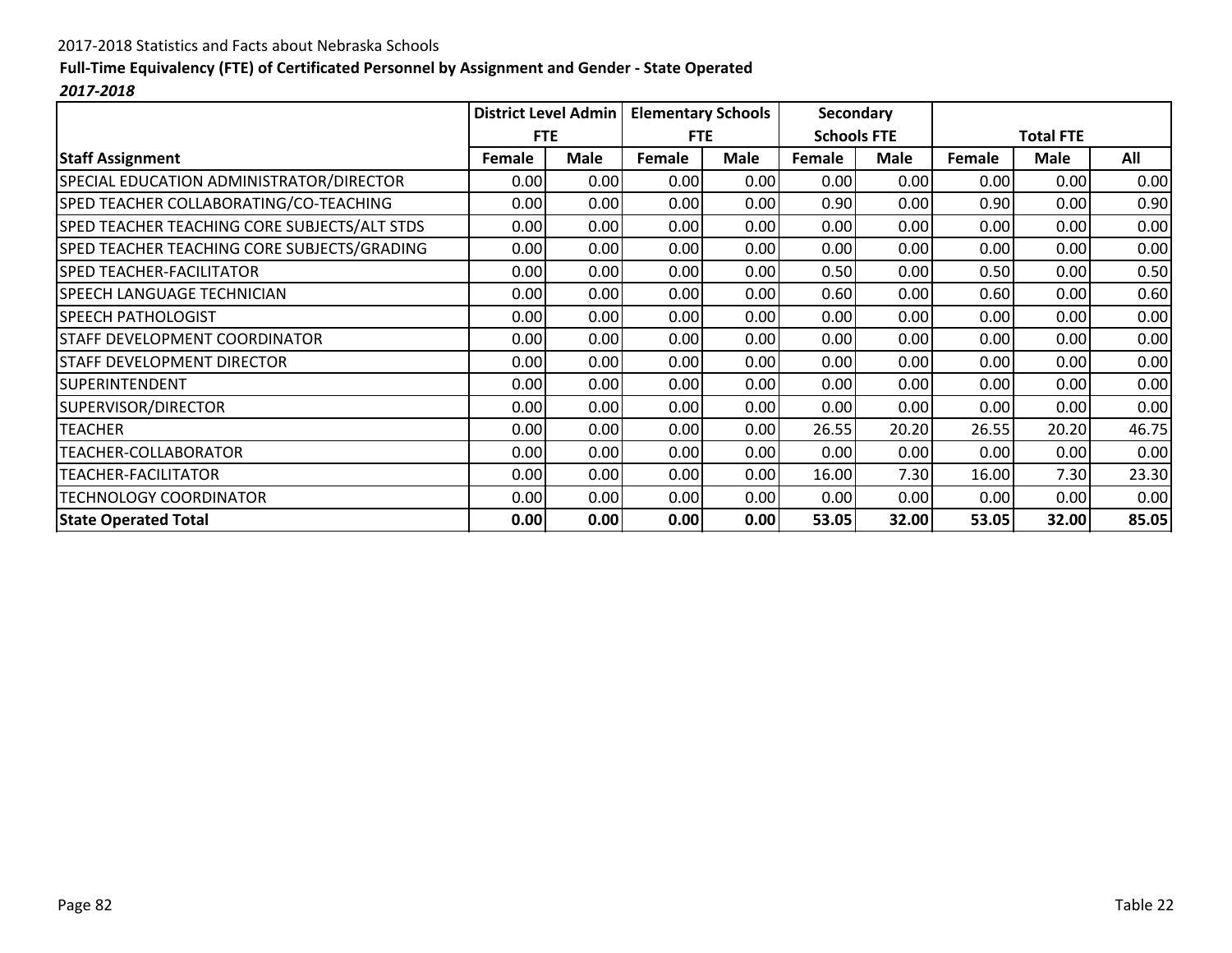## **Full‐Time Equivalency (FTE) of Certificated Personnel by Assignment and Gender ‐ Statewide**

|                                            |            |             | District Level Admin   Elementary Schools |             | Secondary          |             |          |                  |          |
|--------------------------------------------|------------|-------------|-------------------------------------------|-------------|--------------------|-------------|----------|------------------|----------|
|                                            | <b>FTE</b> |             | <b>FTE</b>                                |             | <b>Schools FTE</b> |             |          | <b>Total FTE</b> |          |
| <b>Staff Assignment</b>                    | Female     | <b>Male</b> | Female                                    | <b>Male</b> | Female             | <b>Male</b> | Female   | <b>Male</b>      | All      |
| <b>ACTIVITIES/ATHLETIC DIRECTOR</b>        | 0.17       | 11.17       | 1.09                                      | 2.03        | 6.59               | 71.89       | 7.85     | 85.09            | 92.94    |
| <b>ADMINISTRATIVE ASSISTANT</b>            | 15.01      | 5.01        | 13.00                                     | 9.00        | 5.74               | 4.99        | 33.75    | 19.00            | 52.75    |
| <b>ASSISTANT PRINCIPAL</b>                 | 0.00       | 0.00        | 87.98                                     | 66.50       | 44.31              | 125.84      | 132.29   | 192.34           | 324.63   |
| <b>ASSISTANT SUPERINTENDENT</b>            | 8.50       | 10.50       | 0.00                                      | 0.00        | 0.00               | 0.00        | 8.50     | 10.50            | 19.00    |
| ASSISTIVE TECHNOLOGY SPECIALIST (ESU ONLY) | 3.00       | 1.55        | 0.00                                      | 0.75        | 0.58               | 0.25        | 3.58     | 2.55             | 6.13     |
| <b>AUDIOLOGIST</b>                         | 5.00       | 1.00        | 0.00                                      | 0.00        | 1.00               | 0.00        | 6.00     | 1.00             | 7.00     |
| <b>BUSINESS MANAGER</b>                    | 54.25      | 17.00       | 3.75                                      | 0.00        | 10.50              | 1.00        | 68.50    | 18.00            | 86.50    |
| <b>CHIEF ADMINISTRATOR</b>                 | 3.40       | 10.75       | 0.00                                      | 1.00        | 0.00               | 0.00        | 3.40     | 11.75            | 15.15    |
| <b>COORDINATOR</b>                         | 33.00      | 10.57       | 4.40                                      | 0.75        | 2.70               | 1.50        | 40.10    | 12.82            | 52.92    |
| <b>CURRICULUM SPECIALIST</b>               | 60.20      | 11.70       | 45.32                                     | 1.00        | 32.08              | 10.75       | 137.60   | 23.45            | 161.05   |
| <b>DEPARTMENT HEAD</b>                     | 0.05       | 0.00        | 1.45                                      | 1.40        | 6.76               | 5.76        | 8.26     | 7.16             | 15.42    |
| <b>ELEMENTARY COUNSELOR</b>                | 0.50       | 0.00        | 288.29                                    | 43.04       | 7.78               | 1.80        | 296.57   | 44.84            | 341.41   |
| <b>HEAD TEACHER</b>                        | 0.00       | 0.00        | 59.85                                     | 18.80       | 10.86              | 2.65        | 70.71    | 21.45            | 92.16    |
| <b>HOME SCHOOL LIAISON</b>                 | 2.01       | 0.01        | 5.99                                      | 0.99        | 0.00               | 0.00        | 8.00     | 1.00             | 9.00     |
| <b>INSTRUCTIONAL COACH</b>                 | 11.70      | 1.60        | 68.66                                     | 6.50        | 11.78              | 5.60        | 92.14    | 13.70            | 105.84   |
| INSTRUCTIONAL PARAPROFESSIONAL             | 9.82       | 1.76        | 5,010.23                                  | 269.42      | 1,096.58           | 166.49      | 6,116.63 | 437.67           | 6,554.30 |
| <b>LIBRARIAN</b>                           | 7.17       | 1.38        | 87.93                                     | 3.36        | 53.89              | 2.74        | 148.99   | 7.48             | 156.47   |
| <b>MEDIA SPECIALIST</b>                    | 8.47       | 1.00        | 297.79                                    | 17.20       | 98.57              | 10.86       | 404.83   | 29.06            | 433.89   |
| <b>MENTAL HEALTH PRACTITIONER</b>          | 3.00       | 1.71        | 13.97                                     | 3.60        | 0.67               | 1.00        | 17.64    | 6.31             | 23.95    |
| NON-SPED HOME VISITING SPECIALIST          | 0.00       | 0.00        | 34.45                                     | 0.00        | 0.00               | 0.00        | 34.45    | 0.00             | 34.45    |
| <b>NON-SPED HOME VISITOR</b>               | 0.00       | 0.00        | 26.48                                     | 0.00        | 0.00               | 0.00        | 26.48    | 0.00             | 26.48    |
| OCCUPATIONAL THERAPIST                     | 42.73      | 0.00        | 20.39                                     | 2.50        | 6.08               | 0.40        | 69.20    | 2.90             | 72.10    |
| PHYSICAL THERAPIST                         | 12.62      | 0.93        | 9.83                                      | 0.00        | 1.43               | 0.00        | 23.88    | 0.93             | 24.81    |
| PRINCIPAL                                  | 0.00       | 0.00        | 329.72                                    | 311.86      | 40.66              | 240.19      | 370.38   | 552.05           | 922.43   |
| PROGRAM CONSULTANT/COORDINATOR             | 150.95     | 15.00       | 66.56                                     | 15.18       | 44.48              | 33.48       | 261.99   | 63.66            | 325.65   |
| PROGRAM SUPERVISOR/DIRECTOR                | 26.31      | 5.55        | 32.65                                     | 6.00        | 18.07              | 14.22       | 77.03    | 25.77            | 102.80   |
| <b>PSYCHOLOGIST</b>                        | 89.58      | 13.16       | 145.98                                    | 15.51       | 36.52              | 7.24        | 272.08   | 35.91            | 307.99   |
| <b>SCHOOL NURSE</b>                        | 88.25      | 2.13        | 143.79                                    | 4.30        | 61.42              | 0.70        | 293.46   | 7.13             | 300.59   |
| <b>SCHOOL TRANSITION SPECIALIST</b>        | 15.00      | 3.00        | 2.00                                      | 1.00        | 5.60               | 3.00        | 22.60    | 7.00             | 29.60    |
| <b>SECONDARY COUNSELOR</b>                 | 0.40       | 0.50        | 91.39                                     | 26.20       | 325.99             | 113.52      | 417.78   | 140.22           | 558.00   |
| <b>SIGN LANGUAGE INTERPRETER</b>           | 2.55       | 0.90        | 22.43                                     | 0.94        | 22.13              | 2.00        | 47.11    | 3.84             | 50.95    |
| <b>SOCIAL WORKER</b>                       | 30.50      | 2.80        | 31.36                                     | 1.21        | 16.89              | 1.49        | 78.75    | 5.50             | 84.25    |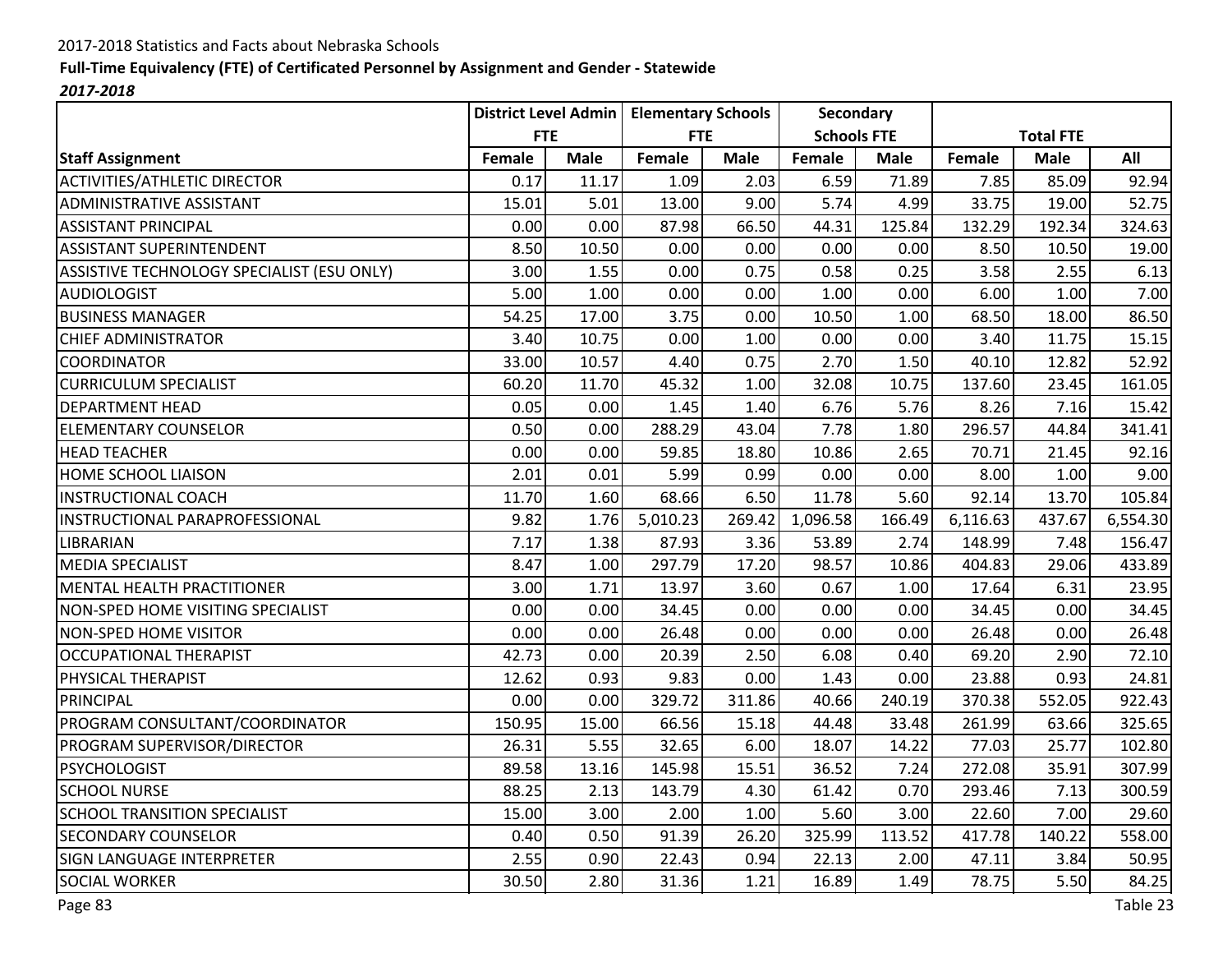## **Full‐Time Equivalency (FTE) of Certificated Personnel by Assignment and Gender ‐ Statewide**

|                                              | District Level Admin |             | <b>Elementary Schools</b> |             | <b>Secondary</b>   |             |                    |                  |                    |
|----------------------------------------------|----------------------|-------------|---------------------------|-------------|--------------------|-------------|--------------------|------------------|--------------------|
|                                              | <b>FTE</b>           |             | <b>FTE</b>                |             | <b>Schools FTE</b> |             |                    | <b>Total FTE</b> |                    |
| <b>Staff Assignment</b>                      | Female               | <b>Male</b> | Female                    | <b>Male</b> | Female             | <b>Male</b> | Female             | <b>Male</b>      | All                |
| SPECIAL EDUCATION ADMINISTRATOR/DIRECTOR     | 33.02                | 12.35       | 11.33                     | 0.81        | 4.50               | 1.59        | 48.85              | 14.75            | 63.60              |
| SPED TEACHER COLLABORATING/CO-TEACHING       | 13.51                | 0.00        | 1,269.82                  | 98.40       | 410.43             | 137.89      | 1,693.76           | 236.29           | 1,930.05           |
| SPED TEACHER TEACHING CORE SUBJECTS/ALT STDS | 2.83                 | 0.98        | 203.94                    | 16.25       | 145.47             | 29.24       | 352.24             | 46.47            | 398.71             |
| SPED TEACHER TEACHING CORE SUBJECTS/GRADING  | 0.00                 | 0.00        | 275.94                    | 49.04       | 174.17             | 55.79       | 450.11             | 104.83           | 554.94             |
| <b>SPED TEACHER-FACILITATOR</b>              | 0.20                 | 0.00        | 56.20                     | 3.80        | 31.86              | 8.22        | 88.26              | 12.02            | 100.28             |
| SPEECH LANGUAGE TECHNICIAN                   | 3.86                 | 0.00        | 10.37                     | 0.00        | 1.92               | 0.00        | 16.15              | 0.00             | 16.15              |
| <b>SPEECH PATHOLOGIST</b>                    | 86.38                | 0.00        | 488.71                    | 11.40       | 85.10              | 7.60        | 660.19             | 19.00            | 679.19             |
| <b>STAFF DEVELOPMENT COORDINATOR</b>         | 41.53                | 13.37       | 1.20                      | 0.90        | 1.80               | 1.00        | 44.53              | 15.27            | 59.80              |
| <b>STAFF DEVELOPMENT DIRECTOR</b>            | 9.20                 | 7.90        | 0.00                      | 0.00        | 1.00               | 0.00        | 10.20              | 7.90             | 18.10              |
| <b>SUPERINTENDENT</b>                        | 32.27                | 197.19      | 0.00                      | 0.00        | 0.00               | 0.00        | 32.27              | 197.19           | 229.46             |
| SUPERVISOR/DIRECTOR                          | 96.48                | 49.60       | 5.41                      | 1.39        | 4.27               | 6.94        | 106.16             | 57.93            | 164.09             |
| <b>TEACHER</b>                               | 6.36                 |             | 3.00 11,980.07            | 2,221.20    | 4,343.46           | 3,697.96    | 16,329.89          |                  | 5,922.16 22,252.05 |
| TEACHER-COLLABORATOR                         | 2.00                 | 0.00        | 872.69                    | 78.02       | 82.18              | 42.31       | 956.87             | 120.33           | 1,077.20           |
| TEACHER-FACILITATOR                          | 3.00                 | 0.00        | 23.16                     | 1.80        | 33.96              | 17.89       | 60.12              | 19.69            | 79.81              |
| TECHNOLOGY COORDINATOR                       | 19.86                | 48.36       | 12.41                     | 21.70       | 19.95              | 32.87       | 52.22              | 102.93           | 155.15             |
| <b>State Total</b>                           | 1,034.64             |             | 463.43 22,157.98          | 3,334.75    | 7,309.73           |             | 4,868.66 30,502.35 |                  | 8,666.84 39,169.19 |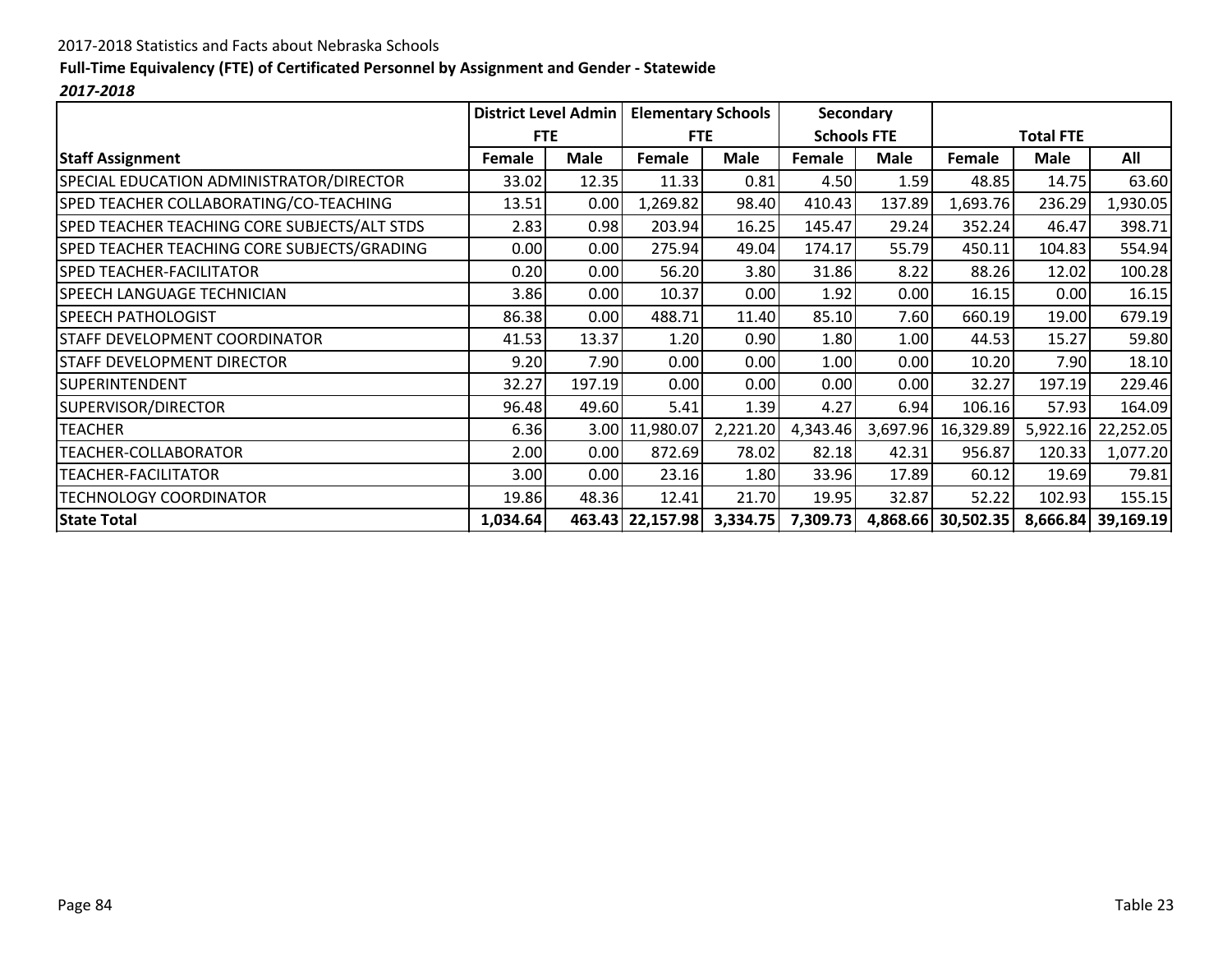**Full‐Time Equivalency (FTE) of Certificated Personnel by Assignment and Gender ‐ Interim Program Schools \***

|                                            | <b>District Level</b> |             |                         |             |                  |             |      |
|--------------------------------------------|-----------------------|-------------|-------------------------|-------------|------------------|-------------|------|
|                                            | <b>Admin FTE</b>      |             | <b>School Level FTE</b> |             | <b>Total FTE</b> |             |      |
| <b>Staff Assignment</b>                    | Female                | <b>Male</b> | Female                  | <b>Male</b> | Female           | <b>Male</b> | All  |
| <b>ACTIVITIES/ATHLETIC DIRECTOR</b>        | 0.00                  | 0.00        | 0.00                    | 0.00        | 0.00             | 0.00        | 0.00 |
| ADMINISTRATIVE ASSISTANT                   | 0.00                  | 0.00        | 0.00                    | 0.00        | 0.00             | 0.00        | 0.00 |
| <b>ASSISTANT PRINCIPAL</b>                 | 0.00                  | 0.00        | 0.00                    | 0.00        | 0.00             | 0.00        | 0.00 |
| <b>ASSISTANT SUPERINTENDENT</b>            | 0.00                  | 0.00        | 0.00                    | 0.00        | 0.00             | 0.00        | 0.00 |
| ASSISTIVE TECHNOLOGY SPECIALIST (ESU ONLY) | 0.00                  | 0.00        | 0.00                    | 0.00        | 0.00             | 0.00        | 0.00 |
| <b>AUDIOLOGIST</b>                         | 0.00                  | 0.00        | 0.00                    | 0.00        | 0.00             | 0.00        | 0.00 |
| <b>BUSINESS MANAGER</b>                    | 0.00                  | 0.00        | 0.00                    | 0.00        | 0.00             | 0.00        | 0.00 |
| <b>CHIEF ADMINISTRATOR</b>                 | 0.00                  | 0.00        | 0.00                    | 0.00        | 0.00             | 0.00        | 0.00 |
| <b>COORDINATOR</b>                         | 0.00                  | 0.00        | 0.00                    | 0.00        | 0.00             | 0.00        | 0.00 |
| <b>CURRICULUM SPECIALIST</b>               | 0.00                  | 0.00        | 0.00                    | 0.00        | 0.00             | 0.00        | 0.00 |
| <b>DEPARTMENT HEAD</b>                     | 0.00                  | 0.00        | 0.00                    | 0.00        | 0.00             | 0.00        | 0.00 |
| <b>ELEMENTARY COUNSELOR</b>                | 0.00                  | 0.00        | 0.00                    | 0.00        | 0.00             | 0.00        | 0.00 |
| <b>HEAD TEACHER</b>                        | 0.00                  | 0.00        | 0.00                    | 0.00        | 0.00             | 0.00        | 0.00 |
| <b>HOME SCHOOL LIAISON</b>                 | 0.00                  | 0.00        | 0.00                    | 0.00        | 0.00             | 0.00        | 0.00 |
| <b>INSTRUCTIONAL COACH</b>                 | 0.00                  | 0.00        | 0.00                    | 0.00        | 0.00             | 0.00        | 0.00 |
| <b>INSTRUCTIONAL PARAPROFESSIONAL</b>      | 0.00                  | 0.00        | 0.00                    | 0.87        | 0.00             | 0.87        | 0.87 |
| <b>LIBRARIAN</b>                           | 0.00                  | 0.00        | 0.00                    | 0.00        | 0.00             | 0.00        | 0.00 |
| <b>MEDIA SPECIALIST</b>                    | 0.00                  | 0.00        | 0.00                    | 0.00        | 0.00             | 0.00        | 0.00 |
| <b>MENTAL HEALTH PRACTITIONER</b>          | 0.00                  | 0.00        | 0.00                    | 0.00        | 0.00             | 0.00        | 0.00 |
| NON-SPED HOME VISITING SPECIALIST          | 0.00                  | 0.00        | 0.00                    | 0.00        | 0.00             | 0.00        | 0.00 |
| <b>NON-SPED HOME VISITOR</b>               | 0.00                  | 0.00        | 0.00                    | 0.00        | 0.00             | 0.00        | 0.00 |
| <b>OCCUPATIONAL THERAPIST</b>              | 0.00                  | 0.00        | 0.00                    | 0.00        | 0.00             | 0.00        | 0.00 |
| PHYSICAL THERAPIST                         | 0.00                  | 0.00        | 0.00                    | 0.00        | 0.00             | 0.00        | 0.00 |
| PRINCIPAL                                  | 0.00                  | 0.00        | 0.05                    | 3.85        | 0.05             | 3.85        | 3.90 |
| PROGRAM CONSULTANT/COORDINATOR             | 0.00                  | 0.00        | 0.00                    | 0.00        | 0.00             | 0.00        | 0.00 |
| PROGRAM SUPERVISOR/DIRECTOR                | 0.01                  | 0.00        | 0.00                    | 0.00        | 0.01             | 0.00        | 0.01 |
| <b>PSYCHOLOGIST</b>                        | 0.00                  | 0.00        | 0.00                    | 0.00        | 0.00             | 0.00        | 0.00 |
| <b>SCHOOL NURSE</b>                        | 0.00                  | 0.00        | 0.00                    | 0.00        | 0.00             | 0.00        | 0.00 |
| <b>SCHOOL TRANSITION SPECIALIST</b>        | 0.00                  | 0.00        | 0.00                    | 0.00        | 0.00             | 0.00        | 0.00 |
| <b>SECONDARY COUNSELOR</b>                 | 0.00                  | 0.00        | 0.00                    | 0.00        | 0.00             | 0.00        | 0.00 |
| <b>SIGN LANGUAGE INTERPRETER</b>           | 0.00                  | 0.00        | 0.00                    | 0.00        | 0.00             | 0.00        | 0.00 |